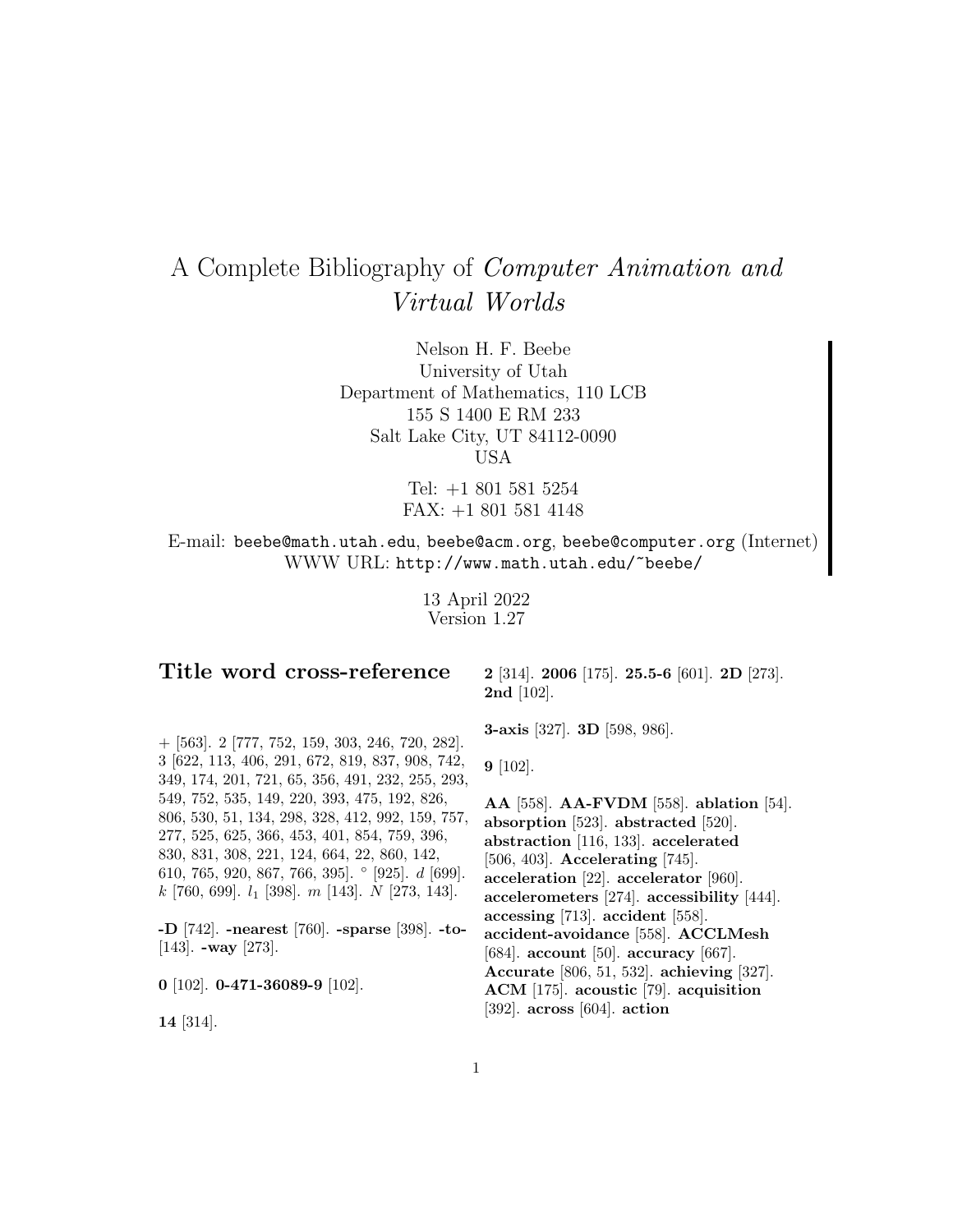[902, 915, 752, 578]. **actions** [137]. **active** [145]. **activity** [906]. **adaptation** [214, 203, 227]. **adapting** [734]. **Adaptive** [644, 593, 59, 320, 367, 470, 428, 209, 371, 797, 385, 621, 634, 300, 397, 799, 930, 69, 609, 865, 305, 643, 934, 965]. **Adding** [235]. **additive** [961]. **ADF** [731]. **adjustment** [300, 324, 787]. **Advanced** [629, 930]. **advances** [162]. **Advected** [281]. **advection** [621, 186, 912, 934]. **advection-reaction-diffusion** [186]. **adversarial** [842, 991, 993]. **advice** [598]. **AFF** [967]. **AFF-Dehazing** [967]. **affect** [338]. **Affection** [35]. **Affective** [467, 834, 529, 27, 950]. **Africa** [944]. **against** [485, 663]. **Age** [747]. **Age-related** [747]. **Agent** [234, 852, 263, 657, 839, 359, 987, 851, 239, 342, 437, 510, 861]. **Agent-based** [234, 342]. **agents** [547, 907, 598, 208, 214, 126, 741, 467, 32, 145, 307, 4, 2, 674, 633, 5, 527, 850, 597, 526, 163, 360, 727, 780, 583, 342, 337, 284, 740]. **AGRMTS** [990]. **aided** [167, 154]. **aircraft** [990]. **airways** [38]. **ALET** [740]. **algorithm** [605, 577, 223, 298, 447, 865, 400, 900]. **algorithms** [351, 42]. **alignment** [135, 765]. **all-in-one** [587]. **ambient** [237, 614]. **amidst** [658]. **among** [680]. **Analysis** [3, 217, 820, 122, 347, 516, 421, 719, 334, 772, 168]. **analytic** [936]. **Analytical** [219, 611]. **Analyzing** [984]. **Anatomical** [433, 269]. **anatomy** [82, 983]. **ancient** [55, 154]. **And-Or** [450]. **aneurysm** [694]. **angle** [285]. **angle-split** [285]. **angles** [602]. **Angular** [302]. **animatable** [349, 203]. **animated** [960, 438, 721, 638]. **Animating** [89, 6, 73, 335, 933, 178, 828, 446, 437, 912, 4, 325, 292, 623, 558, 585, 509, 84, 913]. **Animation** [333, 117, 472, 642, 310, 295, 354, 273, 445, 118, 835, 120, 515, 836, 948, 226, 709, 424,

358, 70, 10, 464, 392, 671, 915, 552, 3, 479, 416, 92, 15, 232, 749, 779, 225, 116, 789, 848,

99, 459, 475, 153, 192, 524, 382, 179, 231, 228, 596, 898, 48, 312, 813, 277, 447, 256, 200, 334, 37, 197, 74, 321, 148, 456, 242, 409, 124, 584, 609, 613, 72, 687, 315, 238, 425, 567, 595, 783, 636, 193, 452, 196, 190, 514, 764, 539, 81, 499]. **animations** [838, 86, 356, 491, 618, 454, 957]. **Anime** [303]. **anisotropy** [186]. **annotation** [421, 578]. **ant** [799, 866]. **anterior** [497]. **anthropometrics** [36]. **Anticipated** [658]. **anticipation** [388]. **Anticipatory** [504, 811]. **ants** [743]. **anxious** [361]. **app** [925]. **appearance** [321]. **Application** [781, 504, 540, 977]. **Applications** [218, 9, 45, 108, 431, 460, 714, 326, 804]. **applied** [786, 433]. **approach** [805, 402, 43, 623, 845, 512, 749, 825, 975, 61, 164, 347, 971, 588, 577, 134, 439, 330, 80, 112, 591, 575, 499]. **approaches** [498, 620]. **Approximate** [680]. **Approximating** [188]. **approximation** [472, 859]. **arbitrary** [186, 51, 602]. **architectural** [625]. **architecture** [141, 116, 290, 313]. **arrangement** [955]. **art** [498, 845, 629, 554, 664, 63]. **arthropod** [499]. **arthroscopic** [497]. **articulated** [406, 230, 447]. **articulated-character** [447]. **articulation** [3]. **artificial** [32]. **artisanal** [409]. **artistic** [618]. **artists** [64]. **artworks** [878]. **As-consistent-As-possible** [131]. **as-rigid-as-possible** [777]. **Asch** [803]. **ASFNet** [965]. **aspects** [839]. **assembly** [685, 862]. **Assessing** [714]. **assessment** [268]. **assistance** [977]. **Assistant** [598, 436]. **assisted** [641, 289]. **Asymmetric** [547, 978]. **asynchronous** [680, 401]. **attachment** [526]. **Attention** [967, 276, 415, 360, 337, 940]. **Attention-based** [967]. **attributes** [437]. **Audio** [835, 30, 662]. **Audio-driven** [835]. **audio-visual** [30]. **Augmented** [214, 56, 310, 723, 432, 978, 152, 325, 378, 347, 216, 54, 970, 360, 213, 891, 977, 44, 365, 804].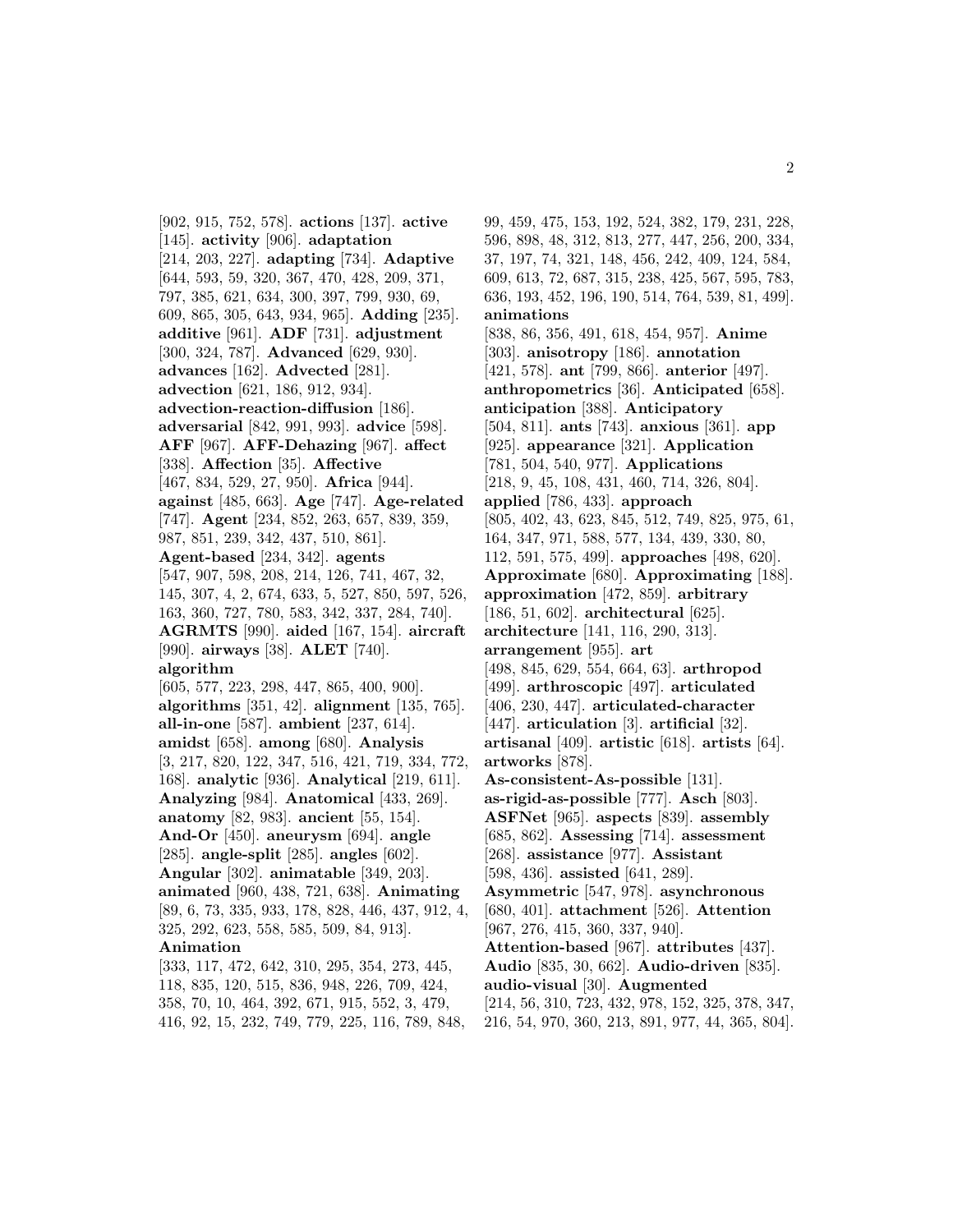**authoring** [776, 838, 618, 789, 861]. **auto** [94]. **autoencoder** [904]. **automata** [33]. **Automated** [77, 821, 41, 631, 715]. **Automatic**

# [907, 349, 174, 277, 324, 759, 130, 81, 395, 552, 301, 698, 51, 955, 447, 873, 315, 539]. **automatically** [37]. **Autonomous** [121, 762, 208, 33, 32, 145, 415, 597, 191]. **autonomy** [307, 314]. **avatar** [634, 753, 813, 570, 718]. **avatar-mediated** [753]. **avatars** [742, 349, 757, 23, 395]. **avoidance** [650, 558, 511]. **aware** [789, 265, 620, 854, 720, 964, 282, 923, 457, 452, 241]. **awareness** [258, 215]. **axis** [327].

**B** [918, 917]. **B-spline** [918, 917]. **background** [152, 408, 928]. **balance** [89, 811]. **ball** [819]. **ball-and-socket** [819]. **Bar** [196]. **Bar-net** [196]. **Bas** [955]. **Bas-relief** [955]. **based**

[56, 805, 960, 141, 548, 472, 98, 354, 644, 176, 684, 942, 818, 195, 26, 406, 120, 363, 405, 724, 902, 938, 963, 33, 686, 529, 706, 736, 887, 961, 675, 797, 464, 19, 838, 97, 477, 725, 479, 185, 986, 201, 703, 422, 90, 842, 956, 183, 521, 369, 746, 43, 289, 531, 796, 871, 88, 747, 654, 549, 517, 73, 658, 975, 116, 194, 752, 61, 220, 265, 614, 754, 954, 82, 378, 287, 629, 403, 755, 941, 266, 104, 322, 886, 179, 347, 473, 756, 872, 677, 234, 528, 566, 227, 51, 712, 223, 247, 312, 286, 360, 812, 827, 397, 640, 638, 447, 25, 80]. **based** [324, 511, 853, 540, 112, 780, 772, 781, 758, 342, 168, 483, 791, 401, 74, 370, 321, 372, 437, 510, 576, 541, 76, 759, 787, 377, 958, 24, 246, 428, 694, 808, 613, 795, 68, 649, 865, 891, 922, 344, 567, 46, 990, 859, 940, 923, 455, 345, 523, 78, 343, 383, 542, 182, 142, 564, 667, 764, 920, 919, 929, 294, 407, 867, 900, 665, 967, 993, 140, 365, 766, 81, 571, 630, 357, 440]. **Basis** [619]. **Bayesian** [424]. **be** [710]. **beam** [195, 292]. **Behavior** [34, 631, 805, 504, 691, 820, 261, 599, 927, 234, 864, 511, 603, 715]. **Behavioral**

[33, 310, 10, 750]. **behaviors** [371, 897, 586,

423, 276, 585, 413, 316, 541, 861]. **Behaviour** [104]. **Behaviour-based** [104]. **behaviours** [669]. **behind** [615]. **Believable** [166, 733, 541]. **benchmark** [316]. **bending** [776, 253]. **between** [208, 987, 753, 382, 23, 582, 773, 461, 243]. **big** [709]. **big-object** [709]. **bilinear** [765]. **billiards** [366]. **BIM** [971]. **binary** [140]. **binomial** [937]. **Biologically** [866]. **biomechanical** [703, 747]. **biomechanics** [188]. **blend** [948]. **blend-trees** [948]. **blending** [477, 721, 341, 580, 13, 11, 667]. **blendshape** [458]. **blendshapes** [231]. **Blob** [88]. **Blob-based** [88]. **blood** [641, 525]. **blooming** [651]. **Board** [441]. **bodies** [790, 230, 225, 628]. **body** [9, 675, 416, 606, 219, 933, 806, 286, 812, 420, 696, 976, 396]. **body-fixed** [9]. **boids** [121]. **Boltzmann** [140]. **Book** [102, 920]. **books** [432]. **boosting** [291]. **boundaries** [58]. **Boundary** [651, 964]. **boundary-aware** [964]. **Boundary-dominant** [651]. **bounded** [658, 540]. **bounding** [484, 701]. **box** [850]. **BPNN** [990]. **braid** [952]. **braided** [952]. **brain** [821, 823]. **branches** [292]. **breast** [255, 168]. **Bringing** [119]. **brittle** [515, 870, 386, 463]. **browser** [685]. **brush** [469]. **brush-pressure** [469]. **Brush2Model** [766]. **brushes** [242, 766]. **Brushwork** [913]. **bubble** [652, 808]. **bubbles** [483]. **buckling** [253]. **budget** [906]. **Building** [968, 971, 867, 625, 173]. **buildup** [459]. **Bulging** [581]. **Bulging-free** [581]. **Burdea** [102].

**C** [102]. **CAD** [688]. **cage** [624, 455]. **cages** [593]. **calibrating** [173]. **Call** [218, 561]. **calligraphic** [469]. **camera** [723, 532, 309, 378, 695, 925, 324, 854, 396, 400]. **cantilever** [292]. **canvas** [676]. **canvases** [325]. **capture** [879, 262, 118, 189, 375, 956, 637, 752, 231, 577, 51, 312, 112, 546, 816, 570, 74, 76, 398, 937, 39]. **capture-based** [112]. **captured** [445, 459, 901]. **Capturing** [9].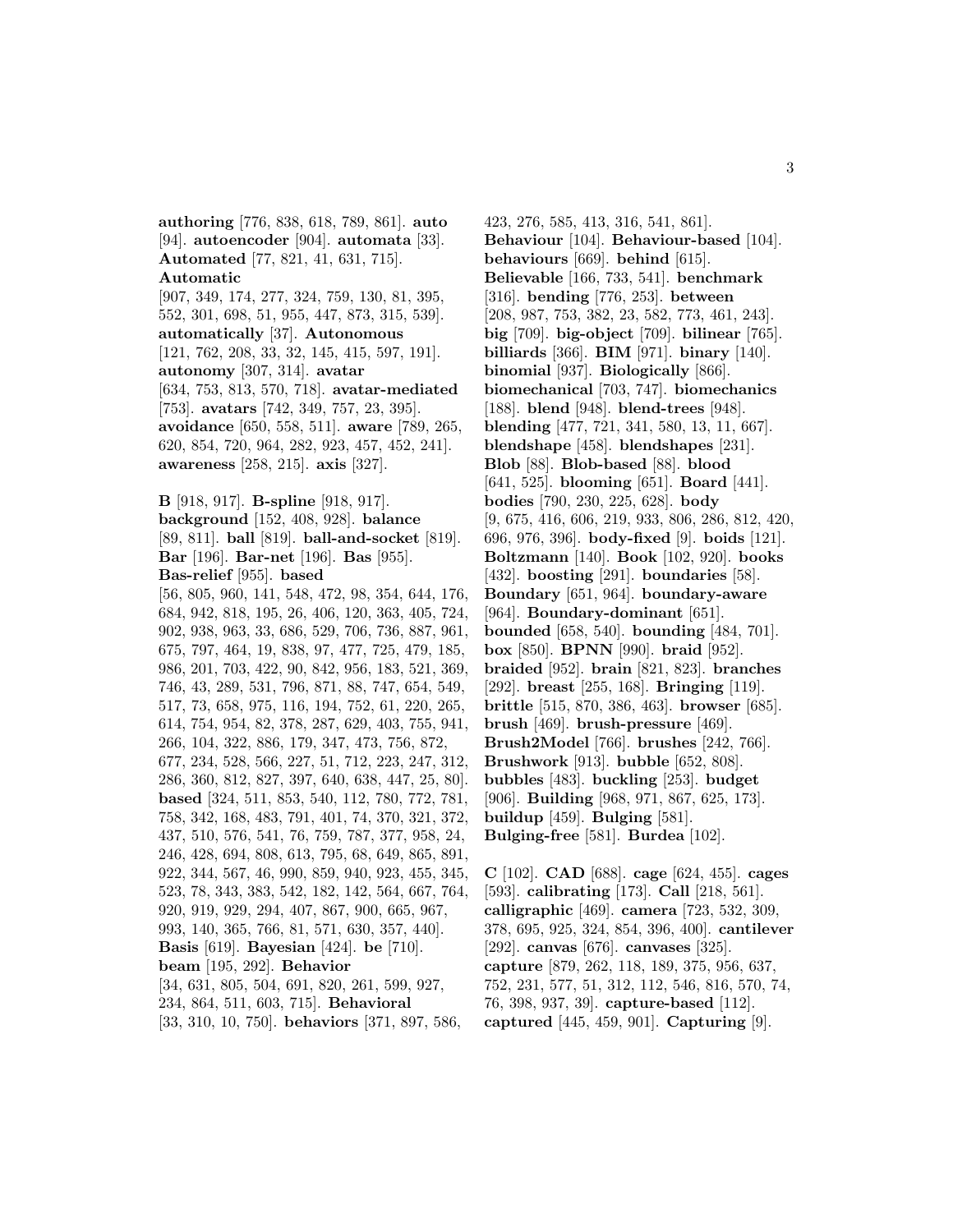**car** [733]. **cardiovascular** [575]. **Caricature** [181]. **cartoon** [92, 232, 335, 382, 148, 279, 425, 209, 193, 243, 343, 241]. **carving** [469]. **Cascaded** [858]. **casting** [265, 555]. **casual** [898]. **casually** [901]. **catching** [630]. **Catheterization** [683]. **Catmull** [621]. **caused** [808]. **cave** [873]. **CAVW** [435]. **CCA** [549]. **CCA-based** [549]. **cells** [105]. **cells-and-portals** [105]. **chalk** [664]. **Chameleon** [541]. **changes** [306]. **changing** [444, 553, 587]. **Character** [719, 388, 226, 686, 424, 358, 949, 10, 552, 491, 654, 892, 959, 847, 296, 153, 290, 228, 227, 188, 447, 200, 865, 315, 567, 130, 762, 196, 514]. **Characteristic** [394, 248]. **Characteristics** [456]. **characterization** [27]. **characterized** [632]. **Characters** [968, 77, 233, 548, 438, 835, 777, 33, 495, 599, 415, 277, 781, 332, 582, 773, 720, 702, 687, 129, 429, 632, 490]. **checking** [582]. **cheer** [936]. **Chemical** [289]. **Chi** [26]. **Chinese** [153, 629, 554, 913, 288]. **Choreographing** [336, 274]. **chroma** [304]. **cities** [768]. **city** [364, 216]. **city/region** [364]. **cityscapes** [62]. **classical** [825]. **Classification** [529, 985]. **classroom** [977]. **client** [663]. **client-server** [663]. **clinical** [9, 944]. **clips** [241]. **clocks** [154]. **cloning** [25, 80, 148]. **close** [837]. **close-up** [837]. **cloth** [67, 460, 252, 592, 791, 69, 636, 253]. **cloth-like** [67]. **clothes** [531]. **cloud** [644, 919, 929]. **Cloudy** [945, 692]. **clumping** [779]. **cluster** [171]. **clustering** [506, 157]. **CNC** [327]. **CNN** [840, 923]. **co** [3]. **co-articulation** [3]. **coarse** [339]. **CODE** [778]. **cognition** [698]. **cognitive** [371, 10, 423, 290]. **cohabitant** [35]. **Coherence** [265, 185, 454, 750, 217]. **coherent** [454, 849, 236]. **Coiffet** [102]. **collaboration** [57, 159]. **collaborations** [680]. **Collaborative** [597, 104]. **collective** [743]. **colliding** [543]. **collision** [471, 299, 67, 650, 692, 892, 223, 505, 511, 582, 823, 151, 974, 68, 172]. **collisions** [773].

**colonoscopy** [265]. **colony** [799, 866]. **color** [344]. **coloring** [94]. **colorization** [991]. **Combined** [308]. **Combining** [48, 667, 379, 310, 202]. **combustion** [387]. **Comic** [424]. **commodity** [806, 570]. **communication** [572, 215]. **communicative** [135, 597]. **comparative** [258, 760]. **comparing** [439]. **comparison** [691]. **Compatible** [275]. **Compensating** [934]. **Competitive** [287]. **complete** [701]. **completion** [240]. **complex** [226, 708, 633, 58, 971, 647]. **complexity** [298]. **component** [719]. **compositing** [704, 131]. **composition** [820, 573, 453]. **comprehensive** [834]. **Compressed** [875]. **Compression** [530, 113, 721, 134, 298, 29, 308, 407]. **computation** [823]. **Computational** [771, 845, 825, 290, 540, 758]. **computed** [38]. **Computer** [167, 218, 926, 154, 423, 885, 163, 541, 337, 694]. **Computer-aided** [154]. **computer-based** [694]. **concatenation** [51, 302]. **condensation** [930]. **condensed** [22]. **Conditional** [358, 842]. **conference** [634]. **confidence** [324]. **confinement** [385, 934]. **conflicts** [680]. **conformity** [803]. **connected** [849, 916]. **connectivity** [431, 807, 157]. **considering** [206]. **consistent** [761, 131]. **constrained** [836, 887, 251, 330, 679, 238]. **Constraint** [247, 363, 620, 631]. **constraint-aware** [620]. **Constraint-based** [247]. **constraints** [670, 788, 416, 225, 848, 534]. **construction** [349, 701]. **Constructive** [749]. **contact** [691]. **content** [942]. **contents** [713]. **context** [201, 563, 633, 698, 437, 631]. **context-dependent** [631]. **Continuous** [696, 471, 172]. **Contour** [614, 41]. **Contour-based** [614]. **control** [741, 709, 309, 788, 986, 634, 219, 815, 150, 287, 770, 503, 328, 75, 719, 112, 811, 781, 758, 321, 409, 209, 44, 142, 610, 643, 798, 294, 630]. **control-space** [112]. **Controllable**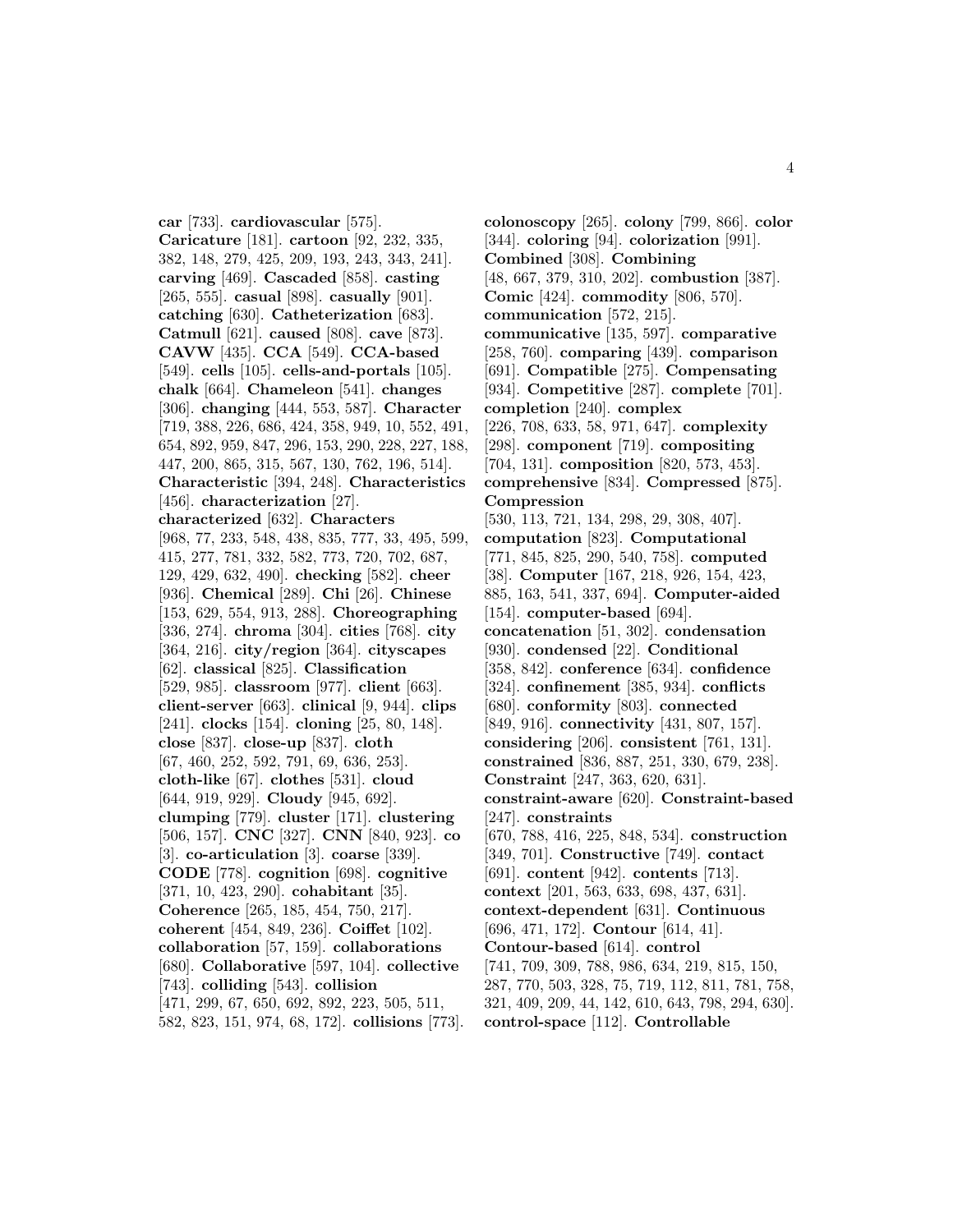[86, 653, 595, 387]. **controlled** [536, 777]. **controller** [890, 813, 283]. **controllers** [548]. **Controlling** [15]. **conversational** [547, 907, 126, 31, 4, 2, 5, 702]. **conversations** [437]. **conversers** [466]. **conversion** [602]. **Convolution** [766, 517, 919, 991]. **convolutional** [839]. **cooperative** [503]. **coordinate** [765, 919]. **coordinates** [422, 453]. **coordinating** [702]. **coordination** [936, 807]. **core** [443, 688]. **correct** [256]. **corrected** [295]. **correlates** [911]. **Correlative** [334]. **correspondence** [899]. **corridor** [165]. **Corruptible** [674]. **cosmetic** [36, 521]. **Cosserat** [195]. **Cosserat-beam-based** [195]. **cost** [925]. **counselor** [748]. **Coupling** [513, 861, 790, 619, 641, 731, 535, 780, 592, 461, 591]. **Cover** [882, 841, 843, 800, 893, 792, 894]. **CPU** [512]. **craniofacial** [403]. **create** [356]. **creation** [654, 652]. **creature** [129]. **critical** [70, 299, 254, 306]. **Cross** [413, 97, 904]. **cross-modal** [904]. **cross-parameterization** [97]. **Cross-platform** [413]. **Crowd** [189, 778, 468, 984, 117, 645, 657, 506, 744, 465, 698, 905, 927, 769, 669, 872, 898, 234, 852, 827, 133, 511, 583, 510, 435, 760, 646, 979, 440]. **Crowd-optimized** [778]. **crowd-sourcing** [698]. **crowded** [84]. **crowds** [805, 492, 938, 276, 439, 509, 144, 390, 787, 436]. **cruciate** [497]. **crystallization** [746]. **CSLML** [288]. **CT** [724]. **cubic** [86, 564]. **cues** [137, 324]. **culling** [471, 217, 171]. **cultural** [839, 43, 878]. **current** [498]. **curvature** [684]. **curvature-based** [684]. **curvatures** [293]. **Curve** [129]. **curved** [220]. **curves** [248, 917]. **curvilinear** [58]. **cut** [192, 712, 412, 867]. **cut-out** [412]. **cutting** [484, 565, 928, 640, 22, 591]. **cyberspace** [62]. **cyberworld** [116]. **cycle** [37].

**D** [535, 159, 303, 854, 622, 723, 113, 406, 291, 672, 777, 819, 837, 908, 742, 349, 174, 201, 721, 65, 356, 491, 232, 255, 293, 549, 752,

149, 220, 393, 475, 192, 826, 806, 530, 51, 134, 298, 328, 412, 992, 159, 757, 277, 525, 625, 366, 453, 401, 759, 396, 830, 831, 308, 221, 124, 246, 720, 664, 22, 282, 860, 142, 610, 765, 920, 867, 903, 766, 395, 571]. **D-** [159]. **D-RGB** [752]. **damage** [692]. **damping** [69]. **Dance** [697, 985, 399, 936, 136, 301, 153, 72]. **dancing** [77, 399]. **Data** [853, 687, 707, 879, 262, 869, 724, 706, 8, 745, 956, 668, 280, 654, 563, 459, 231, 588, 821, 577, 51, 312, 578, 313, 456, 221, 896, 937, 653, 209, 190]. **Data-driven** [853, 687, 707, 654, 588, 456, 896, 190]. **database** [969, 870]. **datasets** [266]. **DBSC** [120]. **DBSC-based** [120]. **Dealing** [306]. **debris** [609]. **decision** [467, 526, 254, 306]. **decision-making** [467, 526, 254, 306]. **decomposition** [556, 99, 624]. **decoration** [561]. **decoupled** [503]. **dedicated** [423]. **deducing** [566]. **Deep** [904, 964, 948, 910, 852, 858, 940, 991, 903, 957]. **Deferred** [95]. **defined** [786]. **definition** [334]. **Deformable** [583, 790, 108, 59, 70, 139, 299, 476, 484, 731, 247, 16, 518, 679, 41, 974, 68, 172, 331, 628]. **Deformation** [164, 300, 881, 262, 777, 788, 71, 376, 138, 183, 280, 293, 430, 650, 789, 147, 296, 82, 565, 348, 525, 592, 823, 246, 720, 130, 591, 457, 248, 182, 478, 486, 590]. **deformations** [21, 170, 340, 654, 345]. **deformed** [928]. **deforming** [471, 610]. **Dehazing** [967]. **Dense** [941, 492, 532, 938, 891, 40]. **Densely** [916]. **Density** [689, 744, 927, 789, 164, 440]. **density-aware** [789]. **density-based** [440]. **Density-enhanced** [689]. **density-flow** [744]. **dependent** [230, 631]. **deployable** [819]. **depth** [573, 475, 614, 806, 772, 570, 365].

**depth-of-field** [573]. **derivatives** [543]. **descent** [765]. **description** [208, 184]. **descriptors** [529, 840, 604]. **desiccation**

[926]. **Design**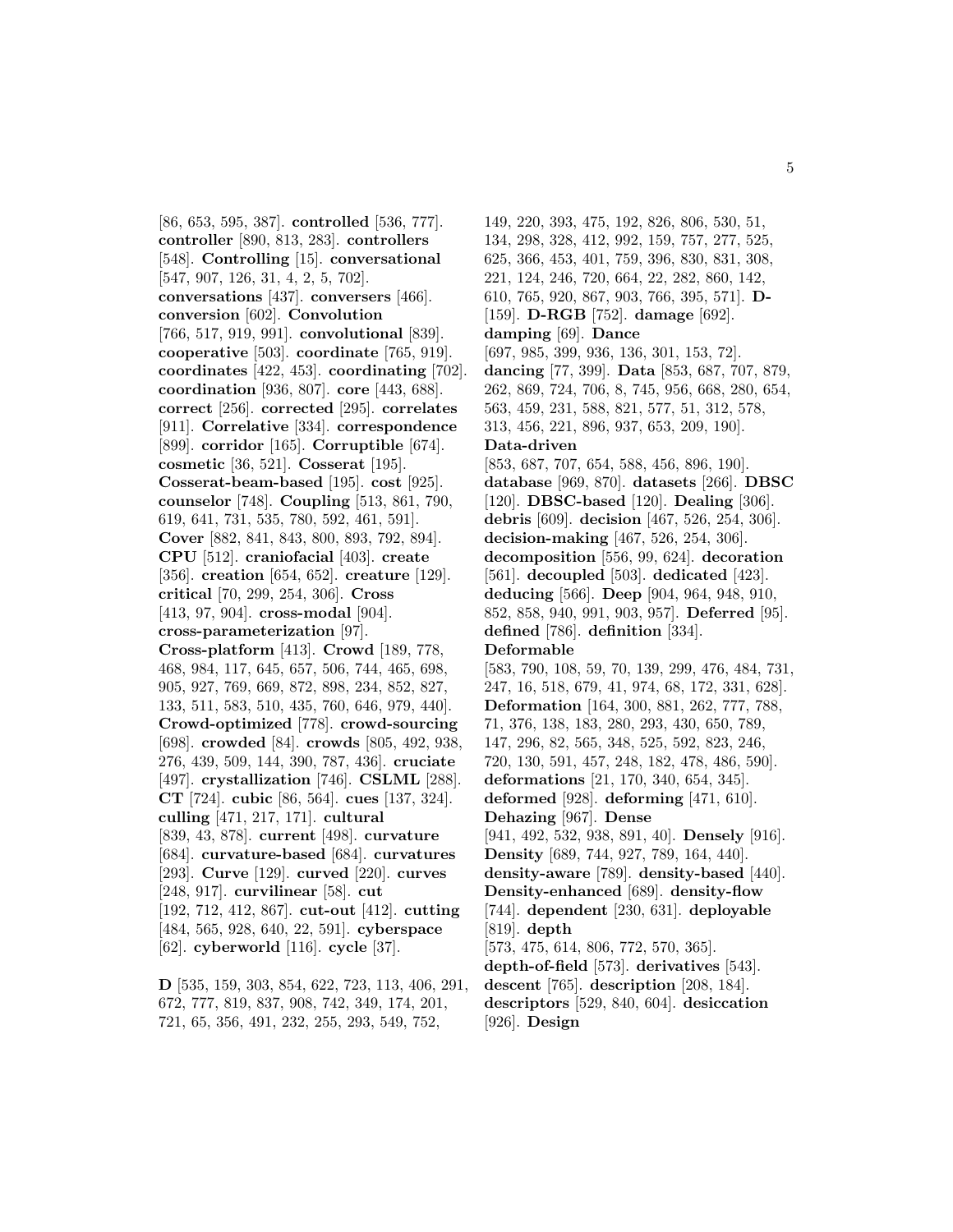[987, 816, 63, 485, 174, 778, 842, 215, 958, 699]. **Designing** [548, 819, 205, 925]. **desk** [57]. **desk-sized** [57]. **Detail** [788, 457, 474, 322, 677, 772, 574]. **Detail-aware** [457]. **Detail-feature-preserving** [474]. **Detail-preserving** [788]. **detailed** [654, 660, 687]. **details** [642, 853, 615, 643, 798, 903]. **detection** [201, 650, 756, 223, 151, 974, 68, 172, 903]. **detection-** [756]. **Determining** [733]. **developable** [540]. **Development** [290, 327, 34, 770]. **devices** [367, 770, 397]. **diagram** [839]. **difference** [558]. **different** [642]. **differentiable** [922]. **differential** [629]. **differentiated** [856]. **differently** [659]. **diffraction** [859]. **diffusion** [186, 401, 523]. **digital** [942, 676, 409]. **dimension** [64, 811]. **dimensional** [249, 202, 540, 123]. **direct** [412]. **Directable** [225]. **directed** [309]. **Directing** [787]. **direction** [927]. **directly** [565]. **Disassembling** [826]. **disclosure** [361, 748]. **discontinuities** [197]. **discourse** [4, 34]. **discrete** [920]. **disk** [917]. **disocclusion** [849]. **display** [961, 397, 110, 766, 173]. **display-based** [766]. **displays** [57, 873]. **dissection** [693]. **dissipation** [621]. **dissolution** [796]. **dissonance** [633]. **distance** [291, 853]. **distant** [992]. **Distributed** [741, 807, 222, 663, 258, 718, 878]. **distribution** [469, 468, 313, 215]. **Divergence** [251, 962]. **Divergence-constrained** [251]. **divergence-free** [962]. **diviseme** [51]. **divisor** [517]. **DKD** [699]. **dolls** [35]. **domain** [478]. **dominant** [651]. **Draft** [531]. **Draft-space** [531]. **Dramaturgical** [633]. **drawing** [846, 524]. **drawings** [335]. **drawn** [425]. **driven** [79, 835, 593, 3, 280, 654, 848, 274, 588, 853, 23, 197, 456, 718, 687, 896, 425, 707, 452, 196, 190, 929, 357]. **drivers** [733]. **drop** [464]. **Dual** [180, 555, 478, 581].

**Dual-domain** [478]. **Dual-space** [555]. **DualSPHysics** [871]. **ductile** [594]. **during** [691, 987, 744, 905, 906, 696, 934]. **dyadic** [437]. **Dynamic** [187, 618, 87, 248, 917, 176, 834, 195, 170, 155, 506, 89, 136, 484, 495, 680, 444, 223, 134, 620, 210, 864, 390, 83, 95, 306, 787, 921, 433, 308, 244, 39, 699, 875, 429, 610, 798, 253, 489]. **dynamical** [780]. **Dynamically** [237]. **dynamicist** [727]. **dynamics** [118, 675, 292, 278, 230, 640, 509, 758, 401, 679, 808, 632]. **Easy** [392, 44]. **EasyHome** [561]. **ECG** [37]. **ecosystems** [451, 517]. **edge** [520]. **edge-guided** [520]. **Editing** [28, 869, 19, 986, 556, 563, 177, 534, 123, 294]. **edition** [958]. **editor** [317, 162]. **Editorial** [419, 449, 441, 442, 569, 601, 627, 682, 737, 329, 545, 257, 60, 947, 1, 7, 12, 49, 53, 103, 114, 115, 156, 169, 211, 212, 224, 264, 311, 318, 362, 368, 411, 374, 427, 481, 488, 494, 501, 538, 551, 560, 608, 717, 272, 381, 323, 435, 508, 617, 728, 730, 774, 782, 785, 794, 802, 855, 822, 829, 874, 877, 884, 889, 924, 932, 939, 973, 982, 989, 895]. **Editors** [175]. **edn** [102]. **education** [970]. **effect** [951, 813]. **Effective** [638, 624]. **Effects** [158, 307, 138, 692, 750, 927, 100, 446, 567]. **Efficient** [438, 108, 700, 232, 654, 451, 58, 105, 378, 677, 992, 701, 313, 436, 624, 400, 407, 665, 443, 892, 826, 223, 647, 958, 69, 587, 688, 912]. **Effort** [118]. **eGaLab** [64]. **EigenFires** [516]. **elastic** [513, 225, 534, 370, 678]. **elasticity** [628]. **electrical** [37]. **electrodermal** [906]. **element** [823, 22, 591]. **elicit** [361]. **Elva** [63]. **Embedding** [908, 509, 664]. **embodied** [547, 907, 126, 467, 307, 949, 4, 216, 63, 499, 284]. **embodiment** [906]. **embroidery** [736]. **emergency** [993]. **emergent** [979]. **EMG** [280]. **EMG-data** [280]. **EmoDescriptor** [985]. **emotion** [869, 2, 313, 696, 389, 979].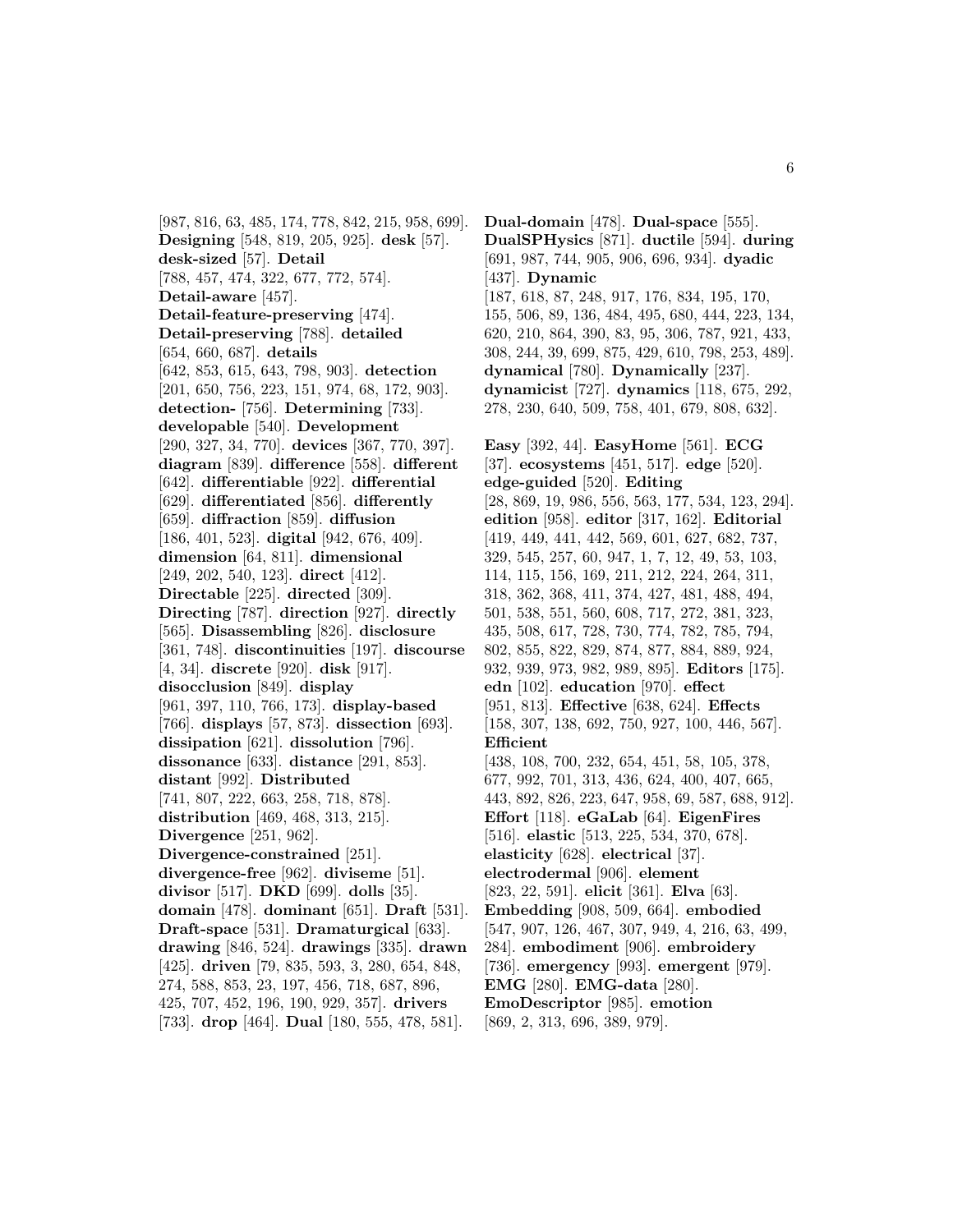**emotion-related** [313]. **Emotional** [968, 127, 233, 985, 835, 467, 526, 336]. **emotions** [547, 337]. **empirically** [284]. **empower** [356]. **Emulating** [229]. **enabled** [187, 575]. **endoscopy** [404]. **Endovascular** [683, 694]. **Energized** [693]. **Energy** [796]. **Energy-based** [796]. **engagement** [467, 284]. **engines** [691]. **Enhanced** [690, 94, 120, 689, 966]. **enhancement** [706, 454, 941, 772]. **Enhancing** [968]. **enrichment** [619]. **Entropy** [74]. **Entropy-based** [74]. **Environment** [740, 645, 208, 267, 32, 944, 844, 496, 658, 754, 886, 503, 159, 780, 313, 873, 95, 804, 862]. **Environmental** [133]. **Environments** [984, 598, 834, 818, 908, 659, 237, 222, 778, 612, 522, 606, 495, 367, 680, 704, 850, 444, 223, 48, 620, 330, 589, 810, 158, 553, 413, 258, 625, 23, 557, 662, 766, 489]. **equation** [629]. **erosion** [111]. **Essential** [735]. **estimation** [723, 291, 424, 378, 347, 812, 315, 628]. **Euler** [602]. **evacuation** [645, 586, 744, 873, 436, 993]. **evader** [658]. **evaluating** [316]. **Evaluation** [606, 820, 987, 454, 663, 814, 697, 816, 63]. **event** [450, 979]. **evolution** [970, 929]. **Example** [886, 25, 808, 455, 943, 178, 357]. **Example-based** [886, 25, 808, 455, 357]. **examples** [177, 164]. **Experience** [968, 634, 754]. **experiences** [216, 950]. **experiment** [803, 856]. **experiments** [873, 314]. **Expert** [944]. **Explicit** [416, 633]. **exploding** [933]. **Exploitation** [770]. **exploration** [942, 563, 821]. **exploratory** [685]. **Exploring** [970, 911, 905]. **explosion** [933]. **ExpressGesture** [969]. **expression** [915, 127, 695, 80, 953, 125, 338]. **expressions** [547, 467, 31, 336, 337]. **Expressive** [30, 969, 288]. **Extended** [226, 640]. **Extending** [670, 85, 918]. **externalized** [342]. **extraction** [375, 491, 821, 638, 74, 631, 41, 937]. **Eye** [906, 65]. **Eyelid** [332].

**fabrication** [845]. **fabrics** [384]. **FABRIK** [670]. **face** [36, 127, 986, 201, 293, 393, 625, 765, 920, 395]. **FaceCaps** [953]. **faces** [335, 425, 142]. **Facetons** [625]. **Facial** [137, 915, 149, 231, 321, 519, 547, 572, 467, 31, 4, 392, 3, 479, 349, 293, 470, 391, 695, 341, 80, 204, 336, 394, 433, 337, 953, 452]. **Facilitating** [215]. **factorization** [961]. **faithful** [252]. **falling** [128]. **Fast** [10, 471, 552, 280, 609, 713, 297, 110, 198, 731, 252, 151, 699, 387]. **faster** [605]. **FASTSWARM** [896]. **Feature** [477, 376, 383, 985, 120, 840, 80, 533, 474, 967]. **Feature-based** [477, 383, 80]. **features** [79, 291, 902, 32, 27, 65, 623, 293, 692]. **Feedback** [758, 905, 847, 503, 662]. **feel** [905]. **fellowship** [409]. **FEM** [139]. **few** [848, 954]. **few-shot** [954]. **fidelity** [751, 110]. **field** [469, 961, 573, 292, 520, 555, 158, 46]. **fields** [787, 923, 40]. **Filament** [755, 923]. **Filament-aware** [923]. **Filament-based** [755]. **filters** [471]. **findings** [511]. **fine** [840, 994]. **fine-grained** [840, 994]. **finite** [422, 823, 22, 591]. **Fire** [516, 758, 993]. **firefighters** [943]. **firefly** [975]. **Fireworks** [283, 887]. **first** [162]. **fish** [828]. **fitting** [937]. **fixations** [906]. **fixed** [9]. **Flexible** [515, 556, 980, 292, 207]. **flicking** [446]. **flight** [396]. **FLIP** [772]. **floating** [832]. **Flock** [584, 238]. **flocking** [741]. **flocks** [727]. **flow** [641, 885, 744, 842, 871, 164, 677, 518, 609, 40]. **flower** [651]. **flows** [543]. **Fluid** [945, 542, 295, 354, 790, 963, 706, 788, 619, 885, 15, 251, 612, 86, 512, 596, 772, 758, 17, 930, 161, 372, 14, 305, 707, 643, 798, 912]. **fluid-solid** [161]. **fluidity** [523]. **fluids** [513, 644, 85, 731, 16, 864, 250, 615, 462, 929]. **fluorescence** [50]. **flying** [836, 896]. **Foam** [945]. **Foams** [945]. **focus** [563]. **Folding** [899]. **foliage** [319]. **footprint** [357]. **footprint-driven** [357]. **Footstep** [390].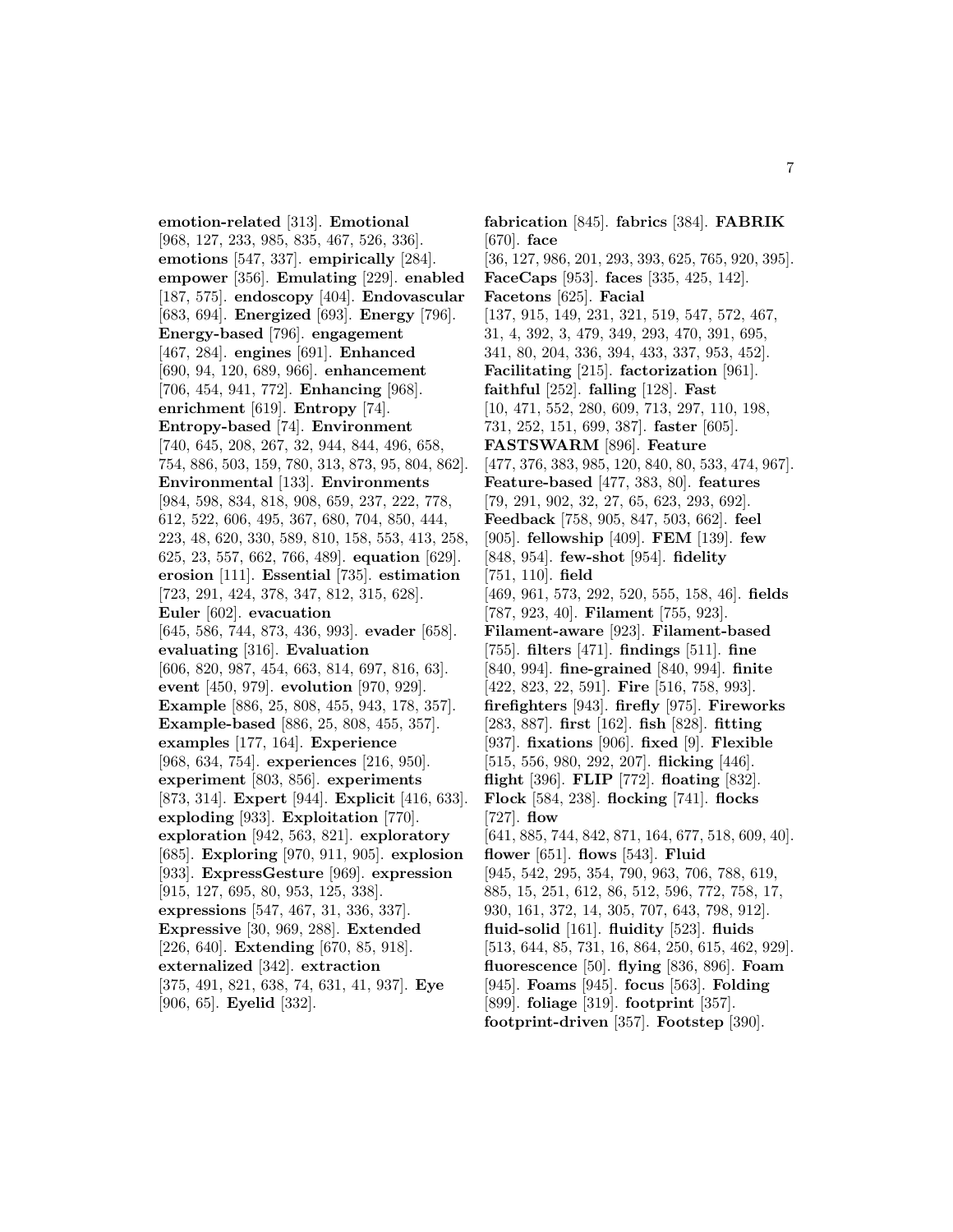**force** [935, 401, 339, 934]. **forehead** [613]. **forest** [319, 853, 110]. **forest-based** [853]. **Foreword** [66]. **formation** [872, 456]. **formations** [466]. **formulation** [515]. **fraction** [354]. **fractional** [543]. **fracture** [515, 594, 870, 386, 463]. **fracturing** [300]. **frame** [320]. **frames** [309, 721]. **framework** [818, 869, 26, 820, 8, 165, 266, 391, 823, 254, 891, 896, 688, 294, 993, 284]. **free** [21, 581, 420, 962]. **freehand** [576]. **freezing** [746]. **frequency** [54]. **friction** [370]. **friendly** [405]. **full** [558, 420]. **full-body** [420]. **Functionally** [56]. **functions** [517]. **fundamental** [839]. **Furstyling** [285]. **fusion** [902, 8, 840, 783, 965, 903, 967]. **future** [215]. **Fuzzy** [371, 359, 416]. **FVDM** [558]. **fwd** [992].

**gait** [502, 747]. **gallery** [63]. **Game** [109, 830, 831, 467, 951, 399, 733, 366, 687]. **Game-ready** [830, 831]. **gameplay** [536]. **Games** [968, 422, 588, 786, 541, 940]. **gaming** [797, 317]. **GAN** [991]. **Garment** [637, 759]. **gaseous** [85]. **Gaussian** [579]. **gaze** [805, 276, 814, 762]. **GCN** [916]. **gender** [951]. **general** [165, 351]. **Generalized** [259]. **generated** [871]. **Generating** [657, 143, 812, 203]. **Generation**

[233, 310, 897, 948, 454, 100, 167, 907, 684, 152, 969, 183, 408, 301, 414, 528, 588, 13, 983, 128, 631, 624, 567, 130, 763, 667, 665, 81]. **generative** [842, 991, 993]. **generator** [389]. **Generic** [2, 208, 869]. **genetic** [359, 577, 42]. **genetic-fuzzy** [359]. **genus** [143]. **genus-** [143]. **geodesic** [245]. **geometric** [881, 291, 201, 15, 278, 623]. **geometrical** [726]. **Geometry** [23, 29, 638, 20, 407]. **Geometry-driven** [23]. **gestual** [992]. **gesture** [907, 969, 135, 770, 328, 702, 990]. **gestures** [776]. **Giant** [652]. **GIS** [364]. **Give** [307]. **glass** [409]. **global** [340, 827]. **global/local** [340]. **glossy** [48]. **gloves** [150]. **GPU** [405, 641, 384, 512, 265, 689,

403, 266, 210, 823, 377, 68, 22, 14, 688]. **GPU-assisted** [641]. **GPU-based** [265, 266, 68]. **GPU-friendly** [405]. **GPUs** [171]. **Gradient** [183]. **Gradient-based** [183]. **grading** [531]. **graffiti** [676]. **grained** [840, 994]. **granular** [182]. **Graph** [712, 406, 450, 966, 343]. **graph-based** [406]. **Graph-cut** [712]. **Graphics** [218, 926, 885]. **graphs** [379]. **Grasp** [249]. **grass** [87]. **grazing** [880]. **grey** [890]. **grid** [267, 928, 930, 609, 282]. **grids** [58]. **Grigore** [102]. **grounded** [606]. **group** [805, 741, 820, 566, 810]. **group-based** [805]. **groups** [897, 509, 236]. **growth** [451, 24]. **Guest** [317, 162, 175]. **Guidance** [646, 658]. **guide** [54, 63]. **guided** [472, 270, 520, 302, 221, 991]. **guidewires** [402].

**Hair** [148, 779, 210, 952, 830, 831, 687, 923]. **hairstyle** [396]. **Hand** [242, 776, 910, 416, 369, 147, 203, 812, 816, 425]. **hand-drawn** [425]. **hand-held** [369]. **hand-object** [910]. **Hand-painted** [242]. **handheld** [532]. **handler** [851]. **Handling** [365, 299, 67, 779, 892, 505, 250, 823]. **hands** [719]. **HAO** [923]. **HAO-CNN** [923]. **Haptic** [267, 363, 505, 185, 402, 320, 119, 847, 503, 640, 366, 575, 639]. **Haptic-constraint** [363]. **haptic-enabled** [575]. **HapticFlow** [19]. **haptics** [19, 119, 223, 221]. **Hardware** [506]. **Hardware-accelerated** [506]. **hazard** [871]. **haze** [756]. **head** [942, 79, 724, 887, 65, 629, 873, 766, 571]. **head-mounted** [887, 873, 766]. **healthy** [659]. **heart** [256, 37]. **heat** [852]. **height** [555]. **held** [369]. **herd** [838]. **herds** [880]. **Heterogeneous** [789, 522, 512, 367, 704, 585, 591]. **hidden** [697]. **Hierarchical** [872, 582, 590, 463, 94, 417, 867]. **hierarchies** [701]. **hierarchy** [484, 116]. **High** [751, 165, 756, 912]. **High-fidelity**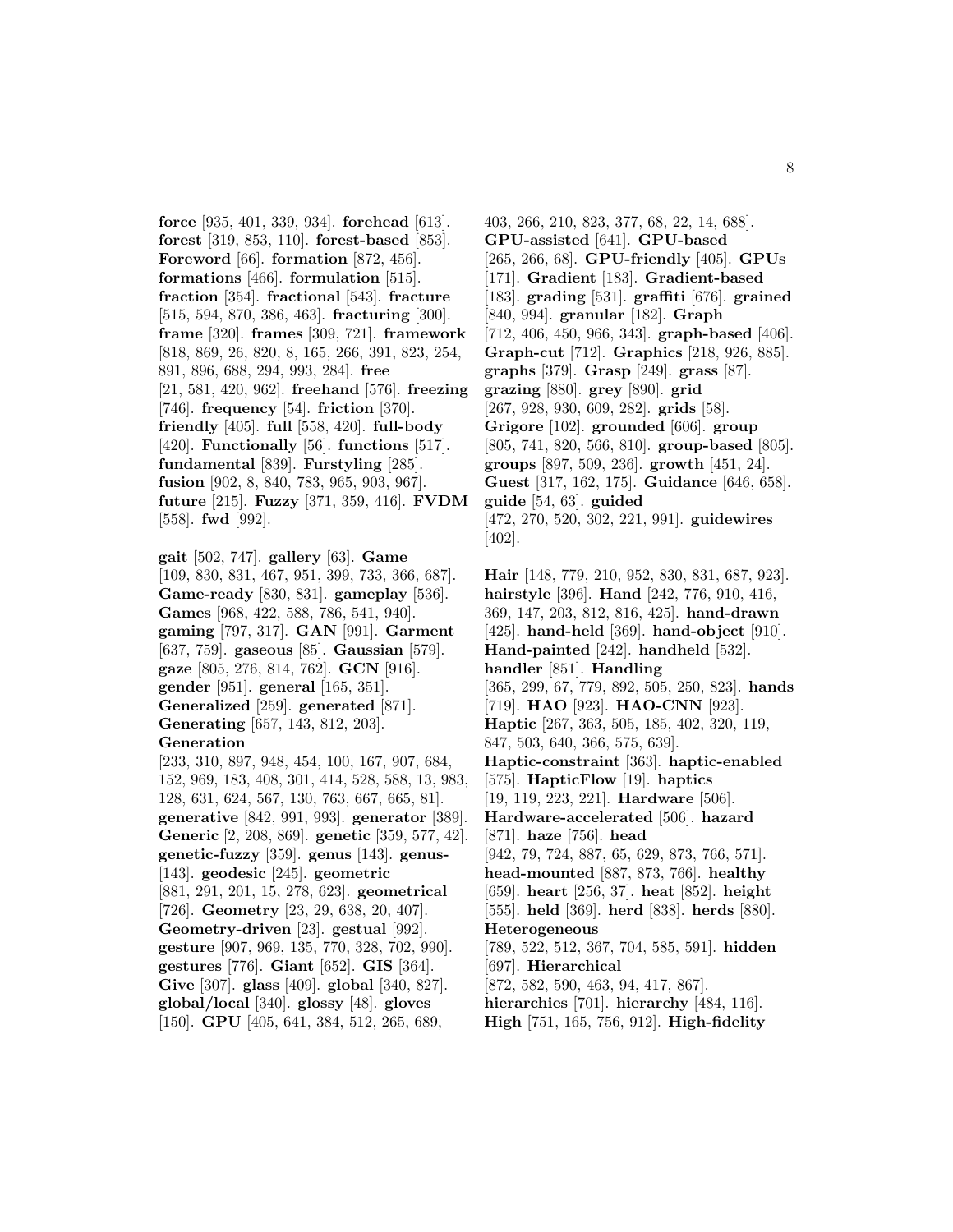[751]. **high-order** [912]. **high-quality** [165]. **high-visibility** [756]. **hip** [269, 39]. **HMD** [862]. **home** [561]. **horse** [502]. **hot** [85]. **HRP** [314]. **HRP-2** [314]. **hug** [307]. **hugging** [949]. **Human** [980, 271, 549, 847, 203, 414, 576, 976, 42, 579, 482, 9, 202, 672, 529, 949, 27, 423, 820, 671, 127, 556, 745, 748, 750, 927, 147, 82, 806, 234, 577, 330, 525, 533, 321, 229, 714, 337, 715, 72, 398, 937, 129, 653, 400, 860, 667, 957, 81, 571]. **human-motion** [714]. **Human-virtual** [847, 949]. **Humanoid** [975, 825, 890, 635, 799]. **humanoids** [314]. **humans** [237, 361, 312, 83, 541, 631, 125]. **humor** [748]. **Hybrid** [902, 649, 764, 598, 985, 880, 660, 287, 330, 640, 799, 930, 823, 22, 331, 591, 574]. **Hybrid-based** [649]. **Hydraulic** [111]. **hydrodynamics** [513, 515, 885, 623, 543, 615, 930, 962, 567]. **hydrodynamics-based** [567]. **hydrodynamics-fluid** [930]. **ice** [692]. **iCutter** [412]. **ICWall** [173]. **identification** [604, 952, 900]. **illumination** [347, 705, 95, 519]. **illusions** [664]. **Image** [736, 882, 838, 93, 841, 843, 270, 220, 322, 800, 893, 639, 792, 894, 31, 408, 61, 475, 941, 886, 520, 704, 712, 540, 964, 857, 920, 967]. **Image-based** [736, 838, 220, 322, 61, 540]. **Image-inspired** [639]. **images** [752, 475, 565, 756, 830, 831, 857, 42]. **imitation** [541, 993]. **immersion** [369]. **Immersive** [927, 420, 905, 803, 754, 821, 769]. **immiscible** [354, 250]. **impaired** [659]. **Implementation** [113, 890]. **Implicit** [69, 416, 930]. **implicits** [562]. **impostors** [438]. **improve** [146, 667]. **Improved** [962, 881, 385, 634, 14]. **improvement** [476]. **improves** [492]. **Impulse** [176, 286]. **Impulse-based** [176, 286]. **in-game** [951].

**including** [76, 613]. **incompressible** [885, 512, 17]. **inconsistency** [350, 157]. **incorporates** [458]. **Incorporating** [731, 805]. **incrementally** [116]. **individual** [371]. **indoor** [886, 971]. **induced** [834]. **inertial** [160]. **Inextensible** [370]. **inference** [450]. **influence** [748, 847]. **Information** [373, 380, 410, 418, 426, 487, 434, 448, 480, 493, 500, 507, 537, 544, 550, 626, 793, 801, 809, 817, 824, 833, 863, 868, 876, 883, 888, 931, 946, 972, 981, 988, 559, 568, 600, 607, 616, 655, 656, 661, 666, 673, 681, 711, 716, 722, 729, 738, 767, 775, 784, 622, 27, 700, 99, 971, 158, 215, 365, 507]. **information-rich** [158]. **information-theoretic** [622]. **informed** [208]. **Inhomogeneous** [348]. **ink** [913]. **insect** [896]. **insects** [836]. **inserting** [429]. **inspired** [845, 866, 763, 514, 639]. **instruction** [856]. **instructions** [26]. **instructors** [951]. **integrated** [145, 364, 159]. **Integrating** [141, 526]. **integration** [69]. **intelligence** [825]. **intelligent** [797, 825, 290, 413, 242, 490]. **intensity** [858]. **interactant** [361]. **Interacting** [951]. **Interaction** [769, 850, 16, 546, 208, 790, 648, 978, 949, 369, 847, 166, 753, 770, 382, 104, 503, 458, 328, 216, 992, 286, 23, 483, 554, 372, 921, 631, 243, 44, 639, 994]. **interactions** [987, 320, 367, 828, 420, 161]. **Interactive** [304, 723, 202, 170, 776, 709, 885, 90, 138, 384, 650, 676, 892, 959, 563, 459, 534, 565, 528, 312, 580, 397, 207, 303, 128, 678, 679, 461, 977, 571, 284, 263, 45, 388, 835, 363, 399, 618, 751, 153, 266, 705, 712, 37, 76, 958, 631, 694, 172, 22, 688, 63, 762, 763, 862, 490]. **interactivity** [492]. **Interconnecting** [663]. **Interest** [718, 222]. **Interest-driven** [718]. **interface** [214, 897, 686, 606, 356, 166, 898, 719, 366]. **interfaces** [174]. **interfacial** [197]. **interpolation** [405, 86, 194, 519, 46, 957]. **intersection** [605, 151]. **interview** [987]. **intrinsic** [68]. **Introducing** [536, 451]. **Introduction** [175, 317, 162]. **intuitive**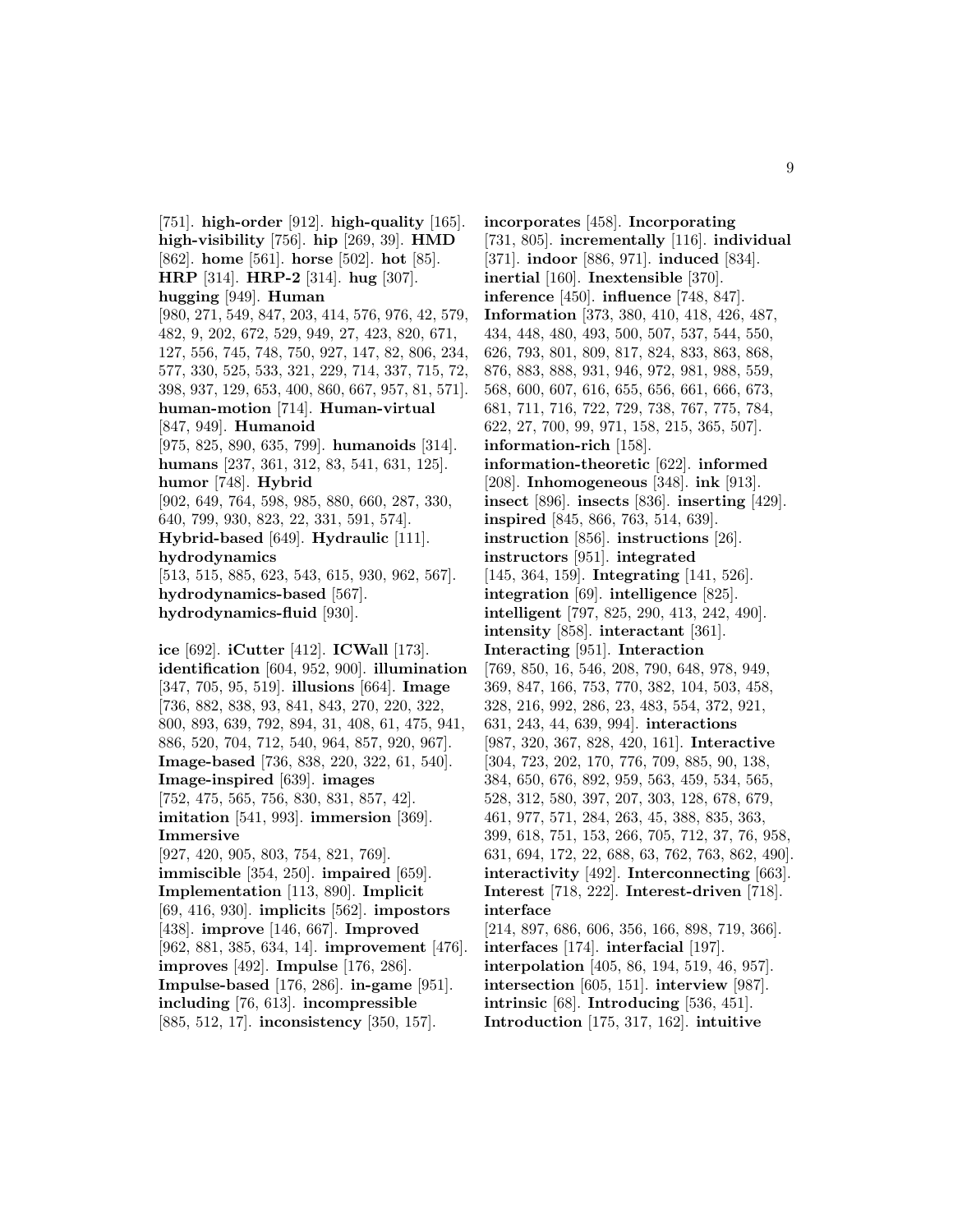[328, 142]. **invasive** [402]. **inverse** [219, 73, 188, 455, 667]. **Investigating** [839]. **investigation** [38]. **Inviscid** [17]. **involving** [223]. **iridal** [751]. **Iris** [954]. **ISBN** [102]. **isometric** [606]. **Issue** [218, 373, 380, 410, 418, 426, 487, 434, 448, 480, 493, 500, 507, 537, 544, 601, 550, 559, 568, 600, 607, 616, 626, 655, 656, 661, 666, 673, 681, 711, 716, 722, 729, 738, 767, 775, 784, 793, 801, 809, 817, 824, 833, 863, 868, 876, 883, 888, 931, 946, 972, 981, 988, 502, 545, 800, 411, 481, 488, 494, 501, 538, 551, 560, 608, 717, 323, 728, 730, 774, 782, 785, 794, 802, 982, 989, 442, 317, 271, 947, 162, 175, 435, 617, 822, 829]. **issue** [877, 884, 889, 932, 939, 973, 874, 924]. **Italian** [154].

**Jacobian** [667]. **Jacobian-based** [667]. **jets** [739]. **jitter** [814]. **job** [987]. **joint** [269, 438, 910, 334, 39]. **joints** [819]. **juggler** [504, 710]. **Just** [742]. **Just-in-time** [742].

**kaleidoscope** [116]. **kernel** [549]. **Key** [124, 26, 721]. **key-frames** [721]. **key-postures** [26]. **Key-styling** [124]. **keyframe** [375, 491, 937]. **keyframing** [226]. **keying** [304]. **keypoints** [245]. **Kinect** [672]. **Kinect**<sup>TM</sup> [536]. **kinematics** [219, 73, 188, 332, 455, 667]. **kinetics** [289]. **kinetics-assisted** [289]. **knowledge** [83, 878].

**LabanDancer** [72]. **laboratory** [856]. **Lagrange** [370]. **Lagrangian** [621]. **Lambertian** [322]. **Landslide** [871]. **Landslide-generated** [871]. **lane** [647, 587]. **lane-changing** [587]. **Language** [263, 897, 898, 397, 288, 78]. **laparoscopic** [735]. **Laplacian** [180, 535, 348]. **Large** [945, 237, 688, 110, 574]. **Large-Scale** [945, 688, 110, 574]. **laryngoplasty** [270]. **latency** [146]. **latent** [915]. **lattice** [403, 428, 140]. **lattice-based** [428]. **layer** [573, 296, 393, 772]. **layers** [821]. **layout**

[174, 955, 158]. **layouts** [816]. **leaf** [90, 24]. **leafy** [761]. **learnable** [10]. **learned** [263, 173]. **Learning** [740, 201, 958, 957, 263, 879, 948, 910, 954, 526, 852, 541, 124, 857, 940, 977, 994, 993, 630]. **Learning-based** [201, 958]. **least** [251, 789, 720]. **leaves** [292]. **Lessons** [173, 263]. **Let** [710]. **level** [960, 562, 558, 677, 851, 574]. **level-of-detail** [574]. **levels** [83]. **LiDAR** [854]. **life** [32, 762]. **lifting** [596]. **ligament** [497]. **light** [723, 961, 844, 751, 825, 705, 48, 428, 967]. **lighting** [279]. **lightning** [763]. **lightweight** [971, 713]. **like** [67, 611]. **limb** [797]. **Limbless** [795]. **limited** [976]. **line** [199, 223, 13]. **line-based** [223]. **linear** [176, 938, 139, 116]. **lion** [153]. **lip** [232]. **lip-synch** [232]. **liquid** [739, 708, 88, 660, 197, 462, 514]. **liquids** [18]. **listening** [261, 987]. **Literature** [878, 970]. **Live** [532]. **LMA** [118]. **LMA-Effort** [118]. **Local** [986, 340, 604, 621, 86, 296, 341]. **localization** [844, 854, 891]. **Locally** [777, 391]. **location** [468]. **locomotion** [325, 495, 150, 199, 421, 13, 702]. **locomotive** [703]. **locomotor** [780]. **logic** [342]. **lookup** [378]. **loss** [934]. **low** [249, 202, 844, 906, 298, 925, 851, 123, 967]. **low-budget** [906]. **low-cost** [925]. **low-dimensional** [249, 202, 123]. **low-level** [851]. **low-light** [844, 967]. **luminance** [520]. **macaque** [821]. **machine** [422, 327]. **machining** [327]. **Macroscopic** [592]. **magnetic** [546]. **maintenance** [807, 369, 990]. **making** [467, 526, 254, 306].

**management** [208, 222, 104, 413]. **Managing** [236]. **maneuvering** [741]. **manifold** [879]. **manipulation** [709, 837, 850, 640, 282, 858, 345].

**map** [165, 925, 852]. **Mapping**

[62, 844, 85, 891]. **maps**

**manipulative** [244]. **mannequins** [112].

10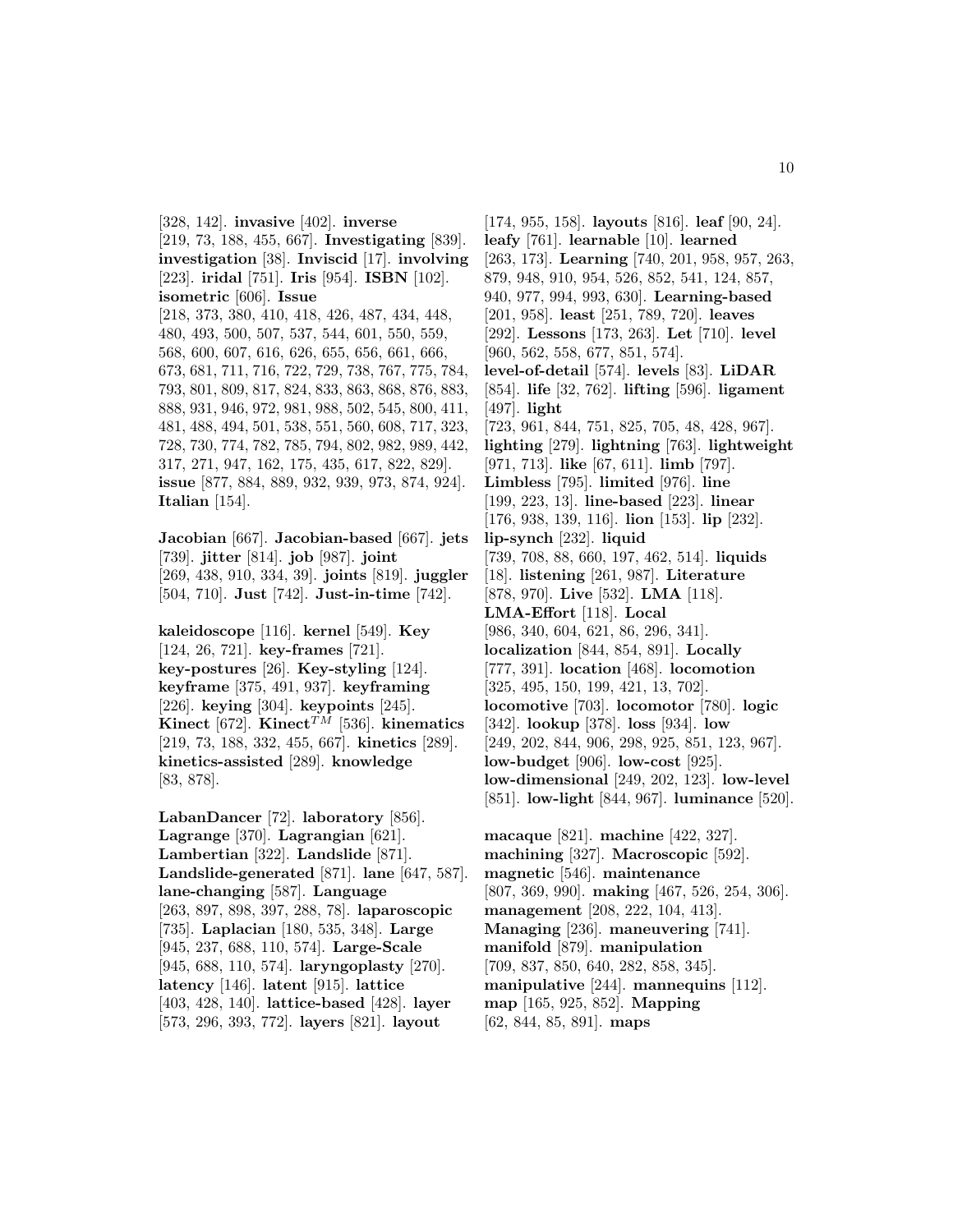[167, 371, 417, 854, 259]. **marionette** [629]. **marker** [485, 420, 816]. **markerless** [41]. **markers** [398]. **Markov** [697]. **markup** [288]. **massive** [818]. **master** [913]. **matching** [406, 969, 403, 300, 94, 246, 245]. **material** [138, 182]. **materials** [732, 678, 331]. **MAVE** [754]. **Maze** [754]. **Maze-based** [754]. **me** [307, 905]. **mean** [453]. **mean-value** [453]. **measure** [29]. **measurement** [9]. **measures** [622]. **measuring** [700]. **mechanism** [826]. **media** [768, 428]. **medialization** [270]. **mediated** [753]. **Medical** [218, 563, 909]. **medicine** [404]. **members** [506]. **mental** [771]. **Mesh** [21, 97, 99, 177, 684, 113, 445, 790, 593, 19, 350, 476, 376, 138, 654, 848, 143, 96, 530, 134, 298, 29, 326, 875, 294, 486, 590, 665, 489]. **Mesh-free** [21]. **meshes** [464, 180, 562, 17, 308, 631, 713, 339, 478]. **Meshless** [386, 71, 484, 928, 591]. **metaballs** [363]. **Metabots** [663]. **metamorphosis** [96, 40]. **Metaverse** [786]. **method** [724, 185, 165, 85, 503, 955, 252, 930, 377, 715, 591, 707, 765, 140, 912]. **methodology** [268]. **methods** [8, 258]. **metric** [759]. **microscopic** [592]. **Microsoft** [536]. **midpoint** [69]. **Minimal** [136]. **minimally** [402]. **minimizing** [309]. **minimum** [259]. **minimum-norm** [259]. **mirror** [43]. **miscible** [354, 250, 140]. **missing** [398]. **mission** [528]. **mission-based** [528]. **mixed** [304, 648, 910, 935, 660, 786, 609, 804]. **Mixing** [55]. **mixtures** [140]. **Mobile** [873, 658, 213, 977]. **Mobile-powered** [873]. **Mobility** [659]. **mocap** [399]. **modal** [320, 904]. **model** [670, 45, 938, 59, 880, 910, 619, 935, 292, 956, 65, 871, 599, 652, 663, 199, 726, 916, 558, 585, 458, 928, 647, 210, 864, 239, 324, 511, 540, 780, 983, 84, 401, 161, 433, 830, 831, 587, 22, 990, 783, 542, 762, 632, 765, 482, 862, 571]. **model-based** [324, 571]. **model-reduced** [619]. **modeler** [168]. **Modeling**

[586, 27, 155, 82, 382, 727, 18, 243, 979, 732, 363, 736, 10, 423, 139, 299, 90, 136, 451, 517, 650, 633, 116, 220, 192, 971, 234, 421, 952, 87, 260, 922, 764, 920]. **Modelling** [415, 195, 629, 611, 766]. **models** [249, 141, 881, 202, 672, 908, 986, 721, 376, 840, 654, 697, 203, 351, 414, 51, 247, 640, 625, 714, 41, 688]. **modular** [116]. **momentum** [73, 302, 182]. **momentum-based** [73, 182]. **monocular** [854, 891, 857, 966, 860, 42]. **monotonic** [86]. **mood** [632]. **morphable** [986]. **Morphing** [46, 98, 273, 97, 180, 88, 194, 143, 584, 761, 20, 344, 142]. **mosaic** [454, 689]. **Motion** [106, 52, 879, 227, 757, 75, 123, 39, 314, 78, 117, 77, 9, 548, 536, 79, 202, 26, 118, 120, 980, 529, 189, 671, 122, 375, 703, 556, 745, 956, 369, 747, 301, 549, 731, 914, 959, 73, 752, 535, 99, 459, 685, 534, 916, 287, 274, 231, 414, 503, 577, 51, 247, 312, 163, 341, 516, 580, 719, 812, 330, 25, 13, 207, 112, 810, 334, 533, 578, 816, 302, 74, 148, 229, 576, 76, 714, 124, 315, 398, 937, 400, 860, 514, 667, 42, 579, 957, 482, 81, 630, 357, 379]. **motions** [776, 184, 204, 128]. **motivated** [301]. **motivations** [861]. **motor** [122]. **mounted** [887, 873, 766]. **MOUT** [191, 254, 306]. **movement** [942, 927, 503, 100, 795, 78]. **movement-based** [942]. **Movements** [984, 985, 132]. **moving** [251, 43, 905, 658, 789, 720, 198]. **MRI** [269, 821, 39]. **Muddy** [642]. **Multi** [960, 443, 67, 393, 810, 244, 310, 32, 416, 320, 959, 335, 562, 159, 772, 823, 389]. **multi-body** [416]. **multi-character** [959]. **Multi-core** [443]. **multi-GPU** [823]. **Multi-group** [810]. **Multi-layer** [393, 772]. **Multi-level** [960, 562]. **multi-modal** [320]. **multi-object** [310]. **multi-perceptive** [32]. **Multi-resolution** [67, 244]. **multi-sensorial** [32]. **multi-stimulus** [389]. **multi-user** [159]. **multi-view** [335]. **Multiagent** [993, 948, 861]. **multiblock** [58]. **multicameras** [604]. **multicharacter**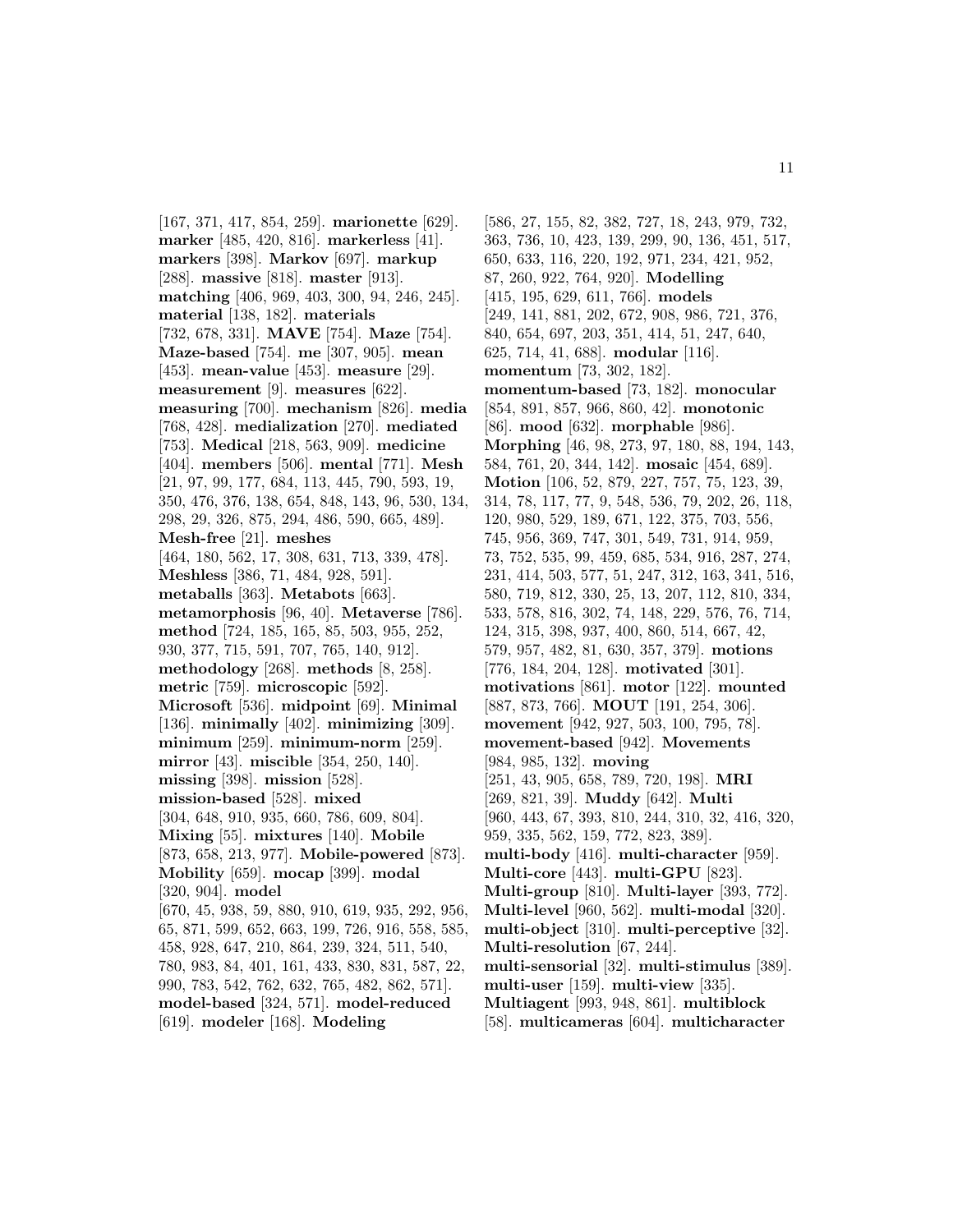[950]. **multifactor** [414]. **Multifinger** [753]. **multigrid** [512, 252]. **Multilayer** [840, 942]. **multilegged** [495]. **Multimodal** [125, 141, 869, 8, 5, 904]. **multiphase** [871]. **multiphysical** [764]. **multiplayer** [770, 104, 503]. **Multiple** [61, 890, 799, 462, 937, 628]. **multiplicity** [657]. **multipliers** [370]. **Multiresolution** [319]. **Multiscale** [375, 965]. **Multitask** [857]. **multiuser** [557]. **multivariate** [579]. **Multiview** [849, 899, 941]. **Multiview-coherent** [849]. **mummification** [926]. **muscle** [82, 130]. **musculotendon** [726]. **museums** [878]. **music** [301]. **Myriad** [157].

**NAO** [825]. **narratives** [861]. **Natural** [79, 496, 603, 50, 897, 926, 898]. **navigating** [144]. **Navigation** [799, 684, 606, 825, 975, 364, 890, 620, 852, 827, 390, 191, 787, 489]. **nearest** [760]. **needle** [221]. **neighbor** [718]. **neighbor-organizing** [718]. **neighbour** [760]. **net** [196, 914]. **network** [902, 842, 846, 344, 858, 965, 967, 957]. **network-based** [344]. **Networked** [503, 313]. **networking** [704]. **networks** [548, 839, 991]. **neural** [839, 911]. **No** [102, 314]. **noise** [496, 28]. **nominal** [184]. **non** [322, 47, 519]. **non-Lambertian** [322]. **non-photorealistic** [47]. **non-skin** [519]. **noncollinear** [471]. **nonholonomic** [741, 807]. **nonorthotropic** [881]. **nonrigid** [806]. **norm** [259]. **normalized** [867]. **notation** [72, 78]. **Novel** [772, 447, 715, 891, 575]. **novices** [356]. **number** [976]. **numerical** [621]. **numerous** [451]. **NVEs** [113].

**object** [310, 948, 709, 910, 484, 901, 473, 132, 903, 198]. **objects** [208, 536, 406, 108, 139, 476, 750, 220, 382, 444, 328, 992, 413, 615, 679, 974, 664, 591, 243, 131]. **obscurances** [48]. **observations** [703, 747]. **obstacles** [658]. **occluded** [992]. **occlusion**

[910, 614, 217, 171]. **occlusions** [485, 365]. **ocean** [107, 382, 808, 832]. **octree** [668, 701]. **odometry** [854]. **offline** [908]. **On-line** [13, 199]. **One** [900, 396, 587]. **One-shot** [900]. **Online** [703, 429, 541, 878, 561]. **ontology** [127]. **open** [733]. **optical** [39]. **Optimal** [837, 580]. **optimisation** [799]. **optimising** [359]. **Optimization** [566, 645, 910, 815, 849, 520, 955, 890, 260, 646, 859, 665]. **Optimization-based** [566]. **Optimized** [117, 139, 491, 438, 721, 778, 231, 453]. **optimizing** [612]. **order** [912]. **ordinary** [629]. **Organizing** [184, 718]. **orientation** [309]. **oriented** [594, 34, 862]. **out-of-core** [688]. **outdoor** [9, 347]. **overactuated** [781]. **overview** [400]. **Oz** [126].

**P2P** [718]. **packets** [859]. **packing** [826]. **pages** [102]. **Paint** [409, 45, 91, 523]. **Paint-on-glass** [409]. **painted** [242]. **Painterly** [498]. **painting** [913]. **palpation** [187]. **panel** [44]. **panorama** [564]. **Panoramas** [52]. **Paper** [502, 192]. **paper-cut** [192]. **Papers** [218, 561, 162]. **paradigms** [986]. **Parallel** [963, 612, 171, 798, 512, 351, 443]. **Parallel-optimizing** [612]. **parameterization** [97, 430, 143, 326]. **parameters** [118]. **Parametric** [445, 244]. **parametrization** [698]. **parametrized** [531]. **parsimonious** [780]. **part** [986]. **part-based** [986]. **participating** [428]. **Particle** [790, 464, 483, 372, 513, 515, 963, 885, 668, 623, 731, 543, 615, 930, 161, 795, 646, 962, 567, 764]. **Particle-based** [464, 483, 372, 963, 795, 764]. **Particle-mesh** [790]. **particles** [594]. **partition** [562]. **partitioning** [745, 105]. **PASCAL** [325]. **passive** [557]. **patch** [194, 899]. **patch-based** [194]. **Patches** [296]. **path** [165, 522, 289, 235, 496, 61, 685, 971, 827, 133, 456, 646, 400, 379]. **path-based** [289, 61]. **pathfinding** [443].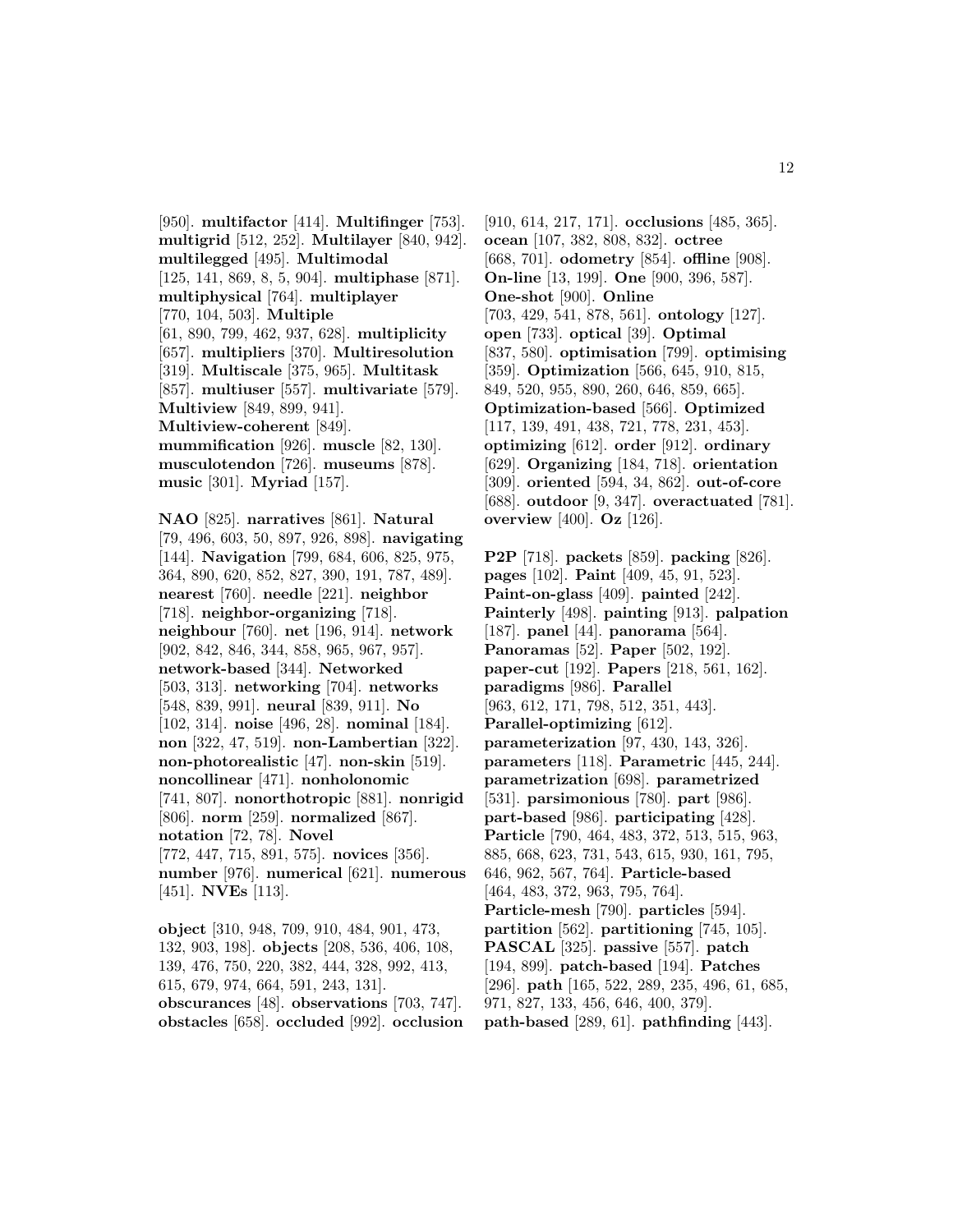**patient** [565, 221]. **patient-specific** [565]. **Pattern** [945, 516]. **patterns** [734, 353]. **pavement** [664]. **PC** [157]. **PCMD** [632]. **PDE** [724, 19]. **PDE-based** [724, 19]. **pedestrian** [648, 353, 239, 509]. **pedestrians** [84]. **peer** [818, 258, 157]. **peer-to-peer** [818, 258, 157]. **Pencil** [524, 846]. **people** [307, 41]. **per-joint** [438]. **Perception** [773, 145, 951, 83, 229]. **perceptions** [813]. **perceptive** [32]. **Perceptual** [291, 671, 814, 689, 360, 727]. **Perceptually** [466, 340, 301]. **Performance** [274, 425, 445, 797, 3, 663, 697, 391, 566, 158, 519]. **performance-captured** [445]. **Performance-driven** [274, 425, 3]. **performance-sensitive** [797]. **performances** [696, 539]. **peripheral** [911]. **Person** [604, 978, 900]. **personalities** [805]. **personality** [137, 33, 2, 585, 733, 632]. **personality-characterized** [632]. **personalized** [83, 632, 395]. **Perspective** [241, 786, 727, 259]. **Perspective-aware** [241]. **perspectives** [557]. **Phaneros** [818]. **phase** [462]. **phenomena** [791]. **Philippe** [102]. **photo** [664]. **photograph** [637]. **photon** [85]. **Photorealistic** [460, 417, 47]. **PhyCoVIS** [936]. **Physical** [706, 908, 936, 119, 750, 597, 458, 928, 23, 591]. **Physical-based** [706]. **Physically** [98, 521, 179, 473, 24, 613, 763, 141, 472, 252, 345]. **Physically-based** [24, 613]. **physics** [548, 691, 325]. **physics-based** [548]. **Physiological** [271, 834, 911]. **Physiologically** [256]. **physiology** [82]. **piano** [539]. **picture** [132]. **piecewise** [918]. **PIK** [202]. **pilot** [925]. **pipeline** [983]. **pipelines** [552]. **Pipelining** [704]. **Piying** [554]. **planar** [43]. **planners** [379]. **Planning** [620, 490, 165, 522, 235, 496, 348, 872, 971, 444, 827, 133, 810, 400]. **planning-based** [872]. **plant** [24]. **plants** [776]. **plastic** [255]. **platform** [126, 797, 364, 413]. **plausible** [466]. **play** [554]. **player** [813]. **players** [733]. **plume**

[749]. **Point** [919, 98, 225, 223, 20]. **point-constraints** [225]. **point-sampled** [98, 20]. **Points** [686, 976]. **Points-based** [686]. **Poisson** [512]. **polarized** [938]. **policies** [657]. **polite** [527]. **Politeness** [492]. **polycube** [97]. **polycube-based** [97]. **polygonal** [351, 614, 583, 339]. **polynomial** [918]. **Pompeii** [55]. **Populating** [768, 589, 237]. **Porous** [518, 732]. **portals** [105]. **Pose** [430, 291, 177, 378, 812, 958, 860]. **pose-editing** [177]. **poses** [653]. **posing** [686, 892]. **Position** [675, 479, 791, 644, 723, 534, 640, 929]. **Position-based** [675, 479, 791, 640, 929]. **positional** [848]. **positioning** [759]. **possible** [777, 131]. **postproduction** [878]. **postural** [987]. **posture** [980, 27, 219, 815]. **postures** [26, 27]. **potential** [15]. **power** [832]. **powered** [873]. **Practical** [403, 463]. **precise** [837]. **Precomputing** [190]. **predator** [828]. **Predictable** [691]. **Predicting** [870, 398, 662]. **prediction** [871, 916]. **Predictive** [721, 145]. **preference** [468]. **prefetching** [146]. **preparation** [603]. **presence** [106, 369, 750, 754]. **preservation** [629, 486, 590]. **preserved** [47]. **preserving** [59, 788, 456, 474]. **Pressure** [295, 469]. **prey** [828]. **primitives** [122, 625]. **principal** [719]. **priority** [962]. **proactive** [850]. **probabilistic** [249, 33, 477, 553]. **Procedural** [495, 517, 153, 260, 952]. **procedure** [497]. **process** [823, 913]. **processes** [764, 579]. **professionals** [943]. **profiles** [127]. **programming** [33, 81]. **Progressive** [96, 705, 200, 713, 875]. **project** [72]. **projection** [76, 707]. **propagation** [938, 638]. **propagation-based** [938]. **property** [865]. **prosodic** [79]. **Provision** [369]. **proximity** [351, 337]. **proxy** [700]. **Pseudo** [292, 138]. **Pseudo-dynamics** [292]. **PSO** [990]. **PSO-BPNN** [990]. **Psychological**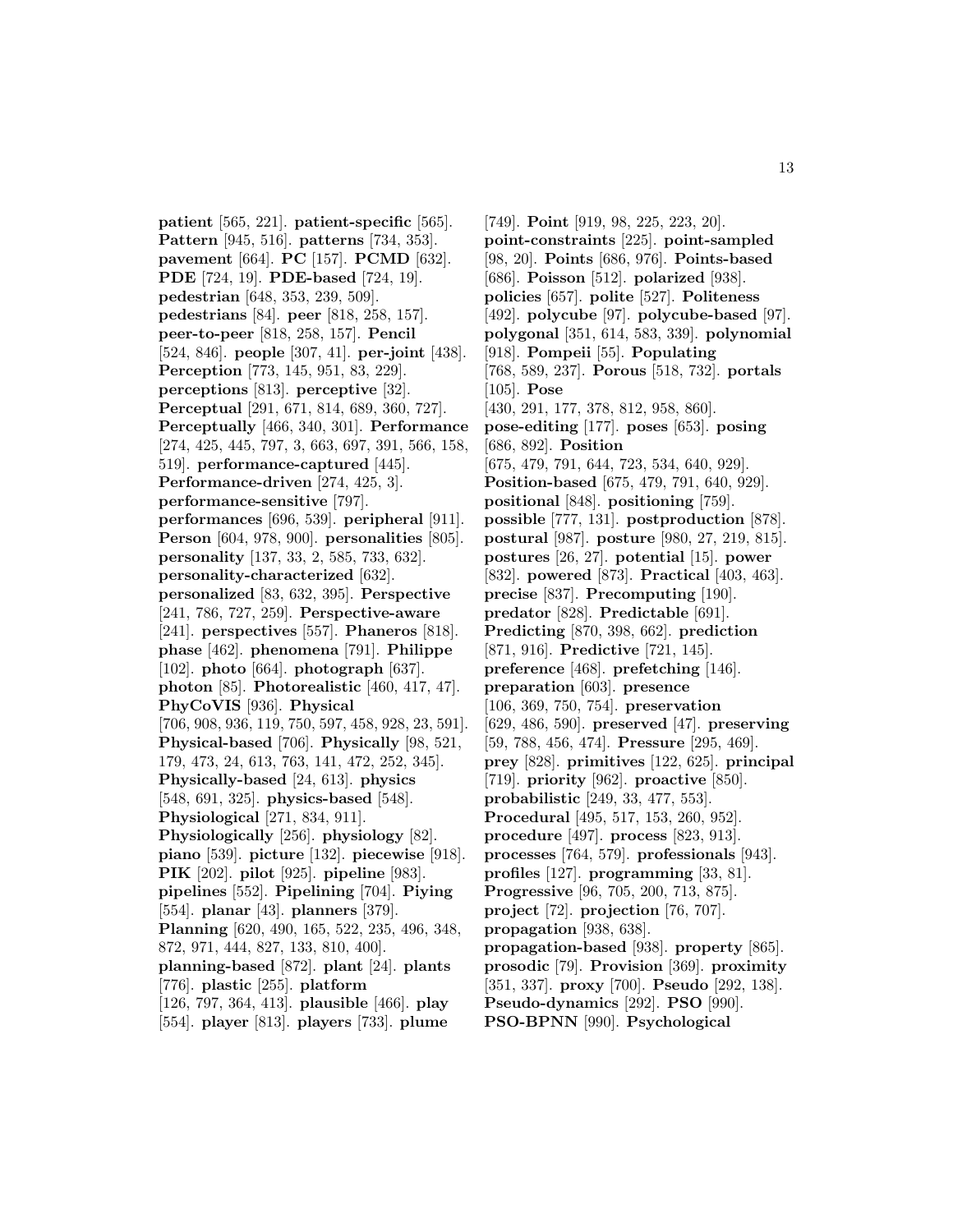[84, 511]. **public** [215]. **pulmonary** [38]. **puncture** [221]. **puppetry** [770].

**quadrangulation** [275]. **quality** [165, 205]. **quantitative** [439]. **Quartz** [191]. **quasi** [166]. **quasi-tangible** [166]. **quaternion** [581].

**race** [456]. **racer** [456]. **racing** [733]. **radio** [54]. **radio-frequency** [54]. **raindrops** [417, 461]. **random** [853]. **randomized** [712]. **range** [262]. **Rapid** [570, 515]. **rapidly** [746]. **rates** [320, 751]. **ray** [960, 265, 555, 701]. **ray-tracing** [960]. **RBF** [344]. **re** [604, 900]. **re-identification** [604, 900]. **reaction** [186]. **reactive** [423, 73, 850]. **ready** [983, 830, 831]. **Real** [432, 594, 399, 152, 573, 71, 92, 385, 278, 502, 708, 65, 522, 484, 150, 346, 695, 928, 210, 640, 144, 578, 37, 91, 206, 683, 315, 567, 305, 331, 591, 783, 860, 193, 909, 338, 440, 108, 880, 464, 392, 165, 641, 703, 107, 460, 451, 517, 223, 188, 55, 13, 417, 95, 435, 124, 14, 865, 896, 762, 662, 965, 804]. **real-life** [762]. **Real-time** [432, 594, 399, 152, 573, 71, 92, 385, 278, 502, 708, 65, 522, 484, 150, 346, 695, 928, 210, 640, 144, 578, 37, 91, 206, 683, 567, 305, 331, 591, 860, 193, 909, 338, 440, 108, 392, 165, 641, 703, 107, 460, 451, 517, 188, 13, 417, 95, 435, 124, 14, 896, 965, 804]. **Real-virtual** [783]. **Realistic** [732, 107, 147, 525, 615, 636, 523, 387, 963, 155, 612, 85, 755, 558, 757, 133, 372, 510]. **realities** [978]. **reality** [214, 268, 304, 723, 834, 432, 887, 797, 910, 943, 369, 906, 803, 378, 347, 821, 950, 992, 786, 54, 970, 360, 213, 162, 102, 891, 977, 909, 44, 365, 804, 769]. **reality-based** [797]. **rear** [76]. **reasoning** [527]. **recognition** [263, 902, 980, 432, 31, 399, 840, 752, 954, 757, 696, 953, 990, 994]. **recoloring** [886]. **Reconstructing** [672]. **reconstruction** [532, 43, 549, 322, 806, 154, 540, 976, 497, 857, 923, 860, 542, 42, 474, 395, 571]. **reduce**

[621]. **reduced** [619, 420, 816]. **reduction** [811]. **refined** [377]. **refinement** [609]. **reflection** [132, 542]. **reflective** [417]. **refraction** [790, 206]. **refractions** [708]. **refractive** [417]. **region** [364, 94, 519, 624, 142]. **region-based** [142]. **regions** [3, 849]. **regression** [549, 772]. **regulate** [337]. **reinforcement** [948, 940]. **rejuvenation** [36]. **related** [747, 313]. **relational** [291]. **relationships** [744]. **relative** [869]. **relief** [955, 921]. **Relighting** [520]. **remeshing** [431]. **Remote** [57, 753]. **removal** [756]. **Render** [961]. **Render-based** [961]. **renderer** [922]. **Rendering** [50, 141, 438, 262, 790, 108, 736, 319, 573, 8, 185, 155, 498, 107, 402, 521, 320, 708, 846, 85, 470, 101, 58, 346, 391, 555, 144, 417, 18, 95, 355, 47, 87, 206, 428, 664, 649, 339, 688, 574]. **repair** [694]. **Repairing** [350]. **representation** [450, 660, 398, 574]. **representing** [752]. **reprojection** [564]. **research** [423, 873]. **resolution** [706, 67, 680, 397, 244, 610]. **Resolving** [910]. **respiration** [338]. **respond** [659]. **response** [195]. **responses** [834, 307]. **responsible** [526]. **Responsive** [261]. **Restoration** [554]. **retargeting** [106, 914, 959, 391, 394, 321]. **retargetting** [341]. **retexturing** [93]. **retrieval** [622, 853, 533, 576, 904, 714, 78, 482]. **reusing** [209]. **revealing** [547]. **Review** [102, 920, 944, 498, 970, 771, 974, 878]. **RGB** [723, 752, 860, 903, 571]. **RGB-D** [723, 903, 571]. **rhesus** [821]. **rhinoplasty** [348]. **rhythmic** [153]. **rich** [897, 158]. **richer** [547]. **Riemannian** [879]. **rig** [690]. **rig-space** [690]. **Rigging** [352, 277, 447]. **Rigid** [514, 777, 675, 731, 933, 286, 377, 679, 246, 282, 331]. **rigid-body** [675, 933]. **Rigid-motion-inspired** [514]. **Ripple** [443]. **river** [281]. **roadmaps** [553]. **robotic** [635]. **robots** [807, 799]. **Robust** [262, 844, 815, 779, 562, 172, 20, 485, 912].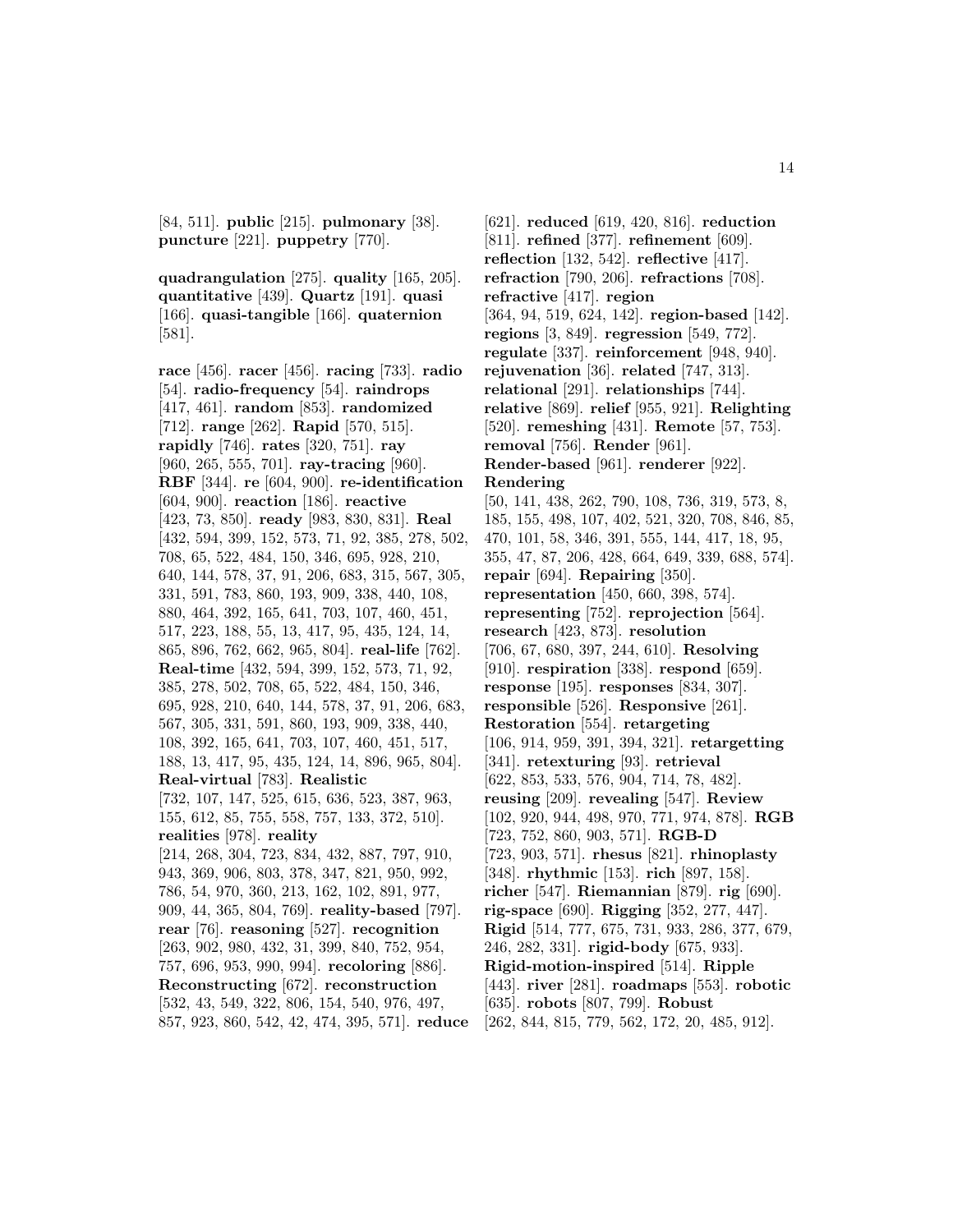**rods** [370]. **Role** [940, 31]. **Role-based** [940]. **Rom** [621]. **rotation** [309, 101, 602]. **rotation-minimizing** [309]. **rule** [907]. **rural** [558].

**saliency** [375]. **salient** [520, 903, 245]. **sampled** [98, 592, 20]. **sampling** [796, 194, 653, 665]. **sandstorm** [179]. **saturation** [518]. **scalable** [443, 222, 726, 144, 157]. **scalar** [469, 706]. **Scale** [945, 854, 688, 110, 574, 245]. **Scale-aware** [854]. **scanning** [396]. **scans** [742, 293, 168, 395]. **scattering** [206]. **scenario** [528, 588, 993]. **scenarios** [263]. **scene** [206, 858, 919]. **scenes** [960, 155, 408, 558, 55, 95, 699, 429, 867, 574]. **scheduling** [646]. **scheme** [406, 222]. **science** [423]. **scissor** [819]. **scratches** [692]. **screen** [790, 708, 158, 76]. **screen-space** [708]. **Screwing** [862]. **sculpting** [56]. **SDF** [660]. **Search** [443]. **searching** [712]. **Segmentation** [725, 879, 956, 901, 530, 577, 712, 715, 964, 965, 919, 862]. **Segmentation-based** [725]. **selected** [691]. **selection** [700]. **selective** [415]. **self** [361, 748, 757, 643]. **self-adaptive** [643]. **self-disclosure** [361, 748]. **Semantic** [994, 572, 589, 533, 904, 964, 966, 965, 919]. **semantics** [903]. **semi** [621, 698, 769, 891]. **semi-automatic** [698]. **semi-dense** [891]. **semi-Immersive** [769]. **semi-Lagrangian** [621]. **sensing** [150]. **sensitive** [797, 376]. **sensor** [571]. **sensorial** [32]. **sensors** [9, 160, 980, 549, 806, 546, 570]. **sequence** [602, 875]. **sequences** [310, 445, 593, 152, 350, 375, 135, 752, 99, 459, 530, 602, 148, 131]. **sequential** [680]. **serious** [588, 413]. **server** [663]. **Service** [984]. **services** [216]. **set** [420, 830, 831]. **sets** [821]. **settings** [762]. **shader** [279]. **shadow** [554, 259]. **shadowing** [303, 95]. **Shape** [836, 47, 238, 345, 622, 406, 405, 59, 887, 90, 870, 149, 403, 227, 341, 300, 246, 282, 595, 920, 294, 590]. **Shape-constrained**

[836, 238, 887]. **shape-controllable** [595]. **shape-preserving** [59]. **shapes** [412]. **shared** [367, 503, 804]. **Sharp** [945]. **Shear** [101, 253, 864]. **Shear-rotation-warp** [101]. **shell** [183, 278, 285, 518, 649]. **short** [776]. **shot** [954, 900]. **sickness** [911]. **sign** [397, 288]. **signals** [4]. **Silhouette** [76, 277]. **Silhouette-based** [76]. **similarity** [229, 714]. **Simple** [351]. **simplification** [117, 308]. **simplified** [935]. **simulate** [163, 864]. **simulated** [987]. **Simulating** [276, 743, 543, 509, 510, 880, 82, 330]. **Simulation** [734, 739, 388, 983, 984, 221, 462, 683, 140, 269, 644, 36, 176, 657, 371, 267, 881, 648, 938, 594, 691, 358, 944, 887, 820, 2, 839, 926, 619, 476, 935, 885, 385, 251, 353, 384, 402, 612, 668, 746, 289, 796, 119, 465, 484, 512, 346, 669, 565, 651, 690, 348, 386, 473, 234, 364, 647, 505, 252, 463, 210, 852, 133, 511, 144, 583, 771, 693, 735, 772, 592, 758, 483, 615, 791, 570, 17, 930, 401, 372, 435, 823, 518, 91, 760, 69, 436, 24, 497, 694, 832, 795, 646, 649, 14, 866, 896, 305, 297, 331, 707, 523, 383, 909, 327, 198, 253, 387]. **simulation** [440]. **Simulation-as-a-Service** [984]. **Simulations** [945, 67, 751, 191, 254, 306]. **simulator** [118, 586, 255, 403, 733, 911]. **simulators** [268]. **Simultaneous** [628, 844, 891]. **Single** [475, 952, 573, 614, 695, 519, 920]. **single-depth** [614]. **single-layer** [573]. **Single-view** [952]. **singularity** [420]. **singularity-free** [420]. **site** [55]. **situ** [327]. **Situation** [342]. **size** [31, 158]. **sized** [57]. **Skeletal** [848, 82]. **skeleton** [593, 902, 752, 315, 129, 957]. **skeleton-based** [902, 752]. **skeleton-driven** [593]. **skeletonization** [377]. **skeletons** [638]. **Sketch** [887, 842, 922, 356, 654, 576, 991]. **Sketch-based** [887, 842, 922, 654]. **Sketch2VF** [842]. **sketching** [275]. **Skill** [630]. **skin** [36, 280, 430, 149, 519, 865, 130, 297, 248].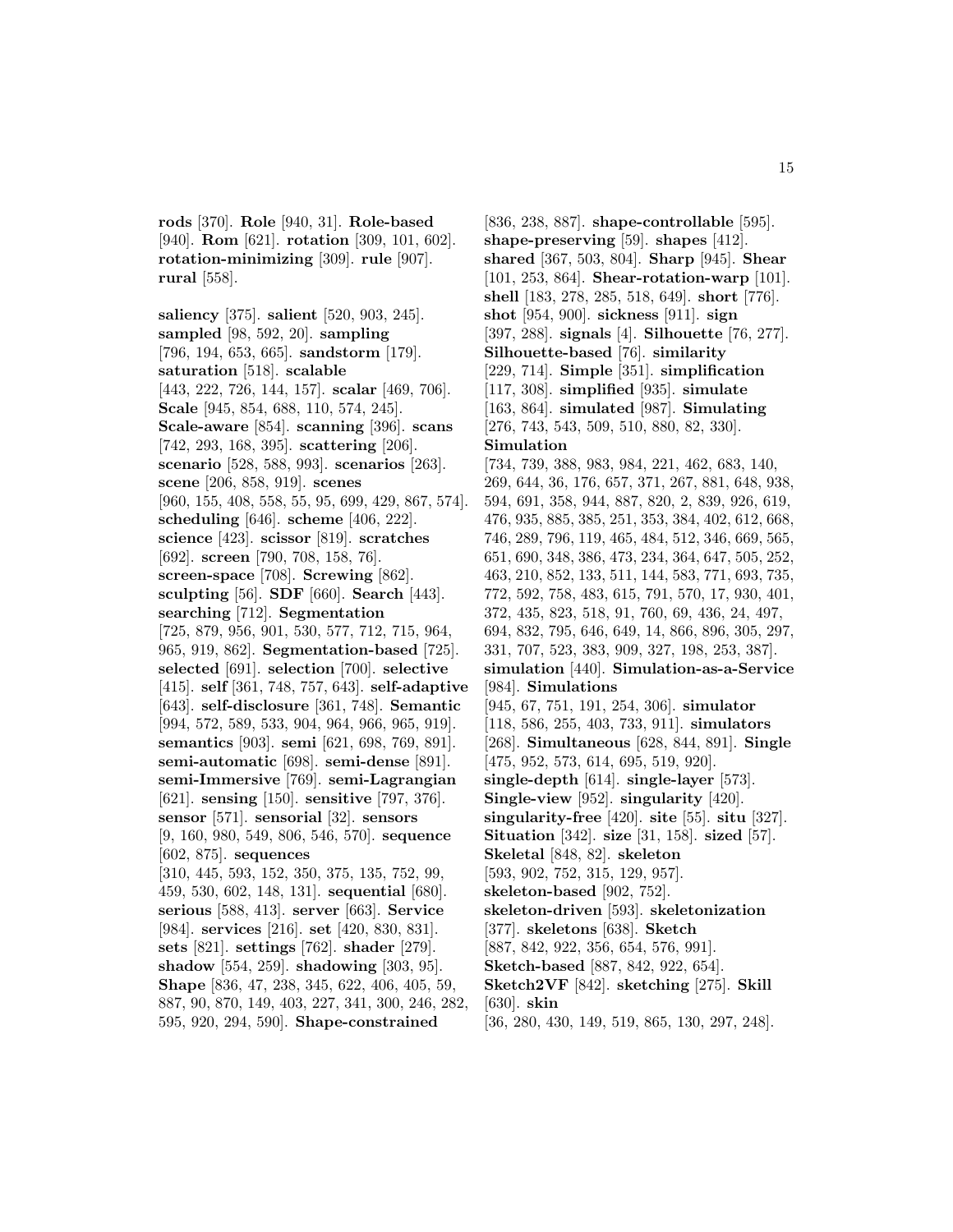#### **skinning**

[725, 581, 296, 134, 200, 377, 865, 129, 196]. **Sky** [756, 206]. **SLAM** [966]. **sliding** [297]. **small** [897, 509, 830, 831]. **smoke** [92, 385, 89, 668, 289, 749, 595, 198]. **Smooth** [339]. **smoothed** [513, 515, 885, 623, 543, 615, 930, 962, 567]. **smoothed-particle** [615, 567]. **smoothing** [756]. **smoothing-based** [756]. **smoothness** [469]. **Snap** [254]. **snow** [649]. **soap** [652]. **Social** [748, 698, 768, 467, 586, 307, 674, 599, 750, 633, 527, 239, 509, 762]. **socially** [361, 526]. **socket** [819]. **soft** [170, 384, 640, 693, 401, 433, 22]. **soft-fabrics** [384]. **soft-touch** [170]. **software** [162]. **solid** [619, 660, 483, 161, 372, 462, 331, 387]. **solids** [513, 70, 731, 16]. **solution** [881, 781]. **solutions** [611]. **solver** [512, 962]. **song** [6]. **SOR** [962]. **sound** [141, 933, 100, 808]. **source** [723]. **sourcing** [698]. **South** [944]. **Space** [444, 11, 572, 790, 915, 325, 745, 708, 531, 430, 534, 690, 555, 970, 852, 112, 321, 456, 653, 245, 357, 920]. **Space-time** [444, 11]. **spaces** [123]. **SpaceTime** [634]. **sparse** [549, 398]. **Spatial** [309, 353, 966, 226, 385, 599, 750, 457, 861, 846]. **Spatial-temporal** [353]. **spatio** [706]. **spatio-temporal** [706]. **Spatiotemporal** [535]. **Special** [218, 271, 502, 175, 435, 567, 317]. **specific** [565, 602, 221]. **Specifying** [4]. **spectral** [331]. **specular** [542]. **speech** [263, 30, 835, 969, 51, 204]. **speed** [927]. **Speeding** [476]. **SPEM** [185]. **SPH** [295, 788, 612, 796, 286, 864, 305, 643, 798]. **sphere** [472]. **spherical** [143, 417]. **spider** [845]. **splatting** [470]. **spline** [918, 433, 917]. **split** [285]. **spray** [853]. **spring** [59]. **sprites** [155, 618]. **square** [246, 720]. **squares** [251, 789]. **SRNPD** [846]. **Stable** [186, 355, 615, 636]. **standing** [815]. **state** [529, 498, 422, 452]. **state-aware** [452]. **state-of-the-art** [498]. **states** [233]. **static**

[496]. **stationary** [658]. **statistical** [745, 347]. **SteerBench** [316]. **steering** [657, 359, 199, 342, 316]. **step** [421, 662, 357]. **step-by-step** [421]. **stereo** [899, 941, 217, 173]. **stereographic** [557]. **Stereoscopic** [408, 770]. **stiffness** [779, 300]. **stimulus** [389]. **stochastic** [358]. **storytelling** [770]. **strain** [46]. **strategies** [217, 171]. **strategy** [658, 827]. **Streaming** [610, 113, 875]. **street** [61, 558, 664]. **street-level** [558]. **strength** [869]. **string** [845, 578]. **strings** [446]. **strokes** [75]. **structural** [393]. **structure** [668, 465, 486, 611]. **structured** [598]. **structures** [819, 745, 582, 921, 867]. **study** [834, 951, 925, 258, 760, 14]. **Style** [228, 430, 124]. **styling** [124]. **stylization** [846]. **Stylized** [204, 279, 167, 355, 664]. **Subdivision** [431, 611]. **subsampling** [900]. **subspace** [486]. **subspaces** [228]. **Subtle** [692]. **suite** [316]. **summarization** [475]. **sums** [517]. **Supervised** [765, 904]. **support** [160]. **supported** [127]. **Surface** [945, 857, 245, 262, 59, 870, 623, 470, 806, 132, 759, 518, 542, 474, 766]. **surface-based** [766]. **surface-deformable** [59]. **surfaces** [98, 660, 220, 322, 638, 540, 68, 172, 610, 611]. **Surgeries** [683, 694]. **surgery** [416, 255, 403, 505, 693, 735, 983]. **surgical** [268, 402, 497]. **surrogates** [635]. **surrounds** [905]. **survey** [423, 213]. **suturing** [909]. **swarm** [799, 646, 896]. **swarm-adaptive** [799]. **sweeps** [203]. **swept** [472]. **Symmetric** [293, 635]. **synch** [232]. **synchronized** [37]. **synergy** [781]. **synergy-based** [781]. **Synthesis** [142, 77, 249, 79, 202, 26, 479, 122, 745, 502, 199, 194, 393, 849, 287, 755, 51, 247, 516, 580, 719, 397, 204, 123, 603, 456, 124, 808, 240, 857, 244, 595, 913, 288, 343, 564, 579, 241, 357]. **synthesizer** [26]. **Synthesizing** [945, 5, 950, 869]. **Synthetic** [360, 814, 437]. **system** [485, 942, 359, 416, 676, 348, 328, 54, 404, 696, 191, 497, 694, 832, 795, 990, 182,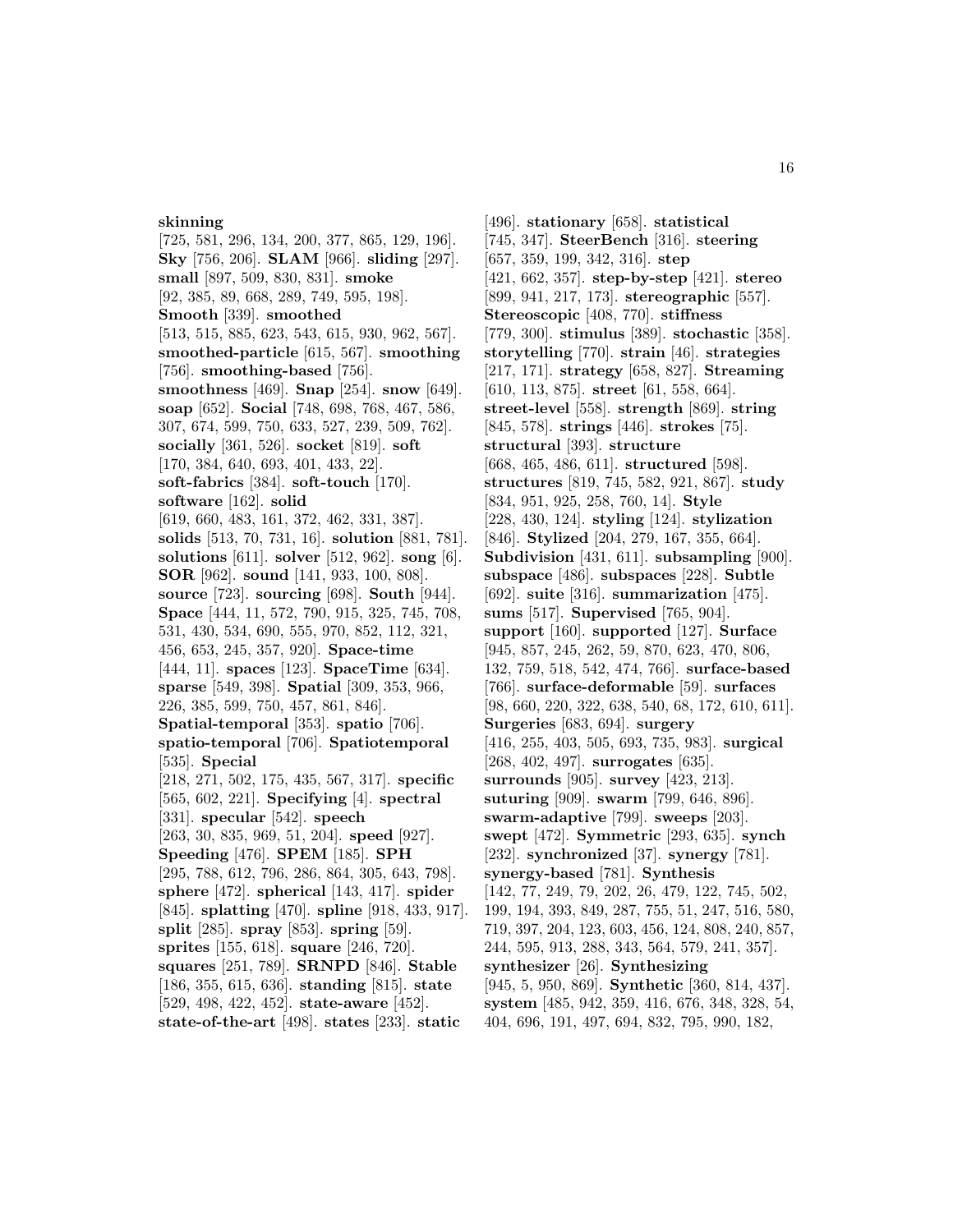327, 561, 539, 966]. **systematic** [970]. **systems** [769, 213, 76, 39, 44].

**t** [535]. **table** [378]. **tabletop** [166, 159]. **tactile** [949, 905]. **Tai** [26]. **taking** [50]. **talk** [702]. **tangible** [536, 166, 554]. **Target** [197, 929]. **Target-driven** [197, 929]. **task** [34, 490]. **tasks** [850]. **tearing** [446]. **technique** [992, 799]. **techniques** [113, 8, 498, 527, 133, 735, 760]. **technological** [786]. **technologies** [109, 213]. **technology** [162, 102]. **tele** [634]. **tele-conference** [634]. **teleported** [634]. **telepresence** [753, 635]. **template** [447]. **template-based** [447]. **Temporal** [135, 194, 262, 706, 353, 454, 530, 344]. **terrain** [408]. **terrains** [477]. **test** [605, 151]. **tetrahedral** [294, 665]. **tetrahedralization** [960]. **tetrahedralization-based** [960]. **text** [907, 740]. **text-to-gesture** [907]. **texton** [712]. **texture** [477, 155, 65, 194, 614, 941, 756, 677, 47]. **texture-based** [677]. **textures** [281, 278, 285, 221, 649, 244]. **TFAN** [298]. **theater** [696]. **their** [740]. **theoretic** [622, 27]. **theories** [633]. **theory** [388]. **thickening** [864]. **thin** [739, 623, 678]. **threads** [739]. **three** [556, 540, 162]. **three-dimensional** [540]. **three-way** [556]. **throwing** [781]. **tiled** [173]. **Time** [70, 299, 176, 108, 432, 594, 880, 399, 464, 152, 392, 573, 742, 185, 165, 71, 641, 703, 92, 385, 107, 278, 502, 320, 708, 65, 522, 484, 460, 451, 517, 150, 346, 534, 695, 444, 223, 928, 29, 188, 210, 827, 640, 13, 11, 144, 578, 37, 417, 95, 435, 254, 306, 396, 91, 124, 206, 683, 14, 896, 315, 567, 305, 331, 591, 860, 193, 909, 965, 804, 338, 440]. **time-based** [827]. **Time-critical** [70, 299]. **time-of-flight** [396]. **time-variant** [29]. **time-varying** [320]. **tissue** [640, 693, 401, 433, 22]. **titration** [856]. **together** [119]. **tomography** [38]. **tool**

[936, 232, 412, 44]. **topic** [956, 482]. **topological** [106, 350]. **Topologically** [761]. **Topology** [720, 422, 282]. **Topology-aware** [720, 282]. **toroidal** [749]. **torsional** [370]. **touch** [187, 170, 307]. **touch-enabled** [187]. **Tour** [132, 63]. **toy** [35]. **tracing** [960, 701]. **tracking** [485, 160, 310, 980, 432, 152, 324, 765]. **traditional** [663, 554]. **traffic** [648, 935, 558, 585, 647, 587, 783]. **training** [943, 936, 597, 528, 990, 909]. **traits** [733]. **trajectories** [510]. **trajectory** [405]. **Transductive** [343]. **transfer** [915, 430, 695, 352, 519, 457, 478]. **Transferring** [921]. **transform** [596]. **transformation** [703, 747]. **transient** [157]. **transition** [207, 462]. **transitions** [516]. **transmission** [718]. **transnasal** [505]. **Transparent** [901]. **transplantation** [333]. **transport** [743, 751]. **transportation** [948]. **travel** [119]. **tree** [650, 100, 761, 461, 699, 190, 611]. **tree-like** [611]. **trees** [948, 451, 517]. **triangle** [605, 17, 151]. **triangle-to-triangle** [605]. **triangular** [376, 180, 562, 326, 564, 478]. **Tubular** [326]. **tumour** [54]. **Turbulence** [595, 385]. **turbulent** [749, 755, 615, 643, 912]. **twisting** [776, 446]. **U** [914]. **U-Net** [914]. **ubiquitous** [397]. **UEGM** [389]. **UGSC** [991]. **UGSC-GAN** [991]. **ultrasound** [266, 221]. **umbrella** [216]. **uncertain** [388, 389]. **Understanding** [122, 949, 847, 858]. **unification** [331]. **unified** [465, 250, 161, 294]. **unit** [952]. **units** [915, 726]. **unity** [562]. **universe** [504]. **Unsupervised** [956]. **up-sampled** [592]. **update** [65, 699]. **upper** [797]. **urban**

- [237, 260, 574]. **Use** [160, 943, 402]. **User**
- [472, 991, 214, 686, 174, 159, 158].
- **User-guided** [472, 991]. **users** [598, 987, 659, 753, 898]. **Using**
- 
- [146, 163, 553, 9, 472, 644, 879, 622, 536, 768,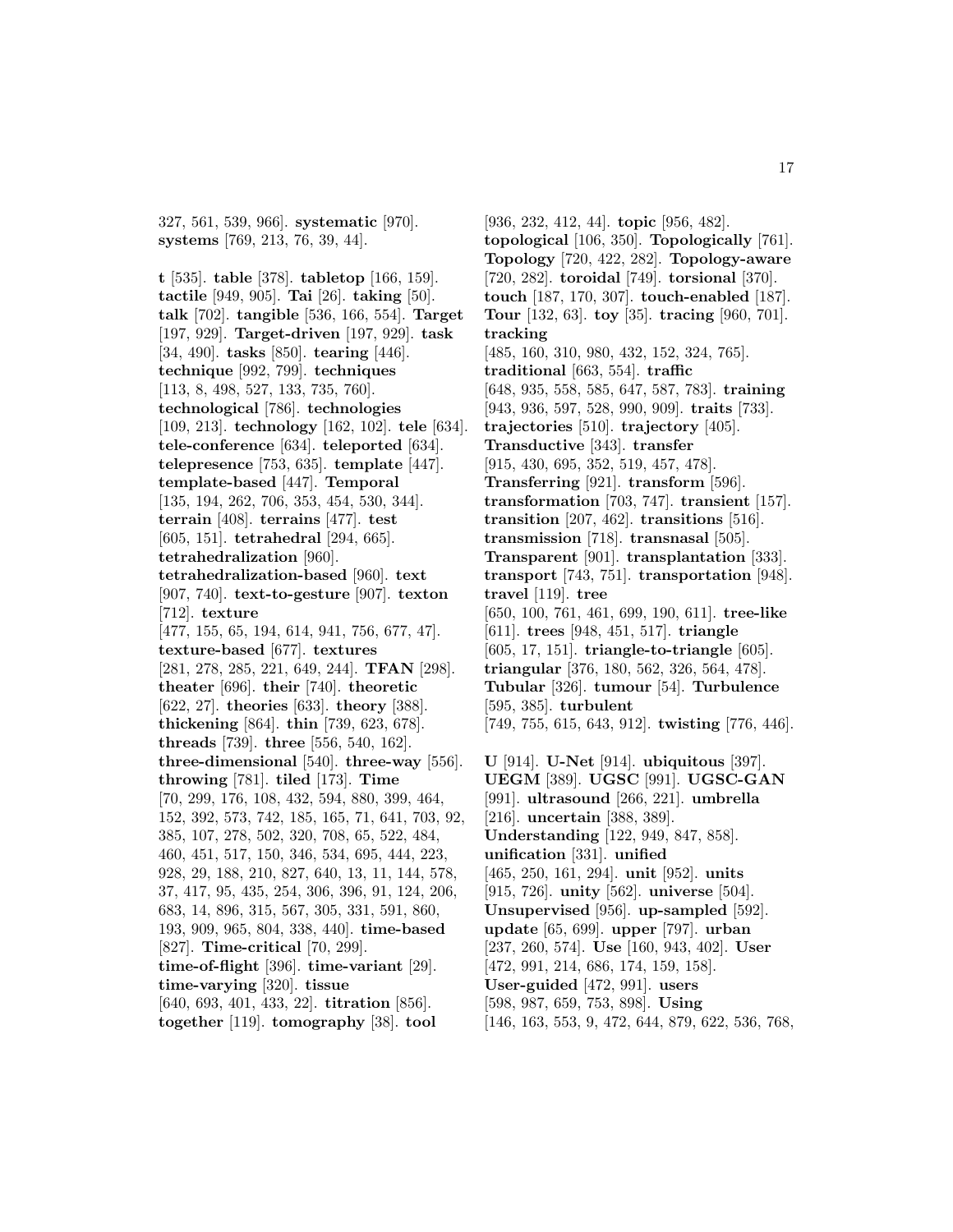#### *REFERENCES* 18

515, 776, 948, 424, 97, 573, 839, 201, 885, 745, 796, 484, 749, 293, 549, 73, 663, 496, 803, 697, 99, 143, 203, 177, 475, 527, 614, 565, 849, 770, 503, 444, 806, 635, 516, 300, 852, 799, 733, 546, 570, 396, 221, 631, 41, 713, 646, 519, 398, 990, 455, 345, 40, 142, 929, 42, 365, 482, 611, 571]. **utilizing** [820]. **utterances** [5].

**validated** [340, 436, 284]. **validity** [671]. **value** [453]. **variance** [900]. **variant** [29]. **variation** [235, 579]. **variational** [914]. **variations** [106, 477, 437]. **varying** [320]. **vector** [923, 383]. **Vehicle** [648, 994]. **velocity** [658, 558]. **venation** [734, 90]. **venation-based** [90]. **ventriculostomy** [267]. **verbal** [361]. **verbs** [136]. **versatile** [416, 870]. **versus** [873]. **vessel** [641]. **vessels** [525]. **via** [945, 520, 596, 955, 578, 157, 962, 937, 282, 591, 903]. **viable** [742]. **Video** [450, 453, 240, 40, 452, 160, 310, 152, 820, 93, 320, 181, 524, 695, 786, 921, 519, 131, 429, 900, 365, 979]. **video-based** [900, 365]. **Video-driven** [452]. **videos** [901, 756, 860]. **View** [230, 700, 335, 158, 952].

**View-dependent** [230]. **viewpoint** [622]. **views** [837]. **Virtual**

[968, 469, 361, 786, 38, 83, 984, 337, 856, 564, 805, 598, 263, 233, 208, 268, 388, 504, 768, 834, 818, 835, 187, 978, 710, 32, 145, 944, 887, 951, 949, 797, 10, 466, 839, 127, 987, 416, 943, 659, 743, 237, 506, 222, 369, 606, 748, 599, 255, 367, 451, 517, 750, 905, 927, 415, 663, 847, 906, 769, 803, 265, 527, 680, 754, 770, 290, 503, 850, 597, 528, 821, 223, 328, 950, 992, 312, 163, 925, 970, 55, 589, 404, 154, 780, 810, 158, 733, 983, 313, 413, 873, 258, 625, 23, 162, 332, 582, 773, 557]. **virtual** [787, 631, 587, 718, 990, 783, 909, 44, 63, 762, 662, 131, 429, 561, 632, 993, 766, 804, 125, 102]. **viscous** [45, 18]. **Visibility** [818, 756, 397]. **Visibility-based** [818]. **visible** [51]. **vision** [163, 360]. **vision-based** [360]. **Visual** [746, 596, 137, 30, 936, 840, 415, 503, 928, 324, 854, 832]. **visualization** [734, 233, 724, 963, 706, 266, 677, 39, 575, 62].

**visuo** [122]. **visuo-motor** [122]. **vKASS** [497]. **volcano** [764]. **Volleyball** [968]. **Volume** [354, 800, 8, 484, 451, 789, 101, 705, 701, 433, 221]. **volumes** [472]. **Volumetric** [486, 472, 565, 348, 705, 38, 37, 923]. **Vortex** [668]. **vortices** [749]. **vorticity** [385, 934]. **VR** [968, 612, 364, 157, 76, 862]. **VR-systems** [76]. **VRCAI'08** [323]. **VRCIA** [175].

**wagging** [87]. **wake** [755]. **Walk** [702]. **walking** [905, 927, 112, 41, 662]. **walkthrough** [146, 61]. **walkthroughs** [205]. **wall** [641]. **warp** [101]. **warping** [405, 531, 401]. **water** [642, 746, 623, 382, 132, 483, 921, 518, 857, 859, 193, 243, 383]. **waterfall** [155]. **watering** [384]. **waters** [50]. **watery** [91]. **Wave** [945, 938, 871, 859]. **wavelet** [496, 596, 407]. **wavelet-based** [407]. **waves** [107, 382, 808, 383]. **way** [273, 556]. **web** [845, 216]. **web-inspired** [845]. **Web-services** [216]. **Web3D** [713]. **Weighted** [341, 721, 188]. **wet** [779]. **wetting** [791]. **wheeled** [658]. **whole** [606]. **whole-body** [606]. **Wiley** [102]. **wind** [292, 87, 832]. **wire** [345]. **wireframe** [355]. **wireless** [213]. **wisp** [210]. **withering** [473]. **Wizard** [126]. **Wizard-of-Oz** [126]. **wolf** [890]. **work** [423]. **workplaces** [215]. **world** [388, 786]. **worlds** [119, 663, 718]. **wound** [393]. **wrestling** [422]. **wrinkles** [392, 613].

**X** [978]. **X-person** [978]. **xvi** [102].

**years** [951]. **York** [102].

**zone** [260]. **Zoom** [992]. **Zoom-fwd** [992].

# **References**

**Magnenat-Thalmann:2004:Ea**

[1] Nadia Magnenat-Thalmann and Daniel Thalmann. Editorial. Computer Anima-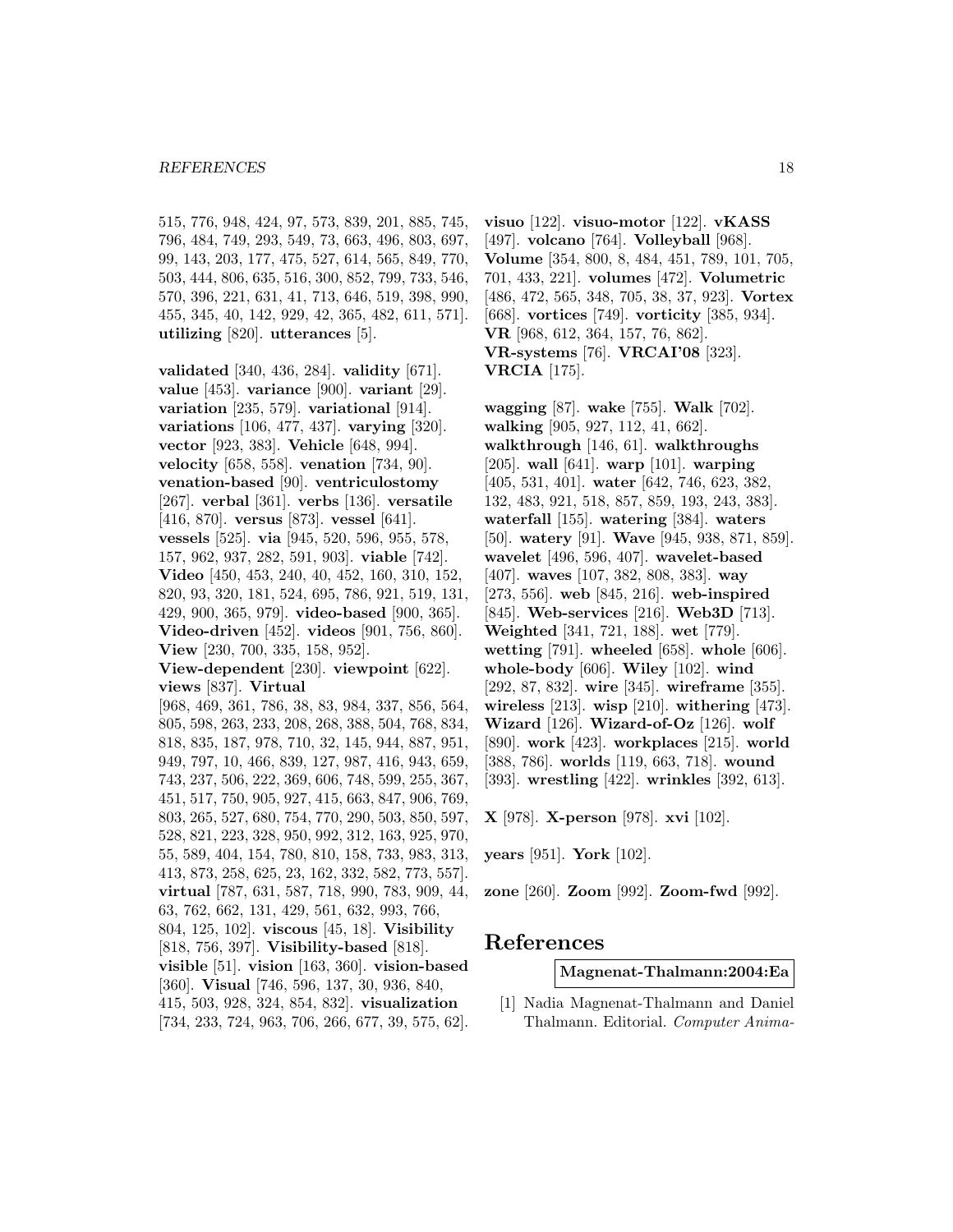tion and Virtual Worlds, 15(1):i, March 2004. CODEN ???? ISSN 1546-4261 (print), 1546-427X (electronic).

### **Egges:2004:GPE**

[2] Arjan Egges, Sumedha Kshirsagar, and Nadia Magnenat-Thalmann. Generic personality and emotion simulation for conversational agents. Computer Animation and Virtual Worlds, 15(1):1–13, March 2004. CODEN ???? ISSN 1546- 4261 (print), 1546-427X (electronic).

#### **Fidaleo:2004:ACA**

[3] Douglas Fidaleo and Ulrich Neumann. Analysis of co-articulation regions for performance-driven facial animation. Computer Animation and Virtual Worlds, 15(1):15–26, March 2004. CODEN ???? ISSN 1546-4261 (print), 1546-427X (electronic).

#### **DeCarlo:2004:SAF**

[4] Doug DeCarlo, Matthew Stone, Corey Revilla, and Jennifer J. Venditti. Specifying and animating facial signals for discourse in embodied conversational agents. Computer Animation and Virtual Worlds, 15(1):27–38, March 2004. CODEN ???? ISSN 1546-4261 (print), 1546-427X (electronic).

### **Kopp:2004:SMU**

[5] Stefan Kopp and Ipke Wachsmuth. Synthesizing multimodal utterances for conversational agents. Computer Animation and Virtual Worlds, 15(1):39–52, March 2004. CODEN ???? ISSN 1546-4261 (print), 1546-427X (electronic).

# **King:2004:AS**

[6] Scott A. King and Richard E. Parent. Animating song. Computer Animation and Virtual Worlds, 15(1):53–61, March 2004. CODEN ???? ISSN 1546-4261 (print), 1546-427X (electronic).

# **Magnenat-Thalmann:2004:Eb**

[7] Nadia Magnenat-Thalmann and Daniel Thalmann. Editorial. Computer Animation and Virtual Worlds, 15(2):i, May 2004. CODEN ???? ISSN 1546-4261 (print), 1546-427X (electronic).

### **Ferre:2004:FFM**

[8] Maria Ferre, Anna Puig, and Dani Tost. A framework for fusion methods and rendering techniques of multimodal volume data. Computer Animation and Virtual Worlds, 15(2):63–77, May 2004. CODEN ???? ISSN 1546-4261 (print), 1546-427X (electronic).

### **Aminian:2004:CHM**

[9] Kamiar Aminian and Bijan Najafi. Capturing human motion using body-fixed sensors: outdoor measurement and clinical applications. Computer Animation and Virtual Worlds, 15(2):79–94, May 2004. CODEN ???? ISSN 1546-4261 (print), 1546-427X (electronic).

### **Dinerstein:2004:FLB**

[10] Jonathan Dinerstein, Parris K. Egbert, Hugo de Garis, and Nelson Dinerstein. Fast and learnable behavioral and cognitive modeling for virtual character animation. Computer Animation and Virtual Worlds, 15(2):95–108, May 2004. CODEN ???? ISSN 1546-4261 (print), 1546-427X (electronic).

### **Pasko:2004:STB**

[11] Galina Pasko, Alexander Pasko, and Tosiyasu Kunii. Space-time blending. Computer Animation and Virtual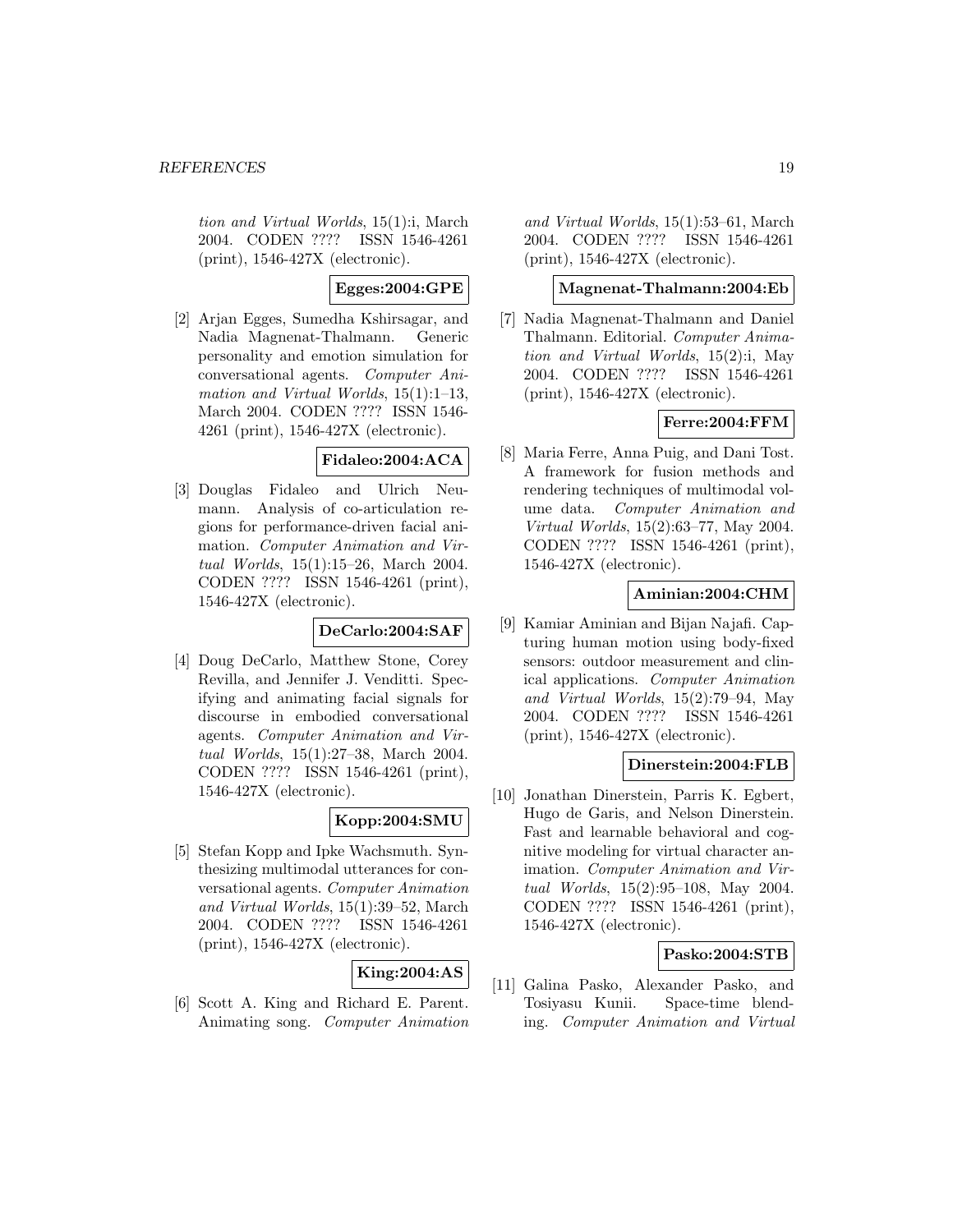Worlds, 15(2):109–121, May 2004. CO-DEN ???? ISSN 1546-4261 (print), 1546-427X (electronic).

**Magnenat-Thalmann:2004:Ec**

[12] Nadia Magnenat-Thalmann. Editorial. Computer Animation and Virtual Worlds, 15(3–4):123–124, July 2004. CODEN ???? ISSN 1546-4261 (print), 1546-427X (electronic).

# **Park:2004:LMB**

[13] Sang Il Park, Hyun Joon Shin, Tae Hoon Kim, and Sung Yong Shin. On-line motion blending for real-time locomotion generation. Computer Animation and Virtual Worlds, 15(3–4):125–138, July 2004. CODEN ???? ISSN 1546-4261 (print), 1546-427X (electronic).

# **Wu:2004:ISR**

[14] Enhua Wu, Youquan Liu, and Xuehui Liu. An improved study of realtime fluid simulation on GPU. Computer Animation and Virtual Worlds, 15(3–4):139–146, July 2004. CODEN ???? ISSN 1546-4261 (print), 1546-427X (electronic).

### **Hong:2004:CFA**

[15] Jeong mo Hong and Chang hun Kim. Controlling fluid animation with geometric potential. Computer Animation and Virtual Worlds, 15(3–4):147–157, July 2004. CODEN ???? ISSN 1546- 4261 (print), 1546-427X (electronic).

# **Muller:2004:IFD**

[16] Matthias Müller, Simon Schirm, Matthias [21] Jian Chang and Jian J. Zhang. Mesh-Teschner, Bruno Heidelberger, and Markus Gross. Interaction of fluids with deformable solids. Computer Animation and Virtual Worlds, 15(3–4):159–171,

July 2004. CODEN ???? ISSN 1546- 4261 (print), 1546-427X (electronic).

#### **Shi:2004:IIF**

[17] Lin Shi and Yizhou Yu. Inviscid and incompressible fluid simulation on triangle meshes. Computer Animation and Virtual Worlds, 15(3–4):173–181, July 2004. CODEN ???? ISSN 1546-4261 (print), 1546-427X (electronic).

### **Steele:2004:MRV**

[18] Kevin Steele, David Cline, Parris K. Egbert, and Jonathan Dinerstein. Modeling and rendering viscous liquids. Computer Animation and Virtual Worlds, 15(3–4):183–192, July 2004. CODEN ???? ISSN 1546-4261 (print), 1546-427X (electronic).

### **Duan:2004:HPB**

[19] Ye Duan, Jing Hua, and Hong Qin. HapticFlow: PDE-based mesh editing with haptics. Computer Animation and Virtual Worlds, 15(3–4):193–200, July 2004. CODEN ???? ISSN 1546-4261 (print), 1546-427X (electronic).

### **Xiao:2004:RMP**

[20] Chunxia Xiao, Wenting Zheng, Qunsheng Peng, and A. R. Forrest. Robust morphing of point-sampled geometry. Computer Animation and Virtual Worlds, 15(3–4):201–210, July 2004. CODEN ???? ISSN 1546-4261 (print), 1546-427X (electronic).

### **Chang:2004:MFD**

free deformations. Computer Animation and Virtual Worlds, 15(3–4):211–218, July 2004. CODEN ???? ISSN 1546- 4261 (print), 1546-427X (electronic).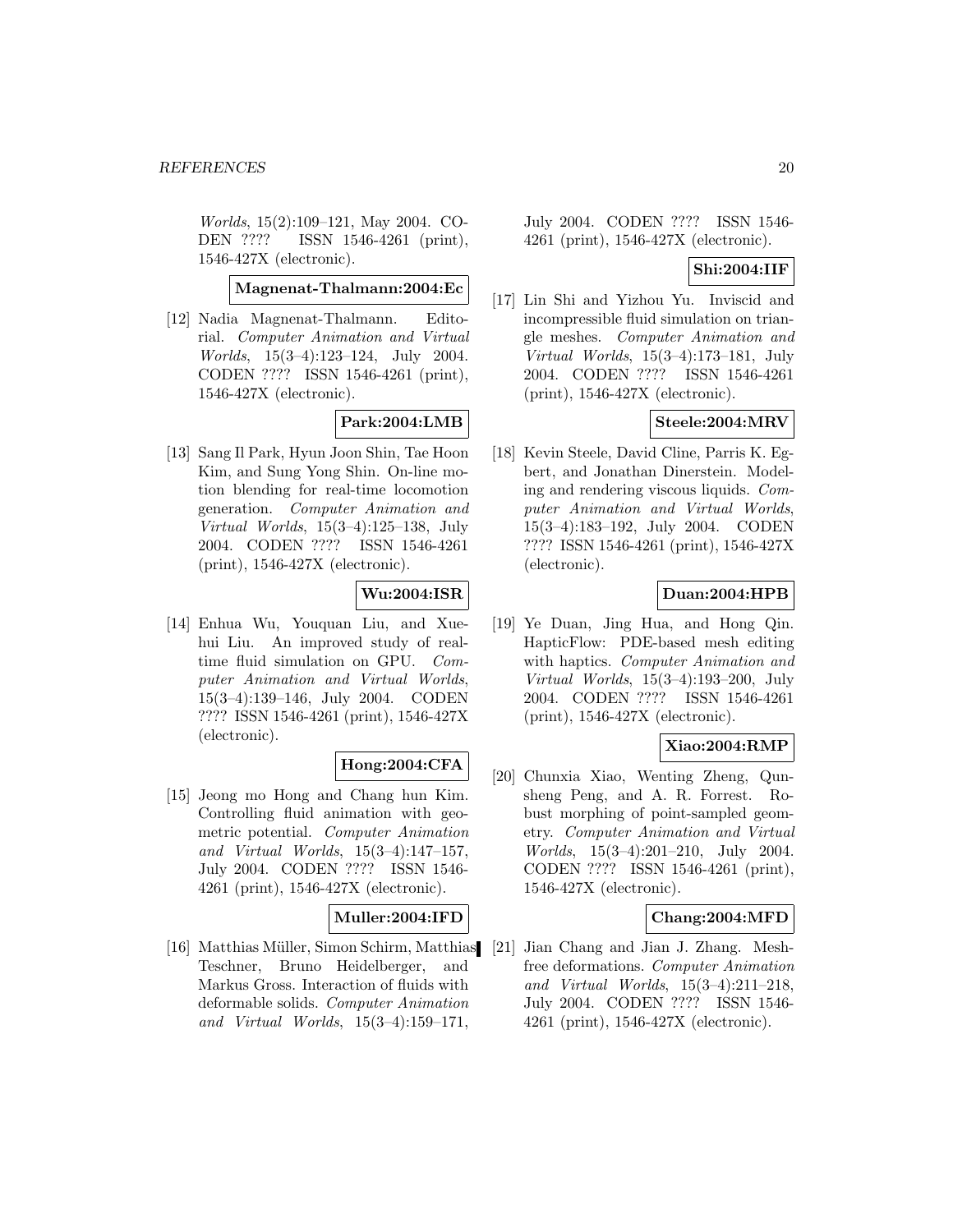# **Wu:2004:HCF**

[22] Wen Wu and Pheng Ann Heng. A hybrid condensed finite element model with GPU acceleration for interactive 3D soft tissue cutting. Computer Animation and Virtual Worlds, 15(3–4):219–227, July 2004. CODEN ???? ISSN 1546-4261 (print), 1546-427X (electronic).

# **Schmidl:2004:GDP**

[23] Harald Schmidl and Ming C. Lin. Geometry-driven physical interaction between avatars and virtual environments. Computer Animation and Virtual Worlds, 15(3–4):229–236, July 2004. CODEN ???? ISSN 1546-4261 (print), 1546-427X (electronic).

### **Wang:2004:PBS**

[24] Iris R. Wang, Justin W. L. Wan, and Gladimir V. G. Baranoski. Physicallybased simulation of plant leaf growth. Computer Animation and Virtual Worlds, 15(3–4):237–244, July 2004. CODEN ???? ISSN 1546-4261 (print), 1546-427X (electronic).

### **Park:2004:EBM**

[25] Min Je Park and Sung Yong Shin. Example-based motion cloning. Computer Animation and Virtual Worlds, 15(3–4):245–257, July 2004. CODEN ???? ISSN 1546-4261 (print), 1546-427X (electronic).

### **Chao:2004:TCS**

[26] Shih-Pin Chao, Chih-Yi Chiu, Shi-Nine Yang, and Tsang-Gang Lin. Tai Chi synthesizer: a motion synthesis framework based on key-postures and motion instructions. Computer Animation and Virtual Worlds, 15(3–4):259–268, July

2004. CODEN ???? ISSN 1546-4261 (print), 1546-427X (electronic).

#### **DeSilva:2004:MHA**

[27] P. Ravindra De Silva and Nadia Bianchi-Berthouze. Modeling human affective postures: an information theoretic characterization of posture features. Computer Animation and Virtual Worlds, 15(3–4):269–276, July 2004. CODEN ???? ISSN 1546-4261 (print), 1546-427X (electronic).

### **Yoon:2004:EN**

[28] Jong-Chul Yoon, In-Kwon Lee, and Jung-Ju Choi. Editing noise. Computer Animation and Virtual Worlds, 15(3–4):277–287, July 2004. CODEN ???? ISSN 1546-4261 (print), 1546-427X (electronic).

### **Mathur:2004:MMC**

[29] Prasun Mathur, Chhavi Upadhyay, Parag Chaudhuri, and Prem Kalra. A measure for mesh compression of timevariant geometry. Computer Animation and Virtual Worlds, 15(3–4):289–296, July 2004. CODEN ???? ISSN 1546- 4261 (print), 1546-427X (electronic).

#### **Bevacqua:2004:EAV**

[30] Elisabetta Bevacqua and Catherine Pelachaud. Expressive audio-visual speech. Computer Animation and Virtual Worlds, 15(3–4):297–304, July 2004. CODEN ???? ISSN 1546-4261 (print), 1546-427X (electronic).

#### **Cunningham:2004:RIS**

[31] Douglas W. Cunningham, Manfred Nusseck, Christian Wallraven, and Heinrich H. Bülthoff. The role of image size in the recognition of conversational facial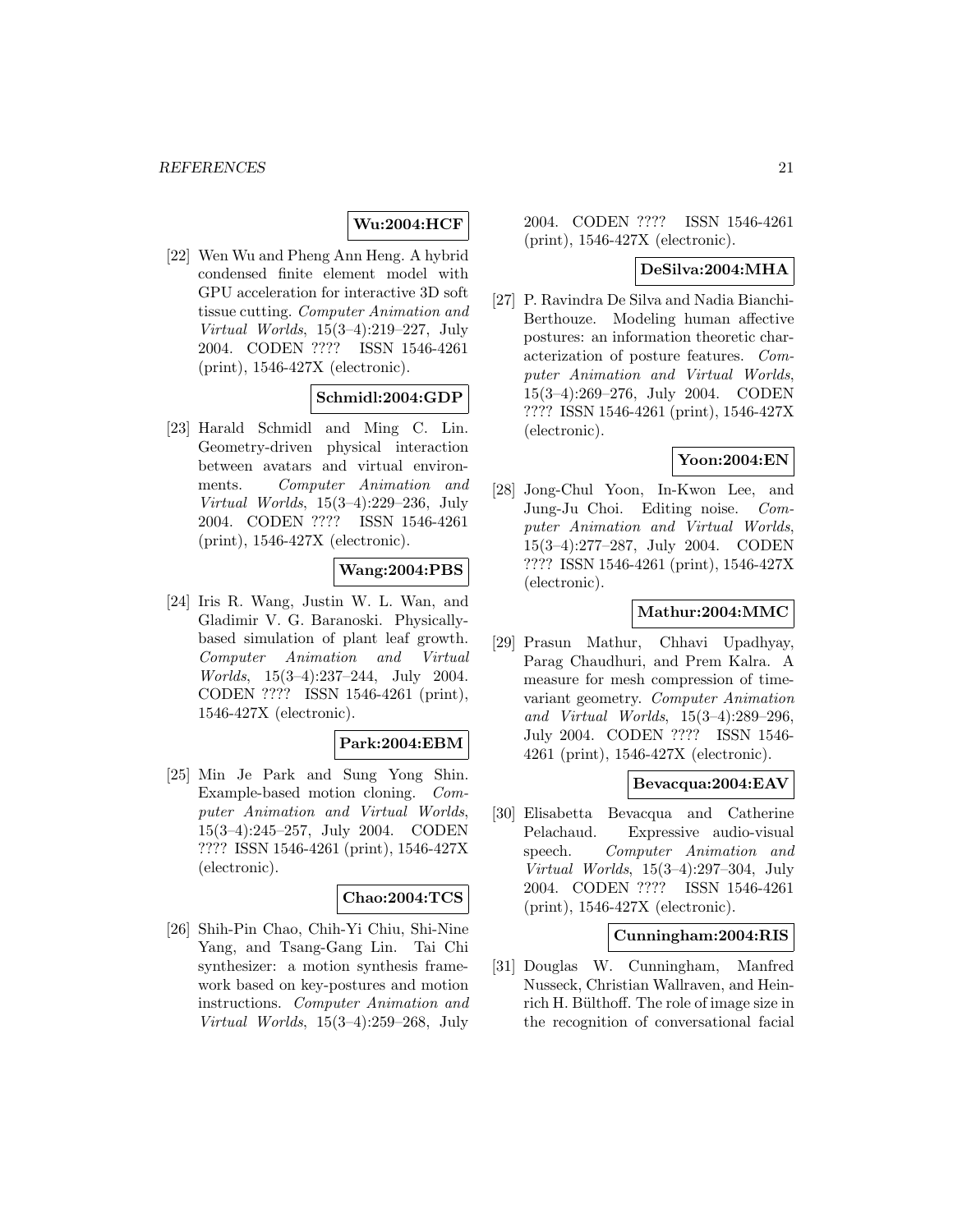expressions. Computer Animation and Virtual Worlds, 15(3–4):305–310, July 2004. CODEN ???? ISSN 1546-4261 (print), 1546-427X (electronic).

**Conde:2004:ALE**

[32] Toni Conde and Daniel Thalmann. An artificial life environment for autonomous virtual agents with multisensorial and multi-perceptive features. Computer Animation and Virtual Worlds, 15(3–4):311–318, July 2004. CODEN ???? ISSN 1546-4261 (print), 1546-427X (electronic).

### **Chittaro:2004:BPA**

[33] Luca Chittaro and Milena Serra. Behavioral programming of autonomous characters based on probabilistic automata and personality. Computer Animation and Virtual Worlds, 15(3–4):319–326, July 2004. CODEN ???? ISSN 1546- 4261 (print), 1546-427X (electronic).

### **Lee:2004:BDT**

[34] John R. Lee and Andrew B. Williams. Behavior development through task oriented discourse. Computer Animation and Virtual Worlds, 15(3–4):327–337, July 2004. CODEN ???? ISSN 1546- 4261 (print), 1546-427X (electronic).

### **Matsumoto:2004:ACT**

[35] Naoko Matsumoto, Akifumi Tokosumi, and Yoko Hirai. Affection for cohabitant toy dolls. Computer Animation and Virtual Worlds, 15(3–4):339–346, July 2004. CODEN ???? ISSN 1546-4261 (print), 1546-427X (electronic).

**Bastanfard:2004:TAS**

[36] A. Bastanfard, O. Bastanfard, H. Takahashi, and M. Nakajima. Toward anthropometrics simulation of face rejuvenation and skin cosmetic. Computer Animation and Virtual Worlds, 15(3–4):347–352, July 2004. CODEN ???? ISSN 1546-4261 (print), 1546-427X (electronic).

# **Ryan:2004:RTI**

[37] John Ryan, Carol O'Sullivan, and Christopher Bell. Real-time interactive volumetric animation of the heart's electrical cycle from automatically synchronized ECG. Computer Animation and Virtual Worlds, 15(3–4):353–360, July 2004. CODEN ???? ISSN 1546-4261 (print), 1546-427X (electronic).

# **Perchet:2004:VIP**

[38] Diane Perchet, Catalin I. Fetita, Laurence Vial, Françoise Prêteux, George Caillibotte, Gabriela Sbiêrlea-Apiou, and Marc Thiriet. Virtual investigation of pulmonary airways in volumetric computed tomography. Computer Animation and Virtual Worlds, 15(3–4):361–376, July 2004. CODEN ???? ISSN 1546-4261 (print), 1546-427X (electronic).

### **Yahia-Cherif:2004:MCV**

[39] Lydia Yahia-Cherif, Benjamin Gilles, Tom Molet, and Nadia Magnenat-Thalmann. Motion capture and visualization of the hip joint with dynamic MRI and optical systems. Computer Animation and Virtual Worlds, 15(3–4):377–385, July 2004. CODEN ???? ISSN 1546-4261 (print), 1546-427X (electronic).

# **Yu:2004:VMU**

[40] Yizhou Yu and Qing Wu. Video metamorphosis using dense flow fields. Com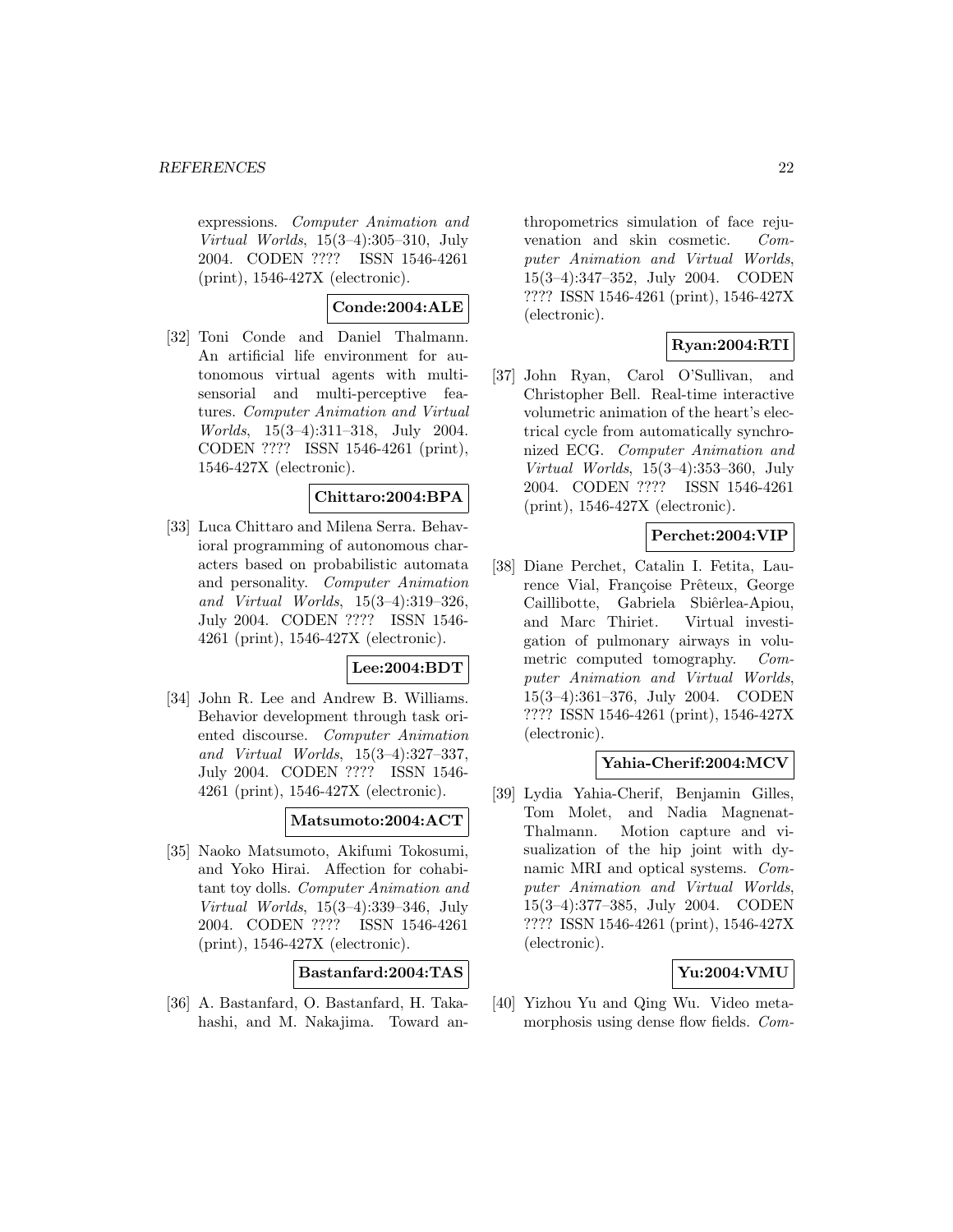puter Animation and Virtual Worlds, 15(3–4):387–397, July 2004. CODEN ???? ISSN 1546-4261 (print), 1546-427X (electronic).

### **Wagg:2004:AME**

[41] David K. Wagg and Mark S. Nixon. Automated markerless extraction of walking people using deformable contour models. Computer Animation and Virtual Worlds, 15(3–4):399–406, July 2004. CODEN ???? ISSN 1546-4261 (print), 1546-427X (electronic).

### **Zhao:2004:HMR**

[42] Jianhui Zhao and Ling Li. Human motion reconstruction from monocular images using genetic algorithms. Computer Animation and Virtual Worlds, 15(3–4):407–414, July 2004. CODEN ???? ISSN 1546-4261 (print), 1546-427X (electronic).

### **Jang:2004:MPM**

[43] Kyung Ho Jang, Dong Hoon Lee, and Soon Ki Jung. A moving planar mirror based approach for cultural reconstruction. Computer Animation and Virtual Worlds, 15(3–4):415–423, July 2004. CODEN ???? ISSN 1546-4261 (print), 1546-427X (electronic).

### **Yuan:2004:VIP**

[44] M. L. Yuan, S. K. Ong, and Andrew Y. C. Nee. The virtual interaction panel: an easy control tool in augmented reality systems. Computer Animation and Virtual Worlds, 15(3–4):425–432, July 2004. CODEN ???? ISSN 1546-4261 (print), 1546-427X (electronic).

### **Baxter:2004:VPM**

[45] William Baxter, Yuanxin Liu, and Ming C. Lin. A viscous paint model for interactive applications. Computer Animation and Virtual Worlds, 15(3–4):433–441, July 2004. CODEN ???? ISSN 1546-4261 (print), 1546-427X (electronic).

# **Yan:2004:MBS**

[46] Han-Bing Yan, Shi-Min Hu, and Ralph Martin. Morphing based on strain field interpolation. Computer Animation and Virtual Worlds, 15(3–4):443–452, July 2004. CODEN ???? ISSN 1546-4261 (print), 1546-427X (electronic).

### **Wang:2004:STP**

[47] Haitao Wang, Jian J. Zhang, Stan Z. Li, and Yangsheng Wang. Shape and texture preserved non-photorealistic rendering. Computer Animation and Virtual Worlds, 15(3–4):453–461, July 2004. CODEN ???? ISSN 1546-4261 (print), 1546-427X (electronic).

# **Mendez-Feliu:2004:CLA**

[48] Alex Méndez-Feliu and Mateu Sbert. Combining light animation with obscurances for glossy environments. Computer Animation and Virtual Worlds, 15(3–4):463–470, July 2004. CODEN ???? ISSN 1546-4261 (print), 1546-427X (electronic).

#### **Magnenat-Thalmann:2004:Ed**

[49] Nadia Magnenat-Thalmann and Daniel Thalmann. Editorial. Computer Animation and Virtual Worlds, 15(5):i, December 2004. CODEN ???? ISSN 1546-4261 (print), 1546-427X (electronic).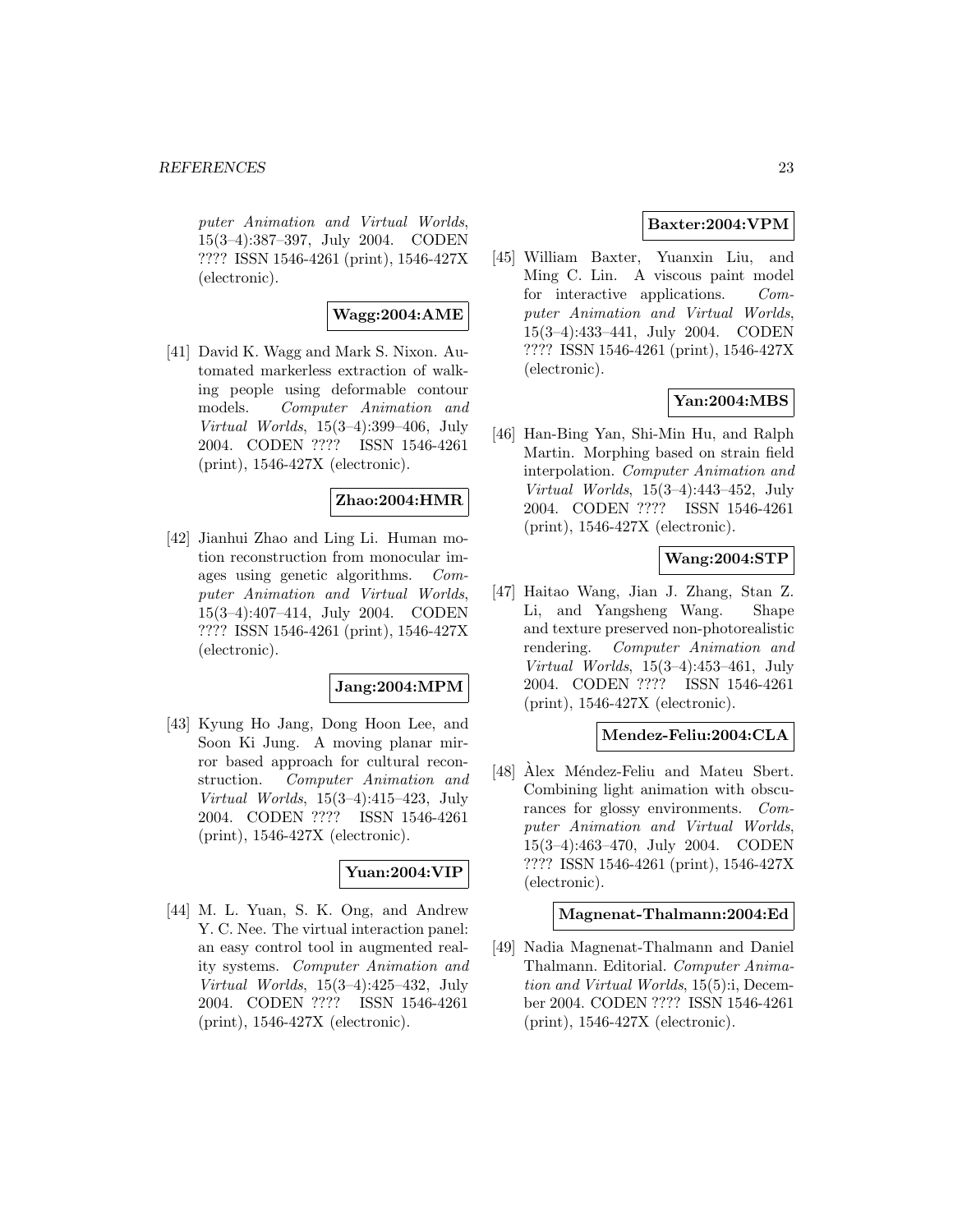### **Cerezo:2004:RNW**

[50] E. Cerezo and F. J. Seron. Rendering natural waters taking fluorescence into account. Computer Animation and Virtual Worlds, 15(5):471–484, December 2004. CODEN ???? ISSN 1546-4261 (print), 1546-427X (electronic).

# **Ma:2004:AAV**

[51] Jiyong Ma, Ronald Cole, Bryan Pellom, Wayne Ward, and Barbara Wise. Accurate automatic visible speech synthesis of arbitrary 3D models based on concatenation of diviseme motion capture data. Computer Animation and Virtual Worlds, 15(5):485–500, December 2004. CODEN ???? ISSN 1546-4261 (print), 1546-427X (electronic).

# **Bartoli:2004:MP**

[52] Adrien Bartoli, Navneet Dalal, and Radu Horaud. Motion panoramas. Computer Animation and Virtual Worlds, 15 (5):501–517, December 2004. CODEN ???? ISSN 1546-4261 (print), 1546-427X (electronic).

#### **Magnenat-Thalmann:2005:Ea**

[53] Nadia Magnenat-Thalmann and Daniel Thalmann. Editorial. Computer Animation and Virtual Worlds,  $16(1)$ :i-ii, February 2005. CODEN ???? ISSN 1546-4261 (print), 1546-427X (electronic).

#### **Nicolau:2005:ARS**

[54] S. Nicolau, A. Garcia, X. Pennec, L. Soler, and N. Ayache. An augmented reality system to guide radio-frequency tumour ablation. Computer Animation and Virtual Worlds, 16(1):1–10, February 2005. CODEN ???? ISSN 1546-4261 (print), 1546-427X (electronic).

### **Papagiannakis:2005:MVR**

[55] George Papagiannakis, Sébastien Schertenleib, Brian O'Kennedy, Marlene Arevalo-Poizat, Nadia Magnenat-Thalmann, Andrew Stoddart, and Daniel Thalmann. Mixing virtual and real scenes in the site of ancient Pompeii. Computer Animation and Virtual Worlds, 16(1):11–24, February 2005. CODEN ???? ISSN 1546-4261 (print), 1546-427X (electronic).

### **Adzhiev:2005:FBA**

[56] Valery Adzhiev, Peter Comninos, Maxim Kazakov, and Alexander Pasko. Functionally based augmented sculpting. Computer Animation and Virtual Worlds, 16(1):25–39, February 2005. CODEN ???? ISSN 1546-4261 (print), 1546-427X (electronic).

### **Ashdown:2005:RCD**

[57] Mark Ashdown and Peter Robinson. Remote collaboration on desk-sized displays. Computer Animation and Virtual Worlds, 16(1):41–51, February 2005. CODEN ???? ISSN 1546-4261 (print), 1546-427X (electronic).

### **Lee:2005:ERM**

[58] Jinho Lee, Lance C. Burton, Raghu Machiraju, and Donna S. Reese. Efficient rendering of multiblock curvilinear grids with complex boundaries. Computer Animation and Virtual Worlds, 16(1):53–68, February 2005. CODEN ???? ISSN 1546-4261 (print), 1546-427X (electronic).

### **Choi:2005:ASD**

[59] Yoo-Joo Choi, Min Hong, Min-Hyung Choi, and Myoung-Hee Kim. Adaptive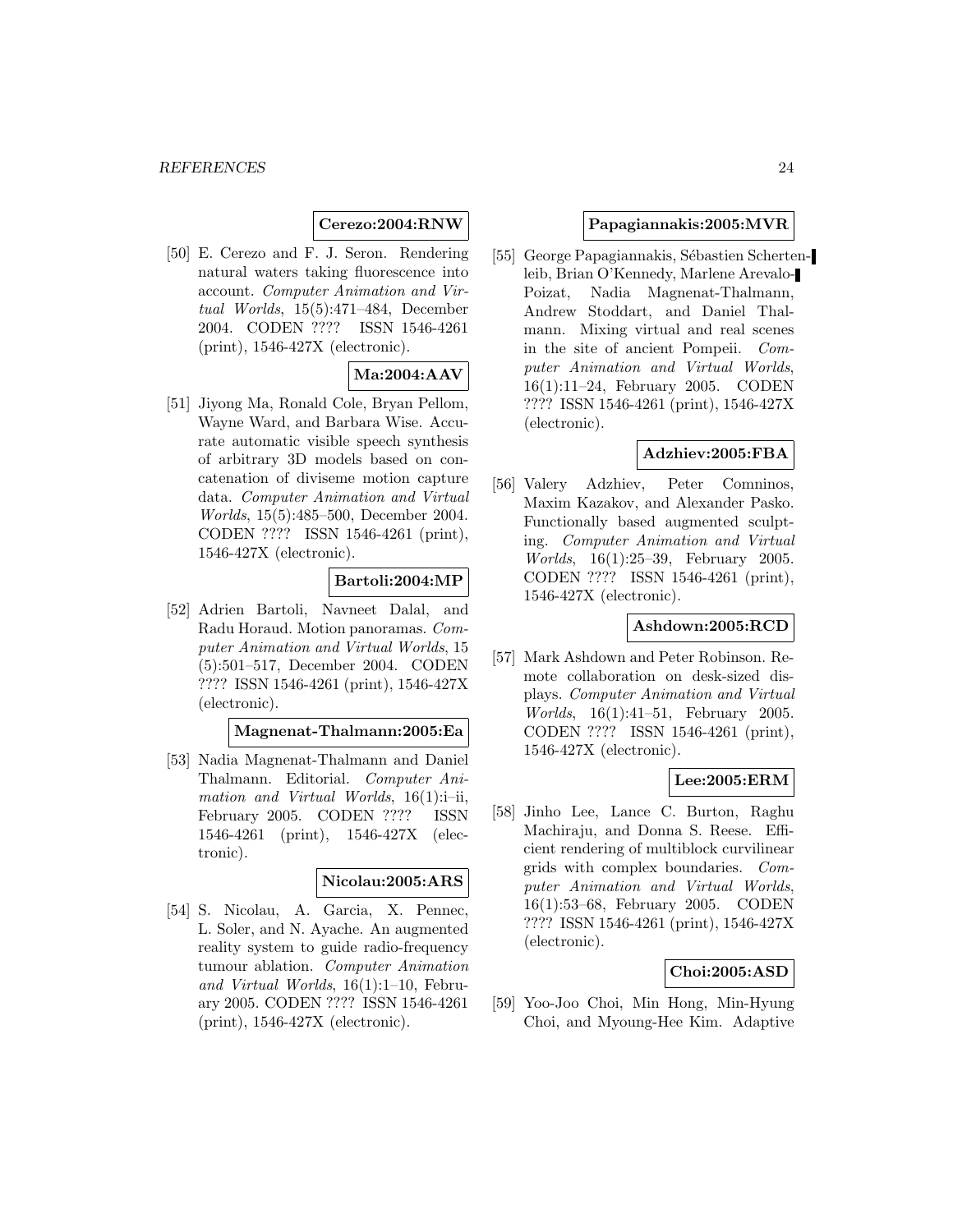surface-deformable model with shapepreserving spring. Computer Animation and Virtual Worlds, 16(1):69–83, February 2005. CODEN ???? ISSN 1546-4261 (print), 1546-427X (electronic).

### **Kunii:2005:E**

[60] Tosiyasu Kunii and Hock Soon Seah. Editorial. Computer Animation and Virtual Worlds,  $16(2)$ :i-ii, May 2005. CODEN ???? ISSN 1546-4261 (print), 1546-427X (electronic).

# **Lee:2005:MPB**

[61] Dong Hoon Lee and Soon Ki Jung. Multiple path-based approach to imagebased street walkthrough. Computer Animation and Virtual Worlds, 16(2): 85–95, May 2005. CODEN ???? ISSN 1546-4261 (print), 1546-427X (electronic).

### **Zheng:2005:MCC**

[62] Jiang Yu Zheng and Min Shi. Mapping cityscapes into cyberspace for visualization. Computer Animation and Virtual Worlds, 16(2):97–107, May 2005. CO-DEN ???? ISSN 1546-4261 (print), 1546-427X (electronic).

### **Yuan:2005:DEE**

[63] Xiang Yuan and Yam San Chee. Design and evaluation of Elva: an embodied tour guide in an interactive virtual art gallery. Computer Animation and Virtual Worlds, 16(2):109–119, May 2005. CODEN ???? ISSN 1546-4261 (print), 1546-427X (electronic).

### **Masa:2005:END**

[64] Michal Masa, Jiri Zara, and Pavel Smetana. eGaLab: a new dimension for artists. Computer Animation and Virtual Worlds, 16(2):121–127, May 2005. CODEN ???? ISSN 1546-4261 (print), 1546-427X (electronic).

### **Inostroza:2005:RTU**

[65] Patricio Inostroza. Real-time update of eye features on the 3D head model texture. Computer Animation and Virtual Worlds, 16(2):129–136, May 2005. CO-DEN ???? ISSN 1546-4261 (print), 1546-427X (electronic).

### **Baciu:2005:F**

[66] George Baciu, Ming Lin, Rynson W. H. Lau, and Daniel Thalmann. Foreword. Computer Animation and Virtual Worlds, 16(3–4):137–139, July 2005. CODEN ???? ISSN 1546-4261 (print), 1546-427X (electronic).

### **Jain:2005:MRC**

[67] Nitin Jain, Ilknur Kabul, Naga K. Govindaraju, Dinesh Manocha, and Ming Lin. Multi-resolution collision handling for cloth-like simulations. Computer Animation and Virtual Worlds, 16(3–4):141–151, July 2005. CODEN ???? ISSN 1546-4261 (print), 1546-427X (electronic).

### **Wong:2005:GBI**

[68] Wingo Sai-Keung Wong and George Baciu. GPU-based intrinsic collision detection for deformable surfaces. Computer Animation and Virtual Worlds, 16(3–4):153–161, July 2005. CODEN ???? ISSN 1546-4261 (print), 1546-427X (electronic).

### **Volino:2005:IMI**

[69] Pascal Volino and Nadia Magnenat-Thalmann. Implicit midpoint integra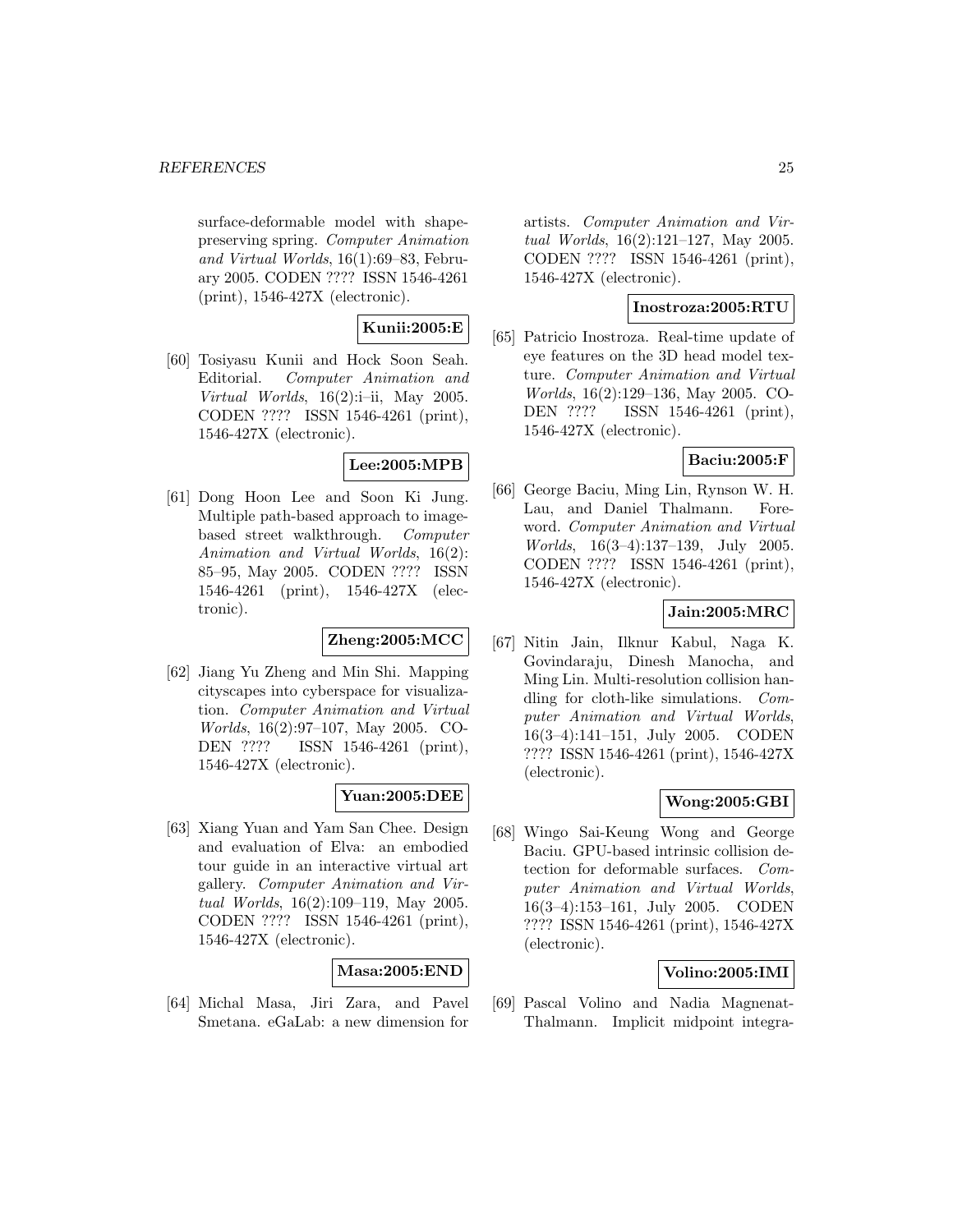tion and adaptive damping for efficient cloth simulation. Computer Animation and Virtual Worlds, 16(3–4):163–175, July 2005. CODEN ???? ISSN 1546- 4261 (print), 1546-427X (electronic).

# **Dequidt:2005:TCA**

[70] J. Dequidt, D. Marchal, and L. Grisoni. Time-critical animation of deformable solids. Computer Animation and Virtual Worlds, 16(3–4):177–187, July 2005. CODEN ???? ISSN 1546-4261 (print), 1546-427X (electronic).

# **Guo:2005:RTM**

[71] Xiaohu Guo and Hong Qin. Realtime meshless deformation. Computer Animation and Virtual Worlds, 16(3–4):189–200, July 2005. CODEN ???? ISSN 1546-4261 (print), 1546-427X (electronic).

# **Wilke:2005:DNH**

[72] Lars Wilke, Tom Calvert, Rhonda Ryman, and Ilene Fox. From dance notation to human animation: The Laban-Dancer project. Computer Animation and Virtual Worlds, 16(3–4):201–211, July 2005. CODEN ???? ISSN 1546- 4261 (print), 1546-427X (electronic).

# **Komura:2005:ARM**

[73] Taku Komura, Edmond S. L. Ho, and Rynson W. H. Lau. Animating reactive motion using momentum-based inverse kinematics. Computer Animation and Virtual Worlds, 16(3–4):213–223, July 2005. CODEN ???? ISSN 1546-4261 (print), 1546-427X (electronic).

### **So:2005:EBM**

[74] Clifford K. F. So and George Baciu. Entropy-based motion extraction for motion capture animation. Computer Animation and Virtual Worlds, 16(3–4):225–235, July 2005. CODEN ???? ISSN 1546-4261 (print), 1546-427X (electronic).

# **Oshita:2005:MCS**

[75] Masaki Oshita. Motion control with strokes. Computer Animation and Virtual Worlds, 16(3–4):237–244, July 2005. CODEN ???? ISSN 1546-4261 (print), 1546-427X (electronic).

### **Thuring:2005:SBM**

[76] Sven Thüring, Jörn Herwig, and Alfred Schmitt. Silhouette-based motion capture for interactive VR-systems including a rear projection screen. Computer Animation and Virtual Worlds, 16(3–4):245–257, July 2005. CODEN ???? ISSN 1546-4261 (print), 1546-427X (electronic).

#### **Alankus:2005:AMS**

[77] Gazihan Alankus, A. Alphan Bayazit, and O. Burchan Bayazit. Automated motion synthesis for dancing characters. Computer Animation and Virtual Worlds, 16(3–4):259–271, July 2005. CODEN ???? ISSN 1546-4261 (print), 1546-427X (electronic).

# **Yu:2005:MRB**

[78] Tao Yu, Xiaojie Shen, Qilei Li, and Weidong Geng. Motion retrieval based on movement notation language. Computer Animation and Virtual Worlds, 16(3–4):273–282, July 2005. CODEN ???? ISSN 1546-4261 (print), 1546-427X (electronic).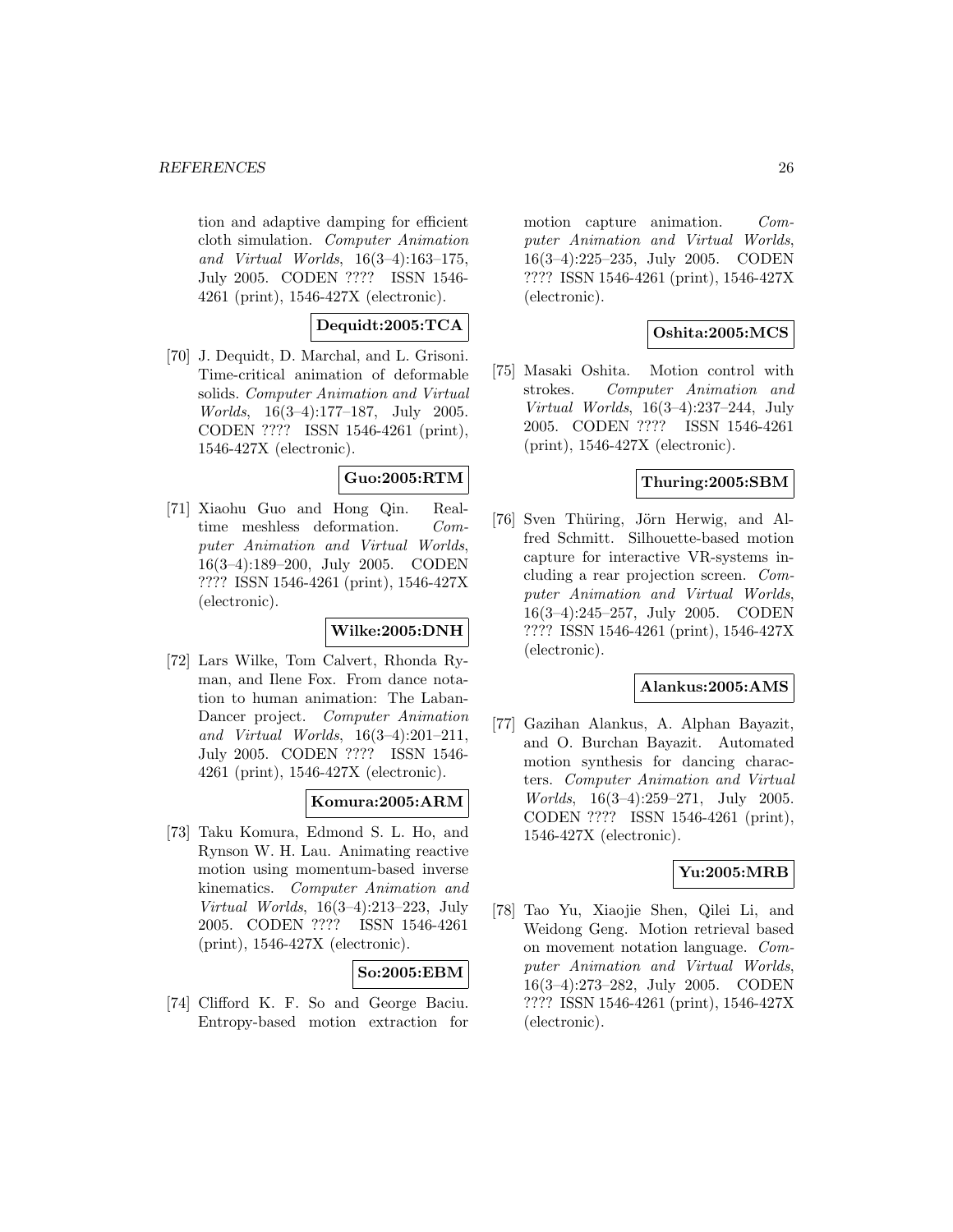### **Busso:2005:NHM**

[79] Carlos Busso, Zhigang Deng, Ulrich Neumann, and Shrikanth Narayanan. Natural head motion synthesis driven by acoustic prosodic features. Computer Animation and Virtual Worlds, 16(3–4):283–290, July 2005. CODEN ???? ISSN 1546-4261 (print), 1546-427X (electronic).

### **Park:2005:FBA**

[80] Bongcheol Park, Heejin Chung, Tomoyuki Nishita, and Sung Yong Shin. A feature-based approach to facial expression cloning. Computer Animation and Virtual Worlds, 16(3–4):291–303, July 2005. CODEN ???? ISSN 1546-4261 (print), 1546-427X (electronic).

### **Zhuang:2005:AGH**

[81] Yueting Zhuang, Jun Xiao, Yizi Wu, Tao Yang, and Fei Wu. Automatic generation of human animation based on motion programming. Computer Animation and Virtual Worlds, 16(3–4):305–318, July 2005. CODEN ???? ISSN 1546-4261 (print), 1546-427X (electronic).

# **Lemos:2005:MSD**

[82] Robson R. Lemos, Jon Rokne, Gladimir V. G. Baranoski, Yasuo Kawakami, and Toshiyuki Kurihara. Modeling and simulating the deformation of human skeletal muscle based on anatomy and physiology. Computer Animation and Virtual Worlds, 16(3–4):319–330, July 2005. CODEN ???? ISSN 1546-4261 (print), 1546-427X (electronic).

### **Strassner:2005:VHP**

[83] Johannes Strassner and Marion Langer. Virtual humans with personalized perception and dynamic levels of knowledge. Computer Animation and Virtual Worlds, 16(3–4):331–342, July 2005. CODEN ???? ISSN 1546-4261 (print), 1546-427X (electronic).

#### **Sakuma:2005:PMA**

[84] Takeshi Sakuma, Tomohiko Mukai, and Shigeru Kuriyama. Psychological model for animating crowded pedestrians. Computer Animation and Virtual Worlds, 16(3–4):343–351, July 2005. CODEN ???? ISSN 1546-4261 (print), 1546-427X (electronic).

#### **Kang:2005:EPM**

[85] Byungkwon Kang, Insung Ihm, and Chandrajit Bajaj. Extending the photon mapping method for realistic rendering of hot gaseous fluids. Computer Animation and Virtual Worlds, 16(3–4):353–363, July 2005. CODEN ???? ISSN 1546-4261 (print), 1546-427X (electronic).

### **Ihm:2005:CLM**

[86] Insung Ihm, Deukhyun Cha, and Byungkwon Kang. Controllable local monotonic cubic interpolation in fluid animations. Computer Animation and Virtual Worlds, 16(3–4):365–375, July 2005. CODEN ???? ISSN 1546-4261 (print), 1546-427X (electronic).

### **Wang:2005:DMR**

[87] Changbo Wang, Zhangye Wang, Qi Zhou, Chengfang Song, Yu Guan, and Qunsheng Peng. Dynamic modeling and rendering of grass wagging in wind. Computer Animation and Virtual Worlds, 16(3–4):377–389, July 2005. CODEN ???? ISSN 1546-4261 (print), 1546-427X (electronic).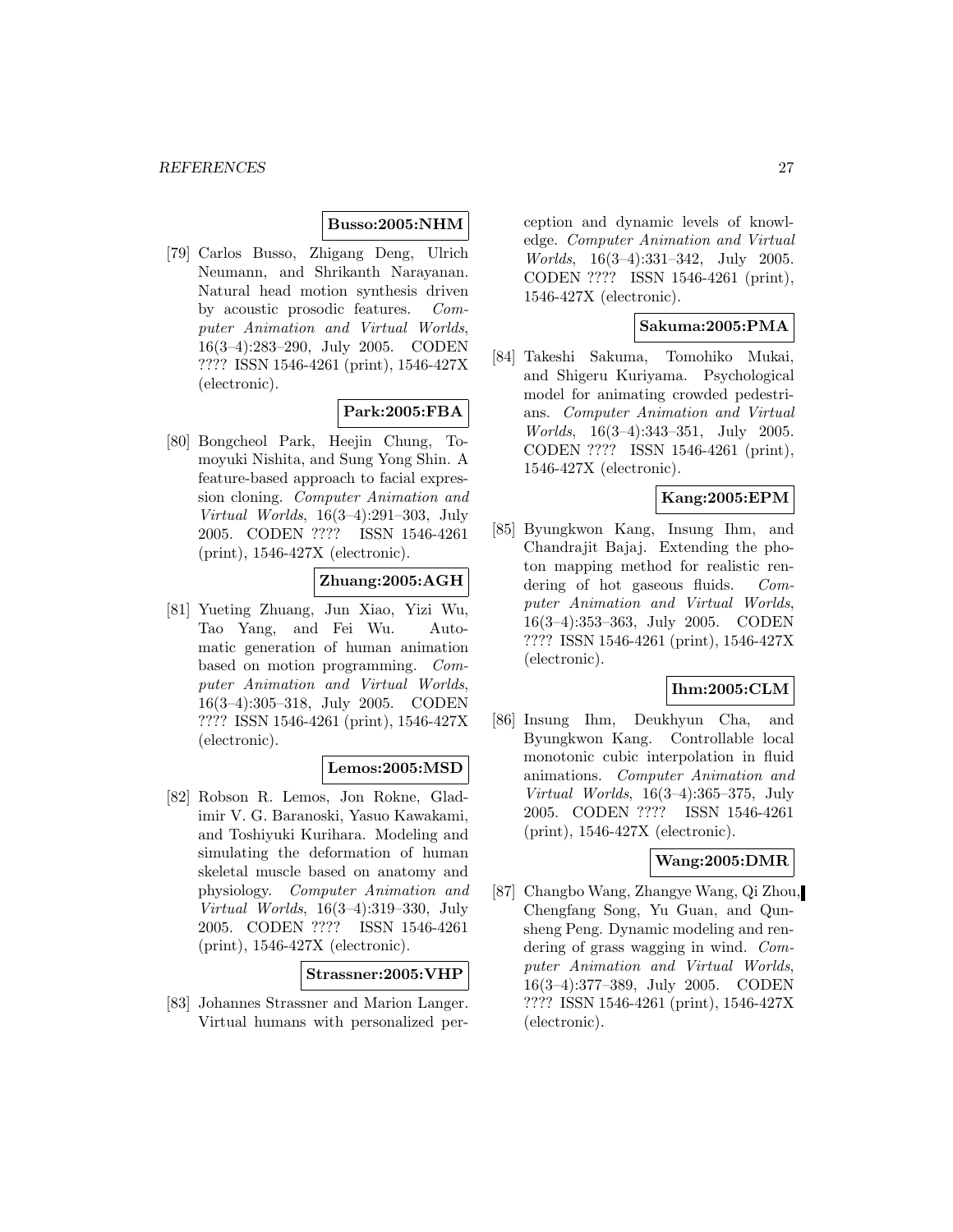### **Jin:2005:BBL**

[88] Xiaogang Jin, Shengjun Liu, Charlie C. L. Wang, Jieqing Feng, and Hanqiu Sun. Blob-based liquid morphing. Computer Animation and Virtual Worlds, 16(3–4):391–403, July 2005. CODEN ???? ISSN 1546-4261 (print), 1546-427X (electronic).

### **Hong:2005:ASD**

[89] Jin-Kyung Hong and Chang-Hun Kim. Animating smoke with dynamic balance. Computer Animation and Virtual Worlds, 16(3–4):405–414, July 2005. CODEN ???? ISSN 1546-4261 (print), 1546-427X (electronic).

### **Hong:2005:IVB**

[90] Sung Min Hong, Bruce Simpson, and Gladimir V. G. Baranoski. Interactive venation-based leaf shape modeling. Computer Animation and Virtual Worlds, 16(3–4):415–427, July 2005. CODEN ???? ISSN 1546-4261 (print), 1546-427X (electronic).

### **VanLaerhoven:2005:RTS**

[91] Tom Van Laerhoven and Frank Van Reeth. Real-time simulation of watery paint. Computer Animation and Virtual Worlds, 16(3–4):429–439, July 2005. CODEN ???? ISSN 1546-4261 (print), 1546-427X (electronic).

### **He:2005:RTC**

[92] Haitao He and Duanqing Xu. Realtime cartoon animation of smoke. Computer Animation and Virtual Worlds, 16(3–4):441–449, July 2005. CODEN ???? ISSN 1546-4261 (print), 1546-427X (electronic).

# **Guo:2005:IVR**

[93] Yanwen Guo, Jin Wang, Xiang Zeng, Zhongyi Xie, Hanqiu Sun, and Qunsheng Peng. Image and video retexturing. Computer Animation and Virtual Worlds, 16(3–4):451–461, July 2005. CODEN ???? ISSN 1546-4261 (print), 1546-427X (electronic).

# **Qiu:2005:EAC**

[94] Jie Qiu, Hock Soon Seah, Feng Tian, Quan Chen, and Zhongke Wu. Enhanced auto coloring with hierarchical region matching. Computer Animation and Virtual Worlds, 16(3–4):463–473, July 2005. CODEN ???? ISSN 1546- 4261 (print), 1546-427X (electronic).

### **Tamura:2005:DSR**

[95] Naoki Tamura, Henry Johan, and Tomoyuki Nishita. Deferred shadowing for real-time rendering of dynamic scenes under environment illumination. Computer Animation and Virtual Worlds, 16(3–4):475–486, July 2005. CODEN ???? ISSN 1546-4261 (print), 1546-427X (electronic).

# **Lin:2005:PMM**

[96] Chao-Hung Lin, Tong-Yee Lee, Hung-Kuo Chu, and Chih-Yuan Yao. Progressive mesh metamorphosis. Computer Animation and Virtual Worlds, 16(3–4):487–498, July 2005. CODEN ???? ISSN 1546-4261 (print), 1546-427X (electronic).

#### **Fan:2005:MMU**

[97] Zhengwen Fan, Xiaogang Jin, Jieqing Feng, and Hanqiu Sun. Mesh morphing using polycube-based crossparameterization. Computer Animation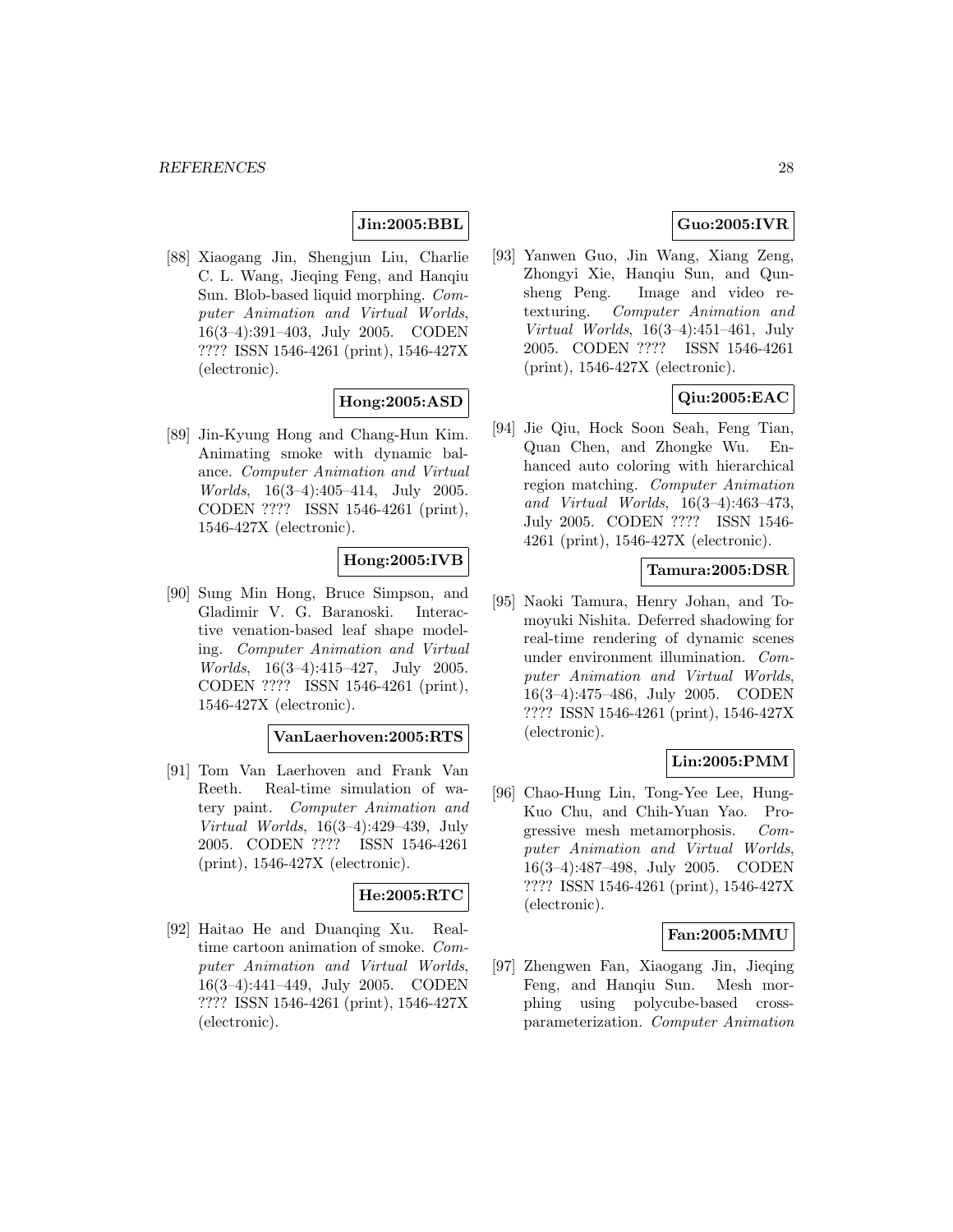and Virtual Worlds, 16(3–4):499–508, July 2005. CODEN ???? ISSN 1546- 4261 (print), 1546-427X (electronic).

### **Bao:2005:PBM**

[98] Yunfan Bao, Xiaohu Guo, and Hong Qin. Physically based morphing of point-sampled surfaces. Computer Animation and Virtual Worlds, 16(3–4): 509–518, July 2005. CODEN ???? ISSN 1546-4261 (print), 1546-427X (electronic).

### **Lee:2005:MDU**

[99] Tong-Yee Lee, Ping-Hsien Lin, Shaur-Uei Yan, and Chun-Hao Lin. Mesh decomposition using motion information from animation sequences. Computer Animation and Virtual Worlds, 16(3–4):519–529, July 2005. CODEN ???? ISSN 1546-4261 (print), 1546-427X (electronic).

#### **Matsuyama:2005:GTM**

[100] Katsutsugu Matsuyama, Tadahiro Fujimoto, Kazunobu Muraoka, and Norishige Chiba. Generation of tree movement sound effects. Computer Animation and Virtual Worlds, 16(5): 531–545, December 2005. CODEN ???? ISSN 1546-4261 (print), 1546-427X (electronic).

### **Kye:2005:SRW**

[101] Heewon Kye, Byeong-Seok Shin, Yeong Gil Shin, and Helen Hong. Shearrotation-warp volume rendering. Computer Animation and Virtual Worlds, 16 (5):547–557, December 2005. CODEN ???? ISSN 1546-4261 (print), 1546-427X (electronic).

# **Vexo:2005:BRV**

[102] Frederic Vexo. Book review: Virtual reality technology (2nd edn). Grigore C. Burdea and Philippe Coiffet, Wiley, New York, 2003. No. of pages: xvi + 444. ISBN 0-471-36089-9. Computer Animation and Virtual Worlds, 16 (5):559–560, December 2005. CODEN ???? ISSN 1546-4261 (print), 1546-427X (electronic).

### **Magnenat-Thalmann:2005:Eb**

[103] Nadia Magnenat-Thalmann and Daniel Thalmann. Editorial. Computer Animation and Virtual Worlds, 16(5):i, December 2005. CODEN ???? ISSN 1546-4261 (print), 1546-427X (electronic).

# **Lin:2006:BBM**

[104] Qingping Lin, Weihua Wang, Liang Zhang, Jim Mee Ng, and Chor Ping Low. Behaviour-based multiplayer collaborative interaction management. Computer Animation and Virtual Worlds, 17(1):1–19, February 2006. CO-DEN ???? ISSN 1546-4261 (print), 1546-427X (electronic).

### **Lerner:2006:ECP**

[105] Alon Lerner, Yiorgos Chrysanthou, and Daniel Cohen-Or. Efficient cells-andportals partitioning. Computer Animation and Virtual Worlds, 17(1):21–40, February 2006. CODEN ???? ISSN 1546-4261 (print), 1546-427X (electronic).

### **Baciu:2006:MRP**

[106] George Baciu and Bartholomew K. C. Iu. Motion retargeting in the presence of topological variations. Computer Animation and Virtual Worlds,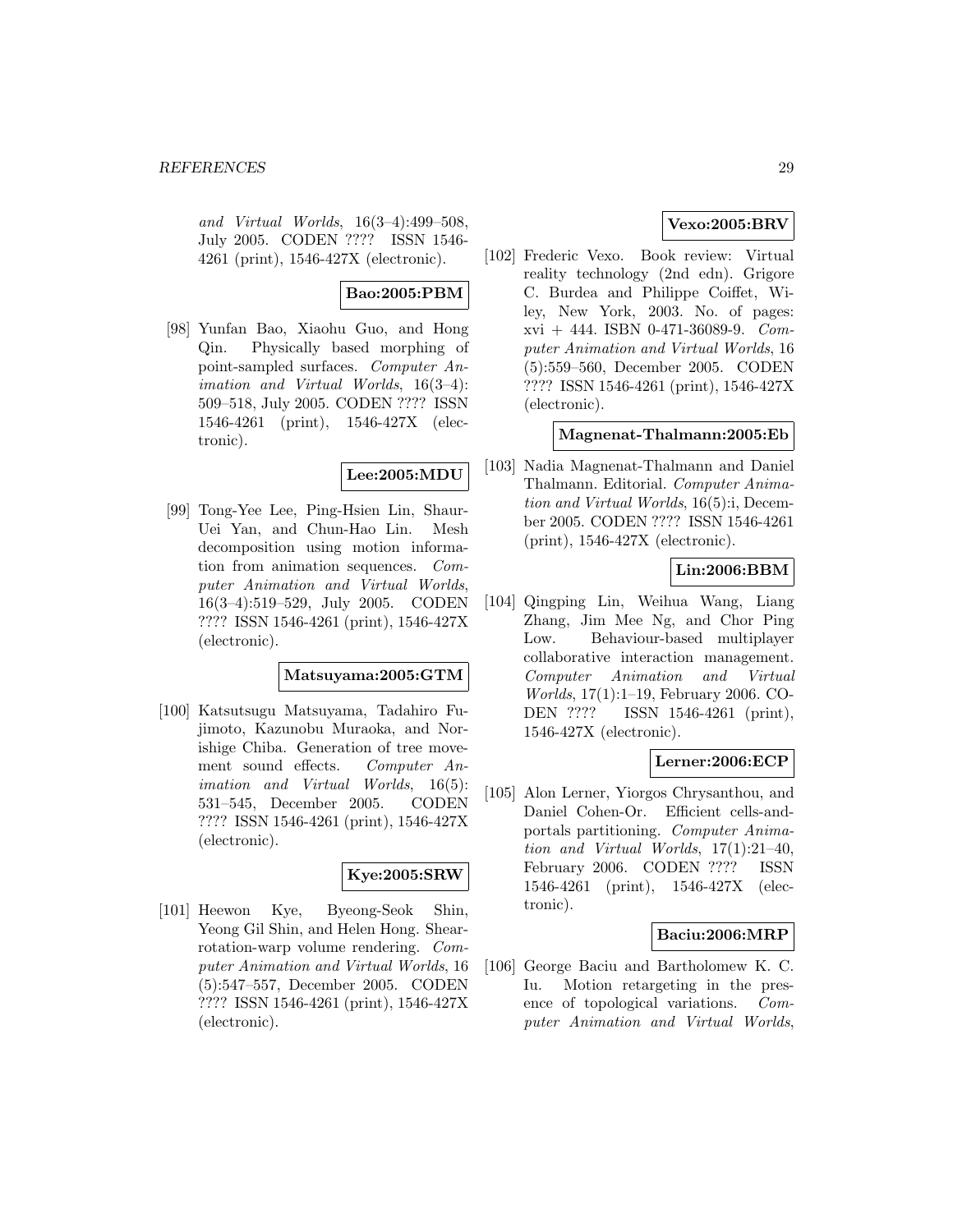17(1):41–57, February 2006. CODEN ???? ISSN 1546-4261 (print), 1546-427X (electronic).

# **Hu:2006:RRT**

[107] Yaohua Hu, Luiz Velho, Xin Tong, Baining Guo, and Harry Shum. Realistic, real-time rendering of ocean waves. Computer Animation and Virtual Worlds, 17(1):59–67, February 2006. CODEN ???? ISSN 1546-4261 (print), 1546-427X (electronic).

### **Cheung:2006:ERD**

[108] Gary K. L. Cheung, Rynson W. H. Lau, and Frederick W. B. Li. Efficient rendering of deformable objects for real-time applications. Computer Animation and Virtual Worlds, 17(1):69–81, February 2006. CODEN ???? ISSN 1546-4261 (print), 1546-427X (electronic).

### **Lau:2006:GT**

[109] Rynson W. H. Lau, Daniel Cohen-Or, Baining Guo, and John Buchanan. Game technologies. Computer Animation and Virtual Worlds,  $17(1)$ :i-ii, February 2006. CODEN ???? ISSN 1546-4261 (print), 1546-427X (electronic).

### **Zhang:2006:FDL**

[110] Huaisheng Zhang, Wei Hua, Qing Wang, and Hujun Bao. Fast display of largescale forest with fidelity. Computer Animation and Virtual Worlds, 17(2):83– 97, May 2006. CODEN ???? ISSN 1546- 4261 (print), 1546-427X (electronic).

### **Benes:2006:HE**

[111] Bedřich Beneš, Václav Těšínský, Jan Hornyš, and Sanjiv K. Bhatia. Hydraulic erosion. Computer Animation and Virtual Worlds, 17(2):99–108, May 2006. CODEN ???? ISSN 1546-4261 (print), 1546-427X (electronic).

# **Pettre:2006:MCB**

[112] Julien Pettre and Jean-Paul Laumond. A motion capture-based control-space approach for walking mannequins. Computer Animation and Virtual Worlds, 17(2):109–126, May 2006. CODEN ???? ISSN 1546-4261 (print), 1546-427X (electronic).

# **Bouras:2006:IMS**

[113] Christos J. Bouras, Alexandros Panagopoulos, and Thrasyvoulos Tsiatsos. Implementation of 3D mesh streaming and compression techniques in NVEs. Computer Animation and Virtual Worlds, 17(2):127–140, May 2006. CODEN ???? ISSN 1546-4261 (print), 1546-427X (electronic).

### **Magnenat-Thalmann:2006:Ea**

[114] Nadia Magnenat-Thalmann and Daniel Thalmann. Editorial. Computer Animation and Virtual Worlds, 17(2):i–ii, May 2006. CODEN ???? ISSN 1546-4261 (print), 1546-427X (electronic).

#### **Magnenat-Thalmann:2006:Eb**

[115] Nadia Magnenat-Thalmann, Enhua Wu, Ana Paiva, and Dinesh Pai. Editorial. Computer Animation and Virtual Worlds, 17(3–4):141–144, ???? 2006. CODEN ???? ISSN 1546-4261 (print), 1546-427X (electronic).

### **Kunii:2006:KCA**

[116] Tosiyasu L. Kunii and Kenji Ohmori. A kaleidoscope as a cyberworld and its animation: linear architecture and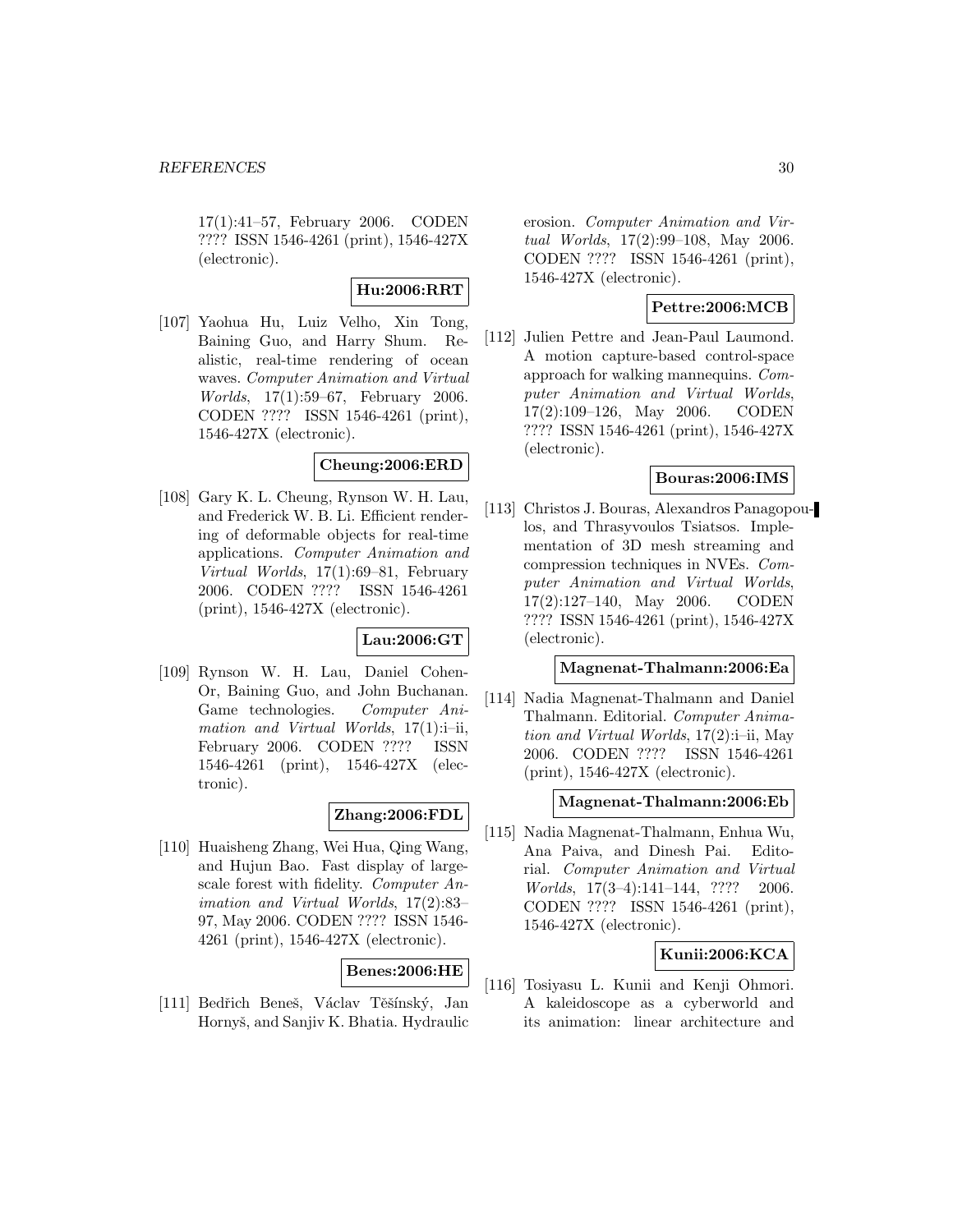modeling based on an incrementally modular abstraction hierarchy. Computer Animation and Virtual Worlds, 17 (3–4):145–153, ???? 2006. CODEN ???? ISSN 1546-4261 (print), 1546-427X (electronic).

### **Ahn:2006:OMS**

[117] Junghyun Ahn, Seungwoo Oh, and Kwangyun Wohn. Optimized motion simplification for crowd animation. Computer Animation and Virtual Worlds, 17(3–4):155–165, ???? 2006. CODEN ???? ISSN 1546-4261 (print), 1546-427X (electronic).

### **Chao:2006:LES**

[118] Shih-Pin Chao, Shi-Nine Yang, and Tsang-Gang Lin. An LMA-Effort simulator with dynamics parameters for motion capture animation. Computer Animation and Virtual Worlds, 17(3– 4):167–177, ???? 2006. CODEN ???? ISSN 1546-4261 (print), 1546-427X (electronic).

#### **Jorissen:2006:BHP**

[119] Pieter Jorissen, Joan De Boeck, and Wim Lamotte. Bringing haptics and physical simulation together: haptic travel through physical worlds. Computer Animation and Virtual Worlds, 17 (3–4):179–187, ???? 2006. CODEN ???? ISSN 1546-4261 (print), 1546-427X (electronic).

### **Chen:2006:DBA**

[120] Quan Chen, Feng Tian, HockSoon Seah, Zhongke Wu, Jie Qiu, and Melikhov Konstantin. DBSC-based animation enhanced with feature and motion. Computer Animation and Virtual Worlds, 17 (3–4):189–198, ???? 2006. CODEN

???? ISSN 1546-4261 (print), 1546-427X (electronic).

#### **Hartman:2006:AB**

[121] Christopher Hartman and Bedřich Beneš. Autonomous boids. Computer Animation and Virtual Worlds, 17(3–4):199–206, ???? 2006. CODEN ???? ISSN 1546-4261 (print), 1546-427X (electronic).

# **Guerra-Filho:2006:UVM**

[122] Gutemberg Guerra-Filho and Yiannis Aloimonos. Understanding visuo-motor primitives for motion synthesis and analysis. Computer Animation and Virtual Worlds, 17(3–4):207–217, ???? 2006. CODEN ???? ISSN 1546-4261 (print), 1546-427X (electronic).

### **Shin:2006:MSE**

[123] Hyun Joon Shin and Jehee Lee. Motion synthesis and editing in low-dimensional spaces. Computer Animation and Virtual Worlds, 17(3–4):219–227, ???? 2006. CODEN ???? ISSN 1546-4261 (print), 1546-427X (electronic).

### **Wang:2006:KSL**

[124] Yi Wang, Zhi-Qiang Liu, and Li-Zhu Zhou. Key-styling: learning motion style for real-time synthesis of 3D animation. Computer Animation and Virtual Worlds, 17(3–4):229–237, ???? 2006. CODEN ???? ISSN 1546-4261 (print), 1546-427X (electronic).

### **deMelo:2006:MEV**

[125] Celso de Melo and Ana Paiva. Multimodal expression in virtual humans. Computer Animation and Virtual Worlds, 17(3–4):239–248, ???? 2006.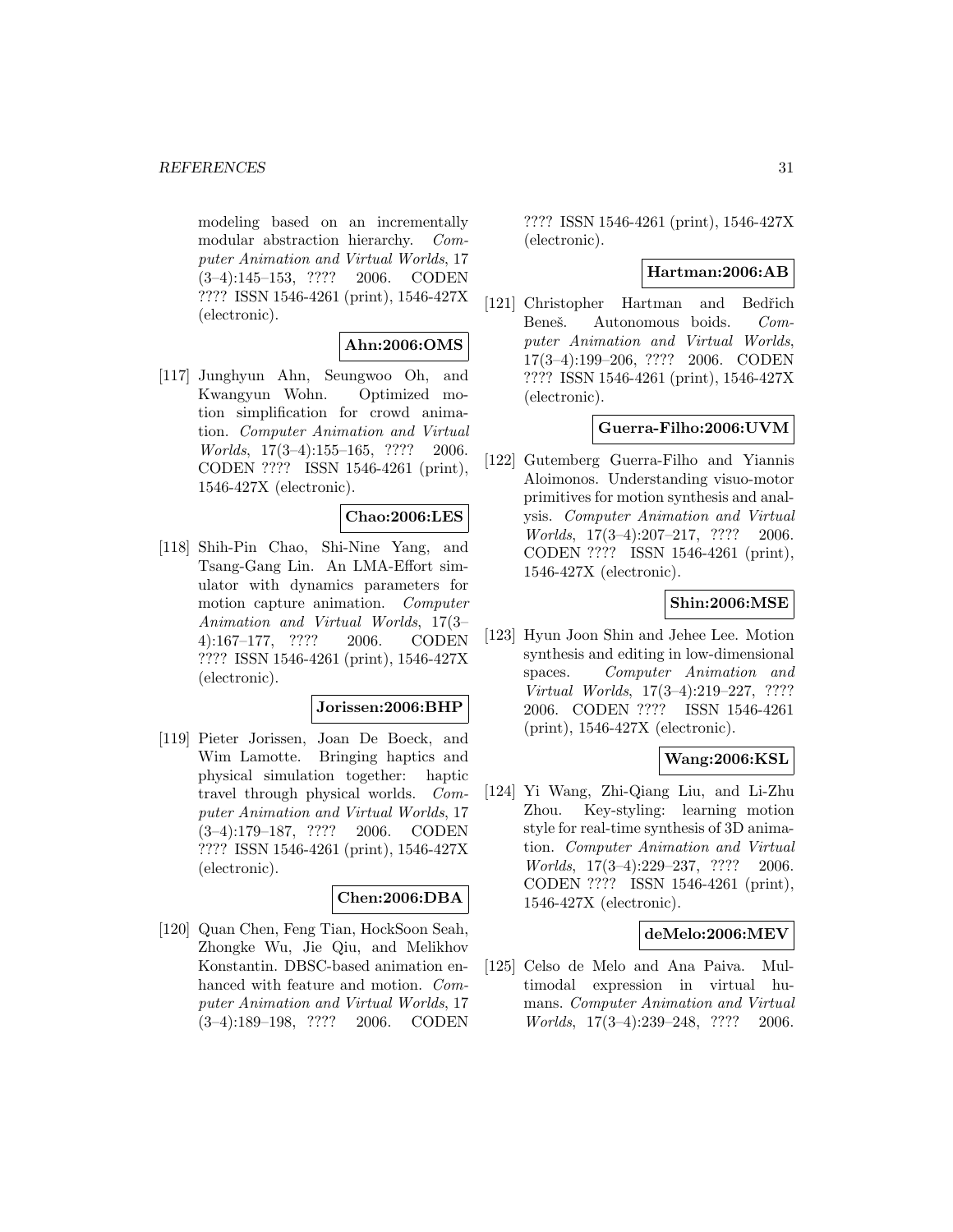CODEN ???? ISSN 1546-4261 (print), 1546-427X (electronic).

#### **Brown:2006:WOP**

[126] Edward Brown and Neil Barrett. A Wizard-of-Oz platform for embodied conversational agents. Computer Animation and Virtual Worlds, 17(3– 4):249–257, ???? 2006. CODEN ???? ISSN 1546-4261 (print), 1546-427X (electronic).

### **Garcia-Rojas:2006:EFE**

[127] A. García-Rojas, F. Vexo, D. Thalmann, A. Raouzaiou, K. Karpouzis, S. Kollias, L. Moccozet, and N. Magnenat-Thalmann. Emotional face expression profiles supported by virtual human ontology. Computer Animation and Virtual Worlds, 17(3–4):259–269, ???? 2006. CODEN ???? ISSN 1546-4261 (print), 1546-427X (electronic).

### **Tang:2006:IGF**

[128] Bing Tang, Zhigeng Pan, Le Zheng, and Mingmin Zhang. Interactive generation of falling motions. Computer Animation and Virtual Worlds, 17(3–4):271–279, ???? 2006. CODEN ???? ISSN 1546- 4261 (print), 1546-427X (electronic).

### **Yang:2006:CSS**

[129] Xiaosong Yang, Arun Somasekharan, and Jian J. Zhang. Curve skeleton skinning for human and creature characters. Computer Animation and Virtual Worlds, 17(3–4):281–292, ???? 2006. CODEN ???? ISSN 1546-4261 (print), 1546-427X (electronic).

### **Yang:2006:AMG**

[130] Xiaosong Yang and Jian J. Zhang. Automatic muscle generation for character skin deformation. Computer Animation and Virtual Worlds, 17(3–4):293–303, ???? 2006. CODEN ???? ISSN 1546- 4261 (print), 1546-427X (electronic).

# **Zhang:2006:CPC**

[131] Guofeng Zhang, Xueying Qin, Xiaobo An, Wei Chen, and Hujun Bao. As-consistent-as-possible compositing of virtual objects and video sequences. Computer Animation and Virtual Worlds, 17(3–4):305–314, ???? 2006. CODEN ???? ISSN 1546-4261 (print), 1546-427X (electronic).

#### **Park:2006:TPW**

[132] Jinho Park, Nambin Heo, Sunghee Choi, and Sung Yong Shin. Tour into the picture with water surface reflection and object movements. Computer Animation and Virtual Worlds, 17 (3–4):315–324, ???? 2006. CODEN ???? ISSN 1546-4261 (print), 1546-427X (electronic).

### **Paris:2006:EAP**

[133] Sébastien Paris, Stéphane Donikian, and Nicolas Bonvalet. Environmental abstraction and path planning techniques for realistic crowd simulation. Computer Animation and Virtual Worlds, 17 (3–4):325–335, ???? 2006. CODEN ???? ISSN 1546-4261 (print), 1546-427X (electronic).

#### **Mamou:2006:SAD**

[134] Khaled Mamou, Titus Zaharia, and Françoise Prêteux. A skinning approach for dynamic 3D mesh compression. Computer Animation and Virtual Worlds, 17(3–4):337–346, ???? 2006. CODEN ???? ISSN 1546-4261 (print), 1546-427X (electronic).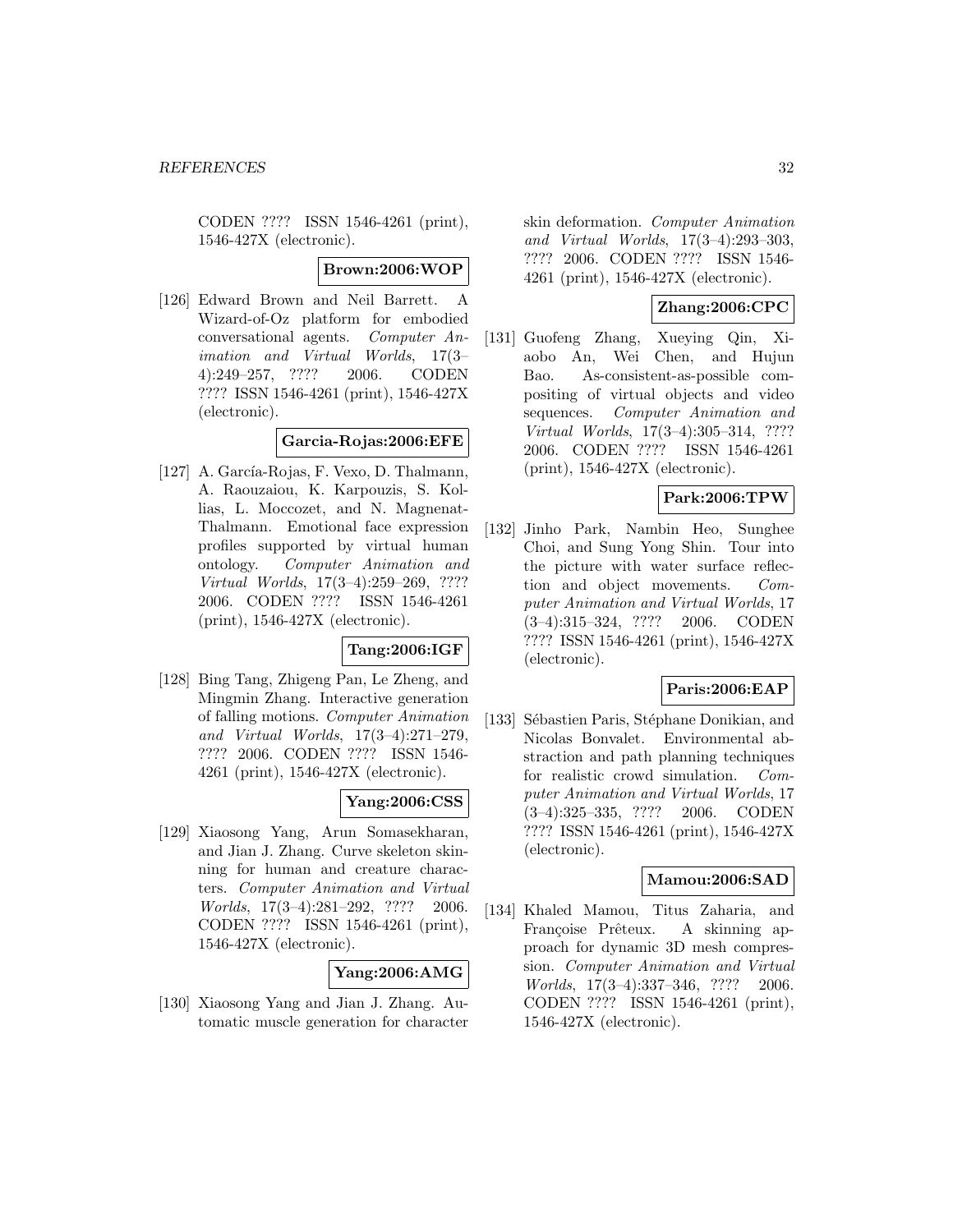# **Heloir:2006:TAC**

[135] Alexis Heloir, Nicolas Courty, Sylvie Gibet, and Franck Multon. Temporal alignment of communicative gesture sequences. Computer Animation and Virtual Worlds, 17(3–4):347–357, ???? 2006. CODEN ???? ISSN 1546-4261 (print), 1546-427X (electronic).

# **Hsieh:2006:MDM**

[136] Chi-Min Hsieh and Annie Luciani. Minimal dynamic modeling for dance verbs. Computer Animation and Virtual Worlds, 17(3–4):359–369, ???? 2006. CODEN ???? ISSN 1546-4261 (print), 1546-427X (electronic).

### **Arya:2006:FAV**

[137] Ali Arya, Lisa N. Jefferies, James T. Enns, and Steve DiPaola. Facial actions as visual cues for personality. Computer Animation and Virtual Worlds, 17 (3–4):371–382, ???? 2006. CODEN ???? ISSN 1546-4261 (print), 1546-427X (electronic).

#### **Huang:2006:IMD**

[138] Jin Huang, Hongxin Zhang, Xiaohan Shi, Xinguo Liu, and Hujun Bao. Interactive mesh deformation with pseudo material effects. Computer Animation and Virtual Worlds, 17(3–4):383–392, ???? 2006. CODEN ???? ISSN 1546- 4261 (print), 1546-427X (electronic).

#### **Garcia:2006:OLF**

[139] Marcos García, César Mendoza, Luis Pastor, and Angel Rodríguez. Optimized linear FEM for modeling deformable objects. Computer Animation and Virtual Worlds, 17(3–4):393–402, ???? 2006. CODEN ???? ISSN 1546- 4261 (print), 1546-427X (electronic).

### **Zhu:2006:SMB**

[140] Hongbin Zhu, Xuehui Liu, Youquan Liu, and Enhua Wu. Simulation of miscible binary mixtures based on lattice Boltzmann method. Computer Animation and Virtual Worlds, 17(3–4):403–410, ???? 2006. CODEN ???? ISSN 1546- 4261 (print), 1546-427X (electronic).

### **Avanzini:2006:IPB**

[141] Federico Avanzini and Paolo Crosato. Integrating physically based sound models in a multimodal rendering architecture. Computer Animation and Virtual Worlds, 17(3–4):411–419, ???? 2006. CODEN ???? ISSN 1546-4261 (print), 1546-427X (electronic).

### **Zhang:2006:SFU**

[142] Yu Zhang and Norman I. Badler. Synthesis of 3D faces using region-based morphing under intuitive control. Computer Animation and Virtual Worlds, 17 (3–4):421–432, ???? 2006. CODEN ???? ISSN 1546-4261 (print), 1546-427X (electronic).

# **Lee:2006:GGM**

[143] Tong-Yee Lee, Chih-Yuan Yao, Hung-Kuo Chu, Ming-Jen Tai, and Cheng-Chieh Chen. Generating genus- $n$ -to- $m$ mesh morphing using spherical parameterization. Computer Animation and Virtual Worlds, 17(3–4):433–443, ???? 2006. CODEN ???? ISSN 1546-4261 (print), 1546-427X (electronic).

#### **Pettre:2006:RTN**

[144] Julien Pettré, Pablo de Heras Ciechomski, Jonathan Maïm, Barbara Yersin, Jean-Paul Laumond, and Daniel Thalmann. Real-time navigating crowds: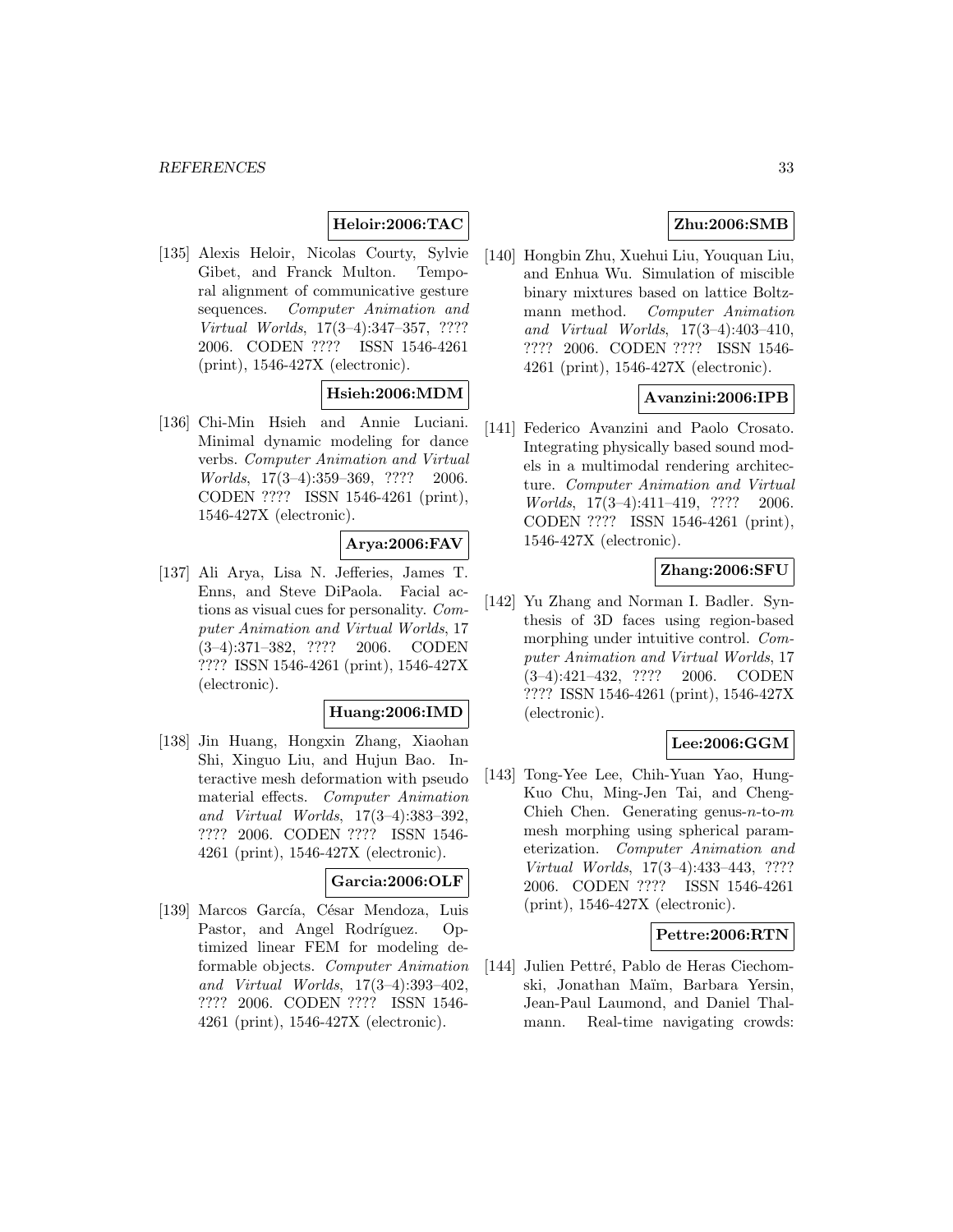#### *REFERENCES* 34

scalable simulation and rendering. Computer Animation and Virtual Worlds, 17 (3–4):445–455, ???? 2006. CODEN ???? ISSN 1546-4261 (print), 1546-427X (electronic).

# **Conde:2006:IPA**

[145] Toni Conde and Daniel Thalmann. An integrated perception for autonomous virtual agents: active and predictive perception. Computer Animation and Virtual Worlds, 17(3–4):457–468, ???? 2006. CODEN ???? ISSN 1546-4261 (print), 1546-427X (electronic).

### **Hung:2006:UPI**

[146] Shao-Shin Hung and Damon Shing-Min Liu. Using prefetching to improve walkthrough latency. Computer Animation and Virtual Worlds, 17(3–4):469–478, ???? 2006. CODEN ???? ISSN 1546- 4261 (print), 1546-427X (electronic).

### **Lee:2006:RHH**

[147] Jieun Lee, Seung-Hyun Yoon, and Myung-Soo Kim. Realistic human hand deformation. Computer Animation and Virtual Worlds, 17(3–4):479–489, ???? 2006. CODEN ???? ISSN 1546-4261 (print), 1546-427X (electronic).

#### **Sugisaki:2006:HMC**

[148] Eiji Sugisaki, Yosuke Kazama, Shigeo Morishima, Natsuko Tanaka, and Akiko Sato. Hair motion cloning from cartoon animation sequences. Computer Animation and Virtual Worlds, 17(3– 4):491–499, ???? 2006. CODEN ???? ISSN 1546-4261 (print), 1546-427X (electronic).

### **Lee:2006:FSS**

[149] Won-Sook Lee and Andrew Soon. Facial shape and 3D skin. Computer Animation and Virtual Worlds, 17(3– 4):501–512, ???? 2006. CODEN ???? ISSN 1546-4261 (print), 1546-427X (electronic).

### **Komura:2006:RTL**

[150] Taku Komura and Wai-Chun Lam. Real-time locomotion control by sensing gloves. Computer Animation and Virtual Worlds, 17(5):513–525, December 2006. CODEN ???? ISSN 1546-4261 (print), 1546-427X (electronic).

### **Tropp:2006:FTT**

[151] Oren Tropp, Ayellet Tal, and Ilan Shimshoni. A fast triangle to triangle intersection test for collision detection. Computer Animation and Virtual Worlds, 17(5):527–535, December 2006. CODEN ???? ISSN 1546-4261 (print), 1546-427X (electronic).

### **Douze:2006:RTG**

[152] Matthijs Douze and Vincent Charvillat. Real-time generation of augmented video sequences by background tracking. Computer Animation and Virtual Worlds, 17(5):537–550, December 2006. CODEN ???? ISSN 1546-4261 (print), 1546-427X (electronic).

### **Li:2006:PRC**

[153] Tsai-Yen Li and Je-Ren Chen. Procedural rhythmic character animation: an interactive Chinese lion dance. Computer Animation and Virtual Worlds, 17 (5):551–564, December 2006. CODEN ???? ISSN 1546-4261 (print), 1546-427X (electronic).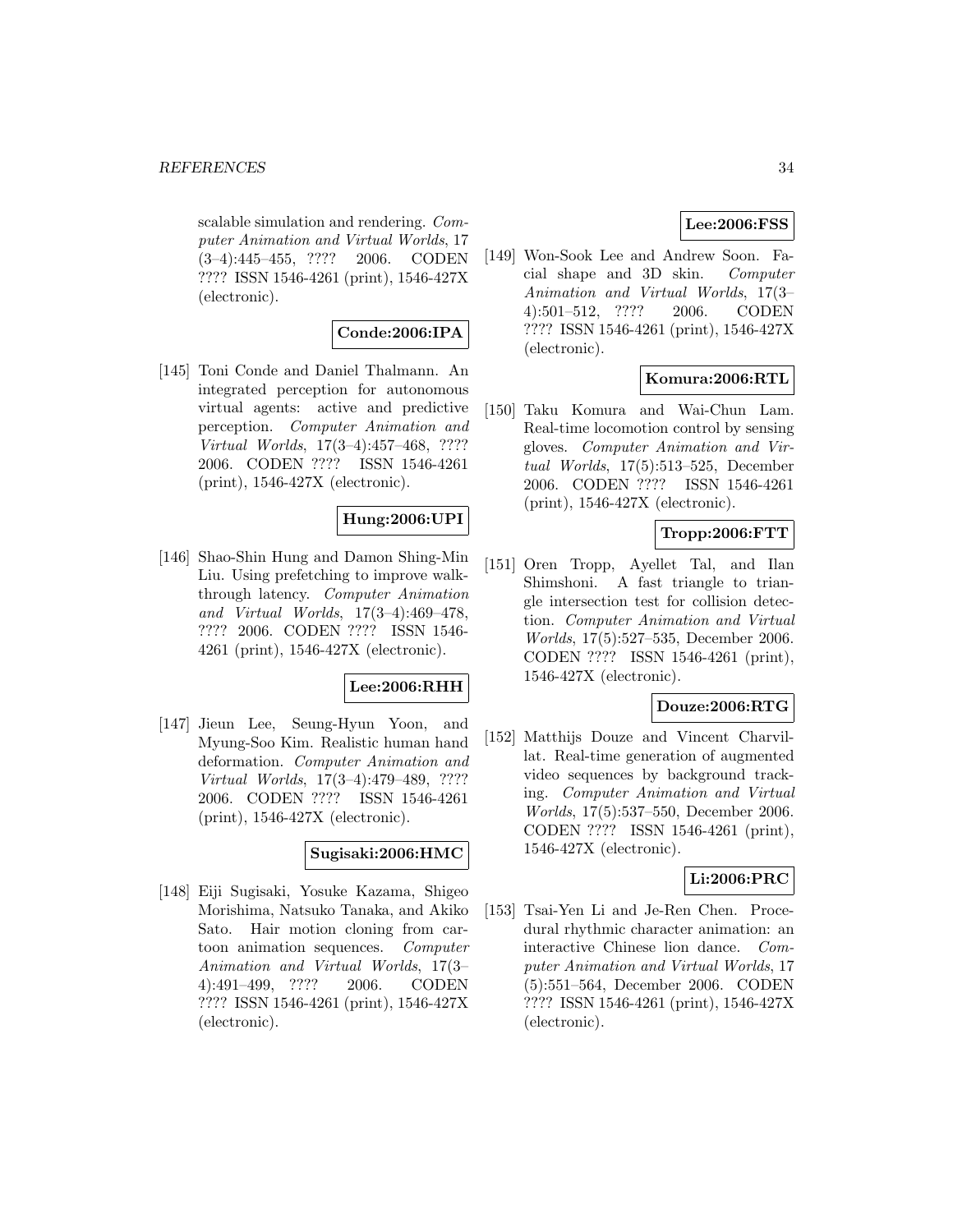### **Pennestri:2006:CAV**

[154] E. Pennestrì, E. Pezzuti, P. P. Valentini, and L. Vita. Computer-aided virtual reconstruction of Italian ancient clocks. Computer Animation and Virtual Worlds, 17(5):565–572, December 2006. CODEN ???? ISSN 1546-4261 (print), 1546-427X (electronic).

### **Guan:2006:MRR**

[155] Yu Guan, Wei Chen, Lincan Zou, Long Zhang, and Qunsheng Peng. Modeling and rendering of realistic waterfall scenes with dynamic texture sprites. Computer Animation and Virtual Worlds, 17(5):573–583, December 2006. CODEN ???? ISSN 1546-4261 (print), 1546-427X (electronic).

#### **Magnenat-Thalmann:2006:Ec**

[156] Nadia Magnenat-Thalmann and Daniel Thalmann. Editorial. Computer Animation and Virtual Worlds, 17(5):iii, December 2006. CODEN ???? ISSN 1546- 4261 (print), 1546-427X (electronic).

#### **Schaeffer:2007:MSV**

[157] Benjamin Schaeffer, Peter Brinkmann, George Francis, Camille Goudeseune, Jim Crowell, and Hank Kaczmarski. Myriad: scalable VR via peer-to-peer connectivity, PC clustering, and transient inconsistency. Computer Animation and Virtual Worlds, 18(1):1–17, February 2007. CODEN ???? ISSN 1546-4261 (print), 1546-427X (electronic).

### **Polys:2007:EIL**

[158] Nicholas F. Polys, Seonho Kim, and Doug A. Bowman. Effects of information layout, screen size, and field of view on user performance in informationrich virtual environments. Computer Animation and Virtual Worlds, 18 (1):19–38, February 2007. CODEN ???? ISSN 1546-4261 (print), 1546-427X (electronic).

#### **Nakashima:2007:ITE**

[159] Kousuke Nakashima, Takashi Machida, Kiyoshi Kiyokawa, and Haruo Takemura. A 2D-3D integrated tabletop environment for multi-user collaboration. Computer Animation and Virtual Worlds, 18(1):39–56, February 2007. CODEN ???? ISSN 1546-4261 (print), 1546-427X (electronic).

### **Aron:2007:UIS**

[160] Michael Aron, Gilles Simon, and Marie-Odile Berger. Use of inertial sensors to support video tracking. Computer Animation and Virtual Worlds, 18(1):57–68, February 2007. CODEN ???? ISSN 1546-4261 (print), 1546-427X (electronic).

#### **Solenthaler:2007:UPM**

[161] Barbara Solenthaler, Jürg Schläfli, and Renato Pajarola. A unified particle model for fluid-solid interactions. Computer Animation and Virtual Worlds, 18(1):69–82, February 2007. CODEN ???? ISSN 1546-4261 (print), 1546-427X (electronic).

#### **Singh:2007:GEI**

[162] Gurminder Singh, Rynson W. H. Lau, and Yiorgos Chrysanthou. Guest editors' introduction for the first three papers of this issue: advances in virtual reality software and technology. Computer Animation and Virtual Worlds, 18(1):i–ii, February 2007. CODEN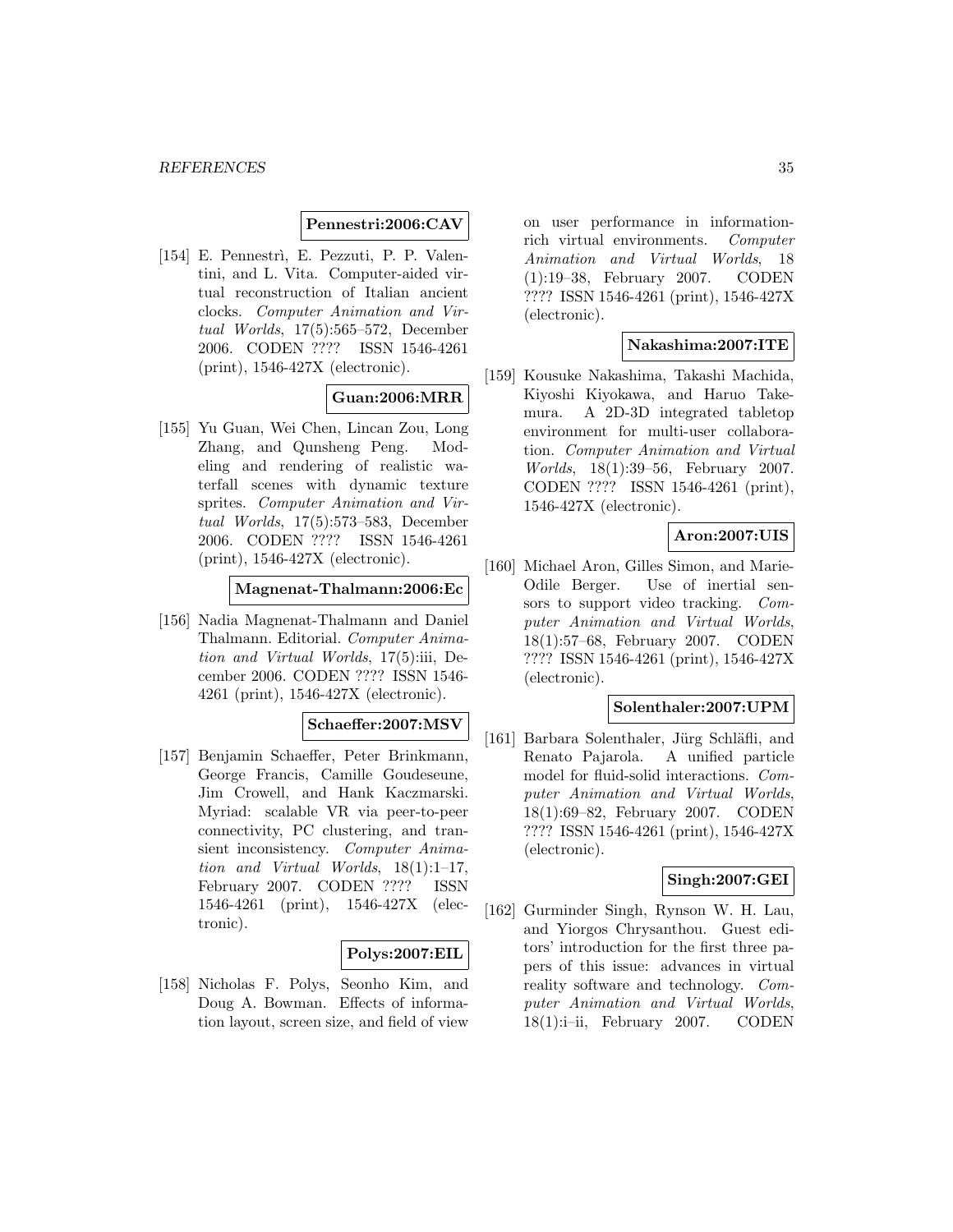???? ISSN 1546-4261 (print), 1546-427X (electronic).

**Musse:2007:UCV**

[163] Soraia R. Musse, Cláudio R. Jung, Julio C. S. Jacques, Jr., and Adriana Braun. Using computer vision to simulate the motion of virtual agents. Computer Animation and Virtual Worlds, 18(2):83– 93, May 2007. CODEN ???? ISSN 1546- 4261 (print), 1546-427X (electronic).

### **Leung:2007:DED**

[164] Hoi-Chau Leung and Kin-Chuen Hui. Deformation by examples: a density flow approach. Computer Animation and Virtual Worlds, 18(2):95–105, May 2007. CODEN ???? ISSN 1546-4261 (print), 1546-427X (electronic).

### **Geraerts:2007:CMM**

[165] Roland Geraerts and Mark H. Overmars. The corridor map method: a general framework for real-time high-quality path planning. Computer Animation and Virtual Worlds, 18(2):107–119, May 2007. CODEN ???? ISSN 1546-4261 (print), 1546-427X (electronic).

# **Lee:2007:BIQ**

[166] Jangho Lee, Jun Lee, HyungSeok Kim, and Jee-In Kim. Believable interaction with a quasi-tangible tabletop interface. Computer Animation and Virtual Worlds, 18(2):121–132, May 2007. CODEN ???? ISSN 1546-4261 (print), 1546-427X (electronic).

### **Adabala:2007:CAG**

[167] Neeharika Adabala, Manik Varma, and Kentaro Toyama. Computer aided generation of stylized maps. Computer Animation and Virtual Worlds,

18(2):133–140, May 2007. CODEN ???? ISSN 1546-4261 (print), 1546-427X (electronic).

### **Seo:2007:BMB**

[168] Hyewon Seo, Frederic Cordier, and Kyunghi Hong. A breast modeler based on analysis of breast scans. Computer Animation and Virtual Worlds, 18(2):141–151, May 2007. CODEN ???? ISSN 1546-4261 (print), 1546-427X (electronic).

# **Magnenat-Thalmann:2007:Ea**

[169] Nadia Magnenat-Thalmann and Daniel Thalmann. Editorial. Computer Animation and Virtual Worlds, 18(2):i, May 2007. CODEN ???? ISSN 1546-4261 (print), 1546-427X (electronic).

### **Chen:2007:IST**

[170] Hui Chen, Hanqiu Sun, and Xiaogang Jin. Interactive soft-touch dynamic deformations. Computer Animation and Virtual Worlds, 18(3):153–163, July 2007. CODEN ???? ISSN 1546- 4261 (print), 1546-427X (electronic).

### **Xiong:2007:PSO**

[171] Hua Xiong, Haoyu Peng, Aihong Qin, and Jiaoying Shi. Parallel strategies of occlusion culling on cluster of GPUs. Computer Animation and Virtual Worlds, 18(3):165–177, July 2007. CODEN ???? ISSN 1546-4261 (print), 1546-427X (electronic).

### **Wong:2007:RCC**

[172] Wingo Sai-Keung Wong and George Baciu. Robust continuous collision detection for interactive deformable surfaces. Computer Animation and Virtual Worlds, 18(3):179–192, July 2007.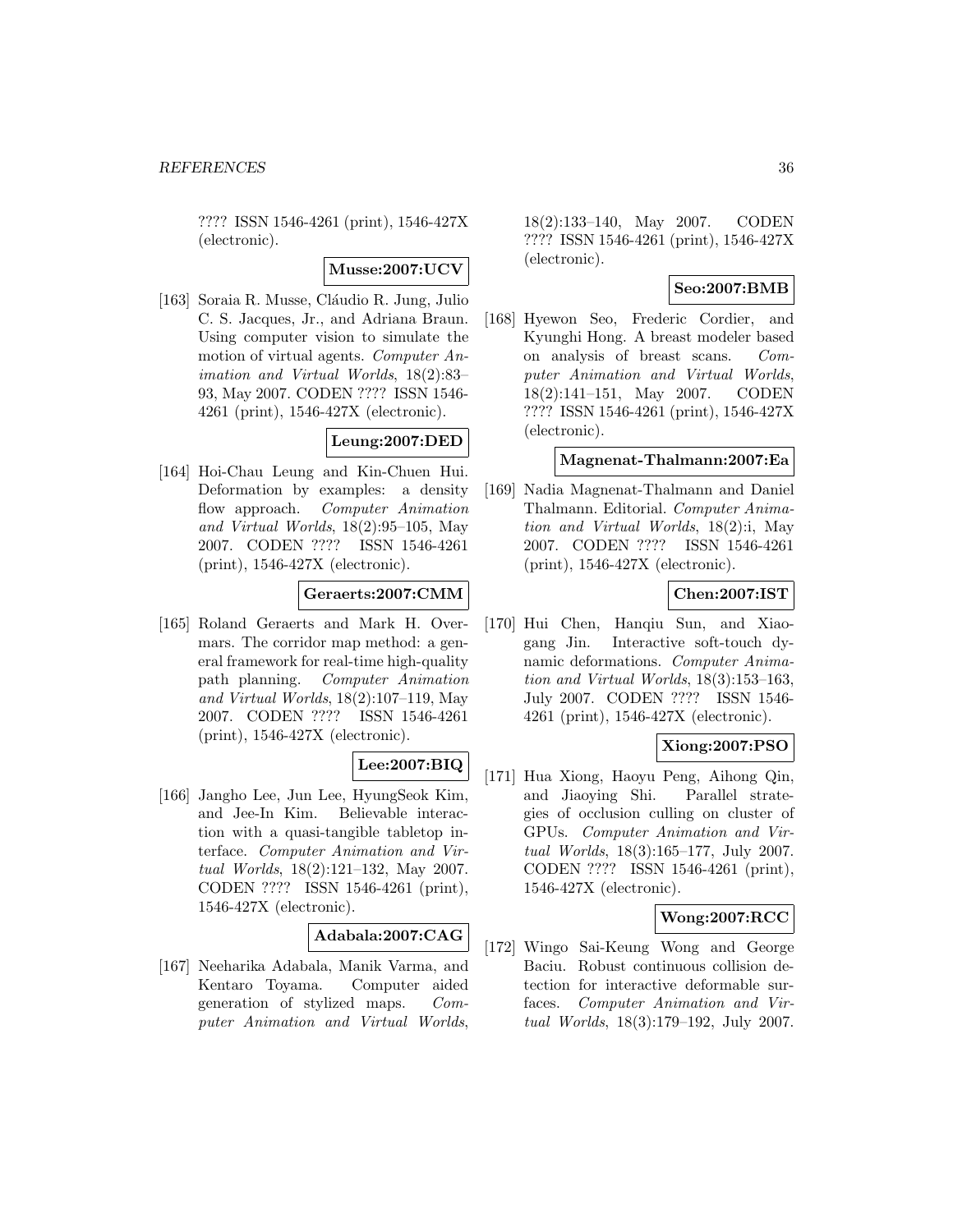CODEN ???? ISSN 1546-4261 (print), 1546-427X (electronic).

#### **vanderSchaaf:2007:LLB**

[173] Tom van der Schaaf, Desmond Germans, Henri E. Bal, and Michal Koutek. Lessons learned from building and calibrating the ICWall, a stereo tiled display. Computer Animation and Virtual Worlds, 18(3):193–210, July 2007. CO-DEN ???? ISSN 1546-4261 (print), 1546-427X (electronic).

## **Green:2007:ADL**

[174] Mark Green and Wai Leng Lee. Automatic design and layout of 3D user interfaces. Computer Animation and Virtual Worlds, 18(3):211–224, July 2007. CODEN ???? ISSN 1546-4261 (print), 1546-427X (electronic).

# **Sun:2007:GEI**

[175] Hanqiu Sun, Enhua Wu, and George Baciu. Guest Editors' introduction: special issue on ACM VRCIA 2006. Computer Animation and Virtual Worlds, 18 (3):i–ii, July 2007. CODEN ???? ISSN 1546-4261 (print), 1546-427X (electronic).

### **Bender:2007:IBD**

[176] Jan Bender. Impulse-based dynamic simulation in linear time. Computer Animation and Virtual Worlds, 18(4– 5):225–233, September/December 2007. CODEN ???? ISSN 1546-4261 (print), 1546-427X (electronic).

### **Lee:2007:MPE**

[177] Tong-Yee Lee, Chao-Hung Lin, Hung-Kuo Chu, Yu-Shuen Wang, Shao-Wei Yen, and Chang-Rung Tsai. Mesh pose-editing using examples. Computer

Animation and Virtual Worlds, 18(4– 5):235–245, September/December 2007. CODEN ???? ISSN 1546-4261 (print), 1546-427X (electronic).

# **Lu:2007:AE**

[178] Difei Lu, Xiuzi Ye, and Guomin Zhou. Animating by example. Computer Animation and Virtual Worlds, 18(4– 5):247–257, September/December 2007. CODEN ???? ISSN 1546-4261 (print), 1546-427X (electronic).

### **Liu:2007:PBA**

[179] Shiguang Liu, Zhangye Wang, Zheng Gong, Lei Huang, and Qunsheng Peng. Physically based animation of sandstorm. Computer Animation and Virtual Worlds, 18(4–5):259–269, September/ December 2007. CODEN ???? ISSN 1546-4261 (print), 1546-427X (electronic).

# **Hu:2007:DLM**

[180] Jianwei Hu, Ligang Liu, and Guozhao Wang. Dual Laplacian morphing for triangular meshes. Computer Animation and Virtual Worlds, 18(4–5):271– 277, September/December 2007. CO-DEN ???? ISSN 1546-4261 (print), 1546-427X (electronic).

# **Lee:2007:CV**

[181] Eun-Jung Lee, Ji yong Kwon, and In-Kwon Lee. Caricature video. Computer Animation and Virtual Worlds, 18(4– 5):279–288, September/December 2007. CODEN ???? ISSN 1546-4261 (print), 1546-427X (electronic).

### **Zeng:2007:MBD**

[182] Ya-Lun Zeng, Charlie Irawan Tan, Wen-Kai Tai, Mau-Tsuen Yang, Cheng-Chin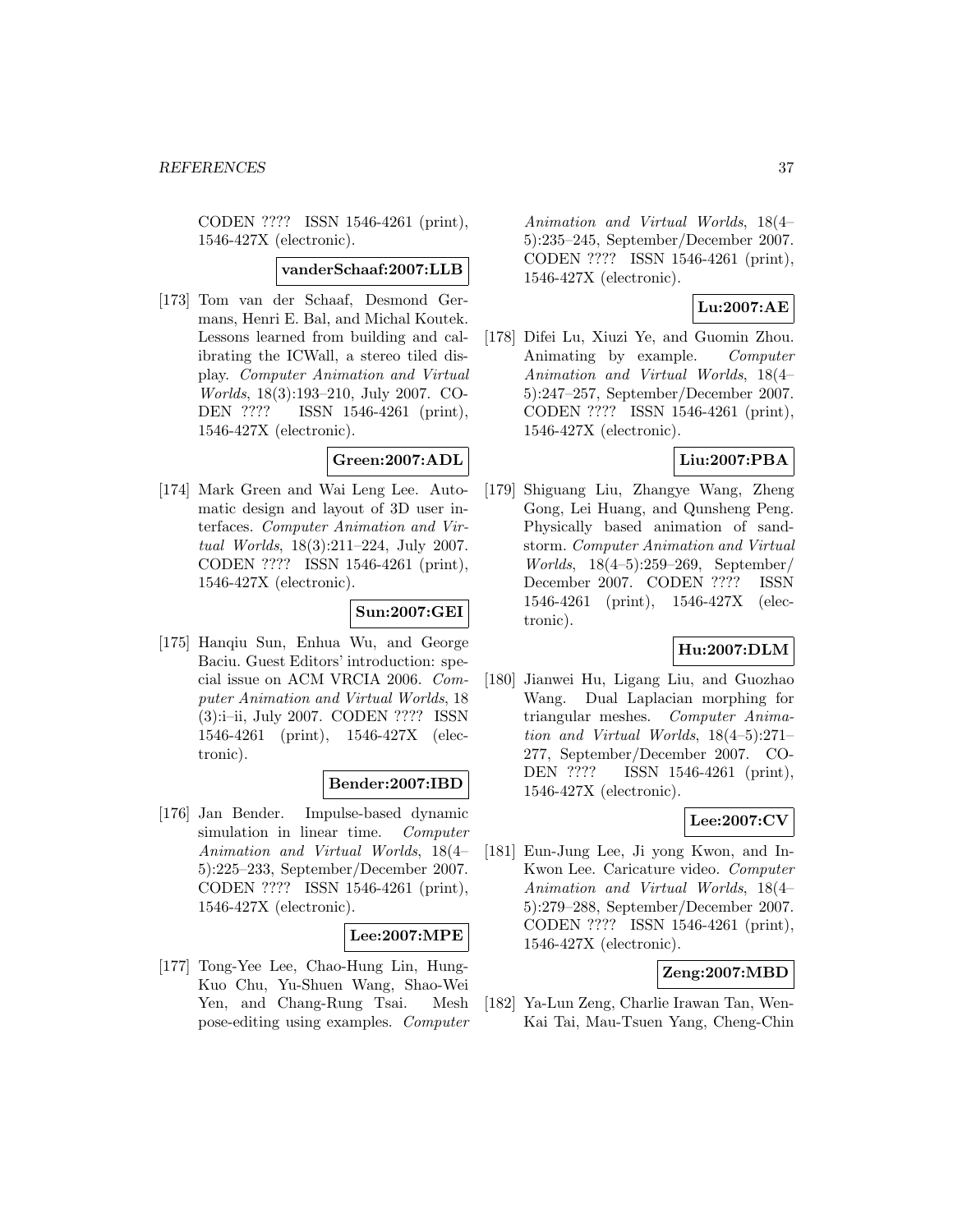Chiang, and Chin-Chen Chang. A momentum-based deformation system for granular material. Computer Animation and Virtual Worlds, 18(4–5):289– 300, September/December 2007. CO-DEN ???? ISSN 1546-4261 (print), 1546-427X (electronic).

## **Huang:2007:GBS**

[183] Jin Huang, Xinguo Liu, Haiyang Jiang, Qing Wang, and Hujun Bao. Gradientbased shell generation and deformation. Computer Animation and Virtual Worlds, 18(4–5):301–309, September/ December 2007. CODEN ???? ISSN 1546-4261 (print), 1546-427X (electronic).

## **Park:2007:OMN**

[184] Min Je Park and Jieun Cho. Organizing motions with a nominal description. Computer Animation and Virtual Worlds, 18(4–5):311–318, September/ December 2007. CODEN ???? ISSN 1546-4261 (print), 1546-427X (electronic).

### **Garcia:2007:SNH**

[185] M. García, J. M. Espadero, L. Pastor, and A. Rodríguez. SPEM: a new haptic rendering method based on time coherence. Computer Animation and Virtual Worlds, 18(4–5):319–328, September/December 2007. CODEN ???? ISSN 1546-4261 (print), 1546-427X (electronic).

### **Kim:2007:SAR**

[186] Theodore Kim and Ming Lin. Stable advection-reaction-diffusion with arbitrary anisotropy. Computer Animation and Virtual Worlds, 18(4–5):329– 338, September/December 2007. CO-

DEN ???? ISSN 1546-4261 (print), 1546-427X (electronic).

#### **Chen:2007:DTE**

[187] Hui Chen, Wen Wu, Hanqiu Sun, and Pheng-Ann Heng. Dynamic touchenabled virtual palpation. Computer Animation and Virtual Worlds, 18(4– 5):339–348, September/December 2007. CODEN ???? ISSN 1546-4261 (print), 1546-427X (electronic).

### **Meredith:2007:ACB**

[188] Michael Meredith and Steve Maddock. Approximating character biomechanics with real-time weighted inverse kinematics. Computer Animation and Virtual Worlds, 18(4–5):349–359, September/ December 2007. CODEN ???? ISSN 1546-4261 (print), 1546-427X (electronic).

### **Courty:2007:CMC**

[189] N. Courty and T. Corpetti. Crowd motion capture. Computer Animation and Virtual Worlds, 18(4–5):361–370, September/December 2007. CODEN ???? ISSN 1546-4261 (print), 1546-427X (electronic).

### **Zhang:2007:PDD**

[190] Long Zhang, Yubo Zhang, Zhongding Jiang, Luying Li, Wei Chen, and Qunsheng Peng. Precomputing data-driven tree animation. Computer Animation and Virtual Worlds, 18(4–5):371–382, September/December 2007. CODEN ???? ISSN 1546-4261 (print), 1546-427X (electronic).

## **Ting:2007:QAN**

[191] Shang-Ping Ting and Suiping Zhou. Quartz: an autonomous navigation sys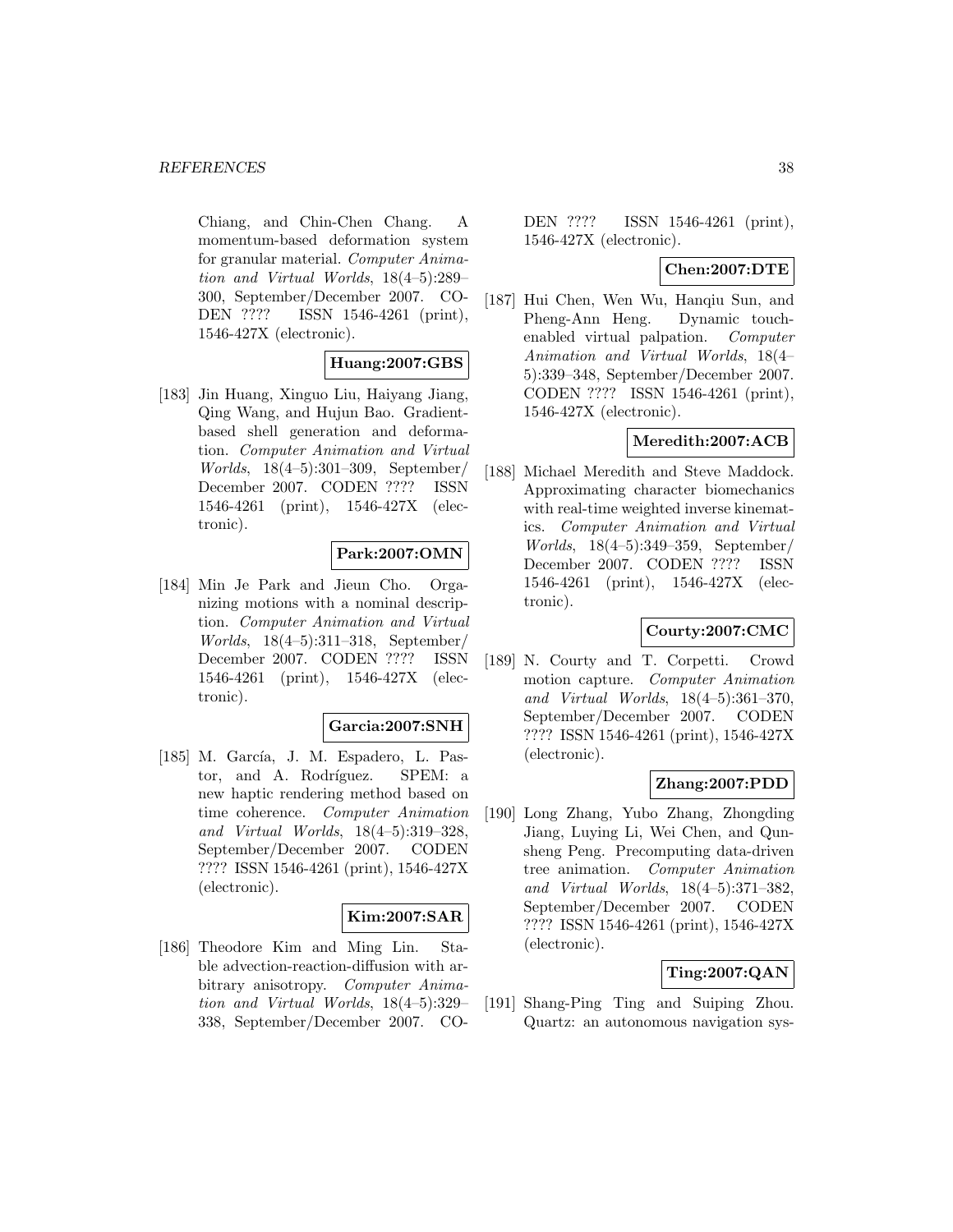tem for MOUT simulations. Computer Animation and Virtual Worlds, 18(4– 5):383–394, September/December 2007. CODEN ???? ISSN 1546-4261 (print), 1546-427X (electronic).

## **Li:2007:PCM**

[192] Yan Li, Jinhui Yu, Kwan liu Ma, and Jiaoying Shi. 3D paper-cut modeling and animation. Computer Animation and Virtual Worlds, 18(4–5):395–403, September/December 2007. CODEN ???? ISSN 1546-4261 (print), 1546-427X (electronic).

# **Yu:2007:RTC**

[193] Jinhui Yu, Xinan Jiang, Haiying Chen, and Cheng Yao. Real-time cartoon water animation. Computer Animation and Virtual Worlds, 18(4–5):405–414, September/December 2007. CODEN ???? ISSN 1546-4261 (print), 1546-427X (electronic).

### **Lai:2007:TTS**

[194] Chao-Hung Lai and Jiunn-Lin Wu. Temporal texture synthesis by patchbased sampling and morphing interpolation. Computer Animation and Virtual Worlds, 18(4–5):415–428, September/ December 2007. CODEN ???? ISSN 1546-4261 (print), 1546-427X (electronic).

#### **Chang:2007:CBB**

[195] Jian Chang, Daniel X. Shepherd, and Jian J. Zhang. Cosserat-beam-based dynamic response modelling. Computer Animation and Virtual Worlds, 18(4– 5):429–436, September/December 2007. CODEN ???? ISSN 1546-4261 (print), 1546-427X (electronic).

# **Zhang:2007:BND**

[196] Jian J. Zhang, Xiaosong Yang, and Yunfeng Zhao. Bar-net driven skinning for character animation. Computer Animation and Virtual Worlds, 18(4–5):437– 446, September/December 2007. CO-DEN ???? ISSN 1546-4261 (print), 1546-427X (electronic).

# **Shin:2007:TDL**

[197] Seung-Ho Shin and Chang-Hun Kim. Target-driven liquid animation with interfacial discontinuities. Computer Animation and Virtual Worlds, 18(4– 5):447–453, September/December 2007. CODEN ???? ISSN 1546-4261 (print), 1546-427X (electronic).

# **Zhou:2007:FSS**

[198] Yongxia Zhou, Xiehua Sun, Xiangyang Lan, and Shengyou Lin. Fast smoke simulation of moving object. Computer Animation and Virtual Worlds, 18(4– 5):455–461, September/December 2007. CODEN ???? ISSN 1546-4261 (print), 1546-427X (electronic).

# **Kwon:2007:SML**

[199] Taesoo Kwon and Sung Yong Shin. A steering model for on-line locomotion synthesis. Computer Animation and Virtual Worlds, 18(4–5):463–472, September/December 2007. CODEN ???? ISSN 1546-4261 (print), 1546-427X (electronic).

### **Pilgrim:2007:PSC**

[200] Simon Pilgrim, Anthony Steed, and Alberto Aguado. Progressive skinning for character animation. Computer Animation and Virtual Worlds, 18(4–5):473– 481, September/December 2007. CO-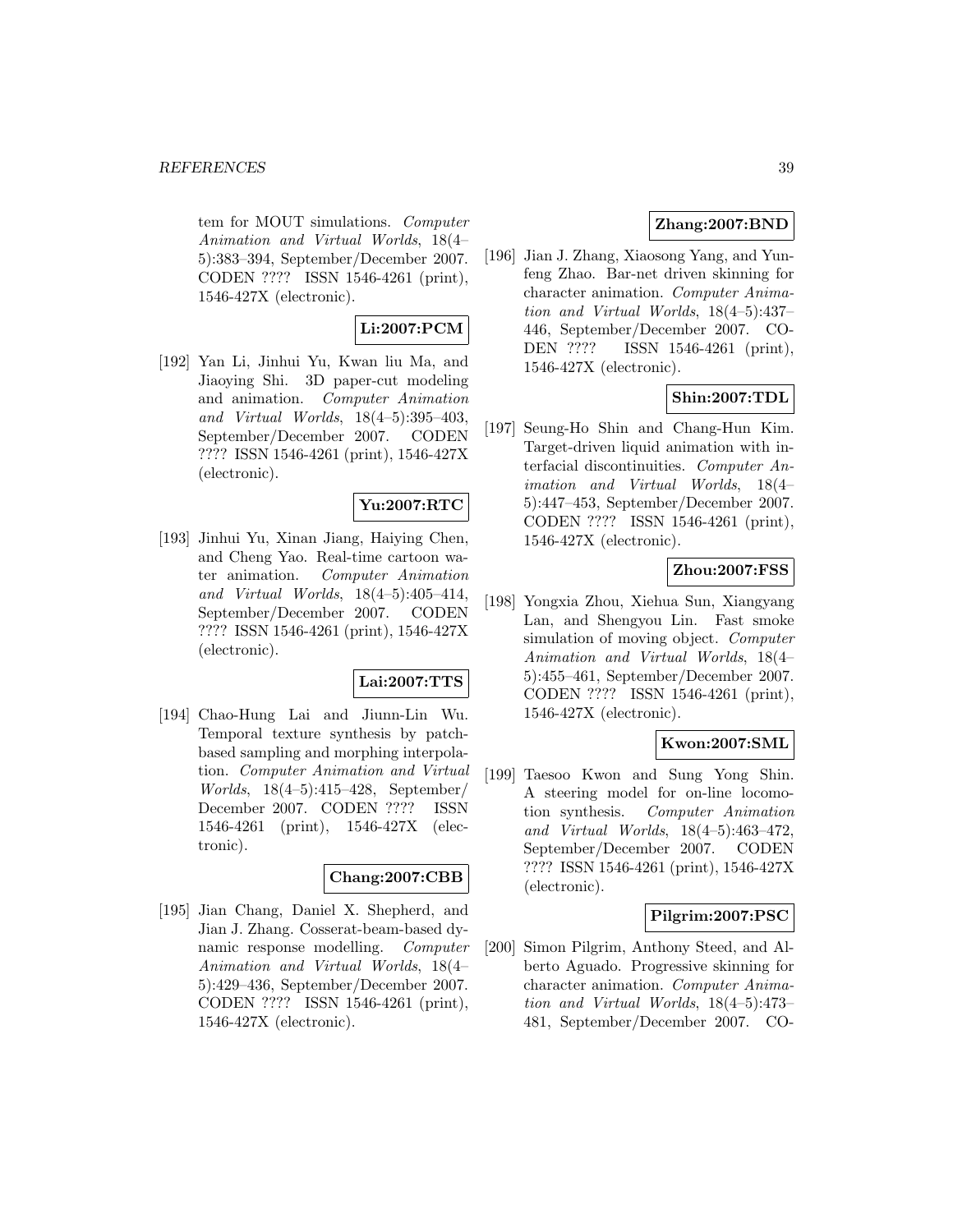DEN ???? ISSN 1546-4261 (print), 1546-427X (electronic).

# **Guo:2007:LBF**

[201] Yanwen Guo, Fuyan Zhang, Chunxiao Liu, Hanqiu Sun, and Qunsheng Peng. Learning-based 3D face detection using geometric context. Computer Animation and Virtual Worlds, 18(4–5):483– 492, September/December 2007. CO-DEN ???? ISSN 1546-4261 (print), 1546-427X (electronic).

### **Carvalho:2007:ILD**

[202] Schubert R. Carvalho, Ronan Boulic, and Daniel Thalmann. Interactive low-dimensional human motion synthesis by combining motion models and PIK. Computer Animation and Virtual Worlds, 18(4–5):493–503, September/ December 2007. CODEN ???? ISSN 1546-4261 (print), 1546-427X (electronic).

### **Lee:2007:HHA**

[203] Jieun Lee and Myung-Soo Kim. Human hand adaptation using sweeps: generating animatable hand models. Computer Animation and Virtual Worlds, 18(4– 5):505–516, September/December 2007. CODEN ???? ISSN 1546-4261 (print), 1546-427X (electronic).

### **Pei:2007:SSF**

[204] Yuru Pei and Hongbin Zha. Stylized synthesis of facial speech motions. Computer Animation and Virtual Worlds, 18(4–5):517–526, September/December 2007. CODEN ???? ISSN 1546-4261 (print), 1546-427X (electronic).

# **Sanyal:2007:DQW**

[205] Subhajit Sanyal, Subhashis Banerjee, and Prem K. Kalra. Designing quality walkthroughs. Computer Animation and Virtual Worlds, 18(4–5):527– 538, September/December 2007. CO-DEN ???? ISSN 1546-4261 (print), 1546-427X (electronic).

# **Wang:2007:RTR**

[206] Changbo Wang, Zhangye Wang, and Qunsheng Peng. Real-time rendering of sky scene considering scattering and refraction. Computer Animation and Virtual Worlds, 18(4–5):539– 548, September/December 2007. CO-DEN ???? ISSN 1546-4261 (print), 1546-427X (electronic).

## **Peng:2007:IFM**

[207] Jen-Yu Peng, I-Chen Lin, Jui-Hsiang Chao, Yan-Ju Chen, and Gwo-Hao Juang. Interactive and flexible motion transition. Computer Animation and Virtual Worlds, 18(4–5):549–558, September/December 2007. CODEN ???? ISSN 1546-4261 (print), 1546-427X (electronic).

# **Badawi:2007:GDM**

[208] M. Badawi and S. Donikian. The generic description and management of interaction between autonomous agents and objects in an informed virtual environment. Computer Animation and Virtual Worlds, 18(4–5):559–569, September/December 2007. CODEN ???? ISSN 1546-4261 (print), 1546-427X (electronic).

# **Yu:2007:ACC**

[209] Jun Yu, Yueting Zhuang, Jun Xiao, and Cheng Chen. Adaptive control in car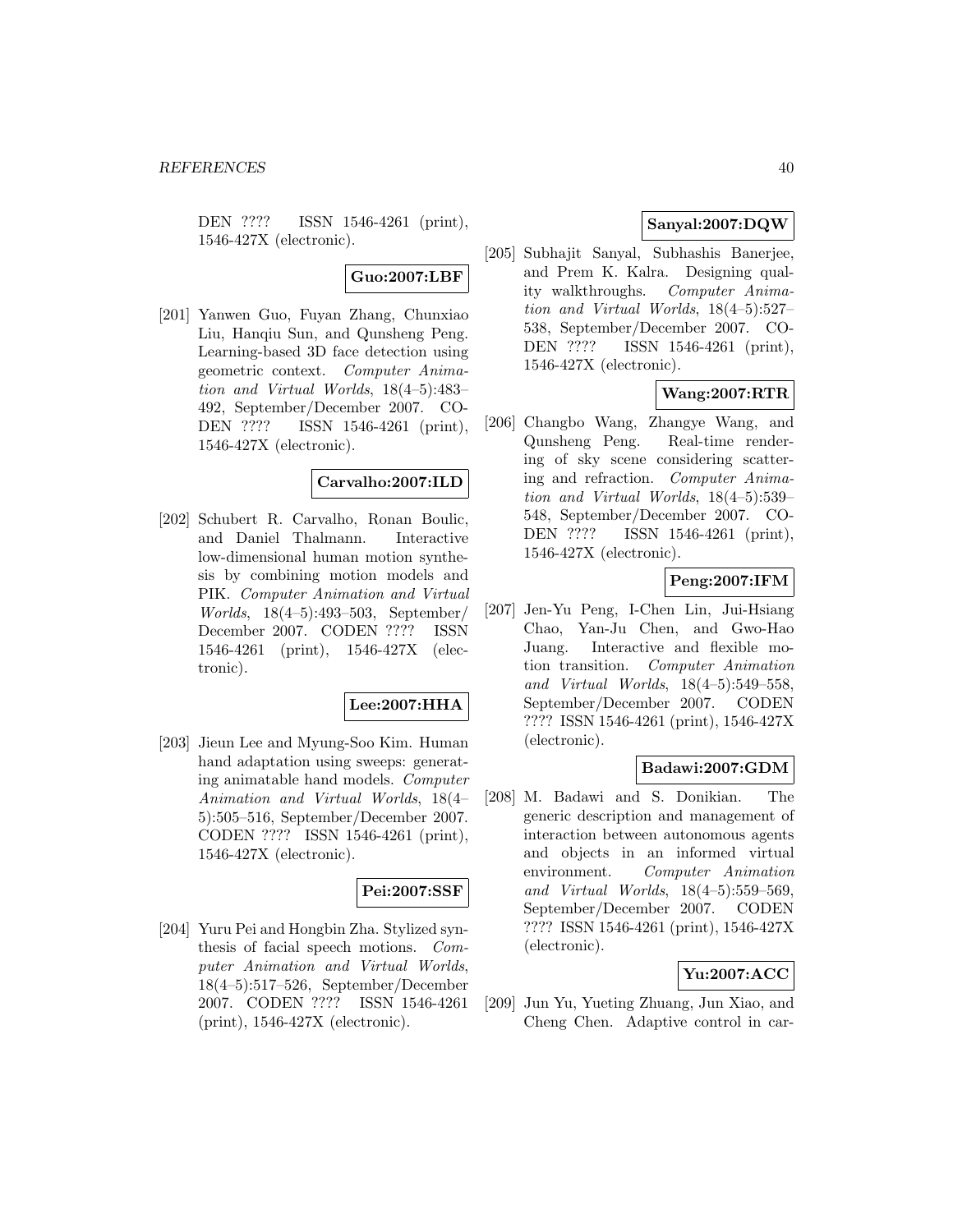toon data reusing. Computer Animation and Virtual Worlds, 18(4–5):571– 582, September/December 2007. CO-DEN ???? ISSN 1546-4261 (print), 1546-427X (electronic).

# **Oshita:2007:RTH**

[210] Masaki Oshita. Real-time hair simulation on GPU with a dynamic wisp model. Computer Animation and Virtual Worlds, 18(4–5):583–593, September/December 2007. CODEN ???? ISSN 1546-4261 (print), 1546-427X (electronic).

#### **Magnenat-Thalmann:2007:Eb**

[211] Nadia Magnenat-Thalmann, Sung Yong Shin, Fabian Di Fiore, Daniel Thalmann, and Frank Van Reeth. Editorial. Computer Animation and Virtual Worlds, 18(4–5):i–iv, September/ December 2007. CODEN ???? ISSN 1546-4261 (print), 1546-427X (electronic).

#### **Magnenat-Thalmann:2008:Ea**

[212] Nadia Magnenat-Thalmann, Daniel Thalmann, Gurminder Singh, and Georges Papagiannakis. Editorial. Computer Animation and Virtual Worlds, 19(1):1–2, February 2008. CODEN ???? ISSN 1546-4261 (print), 1546-427X (electronic).

#### **Papagiannakis:2008:SMW**

[213] George Papagiannakis, Gurminder Singh, and Nadia Magnenat-Thalmann. A survey of mobile and wireless technologies for augmented reality systems. Computer Animation and Virtual Worlds, 19(1):3–22, February 2008. CODEN ???? ISSN 1546-4261 (print), 1546-427X (electronic).

## **Barakonyi:2008:ARA**

[214] István Barakonyi and Dieter Schmalstieg. Augmented reality agents for user interface adaptation. Computer Animation and Virtual Worlds, 19 (1):23–35, February 2008. CODEN ???? ISSN 1546-4261 (print), 1546-427X (electronic).

# **Ueki:2008:FPA**

[215] Atsuro Ueki and Masa Inakage. Facilitating public awareness — the design of information distribution for communication in future workplaces. Computer Animation and Virtual Worlds, 19(1):37–47, February 2008. CODEN ???? ISSN 1546-4261 (print), 1546-427X (electronic).

## **Matsumoto:2008:EWE**

[216] Takashi Matsumoto, Sho Hashimoto, and Naohito Okude. The embodied Web: embodied Web-services interaction with an umbrella for augmented city experiences. Computer Animation and Virtual Worlds, 19(1):49–66, February 2008. CODEN ???? ISSN 1546-4261 (print), 1546-427X (electronic).

### **Mansa:2008:ACS**

[217] Ignacio Mansa, Aiert Amundarain, Luis Matey, and Alejandro García-Alonso. Analysis of coherence strategies for stereo occlusion culling. Computer Animation and Virtual Worlds, 19 (1):67–77, February 2008. CODEN ???? ISSN 1546-4261 (print), 1546-427X (electronic).

#### **Anonymous:2008:CPS**

[218] Anonymous. Call for papers: Special issue on medical applications of computer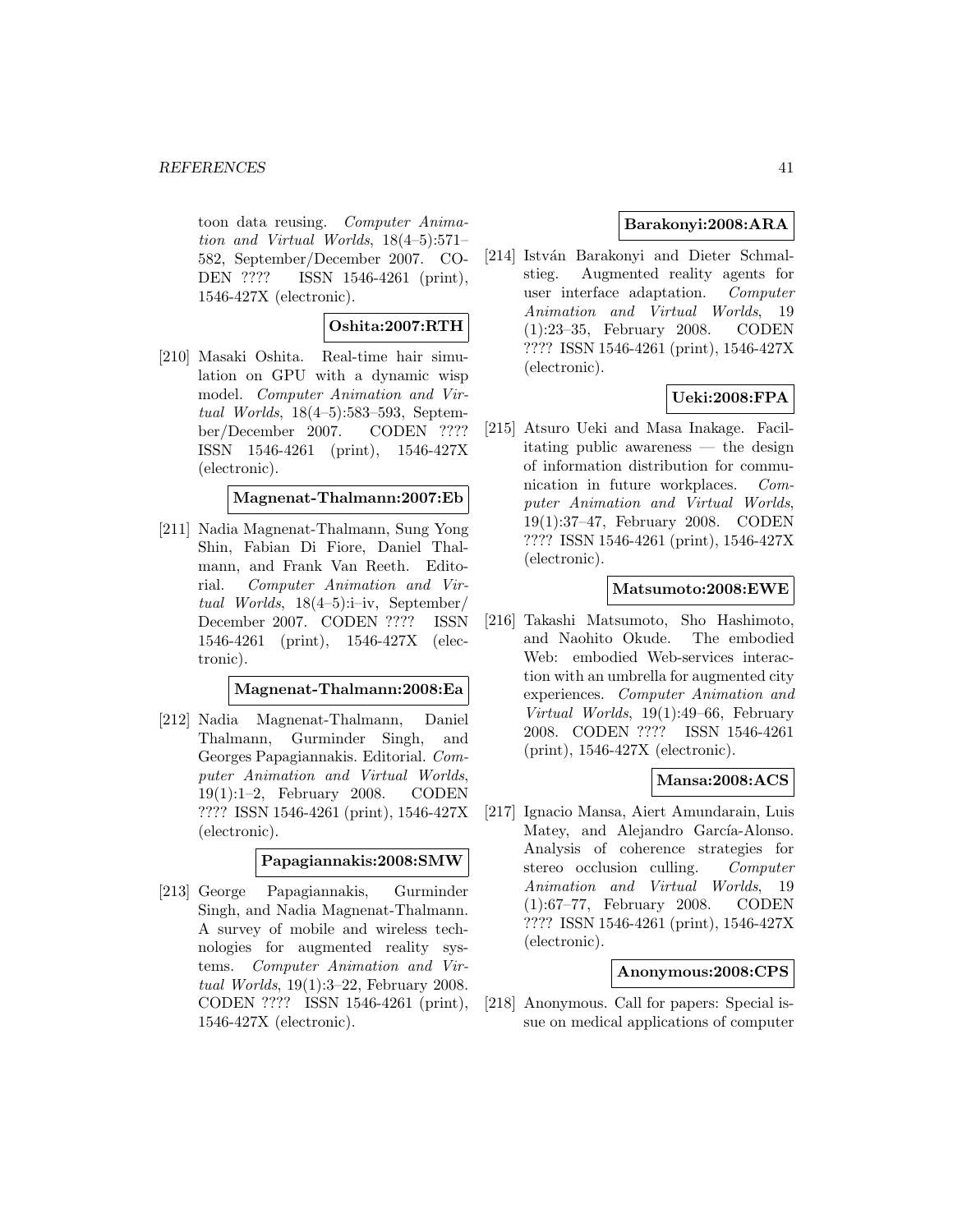graphics. Computer Animation and Virtual Worlds, 19(1):78, February 2008. CODEN ???? ISSN 1546-4261 (print), 1546-427X (electronic).

### **Kallmann:2008:AIK**

[219] Marcelo Kallmann. Analytical inverse kinematics with body posture control. Computer Animation and Virtual Worlds, 19(2):79–91, May 2008. CO-DEN ???? ISSN 1546-4261 (print), 1546-427X (electronic).

### **Lee:2008:IBM**

[220] Man Hee Lee and In Kyu Park. Imagebased modeling of 3D objects with curved surfaces. Computer Animation and Virtual Worlds, 19(2):93–109, May 2008. CODEN ???? ISSN 1546-4261 (print), 1546-427X (electronic).

### **Vidal:2008:SUG**

[221] F. P. Vidal, N. W. John, A. E. Healey, and D. A. Gould. Simulation of ultrasound guided needle puncture using patient specific data with 3D textures and volume haptics. Computer Animation and Virtual Worlds, 19(2):111–127, May 2008. CODEN ???? ISSN 1546-4261 (print), 1546-427X (electronic).

# **Han:2008:SIM**

[222] Seunghyun Han, Mingyu Lim, Dongman Lee, and Soon J. Hyun. A scalable interest management scheme for distributed virtual environments. Computer Animation and Virtual Worlds, 19(2):129–149, May 2008. CODEN ???? ISSN 1546- 4261 (print), 1546-427X (electronic).

# **Maciel:2008:EDP**

[223] Anderson Maciel and Suvranu De. An efficient dynamic point algorithm for line-based collision detection in real time virtual environments involving haptics. Computer Animation and Virtual Worlds, 19(2):151–163, May 2008. CO-DEN ???? ISSN 1546-4261 (print), 1546-427X (electronic).

#### **Magnenat-Thalmann:2008:Eb**

[224] Nadia Magnenat-Thalmann and Daniel Thalmann. Editorial. Computer Animation and Virtual Worlds, 19(2):i–ii, May 2008. CODEN ???? ISSN 1546-4261 (print), 1546-427X (electronic).

### **Kondo:2008:DAE**

[225] Ryo Kondo and Ken Anjyo. Directable animation of elastic bodies with pointconstraints. Computer Animation and Virtual Worlds, 19(3–4):165–173, ???? 2008. CODEN ???? ISSN 1546-4261 (print), 1546-427X (electronic).

### **Choi:2008:ESK**

[226] Byungkuk Choi, Mi You, and Junyong Noh. Extended spatial keyframing for complex character animation. Computer Animation and Virtual Worlds, 19 (3–4):175–188, ???? 2008. CODEN ???? ISSN 1546-4261 (print), 1546-427X (electronic).

### **Lyard:2008:MAB**

[227] Etienne Lyard and Nadia Magnenat-Thalmann. Motion adaptation based on character shape. Computer Animation and Virtual Worlds, 19(3–4):189–198, ???? 2008. CODEN ???? ISSN 1546- 4261 (print), 1546-427X (electronic).

### **Liu:2008:SSC**

[228] Gengdai Liu, Zhigeng Pan, and Zuoyan Lin. Style subspaces for character animation. Computer Animation and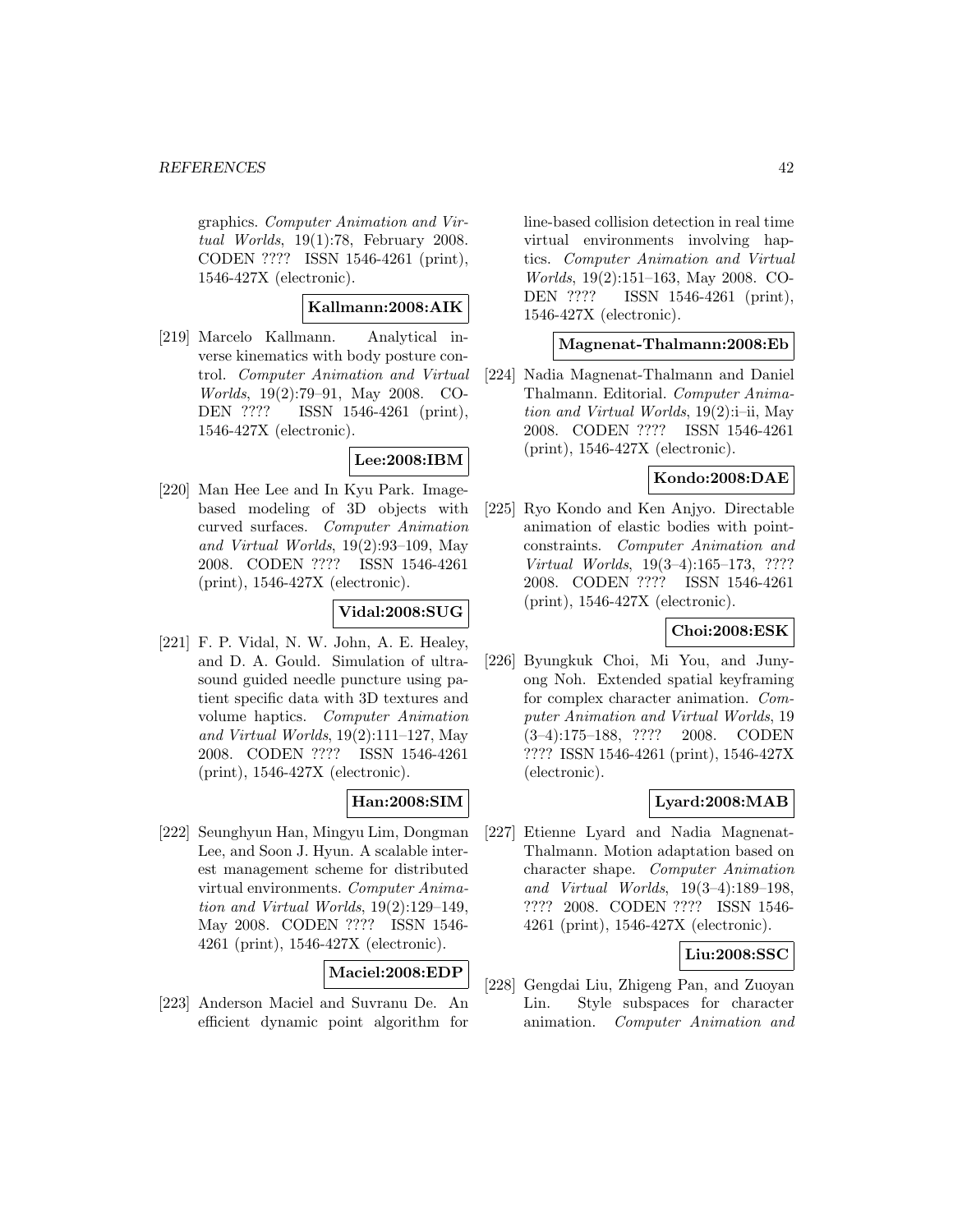Virtual Worlds, 19(3–4):199–209, ???? 2008. CODEN ???? ISSN 1546-4261 (print), 1546-427X (electronic).

### **Tang:2008:EHP**

[229] Jeff K. T. Tang, Howard Leung, Taku Komura, and Hubert P. H. Shum. Emulating human perception of motion similarity. Computer Animation and Virtual Worlds, 19(3–4):211–221, ???? 2008. CODEN ???? ISSN 1546-4261 (print), 1546-427X (electronic).

## **Kim:2008:VDD**

[230] Sujeong Kim, Stephane Redon, and Young J. Kim. View-dependent dynamics of articulated bodies. Computer Animation and Virtual Worlds, 19 (3–4):223–233, ???? 2008. CODEN ???? ISSN 1546-4261 (print), 1546-427X (electronic).

# **Liu:2008:FAO**

[231] Xuecheng Liu, Tianlu Mao, Shihong Xia, Yong Yu, and Zhaoqi Wang. Facial animation by optimized blendshapes from motion capture data. Computer Animation and Virtual Worlds, 19(3– 4):235–245, ???? 2008. CODEN ???? ISSN 1546-4261 (print), 1546-427X (electronic).

# **Kawamoto:2008:ELS**

[232] Shin ichi Kawamoto, Tatsuo Yotsukura, Ken Anjyo, and Satoshi Nakamura. Efficient lip-synch tool for 3D cartoon animation. Computer Animation and Virtual Worlds, 19(3–4):247–257, ???? 2008. CODEN ???? ISSN 1546-4261 (print), 1546-427X (electronic).

### **Arellano:2008:GVE**

[233] Diana Arellano, Javier Varona, and Francisco J. Perales. Generation and visualization of emotional states in virtual characters. Computer Animation and Virtual Worlds, 19(3–4):259–270, ???? 2008. CODEN ???? ISSN 1546-4261 (print), 1546-427X (electronic).

# **Luo:2008:ABH**

[234] Linbo Luo, Suiping Zhou, Wentong Cai, Malcolm Yoke Hean Low, Feng Tian, Yongwei Wang, Xian Xiao, and Dan Chen. Agent-based human behavior modeling for crowd simulation. Computer Animation and Virtual Worlds, 19 (3–4):271–281, ???? 2008. CODEN ???? ISSN 1546-4261 (print), 1546-427X (electronic).

### **Karamouzas:2008:AVP**

[235] Ioannis Karamouzas and Mark H. Overmars. Adding variation to path planning. Computer Animation and Virtual Worlds, 19(3–4):283–293, ???? 2008. CODEN ???? ISSN 1546-4261 (print), 1546-427X (electronic).

### **Silveira:2008:MCG**

[236] Renato Silveira, Edson Prestes, and Luciana P. Nedel. Managing coherent groups. Computer Animation and Virtual Worlds, 19(3–4):295–305, ???? 2008. CODEN ???? ISSN 1546-4261 (print), 1546-427X (electronic).

#### **Haciomeroglu:2008:DPL**

[237] M. Haciomeroglu, R. G. Laycock, and A. M. Day. Dynamically populating large urban environments with ambient virtual humans. Computer Animation and Virtual Worlds, 19(3–4):307–317,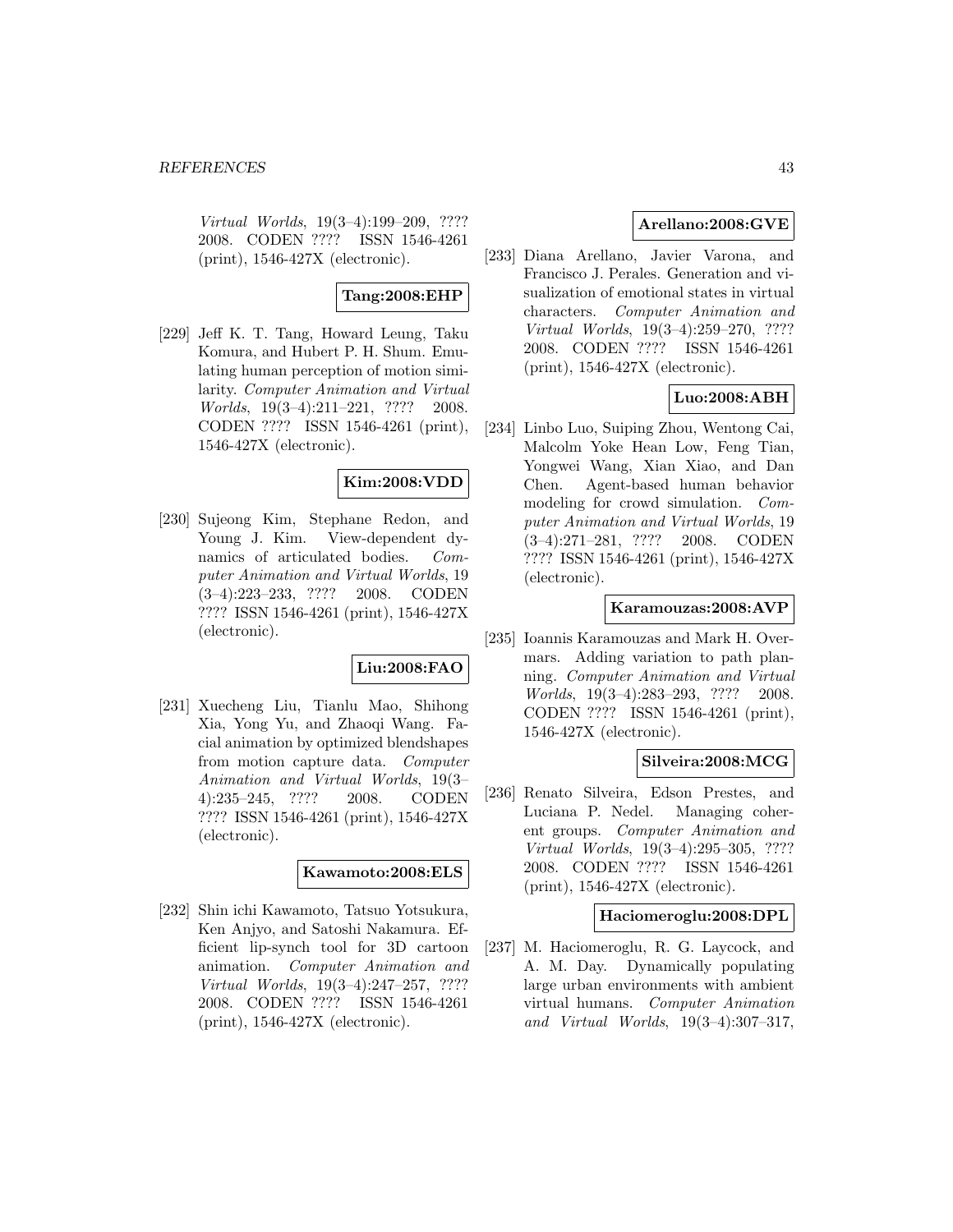???? 2008. CODEN ???? ISSN 1546- 4261 (print), 1546-427X (electronic).

**Xu:2008:SCF**

[238] Jiayi Xu, Xiaogang Jin, Yizhou Yu, Tian Shen, and Mingdong Zhou. Shapeconstrained flock animation. Computer Animation and Virtual Worlds, 19 (3–4):319–330, ???? 2008. CODEN ???? ISSN 1546-4261 (print), 1546-427X (electronic).

## **Park:2008:SAP**

[239] Andrew Park and Tom Calvert. A social agent pedestrian model. Computer Animation and Virtual Worlds, 19 (3–4):331–340, ???? 2008. CODEN ???? ISSN 1546-4261 (print), 1546-427X (electronic).

### **Xiao:2008:VCS**

[240] Chunxia Xiao, Shu Liu, Hongbo Fu, Chengchun Lin, Chengfang Song, Zhiyong Huang, Fazhi He, and Qunsheng Peng. Video completion and synthesis. Computer Animation and Virtual Worlds, 19(3–4):341–353, ???? 2008. CODEN ???? ISSN 1546-4261 (print), 1546-427X (electronic).

# **Zhuang:2008:PAC**

[241] Yueting Zhuang, Jun Yu, Jun Xiao, and Cheng Chen. Perspective-aware cartoon clips synthesis. Computer Animation and Virtual Worlds, 19(3–4):355–364, ???? 2008. CODEN ???? ISSN 1546- 4261 (print), 1546-427X (electronic).

### **VanLaerhoven:2008:HPA**

[242] Tom Van Laerhoven, Fabian Di Fiore, and Frank Van Reeth. Hand-painted animation with intelligent brushes. Computer Animation and Virtual Worlds, 19

(3–4):365–374, ???? 2008. CODEN ???? ISSN 1546-4261 (print), 1546-427X (electronic).

# **Yu:2008:MIB**

[243] Jinhui Yu, Jing Liao, and John Patterson. Modeling the interaction between objects and cartoon water. Computer Animation and Virtual Worlds, 19 (3–4):375–385, ???? 2008. CODEN ???? ISSN 1546-4261 (print), 1546-427X (electronic).

## **Xu:2008:MRP**

[244] Leilei Xu, Hanqiu Sun, and Lifeng Wang. Multi-resolution parametric synthesis of manipulative dynamic textures. Computer Animation and Virtual Worlds, 19(3–4):387–398, ???? 2008. CODEN ???? ISSN 1546-4261 (print), 1546-427X (electronic).

### **Zou:2008:SMS**

[245] Guangyu Zou, Jing Hua, Ming Dong, and Hong Qin. Surface matching with salient keypoints in geodesic scale space. Computer Animation and Virtual Worlds, 19(3–4):399–410, ???? 2008. CODEN ???? ISSN 1546-4261 (print), 1546-427X (electronic).

### **Wang:2008:SDB**

[246] Yanzhen Wang, Kai Xu, Yueshan Xiong, and Zhi-Quan Cheng. 2D shape deformation based on rigid square matching. Computer Animation and Virtual Worlds, 19(3–4):411–420, ???? 2008. CODEN ???? ISSN 1546-4261 (print), 1546-427X (electronic).

# **Moss:2008:CBM**

[247] William Moss, Ming C. Lin, and Dinesh Manocha. Constraint-based motion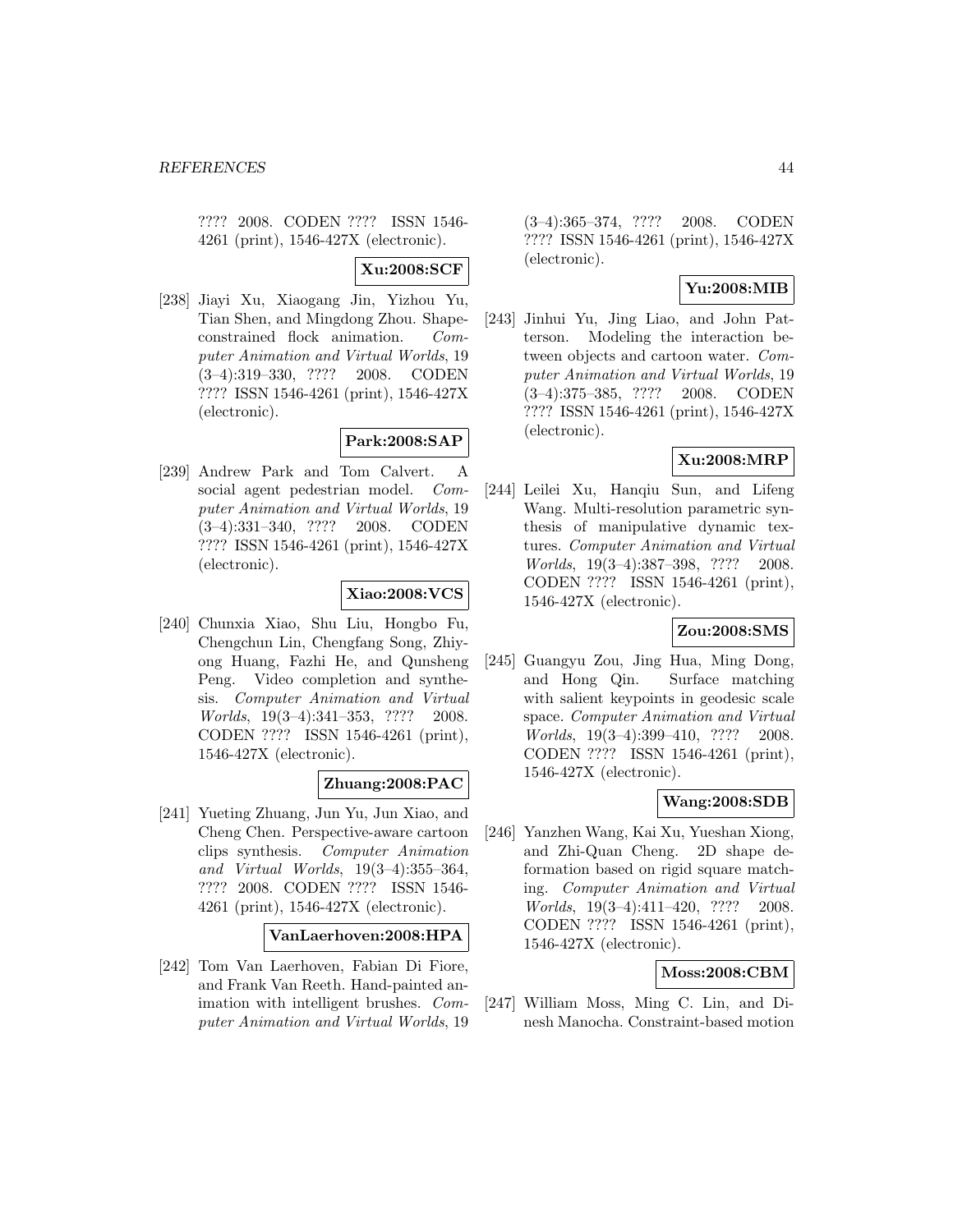#### *REFERENCES* 45

synthesis for deformable models. Computer Animation and Virtual Worlds, 19 (3–4):421–431, ???? 2008. CODEN ???? ISSN 1546-4261 (print), 1546-427X (electronic).

# **You:2008:DSD**

[248] L. H. You, Xiaosong Yang, and Jian J. Zhang. Dynamic skin deformation with characteristic curves. Computer Animation and Virtual Worlds, 19(3– 4):433–444, ???? 2008. CODEN ???? ISSN 1546-4261 (print), 1546-427X (electronic).

#### **Amor:2008:GSL**

[249] Heni Ben Amor, Guido Heumer, Bernhard Jung, and Arnd Vitzthum. Grasp synthesis from low-dimensional probabilistic grasp models. Computer Animation and Virtual Worlds, 19(3– 4):445–454, ???? 2008. CODEN ???? ISSN 1546-4261 (print), 1546-427X (electronic).

#### **Park:2008:UHI**

[250] Jinho Park, Younghwi Kim, Daehyeon Wi, Nahyup Kang, Sung Yong Shin, and Junyong Noh. A unified handling of immiscible and miscible fluids. Computer Animation and Virtual Worlds, 19 (3–4):455–467, ???? 2008. CODEN ???? ISSN 1546-4261 (print), 1546-427X (electronic).

#### **Hong:2008:DCM**

[251] Jeong-Mo Hong, Jong-Chul Yoon, and Chang-Hun Kim. Divergenceconstrained moving least squares for fluid simulation. Computer Animation and Virtual Worlds, 19(3–4):469–477, ???? 2008. CODEN ???? ISSN 1546- 4261 (print), 1546-427X (electronic).

# **Oh:2008:PFM**

[252] SeungWoo Oh, Junyong Noh, and Kwangyun Wohn. A physically faithful multigrid method for fast cloth simulation. Computer Animation and Virtual Worlds, 19(3–4):479–492, ???? 2008. CODEN ???? ISSN 1546-4261 (print), 1546-427X (electronic).

## **Zhou:2008:SBD**

[253] Chuan Zhou, Xiaogang Jin, and Charlie C. L. Wang. Shear buckling and dynamic bending in cloth simulation. Computer Animation and Virtual Worlds, 19(3–4):493–503, ???? 2008. CODEN ???? ISSN 1546-4261 (print), 1546-427X (electronic).

## **Ting:2008:STC**

[254] Shang-Ping Ting and Suiping Zhou. Snap: a time critical decision-making framework for MOUT simulations. Computer Animation and Virtual Worlds, 19(3–4):505–514, ???? 2008. CODEN ???? ISSN 1546-4261 (print), 1546-427X (electronic).

# **Kim:2008:VSB**

[255] Youngjun Kim, Kunwoo Lee, and Wontae Kim. 3D virtual simulator for breast plastic surgery. Computer Animation and Virtual Worlds, 19(3–4):515–526, ???? 2008. CODEN ???? ISSN 1546- 4261 (print), 1546-427X (electronic).

# **Park:2008:PCA**

[256] Kyoungju Park. Physiologically correct animation of the heart. Computer Animation and Virtual Worlds, 19 (3–4):527–535, ???? 2008. CODEN ???? ISSN 1546-4261 (print), 1546-427X (electronic).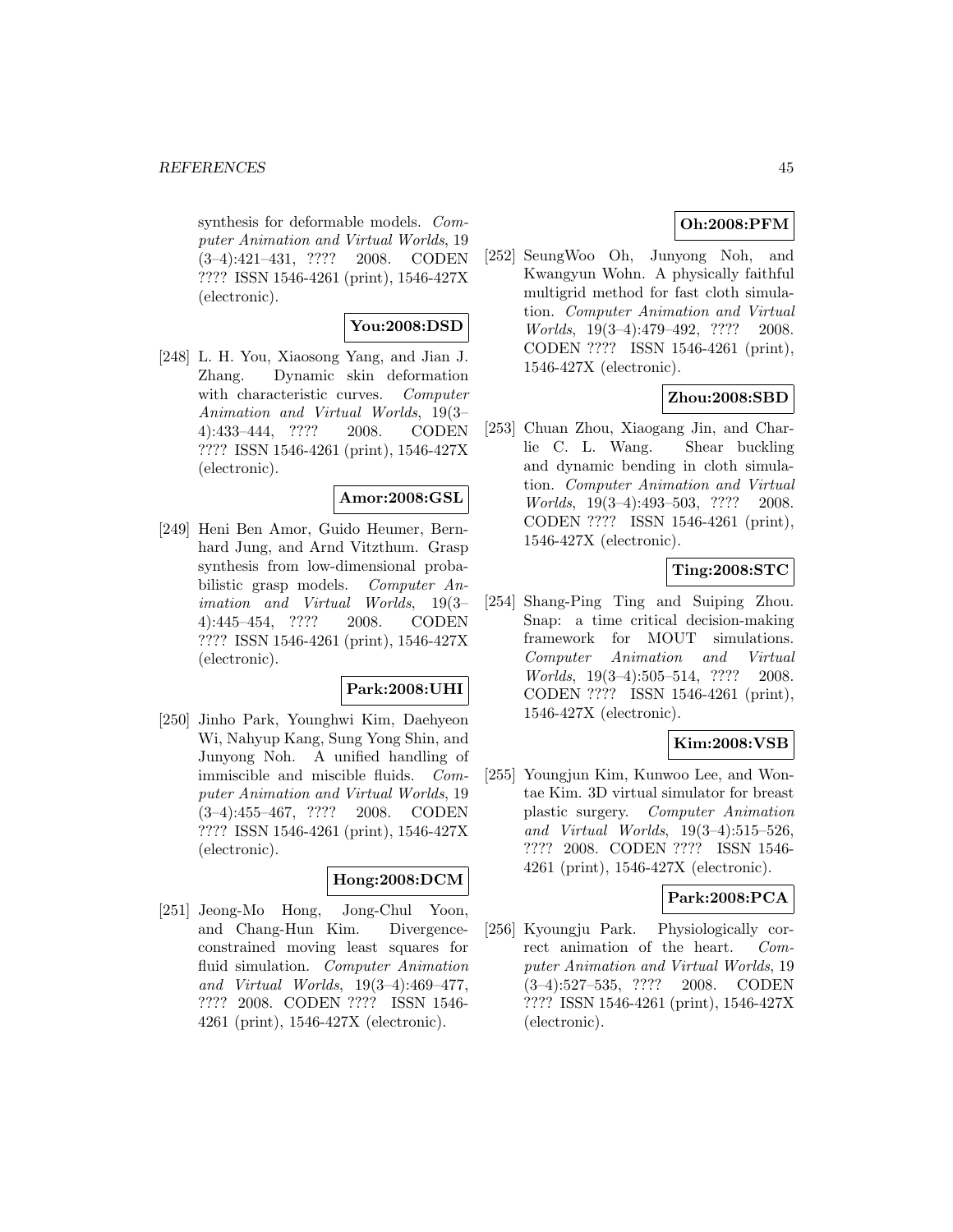# **Kim:2008:E**

[257] Gerard J. Kim, Hong Qin, and Nadia Magnenat-Thalmann. Editorial. Computer Animation and Virtual Worlds, 19(3–4):i–iv, ???? 2008. CODEN ???? ISSN 1546-4261 (print), 1546-427X (electronic).

# **Rueda:2008:CSA**

[258] S. Rueda, P. Morillo, and J. M. Orduña. A comparative study of awareness methods for peer-to-peer distributed virtual environments. Computer Animation and Virtual Worlds, 19(5):537–552, December 2008. CODEN ???? ISSN 1546-4261 (print), 1546-427X (electronic).

## **Zhang:2008:GMN**

[259] Fan Zhang, Hanqiu Sun, Chong Zhao, and Lifeng Wang. Generalized minimum-norm perspective shadow maps. Computer Animation and Virtual Worlds, 19(5):553–567, December 2008. CODEN ???? ISSN 1546-4261 (print), 1546-427X (electronic).

### **Wang:2008:PMU**

[260] Liying Wang, Wei Hua, and Hujun Bao. Procedural modeling of urban zone by optimization. Computer Animation and Virtual Worlds, 19(5):569–578, December 2008. CODEN ???? ISSN 1546-4261 (print), 1546-427X (electronic).

### **Gillies:2008:RLB**

[261] M. Gillies, X. Pan, M. Slater, and J. Shawe-Taylor. Responsive listening behavior. Computer Animation and Virtual Worlds, 19(5):579–589, December 2008. CODEN ???? ISSN 1546-4261 (print), 1546-427X (electronic).

### **Castellani:2008:RDC**

[262] Umberto Castellani, Vincent Gay-Bellile, and Adrien Bartoli. Robust deformation capture from temporal range data for surface rendering. Computer Animation and Virtual Worlds, 19(5): 591–603, December 2008. CODEN ???? ISSN 1546-4261 (print), 1546-427X (electronic).

## **Anderson:2008:LLI**

[263] James N. Anderson, Nancie Davidson, Hazel Morton, and Mervyn A. Jack. Language learning with interactive virtual agent scenarios and speech recognition: Lessons learned. Computer Animation and Virtual Worlds, 19(5): 605–619, December 2008. CODEN ???? ISSN 1546-4261 (print), 1546-427X (electronic).

### **Magnenat-Thalmann:2008:Ec**

[264] Nadia Magnenat-Thalmann and Daniel Thalmann. Editorial. Computer Animation and Virtual Worlds, 19(5):iii–iv, December 2008. CODEN ???? ISSN 1546-4261 (print), 1546-427X (electronic).

### **Lee:2009:CAG**

[265] Taek Hee Lee and Yeoung Gil Shin. Coherence aware GPU-based ray casting for virtual colonoscopy. Computer Animation and Virtual Worlds, 20(1): 1–9, January/February 2009. CODEN ???? ISSN 1546-4261 (print), 1546-427X (electronic).

#### **Lim:2009:GBI**

[266] Sukhyun Lim, Koojoo Kwon, and Byeong-Seok Shin. GPU-based interactive visualization framework for ul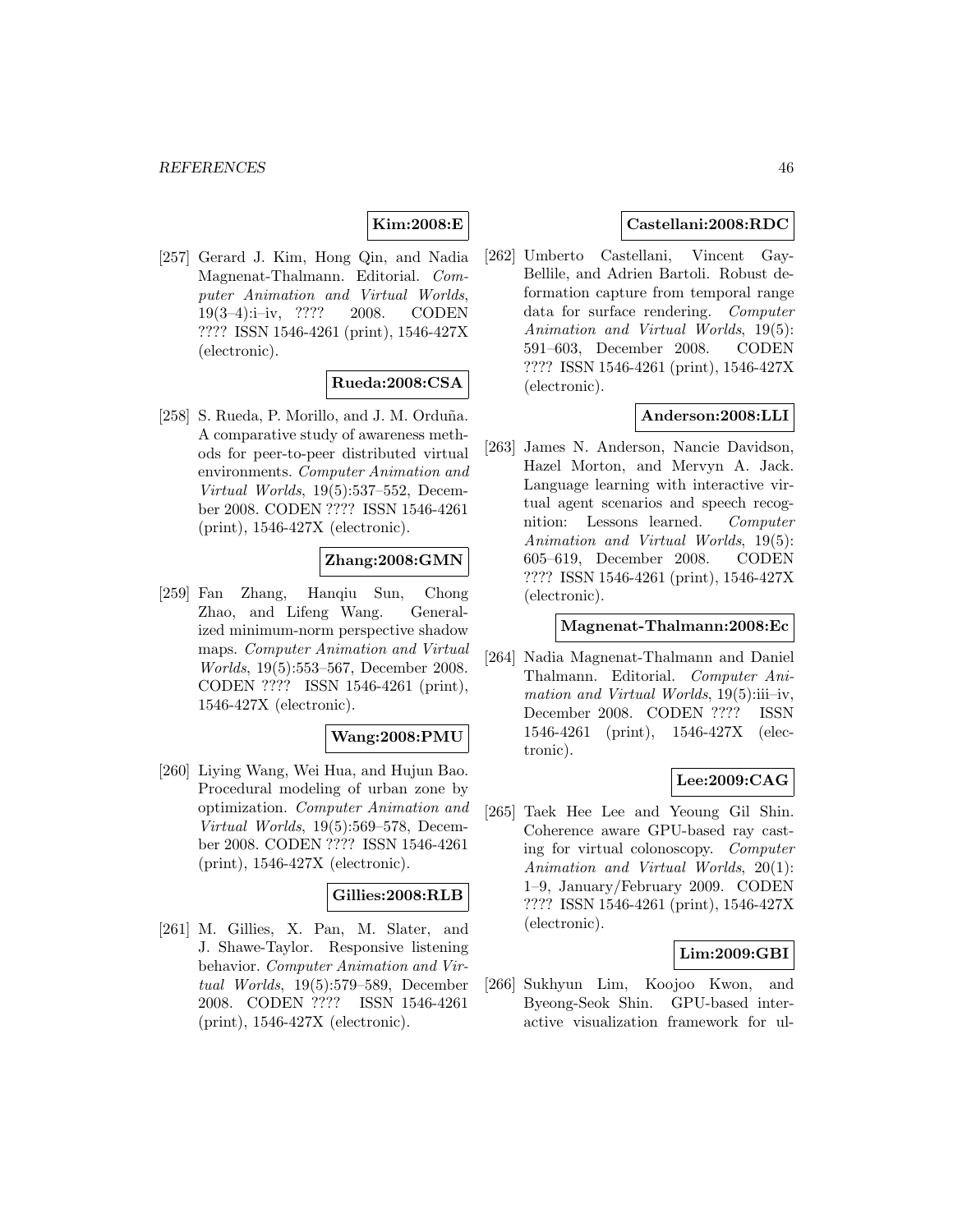trasound datasets. Computer Animation and Virtual Worlds, 20(1):11– 23, January/February 2009. CODEN ???? ISSN 1546-4261 (print), 1546-427X (electronic).

### **Cakmak:2009:HVS**

 $[267]$  H. Çakmak, H. Maaß, C. Trantakis, G. Strauß, E. Nowatius, and U. Kühnapfel. Haptic ventriculostomy simulation in a grid environment. Computer Animation and Virtual Worlds, 20 (1):25–38, January/February 2009. CO-DEN ???? ISSN 1546-4261 (print), 1546-427X (electronic).

#### **Bayona:2009:NAM**

[268] Sofía Bayona, José Manuel Fernández-Arroyo, Pilar Bayona, and Luis Pastor. A new assessment methodology for virtual reality surgical simulators. Computer Animation and Virtual Worlds, 20 (1):39–52, January/February 2009. CO-DEN ???? ISSN 1546-4261 (print), 1546-427X (electronic).

#### **Assassi:2009:MAS**

[269] Lazhari Assassi, Caecilia Charbonnier, Jérôme Schmid, Pascal Volino, and Nadia Magnenat-Thalmann. From MRI to anatomical simulation of the hip joint. Computer Animation and Virtual Worlds, 20(1):53–66, January/February 2009. CODEN ???? ISSN 1546-4261 (print), 1546-427X (electronic).

# **Jin:2009:IGM**

[270] Ge Jin, Nakhoon Baek, James K. Hahn, Steven Bielamowicz, Rajat Mittal, and Raymond Walsh. Image guided medialization laryngoplasty. Computer Animation and Virtual Worlds, 20(1):67– 77, January/February 2009. CODEN ???? ISSN 1546-4261 (print), 1546-427X (electronic).

#### **Hahn:2009:SIP**

[271] James Kwangjune Hahn and Nadia Magnenat Thalmann. Special issue "Physiological Human". Computer Animation and Virtual Worlds, 20(1): iii, January/February 2009. CODEN ???? ISSN 1546-4261 (print), 1546-427X (electronic).

# **Nijholt:2009:E**

[272] Anton Nijholt, Arjan Egges, and Herwin van Welbergen. Editorial. Computer Animation and Virtual Worlds, 20(2–3):i–iv, June 2009. CODEN ???? ISSN 1546-4261 (print), 1546-427X (electronic).

### **Baxter:2009:WMA**

[273] William Baxter, Pascal Barla, and Ken Anjyo. N-way morphing for 2D animation. Computer Animation and Virtual Worlds, 20(2–3):79–87, June 2009. CODEN ???? ISSN 1546-4261 (print), 1546-427X (electronic).

### **Liang:2009:PDM**

[274] Xiubo Liang, Qilei Li, Xiang Zhang, Shun Zhang, and Weidong Geng. Performance-driven motion choreographing with accelerometers. Computer Animation and Virtual Worlds, 20(2–3):89– 99, June 2009. CODEN ???? ISSN 1546- 4261 (print), 1546-427X (electronic).

#### **Yao:2009:CQS**

[275] Chih-Yuan Yao, Hung-Kuo Chu, Tao Ju, and Tong-Yee Lee. Compatible quadrangulation by sketching. Computer Animation and Virtual Worlds, 20(2–3):101–109, June 2009. CODEN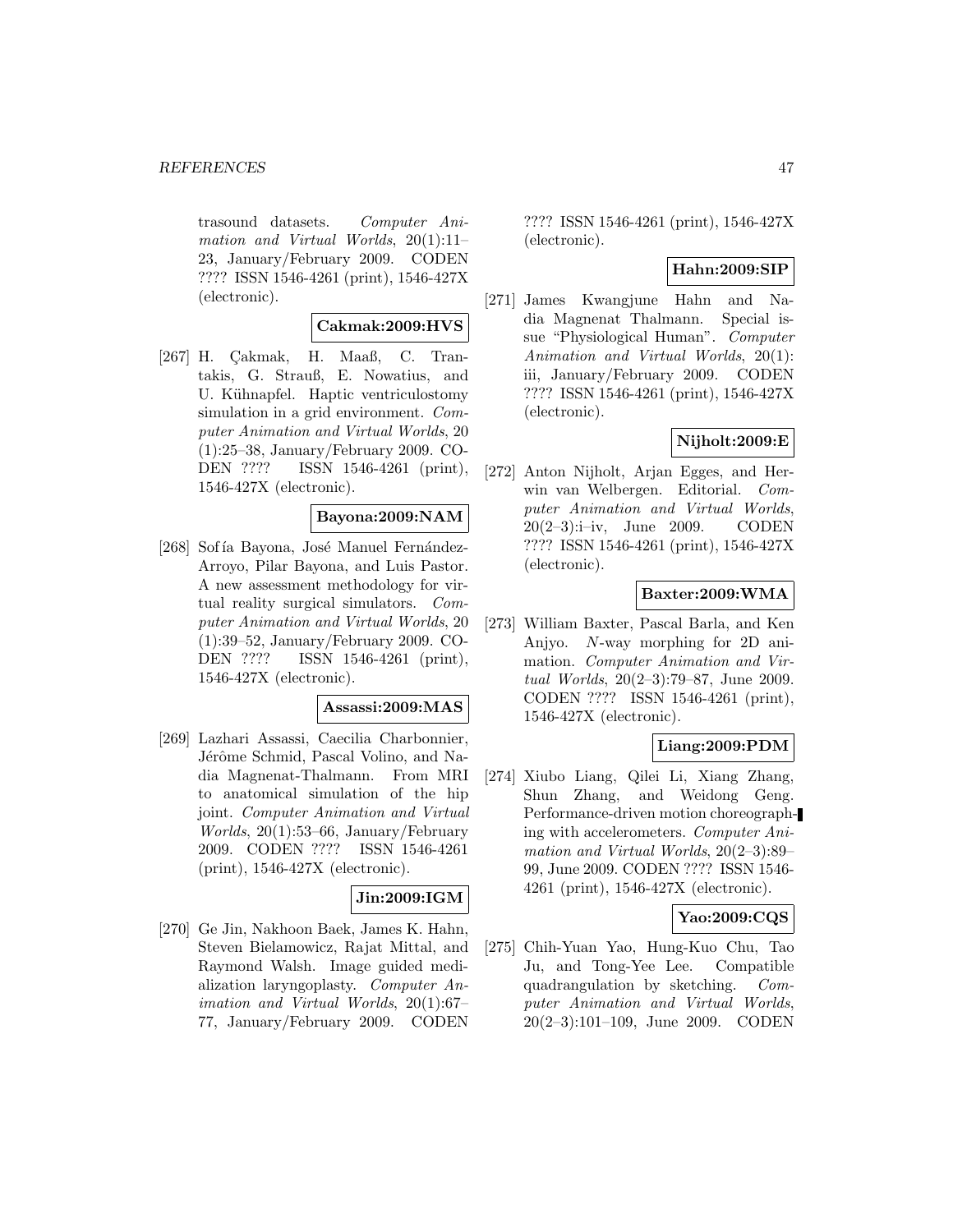???? ISSN 1546-4261 (print), 1546-427X (electronic).

**Grillon:2009:SGA**

[276] Helena Grillon and Daniel Thalmann. Simulating gaze attention behaviors for crowds. Computer Animation and Virtual Worlds, 20(2–3):111–119, June 2009. CODEN ???? ISSN 1546-4261 (print), 1546-427X (electronic).

# **Pan:2009:ARA**

[277] JunJun Pan, Xiaosong Yang, Xin Xie, Philip Willis, and Jian J. Zhang. Automatic rigging for animation characters with 3D silhouette. Computer Animation and Virtual Worlds, 20(2–3):121–131, June 2009. CODEN ???? ISSN 1546-4261 (print), 1546-427X (electronic).

## **Huang:2009:RTD**

[278] Jin Huang, Hanqiu Sun, Kun Zhou, and Hujun Bao. Real-time dynamics for geometric textures in shell. Computer Animation and Virtual Worlds, 20(2–3):133–141, June 2009. CODEN ???? ISSN 1546-4261 (print), 1546-427X (electronic).

### **Todo:2009:SLC**

[279] Hideki Todo, Ken Anjyo, and Takeo Igarashi. Stylized lighting for cartoon shader. Computer Animation and Virtual Worlds, 20(2–3):143–152, June 2009. CODEN ???? ISSN 1546-4261 (print), 1546-427X (electronic).

### **Kasap:2009:FED**

[280] Mustafa Kasap, Parag Chaudhuri, and Nadia Magnenat-Thalmann. Fast EMGdata driven skin deformation. Computer Animation and Virtual Worlds,

20(2–3):153–161, June 2009. CODEN ???? ISSN 1546-4261 (print), 1546-427X (electronic).

## **Burrell:2009:ART**

[281] Tim Burrell, Dirk Arnold, and Stephen Brooks. Advected river textures. Computer Animation and Virtual Worlds, 20(2–3):163–173, June 2009. CODEN ???? ISSN 1546-4261 (print), 1546-427X (electronic).

# **Yang:2009:SMT**

[282] Wenwu Yang and Jieqing Feng. 2D shape manipulation via topology-aware rigid grid. Computer Animation and Virtual Worlds, 20(2–3):175–184, June 2009. CODEN ???? ISSN 1546-4261 (print), 1546-427X (electronic).

## **Zhao:2009:FC**

[283] Hanli Zhao, Ran Fan, Charlie C. L. Wang, Xiaogang Jin, and Yuwei Meng. Fireworks controller. Computer Animation and Virtual Worlds, 20(2–3):185– 194, June 2009. CODEN ???? ISSN 1546-4261 (print), 1546-427X (electronic).

### **vanVugt:2009:IEE**

[284] H. C. van Vugt, J. F. Hoorn, and E. A. Konijn. Interactive engagement with embodied agents: an empirically validated framework. Computer Animation and Virtual Worlds, 20(2–3):195–204, June 2009. CODEN ???? ISSN 1546- 4261 (print), 1546-427X (electronic).

### **Sheng:2009:FAS**

[285] Bin Sheng, Hanqiu Sun, Gang Yang, and Enhua Wu. Furstyling on angle-split shell textures. Computer Animation and Virtual Worlds, 20(2–3):205–213, June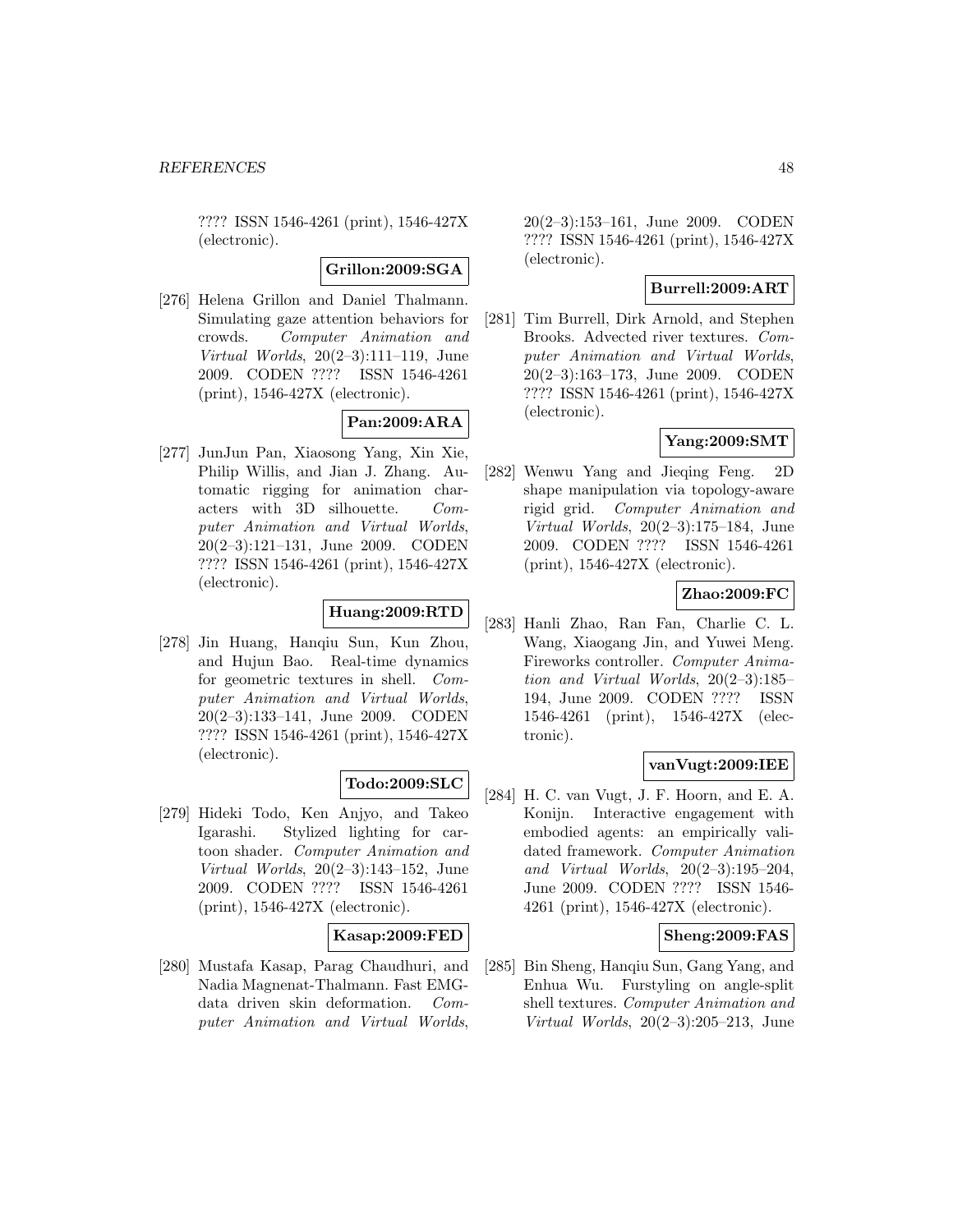2009. CODEN ???? ISSN 1546-4261 (print), 1546-427X (electronic).

### **Oh:2009:IBR**

[286] Seungtaik Oh, Younghee Kim, and Byung-Seok Roh. Impulse-based rigid body interaction in SPH. Computer Animation and Virtual Worlds, 20 (2–3):215–224, June 2009. CODEN ???? ISSN 1546-4261 (print), 1546-427X (electronic).

## **Liang:2009:CMS**

[287] Zhang Liang, Jun Xiao, Yueting Zhuang, and Cheng Chen. Competitive motion synthesis based on hybrid control. Computer Animation and Virtual Worlds, 20(2–3):225–235, June 2009. CODEN ???? ISSN 1546-4261 (print), 1546-427X (electronic).

### **Ye:2009:CML**

[288] Kejia Ye, Baocai Yin, and Lichun Wang. CSLML: a markup language for expressive Chinese sign language synthesis. Computer Animation and Virtual Worlds, 20(2–3):237–245, June 2009. CODEN ???? ISSN 1546-4261 (print), 1546-427X (electronic).

### **Jang:2009:CKA**

[289] Yoojin Jang and Insung Ihm. Chemical kinetics-assisted, path-based smoke simulation. Computer Animation and Virtual Worlds, 20(2–3):247–256, June 2009. CODEN ???? ISSN 1546-4261 (print), 1546-427X (electronic).

#### **Liew:2009:DCC**

[290] Pak-San Liew, Ching-Ling Chin, and Zhiyong Huang. Development of a computational cognitive architecture for

intelligent virtual character. Computer Animation and Virtual Worlds, 20(2–3):257–266, June 2009. CODEN ???? ISSN 1546-4261 (print), 1546-427X (electronic).

## **Chen:2009:PPD**

[291] Cheng Chen, Yueting Zhuang, Jun Xiao, and Zhang Liang. Perceptual 3D pose distance estimation by boosting relational geometric features. Computer Animation and Virtual Worlds, 20(2–3):267–277, June 2009. CODEN ???? ISSN 1546-4261 (print), 1546-427X (electronic).

## **Hu:2009:PDM**

[292] Shaojun Hu, Tadahiro Fujimoto, and Norishige Chiba. Pseudo-dynamics model of a cantilever beam for animating flexible leaves and branches in wind field. Computer Animation and Virtual Worlds, 20(2–3):279–287, June 2009. CODEN ???? ISSN 1546-4261 (print), 1546-427X (electronic).

### **Kim:2009:SDF**

[293] Jeong-Sik Kim and Soo-Mi Choi. Symmetric deformation of 3D face scans using facial features and curvatures. Computer Animation and Virtual Worlds, 20(2–3):289–300, June 2009. CODEN ???? ISSN 1546-4261 (print), 1546-427X (electronic).

#### **Zhao:2009:USE**

[294] Yong Zhao, Xinguo Liu, Chunxia Xiao, and Qunsheng Peng. A unified shape editing framework based on tetrahedral control mesh. Computer Animation and Virtual Worlds, 20(2–3):301–310, June 2009. CODEN ???? ISSN 1546-4261 (print), 1546-427X (electronic).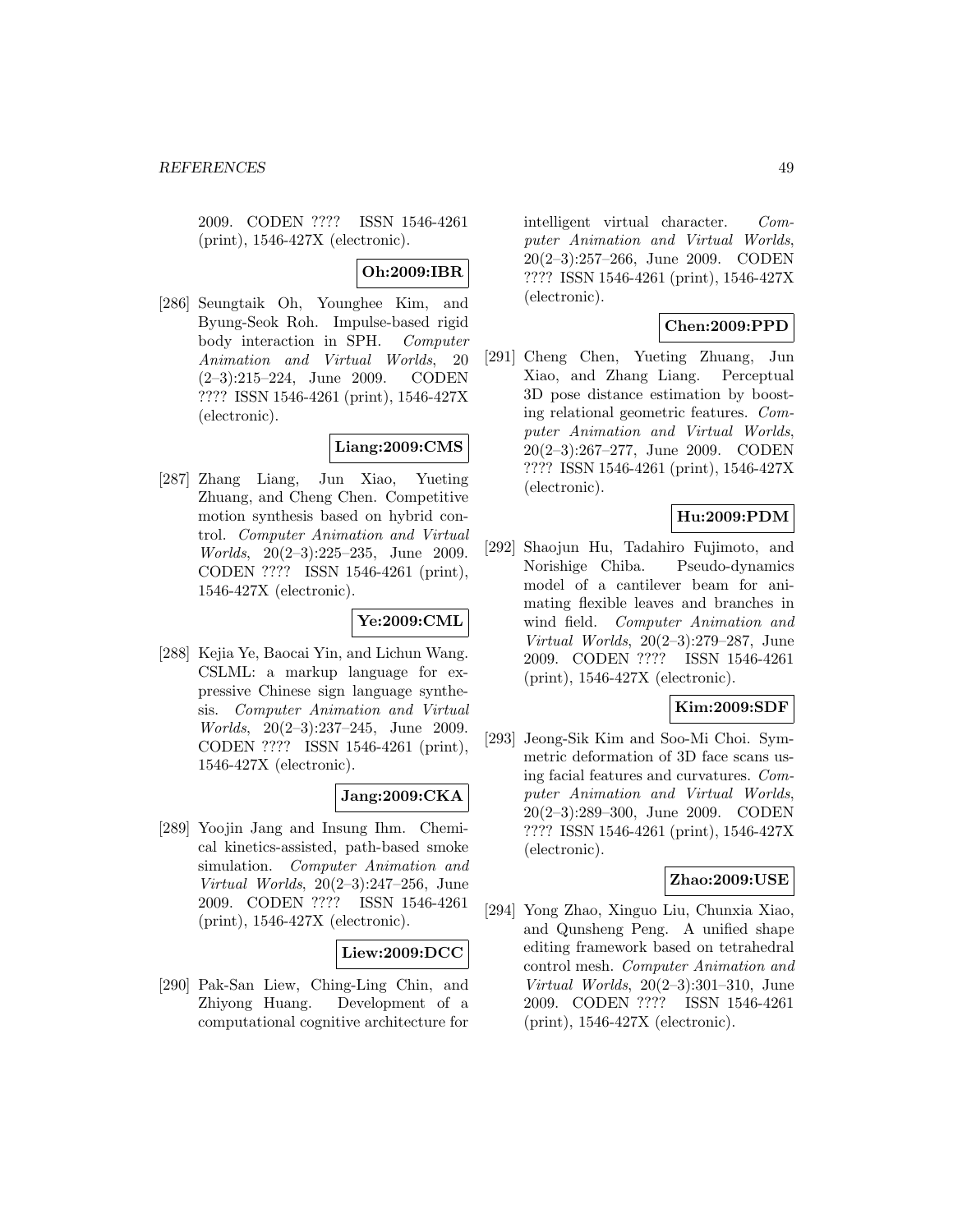# **Bao:2009:PCS**

[295] Kai Bao, Hui Zhang, Lili Zheng, and Enhua Wu. Pressure corrected SPH for fluid animation. Computer Animation and Virtual Worlds, 20(2–3):311–320, June 2009. CODEN ???? ISSN 1546- 4261 (print), 1546-427X (electronic).

# **Lee:2009:PCS**

[296] Jieun Lee, Myung-Soo Kim, and Seung-Hyun Yoon. Patches: character skinning with local deformation layer. Computer Animation and Virtual Worlds, 20(2–3):321–331, June 2009. CODEN ???? ISSN 1546-4261 (print), 1546-427X (electronic).

### **Yang:2009:FSS**

[297] Xiaosong Yang, Richard Southern, and Jian Jun Zhang. Fast simulation of skin sliding. Computer Animation and Virtual Worlds, 20(2–3):333–342, June 2009. CODEN ???? ISSN 1546-4261 (print), 1546-427X (electronic).

#### **Mamou:2009:TLC**

[298] Khaled Mamou, Titus Zaharia, and Françoise Prêteux. TFAN: a low complexity 3D mesh compression algorithm. Computer Animation and Virtual Worlds, 20(2–3):343–354, June 2009. CODEN ???? ISSN 1546-4261 (print), 1546-427X (electronic).

#### **Gissler:2009:TCC**

[299] Marc Gissler, Ruediger Schmedding, and Matthias Teschner. Time-critical collision handling for deformable modeling. Computer Animation and Virtual Worlds, 20(2–3):355–364, June 2009. CODEN ???? ISSN 1546-4261 (print), 1546-427X (electronic).

## **Ohta:2009:DFU**

[300] Makoto Ohta, Yoshihiro Kanamori, and Tomoyuki Nishita. Deformation and fracturing using adaptive shape matching with stiffness adjustment. Computer Animation and Virtual Worlds, 20(2–3):365–373, June 2009. CODEN ???? ISSN 1546-4261 (print), 1546-427X (electronic).

# **Kim:2009:PMA**

[301] Jae Woo Kim, Hesham Fouad, John L. Sibert, and James K. Hahn. Perceptually motivated automatic dance motion generation for music. Computer Animation and Virtual Worlds, 20(2–3):375–384, June 2009. CODEN ???? ISSN 1546-4261 (print), 1546-427X (electronic).

### **Shum:2009:AMG**

[302] Hubert P. H. Shum, Taku Komura, and Pranjul Yadav. Angular momentum guided motion concatenation. Computer Animation and Virtual Worlds, 20(2–3):385–394, June 2009. CODEN ???? ISSN 1546-4261 (print), 1546-427X (electronic).

#### **Sugisaki:2009:ISA**

[303] Eiji Sugisaki, Hock Soon Seah, Feng Tian, and Shigeo Morishima. Interactive shadowing for 2D Anime. Computer Animation and Virtual Worlds, 20(2–3):395–404, June 2009. CODEN ???? ISSN 1546-4261 (print), 1546-427X (electronic).

### **Beato:2009:ICK**

[304] Nicholas Beato, Yunjun Zhang, Mark Colbert, Kazumasa Yamazawa, and Charles E. Hughes. Interactive chroma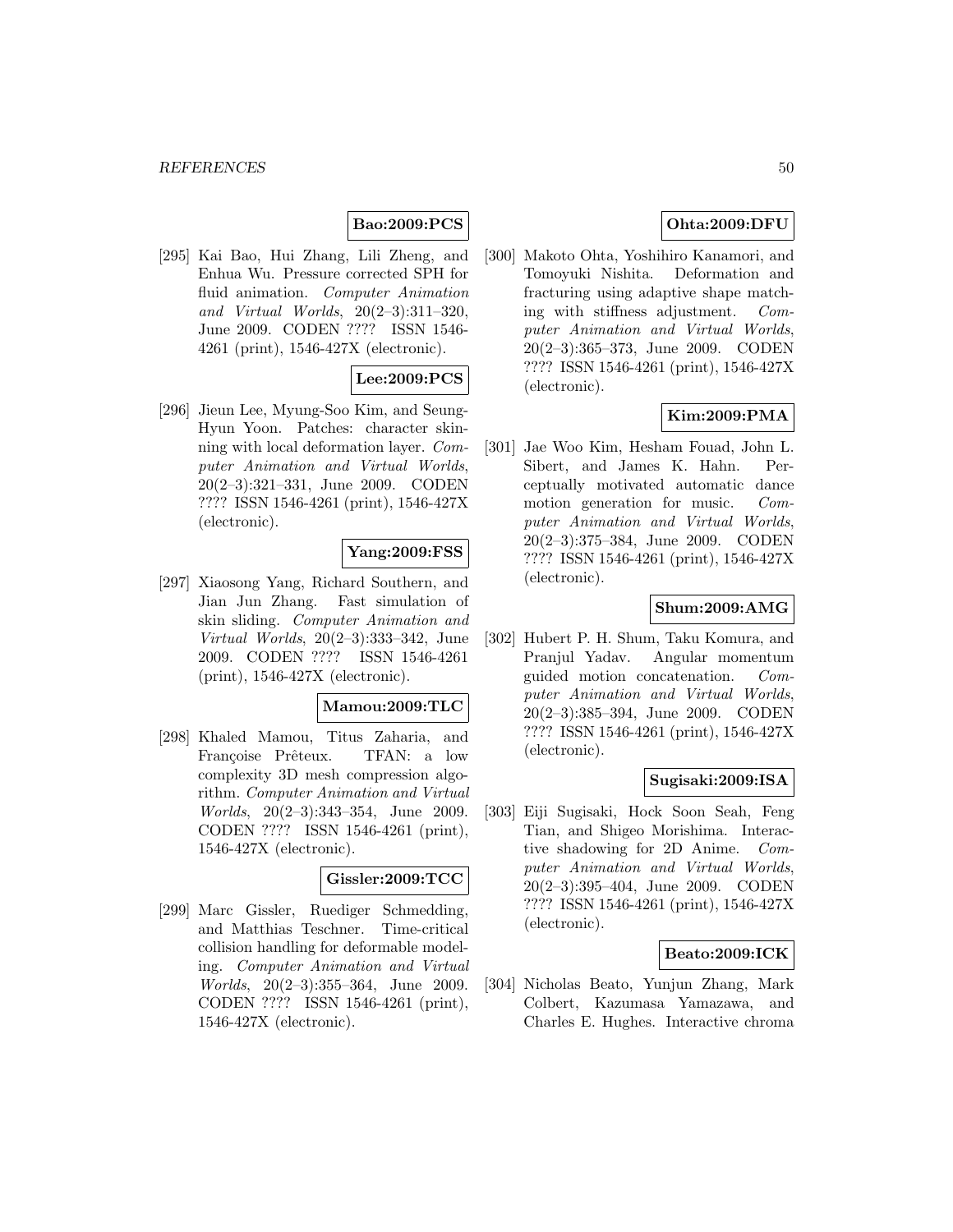#### **REFERENCES** 51

keying for mixed reality. Computer Animation and Virtual Worlds, 20 (2–3):405–415, June 2009. CODEN ???? ISSN 1546-4261 (print), 1546-427X (electronic).

## **Yan:2009:RTF**

[305] He Yan, Zhangye Wang, Jian He, Xi Chen, Changbo Wang, and Qunsheng Peng. Real-time fluid simulation with adaptive SPH. Computer Animation and Virtual Worlds, 20(2–3):417–426, June 2009. CODEN ???? ISSN 1546- 4261 (print), 1546-427X (electronic).

### **Ting:2009:DDC**

[306] Shang-Ping Ting and Suiping Zhou. Dealing with dynamic changes in time critical decision-making for MOUT simulations. Computer Animation and Virtual Worlds, 20(2–3):427–436, June 2009. CODEN ???? ISSN 1546-4261 (print), 1546-427X (electronic).

#### **Cramer:2009:GMH**

[307] Henriette Cramer, Nicander Kemper, Alia Amin, Bob Wielinga, and Vanessa Evers. 'give me a hug': the effects of touch and autonomy on people's responses to embodied social agents. Computer Animation and Virtual Worlds, 20(2–3):437–445, June 2009. CODEN ???? ISSN 1546-4261 (print), 1546-427X (electronic).

### **Vasa:2009:CCS**

[308] Libor Váša and Václav Skala. Combined compression and simplification of dynamic 3D meshes. Computer Animation and Virtual Worlds, 20(4):447–456, July 2009. CODEN ???? ISSN 1546- 4261 (print), 1546-427X (electronic).

### **Farouki:2009:SCO**

[309] Rida T. Farouki and Carlotta Giannelli. Spatial camera orientation control by rotation-minimizing directed frames. Computer Animation and Virtual Worlds, 20(4):457–472, July 2009. CODEN ???? ISSN 1546-4261 (print), 1546-427X (electronic).

## **Baiget:2009:GAV**

[310] Pau Baiget, Carles Fernández, Xavier Roca, and Jordi Gonzàlez. Generation of augmented video sequences combining behavioral animation and multi-object tracking. Computer Animation and Virtual Worlds, 20(4):473–489, July 2009. CODEN ???? ISSN 1546-4261 (print), 1546-427X (electronic).

#### **Magnenat-Thalmann:2009:E**

[311] Nadia Magnenat-Thalmann. Editorial. Computer Animation and Virtual Worlds, 20(4):iii, July 2009. CODEN ???? ISSN 1546-4261 (print), 1546-427X (electronic).

### **Multon:2009:IAV**

[312] Franck Multon, Richard Kulpa, Ludovic Hoyet, and Taku Komura. Interactive animation of virtual humans based on motion capture data. Computer Animation and Virtual Worlds, 20(5–6):491– 500, September/December 2009. CO-DEN ???? ISSN 1546-4261 (print), 1546-427X (electronic).

### **Quax:2009:EDE**

[313] Peter Quax, Fabian Di Fiore, Wim Lamotte, and Frank Van Reeth. Efficient distribution of emotion-related data through a networked virtual environment architecture. Computer Anima-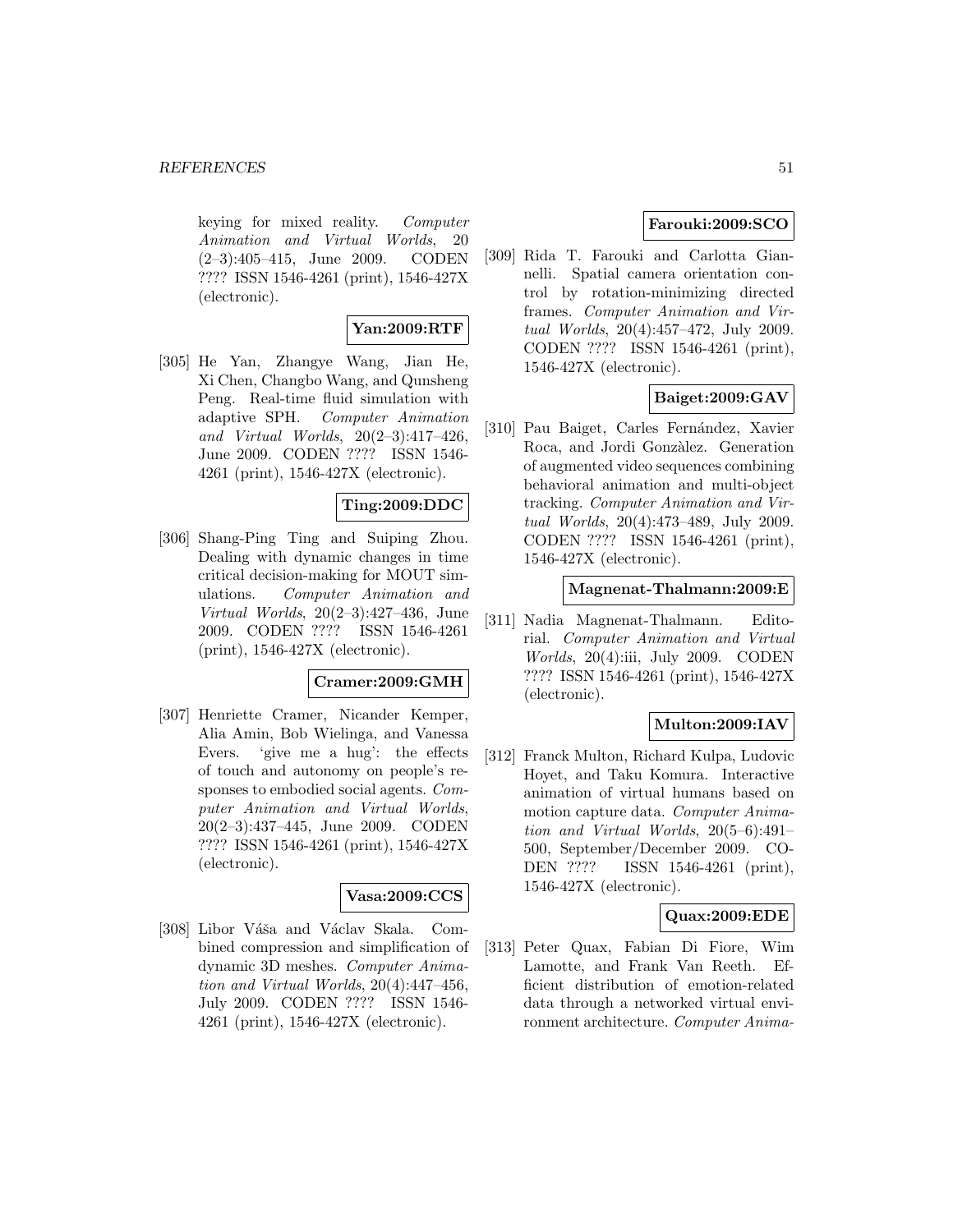tion and Virtual Worlds, 20(5–6):501– 510, September/December 2009. CO-DEN ???? ISSN 1546-4261 (print), 1546-427X (electronic).

# **Yoshida:2009:MAH**

[314] Eiichi Yoshida, Jean-Paul Laumond, Claudia Esteves, Oussama Kanoun, Anthony Mallet, Takeshi Sakaguchi, and Kazuhito Yokoi. Motion autonomy for humanoids: experiments on HRP-2 No. 14. Computer Animation and Virtual Worlds, 20(5–6):511–522, September/December 2009. CODEN ???? ISSN 1546-4261 (print), 1546-427X (electronic).

## **Xiao:2009:RTA**

[315] Zhidong Xiao, Hammadi Nait-Charif, and Jian J. Zhang. Real time automatic skeleton and motion estimation for character animation. Computer Animation and Virtual Worlds, 20(5–6):523–531, September/December 2009. CODEN ???? ISSN 1546-4261 (print), 1546-427X (electronic).

### **Singh:2009:SBS**

[316] Shawn Singh, Mubbasir Kapadia, Petros Faloutsos, and Glenn Reinman. Steer-Bench: a benchmark suite for evaluating steering behaviors. Computer Animation and Virtual Worlds, 20(5–6):533– 548, September/December 2009. CO-DEN ???? ISSN 1546-4261 (print), 1546-427X (electronic).

## **Egges:2009:GEI**

[317] Arjan Egges, Arno Kamphuis, and Mark Overmars. Guest editors' introduction: Special issue on gaming. Computer Animation and Virtual Worlds,  $20(5-6)$ :iiiiv, September/December 2009. CODEN

???? ISSN 1546-4261 (print), 1546-427X (electronic).

#### **Magnenat-Thalmann:2010:Ea**

[318] Nadia Magnenat-Thalmann and Daniel Thalmann. Editorial. Computer Animation and Virtual Worlds, 21(1): iii, January/February 2010. CODEN ???? ISSN 1546-4261 (print), 1546-427X (electronic).

# **Deng:2010:MFF**

[319] Qingqiong Deng, Xiaopeng Zhang, Gang Yang, and Marc Jaeger. Multiresolution foliage for forest rendering. Computer Animation and Virtual Worlds, 21(1): 1–23, January/February 2010. CODEN ???? ISSN 1546-4261 (print), 1546-427X (electronic).

### **Hwang:2010:AHR**

[320] Sun-Uk Hwang, Beom-Chan Lee, Jeha Ryu, Kwan H. Lee, and Yong-Gu Lee. Adaptive haptic rendering for timevarying haptic and video frame rates in multi-modal interactions. Computer Animation and Virtual Worlds, 21(1):25– 38, January/February 2010. CODEN ???? ISSN 1546-4261 (print), 1546-427X (electronic).

### **Stoiber:2010:FAR**

[321] Nicolas Stoiber, Renaud Seguier, and Gaspard Breton. Facial animation retargeting and control based on a human appearance space. Computer Animation and Virtual Worlds, 21(1):39– 54, January/February 2010. CODEN ???? ISSN 1546-4261 (print), 1546-427X (electronic).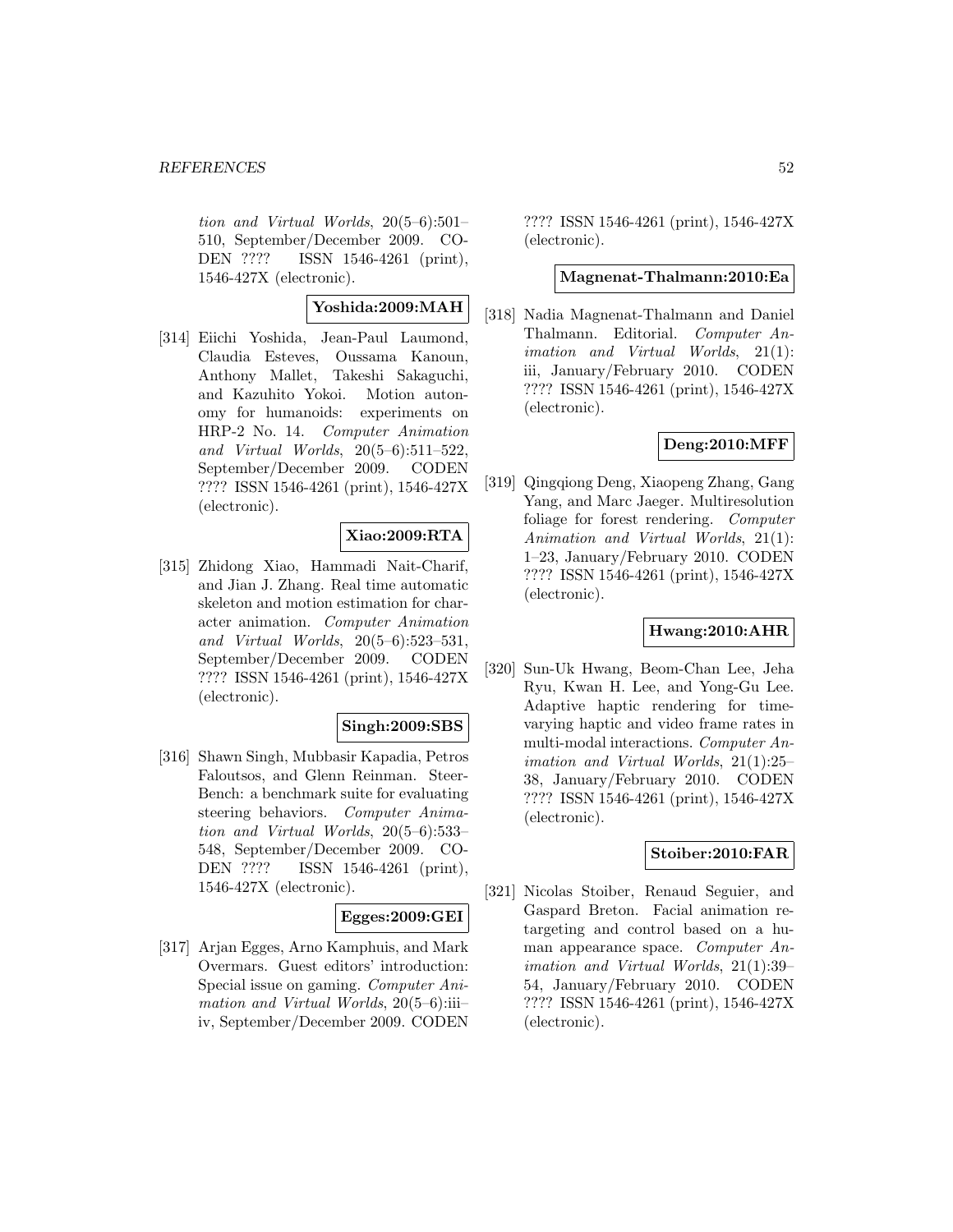## **Lin:2010:IBD**

[322] I-Chen Lin, Wen-Hsing Chang, Yung-Sheng Lo, Jen-Yu Peng, and Chan-Yu Lin. Image-based detail reconstruction of non-Lambertian surfaces. Computer Animation and Virtual Worlds, 21(1): 55–68, January/February 2010. CODEN ???? ISSN 1546-4261 (print), 1546-427X (electronic).

#### **Thalmann:2010:EIV**

[323] Daniel Thalmann and Zhiyong Huang. Editorial issue VRCAI'08. Computer Animation and Virtual Worlds, 21 (2):i–ii, March/April 2010. CODEN ???? ISSN 1546-4261 (print), 1546-427X (electronic).

### **Park:2010:ACA**

[324] Hanhoon Park, Jihyun Oh, Byung-Kuk Seo, and Jong-Il Park. Automatic confidence adjustment of visual cues in model-based camera tracking. Computer Animation and Virtual Worlds, 21 (2):69–79, March/April 2010. CODEN ???? ISSN 1546-4261 (print), 1546-427X (electronic).

### **Fei:2010:PPA**

[325] Guangzheng Fei, Won-Sook Lee, Zijun Xin, Huikai Dong, and Chris Joslin. PASCAL: physics augmented space canvases for animating locomotion. Computer Animation and Virtual Worlds, 21 (2):81–89, March/April 2010. CODEN ???? ISSN 1546-4261 (print), 1546-427X (electronic).

#### **Wang:2010:TTM**

[326] Yimin Wang and Jianmin Zheng. Tubular triangular mesh parameterization and applications. Computer Animation and Virtual Worlds, 21(2):91–102, March/April 2010. CODEN ???? ISSN 1546-4261 (print), 1546-427X (electronic).

# **Zhang:2010:DAS**

[327] J. Zhang, S. K. Ong, and A. Y. C. Nee. Development of an AR system achieving in situ machining simulation on a 3-axis CNC machine. Computer Animation and Virtual Worlds, 21(2): 103–115, March/April 2010. CODEN ???? ISSN 1546-4261 (print), 1546-427X (electronic).

#### **Manders:2010:GCS**

[328] Corey Manders, Farzam Farbiz, Tang Ka Yin, Yuan Miaolong, and Chua Gim Guan. A gesture control system for intuitive 3D interaction with virtual objects. Computer Animation and Virtual Worlds, 21(2):117–129, March/ April 2010. CODEN ???? ISSN 1546- 4261 (print), 1546-427X (electronic).

#### **Donikian:2010:E**

[329] Stéphane Donikian, Elisabeth André, Shi-Min Hu, and Daniel Thalmann. Editorial. Computer Animation and Virtual Worlds, 21(3–4):131–135, May 2010. CODEN ???? ISSN 1546-4261 (print), 1546-427X (electronic).

### **Pan:2010:HAS**

[330] Jia Pan, Liangjun Zhang, Ming C. Lin, and Dinesh Manocha. A hybrid approach for simulating human motion in constrained environments. Computer Animation and Virtual Worlds, 21(3–4):137–149, May 2010. CODEN ???? ISSN 1546-4261 (print), 1546-427X (electronic).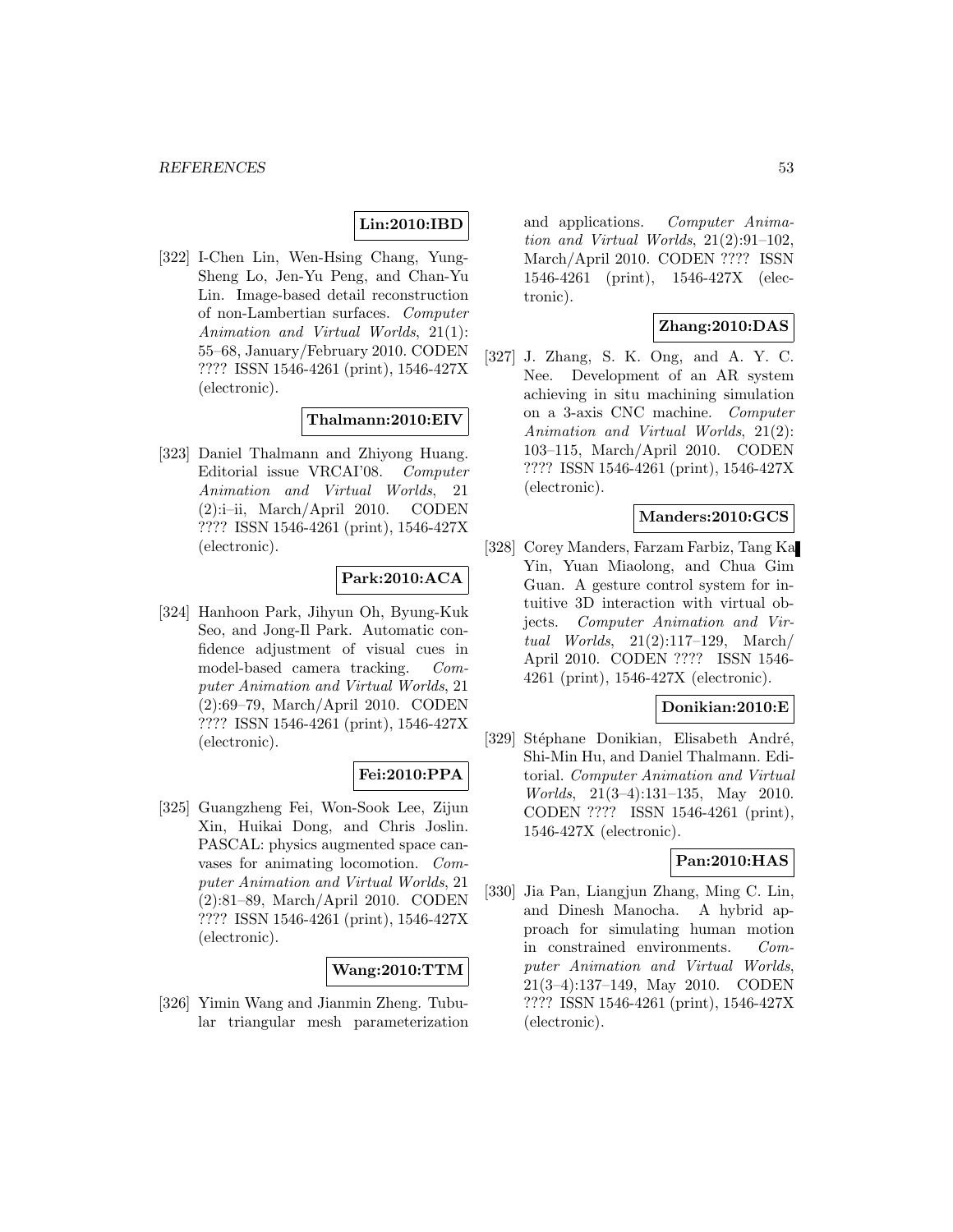# **Yang:2010:RTH**

[331] Yin Yang, Guodong Rong, Luis Torres, and Xiaohu Guo. Real-time hybrid solid simulation: spectral unification of deformable and rigid materials. Computer Animation and Virtual Worlds, 21(3–4):151–159, May 2010. CODEN ???? ISSN 1546-4261 (print), 1546-427X (electronic).

# **Steptoe:2010:EKV**

[332] William Steptoe, Oyewole Oyekoya, and Anthony Steed. Eyelid kinematics for virtual characters. Computer Animation and Virtual Worlds, 21(3–4):161–171, May 2010. CODEN ???? ISSN 1546- 4261 (print), 1546-427X (electronic).

#### **Sussmuth:2010:AT**

[333] Jochen Süßmuth, Michael Zollhöfer, and Günther Greiner. Animation transplantation. Computer Animation and Virtual Worlds, 21(3–4):173–182, May 2010. CODEN ???? ISSN 1546-4261 (print), 1546-427X (electronic).

#### **Pronost:2010:CJD**

[334] Nicolas Pronost, Anders Sandholm, and Daniel Thalmann. Correlative joint definition for motion analysis and animation. Computer Animation and Virtual Worlds, 21(3–4):183–192, May 2010. CODEN ???? ISSN 1546-4261 (print), 1546-427X (electronic).

### **Li:2010:ACF**

[335] Xiang Li, Jun Xu, Yangchun Ren, and Weidong Geng. Animating cartoon faces by multi-view drawings. Computer Animation and Virtual Worlds, 21(3–4):193–201, May 2010. CODEN ???? ISSN 1546-4261 (print), 1546-427X (electronic).

# **Sloan:2010:CEF**

[336] Robin J. S. Sloan, Brian Robinson, Ken Scott-Brown, Fhionna Moore, and Malcolm Cook. Choreographing emotional facial expressions. Computer Animation and Virtual Worlds, 21(3–4):203–213, May 2010. CODEN ???? ISSN 1546- 4261 (print), 1546-427X (electronic).

### **Vanhala:2010:VPF**

[337] Toni Vanhala, Veikko Surakka, Harri Siirtola, Kari-Jouko Räihä, Benoît Morel, and Laurent Ach. Virtual proximity and facial expressions of computer agents regulate human emotions and attention. Computer Animation and Virtual Worlds, 21(3–4):215–224, May 2010. CODEN ???? ISSN 1546-4261 (print), 1546-427X (electronic).

### **deMelo:2010:RTE**

[338] Celso M. de Melo, Patrick Kenny, and Jonathan Gratch. Real-time expression of affect through respiration. Computer Animation and Virtual Worlds, 21(3–4):225–234, May 2010. CODEN ???? ISSN 1546-4261 (print), 1546-427X (electronic).

### **Wu:2010:SFR**

[339] Jun Wu, Yuen-Shan Leung, Charlie C. L. Wang, Dangxiao Wang, and Yuru Zhang. Smooth force rendering on coarse polygonal meshes. Computer Animation and Virtual Worlds, 21(3–4):235–244, May 2010. CODEN ???? ISSN 1546-4261 (print), 1546-427X (electronic).

### **Garcia:2010:PVG**

[340] Marcos García, Miguel Anguel Otaduy, and Carol O'Sullivan. Perceptually vali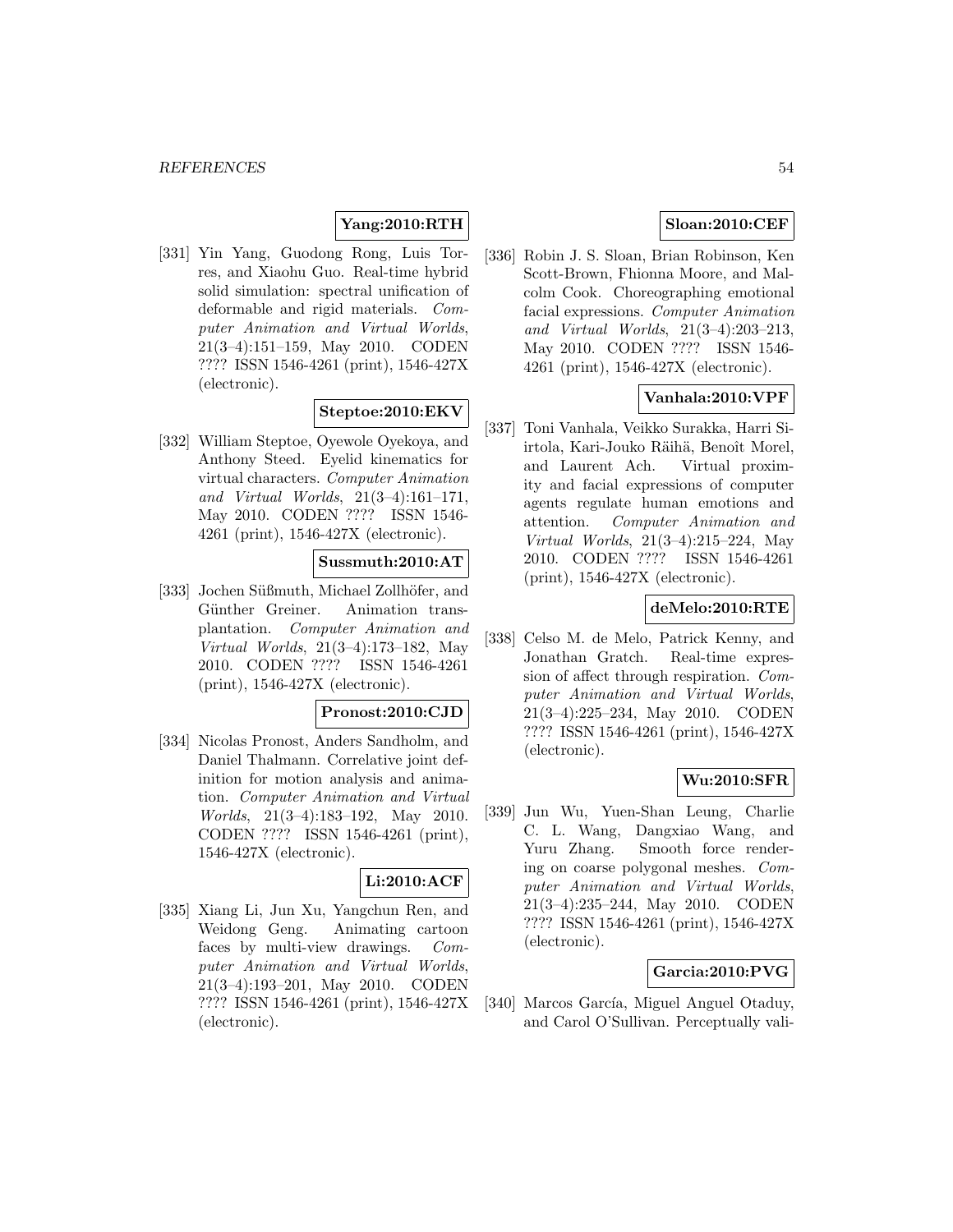dated global/local deformations. Computer Animation and Virtual Worlds, 21(3–4):245–254, May 2010. CODEN ???? ISSN 1546-4261 (print), 1546-427X (electronic).

# **Na:2010:WLS**

[341] Kyung-Gun Na and Moon-Ryul Jung. Weighted local shape blending for facial motion retargetting. Computer Animation and Virtual Worlds, 21 (3–4):255–265, May 2010. CODEN ???? ISSN 1546-4261 (print), 1546-427X (electronic).

## **Schuerman:2010:SAA**

[342] Matthew Schuerman, Shawn Singh, Mubbasir Kapadia, and Petros Faloutsos. Situation agents: agent-based externalized steering logic. Computer Animation and Virtual Worlds, 21 (3–4):267–276, May 2010. CODEN ???? ISSN 1546-4261 (print), 1546-427X (electronic).

### **Yu:2010:TGB**

[343] Jun Yu, Dongquan Liu, and Hock Soon Seah. Transductive graph based cartoon synthesis. Computer Animation and Virtual Worlds, 21(3–4):277–288, May 2010. CODEN ???? ISSN 1546-4261 (print), 1546-427X (electronic).

### **Xiao:2010:RNB**

[344] Xuezhong Xiao, Hua Huang, and Lizhuang Ma. RBF network-based temporal color morphing. Computer Animation and Virtual Worlds, 21(3–4):289– 296, May 2010. CODEN ???? ISSN 1546-4261 (print), 1546-427X (electronic).

# **You:2010:SMU**

[345] L. H. You, Xiaosong Yang, X. Y. You, Xiaogang Jin, and Jian J. Zhang. Shape manipulation using physically based wire deformations. Computer Animation and Virtual Worlds, 21(3–4):297–309, May 2010. CODEN ???? ISSN 1546- 4261 (print), 1546-427X (electronic).

# **Lee:2010:RTS**

[346] Jun Lee, DongKyum Kim, HyungSeok Kim, Carloa Henzel, Jee-In Kim, and MinGyu Lim. Real-time fur simulation and rendering. Computer Animation and Virtual Worlds, 21(3–4):311–320, May 2010. CODEN ???? ISSN 1546- 4261 (print), 1546-427X (electronic).

# **Liu:2010:NAO**

[347] Yanli Liu, Xueying Qin, Guanyu Xing, and Qunsheng Peng. A new approach to outdoor illumination estimation based on statistical analysis for augmented reality. Computer Animation and Virtual Worlds, 21(3–4):321–330, May 2010. CODEN ???? ISSN 1546-4261 (print), 1546-427X (electronic).

# **Liao:2010:IVL**

[348] Sheng hui Liao, Ruo feng Tong, Jian-Ping Geng, and Min Tang. Inhomogeneous volumetric Laplacian deformation for rhinoplasty planning and simulation system. Computer Animation and Virtual Worlds, 21(3–4):331–341, May 2010. CODEN ???? ISSN 1546-4261 (print), 1546-427X (electronic).

# **Gao:2010:ACA**

[349] Yujian Gao, Qinping Zhao, Aimin Hao, T. M. Sezgin, and N. A. Dodgson. Automatic construction of 3D animatable facial avatars. Computer Animation and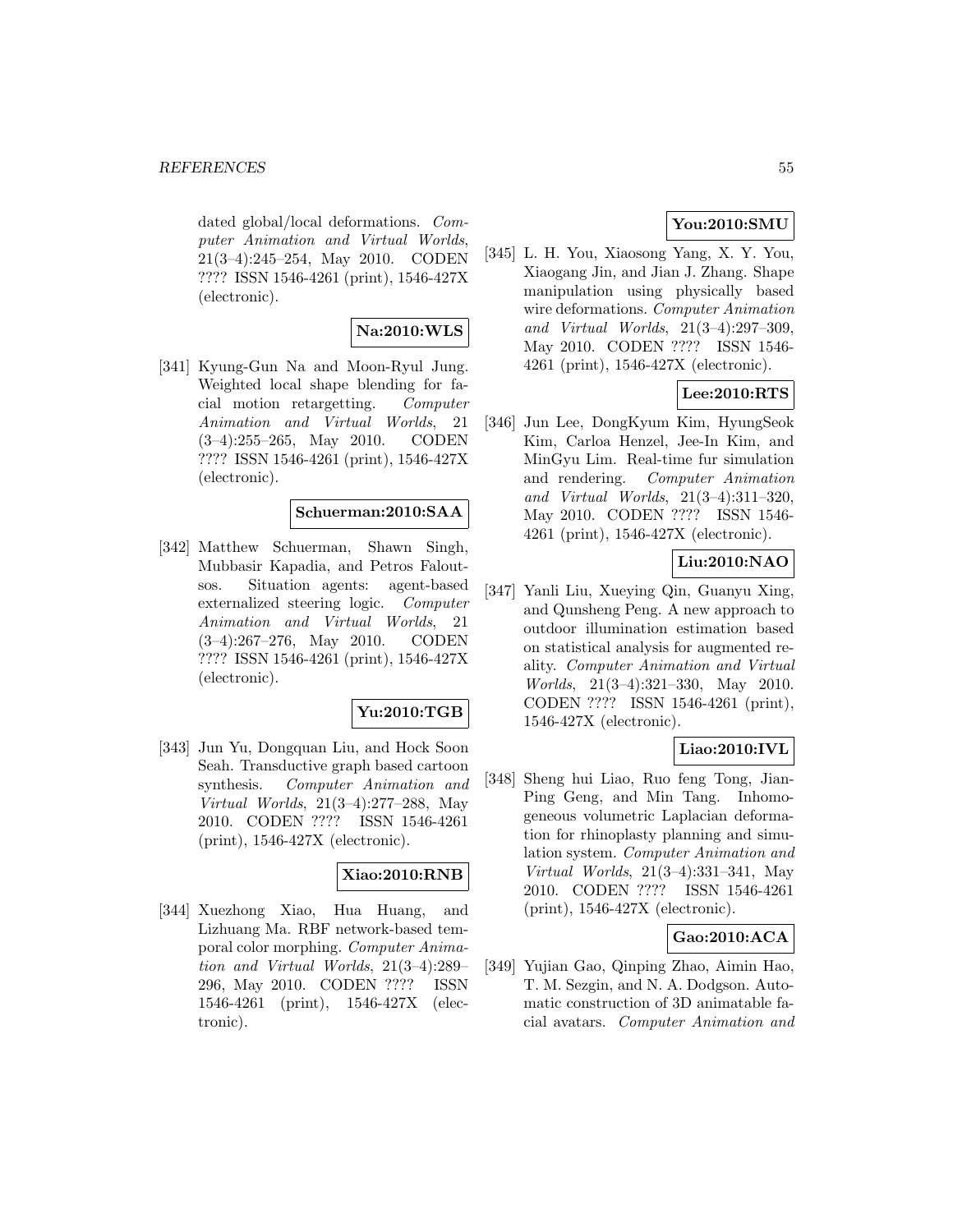Virtual Worlds, 21(3–4):343–354, May 2010. CODEN ???? ISSN 1546-4261 (print), 1546-427X (electronic).

# **Feng:2010:RTI**

[350] Wei Feng, Hongxin Zhang, Jin Huang, Caoyu Wang, and Hujun Bao. Repairing topological inconsistency of mesh sequences. Computer Animation and Virtual Worlds, 21(3–4):355–364, May 2010. CODEN ???? ISSN 1546-4261 (print), 1546-427X (electronic).

### **Lee:2010:SPP**

[351] Youngeun Lee and Young J. Kim. Simple and parallel proximity algorithms for general polygonal models. Computer Animation and Virtual Worlds, 21(3–4):365–374, May 2010. CODEN ???? ISSN 1546-4261 (print), 1546-427X (electronic).

# **Seo:2010:RT**

[352] Jaewoo Seo, Yeongho Seol, Daehyeon Wi, Younghui Kim, and Junyong Noh. Rigging transfer. Computer Animation and Virtual Worlds, 21(3–4):375–386, May 2010. CODEN ???? ISSN 1546- 4261 (print), 1546-427X (electronic).

### **Hu:2010:STP**

[353] Nan Hu, Suiping Zhou, Zhongke Wu, Mingquan Zhou, and Benjamin Eng Keong Cho. Spatial-temporal patterns and pedestrian simulation. Computer Animation and Virtual Worlds, 21(3–4):387–399, May 2010. CODEN ???? ISSN 1546-4261 (print), 1546-427X (electronic).

### **Bao:2010:VFB**

[354] Kai Bao, Xiaolong Wu, Hui Zhang, and Enhua Wu. Volume fraction based miscible and immiscible fluid animation. Computer Animation and Virtual Worlds, 21(3–4):401–410, May 2010. CODEN ???? ISSN 1546-4261 (print), 1546-427X (electronic).

# **Tang:2010:SSW**

[355] Chen Tang, Sheng Li, Guoping Wang, and Yutong Zang. Stable stylized wireframe rendering. Computer Animation and Virtual Worlds, 21(3–4):411–421, May 2010. CODEN ???? ISSN 1546- 4261 (print), 1546-427X (electronic).

### **Jeon:2010:SIE**

[356] Jaewoong Jeon, Hyunho Jang, Soon-Bum Lim, and Yoon-Chul Choy. A sketch interface to empower novices to create 3D animations. Computer Animation and Virtual Worlds, 21 (3–4):423–432, May 2010. CODEN ???? ISSN 1546-4261 (print), 1546-427X (electronic).

### **vanBasten:2010:SSE**

[357] B. J. H. van Basten, P. W. A. M. Peeters, and A. Egges. The step space: example-based footprint-driven motion synthesis. Computer Animation and Virtual Worlds, 21(3–4):433–441, May 2010. CODEN ???? ISSN 1546-4261 (print), 1546-427X (electronic).

### **Courty:2010:CSS**

[358] N. Courty and A. Cuzol. Conditional stochastic simulation for character animation. Computer Animation and Virtual Worlds, 21(3–4):443–452, May 2010. CODEN ???? ISSN 1546-4261 (print), 1546-427X (electronic).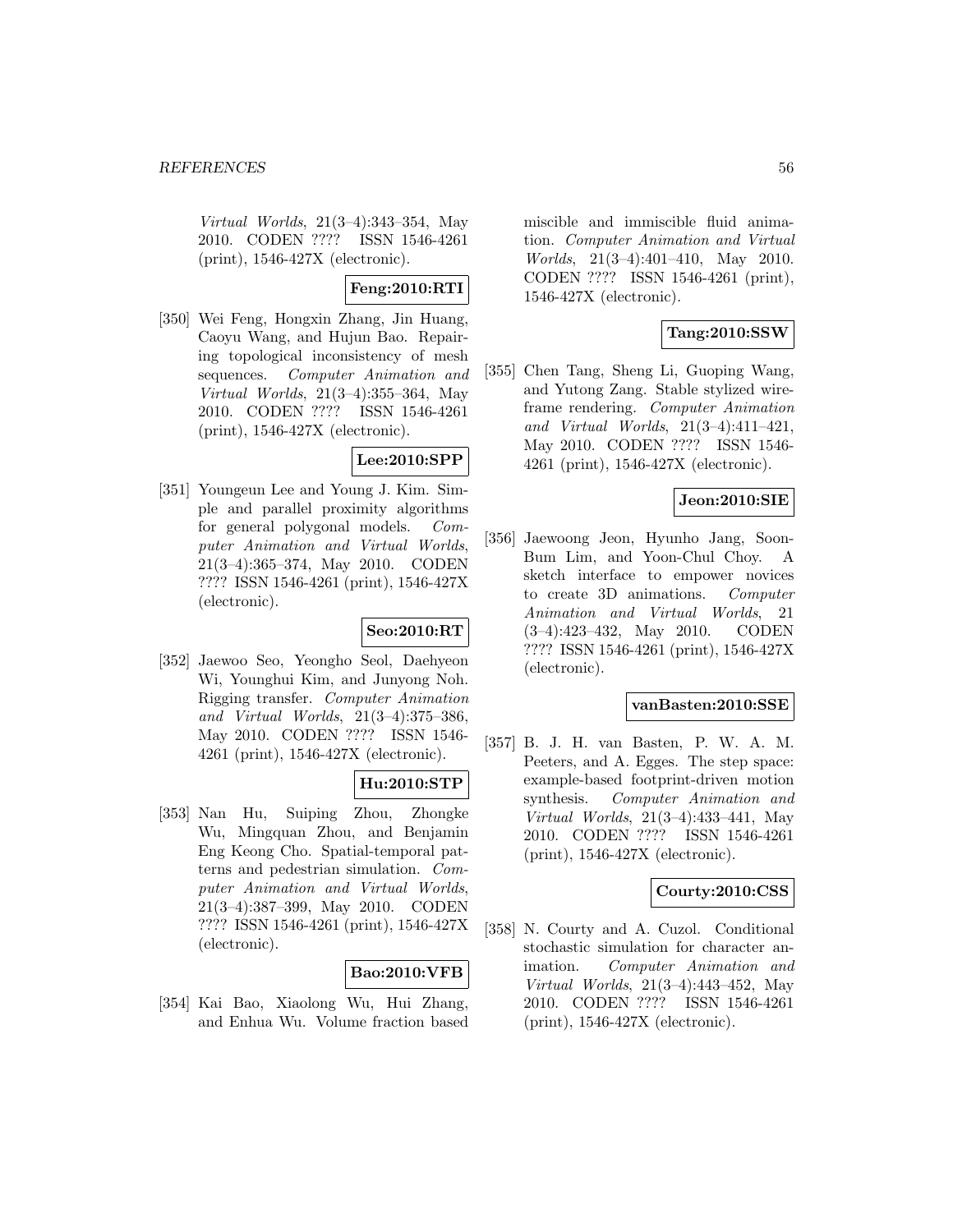### **Gerdelan:2010:GFS**

[359] Anton Gerdelan and Carol O'Sullivan. A genetic-fuzzy system for optimising agent steering. Computer Animation and Virtual Worlds, 21(3–4):453–461, May 2010. CODEN ???? ISSN 1546- 4261 (print), 1546-427X (electronic).

# **Oh:2010:SVB**

[360] Sejin Oh, Woonhyuk Baek, and Woontack Woo. Synthetic vision-based perceptual attention for augmented reality agents. Computer Animation and Virtual Worlds, 21(3–4):463–472, May 2010. CODEN ???? ISSN 1546-4261 (print), 1546-427X (electronic).

## **Kang:2010:VHE**

[361] Sin-Hwa Kang and Jonathan Gratch. Virtual humans elicit socially anxious interactants' verbal self-disclosure. Computer Animation and Virtual Worlds, 21(3–4):473–482, May 2010. CODEN ???? ISSN 1546-4261 (print), 1546-427X (electronic).

#### **Magnenat-Thalmann:2010:Eb**

[362] Nadia Magnenat-Thalmann and Daniel Thalmann. Editorial. Computer Animation and Virtual Worlds, 21(5):483– 484, September/October 2010. CODEN ???? ISSN 1546-4261 (print), 1546-427X (electronic).

#### **Chen:2010:HCM**

[363] Hui Chen, Hanqiu Sun, and Xiaogang Jin. Haptic-constraint modeling based on interactive metaballs. Computer Animation and Virtual Worlds, 21(5):485– 497, September/October 2010. CODEN ???? ISSN 1546-4261 (print), 1546-427X (electronic).

# **Ma:2010:IVG**

[364] Chunyong Ma, Ge Chen, Yong Han, Yongyang Qi, and Yong Chen. An integrated VR–GIS navigation platform for city/region simulation. Computer Animation and Virtual Worlds, 21(5):499– 507, September/October 2010. CODEN ???? ISSN 1546-4261 (print), 1546-427X (electronic).

# **Zhu:2010:HOV**

[365] Jiejie Zhu, Zhigeng Pan, Chao Sun, and Wenzhi Chen. Handling occlusions in video-based augmented reality using depth information. Computer Animation and Virtual Worlds, 21(5):509– 521, September/October 2010. CODEN ???? ISSN 1546-4261 (print), 1546-427X (electronic).

## **Seo:2010:BGH**

[366] Hyewon Seo, Joon-Won Bang, Ji-Man Park, and Soo-Hyun Jeon. 3D billiards game with haptic interface. Computer Animation and Virtual Worlds, 21(5): 523–530, September/October 2010. CO-DEN ???? ISSN 1546-4261 (print), 1546-427X (electronic).

# **Kim:2010:AIS**

[367] Soo Jeong Kim, Kyung Jun Gil, HyungSeok Kim, Sang Boem Lim, and Jee in Kim. Adaptive interactions in shared virtual environments for heterogeneous devices. Computer Animation and Virtual Worlds, 21(5):531– 543, September/October 2010. CODEN ???? ISSN 1546-4261 (print), 1546-427X (electronic).

#### **Magnenat-Thalmann:2010:Ec**

[368] Nadia Magnenat-Thalmann and Daniel Thalmann. Editorial. Computer Ani-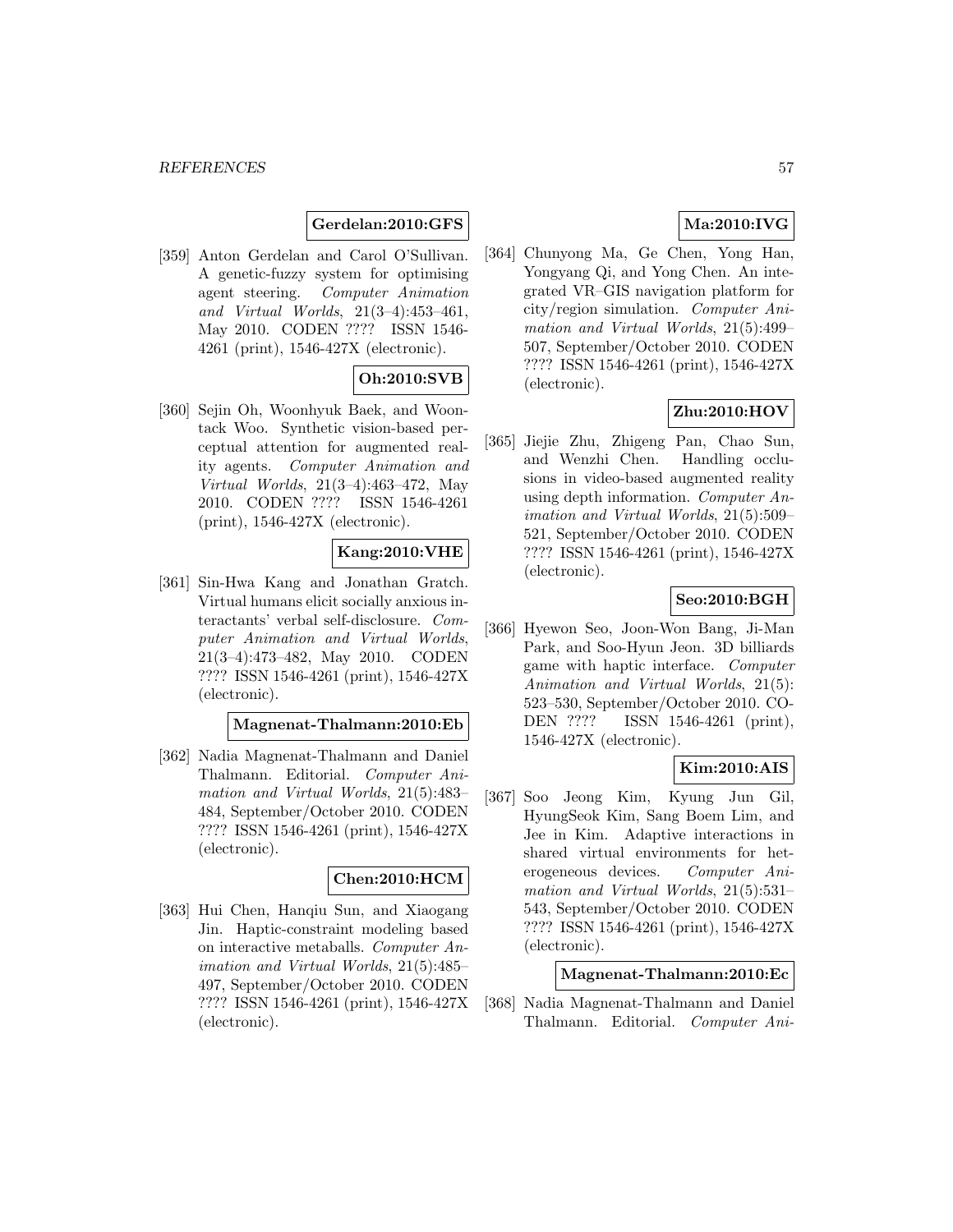mation and Virtual Worlds, 21(6):545, November/December 2010. CODEN ???? ISSN 1546-4261 (print), 1546-427X (electronic).

# **Hwang:2010:PMP**

[369] Jane Hwang and Gerard J. Kim. Provision and maintenance of presence and immersion in hand-held virtual reality through motion based interaction. Computer Animation and Virtual Worlds, 21 (6):547–559, November/December 2010. CODEN ???? ISSN 1546-4261 (print), 1546-427X (electronic).

## **Spillmann:2010:IER**

[370] Jonas Spillmann and Matthias Harders. Inextensible elastic rods with torsional friction based on Lagrange multipliers. Computer Animation and Virtual Worlds, 21(6):561–572, November/ December 2010. CODEN ???? ISSN 1546-4261 (print), 1546-427X (electronic).

### **Buche:2010:FCM**

[371] C. Buche, P. Chevaillier, A. Nédélec, M. Parenthoën, and J. Tisseau. Fuzzy cognitive maps for the simulation of individual adaptive behaviors. Computer Animation and Virtual Worlds, 21 (6):573–587, November/December 2010. CODEN ???? ISSN 1546-4261 (print), 1546-427X (electronic).

### **Sun:2010:PBR**

[372] Hongquan Sun and Jiqing Han. Particlebased realistic simulation of fluid– solid interaction. Computer Animation and Virtual Worlds, 21(6):589–595, November/December 2010. CODEN ???? ISSN 1546-4261 (print), 1546-427X (electronic).

### **Anonymous:2011:IIa**

[373] Anonymous. Issue information. Computer Animation and Virtual Worlds, 22 (1):i–ii, January/February 2011. CO-DEN ???? ISSN 1546-4261 (print), 1546-427X (electronic).

### **Magnenat-Thalmann:2011:Ea**

[374] Nadia Magnenat-Thalmann and Daniel Thalmann. Editorial. Computer Animation and Virtual Worlds, 22(1): 1, January/February 2011. CODEN ???? ISSN 1546-4261 (print), 1546-427X (electronic).

# **Halit:2011:MMS**

[375] Cihan Halit and Tolga Capin. Multiscale motion saliency for keyframe extraction from motion capture sequences. Computer Animation and Virtual Worlds, 22 (1):3–14, January/February 2011. CO-DEN ???? ISSN 1546-4261 (print), 1546-427X (electronic).

### **He:2011:FSD**

[376] Jun He, Caiming Zhang, Yu Wei, and Weitao Li. Feature sensitive deformation for triangular mesh models. Computer Animation and Virtual Worlds, 22(1): 15–25, January/February 2011. CODEN ???? ISSN 1546-4261 (print), 1546-427X (electronic).

#### **Vasilakis:2011:GRS**

[377] Andreas A. Vasilakis and Ioannis Fudos. GPU rigid skinning based on a refined skeletonization method. Computer Animation and Virtual Worlds, 22(1):27– 46, January/February 2011. CODEN ???? ISSN 1546-4261 (print), 1546-427X (electronic).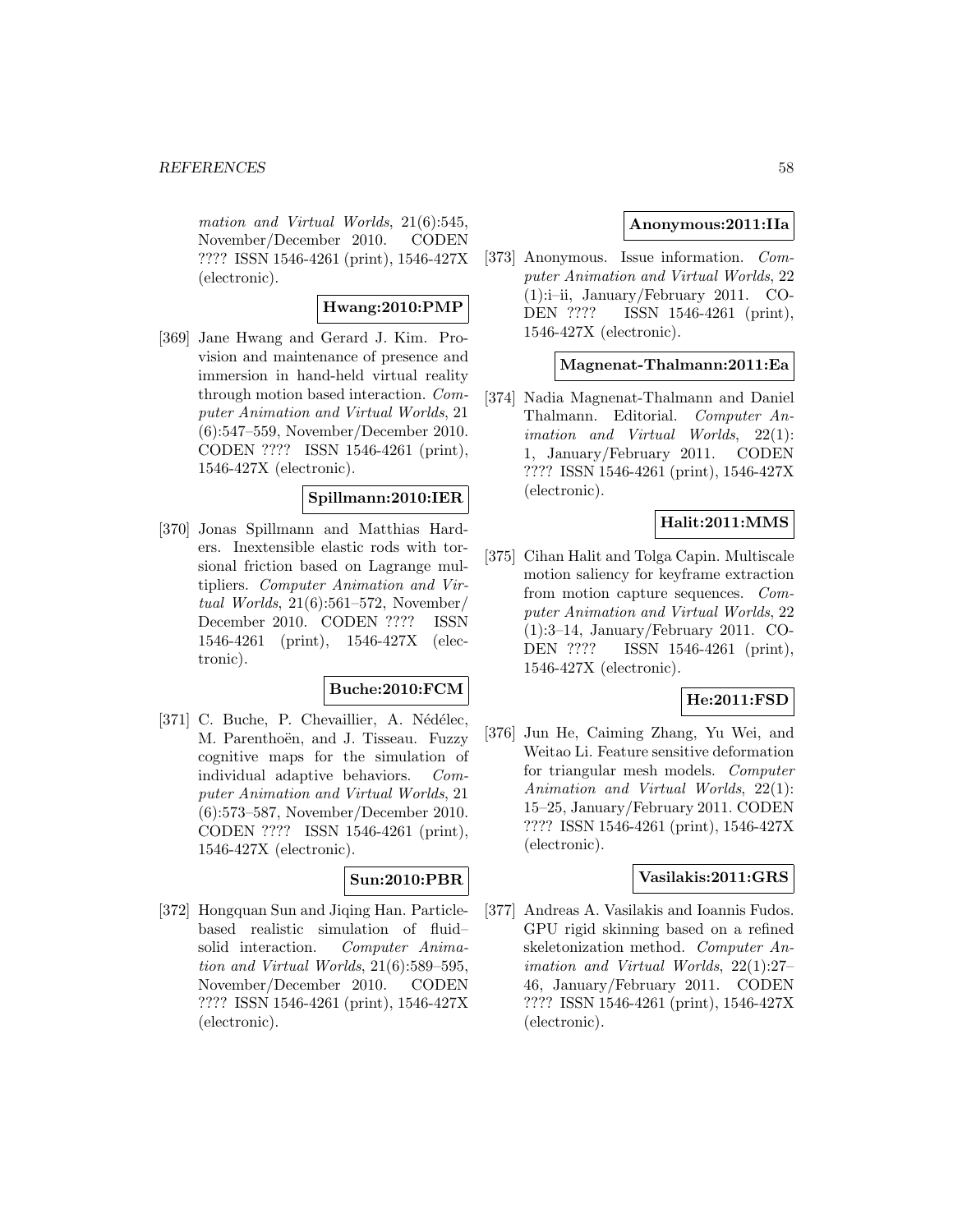# **Li:2011:ELT**

[378] Shiqi Li and Chi Xu. Efficient lookup table based camera pose estimation for augmented reality. Computer Animation and Virtual Worlds, 22(1):47– 58, January/February 2011. CODEN ???? ISSN 1546-4261 (print), 1546-427X (electronic).

## **vanBasten:2011:CPP**

[379] B. J. H. van Basten, A. Egges, and R. Geraerts. Combining path planners and motion graphs. Computer Animation and Virtual Worlds, 22(1):59– 78, January/February 2011. CODEN ???? ISSN 1546-4261 (print), 1546-427X (electronic).

### **Anonymous:2011:IIb**

[380] Anonymous. Issue information. Computer Animation and Virtual Worlds, 22(2–3):i–ii, April/May 2011. CODEN ???? ISSN 1546-4261 (print), 1546-427X (electronic).

# **Pan:2011:E**

[381] Zhigeng Pan, Nadia Magnenat-Thalmann, and Jinxiang Chai. Editorial. Computer Animation and Virtual Worlds, 22 (2–3):79–80, April/May 2011. CODEN ???? ISSN 1546-4261 (print), 1546-427X (electronic).

### **Liao:2011:MOW**

[382] Jing Liao, Jinhui Yu, and John Patterson. Modeling ocean waves and interaction between objects and ocean water for cartoon animation. Computer Animation and Virtual Worlds, 22(2– 3):81–89, April/May 2011. CODEN ???? ISSN 1546-4261 (print), 1546-427X (electronic).

# **Yu:2011:FBV**

[383] Qizhi Yu, Fabrice Neyret, and Anthony Steed. Feature-based vector simulation of water waves. Computer Animation and Virtual Worlds, 22(2– 3):91–98, April/May 2011. CODEN ???? ISSN 1546-4261 (print), 1546-427X (electronic).

### **Huang:2011:ISF**

[384] Chen Huang, Hanqiu Sun, Shiguang Liu, and Ping Li. Interactive soft-fabrics watering simulation on GPU. Computer Animation and Virtual Worlds, 22(2– 3):99–106, April/May 2011. CODEN ???? ISSN 1546-4261 (print), 1546-427X (electronic).

### **He:2011:RTS**

[385] Shengfeng He, Hon-Cheng Wong, Wai-Man Pang, and Un-Hong Wong. Realtime smoke simulation with improved turbulence by spatial adaptive vorticity confinement. Computer Animation and Virtual Worlds, 22(2–3):107–114, April/ May 2011. CODEN ???? ISSN 1546- 4261 (print), 1546-427X (electronic).

## **Liu:2011:MSB**

[386] Ning Liu, Xiaowei He, Sheng Li, and Guoping Wang. Meshless simulation of brittle fracture. Computer Animation and Virtual Worlds, 22(2–3): 115–124, April/May 2011. CODEN ???? ISSN 1546-4261 (print), 1546-427X (electronic).

### **Zhu:2011:RFC**

[387] Jian Zhu, Yuanzhang Chang, and Enhua Wu. Realistic, fast, and controllable simulation of solid combustion. Computer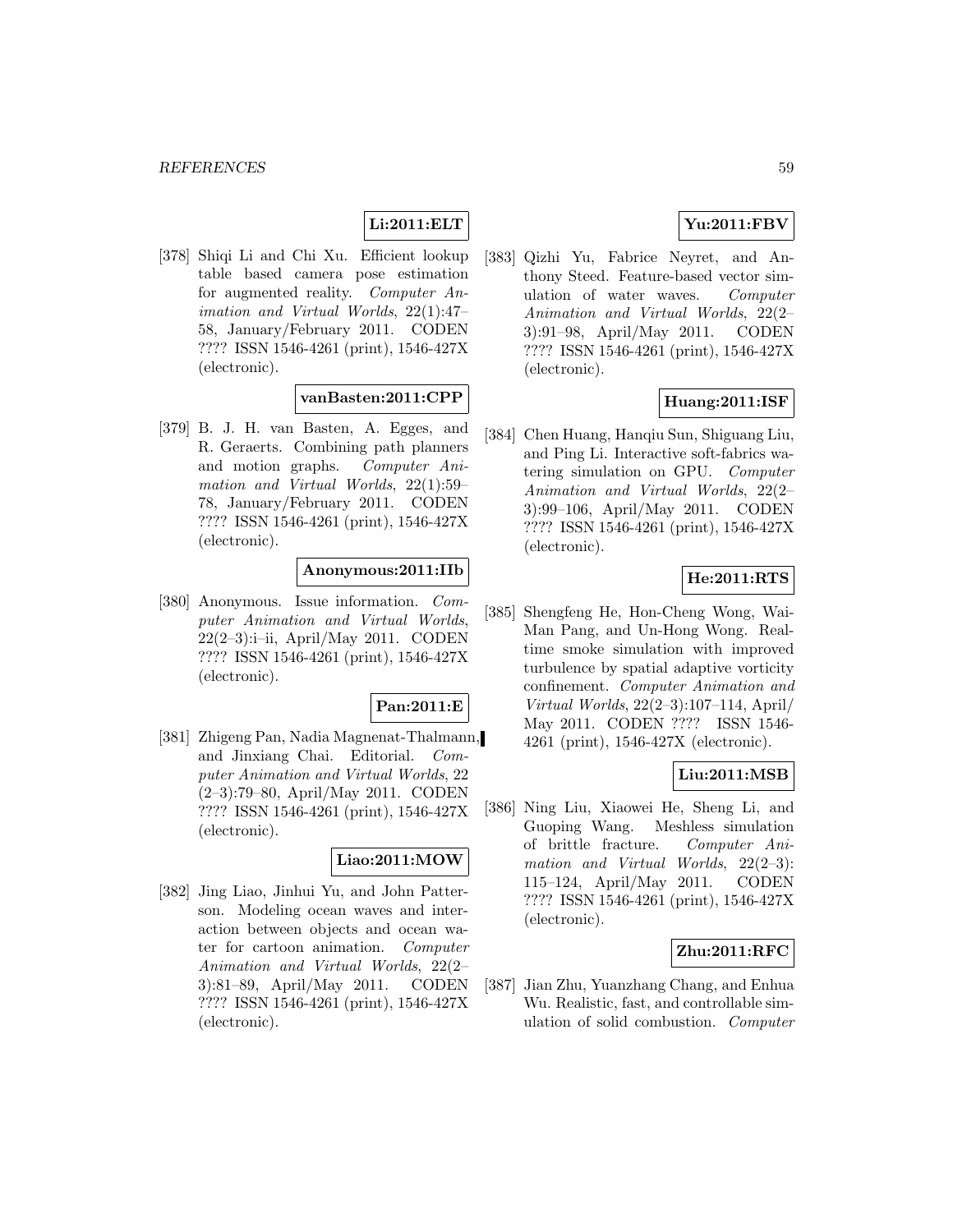Animation and Virtual Worlds, 22(2– 3):125–132, April/May 2011. CODEN ???? ISSN 1546-4261 (print), 1546-427X (electronic).

# **Buche:2011:STA**

[388] Cédric Buche, Anne Jeannin-Girardon, and Pierre De Loor. Simulation theory and anticipation for interactive virtual character in an uncertain world. Computer Animation and Virtual Worlds, 22 (2–3):133–139, April/May 2011. CO-DEN ???? ISSN 1546-4261 (print), 1546-427X (electronic).

## **Xiang:2011:UUE**

[389] Nan Xiang, Haiying Zhao, Xiaojian Zhou, Mingliang Xu, Abdennour El Rhalibi, and Yu Wu. UEGM: uncertain emotion generator under multistimulus. Computer Animation and Virtual Worlds, 22(2–3):141–149, April/ May 2011. CODEN ???? ISSN 1546- 4261 (print), 1546-427X (electronic).

### **Singh:2011:FND**

[390] Shawn Singh, Mubbasir Kapadia, Glenn Reinman, and Petros Faloutsos. Footstep navigation for dynamic crowds. Computer Animation and Virtual Worlds, 22(2–3):151–158, April/ May 2011. CODEN ???? ISSN 1546- 4261 (print), 1546-427X (electronic).

# **Liu:2011:FLR**

[391] Ko-Yun Liu, Wan-Chun Ma, Chun-Fa Chang, Chuan-Chang Wang, and Paul Debevec. A framework for locally retargeting and rendering facial performance. Computer Animation and Virtual Worlds, 22(2–3):159–167, April/ May 2011. CODEN ???? ISSN 1546- 4261 (print), 1546-427X (electronic).

# **Dutreve:2011:EAR**

[392] Ludovic Dutreve, Alexandre Meyer, and Sada Bouakaz. Easy acquisition and real-time animation of facial wrinkles. Computer Animation and Virtual Worlds, 22(2–3):169–176, April/ May 2011. CODEN ???? ISSN 1546- 4261 (print), 1546-427X (electronic).

## **Lee:2011:MLS**

[393] Chung-Yeon Lee, Sangyong Lee, and Seongah Chin. Multi-layer structural wound synthesis on 3D face. *Computer* Animation and Virtual Worlds, 22(2– 3):177–185, April/May 2011. CODEN ???? ISSN 1546-4261 (print), 1546-427X (electronic).

# **Song:2011:CFR**

[394] Jaewon Song, Byungkuk Choi, Yeongho Seol, and Junyong Noh. Characteristic facial retargeting. Computer Animation and Virtual Worlds, 22(2–3): 187–194, April/May 2011. CODEN ???? ISSN 1546-4261 (print), 1546-427X (electronic).

## **Zollhofer:2011:ARP**

[395] Michael Zollhöfer, Michael Martinek, Günther Greiner, Marc Stamminger, and Jochen Süßmuth. Automatic reconstruction of personalized avatars from 3D face scans. Computer Animation and Virtual Worlds, 22(2–3):195–202, April/ May 2011. CODEN ???? ISSN 1546- 4261 (print), 1546-427X (electronic).

### **Tong:2011:BSH**

[396] Jing Tong, Mingmin Zhang, Xueqin Xiang, Huaqing Shen, Hao Yan, and Zhengming Chen. 3D body scanning with hairstyle using one time-of-flight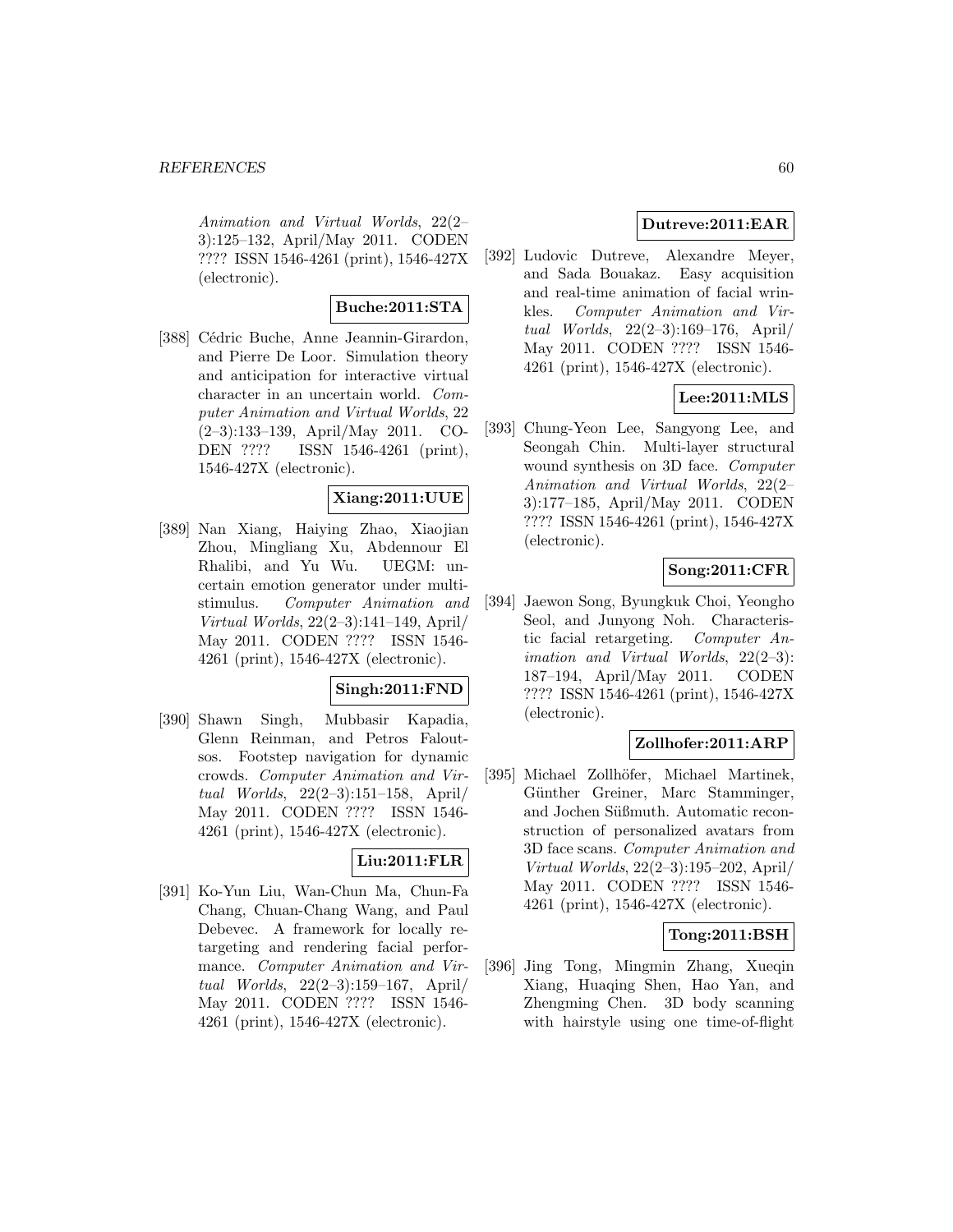camera. Computer Animation and Virtual Worlds, 22(2–3):203–211, April/ May 2011. CODEN ???? ISSN 1546- 4261 (print), 1546-427X (electronic).

# **Pan:2011:ISL**

[397] Jun Pan, Jian min Wang, Shun ting Cao, and Xiao nan Luo. Interactive sign language synthesis based on adaptive display resolution visibility for ubiquitous devices. Computer Animation and Virtual Worlds, 22(2–3):213–220, April/ May 2011. CODEN ???? ISSN 1546- 4261 (print), 1546-427X (electronic).

# **Xiao:2011:PMM**

[398] Jun Xiao, Yinfu Feng, and Wenyuan Hu. Predicting missing markers in human motion capture using  $l_1$ -sparse representation. Computer Animation and Virtual Worlds, 22(2–3):221–228, April/ May 2011. CODEN ???? ISSN 1546- 4261 (print), 1546-427X (electronic).

# **Deng:2011:RTM**

[399] Liqun Deng, Howard Leung, Naijie Gu, and Yang Yang. Real-time mocap dance recognition for an interactive dancing game. Computer Animation and Virtual Worlds, 22(2–3):229–237, April/ May 2011. CODEN ???? ISSN 1546- 4261 (print), 1546-427X (electronic).

# **Yeh:2011:ECP**

[400] I-Cheng Yeh, Chao-Hung Lin, Hung-Jen Chien, and Tong-Yee Lee. Efficient camera path planning algorithm for human motion overview. Computer Animation and Virtual Worlds, 22(2– 3):239–250, April/May 2011. CODEN ???? ISSN 1546-4261 (print), 1546-427X (electronic).

# **Si:2011:STW**

[401] Weixin Si, Zhiyong Yuan, Xiangyun Liao, Zhaoliang Duan, Yihua Ding, and Jianhui Zhao. 3D soft tissue warping dynamics simulation based on force asynchronous diffusion model. Computer Animation and Virtual Worlds, 22(2– 3):251–259, April/May 2011. CODEN ???? ISSN 1546-4261 (print), 1546-427X (electronic).

# **Huang:2011:NAH**

[402] D. Huang, W. Tang, T. R. Wan, N. W. John, D. Gould, Y. Ding, and Y. Chen. A new approach to haptic rendering of guidewires for use in minimally invasive surgical simulation. Computer Animation and Virtual Worlds, 22(2– 3):261–268, April/May 2011. CODEN ???? ISSN 1546-4261 (print), 1546-427X (electronic).

# **Liao:2011:PCS**

[403] Sheng-Hui Liao, Yixiong Liang, Ling-Zhi Li, Bei-Ji Zou, Xing-Hao Zhu, and Wei Ai. Practical craniofacial surgery simulator based on GPU accelerated lattice shape matching. Computer Animation and Virtual Worlds, 22(2-3): 269–276, April/May 2011. CODEN ???? ISSN 1546-4261 (print), 1546-427X (electronic).

# **Peng:2011:VES**

[404] Yanjun Peng, Ruisheng Jia, Yuanhong Wang, and Mingmin Zhang. A virtual endoscopy system for virtual medicine. Computer Animation and Virtual Worlds, 22(2–3):277–284, April/ May 2011. CODEN ???? ISSN 1546- 4261 (print), 1546-427X (electronic).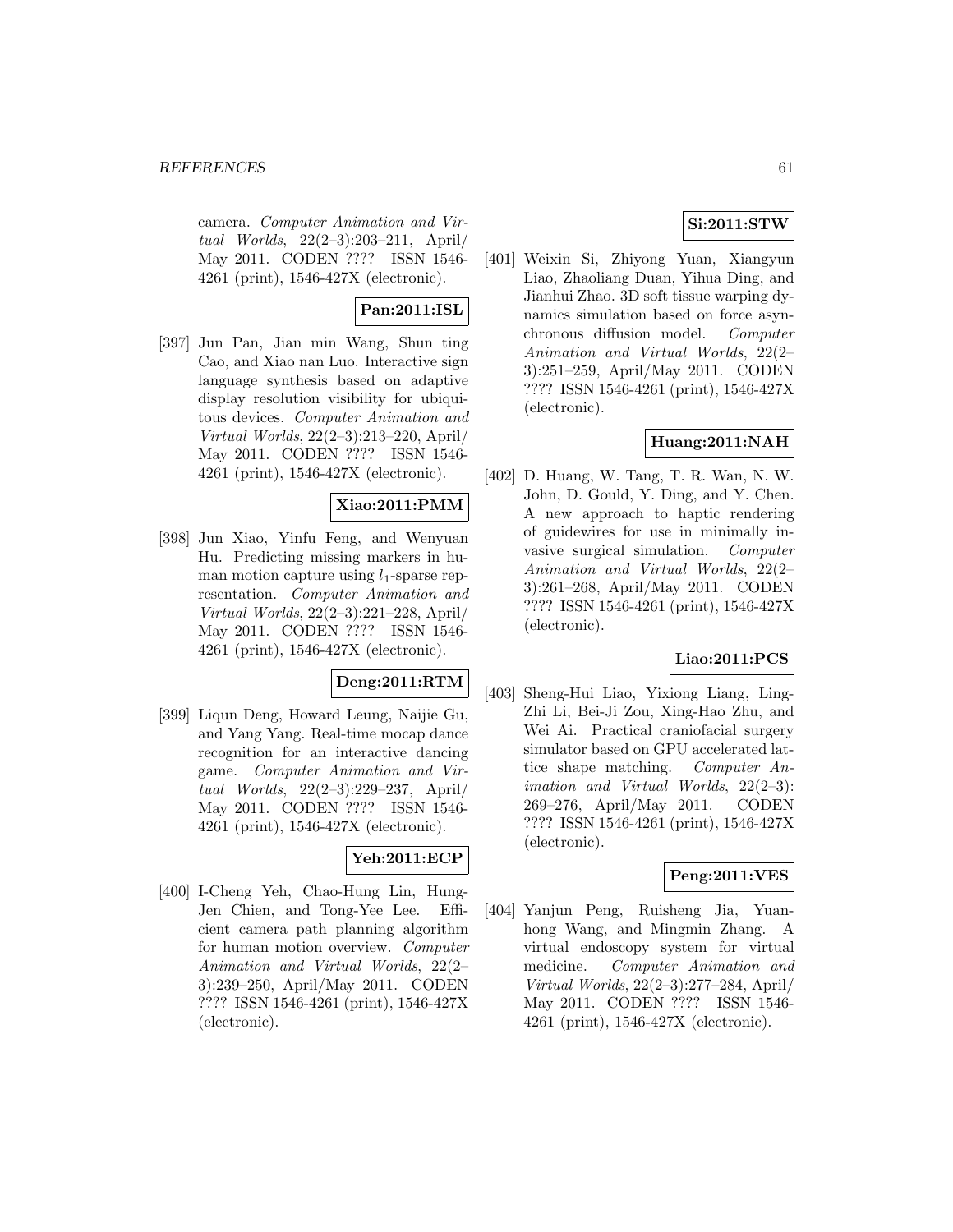#### **Chen:2011:GFS**

[405] Lu Chen, Jin Huang, Hongxin Zhang, and Wei Hua. GPU-friendly shape interpolation based on trajectory warping. Computer Animation and Virtual Worlds, 22(2–3):285–294, April/ May 2011. CODEN ???? ISSN 1546- 4261 (print), 1546-427X (electronic).

## **Chao:2011:GBS**

[406] Min-Wen Chao, Chao-Hung Lin, Chih-Chieh Chang, and Tong-Yee Lee. A graph-based shape matching scheme for 3D articulated objects. Computer An*imation and Virtual Worlds,*  $22(2-3)$ : 295–305, April/May 2011. CODEN ???? ISSN 1546-4261 (print), 1546-427X (electronic).

# **Zhao:2011:EWB**

[407] Chong Zhao, Hanqiu Sun, and Kaihuai Qin. Efficient wavelet-based geometry compression. Computer Animation and Virtual Worlds, 22(2–3):307–315, April/ May 2011. CODEN ???? ISSN 1546- 4261 (print), 1546-427X (electronic).

# **Hwang:2011:SIG**

[408] Huicheol Hwang, Kyehyun Kim, Roger Blanco i Ribera, and Junyong Noh. Stereoscopic image generation of background terrain scenes. Computer An*imation and Virtual Worlds,*  $22(2-3)$ : 317–323, April/May 2011. CODEN ???? ISSN 1546-4261 (print), 1546-427X (electronic).

#### **VanLaerhoven:2011:PGA**

[409] Tom Van Laerhoven, Fabian Di Fiore, William Van Haevre, and Frank Van Reeth. Paint-on-glass animation: the fellowship of digital paint and artisanal

control. Computer Animation and Virtual Worlds, 22(2–3):325–332, April/ May 2011. CODEN ???? ISSN 1546- 4261 (print), 1546-427X (electronic).

#### **Anonymous:2011:IIc**

[410] Anonymous. Issue information. Computer Animation and Virtual Worlds, 22(4):1–2, July/August 2011. CODEN ???? ISSN 1546-4261 (print), 1546-427X (electronic).

### **Magnenat-Thalmann:2011:EI**

[411] Nadia Magnenat-Thalmann and Daniel Thalmann. Editorial issue 22.4. Computer Animation and Virtual Worlds, 22(4):333, July/August 2011. CODEN ???? ISSN 1546-4261 (print), 1546-427X (electronic).

## **Meng:2011:IDC**

[412] Min Meng, Lubin Fan, and Ligang Liu. iCutter: a direct cut-out tool for 3D shapes. Computer Animation and Virtual Worlds, 22(4):335–342, July/ August 2011. CODEN ???? ISSN 1546- 4261 (print), 1546-427X (electronic).

#### **Rodriguez:2011:CPM**

[413] Inmaculada Rodriguez, Anna Puig, and Marc Esteva. Cross-platform management of intelligent objects behaviors in serious virtual environments. Computer Animation and Virtual Worlds, 22(4): 343–350, July/August 2011. CODEN ???? ISSN 1546-4261 (print), 1546-427X (electronic).

### **Liu:2011:HMG**

[414] Gengdai Liu, Mingliang Xu, Zhigeng Pan, and Abdennour El Rhalibi. Human motion generation with multifactor models. Computer Animation and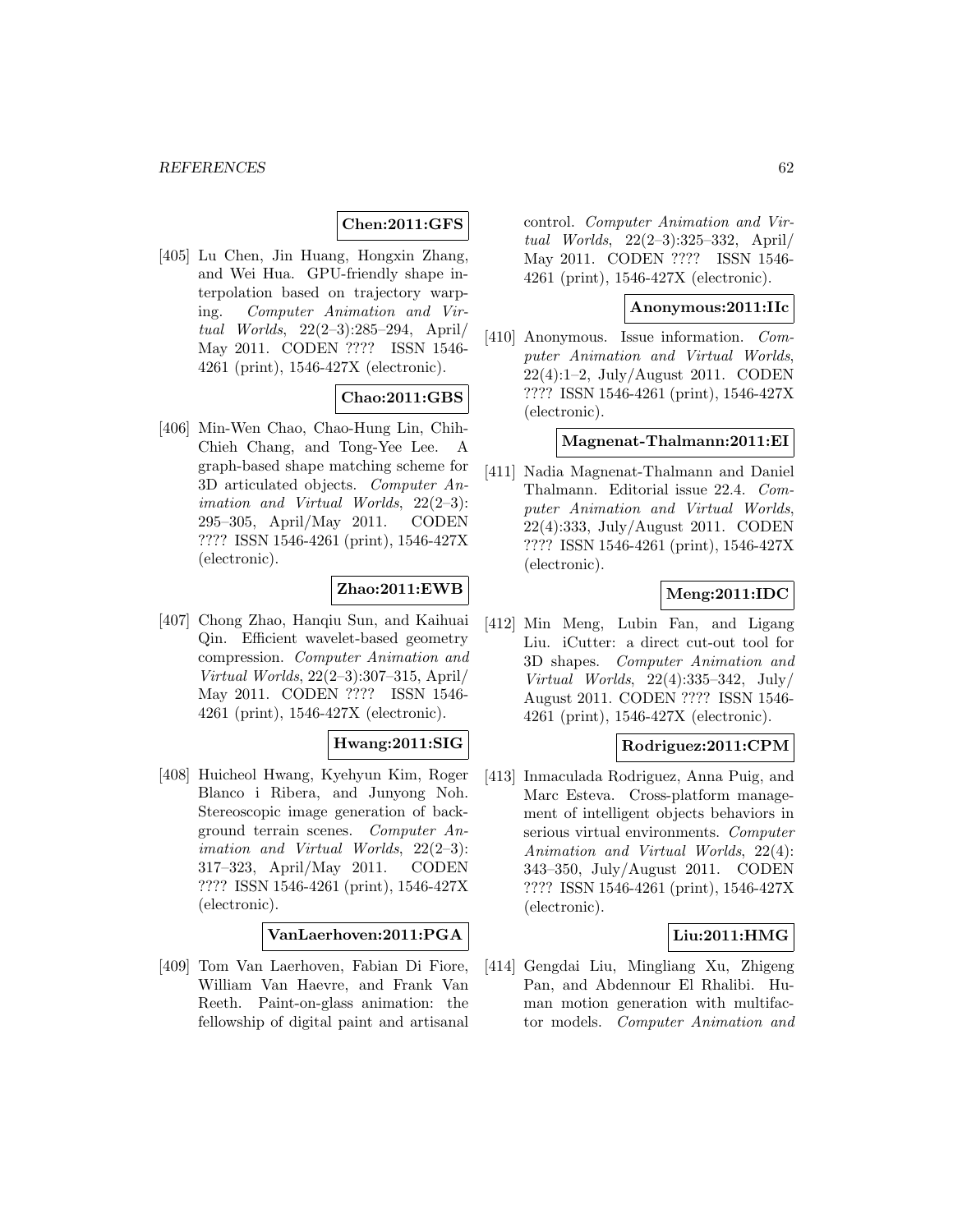Virtual Worlds, 22(4):351–359, July/ August 2011. CODEN ???? ISSN 1546- 4261 (print), 1546-427X (electronic).

#### **Kokkinara:2011:MSV**

[415] Elena Kokkinara, Oyewole Oyekoya, and Anthony Steed. Modelling selective visual attention for autonomous virtual characters. Computer Animation and Virtual Worlds, 22(4):361–369, July/ August 2011. CODEN ???? ISSN 1546- 4261 (print), 1546-427X (electronic).

### **Gourret:2011:EIA**

[416] Jean-Paul Gourret, Amir Hariri, and Philippe Liverneaux. Explicit and implicit animation with fuzzy constraints of a versatile multi-body system for virtual hand surgery. Computer Animation and Virtual Worlds, 22(4): 371–392, July/August 2011. CODEN ???? ISSN 1546-4261 (print), 1546-427X (electronic).

### **Slomp:2011:PRT**

[417] Marcos Slomp, Matthew W. Johnson, Toru Tamaki, and Kazufumi Kaneda. Photorealistic real-time rendering of spherical raindrops with hierarchical reflective and refractive maps. Computer Animation and Virtual Worlds, 22(4): 393–404, July/August 2011. CODEN ???? ISSN 1546-4261 (print), 1546-427X (electronic).

## **Anonymous:2011:IId**

[418] Anonymous. Issue information. Computer Animation and Virtual Worlds, 22 (5):1–2, September/October 2011. CO-DEN ???? ISSN 1546-4261 (print), 1546-427X (electronic).

#### **Anonymous:2011:E**

[419] Anonymous. Editorial. Computer Animation and Virtual Worlds, 22(5): 405, September/October 2011. CODEN ???? ISSN 1546-4261 (print), 1546-427X (electronic).

# **Raunhardt:2011:ISF**

[420] Daniel Raunhardt and Ronan Boulic. Immersive singularity-free full-body interactions with reduced marker set. Computer Animation and Virtual Worlds, 22(5):407–419, September/ October 2011. CODEN ???? ISSN 1546- 4261 (print), 1546-427X (electronic).

### **Olivier:2011:SSM**

[421] Anne-Hélène Olivier, Richard Kulpa, Julien Pettré, and Armel Crétual. A step-by-step modeling, analysis and annotation of locomotion. Computer Animation and Virtual Worlds, 22(5):421– 433, September/October 2011. CODEN ???? ISSN 1546-4261 (print), 1546-427X (electronic).

### **Ho:2011:FSM**

[422] Edmond S. L. Ho and Taku Komura. A finite state machine based on topology coordinates for wrestling games. Computer Animation and Virtual Worlds, 22 (5):435–443, September/October 2011. CODEN ???? ISSN 1546-4261 (print), 1546-427X (electronic).

#### **Donikian:2011:SRW**

[423] Stéphane Donikian and Paolo Petta. A survey of research work in computer science and cognitive science dedicated to the modeling of reactive human behaviors. Computer Animation and Virtual Worlds, 22(5):445–455, September/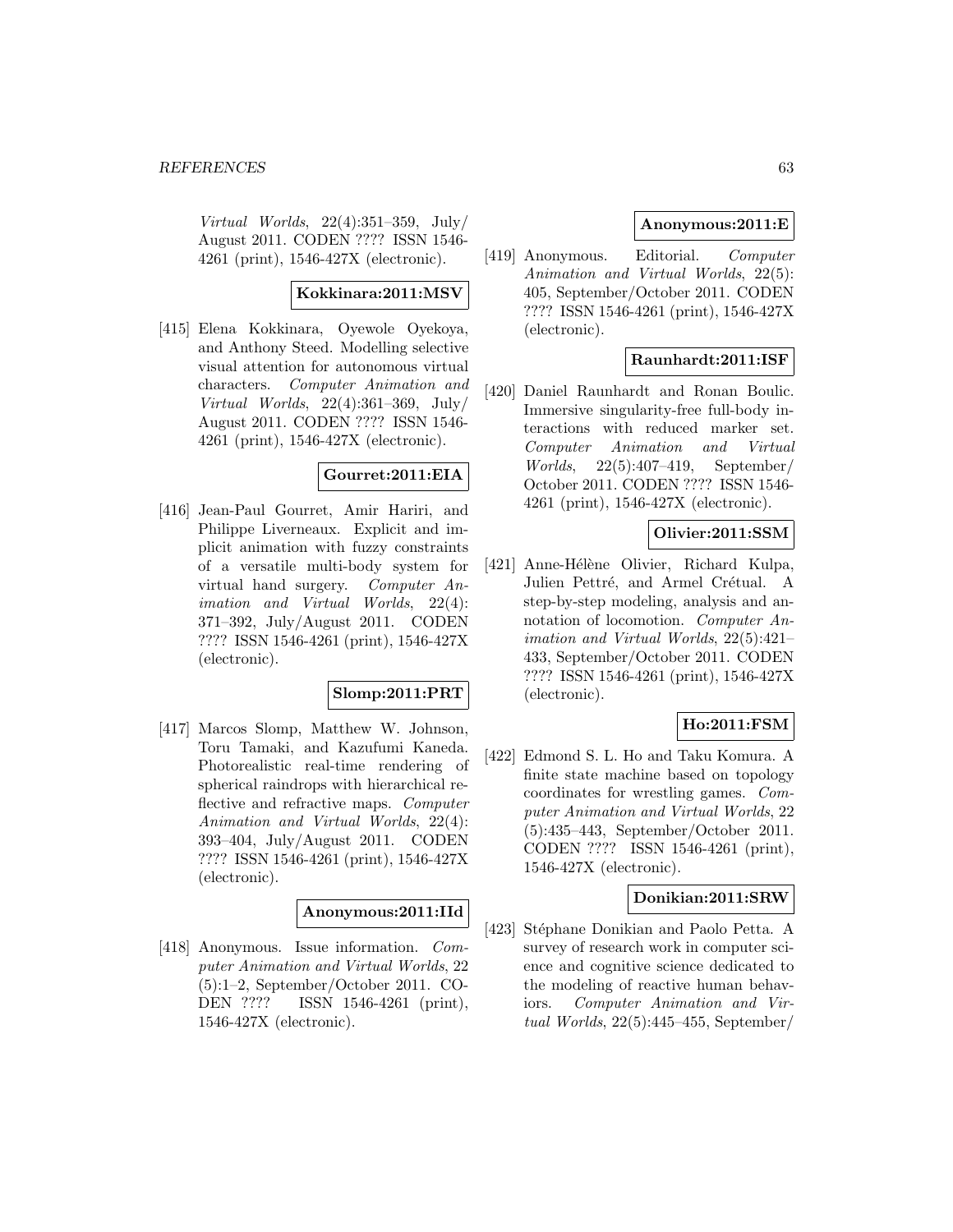October 2011. CODEN ???? ISSN 1546- 4261 (print), 1546-427X (electronic).

**Chou:2011:CCA**

[424] Yun-Feng Chou and Zen-Chung Shih. Comic character animation using Bayesian estimation. Computer Animation and Virtual Worlds, 22(5):457– 470, September/October 2011. CODEN ???? ISSN 1546-4261 (print), 1546-427X (electronic).

# **Xu:2011:PDA**

[425] Jun Xu, Xiang Li, Yangchun Ren, and Weidong Geng. Performancedriven animation of hand-drawn cartoon faces. Computer Animation and Virtual Worlds, 22(5):471–483, September/ October 2011. CODEN ???? ISSN 1546- 4261 (print), 1546-427X (electronic).

### **Anonymous:2011:IIe**

[426] Anonymous. Issue information. Computer Animation and Virtual Worlds, 22 (6):1–2, November/December 2011. CO-DEN ???? ISSN 1546-4261 (print), 1546-427X (electronic).

### **Magnenat-Thalmann:2011:Ec**

[427] Nadia Magnenat-Thalmann and Daniel Thalmann. Editorial. Computer Animation and Virtual Worlds, 22(6):485, November/December 2011. CODEN ???? ISSN 1546-4261 (print), 1546-427X (electronic).

### **Wang:2011:ALB**

[428] Changbo Wang, Chenhui Li, Jinqiu Dai, and Yang Li. Adaptive latticebased light rendering of participating media. Computer Animation and Virtual Worlds, 22(6):487–498, November/ December 2011. CODEN ???? ISSN

1546-4261 (print), 1546-427X (electronic).

# **Zhang:2011:OIV**

[429] Yijiang Zhang, Julien Pettré, Jan Ondřej, Xueying Qin, Qunsheng Peng, and Stéphane Donikian. Online inserting virtual characters into dynamic video scenes. Computer Animation and Virtual Worlds, 22(6):499–510, November/December 2011. CODEN ???? ISSN 1546-4261 (print), 1546-427X (electronic).

# **Kim:2011:PSP**

[430] Jong-Hyuk Kim, Jung-Ju Choi, and Christoph M. Hoffmann. Pose space parameterization and style transfer of skin deformation. Computer Animation and Virtual Worlds, 22(6):511–518, November/December 2011. CODEN ???? ISSN 1546-4261 (print), 1546-427X (electronic).

### **Hu:2011:SCR**

[431] Jianping Hu, Xiuping Liu, and Qi Xie. Subdivision connectivity remeshing and its applications. Computer Animation and Virtual Worlds, 22(6):519–528, November/December 2011. CODEN ???? ISSN 1546-4261 (print), 1546-427X (electronic).

### **Cho:2011:RTR**

[432] Kyusung Cho, Jinki Jung, Sang-Wook Lee, Sang Ok Lim, and Hyun Seung Yang. Real-time recognition and tracking for augmented reality books. Computer Animation and Virtual Worlds, 22 (6):529–541, November/December 2011. CODEN ???? ISSN 1546-4261 (print), 1546-427X (electronic).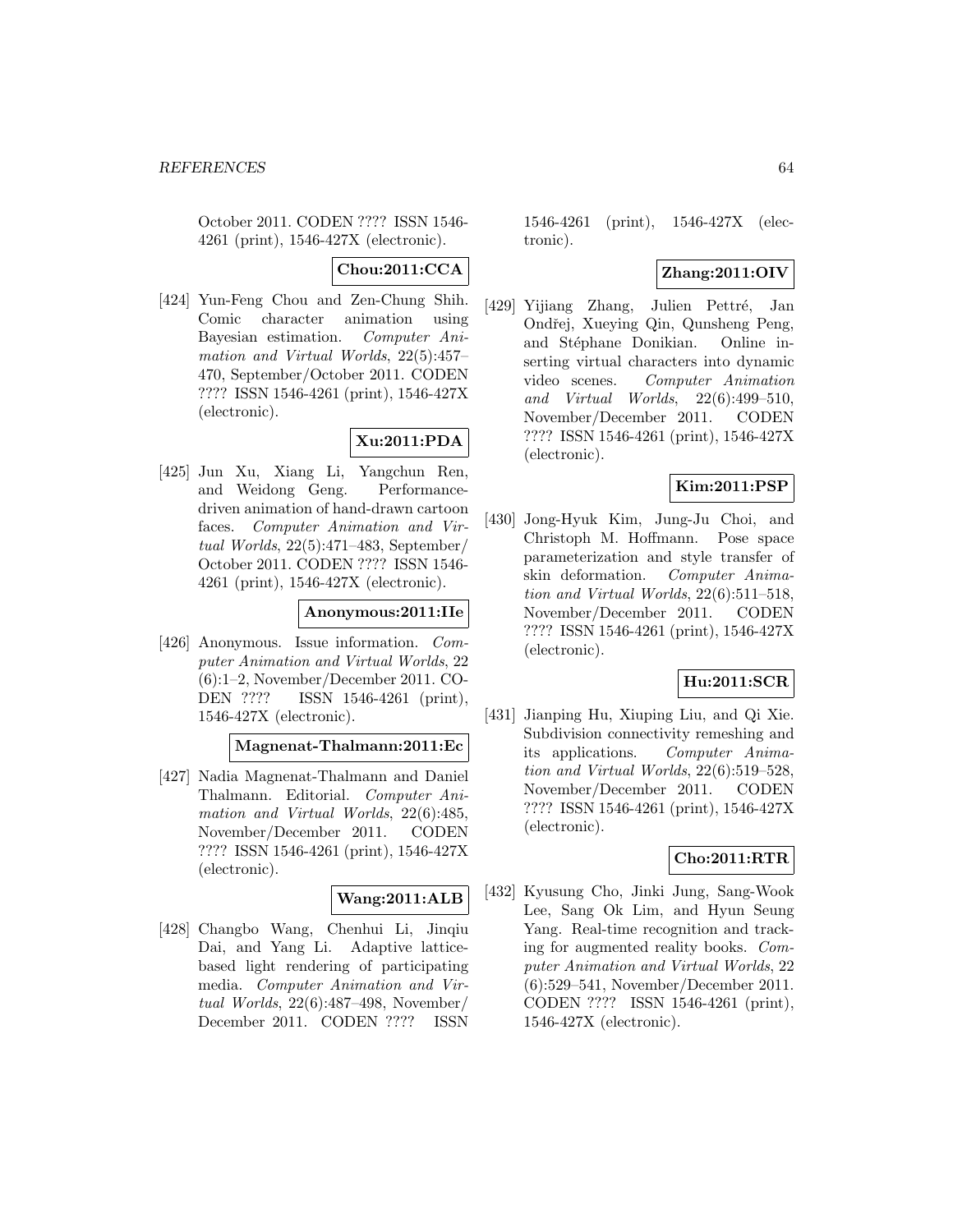## **Ulusoy:2011:ADV**

[433] Ilkay Ulusoy, Erdem Akagunduz, and Murat Yirci. Anatomical and dynamic volume spline model applied to facial soft tissue. Computer Animation and Virtual Worlds, 22(6):543–554, November/December 2011. CODEN ???? ISSN 1546-4261 (print), 1546-427X (electronic).

#### **Anonymous:2012:IIa**

[434] Anonymous. Issue information. Computer Animation and Virtual Worlds, 23 (1):i–ii, January/February 2012. CO-DEN ???? ISSN 1546-4261 (print), 1546-427X (electronic).

#### **Thalmann:2012:ECS**

[435] Daniel Thalmann, Saad Ali, and Petros Faloutsos. Editorial for the CAVW special issue on real-time crowd simulation. Computer Animation and Virtual Worlds, 23(1):1, January/February 2012. CODEN ???? ISSN 1546-4261 (print), 1546-427X (electronic).

## **Wagoum:2012:EVS**

[436] Armel Ulrich Kemloh Wagoum, Mohcine Chraibi, Jonas Mehlich, Armin Seyfried, and Andreas Schadschneider. Efficient and validated simulation of crowds for an evacuation assistant. Computer Animation and Virtual Worlds, 23(1):3–15, January/February 2012. CODEN ???? ISSN 1546-4261 (print), 1546-427X (electronic).

#### **Sun:2012:ASD**

[437] Libo Sun, Alexander Shoulson, Pengfei Huang, Nicole Nelson, Wenhu Qin, Ani Nenkova, and Norman I. Badler. Animating synthetic dyadic conversations with variations based on context and agent attributes. Computer Animation and Virtual Worlds, 23(1):17– 32, January/February 2012. CODEN ???? ISSN 1546-4261 (print), 1546-427X (electronic).

### **Beacco:2012:ERA**

[438] A. Beacco, C. Andujar, N. Pelechano, and B. Spanlang. Efficient rendering of animated characters through optimized per-joint impostors. Computer Animation and Virtual Worlds, 23(1): 33–47, January/February 2012. CODEN ???? ISSN 1546-4261 (print), 1546-427X (electronic).

### **Musse:2012:TQA**

[439] Soraia R. Musse, Vinicius J. Cassol, and Cláudio R. Jung. Towards a quantitative approach for comparing crowds. Computer Animation and Virtual Worlds, 23 (1):49–57, January/February 2012. CO-DEN ???? ISSN 1546-4261 (print), 1546-427X (electronic).

#### **vanToll:2012:RTD**

[440] Wouter G. van Toll, Atlas F. Cook Iv, and Roland Geraerts. Real-time densitybased crowd simulation. Computer Animation and Virtual Worlds, 23(1):59– 69, January/February 2012. CODEN ???? ISSN 1546-4261 (print), 1546-427X (electronic).

### **Anonymous:2012:EB**

[441] Anonymous. Editorial board. Computer Animation and Virtual Worlds, 23(2):i–ii, March/April 2012. CODEN ???? ISSN 1546-4261 (print), 1546-427X (electronic).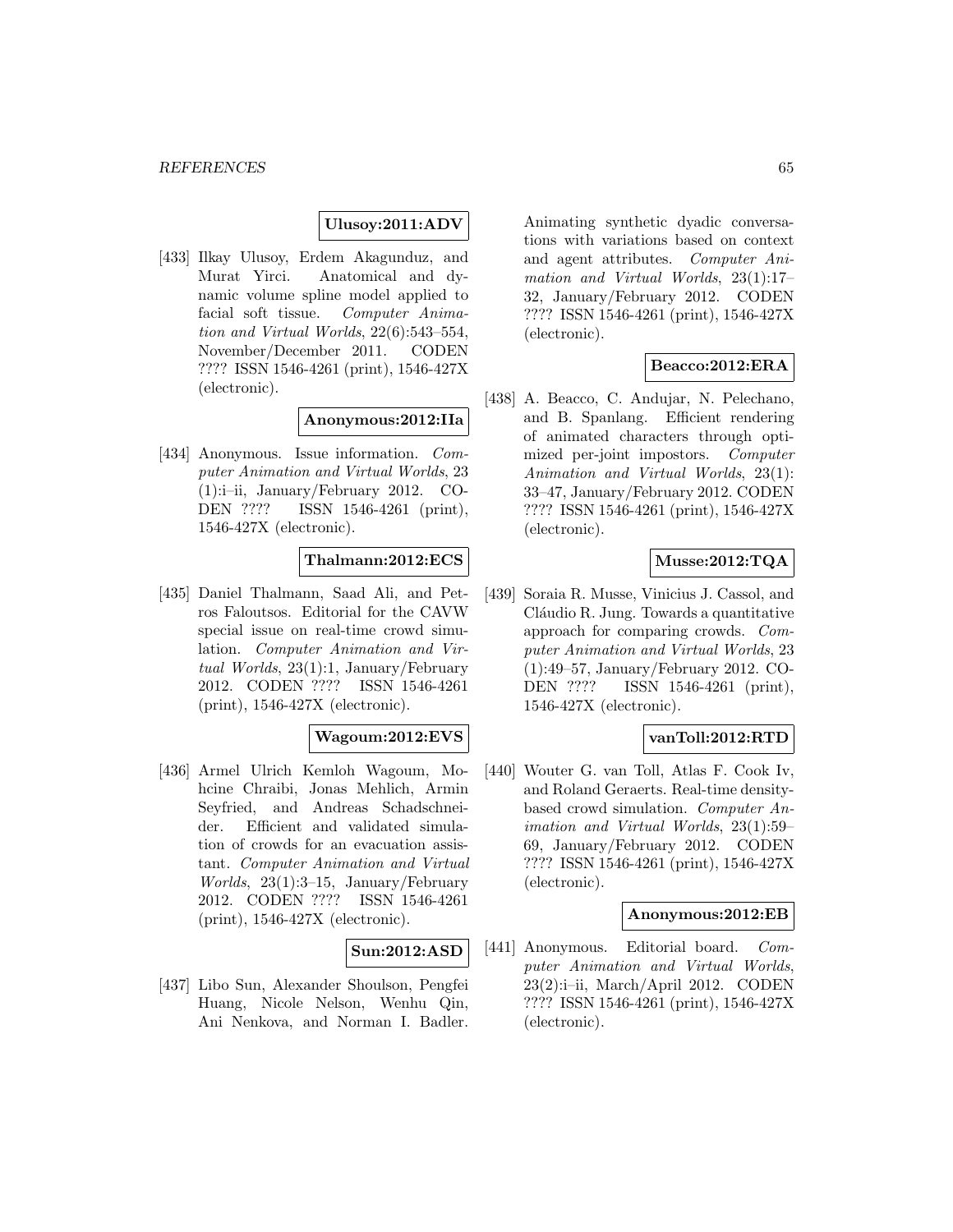### **Anonymous:2012:EI**

[442] Anonymous. Editorial issue 23.2. Computer Animation and Virtual Worlds, 23(2):71, March/April 2012. CODEN ???? ISSN 1546-4261 (print), 1546-427X (electronic).

## **Brand:2012:MCS**

[443] Sandy Brand and Rafael Bidarra. Multicore scalable and efficient pathfinding with Parallel Ripple Search. Computer Animation and Virtual Worlds, 23 (2):73–85, March/April 2012. CODEN ???? ISSN 1546-4261 (print), 1546-427X (electronic).

### **Lopez:2012:STP**

[444] Thomas Lopez, Fabrice Lamarche, and Tsai-Yen Li. Space-time planning in changing environments: using dynamic objects for accessibility. Computer Animation and Virtual Worlds, 23(2): 87–99, March/April 2012. CODEN ???? ISSN 1546-4261 (print), 1546-427X (electronic).

#### **Casas:2012:PAP**

[445] Dan Casas, Margara Tejera, Jean-Yves Guillemaut, and Adrian Hilton. Parametric animation of performancecaptured mesh sequences. Computer Animation and Virtual Worlds, 23(2): 101–111, March/April 2012. CODEN ???? ISSN 1546-4261 (print), 1546-427X (electronic).

#### **Rungjiratananon:2012:AST**

[446] Witawat Rungjiratananon, Yoshihiro Kanamori, Napaporn Metaaphanon, Yosuke Bando, Bing-Yu Chen, and Tomoyuki Nishita. Animating strings with twisting, tearing and flicking effects. Computer Animation and Virtual Worlds, 23(2):113–124, March/ April 2012. CODEN ???? ISSN 1546- 4261 (print), 1546-427X (electronic).

#### **Pantuwong:2012:NTB**

[447] Natapon Pantuwong and Masanori Sugimoto. A novel template-based automatic rigging algorithm for articulatedcharacter animation. Computer Animation and Virtual Worlds, 23(2): 125–141, March/April 2012. CODEN ???? ISSN 1546-4261 (print), 1546-427X (electronic).

#### **Anonymous:2012:IIb**

[448] Anonymous. Issue information. Computer Animation and Virtual Worlds, 23 (3–4):i–ii, May/August 2012. CODEN ???? ISSN 1546-4261 (print), 1546-427X (electronic).

#### **Anonymous:2012:E**

[449] Anonymous. Editorial. Computer Animation and Virtual Worlds, 23(3–4): 143–144, May/August 2012. CODEN ???? ISSN 1546-4261 (print), 1546-427X (electronic).

### **Jiang:2012:VER**

[450] Kai Jiang, Xiaowu Chen, Yu Zhang, and Qinping Zhao. Video event representation and inference on And-Or graph. Computer Animation and Virtual Worlds, 23(3–4):145–154, May/August 2012. CODEN ???? ISSN 1546-4261 (print), 1546-427X (electronic).

### **Kim:2012:EMN**

[451] Jinmo Kim and Hyungje Cho. Efficient modeling of numerous trees by introducing growth volume for real-time virtual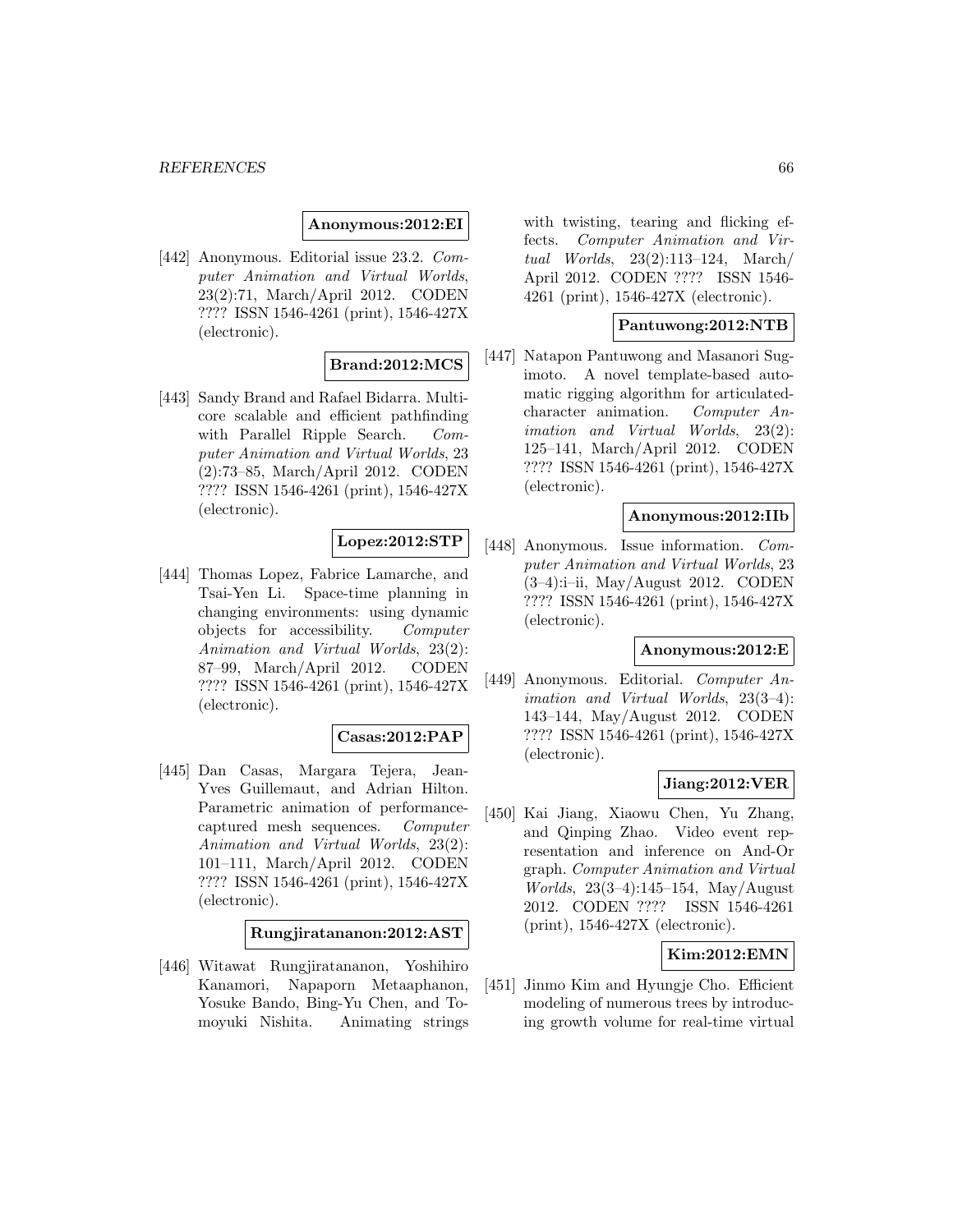ecosystems. Computer Animation and Virtual Worlds, 23(3–4):155–165, May/ August 2012. CODEN ???? ISSN 1546- 4261 (print), 1546-427X (electronic).

# **Zeng:2012:VDS**

[452] Ming Zeng, Lin Liang, Xinguo Liu, and Hujun Bao. Video-driven stateaware facial animation. Computer Animation and Virtual Worlds, 23(3–4): 167–178, May/August 2012. CODEN ???? ISSN 1546-4261 (print), 1546-427X (electronic).

# **Shen:2012:VCO**

[453] Yang Shen, Xiao Lin, Yan Gao, Bin Sheng, and Qisong Liu. Video composition by optimized 3D mean-value coordinates. Computer Animation and Virtual Worlds, 23(3–4):179–190, May/August 2012. CODEN ???? ISSN 1546-4261 (print), 1546-427X (electronic).

# **Kang:2012:GCM**

[454] Dongwann Kang, Yongjin Ohn, Myounghun Han, and Kyunghyun Yoon. Generation of coherent mosaic animations: enhancement and evaluation of temporal coherence. Computer Animation and Virtual Worlds, 23(3–4): 191–202, May/August 2012. CODEN ???? ISSN 1546-4261 (print), 1546-427X (electronic).

## **Yoshiyasu:2012:EBI**

[455] Yusuke Yoshiyasu and Nobutoshi Yamazaki. Example-based inverse kinematics using cage. Computer Animation and Virtual Worlds, 23(3–4): 203–213, May/August 2012. CODEN ???? ISSN 1546-4261 (print), 1546-427X (electronic).

# **Tan:2012:CPR**

[456] Charlie Irawan Tan and Wen Kai Tai. Characteristics preserving racer animation: a data-driven race path synthesis in formation space. Computer Animation and Virtual Worlds, 23(3–4): 215–223, May/August 2012. CODEN ???? ISSN 1546-4261 (print), 1546-427X (electronic).

### **Yoshiyasu:2012:DAS**

[457] Yusuke Yoshiyasu and Nobutoshi Yamazaki. Detail-aware spatial deformation transfer. Computer Animation and Virtual Worlds, 23(3–4):225–233, May/ August 2012. CODEN ???? ISSN 1546- 4261 (print), 1546-427X (electronic).

## **Ma:2012:BMI**

[458] Wan-Chun Ma, Yi-Hua Wang, Graham Fyffe, Bing-Yu Chen, and Paul Debevec. A blendshape model that incorporates physical interaction. Computer Animation and Virtual Worlds, 23(3–4): 235–243, May/August 2012. CODEN ???? ISSN 1546-4261 (print), 1546-427X (electronic).

# **Lee:2012:IBA**

[459] Sang Won Lee and Kang Hoon Lee. Interactive buildup of animation sequences with captured motion data. Computer Animation and Virtual Worlds, 23(3–4): 245–251, May/August 2012. CODEN ???? ISSN 1546-4261 (print), 1546-427X (electronic).

### **Kang:2012:PCR**

[460] Young-Min Kang and Chang-Sik Cho. Photorealistic cloth in real-time applications. Computer Animation and Virtual Worlds, 23(3–4):253–265, May/August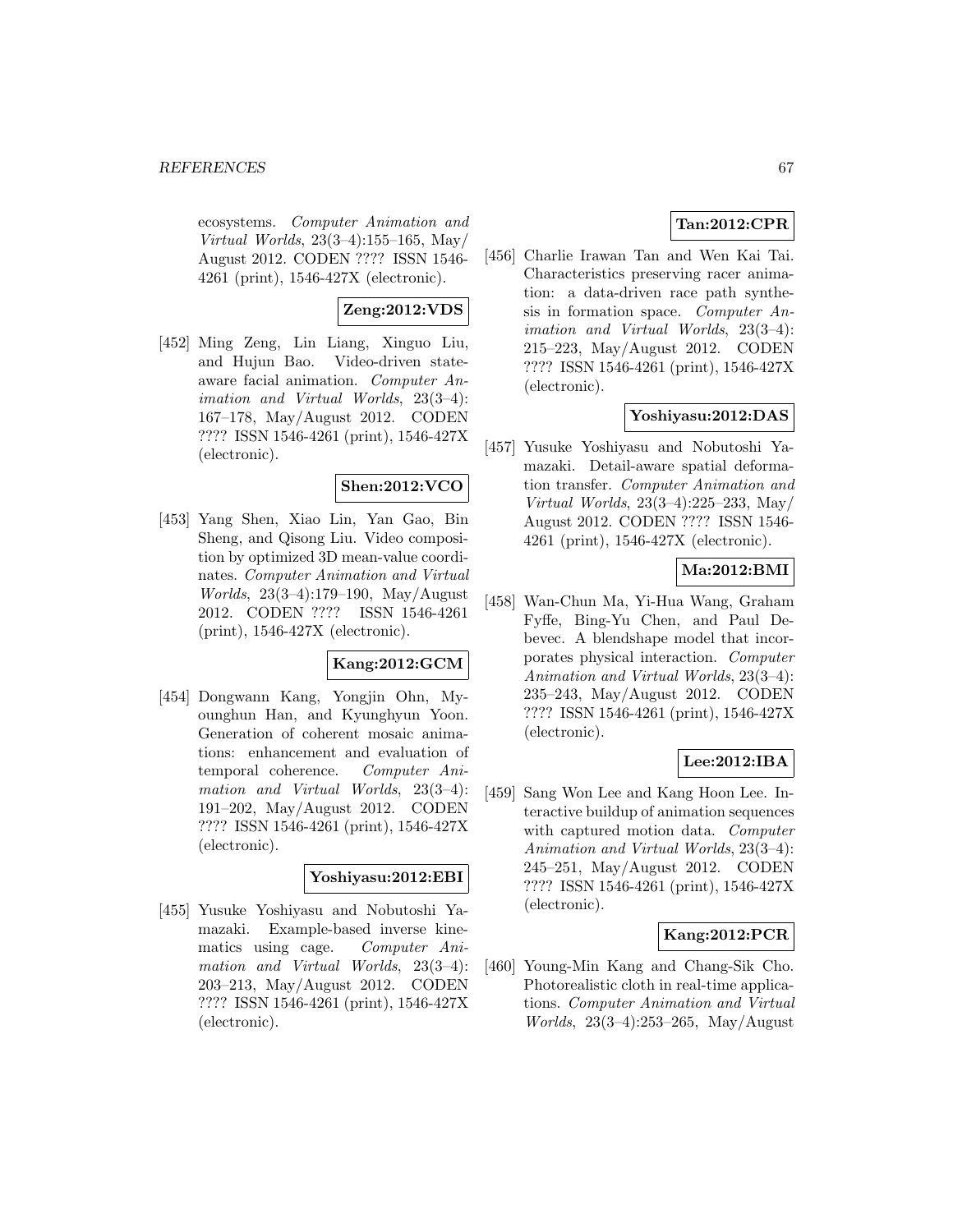2012. CODEN ???? ISSN 1546-4261 (print), 1546-427X (electronic).

# **Yang:2012:ICB**

[461] Meng Yang, Longsheng Jiang, Xiaosheng Li, Youquan Liu, Xuehui Liu, and Enhua Wu. Interactive coupling between a tree and raindrops. Computer Animation and Virtual Worlds, 23(3–4): 267–277, May/August 2012. CODEN ???? ISSN 1546-4261 (print), 1546-427X (electronic).

### **Wang:2012:SMF**

[462] Changbo Wang, Qiang Zhang, Huajun Xiao, and Qiuyan Shen. Simulation of multiple fluids with solid–liquid phase transition. Computer Animation and Virtual Worlds, 23(3–4):279–289, May/ August 2012. CODEN ???? ISSN 1546- 4261 (print), 1546-427X (electronic).

#### **Oh:2012:PSH**

[463] Seungtaik Oh, Seunghyup Shin, and Hyeryeong Jun. Practical simulation of hierarchical brittle fracture. Computer Animation and Virtual Worlds, 23(3–4): 291–300, May/August 2012. CODEN ???? ISSN 1546-4261 (print), 1546-427X (electronic).

### **Djado:2012:PBD**

[464] Khalid Djado, Richard Egli, and Fabrice Granger. Particle-based drop animation on meshes in real time. Computer Animation and Virtual Worlds, 23 (3–4):301–309, May/August 2012. CO-DEN ???? ISSN 1546-4261 (print), 1546-427X (electronic).

### **Jund:2012:USC**

[465] Thomas Jund, Pierre Kraemer, and David Cazier. A unified structure for crowd simulation. Computer Animation and Virtual Worlds, 23(3–4): 311–320, May/August 2012. CODEN ???? ISSN 1546-4261 (print), 1546-427X (electronic).

### **Ennis:2012:PPF**

[466] Cathy Ennis and Carol O'Sullivan. Perceptually plausible formations for virtual conversers. Computer Animation and Virtual Worlds, 23(3–4):321– 329, May/August 2012. CODEN ???? ISSN 1546-4261 (print), 1546-427X (electronic).

### **Choi:2012:AEE**

[467] Ahyoung Choi, Celso De Melo, Woontack Woo, and Jonathan Gratch. Affective engagement to emotional facial expressions of embodied social agents in a decision-making game. Computer Animation and Virtual Worlds, 23(3–4): 331–342, May/August 2012. CODEN ???? ISSN 1546-4261 (print), 1546-427X (electronic).

### **Li:2012:CDL**

[468] Weizi Li, Zichao Di, and Jan M. Allbeck. Crowd distribution and location preference. Computer Animation and Virtual Worlds, 23(3–4):343–351, May/August 2012. CODEN ???? ISSN 1546-4261 (print), 1546-427X (electronic).

# **Chen:2012:VCC**

[469] Xiaowu Chen, Hengyuan Zhang, and Qinping Zhao. Virtual calligraphic carving through smoothness scalar field and brush-pressure distribution. Computer Animation and Virtual Worlds, 23(3–4): 353–361, May/August 2012. CODEN ???? ISSN 1546-4261 (print), 1546-427X (electronic).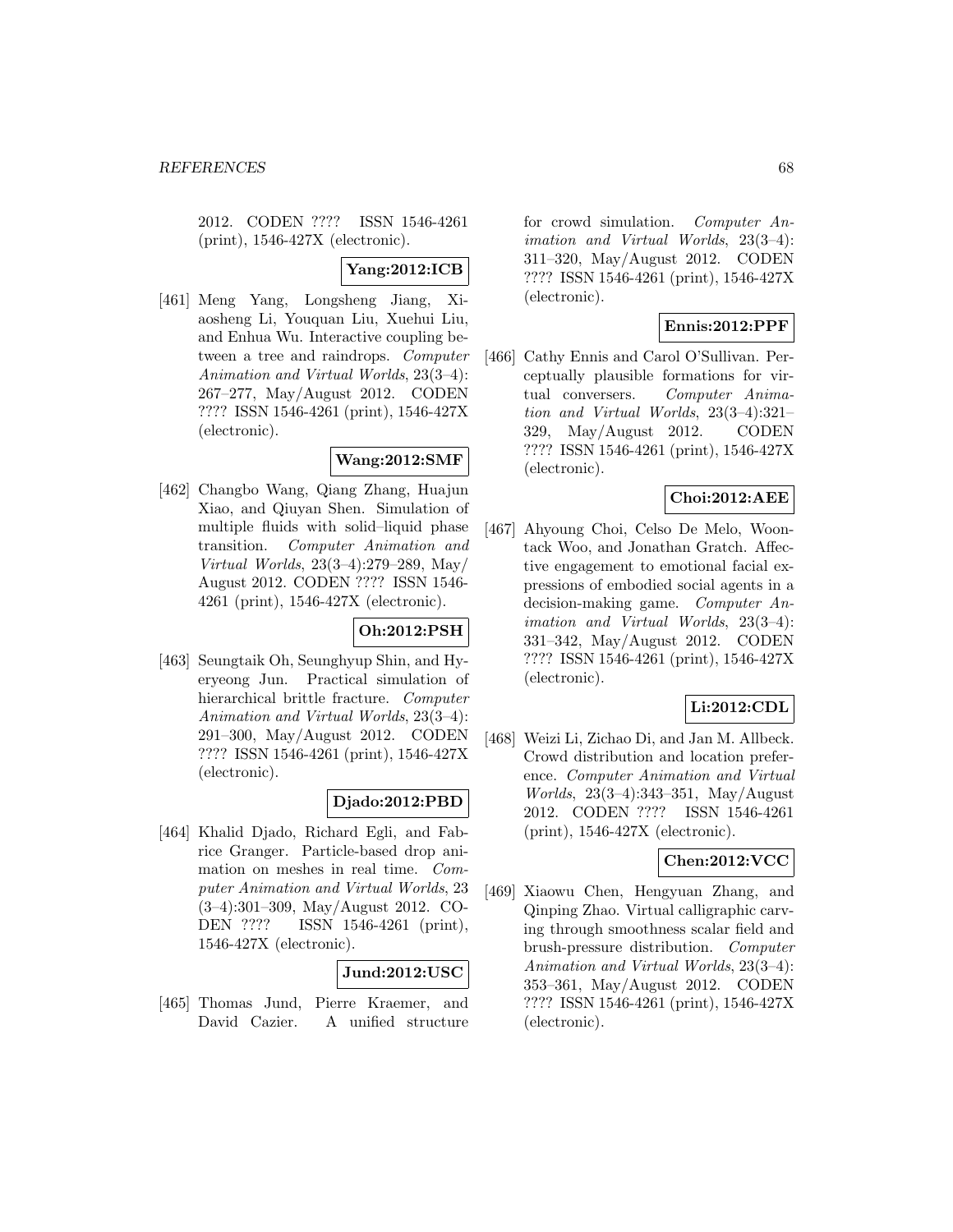## **Kim:2012:ASS**

[470] Hyeon-Joong Kim, A. Cengiz Öztireli, Markus Gross, and Soo-Mi Choi. Adaptive surface splatting for facial rendering. Computer Animation and Virtual Worlds, 23(3–4):363–373, May/August 2012. CODEN ???? ISSN 1546-4261 (print), 1546-427X (electronic).

## **Du:2012:FCC**

[471] Peng Du, Min Tang, and Ruofeng Tong. Fast continuous collision culling with deforming noncollinear filters. Computer Animation and Virtual Worlds, 23(3–4): 375–383, May/August 2012. CODEN ???? ISSN 1546-4261 (print), 1546-427X (electronic).

## **Bae:2012:UGV**

[472] Myungsoo Bae, Jinwook Kim, and Young J. Kim. User-guided volumetric approximation using swept sphere volumes for physically based animation. Computer Animation and Virtual Worlds, 23(3–4):385–394, May/August 2012. CODEN ???? ISSN 1546-4261 (print), 1546-427X (electronic).

# **Liu:2012:PBO**

[473] Youquan Liu, Yanyun Chen, Wen Wu, Nelson Max, and Enhua Wu. Physically based object withering simulation. Computer Animation and Virtual Worlds, 23 (3–4):395–406, May/August 2012. CO-DEN ???? ISSN 1546-4261 (print), 1546-427X (electronic).

#### **Zhao:2012:DFP**

[474] Xu Zhao, Zhong Zhou, Ye Duan, and Wei Wu. Detail-feature-preserving surface reconstruction. Computer Animation and Virtual Worlds, 23(3–4): 407–416, May/August 2012. CODEN ???? ISSN 1546-4261 (print), 1546-427X (electronic).

## **Lee:2012:SIS**

[475] Hwan-Jik Lee, Hyun Joon Shin, and Jung-Ju Choi. Single image summarization of 3D animation using depth images. Computer Animation and Virtual Worlds, 23(3–4):417–424, May/August 2012. CODEN ???? ISSN 1546-4261 (print), 1546-427X (electronic).

#### **Gutierrez:2012:SSD**

[476] Luis F. Gutiérrez, Iker Aguinaga, Matthias Harders, and Félix Ramos. Speeding up the simulation of deformable objects through mesh improvement. Computer Animation and Virtual Worlds, 23(3–4):425–433, May/August 2012. CODEN ???? ISSN 1546-4261 (print), 1546-427X (electronic).

#### **Ferraris:2012:FBP**

[477] John Ferraris, Feng Tian, and Christos Gatzidis. Feature-based probabilistic texture blending with feature variations for terrains. Computer Animation and Virtual Worlds, 23(3–4):435–445, May/ August 2012. CODEN ???? ISSN 1546- 4261 (print), 1546-427X (electronic).

## **Zhao:2012:DDD**

[478] Yong Zhao, Bin Pan, Chunxia Xiao, and Qunsheng Peng. Dual-domain deformation transfer for triangular meshes. Computer Animation and Virtual Worlds, 23(3–4):447–456, May/ August 2012. CODEN ???? ISSN 1546- 4261 (print), 1546-427X (electronic).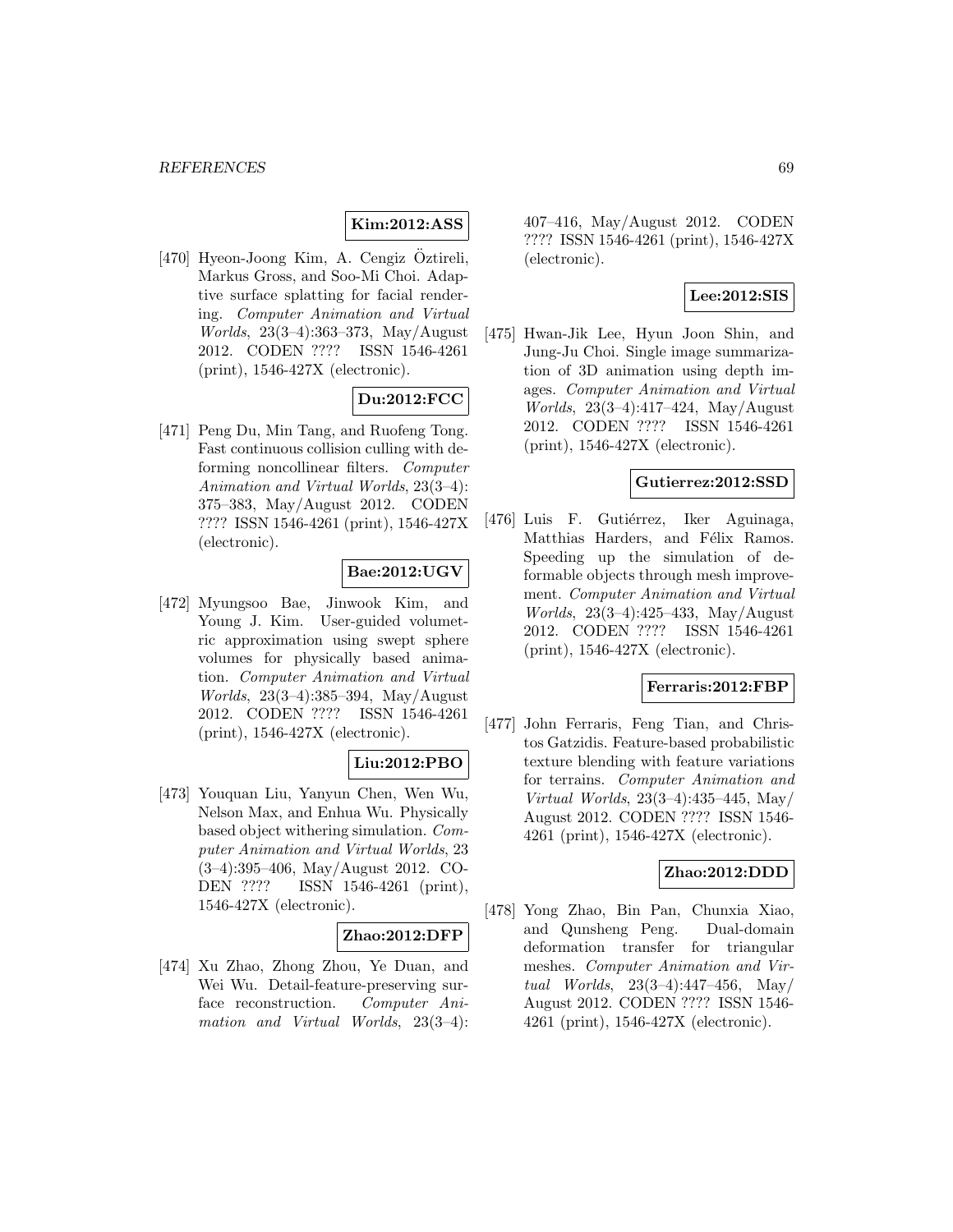**Fratarcangeli:2012:PBF**

[479] Marco Fratarcangeli. Position-based facial animation synthesis. Computer Animation and Virtual Worlds, 23(3–4): 457–466, May/August 2012. CODEN ???? ISSN 1546-4261 (print), 1546-427X (electronic).

### **Anonymous:2012:IIc**

[480] Anonymous. Issue information. Computer Animation and Virtual Worlds, 23 (5):i–ii, September/October 2012. CO-DEN ???? ISSN 1546-4261 (print), 1546-427X (electronic).

#### **Magnenat-Thalmann:2012:EIa**

[481] Nadia Magnenat-Thalmann and Daniel Thalmann. Editorial issue 23.5. Computer Animation and Virtual Worlds, 23 (5):467, September/October 2012. CO-DEN ???? ISSN 1546-4261 (print), 1546-427X (electronic).

# **Zhu:2012:HMR**

[482] Mingyang Zhu, Huaijiang Sun, Rongyi Lan, and Bin Li. Human motion retrieval using topic model. Computer Animation and Virtual Worlds, 23(5):469– 476, September/October 2012. CODEN ???? ISSN 1546-4261 (print), 1546-427X (electronic).

#### **Shao:2012:PBS**

[483] Xuqiang Shao, Zhong Zhou, and Wei Wu. Particle-based simulation of bubbles in water–solid interaction. Computer Animation and Virtual Worlds, 23 (5):477–487, September/October 2012. CODEN ???? ISSN 1546-4261 (print), 1546-427X (electronic).

# **Jung:2012:RTC**

[484] Hoeryong Jung and Doo Yong Lee. Realtime cutting simulation of meshless deformable object using dynamic bounding volume hierarchy. Computer Animation and Virtual Worlds, 23(5):489– 501, September/October 2012. CODEN ???? ISSN 1546-4261 (print), 1546-427X (electronic).

## **Alvarez:2012:NMD**

[485] Hugo Alvarez, Ibai Leizea, and Diego ´ Borro. A new marker design for a robust marker tracking system against occlusions. Computer Animation and Virtual Worlds, 23(5):503–518, September/ October 2012. CODEN ???? ISSN 1546- 4261 (print), 1546-427X (electronic).

### **Zhao:2012:VSM**

[486] Yong Zhao and Jianhui Liu. Volumetric subspace mesh deformation with structure preservation. Computer Animation and Virtual Worlds, 23(5):519– 532, September/October 2012. CODEN ???? ISSN 1546-4261 (print), 1546-427X (electronic).

#### **Anonymous:2012:III**

[487] Anonymous. Issue information: Issue information. Computer Animation and Virtual Worlds, 23(6):i–ii, November 2012. CODEN ???? ISSN 1546-4261 (print), 1546-427X (electronic).

### **Magnenat-Thalmann:2012:EIb**

[488] Nadia Magnenat-Thalmann and Daniel Thalmann. Editorial issue 23.6. Computer Animation and Virtual Worlds, 23(6):533, November 2012. CODEN ???? ISSN 1546-4261 (print), 1546-427X (electronic).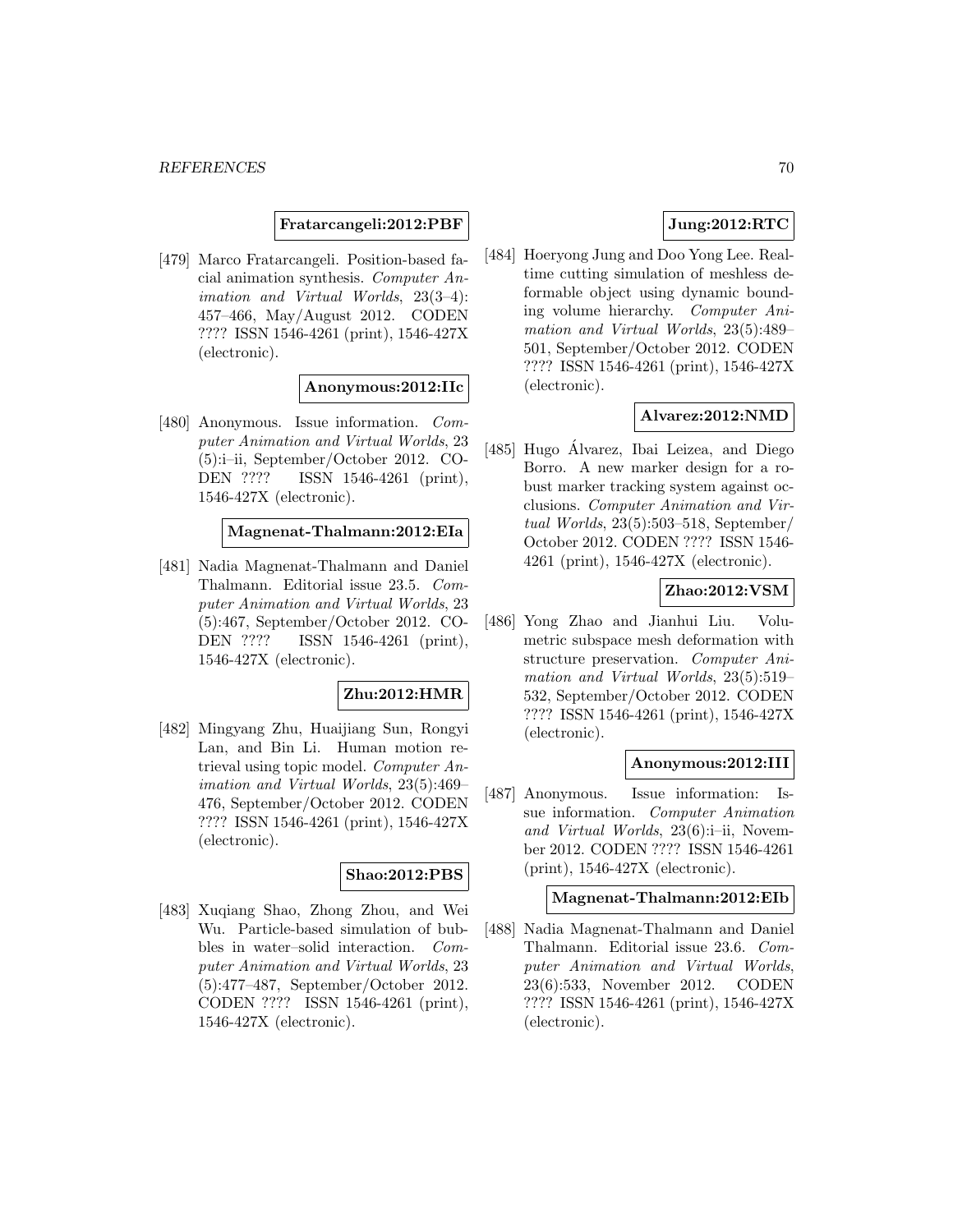### **vanToll:2012:NMD**

[489] Wouter G. van Toll, Atlas F. Cook IV, and Roland Geraerts. A navigation mesh for dynamic environments. Computer Animation and Virtual Worlds, 23 (6):535–546, November 2012. CODEN ???? ISSN 1546-4261 (print), 1546-427X (electronic).

## **Zong:2012:PIT**

[490] Dan Zong, Chunpeng Li, Shihong Xia, and Zhaoqi Wang. Planning interactive task for intelligent characters. Computer Animation and Virtual Worlds, 23 (6):547–557, November 2012. CODEN ???? ISSN 1546-4261 (print), 1546-427X (electronic).

### **Jin:2012:OKE**

[491] Chao Jin, Thomas Fevens, and Sudhir Mudur. Optimized keyframe extraction for 3D character animations. Computer Animation and Virtual Worlds, 23 (6):559–568, November 2012. CODEN ???? ISSN 1546-4261 (print), 1546-427X (electronic).

# **Allen:2012:PII**

[492] Brian F. Allen, Nadia Magnenat-Thalmann, and Daniel Thalmann. Politeness improves interactivity in dense crowds. Computer Animation and Virtual Worlds, 23(6):569–578, November 2012. CODEN ???? ISSN 1546-4261 (print), 1546-427X (electronic).

### **Anonymous:2013:IIIa**

[493] Anonymous. Issue information: Issue information. Computer Animation and Virtual Worlds, 24(1):i–ii, January 2013. CODEN ???? ISSN 1546-4261 (print), 1546-427X (electronic).

#### **Magnenat-Thalmann:2013:EIa**

[494] Nadia Magnenat-Thalmann and Daniel Thalmann. Editorial issue 24.1. Computer Animation and Virtual Worlds, 24 (1):1, January 2013. CODEN ???? ISSN 1546-4261 (print), 1546-427X (electronic).

# **Karim:2013:PLM**

[495] Ahmad Abdul Karim, Thibaut Gaudin, Alexandre Meyer, Axel Buendia, and Saida Bouakaz. Procedural locomotion of multilegged characters in dynamic environments. Computer Animation and Virtual Worlds, 24(1):3–15, January 2013. CODEN ???? ISSN 1546- 4261 (print), 1546-427X (electronic).

### **Kumar:2013:NPP**

[496] Amit Kumar and Aparajita Ojha. Natural path planning using wavelet noise in static environment. Computer Animation and Virtual Worlds, 24(1):17–24, January 2013. CODEN ???? ISSN 1546- 4261 (print), 1546-427X (electronic).

#### **Wang:2013:VSP**

[497] Yanzhen Wang, Yueshan Xiong, Kai Xu, and Dong Liu. vKASS: a surgical procedure simulation system for arthroscopic anterior cruciate ligament reconstruction. Computer Animation and Virtual Worlds, 24(1):25–41, January 2013. CO-DEN ???? ISSN 1546-4261 (print), 1546-427X (electronic).

### **Hegde:2013:PRT**

[498] Siddharth Hegde, Christos Gatzidis, and Feng Tian. Painterly rendering techniques: a state-of-the-art review of current approaches. Computer Animation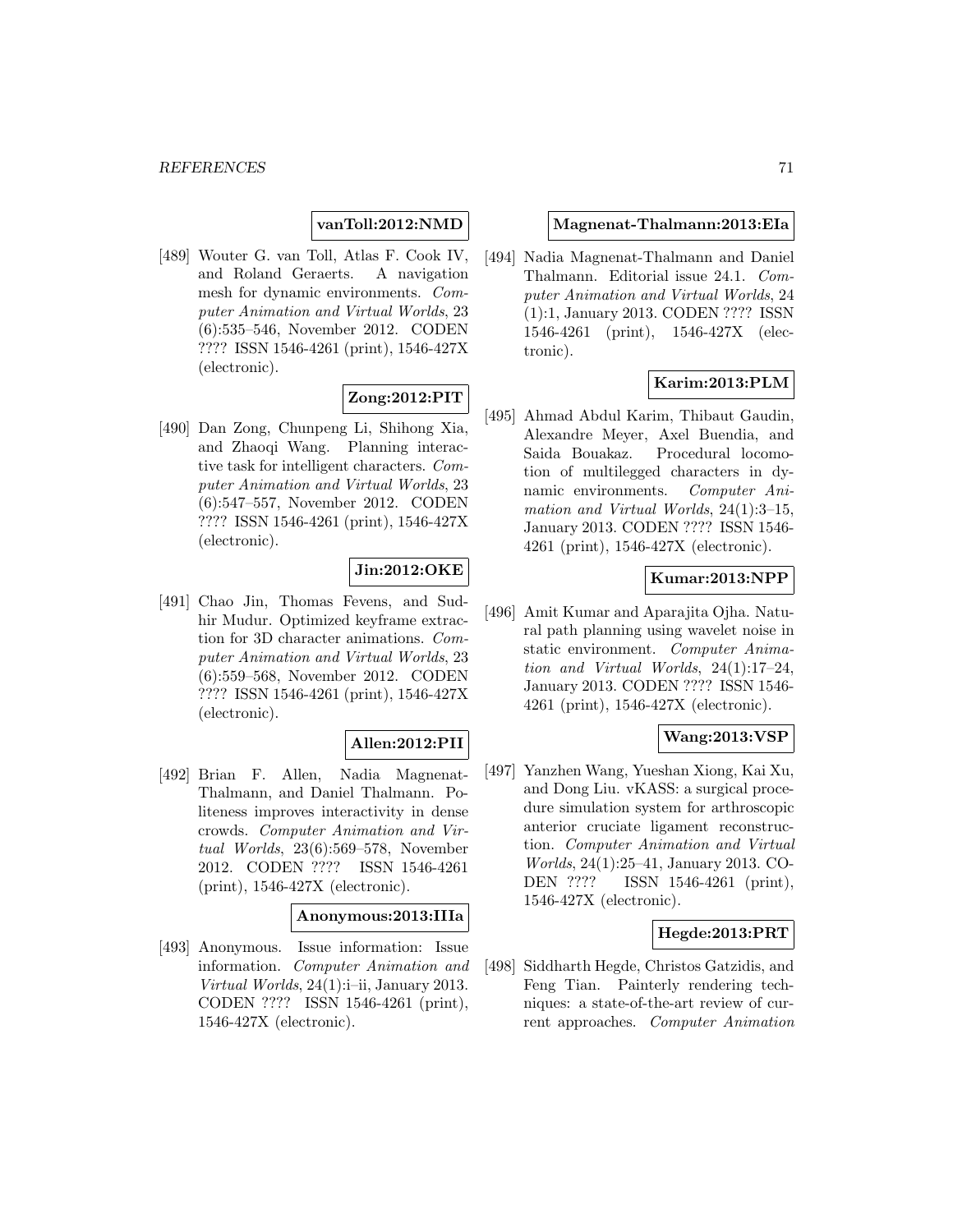and Virtual Worlds, 24(1):43–64, January 2013. CODEN ???? ISSN 1546- 4261 (print), 1546-427X (electronic).

**apCenydd:2013:EAA**

[499] Llyr ap Cenydd and Bill Teahan. An embodied approach to arthropod animation. Computer Animation and Virtual Worlds, 24(1):65–83, January 2013. CODEN ???? ISSN 1546-4261 (print), 1546-427X (electronic).

## **Anonymous:2013:IIIb**

[500] Anonymous. Issue information: Issue information. Computer Animation and Virtual Worlds, 24(2):i–ii, March 2013. CODEN ???? ISSN 1546-4261 (print), 1546-427X (electronic).

**Magnenat-Thalmann:2013:EIb**

[501] Nadia Magnenat-Thalmann and Daniel Thalmann. Editorial issue 24.2. Computer Animation and Virtual Worlds, 24 (2):85, March 2013. CODEN ???? ISSN 1546-4261 (print), 1546-427X (electronic).

#### **Huang:2013:SIP**

[502] Ting-Chieh Huang, Yi-Jheng Huang, and Wen-Chieh Lin. Special issue paper: Real-time horse gait synthesis. Computer Animation and Virtual Worlds, 24(2):87–95, March 2013. CODEN ???? ISSN 1546-4261 (print), 1546-427X (electronic).

# **Liu:2013:NMC**

[503] Guanyang Liu and Keke Lu. Networked multiplayer cooperative interaction using decoupled motion control method in a shared virtual environment with haptic, visual and movement feedback. Computer Animation and Virtual Worlds, 24(2):97–109, March 2013. CODEN ???? ISSN 1546-4261 (print), 1546-427X (electronic).

## **Buche:2013:ABV**

[504] C. Buche and P. De Loor. Anticipatory behavior in virtual universe, application to a virtual juggler. Computer Animation and Virtual Worlds, 24(2):111–125, March 2013. CODEN ???? ISSN 1546- 4261 (print), 1546-427X (electronic).

### **Neubauer:2013:HCH**

[505] André Neubauer, Rupert Brooks, Iman Brouwer, Patricia Debergue, and Denis Laroche. Haptic collision handling for simulation of transnasal surgery. Computer Animation and Virtual Worlds, 24(2):127–141, March 2013. CODEN ???? ISSN 1546-4261 (print), 1546-427X (electronic).

#### **Haciomeroglu:2013:HAD**

[506] Murat Haciomeroglu, Cumhur Yigit Ozcan, Oner Barut, Levent Seckin, and Hayri Sever. Hardware-accelerated dynamic clustering of virtual crowd members. Computer Animation and Virtual Worlds, 24(2):143–153, March 2013. CODEN ???? ISSN 1546-4261 (print), 1546-427X (electronic).

#### **Anonymous:2013:IIIc**

[507] Anonymous. Issue information: Issue Information. Computer Animation and Virtual Worlds, 24(3–4):i–ii, May 2013. CODEN ???? ISSN 1546-4261 (print), 1546-427X (electronic).

### **Thalmann:2013:E**

[508] Daniel Thalmann, Tolga Capin, and Selim Balcisov. Editorial. Computer Animation and Virtual Worlds,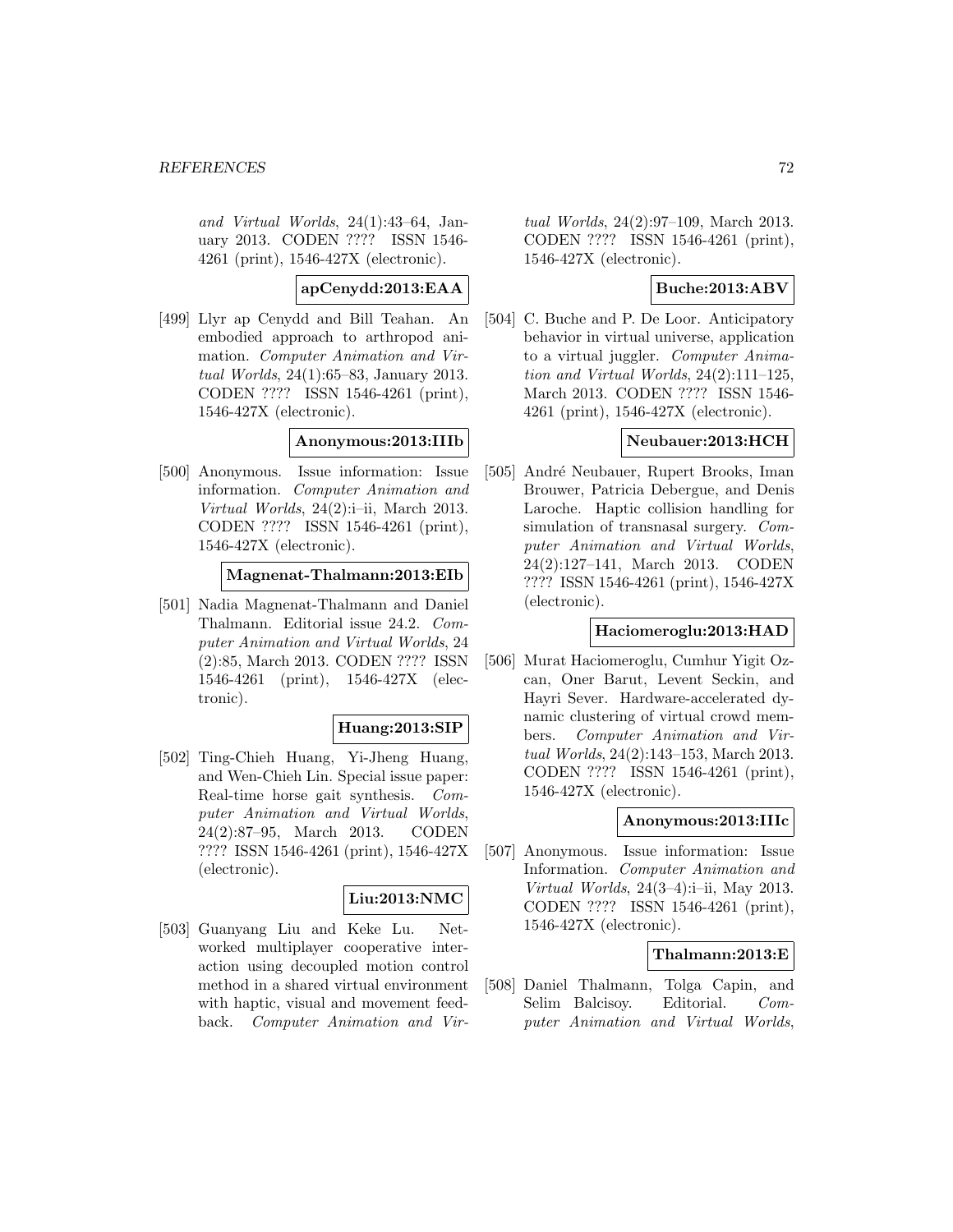24(3–4):153–154, May 2013. CODEN ???? ISSN 1546-4261 (print), 1546-427X (electronic).

# **Park:2013:SAS**

[509] Seung In Park, Francis Quek, and Yong Cao. Simulating and animating social dynamics: embedding small pedestrian groups in crowds. Computer Animation and Virtual Worlds, 24(3–4):155–164, May 2013. CODEN ???? ISSN 1546- 4261 (print), 1546-427X (electronic).

# **Sun:2013:SRC**

[510] Libo Sun, Xiaona Li, and Wenhu Qin. Simulating realistic crowd based on agent trajectories. Computer Animation and Virtual Worlds, 24(3–4):165–172, May 2013. CODEN ???? ISSN 1546- 4261 (print), 1546-427X (electronic).

# **Park:2013:CAB**

[511] Jin Hyoung Park, Francisco Arturo Rojas, and Hyun Seung Yang. A collision avoidance behavior model for crowd simulation based on psychological findings. Computer Animation and Virtual Worlds, 24(3–4):173–183, May 2013. CODEN ???? ISSN 1546-4261 (print), 1546-427X (electronic).

# **Jung:2013:HCG**

[512] Hwi-Ryong Jung, Sun-Tae Kim, Junyong Noh, and Jeong-Mo Hong. A heterogeneous CPU–GPU parallel approach to a multigrid Poisson solver for incompressible fluid simulation. Computer Animation and Virtual Worlds, 24(3–4):185–193, May 2013. CODEN ???? ISSN 1546-4261 (print), 1546-427X (electronic).

# **Akinci:2013:CES**

[513] Nadir Akinci, Jens Cornelis, Gizem Akinci, and Matthias Teschner. Coupling elastic solids with smoothed particle hydrodynamics fluids. Computer Animation and Virtual Worlds, 24(3–4):195–203, May 2013. CODEN ???? ISSN 1546-4261 (print), 1546-427X (electronic).

# **Zhang:2013:RMI**

[514] Guijuan Zhang, Dianjie Lu, Dengming Zhu, Lei Lv, Hong Liu, and Xiangxu Meng. Rigid-motion-inspired liquid character animation. Computer Animation and Virtual Worlds, 24(3–4):205–213, May 2013. CODEN ???? ISSN 1546-4261 (print), 1546-427X (electronic).

# **Chen:2013:FRA**

[515] Feibin Chen, Changbo Wang, Buying Xie, and Hong Qin. Flexible and rapid animation of brittle fracture using the smoothed particle hydrodynamics formulation. Computer Animation and Virtual Worlds, 24(3–4):215–224, May 2013. CODEN ???? ISSN 1546-4261 (print), 1546-427X (electronic).

## **Nikfetrat:2013:FPA**

[516] Nima Nikfetrat and Won-Sook Lee. Fire pattern analysis and synthesis using EigenFires and motion transitions. Computer Animation and Virtual Worlds, 24(3–4):225–235, May 2013. CODEN ???? ISSN 1546-4261 (print), 1546-427X (electronic).

## **Kim:2013:PMT**

[517] Jinmo Kim, Daeyeoul Kim, and Hyungje Cho. Procedural modeling of trees based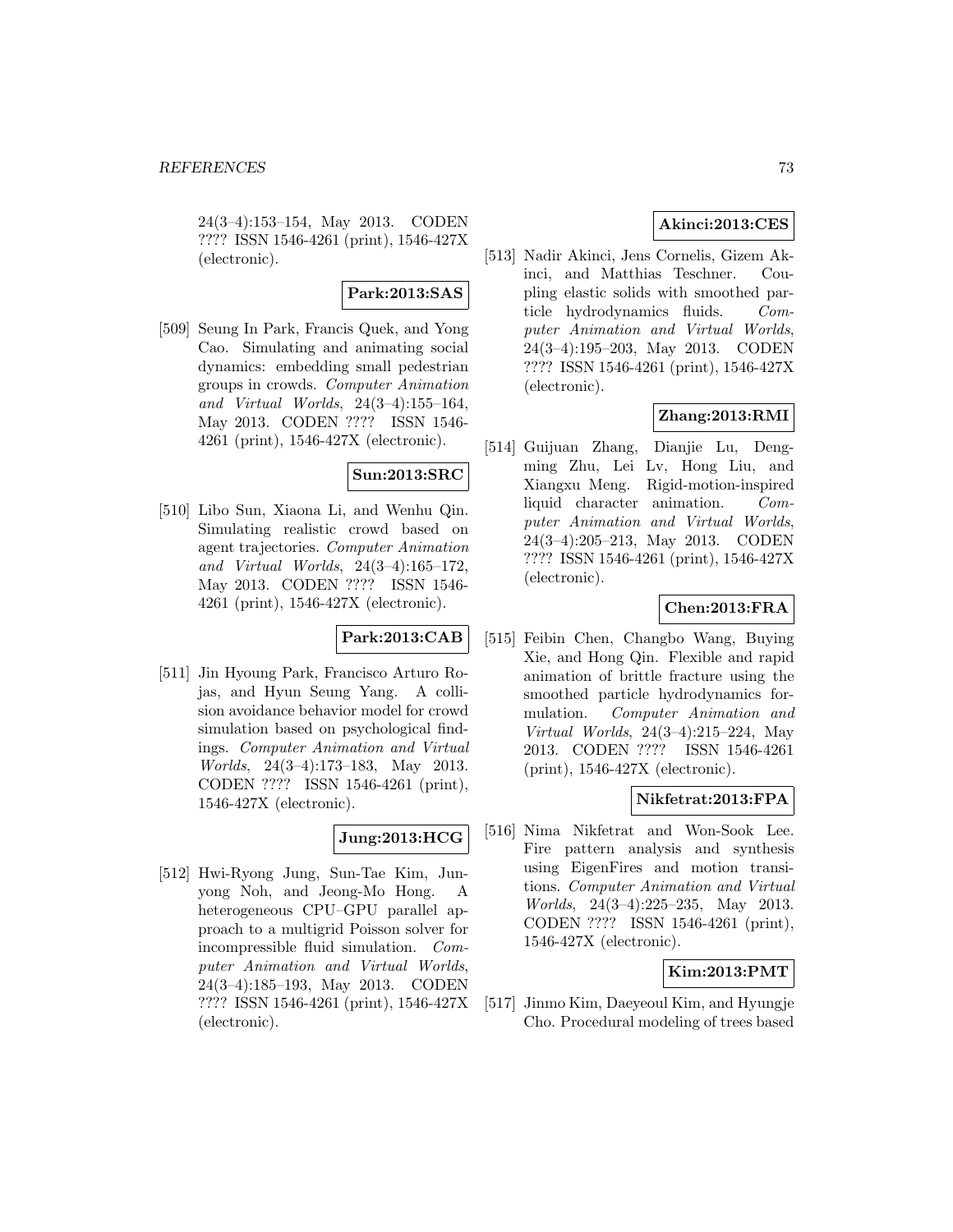on convolution sums of divisor functions for real-time virtual ecosystems. Computer Animation and Virtual Worlds, 24(3–4):237–246, May 2013. CODEN ???? ISSN 1546-4261 (print), 1546-427X (electronic).

# **Um:2013:PDS**

[518] Kiwon Um, Tae-Yong Kim, Youngdon Kwon, and JungHyun Han. Porous deformable shell simulation with surface water flow and saturation. Computer Animation and Virtual Worlds, 24(3–4):247–254, May 2013. CODEN ???? ISSN 1546-4261 (print), 1546-427X (electronic).

# **Wu:2013:FPI**

[519] Hongyu Wu, Xiaowu Chen, Mengxia Yang, and Zhihong Fang. Facial performance illumination transfer from a single video using interpolation in nonskin region. Computer Animation and Virtual Worlds, 24(3–4):255–263, May 2013. CODEN ???? ISSN 1546-4261 (print), 1546-427X (electronic).

## **Liu:2013:RAI**

[520] Chunxiao Liu, Hong Li, Qunsheng Peng, Xun Wang, and Enhua Wu. Relighting abstracted image via salient edge-guided luminance field optimization. Computer Animation and Virtual Worlds, 24(3–4):265–274, May 2013. CODEN ???? ISSN 1546-4261 (print), 1546-427X (electronic).

## **Huang:2013:PBC**

[521] Cheng-Guo Huang, Tsung-Shian Huang, Wen-Chieh Lin, and Jung-Hong Chuang. Physically based cosmetic rendering. Computer Animation and Virtual Worlds, 24(3–4):275–283, May 2013.

CODEN ???? ISSN 1546-4261 (print), 1546-427X (electronic).

#### **Jaklin:2013:RTP**

[522] Norman Jaklin, Atlas Cook IV, and Roland Geraerts. Real-time path planning in heterogeneous environments. Computer Animation and Virtual Worlds, 24(3–4):285–295, May 2013. CODEN ???? ISSN 1546-4261 (print), 1546-427X (electronic).

# **You:2013:RPS**

[523] Mi You, Taekwon Jang, Seunghoon Cha, Jihwan Kim, and Junyong Noh. Realistic paint simulation based on fluidity, diffusion, and absorption. Computer Animation and Virtual Worlds, 24(3–4):297–306, May 2013. CODEN ???? ISSN 1546-4261 (print), 1546-427X (electronic).

## **Liang:2013:PDA**

[524] Dongxue Liang and Kyoungju Park. Pencil drawing animation from a video. Computer Animation and Virtual Worlds, 24(3–4):307–316, May 2013. CODEN ???? ISSN 1546-4261 (print), 1546-427X (electronic).

## **Park:2013:RDH**

[525] Jaesung Park, Minsub Shim, Seon-Young Park, Yunku Kang, and Myung-Soo Kim. Realistic deformation of 3D human blood vessels. Computer Animation and Virtual Worlds, 24 (3–4):317–325, May 2013. CODEN ???? ISSN 1546-4261 (print), 1546-427X (electronic).

#### **Moussa:2013:TSR**

[526] Maher Ben Moussa and Nadia Magnenat-Thalmann. Toward socially respon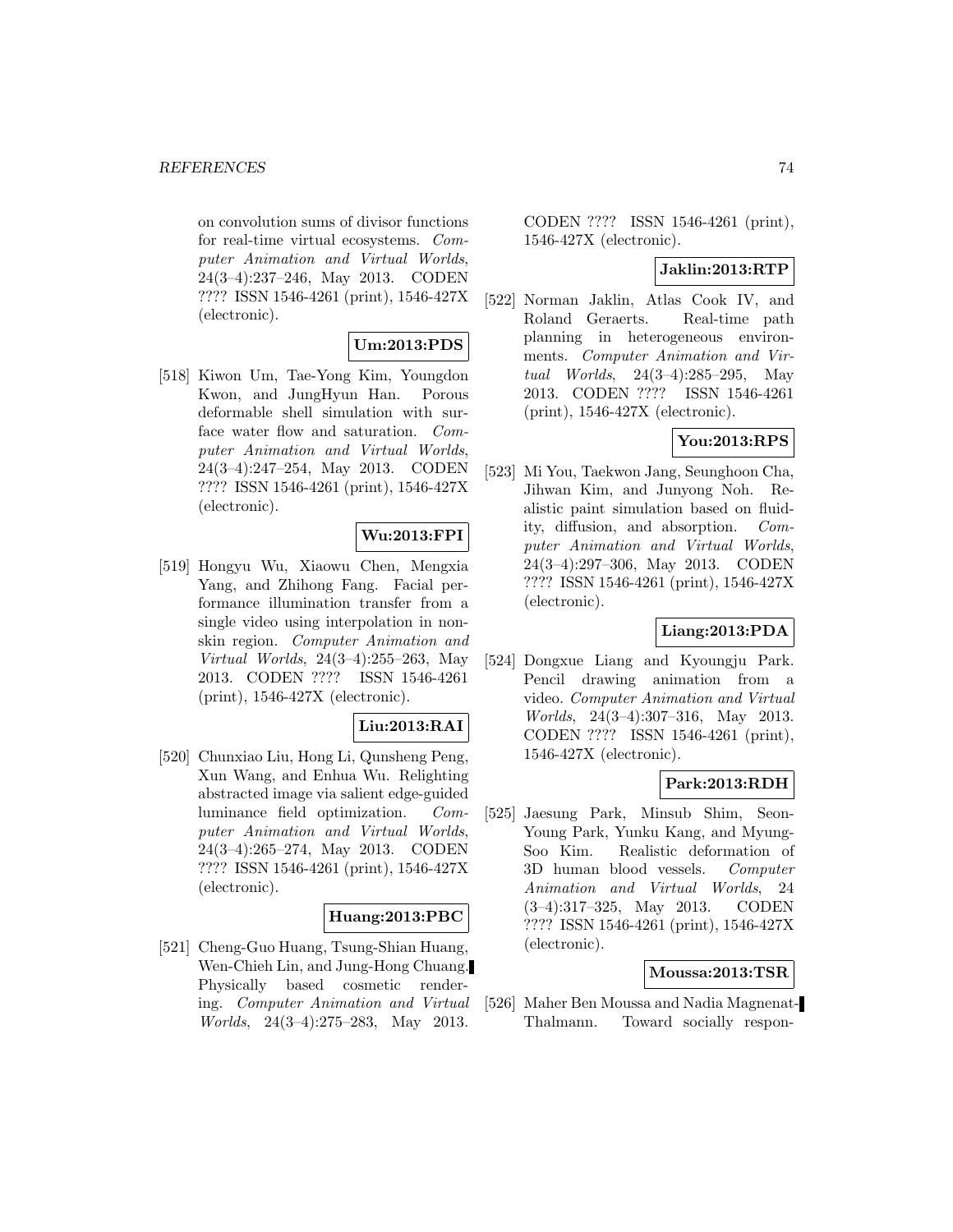sible agents: integrating attachment and learning in emotional decisionmaking. Computer Animation and Virtual Worlds, 24(3–4):327–334, May 2013. CODEN ???? ISSN 1546-4261 (print), 1546-427X (electronic).

# **Lee:2013:TPV**

[527] JeeHang Lee, Tingting Li, and Julian Padget. Towards polite virtual agents using social reasoning techniques. Computer Animation and Virtual Worlds, 24(3–4):335–343, May 2013. CODEN ???? ISSN 1546-4261 (print), 1546-427X (electronic).

# **Luo:2013:ISG**

[528] Linbo Luo, Haiyan Yin, Wentong Cai, Michael Lees, and Suiping Zhou. Interactive scenario generation for missionbased virtual training. Computer Animation and Virtual Worlds, 24(3–4): 345–354, May 2013. CODEN ???? ISSN 1546-4261 (print), 1546-427X (electronic).

## **Cimen:2013:CHM**

[529] Gokcen Cimen, Hacer Ilhan, Tolga Capin, and Hasmet Gurcay. Classification of human motion based on affective state descriptors. Computer Animation and Virtual Worlds, 24(3–4):355–363, May 2013. CODEN ???? ISSN 1546- 4261 (print), 1546-427X (electronic).

## **Luo:2013:CMS**

[530] Guoliang Luo, Frederic Cordier, and Hyewon Seo. Compression of 3D mesh sequences by temporal segmentation. Computer Animation and Virtual Worlds, 24(3–4):365–375, May 2013. CODEN ???? ISSN 1546-4261 (print), 1546-427X (electronic).

# **Jeong:2013:DSW**

[531] Moon-Hwan Jeong and Hyeong-Seok Ko. Draft-space warping: grading of clothes based on parametrized draft. Computer Animation and Virtual Worlds, 24(3–4):377–386, May 2013. CODEN ???? ISSN 1546-4261 (print), 1546-427X (electronic).

# **Chen:2013:LAD**

[532] Yadang Chen, Chuanyan Hao, Zhongmou Cai, Wen Wu, and Enhua Wu. Live accurate and dense reconstruction from a handheld camera. Computer Animation and Virtual Worlds, 24(3–4):387–397, May 2013. CODEN ???? ISSN 1546-4261 (print), 1546-427X (electronic).

# **Qi:2013:SFH**

[533] Tian Qi, Yinfu Feng, Jun Xiao, Yueting Zhuang, Xiaosong Yang, and Jianjun Zhang. A semantic feature for human motion retrieval. Computer Animation and Virtual Worlds, 24(3–4):399–407, May 2013. CODEN ???? ISSN 1546- 4261 (print), 1546-427X (electronic).

# **Li:2013:IEM**

[534] Siwang Li, Jin Huang, Mathieu Desbrun, and Xiaogang Jin. Interactive elastic motion editing through space– time position constraints. Computer Animation and Virtual Worlds, 24 (3–4):409–417, May 2013. CODEN ???? ISSN 1546-4261 (print), 1546-427X (electronic).

## **LeNaour:2013:SCM**

[535] T. Le Naour, N. Courty, and S. Gibet. Spatiotemporal coupling with the 3D+t motion Laplacian. Computer Animation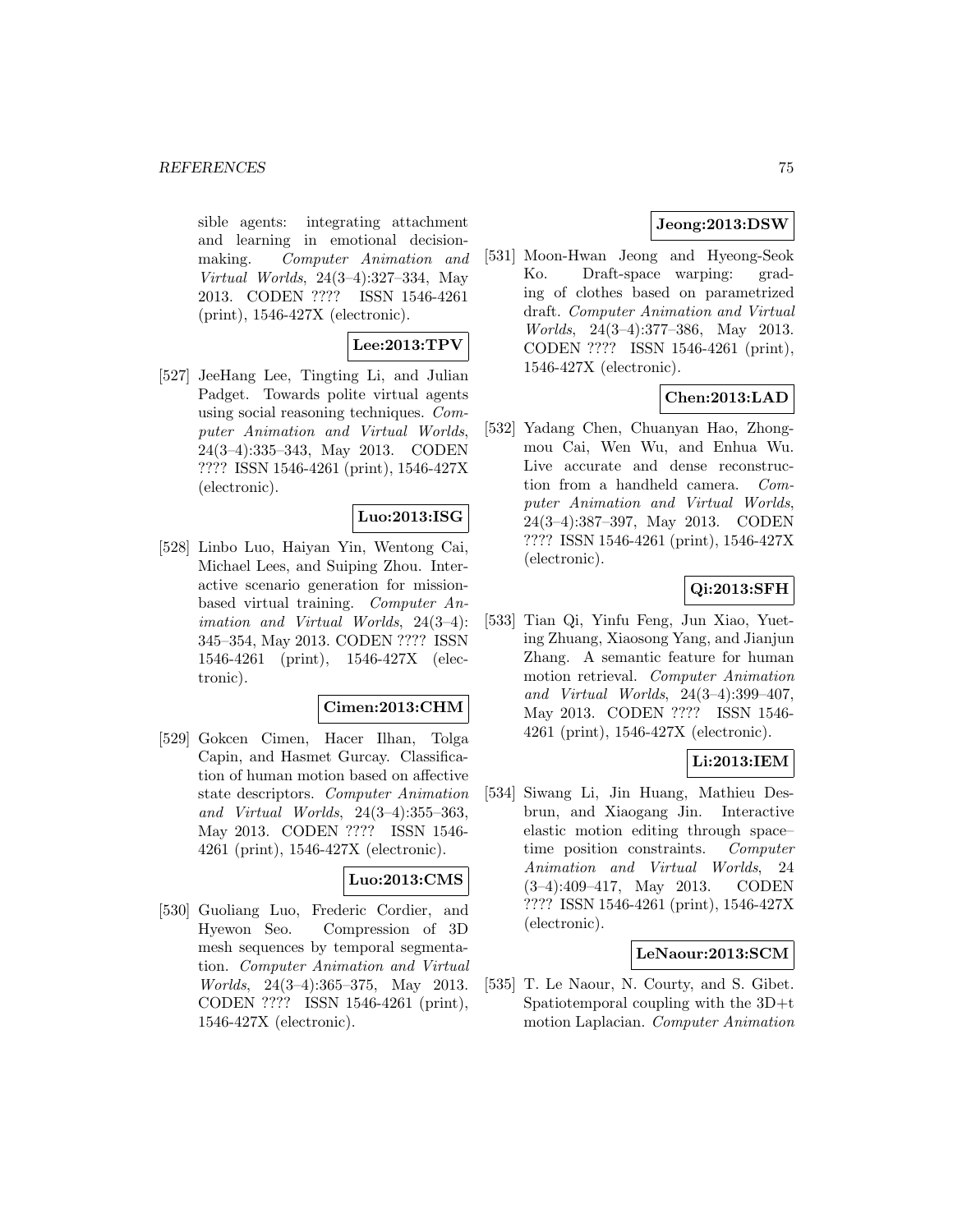and Virtual Worlds, 24(3–4):419–428, May 2013. CODEN ???? ISSN 1546- 4261 (print), 1546-427X (electronic).

# **Bozgeyikli:2013:ITO**

[536] Gamze Bozgeyikli, Evren Bozgeyikli, and Veysi İşler. Introducing tangible objects into motion controlled gameplay using Microsoft Kinect<sup>TM</sup>. Computer Animation and Virtual Worlds, 24(3–4):429–441, May 2013. CODEN ???? ISSN 1546-4261 (print), 1546-427X (electronic).

#### **Anonymous:2013:IIId**

[537] Anonymous. Issue information: Issue information. Computer Animation and Virtual Worlds, 24(5):i–ii, September 2013. CODEN ???? ISSN 1546-4261 (print), 1546-427X (electronic).

#### **Magnenat-Thalmann:2013:EIc**

[538] Nadia Magnenat-Thalmann. Editorial issue 24.5. Computer Animation and Virtual Worlds, 24(5):443, September 2013. CODEN ???? ISSN 1546-4261 (print), 1546-427X (electronic).

#### **Zhu:2013:SAA**

[539] Yuanfeng Zhu, Ajay Sundar Ramakrishnan, Bernd Hamann, and Michael Neff. A system for automatic animation of piano performances. Computer Animation and Virtual Worlds, 24 (5):445–457, September 2013. CODEN ???? ISSN 1546-4261 (print), 1546-427X (electronic).

#### **Perriollat:2013:CMB**

[540] Mathieu Perriollat and Adrien Bartoli. A computational model of bounded developable surfaces with application to image-based three-dimensional reconstruction. Computer Animation and Virtual Worlds, 24(5):459–476, September 2013. CODEN ???? ISSN 1546-4261 (print), 1546-427X (electronic).

#### **Tence:2013:COL**

[541] F. Tence, L. Gaubert, J. Soler, P. De Loor, and C. Buche. Chameleon: online learning for believable behaviors based on humans imitation in computer games. Computer Animation and Virtual Worlds, 24(5):477–495, September 2013. CODEN ???? ISSN 1546-4261 (print), 1546-427X (electronic).

# **Yu:2013:FSR**

[542] Mingqi Yu and Hongyan Quan. Fluid surface reconstruction based on specular reflection model. Computer Animation and Virtual Worlds, 24(5): 497–510, September 2013. CODEN ???? ISSN 1546-4261 (print), 1546-427X (electronic).

# **Ozgen:2013:SCF**

[543] Oktar Ozgen, Selcuk Sumengen, Marcelo Kallmann, Carlos Fm Coimbra, and Selim Balcisoy. Simulating colliding flows in smoothed particle hydrodynamics with fractional derivatives. Computer Animation and Virtual Worlds, 24 (5):511–523, September 2013. CODEN ???? ISSN 1546-4261 (print), 1546-427X (electronic).

#### **Anonymous:2013:IIIe**

[544] Anonymous. Issue information: Issue information. Computer Animation and Virtual Worlds, 24(6):i–ii, November 2013. CODEN ???? ISSN 1546-4261 (print), 1546-427X (electronic).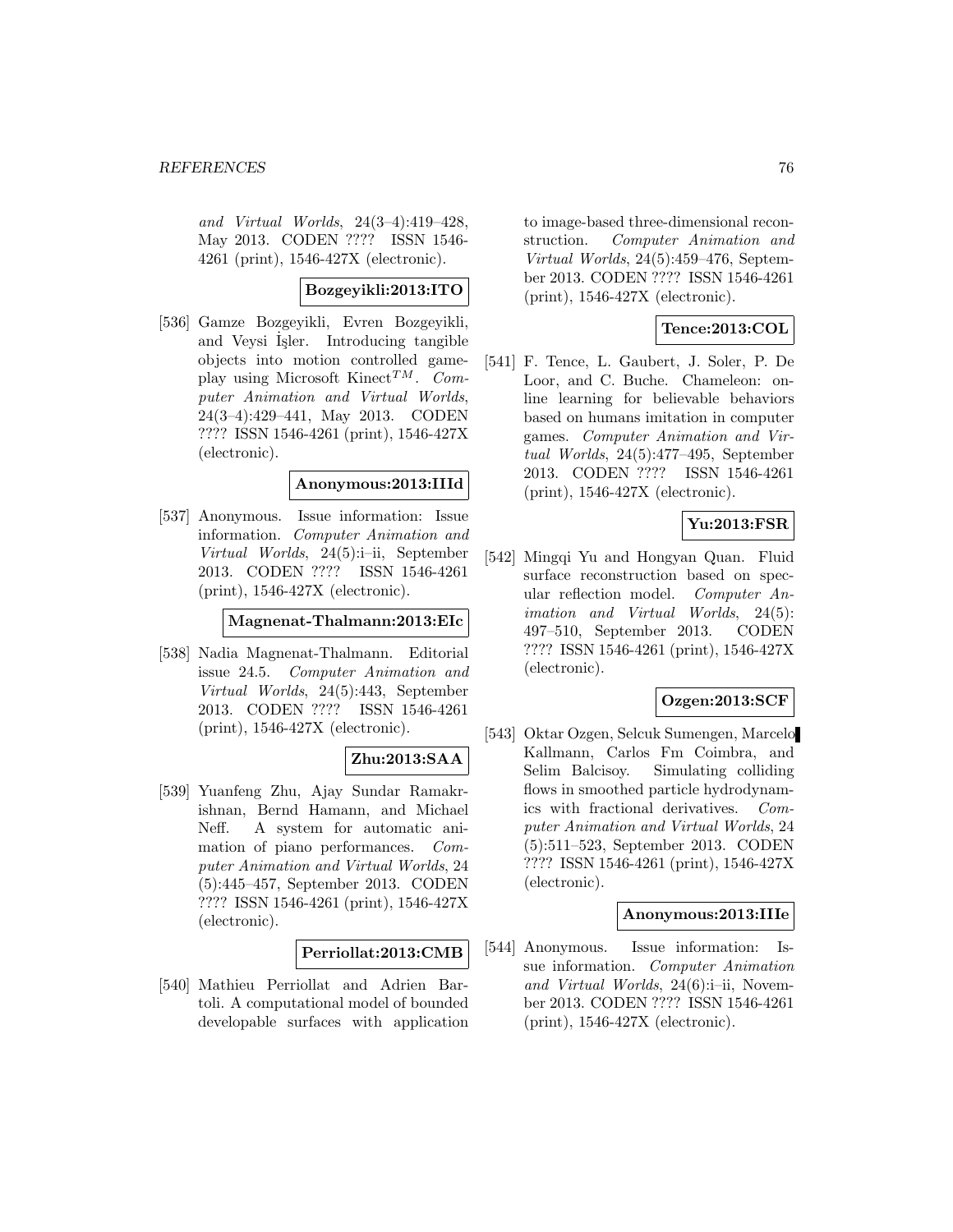## **Kallmann:2013:EI**

[545] Marcelo Kallmann, Kostas Bekris, Nadia Magnenat-Thalmann, and Daniel Thalmann. Editorial issue 24.6. Computer Animation and Virtual Worlds, 24(6):525, November 2013. CODEN ???? ISSN 1546-4261 (print), 1546-427X (electronic).

## **Sandilands:2013:ICU**

[546] Peter Sandilands, Myung Geol Choi, and Taku Komura. Interaction capture using magnetic sensors. Computer Animation and Virtual Worlds, 24 (6):527–538, November 2013. CODEN ???? ISSN 1546-4261 (print), 1546-427X (electronic).

## **Ahn:2013:AFE**

[547] Junghyun Ahn, Stephane Gobron, Daniel Thalmann, and Ronan Boulic. Asymmetric facial expressions: revealing richer emotions for embodied conversational agents. Computer Animation and Virtual Worlds, 24(6):539–551, November 2013. CODEN ???? ISSN 1546-4261 (print), 1546-427X (electronic).

## **Backman:2013:DCP**

[548] Robert Backman and Marcelo Kallmann. Designing controllers for physicsbased characters with motion networks. Computer Animation and Virtual Worlds, 24(6):553–563, November 2013. CODEN ???? ISSN 1546-4261 (print), 1546-427X (electronic).

## **Kim:2013:HMR**

[549] Jongmin Kim, Yeongho Seol, and Jehee Lee. Human motion reconstruction from sparse 3D motion sensors using kernel CCA-based regression. Computer Animation and Virtual Worlds, 24 (6):565–576, November 2013. CODEN ???? ISSN 1546-4261 (print), 1546-427X (electronic).

#### **Anonymous:2014:IIa**

[550] Anonymous. Issue information. Computer Animation and Virtual Worlds, 25(1):i–ii, January 2014. CODEN ???? ISSN 1546-4261 (print), 1546-427X (electronic).

# **Magnenat-Thalmann:2014:EIa**

[551] Nadia Magnenat-Thalmann and Daniel Thalmann. Editorial issue 25.1. Computer Animation and Virtual Worlds, 25 (1):1, January 2014. CODEN ???? ISSN 1546-4261 (print), 1546-427X (electronic).

# **Feng:2014:FAC**

[552] Andrew Feng, Yazhou Huang, Yuyu Xu, and Ari Shapiro. Fast, automatic character animation pipelines. Computer Animation and Virtual Worlds, 25(1):3–16, January 2014. CODEN ???? ISSN 1546-4261 (print), 1546-427X (electronic).

# **Rantanen:2014:UPR**

[553] Mika T. Rantanen and Martti Juhola. Using probabilistic roadmaps in changing environments. Computer Animation and Virtual Worlds, 25(1):17–31, January 2014. CODEN ???? ISSN 1546- 4261 (print), 1546-427X (electronic).

## **Shi:2014:RTC**

[554] Yan Shi, Fangtian Ying, Xuan Chen, Zhigeng Pan, and Jinhui Yu. Restoration of traditional Chinese shadow play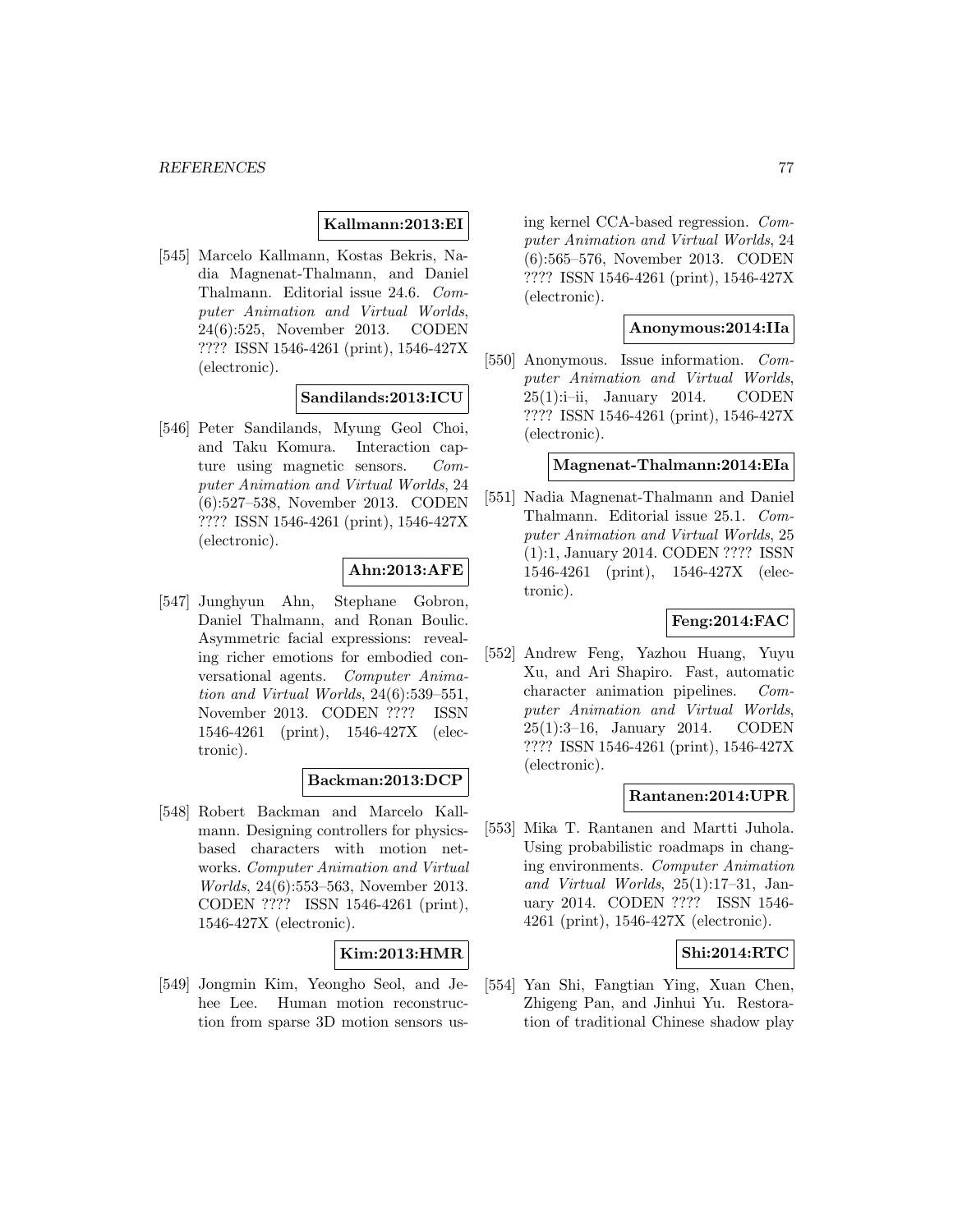— Piying art from tangible interaction. Computer Animation and Virtual Worlds, 25(1):33–43, January 2014. CO-DEN ???? ISSN 1546-4261 (print), 1546-427X (electronic).

# **Luo:2014:DSR**

[555] Jianxin Luo, Guyu Hu, and Guiqiang Ni. Dual-space ray casting for height field rendering. Computer Animation and Virtual Worlds, 25(1):45–56, January 2014. CODEN ???? ISSN 1546- 4261 (print), 1546-427X (electronic).

# **He:2014:FEH**

[556] Zhiying He, Xiaohui Liang, Jian Wang, Qinping Zhao, and Chengyu Guo. Flexible editing of human motion by threeway decomposition. Computer Animation and Virtual Worlds, 25(1):57–68, January 2014. CODEN ???? ISSN 1546- 4261 (print), 1546-427X (electronic).

#### **Tripicchio:2014:MPP**

[557] Paolo Tripicchio, Claudio Loconsole, Andrea Piarulli, Emanuele Ruffaldi, Franco Tecchia, and Massimo Bergamasco. On multiuser perspectives in passive stereographic virtual environments. Computer Animation and Virtual Worlds, 25(1):69–81, January 2014. CODEN ???? ISSN 1546-4261 (print), 1546-427X (electronic).

#### **Lu:2014:AFA**

[558] Xuequan Lu, Wenzhi Chen, Mingliang Xu, Zonghui Wang, Zhigang Deng, and Yangdong Ye. AA-FVDM: an accidentavoidance full velocity difference model for animating realistic street-level traffic in rural scenes. Computer Animation and Virtual Worlds, 25(1):83–97, January 2014. CODEN ???? ISSN 1546- 4261 (print), 1546-427X (electronic).

#### **Anonymous:2014:IIb**

[559] Anonymous. Issue information. Computer Animation and Virtual Worlds, 25 (2):i–ii, March 2014. CODEN ???? ISSN 1546-4261 (print), 1546-427X (electronic).

#### **Magnenat-Thalmann:2014:EIb**

[560] Nadia Magnenat-Thalmann and Daniel Thalmann. Editorial issue 25.2. Computer Animation and Virtual Worlds, 25(2):99–100, March 2014. CODEN ???? ISSN 1546-4261 (print), 1546-427X (electronic).

## **Zhang:2014:CPE**

[561] Mingmin Zhang, Zhigeng Pan, Xixi Huang, Nan Xiang, Shuwen Wang, and Pengyu Zhu. Call for papers: Easy-Home: an online virtual home decoration system. Computer Animation and Virtual Worlds, 25(2):101–113, March 2014. CODEN ???? ISSN 1546-4261 (print), 1546-427X (electronic).

# **Li:2014:RML**

[562] Weitao Li, Yuanfeng Zhou, Caiming Zhang, and Xuemei Li. Robust multilevel partition of unity implicits from triangular meshes. Computer Animation and Virtual Worlds, 25(2):115–127, March 2014. CODEN ???? ISSN 1546- 4261 (print), 1546-427X (electronic).

#### **Kirmizibayrak:2014:IFC**

[563] Can Kirmizibayrak, Mike Wakid, Yeny Yim, Dimitre Hristov, and James K. Hahn. Interactive focus + context medical data exploration and editing. Computer Animation and Virtual Worlds,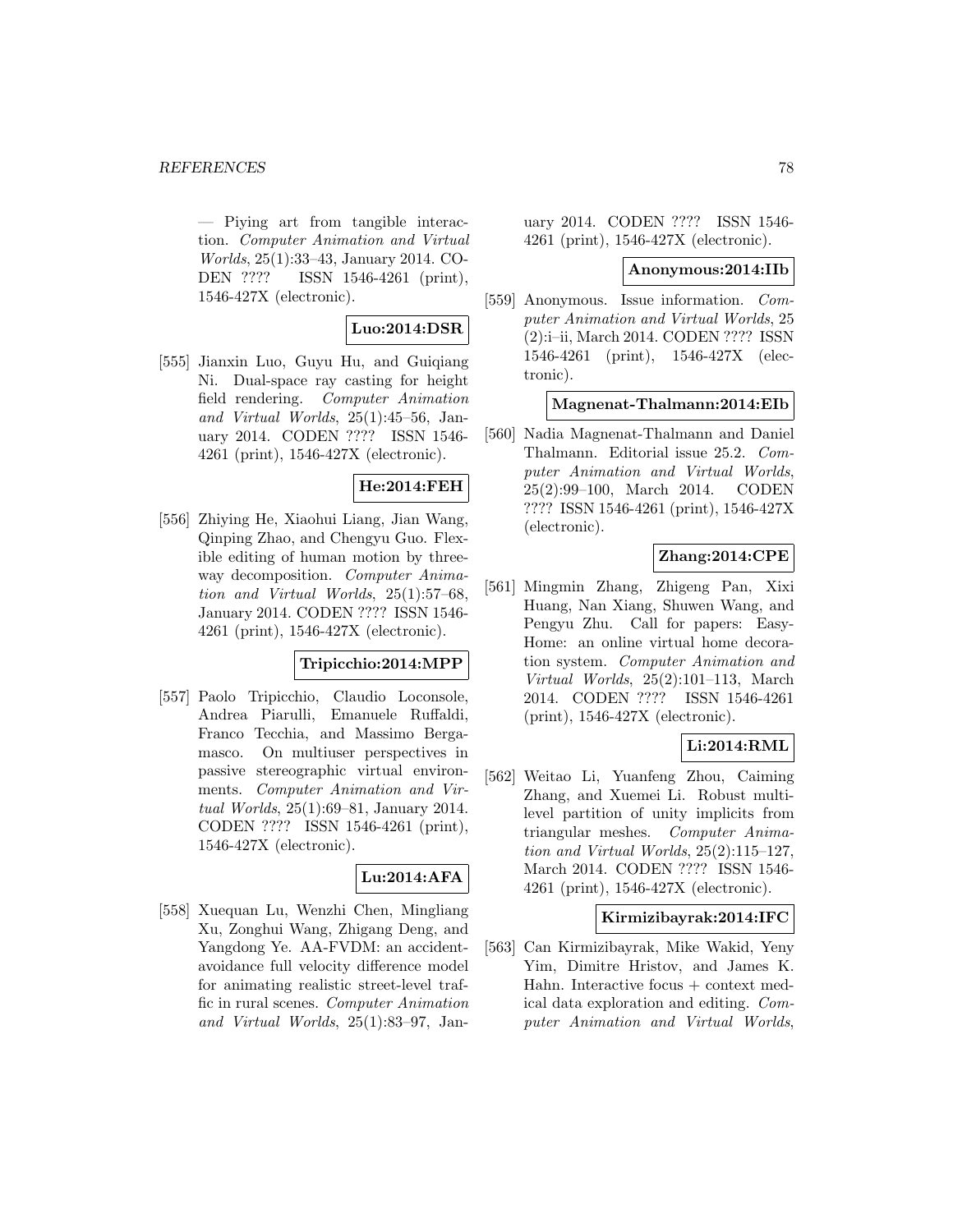25(2):129–141, March 2014. CODEN ???? ISSN 1546-4261 (print), 1546-427X (electronic).

#### **Zhang:2014:VCP**

[564] Chunxiao Zhang, Eric Dubois, and Yan Zhao. Virtual cubic panorama synthesis based on triangular reprojection. Computer Animation and Virtual Worlds, 25(2):143–154, March 2014. CODEN ???? ISSN 1546-4261 (print), 1546-427X (electronic).

# **Li:2014:IDC**

[565] Shuai Li, Qinping Zhao, Shengfa Wang, Aimin Hao, and Hong Qin. Interactive deformation and cutting simulation directly using patient-specific volumetric images. Computer Animation and Virtual Worlds, 25(2):155–169, March 2014. CODEN ???? ISSN 1546-4261 (print), 1546-427X (electronic).

## **Lv:2014:OBG**

[566] Lei Lv, Tianlu Mao, Xuecheng Liu, and Zhaoqi Wang. Optimization-based group performance deducing. Computer Animation and Virtual Worlds, 25(2):171–184, March 2014. CODEN ???? ISSN 1546-4261 (print), 1546-427X (electronic).

# **Xu:2014:RTG**

[567] Tianchen Xu, Wen Wu, and Enhua Wu. Real-time generation of smoothedparticle hydrodynamics-based special effects in character animation. Computer Animation and Virtual Worlds, 25(2):185–198, March 2014. CODEN ???? ISSN 1546-4261 (print), 1546-427X (electronic).

# **Anonymous:2014:IIc**

[568] Anonymous. Issue information. Computer Animation and Virtual Worlds, 25(3–4):i–ii, May 2014. CODEN ???? ISSN 1546-4261 (print), 1546-427X (electronic).

## **Anonymous:2014:EE**

[569] Anonymous. Editorial: Editorial. Computer Animation and Virtual Worlds, 25(3–4):199–200, May 2014. CODEN ???? ISSN 1546-4261 (print), 1546-427X (electronic).

# **Shapiro:2014:RAC**

[570] Ari Shapiro, Andrew Feng, Ruizhe Wang, Hao Li, Mark Bolas, Gerard Medioni, and Evan Suma. Rapid avatar capture and simulation using commodity depth sensors. Computer Animation and Virtual Worlds, 25(3–4):201–211, May 2014. CODEN ???? ISSN 1546- 4261 (print), 1546-427X (electronic).

# **Zollhofer:2014:IMB**

[571] Michael Zollhöfer, Justus Thies, Matteo Colaianni, Marc Stamminger, and Günther Greiner. Interactive modelbased reconstruction of the human head using an RGB-D sensor. Computer Animation and Virtual Worlds, 25(3–4):213–222, May 2014. CODEN ???? ISSN 1546-4261 (print), 1546-427X (electronic).

## **Castillo:2014:SSF**

[572] Susana Castillo, Christian Wallraven, and Douglas W. Cunningham. The semantic space for facial communication. Computer Animation and Virtual Worlds, 25(3–4):225–233, May 2014. CODEN ???? ISSN 1546-4261 (print), 1546-427X (electronic).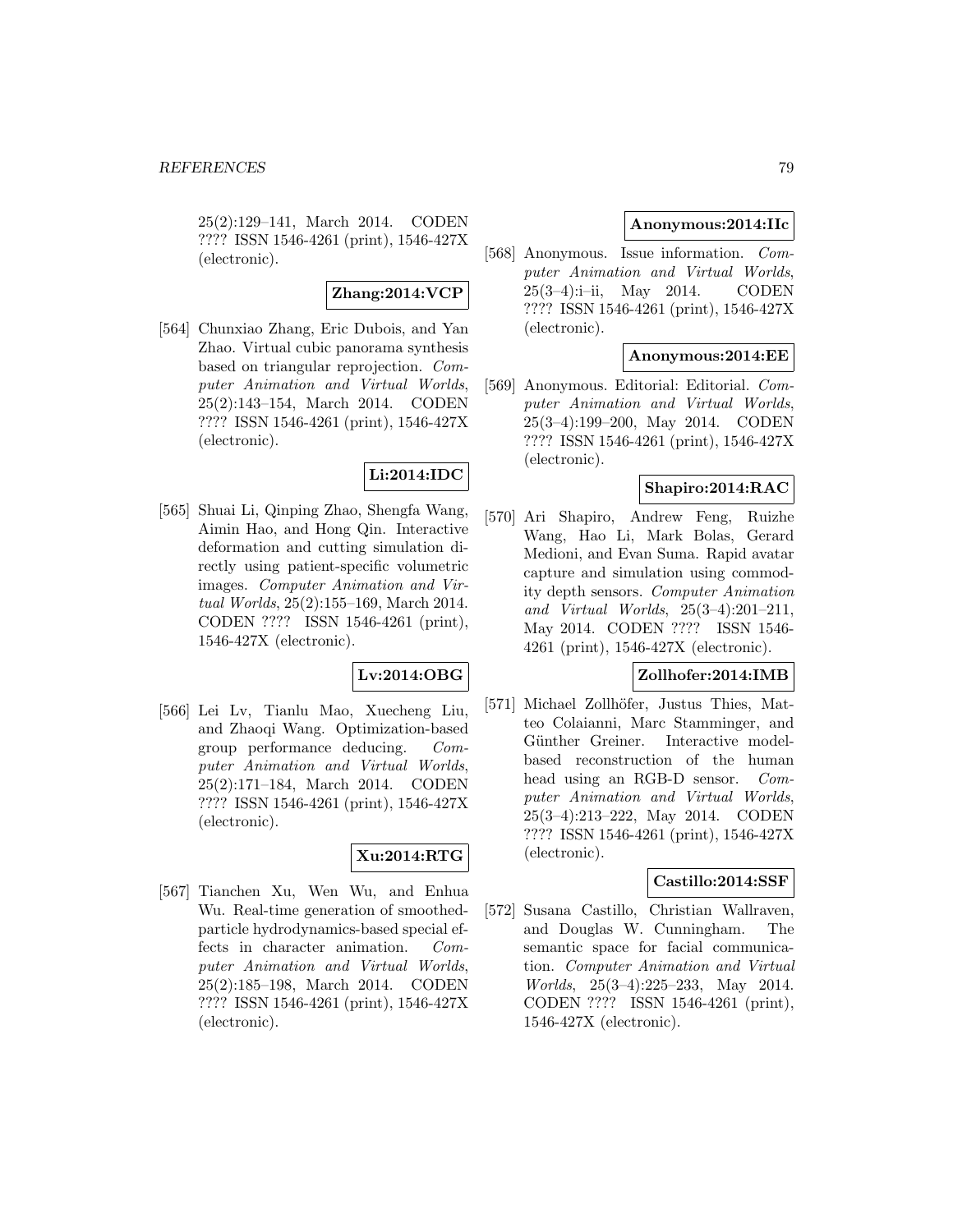# **Fang:2014:RTD**

[573] Xiaoxin Fang, Bin Sheng, Wen Wu, Zengzhi Fan, and Lizhuang Ma. Realtime depth-of-field rendering using single-layer composition. Computer Animation and Virtual Worlds, 25(3–4): 235–243, May 2014. CODEN ???? ISSN 1546-4261 (print), 1546-427X (electronic).

# **Zhou:2014:HLD**

[574] Shengchuan Zhou, Innfarn Yoo, Bedrich Benes, and Ge Chen. A hybrid level-of-detail representation for largescale urban scenes rendering. Computer Animation and Virtual Worlds, 25(3–4):245–255, May 2014. CODEN ???? ISSN 1546-4261 (print), 1546-427X (electronic).

# **Yasmin:2014:HEN**

[575] Shamima Yasmin, Nan Du, James Chen, and Yusheng Feng. A haptic-enabled novel approach to cardiovascular visualization. Computer Animation and Virtual Worlds, 25(3–4):257–271, May 2014. CODEN ???? ISSN 1546-4261 (print), 1546-427X (electronic).

## **Tang:2014:HMR**

[576] Zhangpeng Tang, Jun Xiao, Yinfu Feng, Xiaosong Yang, and Jian Zhang. Human motion retrieval based on freehand sketch. Computer Animation and Virtual Worlds, 25(3–4):273–281, May 2014. CODEN ???? ISSN 1546-4261 (print), 1546-427X (electronic).

## **Lv:2014:GAA**

[577] Na Lv, Yan Huang, Zhiquan Feng, and Jingliang Peng. A genetic algorithm approach to human motion capture data segmentation. Computer Animation and Virtual Worlds, 25(3–4):283–292, May 2014. CODEN ???? ISSN 1546-4261 (print), 1546-427X (electronic).

# **Qi:2014:RTM**

[578] Tian Qi, Jun Xiao, Yueting Zhuang, Hanzhi Zhang, Xiaosong Yang, Jianjun Zhang, and Yinfu Feng. Realtime motion data annotation via action string. Computer Animation and Virtual Worlds, 25(3–4):293–302, May 2014. CODEN ???? ISSN 1546-4261 (print), 1546-427X (electronic).

## **Zhou:2014:HMV**

[579] Liuyang Zhou, Lifeng Shang, Hubert P. H. Shum, and Howard Leung. Human motion variation synthesis with multivariate Gaussian processes. Computer Animation and Virtual Worlds, 25(3–4):303–311, May 2014. CODEN ???? ISSN 1546-4261 (print), 1546-427X (electronic).

## **Oshita:2014:IMS**

[580] Masaki Oshita. Interactive motion synthesis with optimal blending. Computer Animation and Virtual Worlds, 25(3–4):313–321, May 2014. CODEN ???? ISSN 1546-4261 (print), 1546-427X (electronic).

#### **Kim:2014:BFD**

[581] YoungBeom Kim and JungHyun Han. Bulging-free dual quaternion skinning. Computer Animation and Virtual Worlds, 25(3–4):323–331, May 2014. CODEN ???? ISSN 1546-4261 (print), 1546-427X (electronic).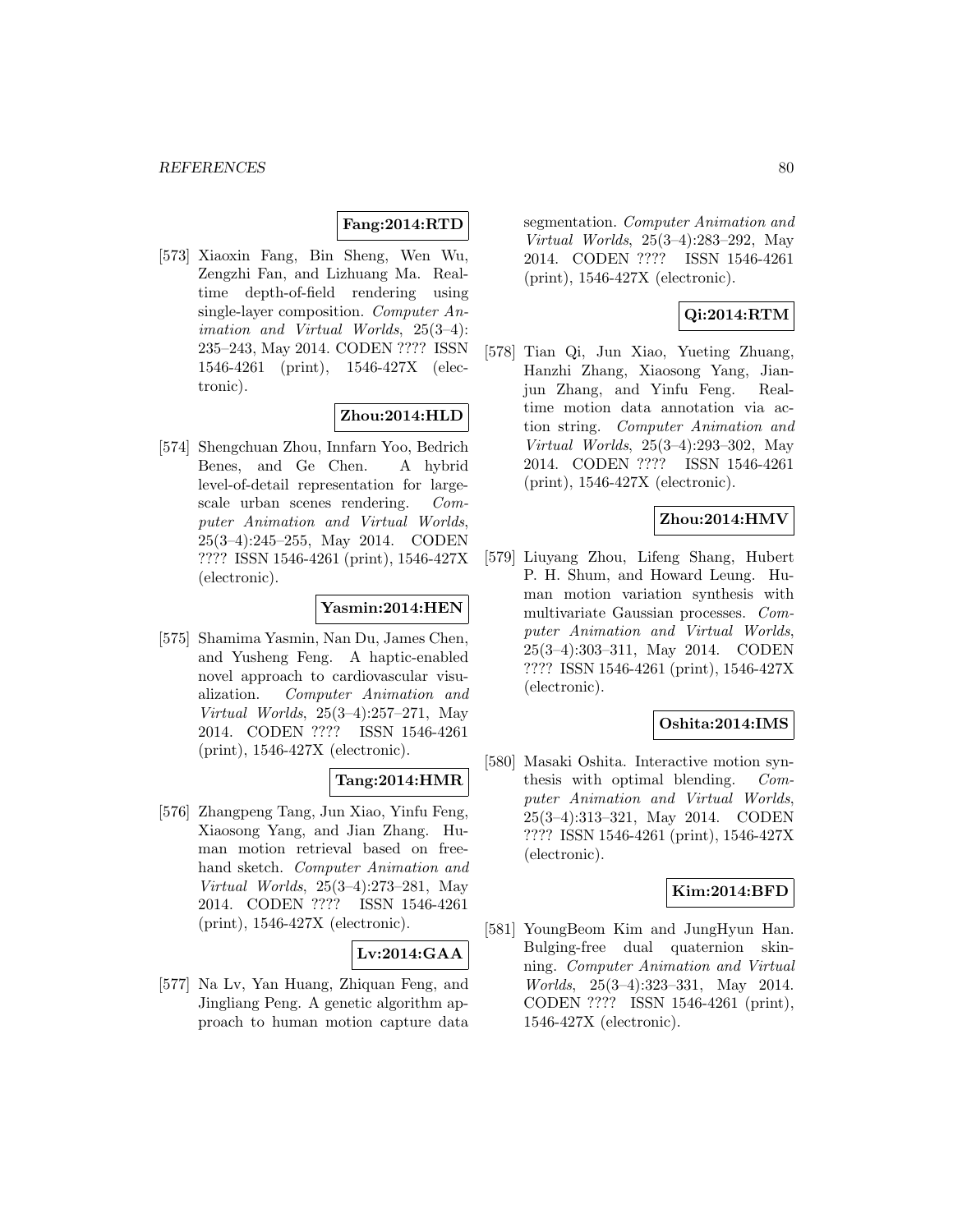# **Stuvel:2014:HSC**

[582] Sybren A. Stüvel, Nadia Magnenat-Thalmann, Daniel Thalmann, Arjan Egges, and A. Frank van der Stappen. Hierarchical structures for collision checking between virtual characters. Computer Animation and Virtual Worlds, 25(3–4):333–342, May 2014. CODEN ???? ISSN 1546-4261 (print), 1546-427X (electronic).

# **Pitiot:2014:DPA**

[583] Thomas Pitiot, David Cazier, Thomas Jund, Arash Habibi, and Pierre Kraemer. Deformable polygonal agents in crowd simulation. Computer Animation and Virtual Worlds, 25(3–4):343–352, May 2014. CODEN ???? ISSN 1546- 4261 (print), 1546-427X (electronic).

# **Wang:2014:FMA**

[584] Xinjie Wang, Linling Zhou, Zhigang Deng, and Xiaogang Jin. Flock morphing animation. Computer Animation and Virtual Worlds, 25(3–4):353–362, May 2014. CODEN ???? ISSN 1546- 4261 (print), 1546-427X (electronic).

## **Lu:2014:PMA**

[585] Xuequan Lu, Zonghui Wang, Mingliang Xu, Wenzhi Chen, and Zhigang Deng. A personality model for animating heterogeneous traffic behaviors. Computer Animation and Virtual Worlds, 25(3–4):363–373, May 2014. CODEN ???? ISSN 1546-4261 (print), 1546-427X (electronic).

#### **Chu:2014:MSB**

[586] Mei Ling Chu, Paolo Parigi, Kincho Law, and Jean-Claude Latombe. Modeling social behaviors in an evacuation simulator. Computer Animation and Virtual Worlds, 25(3–4):375–384, May 2014. CODEN ???? ISSN 1546-4261 (print), 1546-427X (electronic).

# **Wang:2014:AOE**

[587] Hua Wang, Tianlu Mao, Xingchen Kang, and Zhaoqi Wang. An all-inone efficient lane-changing model for virtual traffic. Computer Animation and Virtual Worlds, 25(3–4):385–393, May 2014. CODEN ???? ISSN 1546-4261 (print), 1546-427X (electronic).

# **Luo:2014:TDD**

[588] Linbo Luo, Haiyan Yin, Wentong Cai, Michael Lees, Nasri Bin Othman, and Suiping Zhou. Towards a data-driven approach to scenario generation for serious games. Computer Animation and Virtual Worlds, 25(3–4):395–404, May 2014. CODEN ???? ISSN 1546-4261 (print), 1546-427X (electronic).

# **Pelkey:2014:PSV**

[589] Cameron D. Pelkey and Jan M. Allbeck. Populating semantic virtual environments. Computer Animation and Virtual Worlds, 25(3–4):405–412, May 2014. CODEN ???? ISSN 1546-4261 (print), 1546-427X (electronic).

#### **Zhao:2014:HMD**

[590] Yong Zhao, Junyu Dong, Bin Pan, and Chunxia Xiao. Hierarchical mesh deformation with shape preservation. Computer Animation and Virtual Worlds, 25(3–4):413–422, May 2014. CODEN ???? ISSN 1546-4261 (print), 1546-427X (electronic).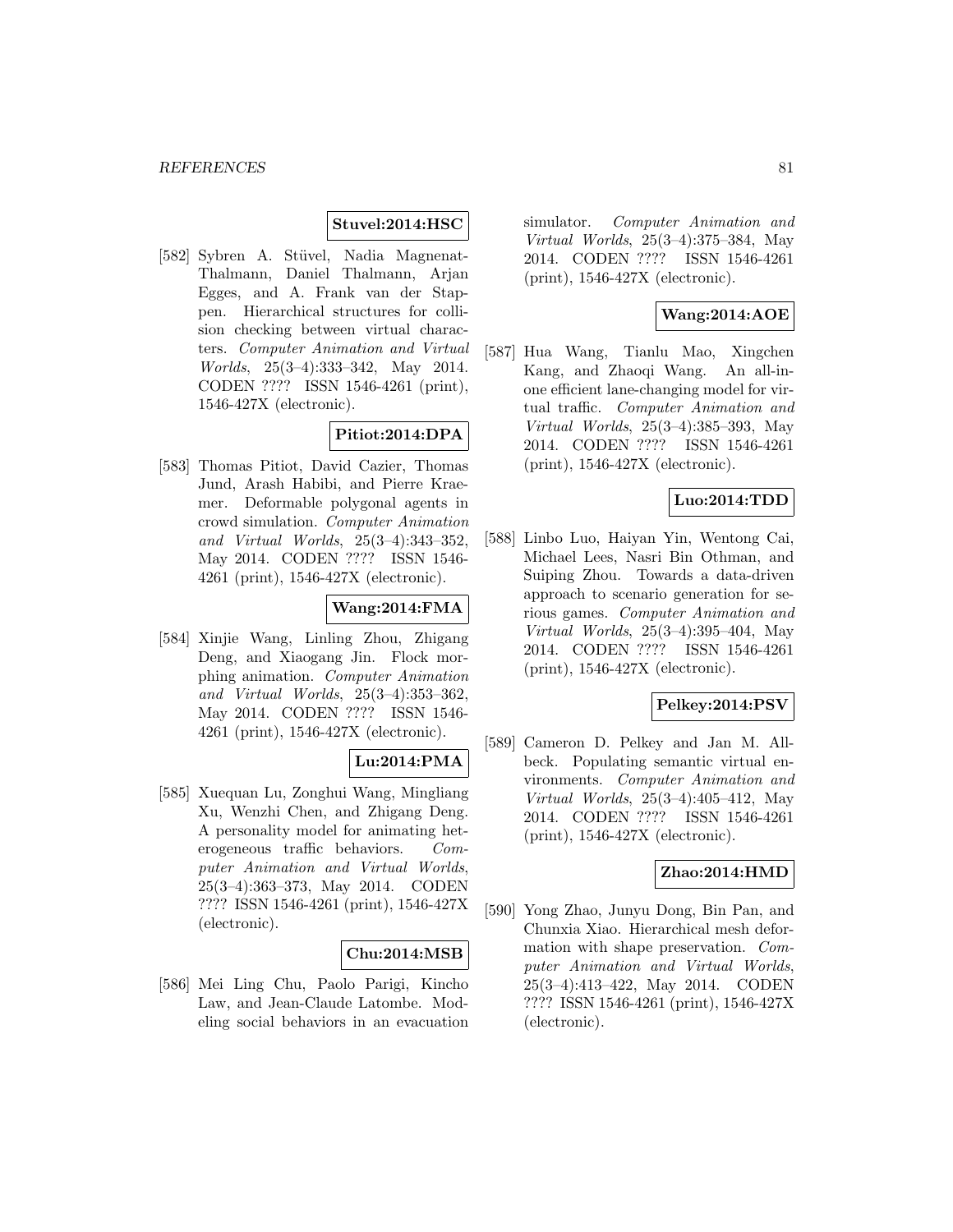## **Yang:2014:RTP**

[591] Chen Yang, Shuai Li, Lili Wang, Aimin Hao, and Hong Qin. Real-time physical deformation and cutting of heterogeneous objects via hybrid coupling of meshless approach and finite element method. Computer Animation and Virtual Worlds, 25(3–4):423–435, May 2014. CODEN ???? ISSN 1546-4261 (print), 1546-427X (electronic).

# **Saito:2014:MMD**

[592] Shunsuke Saito, Nobuyuki Umetani, and Shigeo Morishima. Macroscopic and microscopic deformation coupling in up-sampled cloth simulation. Computer Animation and Virtual Worlds, 25(3–4):437–446, May 2014. CODEN ???? ISSN 1546-4261 (print), 1546-427X (electronic).

## **Chen:2014:ASD**

[593] Xue Chen and Jieqing Feng. Adaptive skeleton-driven cages for mesh sequences. Computer Animation and Virtual Worlds, 25(3–4):447–455, May 2014. CODEN ???? ISSN 1546-4261 (print), 1546-427X (electronic).

## **Choi:2014:RTS**

[594] Min Gyu Choi. Real-time simulation of ductile fracture with oriented particles. Computer Animation and Virtual Worlds, 25(3–4):457–465, May 2014. CODEN ???? ISSN 1546-4261 (print), 1546-427X (electronic).

## **Yang:2014:TSS**

[595] Ben Yang and Xiaogang Jin. Turbulence synthesis for shape-controllable smoke animation. Computer Animation and Virtual Worlds, 25(3–4):467–474, May

2014. CODEN ???? ISSN 1546-4261 (print), 1546-427X (electronic).

# **Liu:2014:VFA**

[596] Shiguang Liu, Yixin Xu, Junyong Noh, and Yiying Tong. Visual fluid animation via lifting wavelet transform. Computer Animation and Virtual Worlds, 25(3–4):475–485, May 2014. CODEN ???? ISSN 1546-4261 (print), 1546-427X (electronic).

## **Lopez:2014:CVT**

[597] Thomas Lopez, Pierre Chevaillier, Valérie Gouranton, Paul Evrard, Florian Nouviale, Mukesh Barange, Rozenn Bouville, and Bruno Arnaldi. Collaborative virtual training with physical and communicative autonomous agents. Computer Animation and Virtual Worlds, 25(3–4):487–495, May 2014. CODEN ???? ISSN 1546-4261 (print), 1546-427X (electronic).

#### **Almajano:2014:AAA**

[598] Pablo Almajano, Maite Lopez-Sanchez, Inmaculada Rodriguez, and Tomas Trescak. Assistant agents to advice users in hybrid structured 3D virtual environments. Computer Animation and Virtual Worlds, 25(3–4):497–506, May 2014. CODEN ???? ISSN 1546-4261 (print), 1546-427X (electronic).

## **Karimaghalou:2014:MSS**

[599] Nahid Karimaghalou, Ulysses Bernardet, and Steve DiPaola. A model for social spatial behavior in virtual characters. Computer Animation and Virtual Worlds, 25(3–4):507–519, May 2014. CODEN ???? ISSN 1546-4261 (print), 1546-427X (electronic).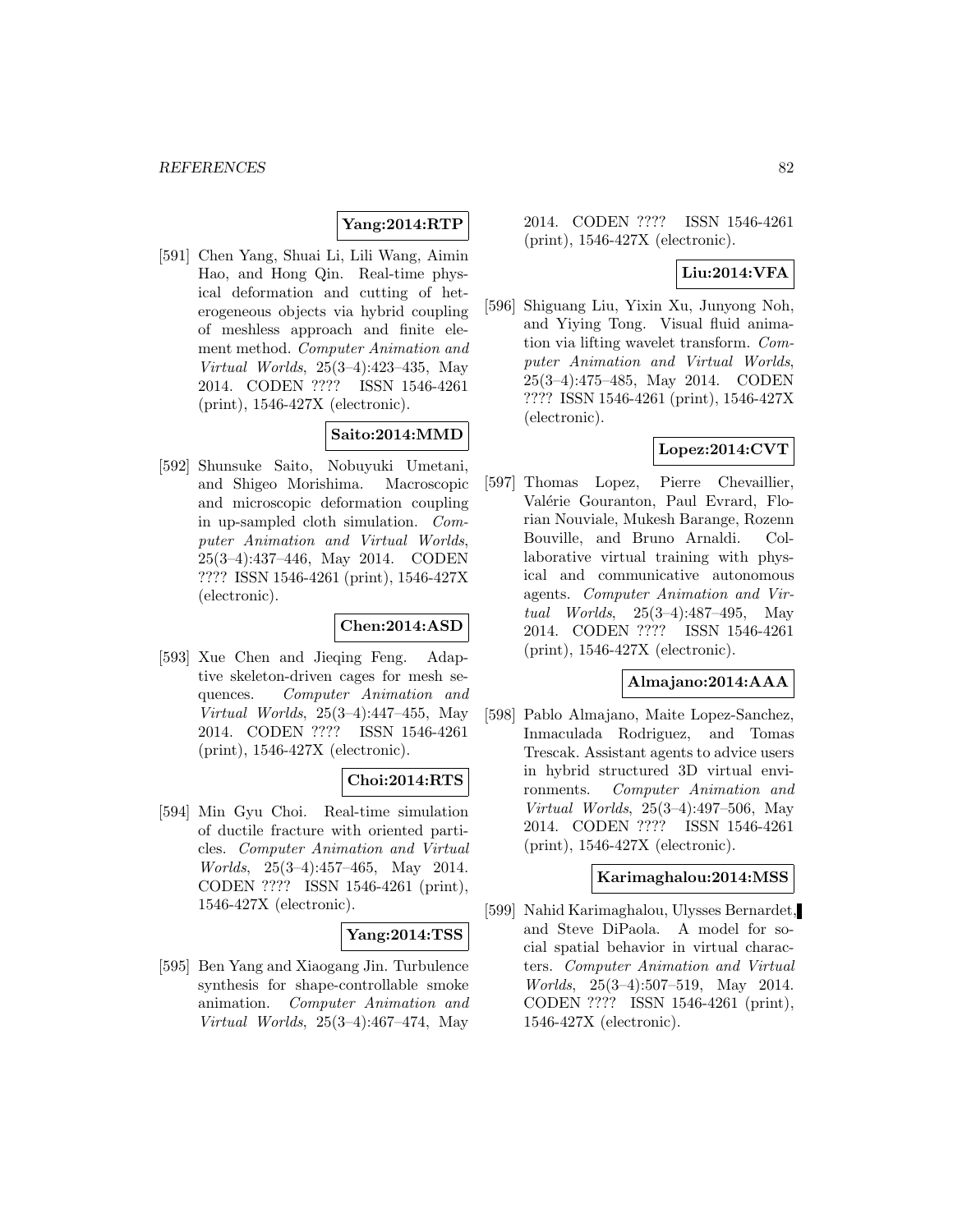## **Anonymous:2014:IId**

[600] Anonymous. Issue information. Computer Animation and Virtual Worlds, 25(5–6):i–ii, September 2014. CODEN ???? ISSN 1546-4261 (print), 1546-427X (electronic).

#### **Anonymous:2014:EI**

[601] Anonymous. Editorial issue 25.5- 6. Computer Animation and Virtual Worlds, 25(5–6):519, September 2014. CODEN ???? ISSN 1546-4261 (print), 1546-427X (electronic).

#### **Perumal:2014:EAC**

[602] Logah Perumal. Euler angles: conversion of arbitrary rotation sequences to specific rotation sequence. Computer Animation and Virtual Worlds, 25(5– 6):521–529, September 2014. CODEN ???? ISSN 1546-4261 (print), 1546-427X (electronic).

#### **Shum:2014:NPB**

[603] Hubert P. H. Shum, Ludovic Hoyet, Edmond S. L. Ho, Taku Komura, and Franck Multon. Natural preparation behavior synthesis. Computer Animation and Virtual Worlds, 25(5–6): 531–542, September 2014. CODEN ???? ISSN 1546-4261 (print), 1546-427X (electronic).

#### **Huang:2014:PRI**

[604] Qiao Huang and Jie Yang. Person re-identification with local descriptors across multicameras. Computer Animation and Virtual Worlds, 25(5–6): 543–551, September 2014. CODEN ???? ISSN 1546-4261 (print), 1546-427X (electronic).

# **Ling-yu:2014:FTT**

[605] Wei Ling-yu. A faster triangle-totriangle intersection test algorithm. Computer Animation and Virtual Worlds, 25(5–6):553–559, September 2014. CODEN ???? ISSN 1546-4261 (print), 1546-427X (electronic).

# **Jang:2014:EGI**

[606] Bong gyu Jang and Gerard Jounghyun Kim. Evaluation of grounded isometric interface for whole-body navigation in virtual environments. Computer Animation and Virtual Worlds, 25(5–6): 561–575, September 2014. CODEN ???? ISSN 1546-4261 (print), 1546-427X (electronic).

#### **Anonymous:2015:IIa**

[607] Anonymous. Issue information. Computer Animation and Virtual Worlds,  $26(1):i$ -ii, January 2015. CODEN ???? ISSN 1546-4261 (print), 1546-427X (electronic).

## **Magnenat-Thalmann:2015:EI**

[608] Nadia Magnenat-Thalmann and Daniel Thalmann. Editorial issue 26.1. Computer Animation and Virtual Worlds, 26 (1):1, January 2015. CODEN ???? ISSN 1546-4261 (print), 1546-427X (electronic).

#### **Wang:2015:FAD**

[609] Changbo Wang, Qiang Zhang, Fanlong Kong, and Yusheng Gao. Fast animation of debris flow with mixed adaptive grid refinement. Computer Animation and Virtual Worlds, 26(1):3–14, January 2015. CODEN ???? ISSN 1546-4261 (print), 1546-427X (electronic).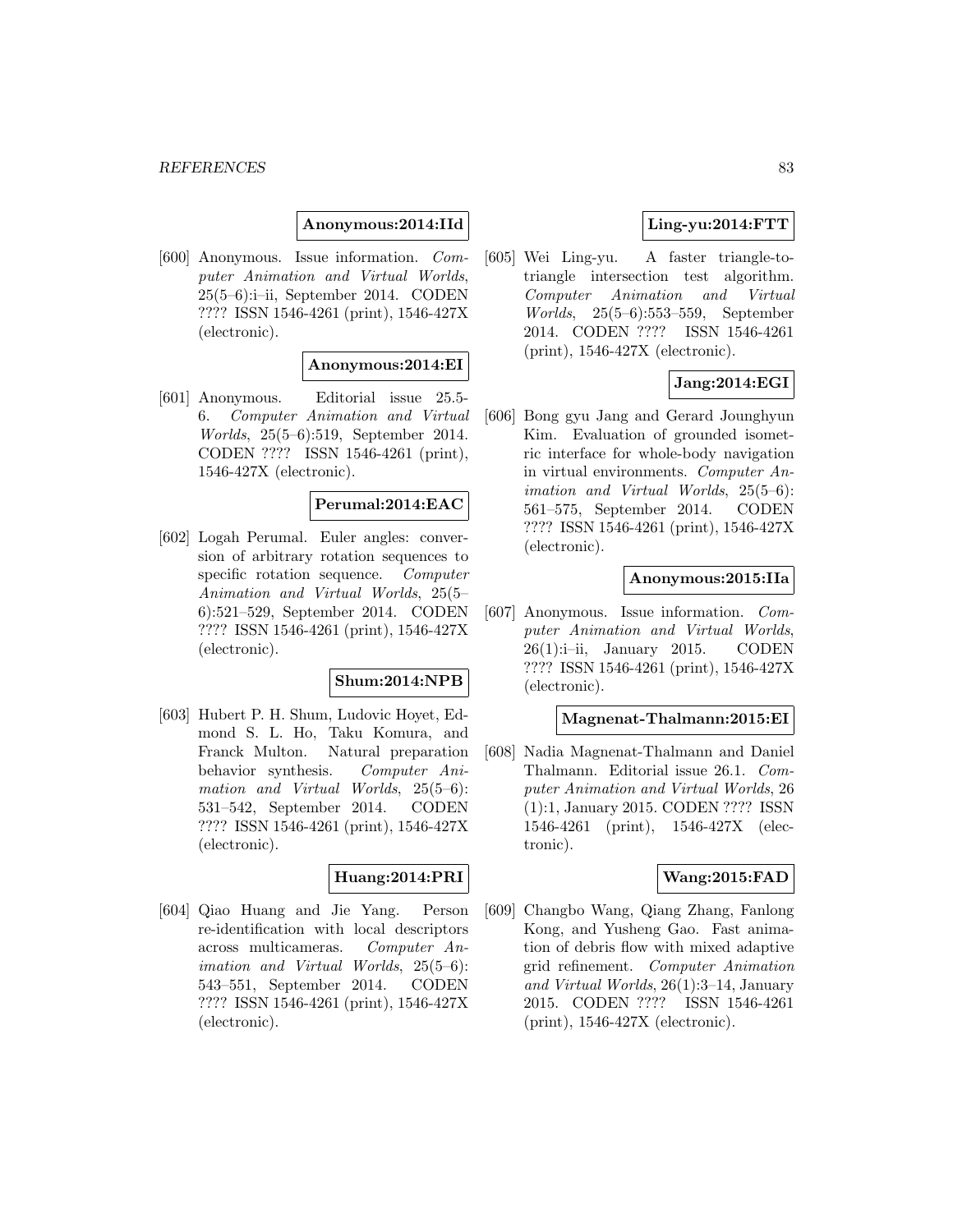# **Zhang:2015:SDS**

[610] Lin Zhang, Fei Dou, Zhong Zhou, and Wei Wu. Streaming 3D deforming surfaces with dynamic resolution control. Computer Animation and Virtual Worlds, 26(1):15–28, January 2015. CO-DEN ???? ISSN 1546-4261 (print), 1546-427X (electronic).

# **Zhu:2015:AST**

[611] Xiaoqiang Zhu, Xiaogang Jin, and Lihua You. Analytical solutions for treelike structure modelling using subdivision surfaces. Computer Animation and Virtual Worlds, 26(1):29–42, January 2015. CODEN ???? ISSN 1546-4261 (print), 1546-427X (electronic).

# **Huang:2015:POS**

[612] Chen Huang, Jian Zhu, Hanqiu Sun, and Enhua Wu. Parallel-optimizing SPH fluid simulation for realistic VR environments. Computer Animation and Virtual Worlds, 26(1):43–54, January 2015. CODEN ???? ISSN 1546-4261 (print), 1546-427X (electronic).

# **Warburton:2015:PBF**

[613] Mark Warburton and Steve Maddock. Physically-based forehead animation including wrinkles. Computer Animation and Virtual Worlds, 26(1):55–68, January 2015. CODEN ???? ISSN 1546- 4261 (print), 1546-427X (electronic).

# **Lee:2015:CBP**

[614] Sang-Gil Lee and Byeong-Seok Shin. Contour-based polygonal ambient occlusion using a single-depth texture. Computer Animation and Virtual Worlds, 26(1):69–77, January 2015. CODEN ???? ISSN 1546-4261 (print), 1546-427X (electronic).

# **Shao:2015:RSS**

[615] Xuqiang Shao, Zhong Zhou, Jinsong Zhang, and Wei Wu. Realistic and stable simulation of turbulent details behind objects in smoothed-particle hydrodynamics fluids. Computer Animation and Virtual Worlds, 26(1):79–94, January 2015. CODEN ???? ISSN 1546- 4261 (print), 1546-427X (electronic).

# **Anonymous:2015:IIb**

[616] Anonymous. Issue information. Computer Animation and Virtual Worlds, 26 (2):i–ii, March 2015. CODEN ???? ISSN 1546-4261 (print), 1546-427X (electronic).

# **Thalmann:2015:EI**

[617] Nadia Magnenat Thalmann and Daniel Thalmann. Editorial issue 26.2. Computer Animation and Virtual Worlds, 26(2):95–96, March 2015. CODEN ???? ISSN 1546-4261 (print), 1546-427X (electronic).

# **Jones:2015:DSA**

[618] Ben Jones, Jovan Popovic, James Mc-Cann, Wilmot Li, and Adam Bargteil. Dynamic sprites: artistic authoring of interactive animations. Computer Animation and Virtual Worlds, 26(2):97– 108, March 2015. CODEN ???? ISSN 1546-4261 (print), 1546-427X (electronic).

#### **Gerszewski:2015:BES**

[619] Dan Gerszewski, Ladislav Kavan, Peter-Pike Sloan, and Adam W. Bargteil. Basis enrichment and solid–fluid coupling for model-reduced fluid simulation. Computer Animation and Virtual Worlds, 26(2):109–117, March 2015.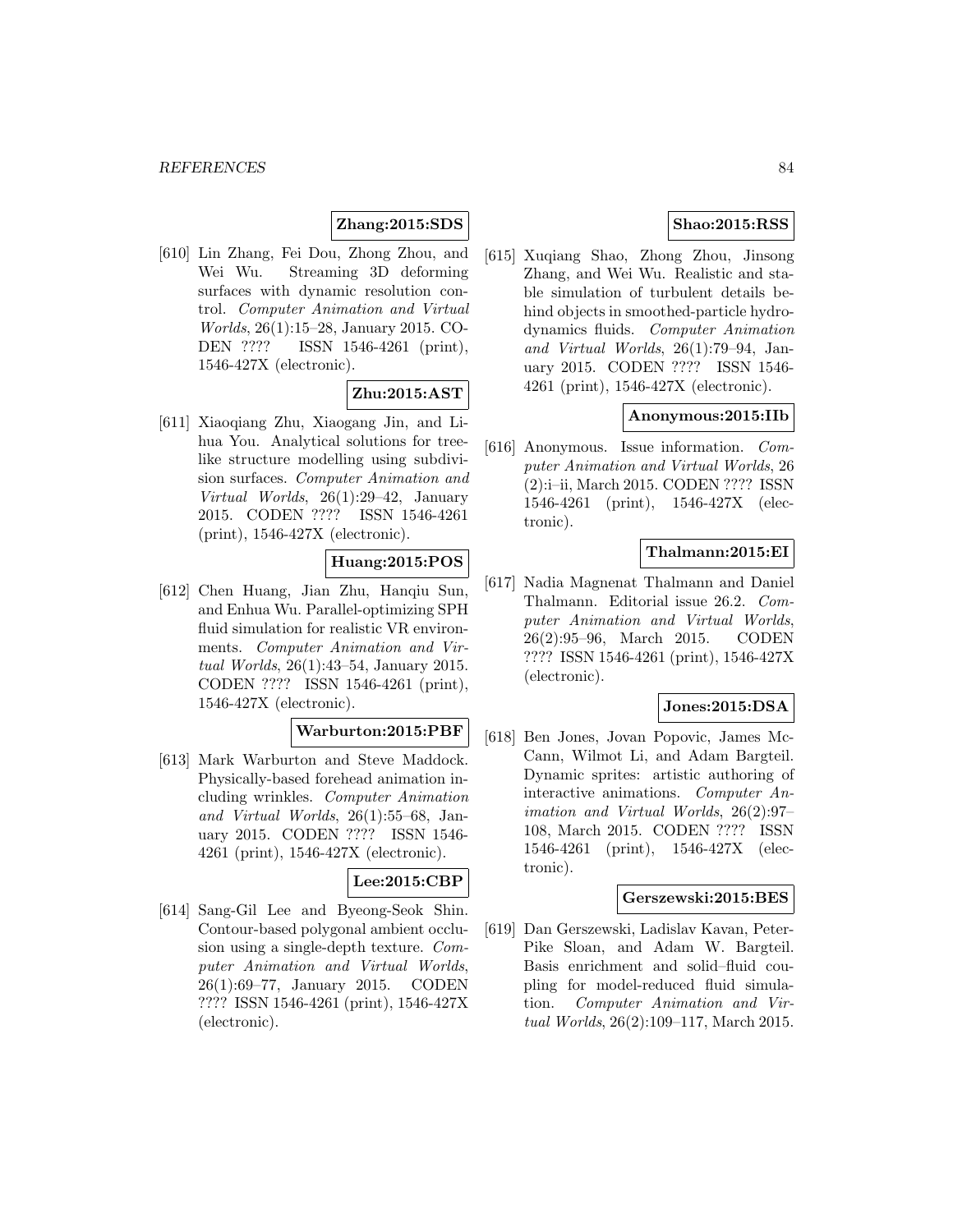CODEN ???? ISSN 1546-4261 (print), 1546-427X (electronic).

# **Ninomiya:2015:PAC**

[620] Kai Ninomiya, Mubbasir Kapadia, Alexander Shoulson, Francisco Garcia, and Norman Badler. Planning approaches to constraint-aware navigation in dynamic environments. Computer Animation and Virtual Worlds, 26(2):119–139, March 2015. CODEN ???? ISSN 1546-4261 (print), 1546-427X (electronic).

# **Huang:2015:LAC**

[621] Zhanpeng Huang, Liang Han, and Guanghong Gong. A local adaptive Catmull–Rom to reduce numerical dissipation of semi-Lagrangian advection. Computer Animation and Virtual Worlds, 26(2):141–146, March 2015. CODEN ???? ISSN 1546-4261 (print), 1546-427X (electronic).

#### **Bonaventura:2015:SRU**

[622] Xavier Bonaventura, Jianwei Guo, Weiliang Meng, Miquel Feixas, Xiaopeng Zhang, and Mateu Sbert. 3D shape retrieval using viewpoint informationtheoretic measures. Computer Animation and Virtual Worlds, 26(2):147–156, March 2015. CODEN ???? ISSN 1546- 4261 (print), 1546-427X (electronic).

## **Jang:2015:GAA**

[623] Taekwon Jang and Junyong Noh. A geometric approach to animating thin surface features in smoothed particle hydrodynamics water. Computer Animation and Virtual Worlds, 26(2):161–172, March 2015. CODEN ???? ISSN 1546- 4261 (print), 1546-427X (electronic).

# **Xian:2015:EEC**

[624] Chuhua Xian, Guiqing Li, and Yunhui Xiong. Efficient and effective cage generation by region decomposition. Computer Animation and Virtual Worlds, 26(2):173–184, March 2015. CODEN ???? ISSN 1546-4261 (print), 1546-427X (electronic).

#### **Sasaki:2015:FFP**

[625] Naoki Sasaki, Hsiang-Ting Chen, Daisuke Sakamoto, and Takeo Igarashi. Facetons: face primitives for building 3D architectural models in virtual environments. Computer Animation and Virtual Worlds, 26(2):185–194, March 2015. CODEN ???? ISSN 1546-4261 (print), 1546-427X (electronic).

#### **Anonymous:2015:IIc**

[626] Anonymous. Issue information. Computer Animation and Virtual Worlds, 26(3–4):i–ii, May 2015. CODEN ???? ISSN 1546-4261 (print), 1546-427X (electronic).

#### **Anonymous:2015:E**

[627] Anonymous. Editorial. Computer Animation and Virtual Worlds, 26 (3–4):195–196, May 2015. CODEN ???? ISSN 1546-4261 (print), 1546-427X (electronic).

#### **Yang:2015:SEE**

[628] Shan Yang and Ming Lin. Simultaneous estimation of elasticity for multiple deformable bodies. Computer Animation and Virtual Worlds, 26(3–4):197–206, May 2015. CODEN ???? ISSN 1546- 4261 (print), 1546-427X (electronic).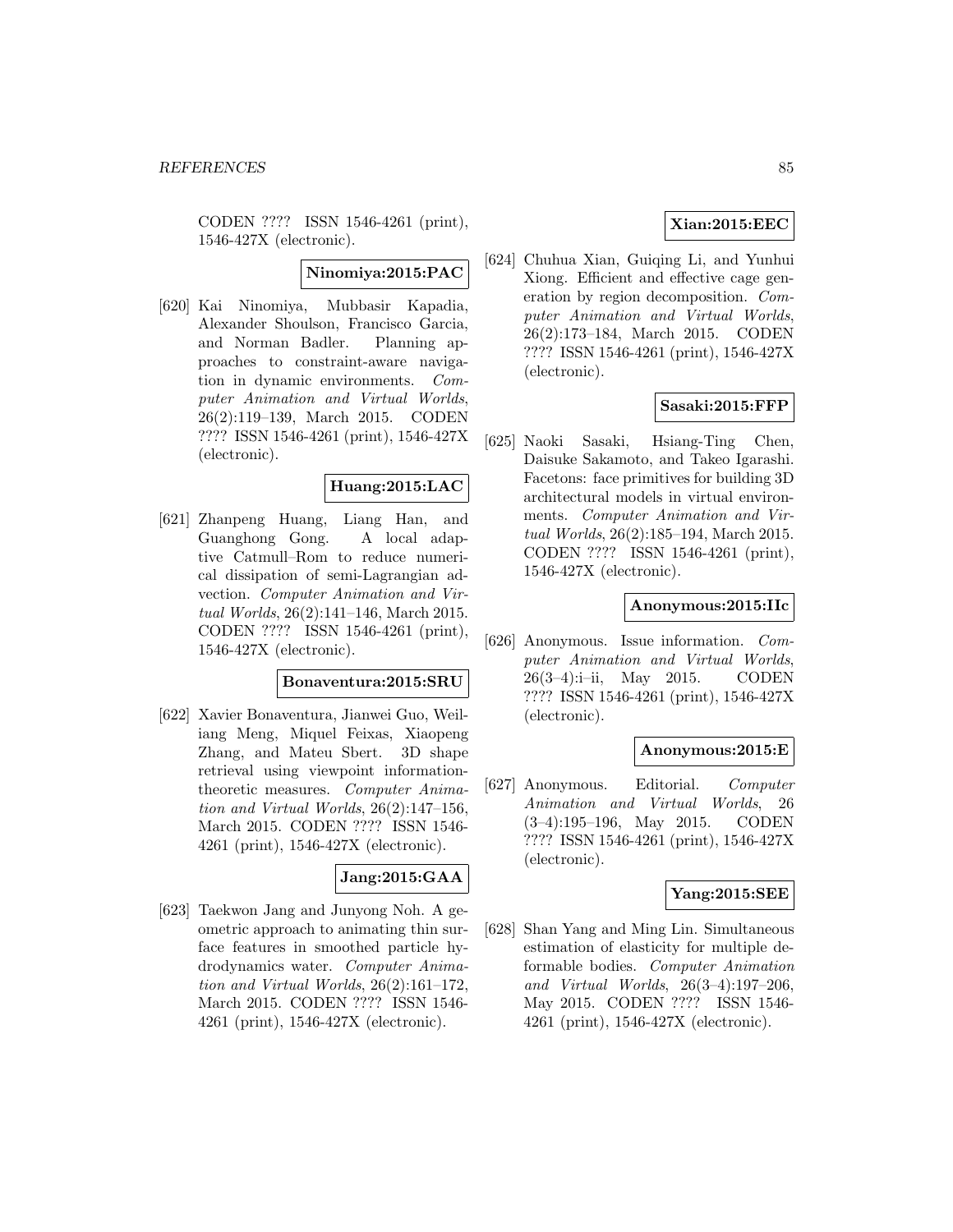# **Liang:2015:AOD**

[629] Hui Liang, Jian Chang, Xiaosong Yang, Lihua You, Shaojun Bian, and Jian Jun Zhang. Advanced ordinary differential equation based head modelling for Chinese marionette art preservation. Computer Animation and Virtual Worlds, 26(3–4):207–216, May 2015. CODEN ???? ISSN 1546-4261 (print), 1546-427X (electronic).

# **enAimen:2015:SLB**

[630] Gökçen Cimen, Zümra Kavafoğlu, Ersan Kavafoğlu, Tolga Çapın, and Hašmet Gürcay. Skill learning based catching motion control. Computer Animation and Virtual Worlds, 26(3–4):217–225, May 2015. CODEN ???? ISSN 1546- 4261 (print), 1546-427X (electronic).

# **Vogt:2015:BGI**

[631] David Vogt, Ben Lorenz, Steve Grehl, and Bernhard Jung. Behavior generation for interactive virtual humans using context-dependent interaction meshes and automated constraint extraction. Computer Animation and Virtual Worlds, 26(3–4):227–235, May 2015. CODEN ???? ISSN 1546-4261 (print), 1546-427X (electronic).

# **Zhang:2015:PPC**

[632] Juzheng Zhang, Jianmin Zheng, and Nadia Magnenat-Thalmann. PCMD: personality-characterized mood dynamics model toward personalized virtual characters. Computer Animation and Virtual Worlds, 26(3–4):237–245, May 2015. CODEN ???? ISSN 1546-4261 (print), 1546-427X (electronic).

## **Kochanowicz:2015:DDT**

[633] Jaroslaw Kochanowicz, Ah-Hwee Tan, and Daniel Thalmann. Dramaturgical and dissonance theories in explicit social context modeling for complex agents. Computer Animation and Virtual Worlds, 26(3–4):247–257, May 2015. CODEN ???? ISSN 1546-4261 (print), 1546-427X (electronic).

# **Jo:2015:SAC**

[634] Dongsik Jo, Ki-Hong Kim, and Gerard Jounghyun Kim. SpaceTime: adaptive control of the teleported avatar for improved AR tele-conference experience. Computer Animation and Virtual Worlds, 26(3–4):259–269, May 2015. CODEN ???? ISSN 1546-4261 (print), 1546-427X (electronic).

## **Nagendran:2015:STU**

[635] Arjun Nagendran, Anthony Steed, Brian Kelly, and Ye Pan. Symmetric telepresence using robotic humanoid surrogates. Computer Animation and Virtual Worlds, 26(3–4):271–280, May 2015. CODEN ???? ISSN 1546-4261 (print), 1546-427X (electronic).

#### **Yao:2015:RSA**

[636] Junfeng Yao, Lei Lan, Wenlin Lin, Yingying She, and Binbin Zhang. Realistic and stable animation of cloth. Computer Animation and Virtual Worlds, 26(3–4):281–289, May 2015. CODEN ???? ISSN 1546-4261 (print), 1546-427X (electronic).

#### **Jeong:2015:GCP**

[637] Moon-Hwan Jeong, Dong-Hoon Han, and Hyeong-Seok Ko. Garment capture from a photograph. *Computer*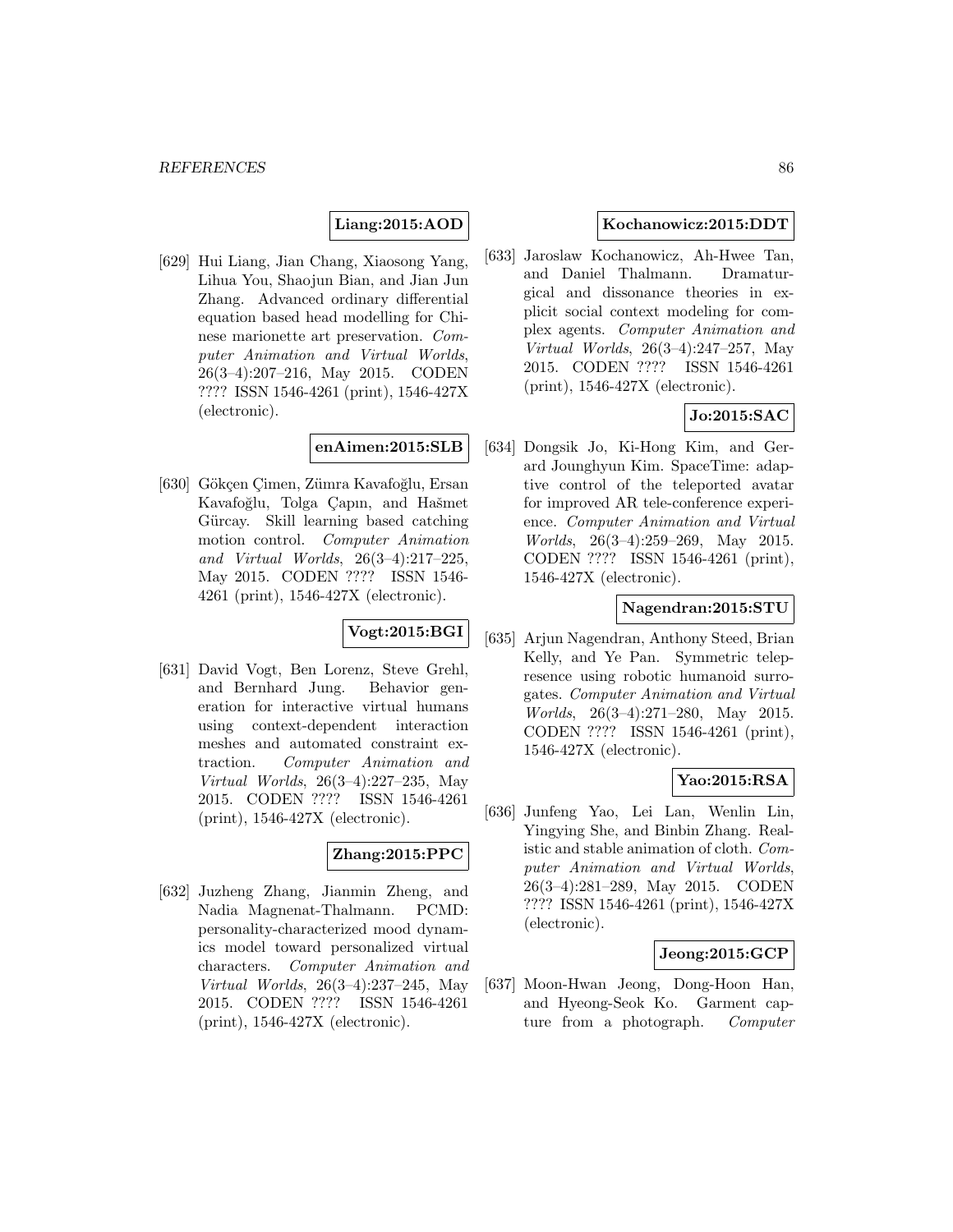#### *REFERENCES* 87

Animation and Virtual Worlds, 26 (3–4):291–300, May 2015. CODEN ???? ISSN 1546-4261 (print), 1546-427X (electronic).

# **Pang:2015:ESE**

[638] Zhiqiang Pang, Yong Zhao, and Chunxia Xiao. Effective skeletons extraction for animated surfaces based on geometry propagation. Computer Animation and Virtual Worlds, 26(3–4):301–309, May 2015. CODEN ???? ISSN 1546-4261 (print), 1546-427X (electronic).

## **Zhang:2015:IIH**

[639] Xingzi Zhang and Alexei Sourin. Imageinspired haptic interaction. Computer Animation and Virtual Worlds, 26(3–4):311–319, May 2015. CODEN ???? ISSN 1546-4261 (print), 1546-427X (electronic).

# **Pan:2015:RTH**

[640] Junjun Pan, Junxuan Bai, Xin Zhao, Aimin Hao, and Hong Qin. Realtime haptic manipulation and cutting of hybrid soft tissue models by extended position-based dynamics. Computer Animation and Virtual Worlds, 26(3–4):321–335, May 2015. CODEN ???? ISSN 1546-4261 (print), 1546-427X (electronic).

# **Guo:2015:GAR**

[641] Jiaxiang Guo, Zhiyong Yuan, Xiangyun Liao, Yaoyi Bai, and Qianfeng Lai. GPU-assisted real-time coupling of blood flow and vessel wall. Computer Animation and Virtual Worlds, 26(3–4):337–345, May 2015. CODEN ???? ISSN 1546-4261 (print), 1546-427X (electronic).

# **Baek:2015:MWA**

[642] Seungho Baek, Kiwon Um, and JungHyun Han. Muddy water animation with different details. Computer Animation and Virtual Worlds, 26(3–4):347–355, May 2015. CODEN ???? ISSN 1546-4261 (print), 1546-427X (electronic).

# **Zhang:2015:SFC**

[643] Xiaoyong Zhang and Shiguang Liu. SPH fluid control with self-adaptive turbulent details. Computer Animation and Virtual Worlds, 26(3–4):357–366, May 2015. CODEN ???? ISSN 1546-4261 (print), 1546-427X (electronic).

## **Barbosa:2015:ACS**

[644] Charles Welton Ferreira Barbosa, Yoshinori Dobashi, and Tsuyoshi Yamamoto. Adaptive cloud simulation using position based fluids. Computer Animation and Virtual Worlds, 26(3–4):367–375, May 2015. CODEN ???? ISSN 1546- 4261 (print), 1546-427X (electronic).

# **Berseth:2015:EOC**

[645] Glen Berseth, Muhammad Usman, Brandon Haworth, Mubbasir Kapadia, and Petros Faloutsos. Environment optimization for crowd evacuation. Computer Animation and Virtual Worlds, 26(3–4):377–386, May 2015. CODEN ???? ISSN 1546-4261 (print), 1546-427X (electronic).

# **Wong:2015:GPS**

[646] Sai-Keung Wong, Pao-Kun Tang, Fu-Shun Li, Zong-Min Wang, and Shih-Ting Yu. Guidance path scheduling using particle swarm optimization in crowd simulation. Computer Animation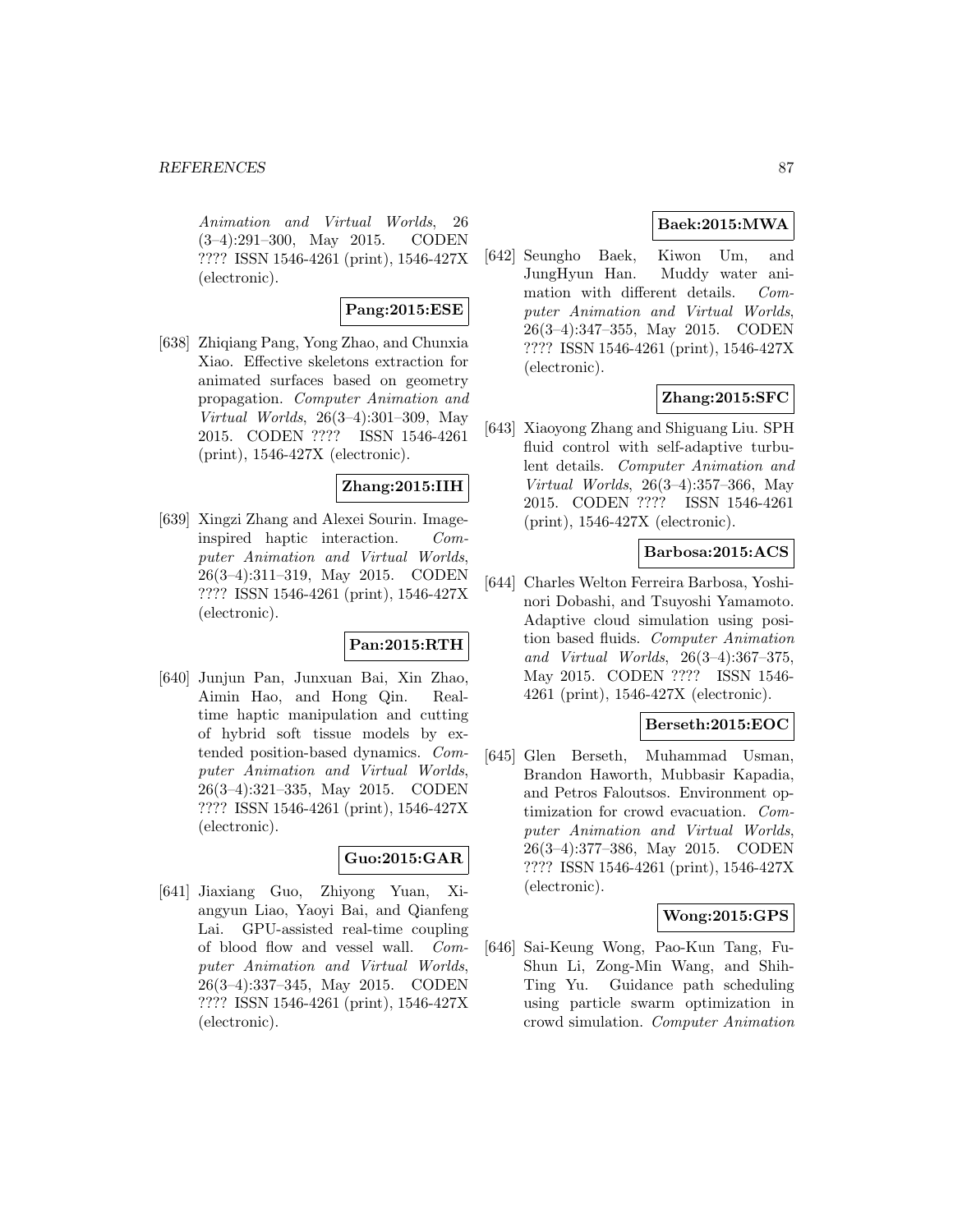and Virtual Worlds, 26(3–4):387–395, May 2015. CODEN ???? ISSN 1546- 4261 (print), 1546-427X (electronic).

# **Mao:2015:ELM**

[647] Tianlu Mao, Hua Wang, Zhigang Deng, and Zhaoqi Wang. An efficient lane model for complex traffic simulation. Computer Animation and Virtual Worlds, 26(3–4):397–403, May 2015. CODEN ???? ISSN 1546-4261 (print), 1546-427X (electronic).

## **Chao:2015:VIM**

[648] Qianwen Chao, Zhigang Deng, and Xiaogang Jin. Vehicle–pedestrian interaction for mixed traffic simulation. Computer Animation and Virtual Worlds, 26(3–4):405–412, May 2015. CODEN ???? ISSN 1546-4261 (print), 1546-427X (electronic).

## **Wong:2015:HBS**

[649] Sai-Keung Wong and I-Ting Fu. Hybridbased snow simulation and snow rendering with shell textures. Computer Animation and Virtual Worlds, 26(3–4):413–421, May 2015. CODEN ???? ISSN 1546-4261 (print), 1546-427X (electronic).

# **Kim:2015:ITM**

[650] Yong-Joon Kim, Jong-Hwa Woo, Myung-Soo Kim, and Gershon Elber. Interactive tree modeling and deformation with collision detection and avoidance. Computer Animation and Virtual Worlds, 26(3–4):423–432, May 2015. CODEN ???? ISSN 1546-4261 (print), 1546-427X (electronic).

# **Li:2015:BDF**

[651] Jianfang Li, Min Liu, Weiwei Xu, Haiyi Liang, and Ligang Liu. Boundarydominant flower blooming simulation. Computer Animation and Virtual Worlds, 26(3–4):433–443, May 2015. CODEN ???? ISSN 1546-4261 (print), 1546-427X (electronic).

# **Kim:2015:GSB**

[652] Namjung Kim, SaeWoon Oh, and Kyoungju Park. Giant soap bubble creation model. Computer Animation and Virtual Worlds, 26(3–4):445–455, May 2015. CODEN ???? ISSN 1546-4261 (print), 1546-427X (electronic).

# **Yang:2015:CDS**

[653] Kyungyong Yang, Kibeom Youn, Kyungho Lee, and Jehee Lee. Controllable data sampling in the space of human poses. Computer Animation and Virtual Worlds, 26(3–4):457–467, May 2015. CODEN ???? ISSN 1546-4261 (print), 1546-427X (electronic).

#### **Kazmi:2015:ESB**

[654] Ismail Khalid Kazmi, Lihua You, Xiaosong Yang, Xiaogang Jin, and Jian J. Zhang. Efficient sketch-based creation of detailed character models through data-driven mesh deformations. Computer Animation and Virtual Worlds, 26(3–4):469–481, May 2015. CODEN ???? ISSN 1546-4261 (print), 1546-427X (electronic).

#### **Anonymous:2015:IId**

[655] Anonymous. Issue information. Computer Animation and Virtual Worlds, 26(5):i–ii, September 2015. CODEN ???? ISSN 1546-4261 (print), 1546-427X (electronic).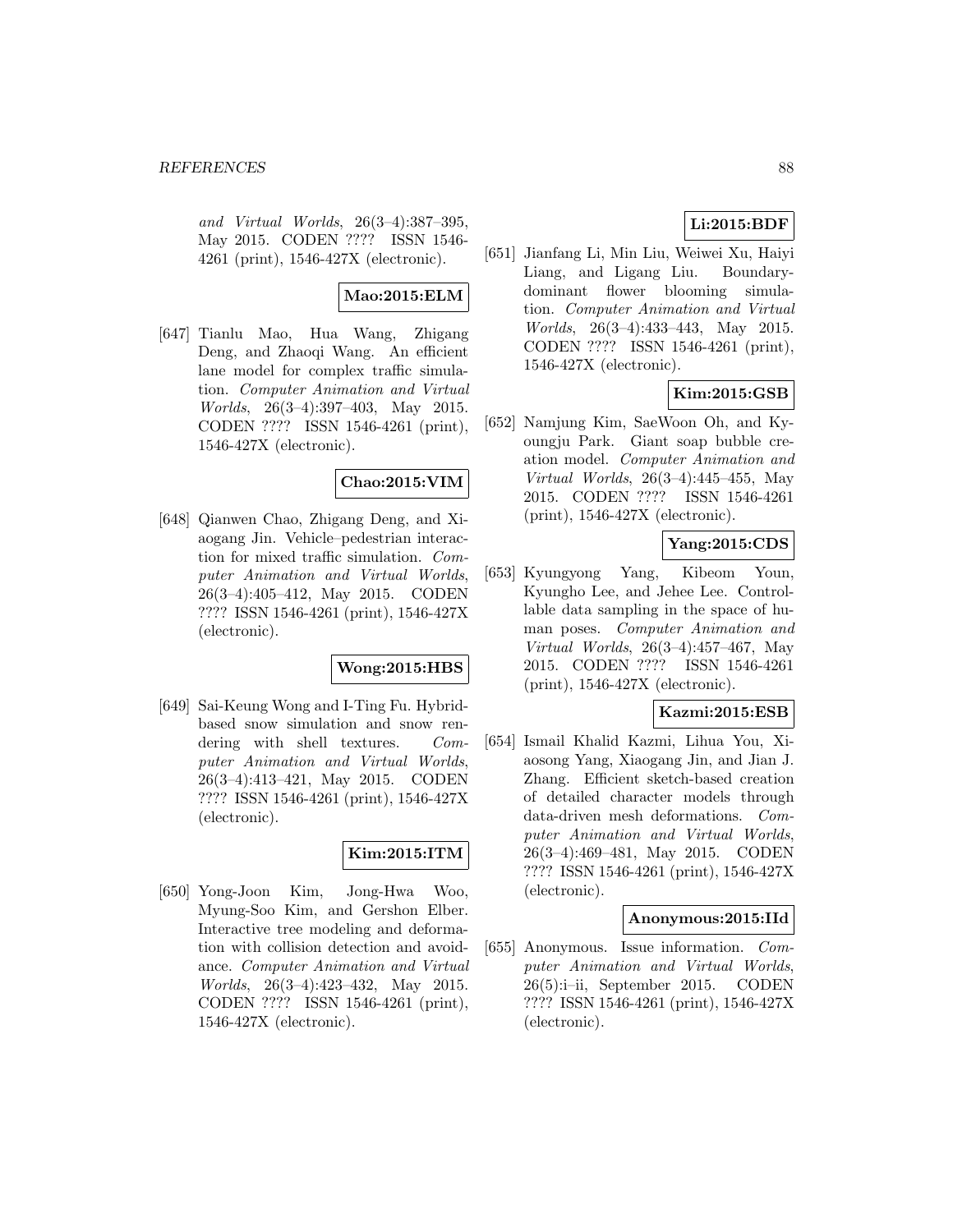#### **Anonymous:2015:IIe**

[656] Anonymous. Issue information. Computer Animation and Virtual Worlds, 26(5):i–ii, September 2015. CODEN ???? ISSN 1546-4261 (print), 1546-427X (electronic).

# **Boatright:2015:GMP**

[657] Cory D. Boatright, Mubbasir Kapadia, Jennie M. Shapira, and Norman I. Badler. Generating a multiplicity of policies for agent steering in crowd simulation. Computer Animation and Virtual Worlds, 26(5):483–494, September 2015. CODEN ???? ISSN 1546-4261 (print), 1546-427X (electronic).

# **Kumar:2015:AVB**

[658] Amit Kumar and Aparajita Ojha. Anticipated velocity based guidance strategy for wheeled mobile evader amidst stationary and moving obstacles in bounded environment. Computer Animation and Virtual Worlds, 26(5): 495–507, September 2015. CODEN ???? ISSN 1546-4261 (print), 1546-427X (electronic).

#### **Guo:2015:MIU**

[659] Rongkai Guo, Gayani Samaraweera, and John Quarles. Mobility impaired users respond differently than healthy users in virtual environments. Computer Animation and Virtual Worlds, 26(5): 509–526, September 2015. CODEN ???? ISSN 1546-4261 (print), 1546-427X (electronic).

#### **Kim:2015:HSD**

[660] Jong-Hyun Kim, Chang-Hun Kim, and Jung Lee. A hybrid SDF for the detailed representation of liquid–solid mixed surfaces. Computer Animation and Virtual Worlds, 26(5):527–536, September 2015. CODEN ???? ISSN 1546-4261 (print), 1546-427X (electronic).

#### **Anonymous:2015:IIf**

[661] Anonymous. Issue information. Computer Animation and Virtual Worlds, 26(6):i–ii, November 2015. CODEN ???? ISSN 1546-4261 (print), 1546-427X (electronic).

# **Zank:2015:PAS**

[662] Markus Zank, Thomas Nescher, and Andreas Kunz. Predicting audio step feedback for real walking in virtual environments. Computer Animation and Virtual Worlds, 26(6):537–547, November 2015. CODEN ???? ISSN 1546-4261 (print), 1546-427X (electronic).

## **Kotsilieris:2015:IDV**

[663] Theodore Kotsilieris, George T. Karetsos, Ioannis Anagnostopoulos, and Nikoletta A. Dimopoulou. Interconnecting distributed virtual worlds using Metabots: performance evaluation against the traditional client-server model. Computer Animation and Virtual Worlds, 26(6):549–561, November 2015. CODEN ???? ISSN 1546-4261 (print), 1546-427X (electronic).

#### **Way:2015:SAI**

[664] Der-Lor Way and Cheng-Han Hsieh. 3D street art illusions: embedding chalk stylized rendering of 3D objects into a pavement photo. Computer Animation and Virtual Worlds, 26(6): 563–575, November 2015. CODEN ???? ISSN 1546-4261 (print), 1546-427X (electronic).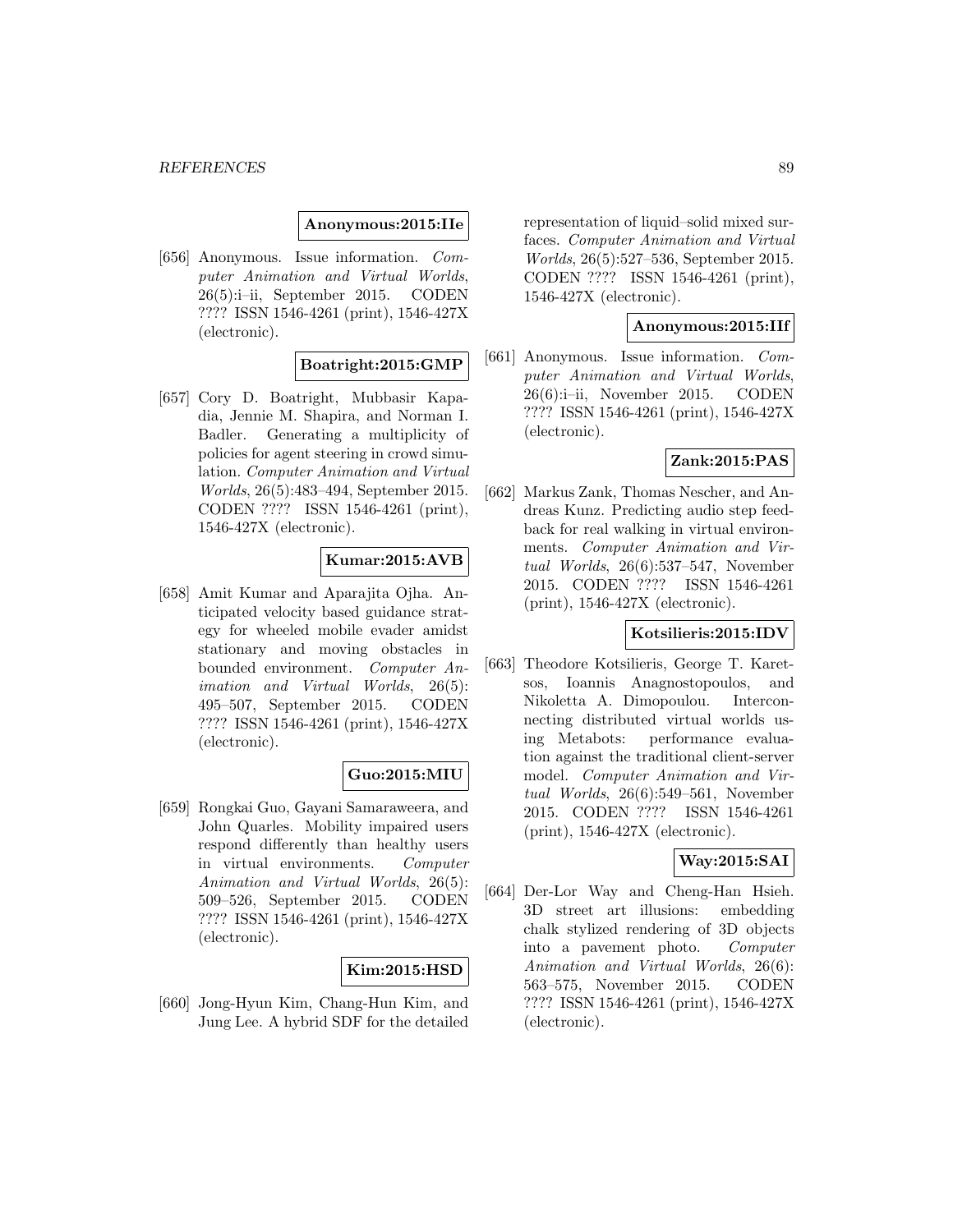# **Zhou:2015:ETM**

[665] Yuanfeng Zhou, Caiming Zhang, and Pengbo Bo. Efficient tetrahedral mesh generation based on sampling optimization. Computer Animation and Virtual Worlds, 26(6):577–587, November 2015. CODEN ???? ISSN 1546-4261 (print), 1546-427X (electronic).

## **Anonymous:2016:IIa**

[666] Anonymous. Issue information. Computer Animation and Virtual Worlds, 27(1):1–2, January 2016. CODEN ???? ISSN 1546-4261 (print), 1546-427X (electronic).

#### **Zhang:2016:CIB**

[667] Liang Zhang and Guido Brunnett. Combining inverse blending and Jacobianbased inverse kinematics to improve accuracy in human motion generation. Computer Animation and Virtual Worlds, 27(1):3–13, January 2016. CO-DEN ???? ISSN 1546-4261 (print), 1546-427X (electronic).

#### **Huang:2016:VPS**

[668] Zhanpeng Huang, Guanghong Gong, and Liang Han. Vortex particle smoke simulation with an octree data structure. Computer Animation and Virtual Worlds, 27(1):14–23, January 2016. CO-DEN ???? ISSN 1546-4261 (print), 1546-427X (electronic).

#### **Lemercier:2016:TMB**

[669] Samuel Lemercier and Jean-Michel Auberlet. Towards more behaviours in crowd simulation. Computer Animation and Virtual Worlds, 27(1):24–34, January 2016. CODEN ???? ISSN 1546- 4261 (print), 1546-427X (electronic).

# **Aristidou:2016:EFM**

[670] Andreas Aristidou, Yiorgos Chrysanthou, and Joan Lasenby. Extending FABRIK with model constraints. Computer Animation and Virtual Worlds, 27(1):35–57, January 2016. CODEN ???? ISSN 1546-4261 (print), 1546-427X (electronic).

# **Etemad:2016:PVA**

[671] S. Ali Etemad, Ali Arya, Avi Parush, and Steve DiPaola. Perceptual validity in animation of human motion. Computer Animation and Virtual Worlds, 27(1):58–71, January 2016. CODEN ???? ISSN 1546-4261 (print), 1546-427X (electronic).

## **Chen:2016:RHM**

[672] Guang Chen, Jituo Li, Bei Wang, Jiping Zeng, Guodong Lu, and Dongliang Zhang. Reconstructing 3D human models with a Kinect. Computer Animation and Virtual Worlds, 27(1):72–85, January 2016. CODEN ???? ISSN 1546- 4261 (print), 1546-427X (electronic).

#### **Anonymous:2016:IIb**

[673] Anonymous. Issue information. Computer Animation and Virtual Worlds, 27(2):87–88, March 2016. CODEN ???? ISSN 1546-4261 (print), 1546-427X (electronic).

#### **Gutierrez-Garcia:2016:CSA**

[674] J. Octavio Gutierrez-Garcia and Luis-Felipe Rodríguez. Corruptible social agents. Computer Animation and Virtual Worlds, 27(2):89–102, March 2016. CODEN ???? ISSN 1546-4261 (print), 1546-427X (electronic).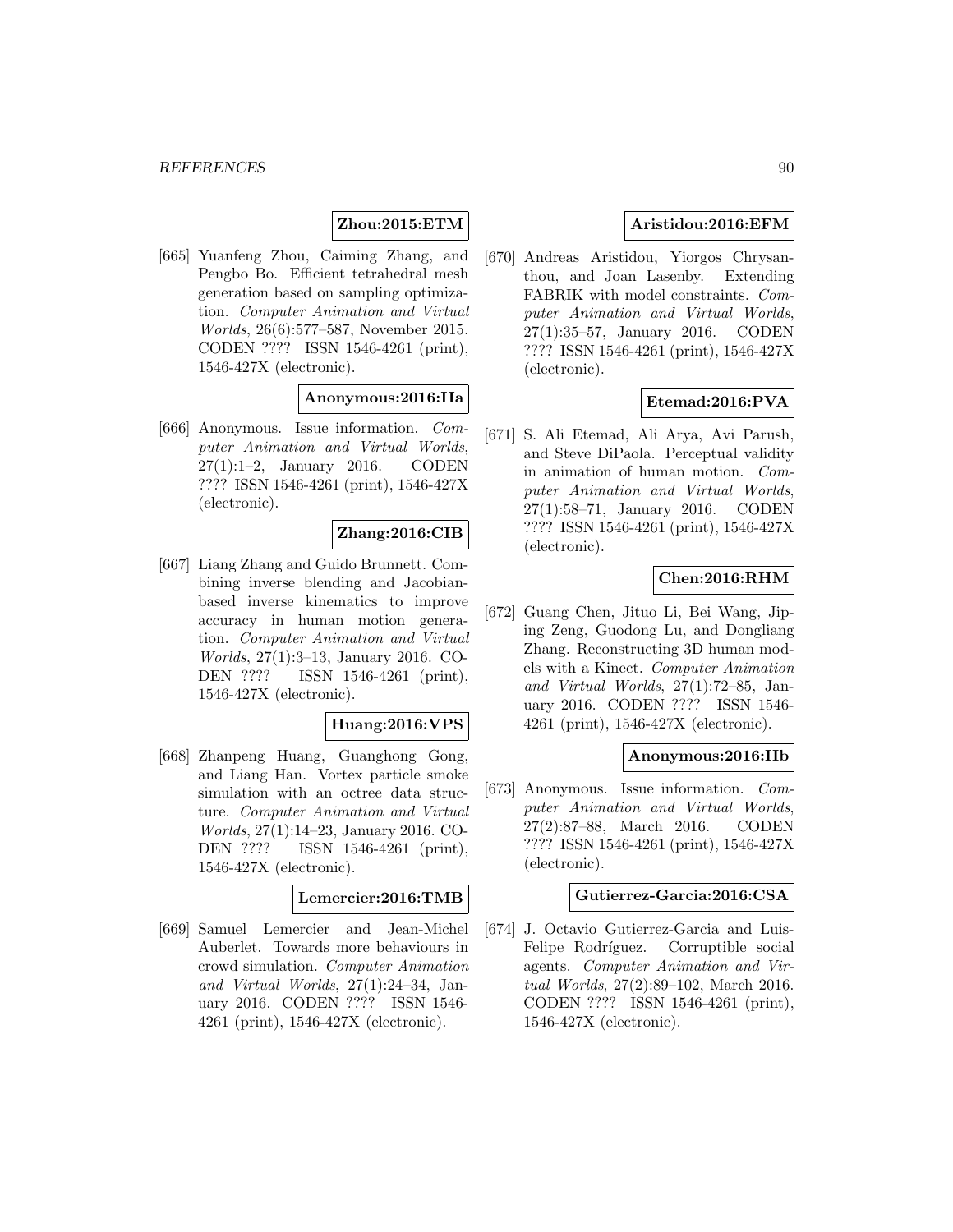# **Deul:2016:PBR**

[675] Crispin Deul, Patrick Charrier, and Jan Bender. Position-based rigid-body dynamics. Computer Animation and Virtual Worlds, 27(2):103–112, March 2016. CODEN ???? ISSN 1546-4261 (print), 1546-427X (electronic).

# **Kim:2016:IDG**

[676] Yong Sun Kim, Yongwan Kim, and Ki-Hong Kim. Interactive digital graffiti canvas system. Computer Animation and Virtual Worlds, 27(2):113–121, March 2016. CODEN ???? ISSN 1546- 4261 (print), 1546-427X (electronic).

# **Lu:2016:ELD**

[677] Daying Lu, Dengming Zhu, Zhaoqi Wang, and Jinzhu Gao. Efficient level of detail for texture-based flow visualization. Computer Animation and Virtual Worlds, 27(2):123–140, March 2016. CODEN ???? ISSN 1546-4261 (print), 1546-427X (electronic).

# **Tang:2016:ITE**

[678] Wen Tang, Tao Ruan Wan, and Donjing Huang. Interactive thin elastic materials. Computer Animation and Virtual Worlds, 27(2):141–150, March 2016. CODEN ???? ISSN 1546-4261 (print), 1546-427X (electronic).

#### **Vezzaro:2016:ICD**

[679] Luca Vezzaro, Davide Zerbato, and Paolo Fiorini. Interactive constrained dynamics for rigid and deformable objects. Computer Animation and Virtual Worlds, 27(2):151–162, March 2016. CODEN ???? ISSN 1546-4261 (print), 1546-427X (electronic).

# **Lee:2016:ARA**

[680] Jun Lee, Mingyu Lim, SungJun Park, HyungSeok Kim, Heedong Ko, and Jee-In Kim. Approximate resolution of asynchronous conflicts among sequential collaborations in dynamic virtual environments. Computer Animation and Virtual Worlds, 27(2):163–180, March 2016. CODEN ???? ISSN 1546-4261 (print), 1546-427X (electronic).

## **Anonymous:2016:IIc**

[681] Anonymous. Issue information. Computer Animation and Virtual Worlds, 27(3–4):181–182, May 2016. CODEN ???? ISSN 1546-4261 (print), 1546-427X (electronic).

# **Anonymous:2016:E**

[682] Anonymous. Editorial. Computer Animation and Virtual Worlds, 27 (3–4):183–184, May 2016. CODEN ???? ISSN 1546-4261 (print), 1546-427X (electronic).

# **Wang:2016:RTS**

[683] Yanzhen Wang, Ferdinand Serracino-Inglott, Xiaodong Yi, Xue-Feng Yuan, and Xue-Jun Yang. Real-time simulation of catheterization in endovascular surgeries. Computer Animation and Virtual Worlds, 27(3–4):185–194, May 2016. CODEN ???? ISSN 1546-4261 (print), 1546-427X (electronic).

## **Berseth:2016:ACB**

[684] Glen Berseth, Mubbasir Kapadia, and Petros Faloutsos. ACCLMesh: curvature-based navigation mesh generation. Computer Animation and Virtual Worlds, 27(3–4):195–204, May 2016. CODEN ???? ISSN 1546-4261 (print), 1546-427X (electronic).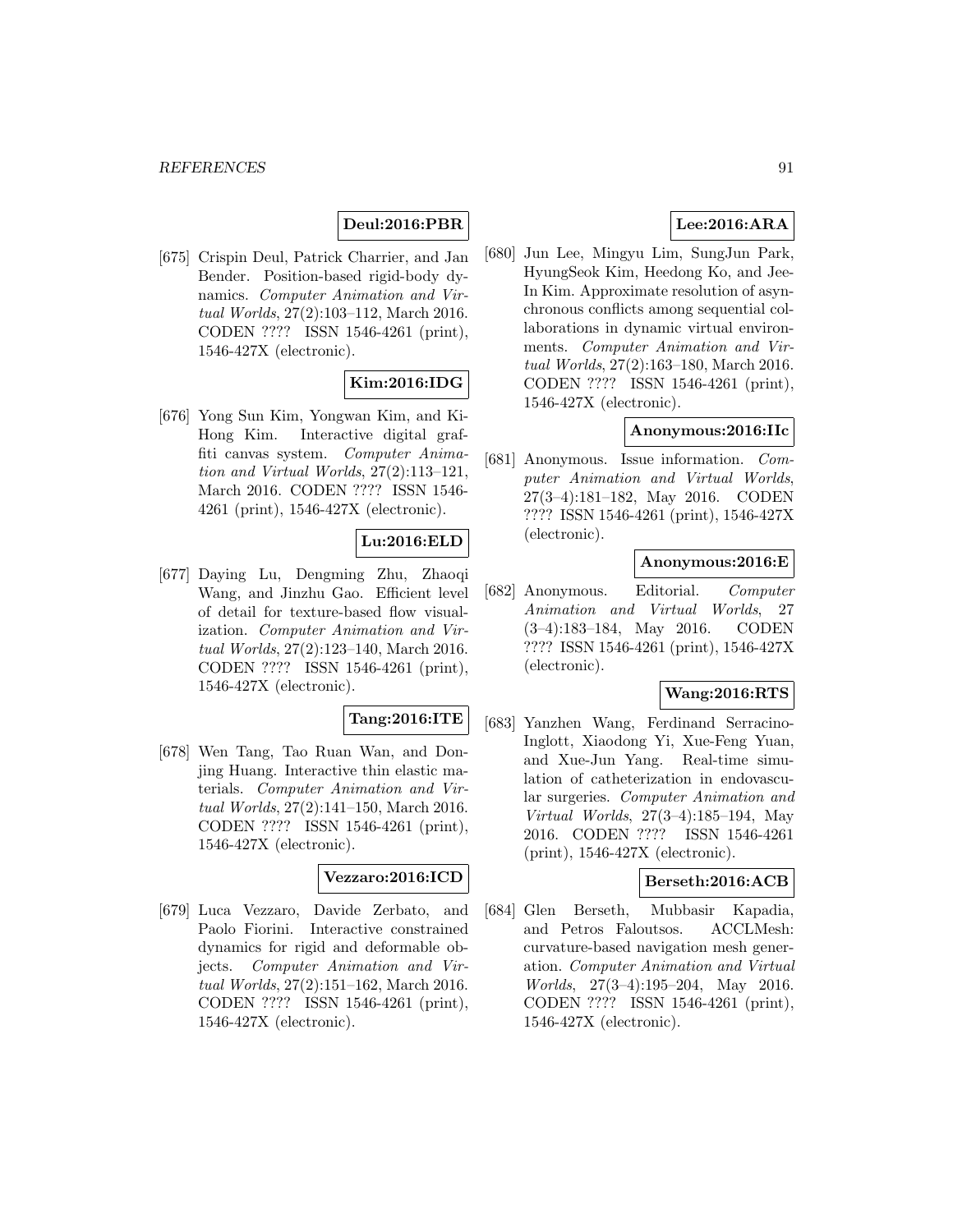# **Lee:2016:PBE**

[685] Kang Hoon Lee and Myung Geol Choi. A path browser for exploratory motion assembly. Computer Animation and Virtual Worlds, 27(3–4):205–212, May 2016. CODEN ???? ISSN 1546-4261 (print), 1546-427X (electronic).

# **Choi:2016:PBU**

[686] Myung Geol Choi and Kang Hoon Lee. Points-based user interface for character posing. Computer Animation and Virtual Worlds, 27(3–4):213–220, May 2016. CODEN ???? ISSN 1546-4261 (print), 1546-427X (electronic).

# **Wu:2016:DDD**

[687] Chenlei Wu and Takashi Kanai. Datadriven detailed hair animation for game characters. Computer Animation and Virtual Worlds, 27(3–4):221–230, May 2016. CODEN ???? ISSN 1546-4261 (print), 1546-427X (electronic).

## **Xue:2016:EGC**

[688] Junjie Xue, Gang Zhao, and Wenlei Xiao. An efficient GPU out-ofcore framework for interactive rendering of large-scale CAD models. Computer Animation and Virtual Worlds, 27(3–4):231–240, May 2016. CODEN ???? ISSN 1546-4261 (print), 1546-427X (electronic).

# **Li:2016:DEP**

[689] Ping Li and Hanqiu Sun. Densityenhanced perceptual mosaic on GPU. Computer Animation and Virtual Worlds, 27(3–4):241–249, May 2016. CODEN ???? ISSN 1546-4261 (print), 1546-427X (electronic).

# **Li:2016:ERS**

[690] Guiqing Li, Yaobin Ouyang, Guodong Wei, Zhibang Zhang, and Aihua Mao. Enhanced rig-space simulation. Computer Animation and Virtual Worlds, 27(3–4):250–261, May 2016. CODEN ???? ISSN 1546-4261 (print), 1546-427X (electronic).

# **Chung:2016:PBD**

[691] Se-Joon Chung and Nancy Pollard. Predictable behavior during contact simulation: a comparison of selected physics engines. Computer Animation and Virtual Worlds, 27(3–4):262–270, May 2016. CODEN ???? ISSN 1546-4261 (print), 1546-427X (electronic).

# **Kim:2016:SFI**

[692] Jong-Hyun Kim, Jaeho Im, Chang-Hun Kim, and Jung Lee. Subtle features of ice with cloudy effects and scratches from collision damage. Computer Animation and Virtual Worlds, 27(3–4):271–279, May 2016. CODEN ???? ISSN 1546-4261 (print), 1546-427X (electronic).

## **Qian:2016:EST**

[693] Kun Qian, Tao Jiang, Meili Wang, Xiaosong Yang, and Jianjun Zhang. Energized soft tissue dissection in surgery simulation. Computer Animation and Virtual Worlds, 27(3–4):280–289, May 2016. CODEN ???? ISSN 1546-4261 (print), 1546-427X (electronic).

#### **Wang:2016:ICB**

[694] Yanzhen Wang, Ferdinand Serracino-Inglott, Xiaodong Yi, Xue-Jun Yang, and Xue-Feng Yuan. An interactive computer-based simulation system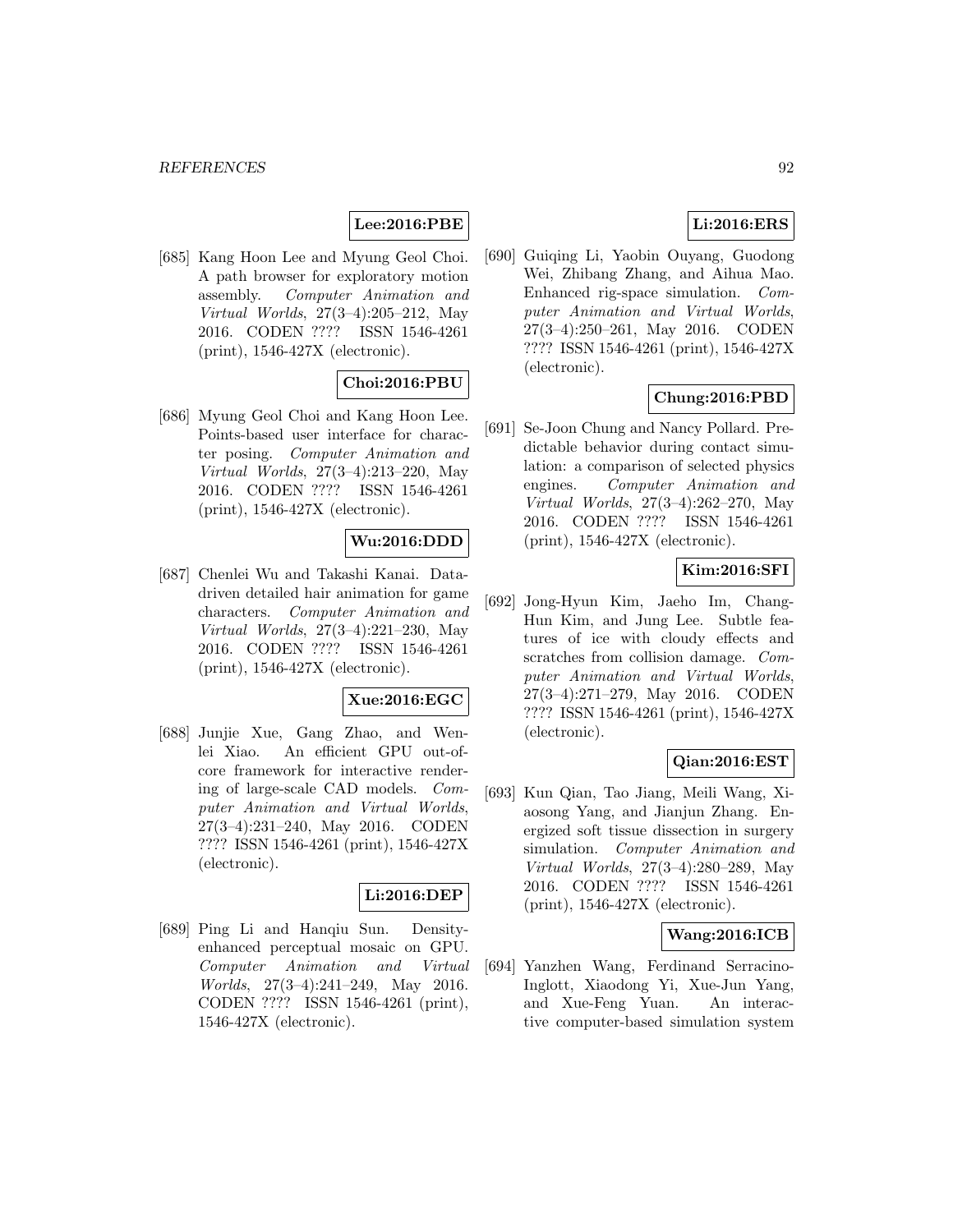for endovascular aneurysm repair surgeries. Computer Animation and Virtual Worlds, 27(3–4):290–300, May 2016. CODEN ???? ISSN 1546-4261 (print), 1546-427X (electronic).

## **Liu:2016:RTF**

[695] Shuang Liu, Xiaosong Yang, Zhao Wang, Zhidong Xiao, and Jianjun Zhang. Real-time facial expression transfer with single video camera. Computer Animation and Virtual Worlds, 27(3–4):301–310, May 2016. CODEN ???? ISSN 1546-4261 (print), 1546-427X (electronic).

## **Senecal:2016:CBE**

[696] Simon Senecal, Louis Cuel, Andreas Aristidou, and Nadia Magnenat-Thalmann. Continuous body emotion recognition system during theater performances. Computer Animation and Virtual Worlds, 27(3–4):311–320, May 2016. CODEN ???? ISSN 1546-4261 (print), 1546-427X (electronic).

## **Laraba:2016:DPE**

[697] Sohaib Laraba and Joëlle Tilmanne. Dance performance evaluation using hidden Markov models. Computer Animation and Virtual Worlds, 27(3–4): 321–329, May 2016. CODEN ???? ISSN 1546-4261 (print), 1546-427X (electronic).

## **Kochanowicz:2016:SCC**

[698] Jaroslaw Kochanowicz, Ah-Hwee Tan, and Daniel Thalmann. Social context cognition crowd-sourcing and semiautomatic parametrization. Computer Animation and Virtual Worlds, 27 (3–4):330–339, May 2016. CODEN

???? ISSN 1546-4261 (print), 1546-427X (electronic).

# **Yang:2016:DFT**

[699] Xin Yang, Qi Liu, Pengfei Zhang, Lutong Xin, Dongsheng Zhou, Yuxin Wang, Qiang Zhang, and Xiaopeng Wei. DKD: a fast  $k-d$  tree update design for dynamic scenes. Computer Animation and Virtual Worlds, 27(3–4):340–350, May 2016. CODEN ???? ISSN 1546- 4261 (print), 1546-427X (electronic).

## **Gao:2016:EVS**

[700] Tianhao Gao, Wencheng Wang, and Honglei Han. Efficient view selection by measuring proxy information. Computer Animation and Virtual Worlds, 27(3–4):351–357, May 2016. CODEN ???? ISSN 1546-4261 (print), 1546-427X (electronic).

# **Olivares:2016:ECB**

[701] Ulises Olivares, Héctor G. Rodríguez, Arturo García, and Félix F. Ramos. Efficient construction of bounding volume hierarchies into a complete octree for ray tracing. Computer Animation and Virtual Worlds, 27(3–4):358–368, May 2016. CODEN ???? ISSN 1546-4261 (print), 1546-427X (electronic).

## **Wang:2016:WTC**

[702] Yingying Wang, Kerstin Ruhland, Michael Neff, and Carol O'Sullivan. Walk the talk: coordinating gesture with locomotion for conversational characters. Computer Animation and Virtual Worlds, 27(3–4):369–377, May 2016. CODEN ???? ISSN 1546-4261 (print), 1546-427X (electronic).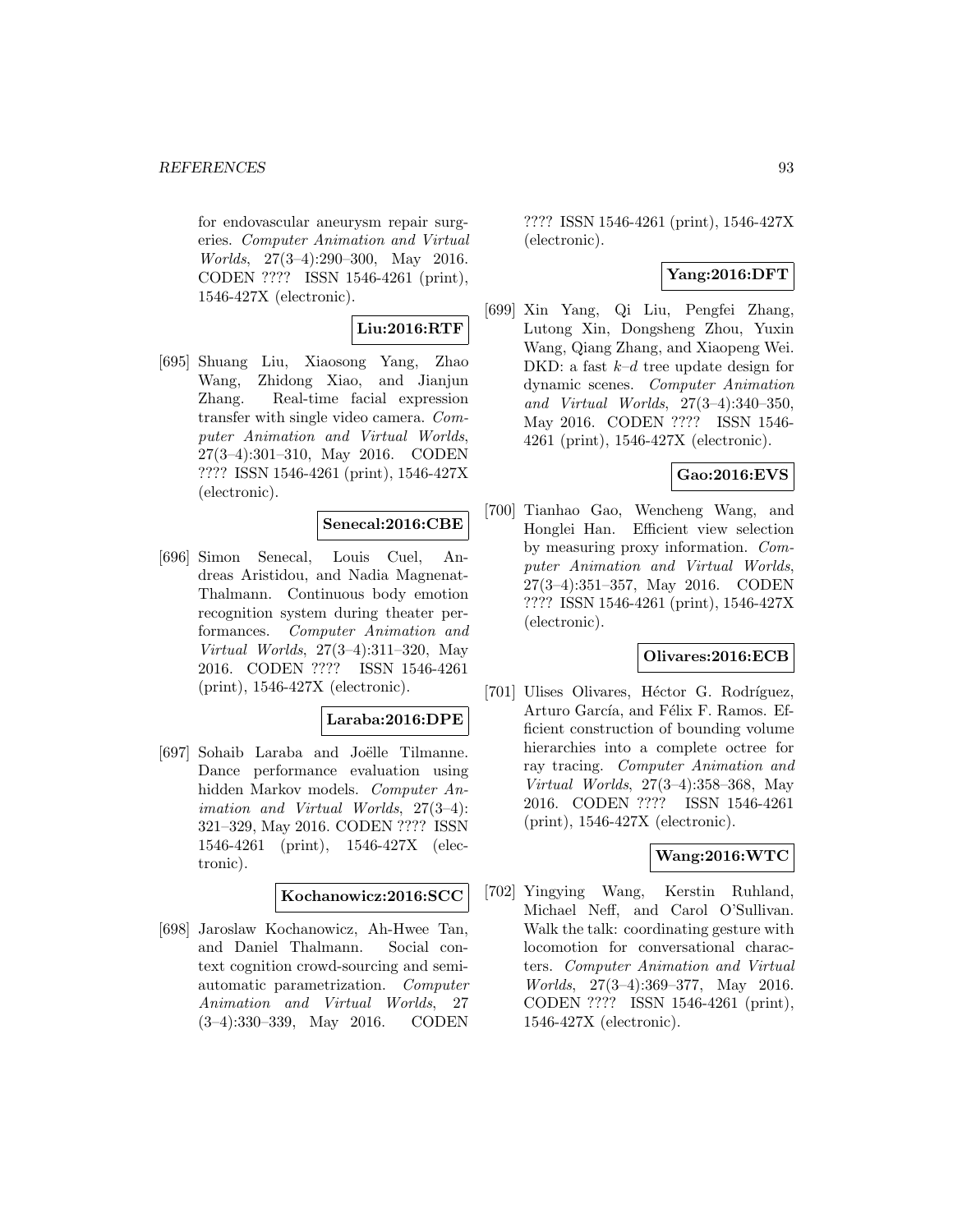# **Han:2016:ORT**

[703] Daseong Han, Seokpyo Hong, Junyong Noh, Xiaogang Jin, and Joseph S. Shin. Online real-time locomotive motion transformation based on biomechanical observations. Computer Animation and Virtual Worlds, 27(3–4): 378–384, May 2016. CODEN ???? ISSN 1546-4261 (print), 1546-427X (electronic).

# **Liu:2016:PIC**

[704] Ning Liu, Dengming Zhu, Zhaoqi Wang, Hong Qin, Jianfeng Zhan, and Jinzhu Gao. Pipelining image compositing in heterogeneous networking environments. Computer Animation and Virtual Worlds, 27(3–4):385–393, May 2016. CODEN ???? ISSN 1546-4261 (print), 1546-427X (electronic).

# **Liu:2016:PLV**

[705] Ning Liu, Dengming Zhu, Zhaoqi Wang, Yi Wei, and Min Shi. Progressive light volume for interactive volumetric illumination. Computer Animation and Virtual Worlds, 27(3–4):394–404, May 2016. CODEN ???? ISSN 1546-4261 (print), 1546-427X (electronic).

# **Cui:2016:PBS**

[706] Liqun Cui, Chunyong Ma, and Ge Chen. Physical-based spatio-temporal resolution enhancement of scalar data for fluid visualization. Computer Animation and Virtual Worlds, 27(3–4):405–414, May 2016. CODEN ???? ISSN 1546-4261 (print), 1546-427X (electronic).

#### **Yang:2016:DDP**

[707] Cheng Yang, Xubo Yang, and Xiangyun Xiao. Data-driven projection method in

fluid simulation. Computer Animation and Virtual Worlds, 27(3–4):415–424, May 2016. CODEN ???? ISSN 1546- 4261 (print), 1546-427X (electronic).

# **Imai:2016:RTS**

[708] Takuya Imai, Yoshihiro Kanamori, and Jun Mitani. Real-time screen-space liquid rendering with complex refractions. Computer Animation and Virtual Worlds, 27(3–4):425–434, May 2016. CODEN ???? ISSN 1546-4261 (print), 1546-427X (electronic).

# **Choi:2016:ICB**

[709] Myung Geol Choi and Kang Hoon Lee. Interactive control of big-object manipulation animation. Computer Animation and Virtual Worlds, 27(3–4):435–442, May 2016. CODEN ???? ISSN 1546- 4261 (print), 1546-427X (electronic).

## **Choi:2016:LVJ**

[710] Jong-In Choi, Sun-Jeong Kim, Chang-Hun Kim, and Jung Lee. Let's be a virtual juggler. Computer Animation and Virtual Worlds, 27(3–4):443–450, May 2016. CODEN ???? ISSN 1546-4261 (print), 1546-427X (electronic).

#### **Anonymous:2016:IId**

[711] Anonymous. Issue information. Computer Animation and Virtual Worlds, 27 (5):451–453, September 2016. CODEN ???? ISSN 1546-4261 (print), 1546-427X (electronic).

#### **Ma:2016:GCB**

[712] Wei Ma, Yu Zhang, Luwei Yang, and Lijuan Duan. Graph-cut based interactive image segmentation with randomized texton searching. Computer Animation and Virtual Worlds, 27(5):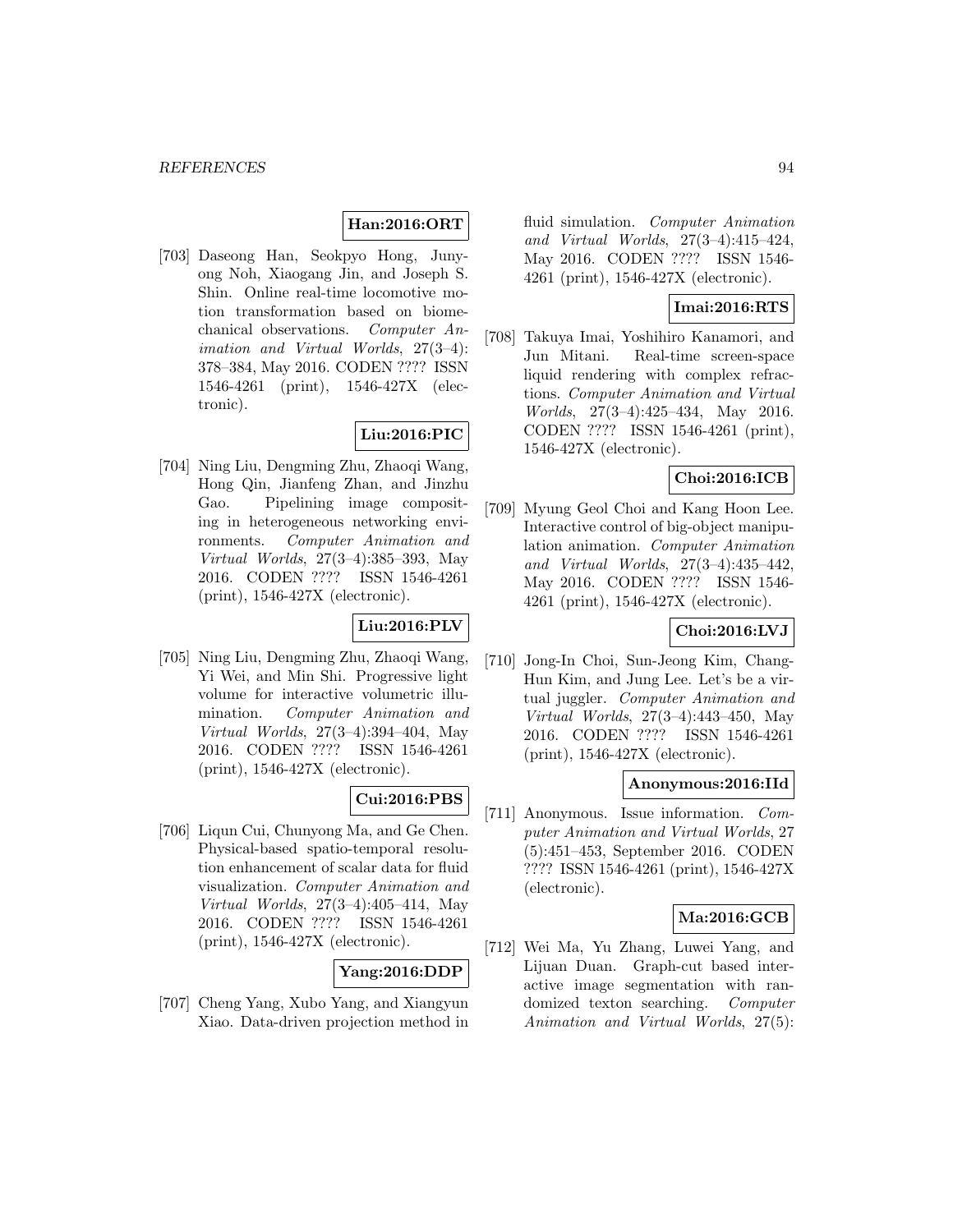454–465, September 2016. CODEN ???? ISSN 1546-4261 (print), 1546-427X (electronic).

# **Wen:2016:FAW**

[713] Laixiang Wen, Ning Xie, and Jinyuan Jia. Fast accessing Web3D contents using lightweight progressive meshes. Computer Animation and Virtual Worlds, 27(5):466–483, September 2016. CODEN ???? ISSN 1546-4261 (print), 1546-427X (electronic).

# **Valcik:2016:ASM**

[714] Jakub Valcik, Jan Sedmidubsky, and Pavel Zezula. Assessing similarity models for human-motion retrieval applications. Computer Animation and Virtual Worlds, 27(5):484–500, September 2016. CODEN ???? ISSN 1546-4261 (print), 1546-427X (electronic).

#### **Weiwei:2016:NMA**

[715] Xing Weiwei, Wang Weiqiang, Bao Peng, Sun Liya, and Tong Leiming. A novel method for automated human behavior segmentation. Computer Animation and Virtual Worlds, 27(5): 501–514, September 2016. CODEN ???? ISSN 1546-4261 (print), 1546-427X (electronic).

## **Anonymous:2016:IIe**

[716] Anonymous. Issue information. Computer Animation and Virtual Worlds, 27 (6):515–517, November 2016. CODEN ???? ISSN 1546-4261 (print), 1546-427X (electronic).

# **Magnenat-Thalmann:2016:EI**

[717] Nadia Magnenat-Thalmann and Daniel Thalmann. Editorial issue 27.6. Computer Animation and Virtual Worlds,

27(6):518, November 2016. CODEN ???? ISSN 1546-4261 (print), 1546-427X (electronic).

# **Wang:2016:IDA**

[718] Mingfei Wang, Jinyuan Jia, Ning Xie, and Chenxi Zhang. Interestdriven avatar neighbor-organizing for P2P transmission in distributed virtual worlds. Computer Animation and Virtual Worlds, 27(6):519–531, November 2016. CODEN ???? ISSN 1546-4261 (print), 1546-427X (electronic).

# **Oshita:2016:CMS**

[719] Masaki Oshita, Hayato Oshima, Yuta Senju, and Syun Morishige. Character motion synthesis by principal component analysis and motion control interface by hands. Computer Animation and Virtual Worlds, 27(6):532–545, November 2016. CODEN ???? ISSN 1546-4261 (print), 1546-427X (electronic).

# **Wang:2016:TAM**

[720] Xun Wang, Wenwu Yang, Wangbin Kou, Bailin Yang, and Guozheng Wang. Topology-aware moving least square deformation for 2D characters. Computer Animation and Virtual Worlds, 27 (6):546–555, November 2016. CODEN ???? ISSN 1546-4261 (print), 1546-427X (electronic).

## **Hajizadeh:2016:PCA**

[721] Mohammadali Hajizadeh and Hossein Ebrahimnezhad. Predictive compression of animated 3D models by optimized weighted blending of key-frames. Computer Animation and Virtual Worlds, 27 (6):556–576, November 2016. CODEN ???? ISSN 1546-4261 (print), 1546-427X (electronic).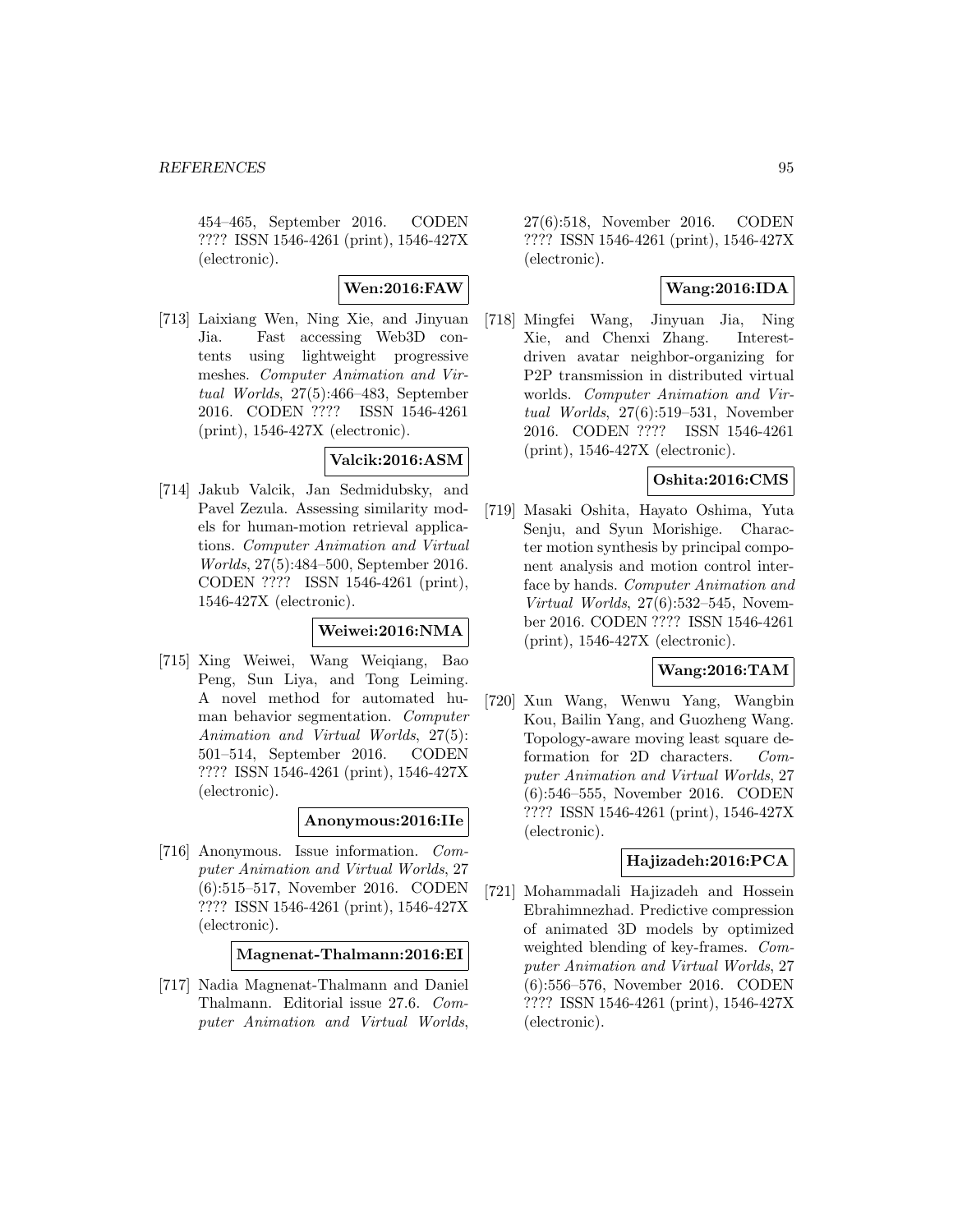#### **Anonymous:2017:IIa**

[722] Anonymous. Issue information. Computer Animation and Virtual Worlds, 28(1):??, January 2017. CODEN ???? ISSN 1546-4261 (print), 1546-427X (electronic).

## **Boom:2017:ILS**

[723] Bastiaan J. Boom, Sergio Orts-Escolano, Xin X. Ning, Steven McDonagh, Peter Sandilands, and Robert B. Fisher. Interactive light source position estimation for augmented reality with an RGB-D camera. Computer Animation and Virtual Worlds, 28(1):??, January 2017. CODEN ???? ISSN 1546-4261 (print), 1546-427X (electronic).

#### **Chen:2017:PBH**

[724] Congkun Chen, Yun Sheng, Fang Li, Guixu Zhang, and Hassan Ugail. A PDE-based head visualization method with CT data. Computer Animation and Virtual Worlds, 28(1):??, January 2017. CODEN ???? ISSN 1546-4261 (print), 1546-427X (electronic).

## **Flores:2017:SBS**

[725] Jorge Eduardo Ramírez Flores and Antonio Susín Sánchez. Segmentationbased skinning. Computer Animation and Virtual Worlds, 28(1):??, January 2017. CODEN ???? ISSN 1546-4261 (print), 1546-427X (electronic).

# **Lacle:2017:SGM**

[726] Francis Laclé and Nicolas Pronost. A scalable geometrical model for musculotendon units. Computer Animation and Virtual Worlds, 28(1):??, January 2017. CODEN ???? ISSN 1546-4261 (print), 1546-427X (electronic).

# **Pino:2017:MFP**

[727] Angel Zaldivar Pino, Manuel Gonzalez Bedia, and Francisco José Serón Arbeloa. Modeling flocks with perceptual agents from a dynamicist perspective. Computer Animation and Virtual Worlds, 28(1):??, January 2017. CO-DEN ???? ISSN 1546-4261 (print), 1546-427X (electronic).

# **Thalmann:2017:EIa**

[728] Nadia Magnenat Thalmann and Daniel Thalmann. Editorial issue 28.1. Computer Animation and Virtual Worlds, 28(1):??, January 2017. CODEN ???? ISSN 1546-4261 (print), 1546-427X (electronic).

## **Anonymous:2017:IIb**

[729] Anonymous. Issue information. Computer Animation and Virtual Worlds, 28(2):e1735:1–e1735:??, March–April 2017. CODEN ???? ISSN 1546-4261 (print), 1546-427X (electronic).

#### **Thalmann:2017:EIb**

[730] Nadia Magnenat Thalmann and Daniel Thalmann. Editorial issue 28.2. Computer Animation and Virtual Worlds, 28(2):e1753:1–e1753:??, March–April 2017. CODEN ???? ISSN 1546-4261 (print), 1546-427X (electronic).

# **Kim:2017:IPM**

[731] Jong-Hyun Kim, Chang-Hun Kim, and Jung Lee. Incorporating particle motion into an ADF for fast coupling of fluids with rigid and deformable solids. Computer Animation and Virtual Worlds, 28(2):e1689:1–e1689:??, March– April 2017. CODEN ???? ISSN 1546- 4261 (print), 1546-427X (electronic).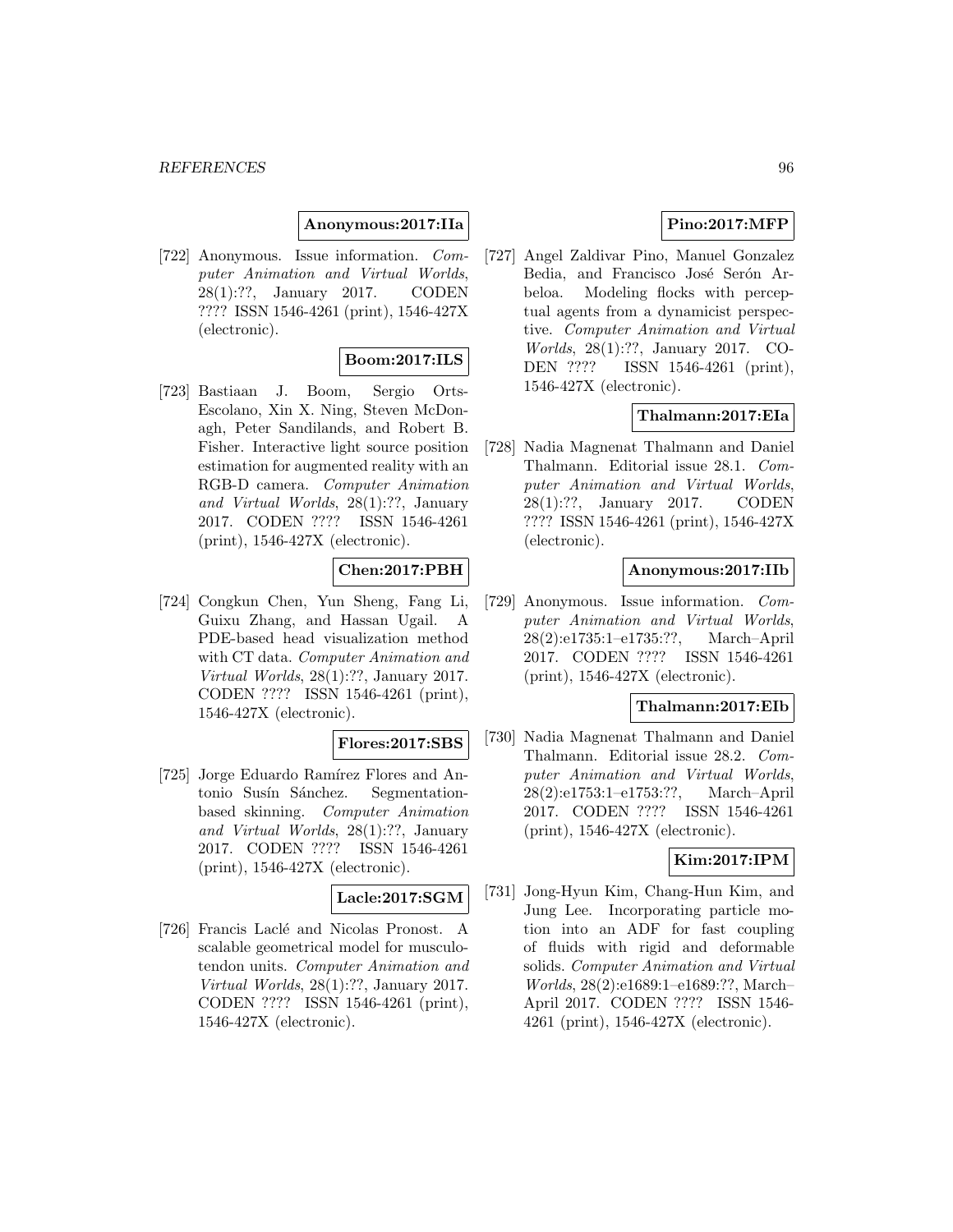#### **Baravalle:2017:RMP**

[732] Rodrigo Baravalle, Leonardo Scandolo, Claudio Delrieux, Cristian García Bauza, and Elmar Eisemann. Realistic modeling of porous materials. Computer Animation and Virtual Worlds, 28(2): e1719:1–e1719:??, March–April 2017. CODEN ???? ISSN 1546-4261 (print), 1546-427X (electronic).

# **Possani-Espinosa:2017:DPT**

[733] Andre Possani-Espinosa, J. Octavio Gutierrez-Garcia, and Isaac Vargas Gordillo. Determining personality traits of racing game players using the open racing car simulator: toward believable virtual drivers. Computer Animation and Virtual Worlds, 28(2):e1722:1– e1722:??, March–April 2017. CODEN ???? ISSN 1546-4261 (print), 1546-427X (electronic).

# **Alsweis:2017:SVA**

[734] Monssef Alsweis, Oliver Deussenn, and Jia Liu. Simulation and visualization of adapting venation patterns. Computer Animation and Virtual Worlds, 28(2): e1723:1–e1723:??, March–April 2017. CODEN ???? ISSN 1546-4261 (print), 1546-427X (electronic).

# **Qian:2017:ETL**

[735] Kun Qian, Junxuan Bai, Xiaosong Yang, Junjun Pan, and Jianjun Zhang. Essential techniques for laparoscopic surgery simulation. Computer Animation and Virtual Worlds, 28(2):e1724:1– e1724:??, March–April 2017. CODEN ???? ISSN 1546-4261 (print), 1546-427X (electronic).

# **Cui:2017:IBE**

[736] Dele Cui, Yun Sheng, and Guixu Zhang. Image-based embroidery modeling and rendering. Computer Animation and Virtual Worlds, 28(2):e1725:1– e1725:??, March–April 2017. CODEN ???? ISSN 1546-4261 (print), 1546-427X (electronic).

#### **Anonymous:2017:E**

[737] Anonymous. Editorial. Computer Animation and Virtual Worlds,  $28(3-4)$ :??, May 2017. CODEN ???? ISSN 1546- 4261 (print), 1546-427X (electronic).

# **Anonymous:2017:IIc**

[738] Anonymous. Issue information. Computer Animation and Virtual Worlds, 28 (3–4):??, May 2017. CODEN ???? ISSN 1546-4261 (print), 1546-427X (electronic).

# **Baek:2017:STL**

[739] Seungho Baek and JungHyun Han. Simulation of thin liquid jets with threads. Computer Animation and Virtual Worlds, 28(3–4):??, May 2017. CO-DEN ???? ISSN 1546-4261 (print), 1546-427X (electronic).

# **Balint:2017:AAL**

[740] J. Timothy Balint and Jan Allbeck. ALET: Agents Learning their Environment through Text. Computer Animation and Virtual Worlds, 28(3-4):??, May 2017. CODEN ???? ISSN 1546- 4261 (print), 1546-427X (electronic).

#### **Cai:2017:DCF**

[741] Zhongxuan Cai, Xuefeng Chang, Yanzhen Wang, Xiaodong Yi, and Xue-Jun Yang. Distributed control for flock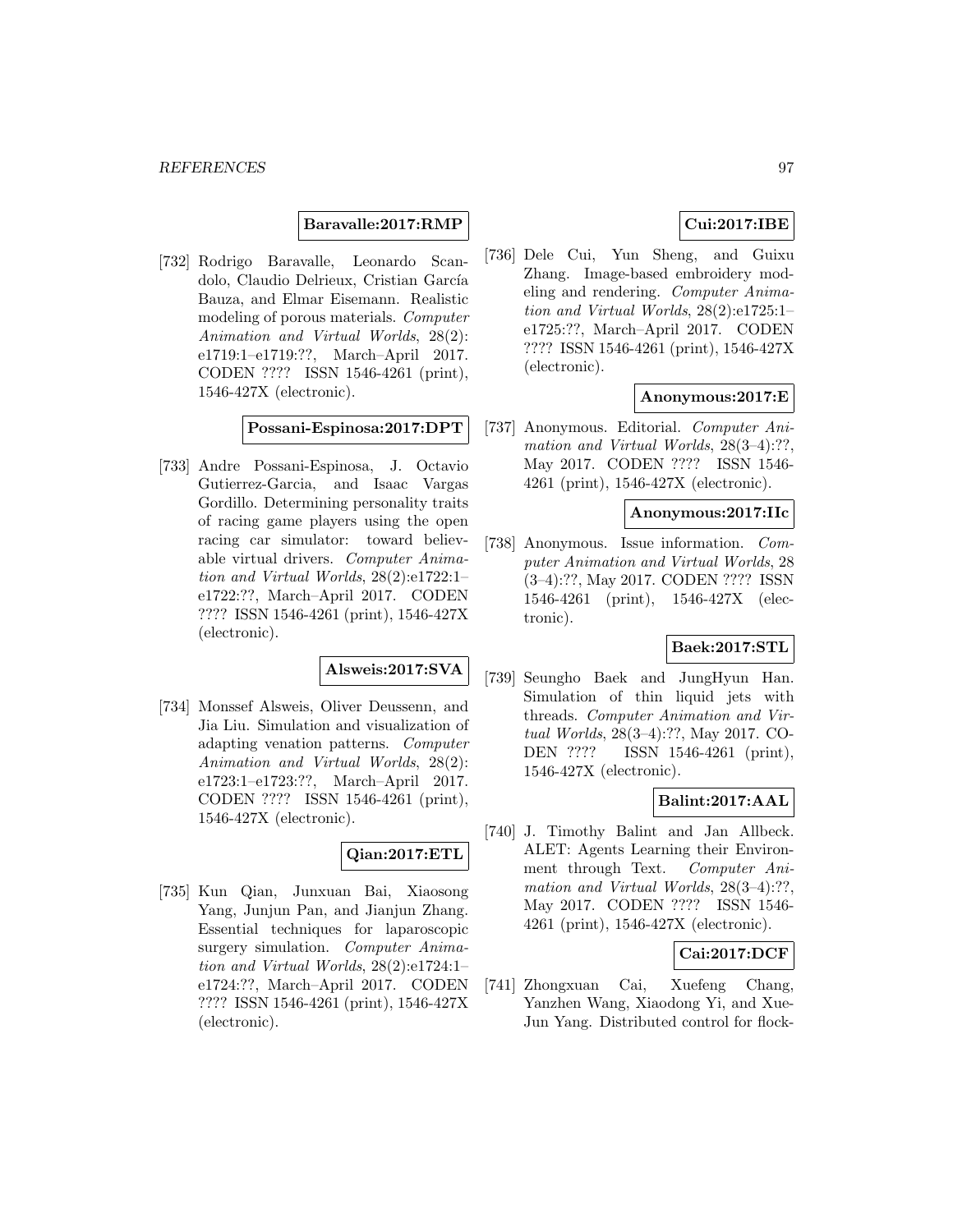ing and group maneuvering of nonholonomic agents. Computer Animation and Virtual Worlds, 28(3–4):??, May 2017. CODEN ???? ISSN 1546-4261 (print), 1546-427X (electronic).

## **Feng:2017:JTV**

[742] Andrew Feng, Evan Suma Rosenberg, and Ari Shapiro. Just-in-time, viable, 3-D avatars from scans. Computer Animation and Virtual Worlds, 28(3-4):??. May 2017. CODEN ???? ISSN 1546- 4261 (print), 1546-427X (electronic).

# **Guo:2017:SCT**

[743] Shihui Guo, Meili Wang, Gabriel Notman, Jian Chang, Jianjun Zhang, and Minghong Liao. Simulating collective transport of virtual ants. Computer Animation and Virtual Worlds, 28(3–4):??, May 2017. CODEN ???? ISSN 1546- 4261 (print), 1546-427X (electronic).

#### **Haworth:2017:DFR**

[744] Brandon Haworth, Muhammad Usman, Glen Berseth, Mubbasir Kapadia, and Petros Faloutsos. On densityflow relationships during crowd evacuation. Computer Animation and Virtual Worlds, 28(3–4):??, May 2017. CODEN ???? ISSN 1546-4261 (print), 1546-427X (electronic).

#### **Herrmann:2017:ASH**

[745] Erik Herrmann, Martin Manns, Han Du, Somayeh Hosseini, and Klaus Fischer. Accelerating statistical human motion synthesis using space partitioning data structures. Computer Animation and Virtual Worlds, 28(3–4):??, May 2017. CODEN ???? ISSN 1546-4261 (print), 1546-427X (electronic).

# **Im:2017:VSR**

[746] Jaeho Im, Jong-Hyun Kim, Wook Kim, Nuri Park, Taehyeong Kim, Young Bin Kim, Jung Lee, and Chang-Hun Kim. Visual simulation of rapidly freezing water based on crystallization. Computer Animation and Virtual Worlds, 28(3–4): ??, May 2017. CODEN ???? ISSN 1546- 4261 (print), 1546-427X (electronic).

# **Jung:2017:ARG**

[747] Sunjin Jung, Seokpyo Hong, Kyungmin Cho, Haegwang Eom, Byungkuk Choi, and Junyong Noh. Age-related gait motion transformation based on biomechanical observations. Computer Animation and Virtual Worlds, 28(3-4):??, May 2017. CODEN ???? ISSN 1546- 4261 (print), 1546-427X (electronic).

# **Kang:2017:SIH**

[748] Sin-Hwa Kang, David M. Krum, Peter Khooshabeh, Thai Phan, Chien-Yen Chang, Ori Amir, and Rebecca Lin. Social influence of humor in virtual human counselor's self-disclosure. Computer Animation and Virtual Worlds, 28(3–4): ??, May 2017. CODEN ???? ISSN 1546- 4261 (print), 1546-427X (electronic).

# **Khorloo:2017:CAS**

[749] Oyundolgor Khorloo and Enkhbayar Altantsetseg. Constructive approach for smoke plume animation using turbulent toroidal vortices. Computer Animation and Virtual Worlds, 28(3–4):??, May 2017. CODEN ???? ISSN 1546-4261 (print), 1546-427X (electronic).

# **Kim:2017:EVH**

[750] Kangsoo Kim, Divine Maloney, Gerd Bruder, Jeremy N. Bailenson, and Gregory F. Welch. The effects of virtual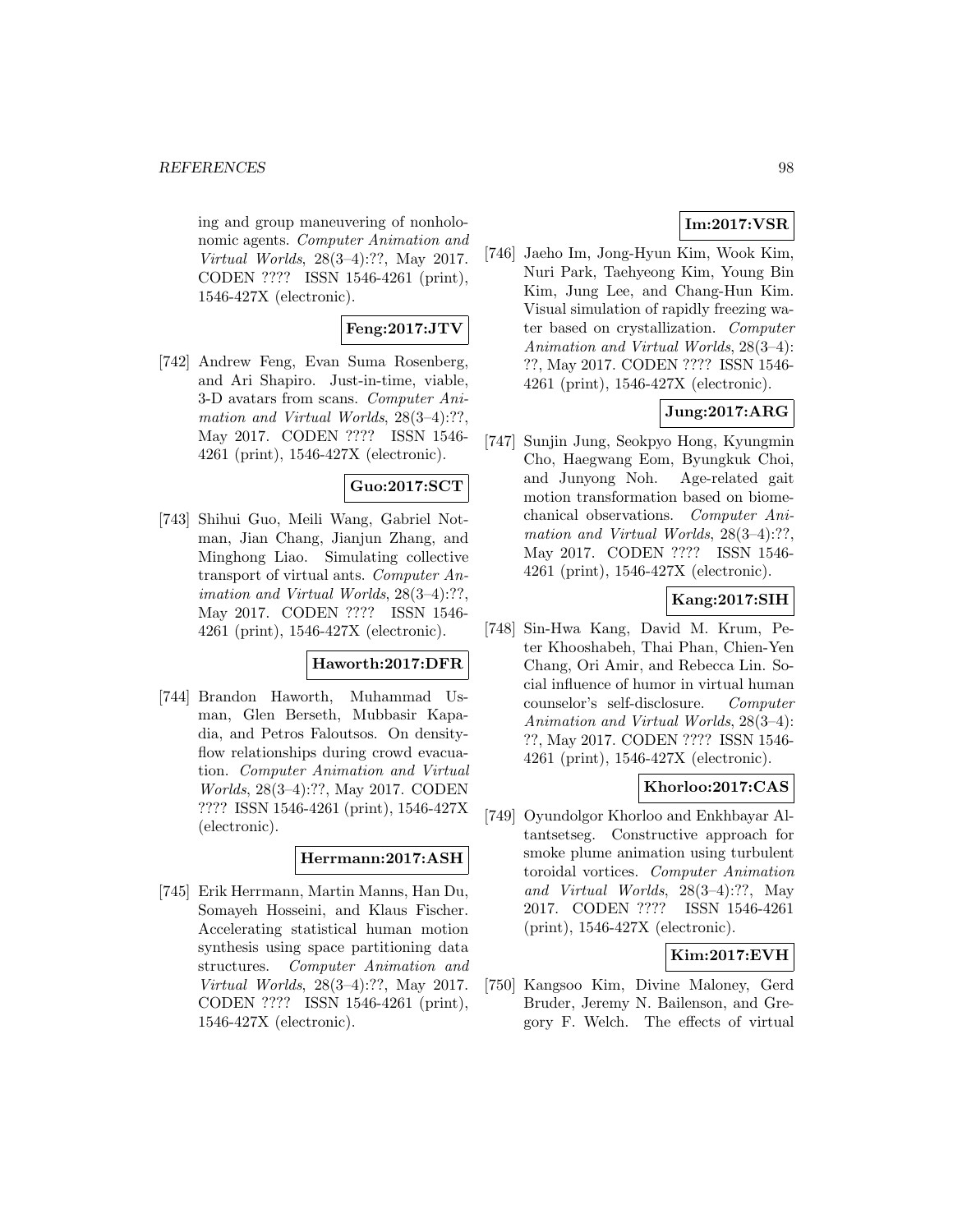human's spatial and behavioral coherence with physical objects on social presence in AR. Computer Animation and Virtual Worlds, 28(3–4):??, May 2017. CODEN ???? ISSN 1546-4261 (print), 1546-427X (electronic).

# **Kravchenko:2017:HFI**

[751] Boris Kravchenko, Gladimir V. G. Baranoski, Tenn Francis Chen, Erik Miranda, and Spencer R. Van Leeuwen. Highfidelity iridal light transport simulations at interactive rates. Computer Animation and Virtual Worlds, 28(3-4):??, May 2017. CODEN ???? ISSN 1546- 4261 (print), 1546-427X (electronic).

# **Laraba:2017:SBA**

[752] Sohaib Laraba, Mohammed Brahimi, Joëlle Tilmanne, and Thierry Dutoit. 3D skeleton-based action recognition by representing motion capture sequences as 2D-RGB images. Computer Animation and Virtual Worlds,  $28(3-4)$ :??, May 2017. CODEN ???? ISSN 1546- 4261 (print), 1546-427X (electronic).

# **Lee:2017:MIB**

[753] Youjin Lee, Sukwon Lee, and Sung-Hee Lee. Multifinger interaction between remote users in avatar-mediated telepresence. Computer Animation and Virtual Worlds, 28(3–4):??, May 2017. CODEN ???? ISSN 1546-4261 (print), 1546-427X (electronic).

# **Lee:2017:MMB**

[754] Jiwon Lee, Kisung Jeong, and Jinmo Kim. MAVE: Maze-based immersive virtual environment for new presence and experience. Computer Animation and Virtual Worlds, 28(3–4):??, May 2017.

CODEN ???? ISSN 1546-4261 (print), 1546-427X (electronic).

# **Liao:2017:FBR**

[755] Xiangyun Liao, Weixin Si, Biao Xu, Zhiyong Yuan, Qiong Wang, and Pheng-Ann Heng. Filament-based realistic turbulent wake synthesis. Computer Animation and Virtual Worlds, 28(3-4):??, May 2017. CODEN ???? ISSN 1546- 4261 (print), 1546-427X (electronic).

## **Liu:2017:SDT**

[756] Chunxiao Liu, Yiyun Shen, Yaqi Shao, Jinwei Zhao, and Xun Wang. Sky detection- and texture smoothing-based high-visibility haze removal from images and videos. Computer Animation and Virtual Worlds, 28(3–4):??, May 2017. CODEN ???? ISSN 1546-4261 (print), 1546-427X (electronic).

# **Narang:2017:MRS**

[757] Sahil Narang, Andrew Best, Andrew Feng, Sin hwa Kang, Dinesh Manocha, and Ari Shapiro. Motion recognition of self and others on realistic 3D avatars. Computer Animation and Virtual Worlds, 28(3–4):??, May 2017. CO-DEN ???? ISSN 1546-4261 (print), 1546-427X (electronic).

# **Sato:2017:FCF**

[758] Syuhei Sato, Keisuke Mizutani, Yoshinori Dobashi, Tomoyuki Nishita, and Tsuyoshi Yamamoto. Feedback control of fire simulation based on computational fluid dynamics. Computer Animation and Virtual Worlds,  $28(3-4)$ :??, May 2017. CODEN ???? ISSN 1546- 4261 (print), 1546-427X (electronic).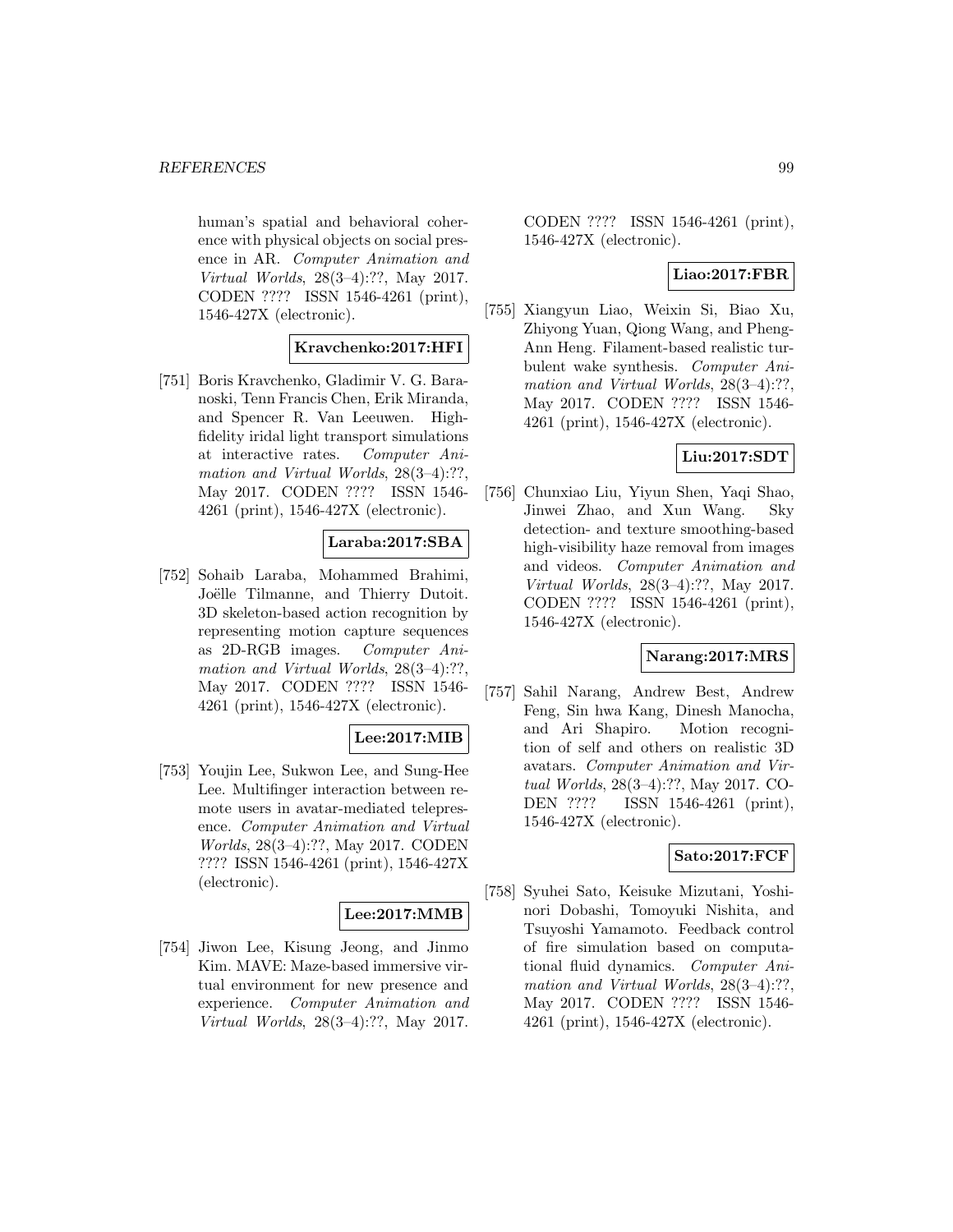## **Tisserand:2017:AGP**

[759] Yvain Tisserand, Louis Cuel, and Nadia Magnenat-Thalmann. Automatic 3D garment positioning based on surface metric. Computer Animation and Virtual Worlds, 28(3–4):??, May 2017. CODEN ???? ISSN 1546-4261 (print), 1546-427X (electronic).

## **Vermeulen:2017:CSK**

[760] Jordi L. Vermeulen, Arne Hillebrand, and Roland Geraerts. A comparative study of k-nearest neighbour techniques in crowd simulation. Computer Animation and Virtual Worlds,  $28(3-4)$ :??, May 2017. CODEN ???? ISSN 1546- 4261 (print), 1546-427X (electronic).

## **Wang:2017:TCL**

[761] Yutong Wang, Luyuan Wang, Zhigang Deng, and Xiaogang Jin. Topologically consistent leafy tree morphing. Computer Animation and Virtual Worlds, 28(3–4):??, May 2017. CODEN ???? ISSN 1546-4261 (print), 1546-427X (electronic).

# **Yumak:2017:ASG**

[762] Zerrin Yumak, Bram van den Brink, and Arjan Egges. Autonomous social gaze model for an interactive virtual character in real-life settings. Computer Animation and Virtual Worlds, 28(3-4):??, May 2017. CODEN ???? ISSN 1546- 4261 (print), 1546-427X (electronic).

# **Yun:2017:PII**

[763] Jeongsu Yun, Myungbae Son, Byungyoon Choi, Theodore Kim, and Sung-Eui Yoon. Physically inspired, interactive lightning generation. Computer Animation and Virtual Worlds, 28(3–4):??, May 2017. CODEN ???? ISSN 1546- 4261 (print), 1546-427X (electronic).

#### **Zhang:2017:HMM**

[764] Shenfan Zhang, Fanlong Kong, Chen Li, Changbo Wang, and Hong Qin. Hybrid modeling of multiphysical processes for particle-based volcano animation. Computer Animation and Virtual Worlds, 28(3–4):??, May 2017. CODEN ???? ISSN 1546-4261 (print), 1546-427X (electronic).

# **Zhang:2017:SCD**

[765] Yongqiang Zhang, Shuang Liu, Xiaosong Yang, Jianjun Zhang, and Daming Shi. Supervised coordinate descent method with a 3D bilinear model for face alignment and tracking. Computer Animation and Virtual Worlds,  $28(3-4)$ :??, May 2017. CODEN ???? ISSN 1546- 4261 (print), 1546-427X (electronic).

# **Zhu:2017:BCS**

[766] Xiaoqiang Zhu, Lei Song, Lihua You, Mengyao Zhu, Xiangyang Wang, and Xiaogang Jin. Brush2Model: Convolution surface-based brushes for 3D modelling in head-mounted display-based virtual environments. Computer Animation and Virtual Worlds, 28(3–4):??, May 2017. CODEN ???? ISSN 1546-4261 (print), 1546-427X (electronic).

#### **Anonymous:2017:IId**

[767] Anonymous. Issue information. Computer Animation and Virtual Worlds, 28(5):??, September 2017. CODEN ???? ISSN 1546-4261 (print), 1546-427X (electronic).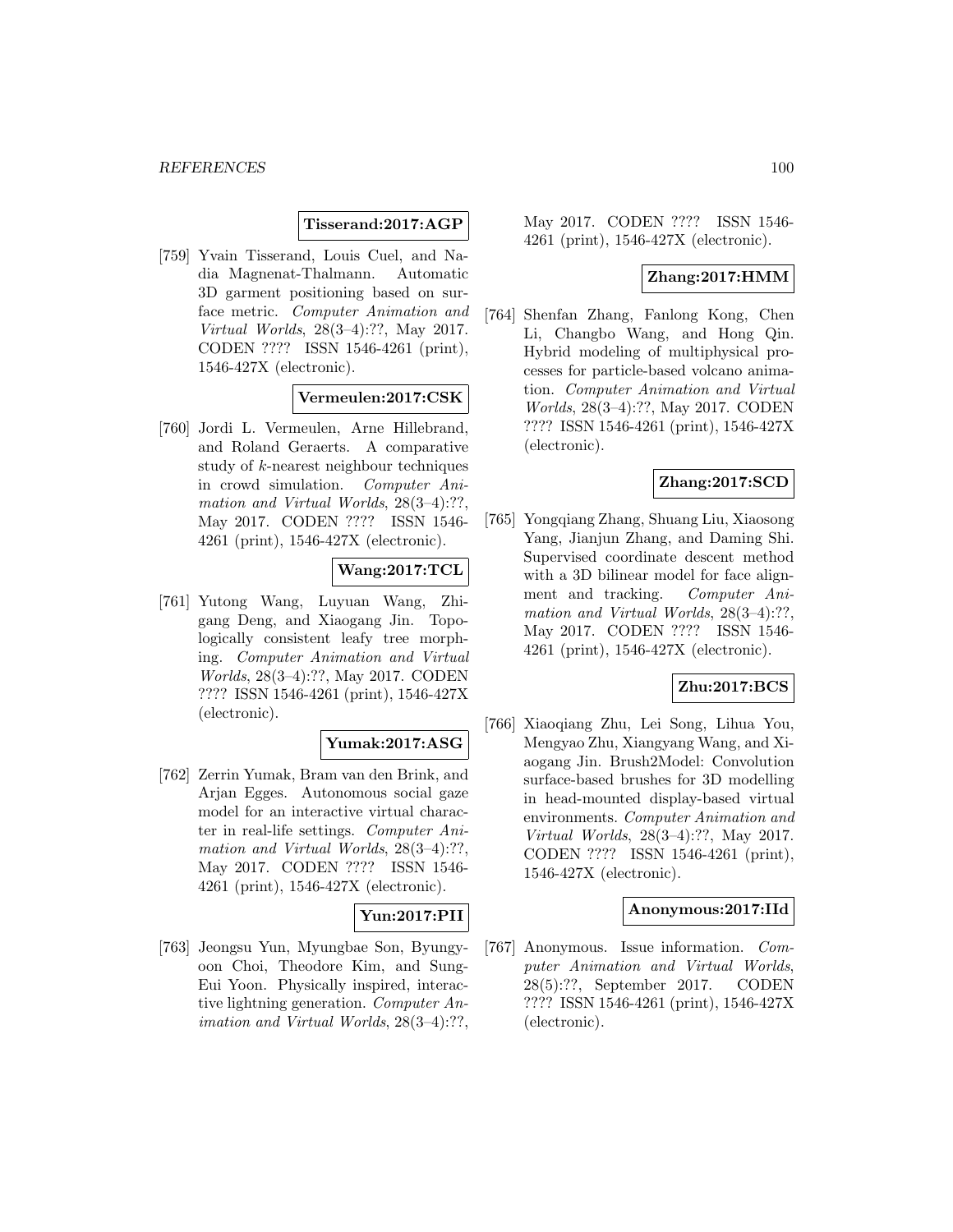# **Bulbul:2017:PVC**

[768] Abdullah Bulbul and Rozenn Dahyot. Populating virtual cities using social media. Computer Animation and Virtual Worlds, 28(5):??, September 2017. CO-DEN ???? ISSN 1546-4261 (print), 1546-427X (electronic).

## **Kyriakou:2017:IVC**

[769] Marios Kyriakou, Xueni Pan, and Yiorgos Chrysanthou. Interaction with virtual crowd in Immersive and semi-Immersive Virtual Reality systems. Computer Animation and Virtual Worlds, 28(5):??, September 2017. CODEN ???? ISSN 1546-4261 (print), 1546-427X (electronic).

# **Liang:2017:EMI**

[770] Hui Liang, Jian Chang, Shujie Deng, Can Chen, Ruofeng Tong, and Jian Jun Zhang. Exploitation of multiplayer interaction and development of virtual puppetry storytelling using gesture control and stereoscopic devices. Computer Animation and Virtual Worlds, 28(5):??, September 2017. CODEN ???? ISSN 1546-4261 (print), 1546-427X (electronic).

## **Polceanu:2017:CMS**

[771] Mihai Polceanu and Cédric Buche. Computational mental simulation: a review. Computer Animation and Virtual Worlds, 28(5):??, September 2017. CODEN ???? ISSN 1546-4261 (print), 1546-427X (electronic).

## **Qiu:2017:NFD**

[772] Yuxing Qiu, Lipeng Yang, Shuai Li, Qing Xia, Hong Qin, and Aimin Hao. Novel fluid detail enhancement based

on multi-layer depth regression analysis and FLIP fluid simulation. Computer Animation and Virtual Worlds, 28(5):??, September 2017. CODEN ???? ISSN 1546-4261 (print), 1546-427X (electronic).

## **Stuvel:2017:PCB**

[773] Sybren A. Stüvel, A. Frank van der Stappen, and Arjan Egges. Perception of collisions between virtual characters. Computer Animation and Virtual Worlds, 28(5):??, September 2017. CODEN ???? ISSN 1546-4261 (print), 1546-427X (electronic).

# **Thalmann:2017:EIc**

[774] Nadia Magnenat Thalmann and Daniel Thalmann. Editorial issue 28.5. Computer Animation and Virtual Worlds, 28(5):??, September 2017. CODEN ???? ISSN 1546-4261 (print), 1546-427X (electronic).

#### **Anonymous:2017:IIe**

[775] Anonymous. Issue information. Computer Animation and Virtual Worlds, 28(6):??, November 2017. CODEN ???? ISSN 1546-4261 (print), 1546-427X (electronic).

# **Chen:2017:IAB**

[776] Kan Chen and Henry Johan. Interactive authoring of bending and twisting motions of short plants using hand gestures. Computer Animation and Virtual Worlds, 28(6):??, November 2017. CODEN ???? ISSN 1546-4261 (print), 1546-427X (electronic).

# **Chen:2017:LCR**

[777] Jiaxu Chen, Long Zhang, Xiaoxu Li, Bo Zhang, and Zhongfu Ye. Locally con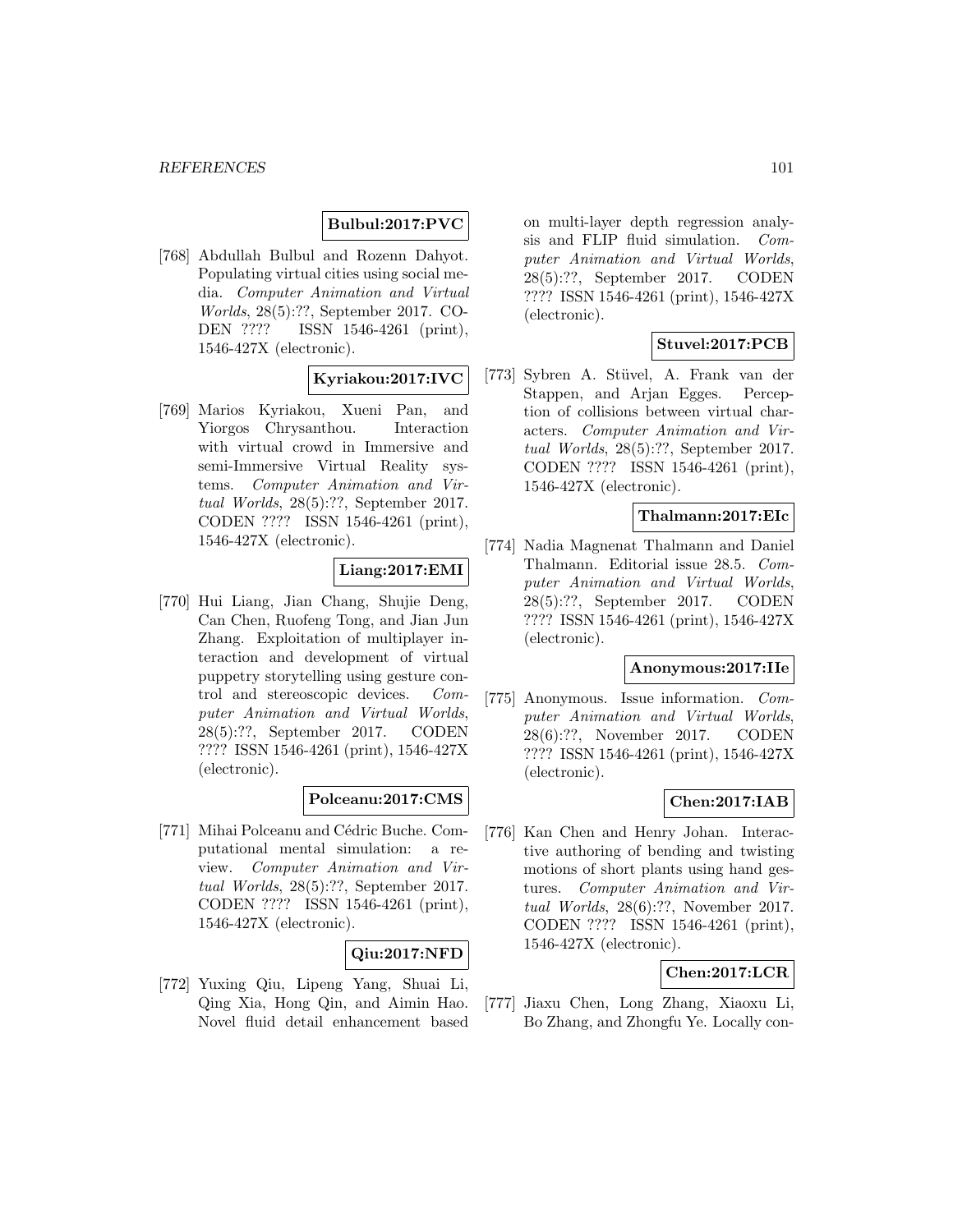trolled as-rigid-as-possible deformation for 2D characters. Computer Animation and Virtual Worlds, 28(6):??, November 2017. CODEN ???? ISSN 1546-4261 (print), 1546-427X (electronic).

# **Haworth:2017:CCO**

[778] Brandon Haworth, Muhammad Usman, Glen Berseth, Mahyar Khayatkhoei, Mubbasir Kapadia, and Petros Faloutsos. CODE: Crowd-optimized design of environments. Computer Animation and Virtual Worlds, 28(6):??, November 2017. CODEN ???? ISSN 1546-4261 (print), 1546-427X (electronic).

# **Kim:2017:RHC**

[779] Jong-Hyun Kim, Wook Kim, Young Bin Kim, Jaeho Im, Jung Lee, and Sun-Jeong Kim. Robust handling of clumping and stiffness in wet hair animation. Computer Animation and Virtual Worlds, 28(6):??, November 2017. CO-DEN ???? ISSN 1546-4261 (print), 1546-427X (electronic).

## **Pino:2017:PML**

[780] Angel Zaldivar Pino, Manuel Gonzalez Bedia, and Francisco José Seron Arbeloa. A parsimonious model for locomotor in virtual agents based on dynamical coupling with the environment. Computer Animation and Virtual Worlds, 28(6):??, November 2017. CODEN ???? ISSN 1546-4261 (print), 1546-427X (electronic).

## **Ruiz:2017:SBC**

[781] Ana Lucia Cruz Ruiz, Charles Pontonnier, Jonathan Levy, and Georges Dumont. A synergy-based control solution for overactuated characters: Application to throwing. Computer Animation and Virtual Worlds, 28(6):??, November 2017. CODEN ???? ISSN 1546-4261 (print), 1546-427X (electronic).

# **Thalmann:2017:EId**

[782] Nadia Magnenat Thalmann and Daniel Thalmann. Editorial issue 28.6. Computer Animation and Virtual Worlds, 28(6):??, November 2017. CODEN ???? ISSN 1546-4261 (print), 1546-427X (electronic).

# **Yang:2017:RVF**

[783] Xin Yang, Wanchao Su, Jian Deng, Xiaogang Jin, Guozhen Tan, and Zhigeng Pan. Real-virtual fusion model for traffic animation. Computer Animation and Virtual Worlds, 28(6):??, November 2017. CODEN ???? ISSN 1546-4261 (print), 1546-427X (electronic).

#### **Anonymous:2018:IIa**

[784] Anonymous. Issue information. Computer Animation and Virtual Worlds, 29 (1):e1789:1–e1789:??, January–February 2018. CODEN ???? ISSN 1546-4261 (print), 1546-427X (electronic).

#### **Thalmann:2018:EIa**

[785] Nadia Magnenat Thalmann and Daniel Thalmann. Editorial issue 29.1. Computer Animation and Virtual Worlds, 29 (1):e1803:1–e1803:??, January–February 2018. CODEN ???? ISSN 1546-4261 (print), 1546-427X (electronic).

# **Nevelsteen:2018:VWD**

[786] Kim J. L. Nevelsteen. Virtual world, defined from a technological perspective and applied to video games, mixed reality, and the Metaverse. Computer Animation and Virtual Worlds, 29 (1):e1752:1–e1752:??, January–February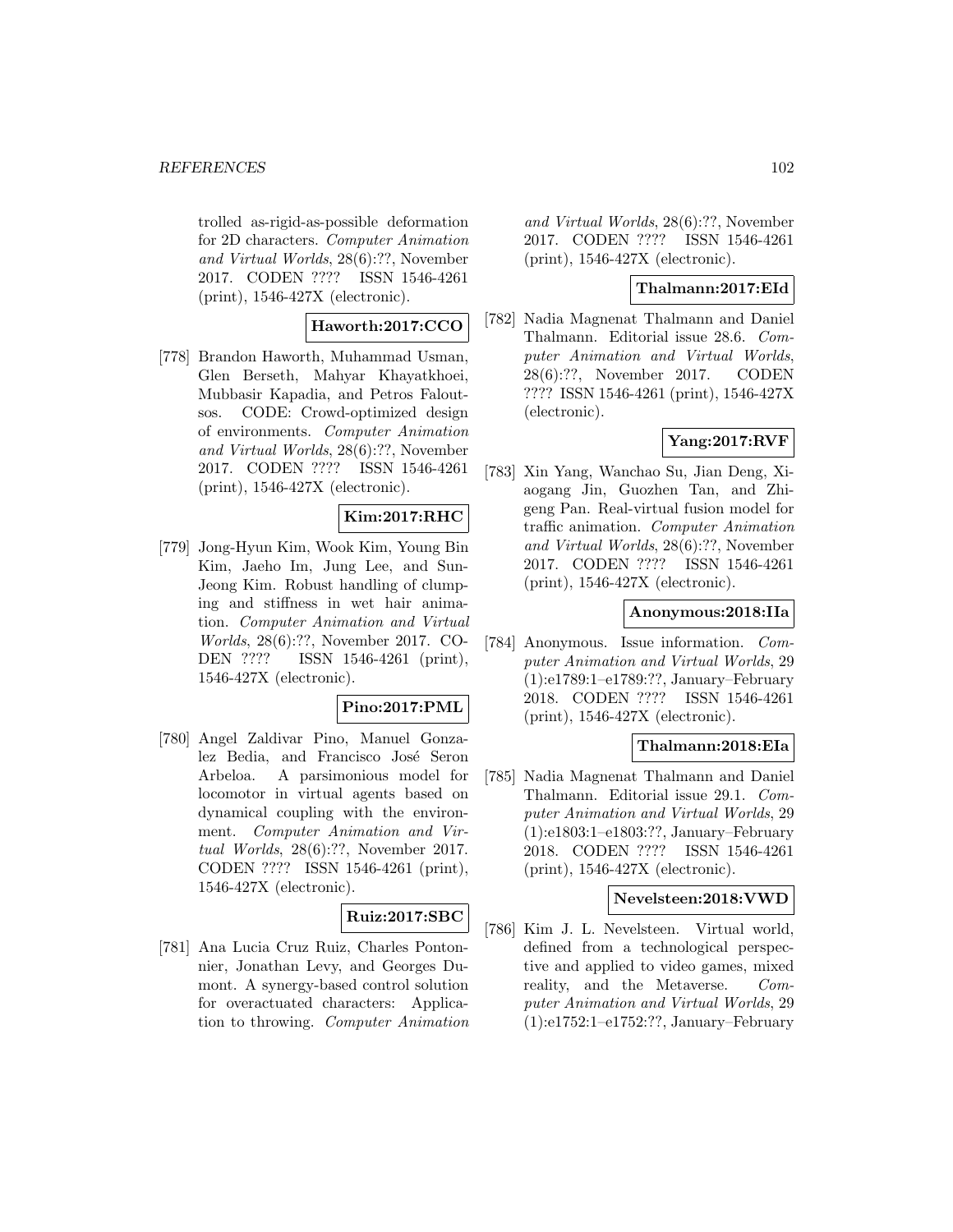2018. CODEN ???? ISSN 1546-4261 (print), 1546-427X (electronic).

# **Tsai:2018:DVC**

[787] Tsung-Yu Tsai, Sai-Keung Wong, Yi-Hung Chou, and Guan-Wen Lin. Directing virtual crowds based on dynamic adjustment of navigation fields. Computer Animation and Virtual Worlds, 29 (1):e1765:1–e1765:??, January–February 2018. CODEN ???? ISSN 1546-4261 (print), 1546-427X (electronic).

## **Feng:2018:DPS**

[788] Gang Feng and Shiguang Liu. Detailpreserving SPH fluid control with deformation constraints. Computer Animation and Virtual Worlds, 29(1):e1781:1– e1781:??, January–February 2018. CO-DEN ???? ISSN 1546-4261 (print), 1546-427X (electronic).

# **Kwon:2018:HVD**

[789] Soonhyeon Kwon, Younguk Kim, Kihyuk Kim, and Sungkil Lee. Heterogeneous volume deformation and animation authoring with density-aware moving least squares. Computer Animation and Virtual Worlds, 29(1):e1784:1– e1784:??, January–February 2018. CO-DEN ???? ISSN 1546-4261 (print), 1546-427X (electronic).

## **Chan:2018:PMC**

[790] Ka-Hou Chan, Wei Ke, and Sio-Kei Im. Particle-mesh coupling in the interaction of fluid and deformable bodies with screen space refraction rendering. Computer Animation and Virtual Worlds, 29 (1):e1787:1–e1787:??, January–February 2018. CODEN ???? ISSN 1546-4261 (print), 1546-427X (electronic).

# **Shao:2018:PBS**

[791] Xuqiang Shao, Wei Wu, and Baoyi Wang. Position-based simulation of cloth wetting phenomena. Computer Animation and Virtual Worlds, 29 (1):e1788:1–e1788:??, January–February 2018. CODEN ???? ISSN 1546-4261 (print), 1546-427X (electronic).

# **Zhang:2018:CI**

[792] Xiaoyong Zhang and Shiguang Liu. Cover image. Computer Animation and Virtual Worlds, 29(2):i, March–April 2018. CODEN ???? ISSN 1546-4261 (print), 1546-427X (electronic).

#### **Anonymous:2018:IIb**

[793] Anonymous. Issue information. Computer Animation and Virtual Worlds, 29(2):e1790:1–e1790:??, March–April 2018. CODEN ???? ISSN 1546-4261 (print), 1546-427X (electronic).

# **Thalmann:2018:EIb**

[794] Nadia Magnenat Thalmann and Daniel Thalmann. Editorial issue 29.2. Computer Animation and Virtual Worlds, 29(2):e1809:1–e1809:??, March–April 2018. CODEN ???? ISSN 1546-4261 (print), 1546-427X (electronic).

## **Waszak:2018:LMS**

[795] Bartlomiej Waszak. Limbless movement simulation with a particle-based system. Computer Animation and Virtual Worlds, 29(2):e1795:1–e1795:??, March– April 2018. CODEN ???? ISSN 1546- 4261 (print), 1546-427X (electronic).

## **Jiang:2018:EBD**

[796] Min Jiang, Richard Southern, and Jiang J. Zhang. Energy-based dis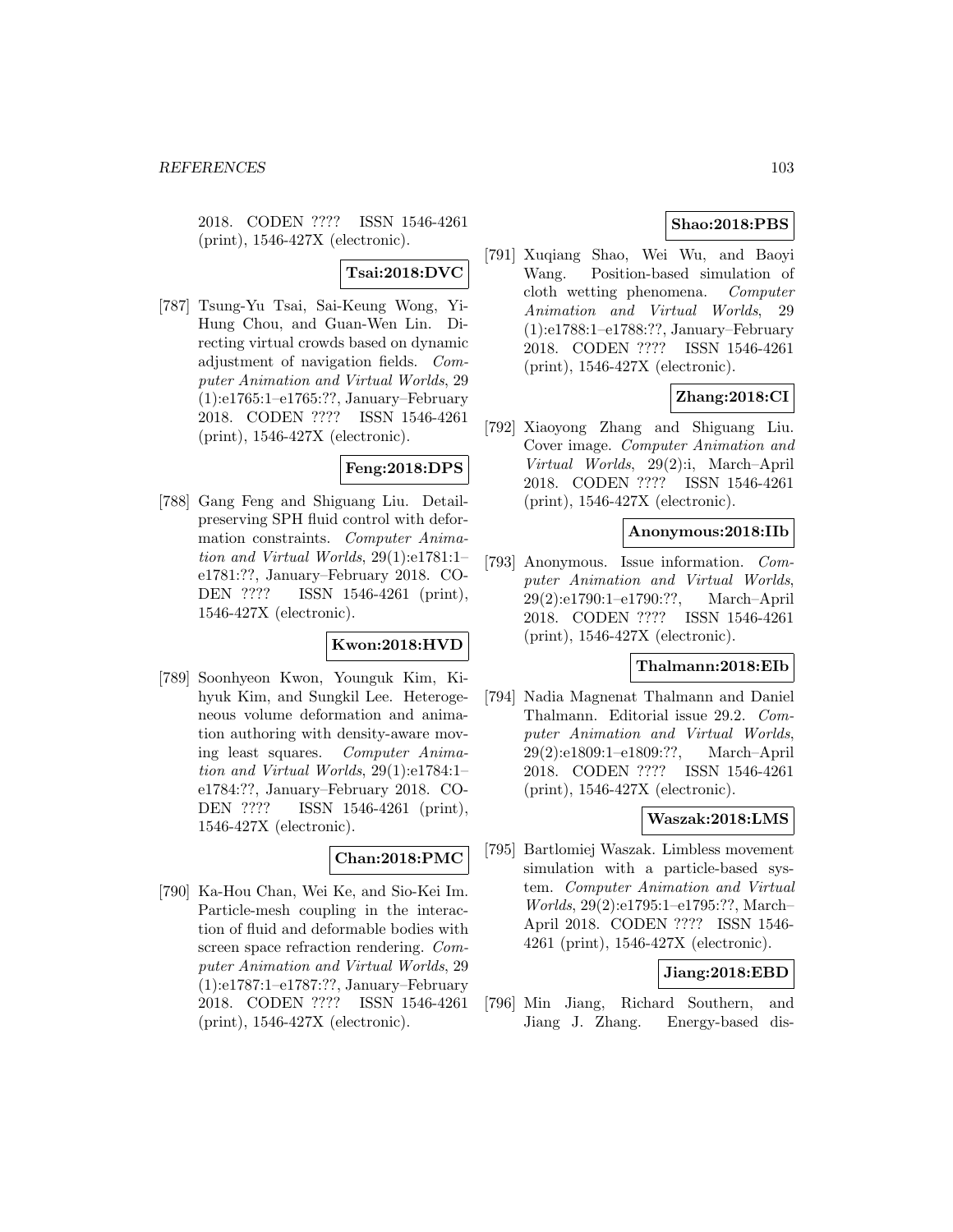solution simulation using SPH sampling. Computer Animation and Virtual Worlds, 29(2):e1798:1–e1798:??, March– April 2018. CODEN ???? ISSN 1546- 4261 (print), 1546-427X (electronic).

## **Dhiman:2018:IAP**

[797] Ashish Dhiman, Dhaval Solanki, Ashu Bhasin, Abhijit Das, and Uttama Lahiri. An intelligent, adaptive, performancesensitive, and virtual reality-based gaming platform for the upper limb. Computer Animation and Virtual Worlds, 29(2):e1800:1–e1800:??, March–April 2018. CODEN ???? ISSN 1546-4261 (print), 1546-427X (electronic).

# **Zhang:2018:PSF**

[798] Xiaoyong Zhang and Shiguang Liu. Parallel SPH fluid control with dynamic details. Computer Animation and Virtual Worlds, 29(2):e1801:1–e1801:??, March– April 2018. CODEN ???? ISSN 1546- 4261 (print), 1546-427X (electronic).

# **Parhi:2018:NMH**

[799] Dayal R. Parhi, Chinmaya Sahu, and Priyadarshi Biplab Kumar. Navigation of multiple humanoid robots using hybrid adaptive swarm-adaptive ant colony optimisation technique. Computer Animation and Virtual Worlds, 29(2):e1802:1–e1802:??, March–April 2018. CODEN ???? ISSN 1546-4261 (print), 1546-427X (electronic).

# **Lu:2018:CIV**

[800] Yao Lu, Shang Zhao, Naji Younes, and James K. Hahn. Cover image, volume 29, issue 5. Computer Animation and Virtual Worlds, 29(5):e1863:1– e1863:??, September–October 2018. CO-

DEN ???? ISSN 1546-4261 (print), 1546-427X (electronic).

#### **Anonymous:2018:IIc**

[801] Anonymous. Issue information. Computer Animation and Virtual Worlds, 29(5):e1793:1–e1793:??, September– October 2018. CODEN ???? ISSN 1546- 4261 (print), 1546-427X (electronic).

#### **Thalmann:2018:EIc**

[802] Nadia Magnenat Thalmann and Daniel Thalmann. Editorial issue 29.5. Computer Animation and Virtual Worlds, 29(5):e1862:1–e1862:??, September– October 2018. CODEN ???? ISSN 1546- 4261 (print), 1546-427X (electronic).

#### **Kyrlitsias:2018:ACE**

[803] Christos Kyrlitsias and Despina Michael-Grigoriou. Asch conformity experiment using immersive virtual reality. Computer Animation and Virtual Worlds, 29(5):e1804:1–e1804:??, September–October 2018. CODEN ???? ISSN 1546-4261 (print), 1546-427X (electronic).

# **Zhu:2018:SAV**

[804] Yu Zhu, Shiying Li, Xi Luo, Kang Zhu, Qiang Fu, Xilin Chen, Huixing Gong, and Jingyi Yu. A shared augmented virtual environment for real-time mixed reality applications. Computer Animation and Virtual Worlds, 29(5):e1805:1– e1805:??, September–October 2018. CO-DEN ???? ISSN 1546-4261 (print), 1546-427X (electronic).

# **Agil:2018:GBA**

[805] Umut Agil and Ugur Güdükbay. A group-based approach for gaze behavior of virtual crowds incorporating per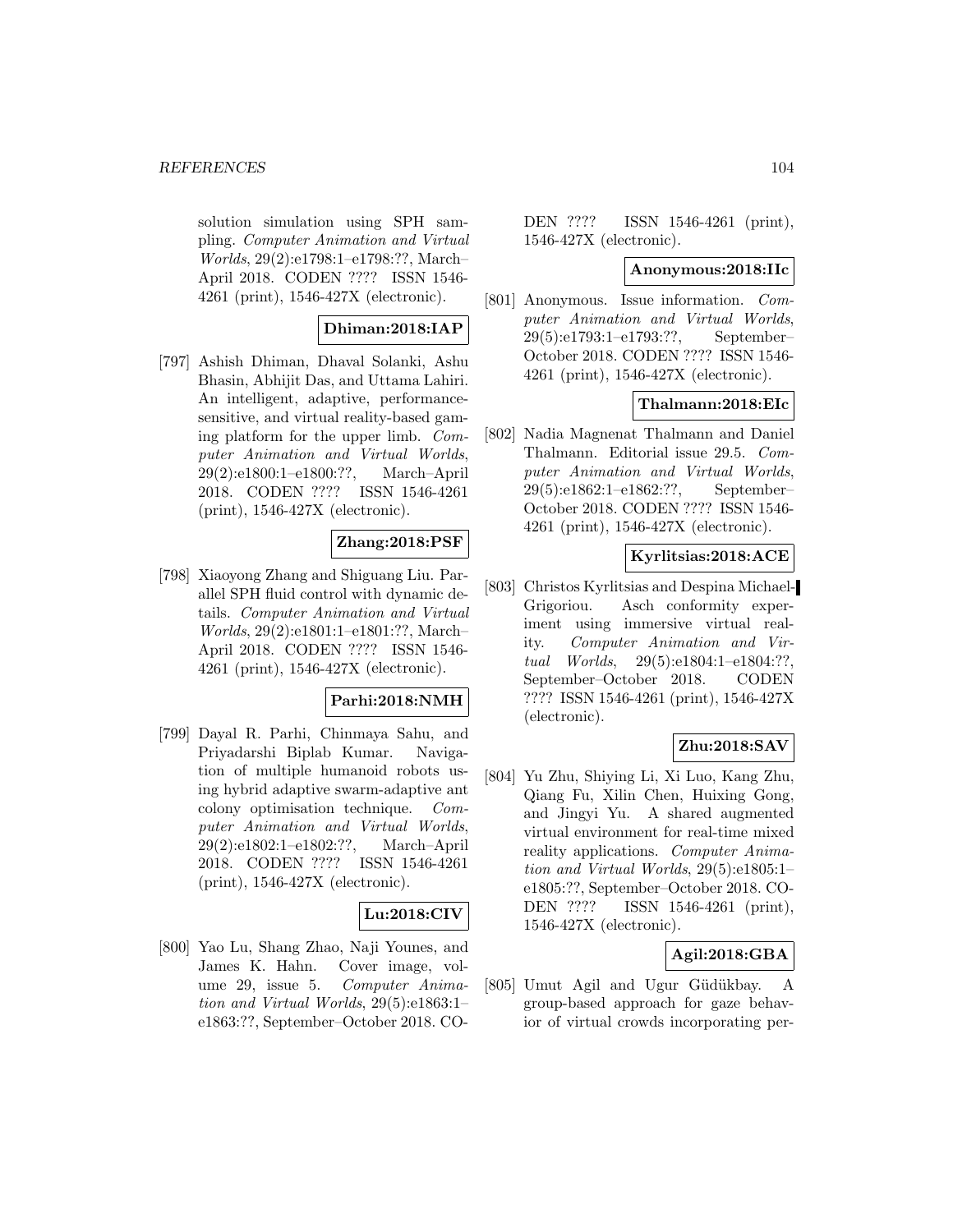sonalities. Computer Animation and Virtual Worlds, 29(5):e1806:1–e1806:??, September–October 2018. CODEN ???? ISSN 1546-4261 (print), 1546-427X (electronic).

# **Lu:2018:ANH**

[806] Yao Lu, Shang Zhao, Naji Younes, and James K. Hahn. Accurate nonrigid 3D human body surface reconstruction using commodity depth sensors. Computer Animation and Virtual Worlds, 29(5): e1807:1–e1807:??, September–October 2018. CODEN ???? ISSN 1546-4261 (print), 1546-427X (electronic).

## **Huang:2018:DCC**

[807] Wanrong Huang, Yanzhen Wang, Xiaodong Yi, and Xue-Jun Yang. Distributed coordination with connectivity maintenance for nonholonomic robots. Computer Animation and Virtual Worlds, 29(5):e1856:1–e1856:??, September–October 2018. CODEN ???? ISSN 1546-4261 (print), 1546-427X (electronic).

## **Wang:2018:EBS**

[808] Kai Wang and Shiguang Liu. Examplebased synthesis for sound of ocean waves caused by bubble dynamics. Computer Animation and Virtual Worlds, 29(3–4):e1857:1–e1857:??, September– October 2018. CODEN ???? ISSN 1546- 4261 (print), 1546-427X (electronic).

#### **Anonymous:2018:IId**

[809] Anonymous. Issue information. Computer Animation and Virtual Worlds, 29 2018. CODEN ???? ISSN 1546-4261 (print), 1546-427X (electronic).

# **Plaku:2018:MGM**

[810] Erion Plaku, Sara Rashidian, and Stefan Edelkamp. Multi-group motion planning in virtual environments. Computer Animation and Virtual Worlds, 29(6): e1688:1–e1688:??, November–December 2018. CODEN ???? ISSN 1546-4261 (print), 1546-427X (electronic).

## **Rabbani:2018:ABC**

[811] Amir H. Rabbani, Michiel van de Panne, and Paul G. Kry. Anticipatory balance control and dimension reduction. Computer Animation and Virtual Worlds, 29(6):e1726:1–e1726:??, November–December 2018. CODEN ???? ISSN 1546-4261 (print), 1546-427X (electronic).

# **Oshita:2018:GHM**

[812] Masaki Oshita and Yuta Senju. Generating hand motion from body motion based on hand pose estimation. Computer Animation and Virtual Worlds, 29(6):e1730:1–e1730:??, November–December 2018. CODEN ???? ISSN 1546-4261 (print), 1546-427X (electronic).

#### **Normoyle:2018:EAC**

[813] Aline Normoyle and Sophie Jörg. The effect of animation controller and avatar on player perceptions. Computer Animation and Virtual Worlds, 29(6), November–December 2018. CODEN ???? ISSN 1546-4261 (print), 1546-427X (electronic).

## **Krejtz:2018:PES**

(6):e1794:1–e1794:??, November–December [814] Krzysztof Krejtz, Andrew Duchowski, Heng Zhou, Sophie Jörg, and Anna Niedzielska. Perceptual evaluation of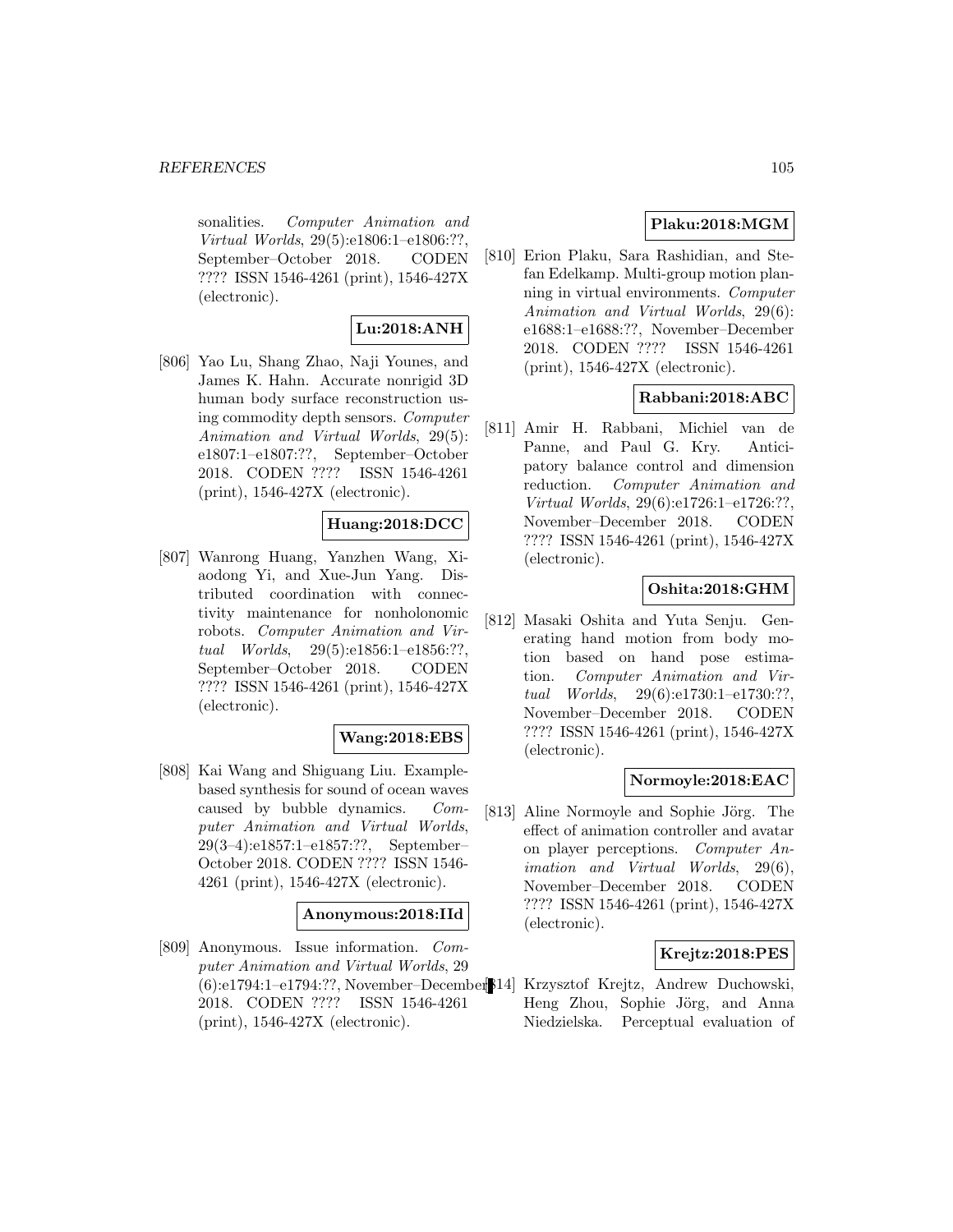synthetic gaze jitter. Computer Animation and Virtual Worlds, 29(6): e1745:1–e1745:??, November–December 2018. CODEN ???? ISSN 1546-4261 (print), 1546-427X (electronic).

#### **Kavafoglu:2018:RSC**

[815] Zumra Kavafoglu, Ersan Kavafoglu, and Arjan Egges. Robust standing control with posture optimization. *Computer* Animation and Virtual Worlds, 29(6): e1746:1–e1746:??, November–December 2018. CODEN ???? ISSN 1546-4261 (print), 1546-427X (electronic).

## **Schroder:2018:DER**

[816] Matthias Schröder, Thomas Waltemate, Jonathan Maycock, Tobias Röhlig, Helge Ritter, and Mario Botsch. Design and evaluation of reduced marker layouts for hand motion capture. Computer Animation and Virtual Worlds, 29(6): e1751:1–e1751:??, November–December 2018. CODEN ???? ISSN 1546-4261 (print), 1546-427X (electronic).

# **Anonymous:2019:IIa**

[817] Anonymous. Issue information. Computer Animation and Virtual Worlds, 30 (1):e1849:1–e1849:??, January–February 2019. CODEN ???? ISSN 1546-4261 (print), 1546-427X (electronic).

#### **Cevikbas:2019:PVB**

[818] Safak Burak Çevikbas and Veysi Isler. Phaneros: Visibility-based framework for massive peer-to-peer virtual environments. Computer Animation and Virtual Worlds, 30(1):e1808:1–e1808:??, January–February 2019. CODEN ???? ISSN 1546-4261 (print), 1546-427X (electronic).

# **Chen:2019:DDS**

[819] Xuejin Chen, Haoming Jiang, Tingting Xuan, Lihan Huang, and Ligang Liu. Designing deployable 3D scissor structures with ball-and-socket joints. Computer Animation and Virtual Worlds, 30 (1):e1848:1–e1848:??, January–February 2019. CODEN ???? ISSN 1546-4261 (print), 1546-427X (electronic).

# **Dupre:2019:HGB**

[820] Rob Dupre and Vasileios Argyriou. A human and group behavior simulation evaluation framework utilizing composition and video analysis. Computer Animation and Virtual Worlds, 30 (1):e1844:1–e1844:??, January–February 2019. CODEN ???? ISSN 1546-4261 (print), 1546-427X (electronic).

# **Luo:2019:ABE**

[821] Yanlin Luo, Bin Gao, Yiyi Deng, Xiaoming Zhu, Tianzi Jiang, Xudong Zhao, and Zhengyi Yang. Automated brain extraction and immersive exploration of its layers in virtual reality for the rhesus macaque MRI data sets. Computer Animation and Virtual Worlds, 30 (1):e1841:1–e1841:??, January–February 2019. CODEN ???? ISSN 1546-4261 (print), 1546-427X (electronic).

#### **Thalmann:2019:EIa**

[822] Nadia Magnenat Thalmann and Daniel Thalmann. Editorial issue 30.1. Computer Animation and Virtual Worlds, 30 (1):e1872:1–e1872:??, January–February 2019. CODEN ???? ISSN 1546-4261 (print), 1546-427X (electronic).

## **Tian:2019:MGF**

[823] Ye Tian, Yong Hu, and Xukun Shen. A multi-GPU finite element compu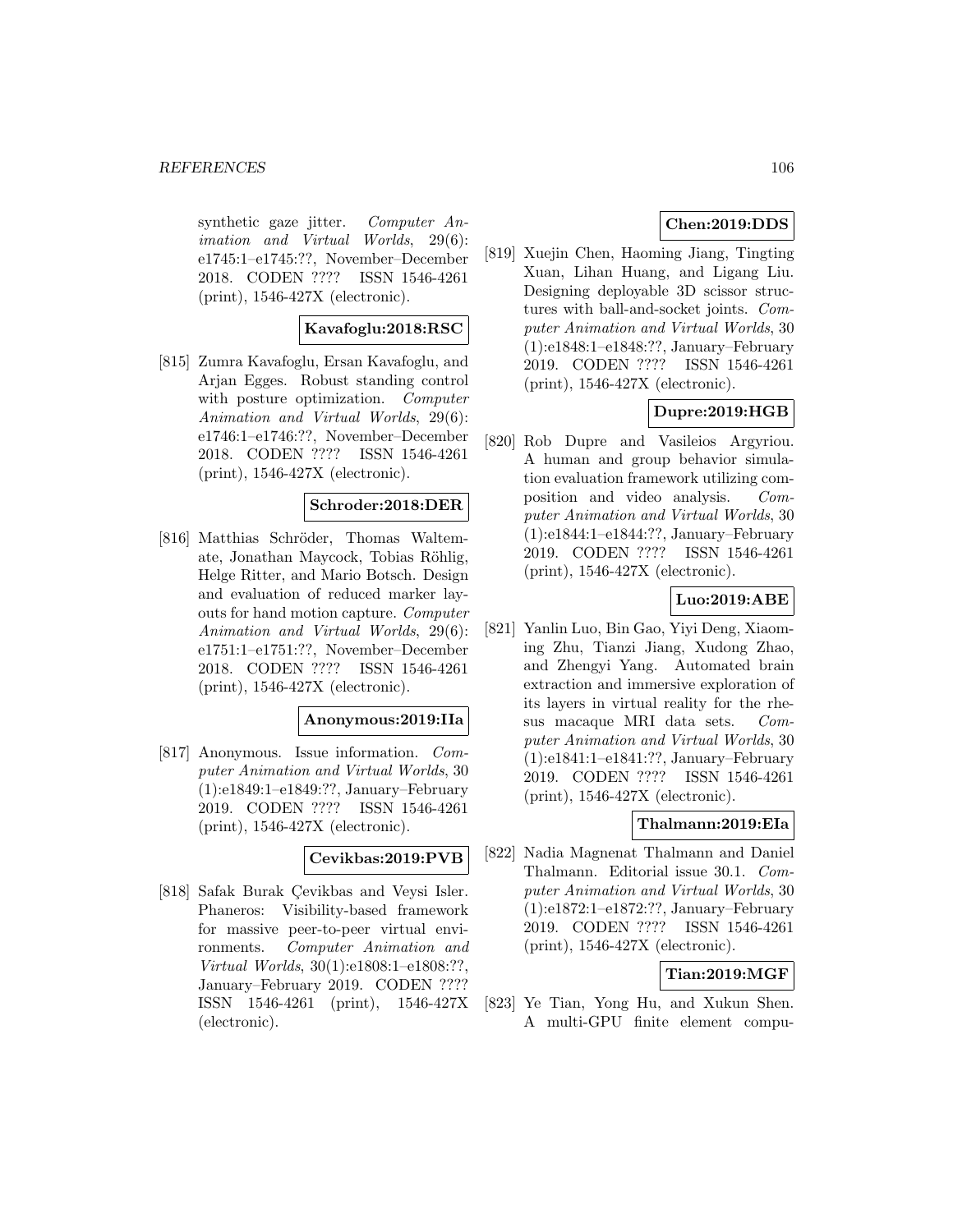tation and hybrid collision handling process framework for brain deformation simulation. Computer Animation and Virtual Worlds, 30(1):e1846:1– e1846:??, January–February 2019. CO-DEN ???? ISSN 1546-4261 (print), 1546-427X (electronic).

## **Anonymous:2019:IIb**

[824] Anonymous. Issue information. Computer Animation and Virtual Worlds, 30(2):e1850:1–e1850:??, March–April 2019. CODEN ???? ISSN 1546-4261 (print), 1546-427X (electronic).

# **Kumar:2019:INH**

[825] Priyadarshi Biplab Kumar, Saktiswarup Mohapatra, and Dayal R. Parhi. An intelligent navigation of humanoid NAO in the light of classical approach and computational intelligence. Computer Animation and Virtual Worlds, 30(2): e1858:1–e1858:??, March–April 2019. CODEN ???? ISSN 1546-4261 (print), 1546-427X (electronic).

## **Li:2019:DME**

[826] Mingyuan Li, Xiaoheng Jiang, Ningbo Gu, Weiwei Xu, Junxiao Xue, Bing Zhou, and Mingliang Xu. Disassembling a 3D mechanism for efficient packing. Computer Animation and Virtual Worlds, 30(2):e1861:1–e1861:??, March– April 2019. CODEN ???? ISSN 1546- 4261 (print), 1546-427X (electronic).

# **Ozcan:2019:TBG**

[827] Cumhur Yigit Ozcan, Ebru Akcapinar Sezer, and Murat Haciomeroglu. A timebased global path planning strategy for crowd navigation. Computer Animation and Virtual Worlds, 30(2):e1864:1– e1864:??, March–April 2019. CODEN

???? ISSN 1546-4261 (print), 1546-427X (electronic).

#### **Podila:2019:APP**

[828] Sahithi Podila and Ying Zhu. Animating predator and prey fish interactions. Computer Animation and Virtual Worlds, 30(2):e1866:1–e1866:??, March– April 2019. CODEN ???? ISSN 1546- 4261 (print), 1546-427X (electronic).

#### **Thalmann:2019:EIb**

[829] Nadia Magnenat Thalmann and Daniel Thalmann. Editorial issue 30.2. Computer Animation and Virtual Worlds, 30(2):e1876:1–e1876:??, March–April 2019. CODEN ???? ISSN 1546-4261 (print), 1546-427X (electronic).

#### **Vanakittistien:2019:GRHa**

[830] Nuttapon Vanakittistien, Attawith Sudsang, and Nuttapong Chentanez. Gameready 3D hair model from a small set of images. Computer Animation and Virtual Worlds, 30(2):e1855:1– e1855:??, March–April 2019. CODEN ???? ISSN 1546-4261 (print), 1546-427X (electronic).

#### **Vanakittistien:2019:GRHb**

[831] Nuttapon Vanakittistien, Attawith Sudsang, and Nuttapong Chentanez. Gameready 3D hair model from a small set of images. Computer Animation and Virtual Worlds, 30(2):e1855:1– e1855:??, March–April 2019. CODEN ???? ISSN 1546-4261 (print), 1546-427X (electronic).

## **Wang:2019:VSO**

[832] Lin Wang, Hyuncheol Kim, Imgyu Kim, and Soonhung Han. A visual simulation of ocean floating wind power sys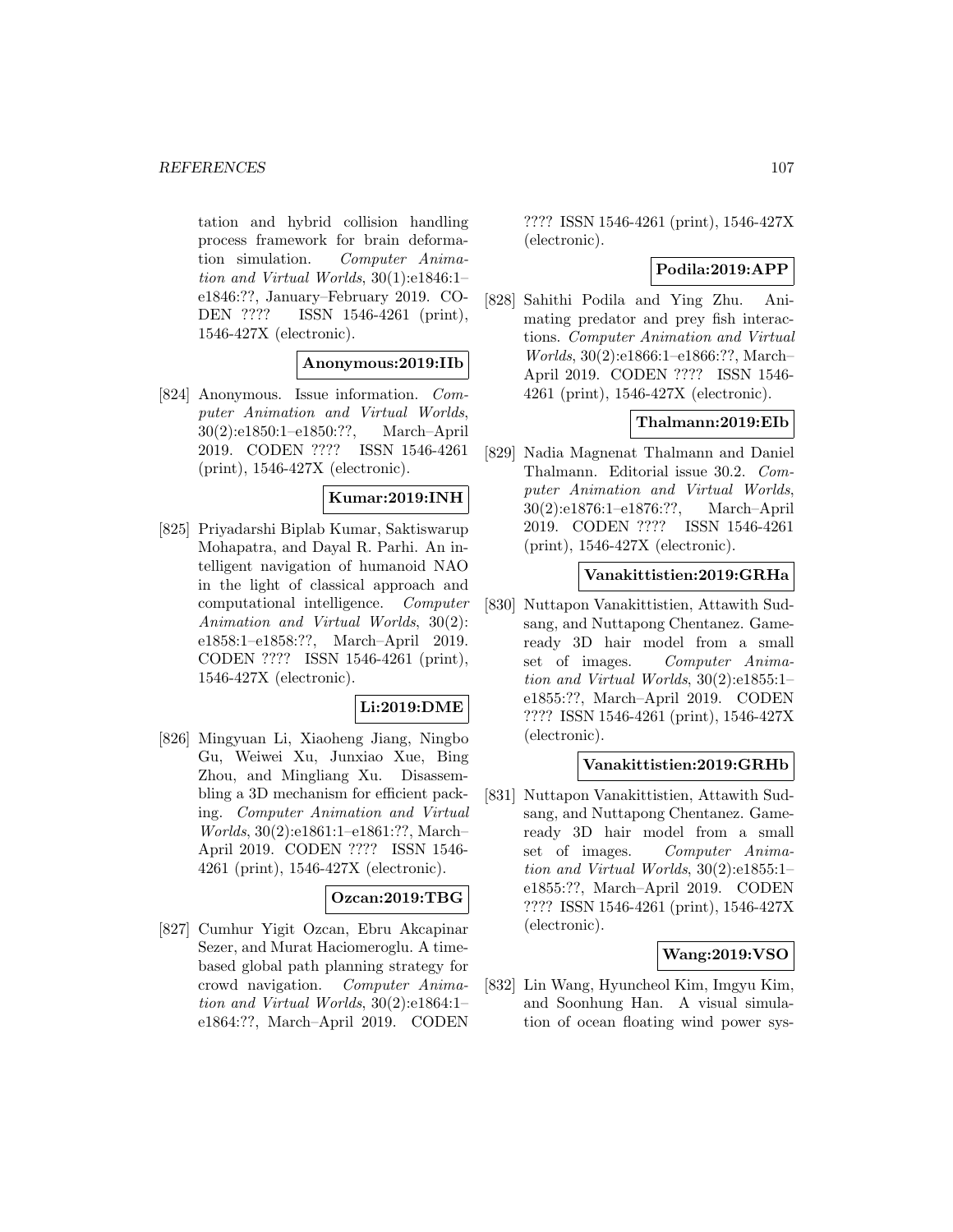tem. Computer Animation and Virtual Worlds, 30(2):e1859:1–e1859:??, March– April 2019. CODEN ???? ISSN 1546- 4261 (print), 1546-427X (electronic).

## **Anonymous:2019:IIc**

[833] Anonymous. Issue information. Computer Animation and Virtual Worlds, 30(3–4):e1860:1–e1860:??, May–August 2019. CODEN ???? ISSN 1546-4261 (print), 1546-427X (electronic).

# **Cebeci:2019:CSA**

[834] Berk Cebeci, Ufuk Celikcan, and Tolga K. Capin. A comprehensive study of the affective and physiological responses induced by dynamic virtual reality environments. Computer Animation and Virtual Worlds, 30(3–4):e1893:1– e1893:??, May–August 2019. CODEN ???? ISSN 1546-4261 (print), 1546-427X (electronic).

## **Charalambous:2019:ADE**

[835] Constantinos Charalambous, Zerrin Yumak, and A. Frank van der Stappen. Audio-driven emotional speech animation for interactive virtual characters. Computer Animation and Virtual Worlds, 30(3–4):e1892:1–e1892:??, May–August 2019. CODEN ???? ISSN 1546-4261 (print), 1546-427X (electronic).

# **Chen:2019:SCF**

[836] Qiang Chen, Guoliang Luo, Yang Tong, Xiaogang Jin, and Zhigang Deng. Shape-constrained flying insects animation. Computer Animation and Virtual Worlds, 30(3–4):e1902:1–e1902:??, May–August 2019. CODEN ???? ISSN 1546-4261 (print), 1546-427X (electronic).

# **Choi:2019:OCV**

[837] Myung Geol Choi, Ji Hye Lee, Wansu Ha, and Kang Hoon Lee. Optimal close-up views for precise 3D manipulation. Computer Animation and Virtual Worlds, 30(3–4):e1884:1–e1884:??, May–August 2019. CODEN ???? ISSN 1546-4261 (print), 1546-427X (electronic).

# **Ecormier-Nocca:2019:IBA**

[838] Pierre Ecormier-Nocca, Julien Pettré, Pooran Memari, and Marie-Paule Cani. Image-based authoring of herd animations. Computer Animation and Virtual Worlds, 30(3–4):e1903:1–e1903:??, May–August 2019. CODEN ???? ISSN 1546-4261 (print), 1546-427X (electronic).

## **Favaretto:2019:ICA**

[839] Rodolfo Migon Favaretto, Roberto Rosa dos Santos, Soraia Raupp Musse, Felipe Vilanova, and Angelo Brandelli Costa. Investigating cultural aspects in the fundamental diagram using convolutional neural networks and virtual agent simulation. Computer Animation and Virtual Worlds, 30(3–4):e1899:1– e1899:??, May–August 2019. CODEN ???? ISSN 1546-4261 (print), 1546-427X (electronic).

# **Hou:2019:MFD**

[840] Yong Hou, Hangzai Luo, Wanqing Zhao, Xiang Zhang, Jun Wang, and Jinye Peng. Multilayer feature descriptors fusion CNN models for fine-grained visual recognition. Computer Animation and Virtual Worlds, 30(3–4):e1897:1– e1897:??, May–August 2019. CODEN ???? ISSN 1546-4261 (print), 1546-427X (electronic).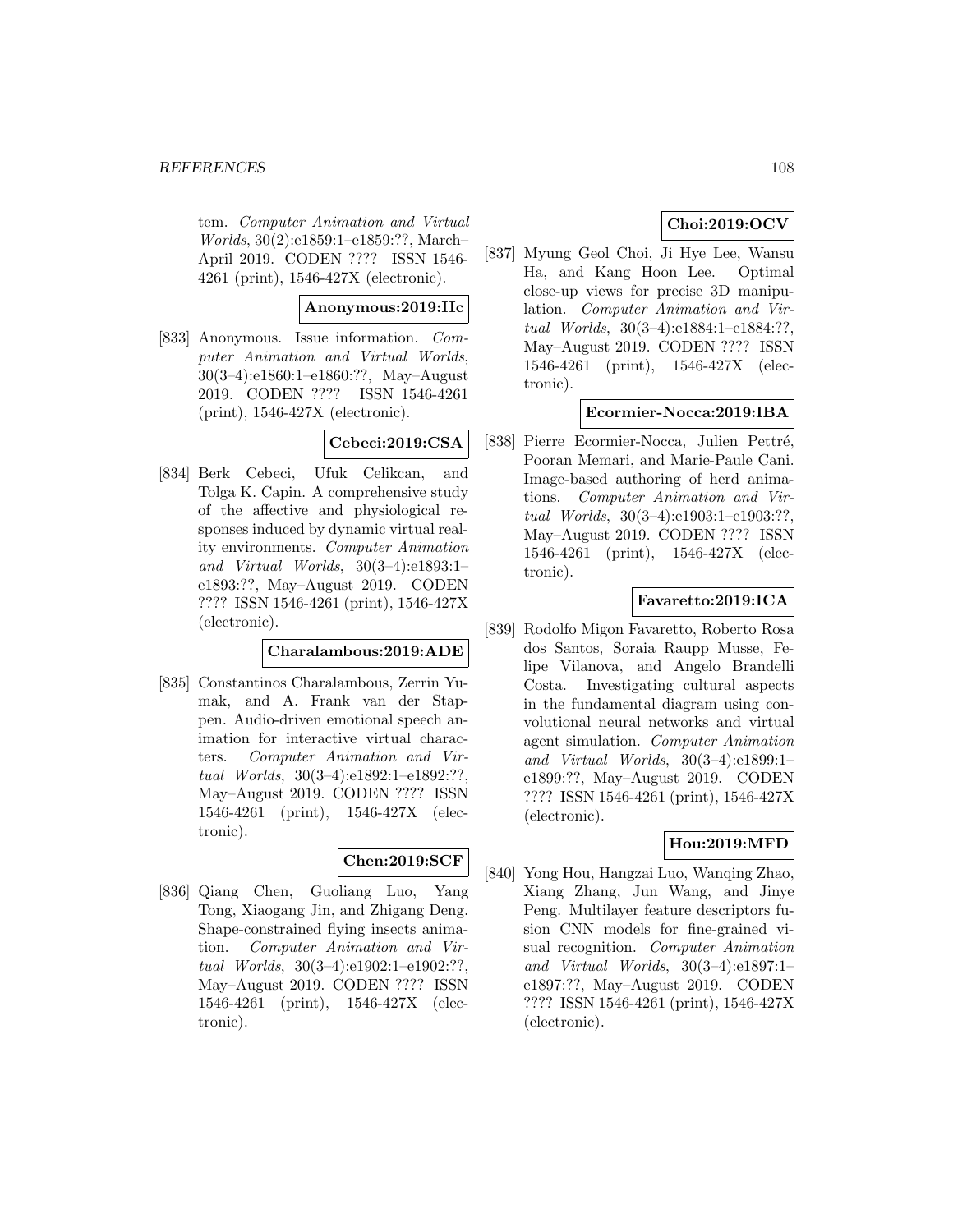# **Hu:2019:CI**

[841] Zhongyuan Hu, Haoran Xie, Tsukasa Fukusato, Takahiro Sato, and Takeo Igarashi. Cover image. Computer Animation and Virtual Worlds, 30(3– 4):e1912:1–e1912:??, May–August 2019. CODEN ???? ISSN 1546-4261 (print), 1546-427X (electronic).

## **Hu:2019:SSB**

[842] Zhongyuan Hu, Haoran Xie, Tsukasa Fukusato, Takahiro Sato, and Takeo Igarashi. Sketch2VF: Sketch-based flow design with conditional generative adversarial network. Computer Animation and Virtual Worlds, 30(3–4):e1889:1– e1889:??, May–August 2019. CODEN ???? ISSN 1546-4261 (print), 1546-427X (electronic).

#### **Huang:2019:ICI**

[843] Jiawei Huang and Shiguang Liu. Inside cover image. Computer Animation and Virtual Worlds, 30(3–4):e1913:1– e1913:??, May–August 2019. CODEN ???? ISSN 1546-4261 (print), 1546-427X (electronic).

## **Huang:2019:RSL**

[844] Jiawei Huang and Shiguang Liu. Robust simultaneous localization and mapping in low-light environment. Computer Animation and Virtual Worlds, 30(3– 4):e1895:1–e1895:??, May–August 2019. CODEN ???? ISSN 1546-4261 (print), 1546-427X (electronic).

## **Je:2019:CAS**

[845] Seungwoo Je, Yekaterina Abileva, Andrea Bianchi, and Jean-Charles Bazin. A computational approach for spider webinspired fabrication of string art. Computer Animation and Virtual Worlds,

30(3–4):e1904:1–e1904:??, May–August 2019. CODEN ???? ISSN 1546-4261 (print), 1546-427X (electronic).

# **Jin:2019:SSR**

[846] Yuxi Jin, Ping Li, Bin Sheng, Yongwei Nie, Jinman Kim, and Enhua Wu. SRNPD: Spatial rendering network for pencil drawing stylization. Computer Animation and Virtual Worlds, 30(3– 4):e1890:1–e1890:??, May–August 2019. CODEN ???? ISSN 1546-4261 (print), 1546-427X (electronic).

## **Krogmeier:2019:HVC**

[847] Claudia Krogmeier, Christos Mousas, and David Whittinghill. Human-virtual character interaction: Toward understanding the influence of haptic feedback. Computer Animation and Virtual Worlds, 30(3–4):e1883:1–e1883:??, May–August 2019. CODEN ???? ISSN 1546-4261 (print), 1546-427X (electronic).

#### **LeNaour:2019:SMA**

[848] T. Le Naour, N. Courty, and S. Gibet. Skeletal mesh animation driven by few positional constraints. Computer Animation and Virtual Worlds, 30(3– 4):e1900:1–e1900:??, May–August 2019. CODEN ???? ISSN 1546-4261 (print), 1546-427X (electronic).

#### **Li:2019:MCD**

[849] Ping Li, Yuxi Jin, Bin Sheng, Di Lin, Yongwei Nie, and Enhua Wu. Multiview-coherent disocclusion synthesis using connected regions optimization. Computer Animation and Virtual Worlds, 30(3–4):e1894:1–e1894:??, May–August 2019. CODEN ???? ISSN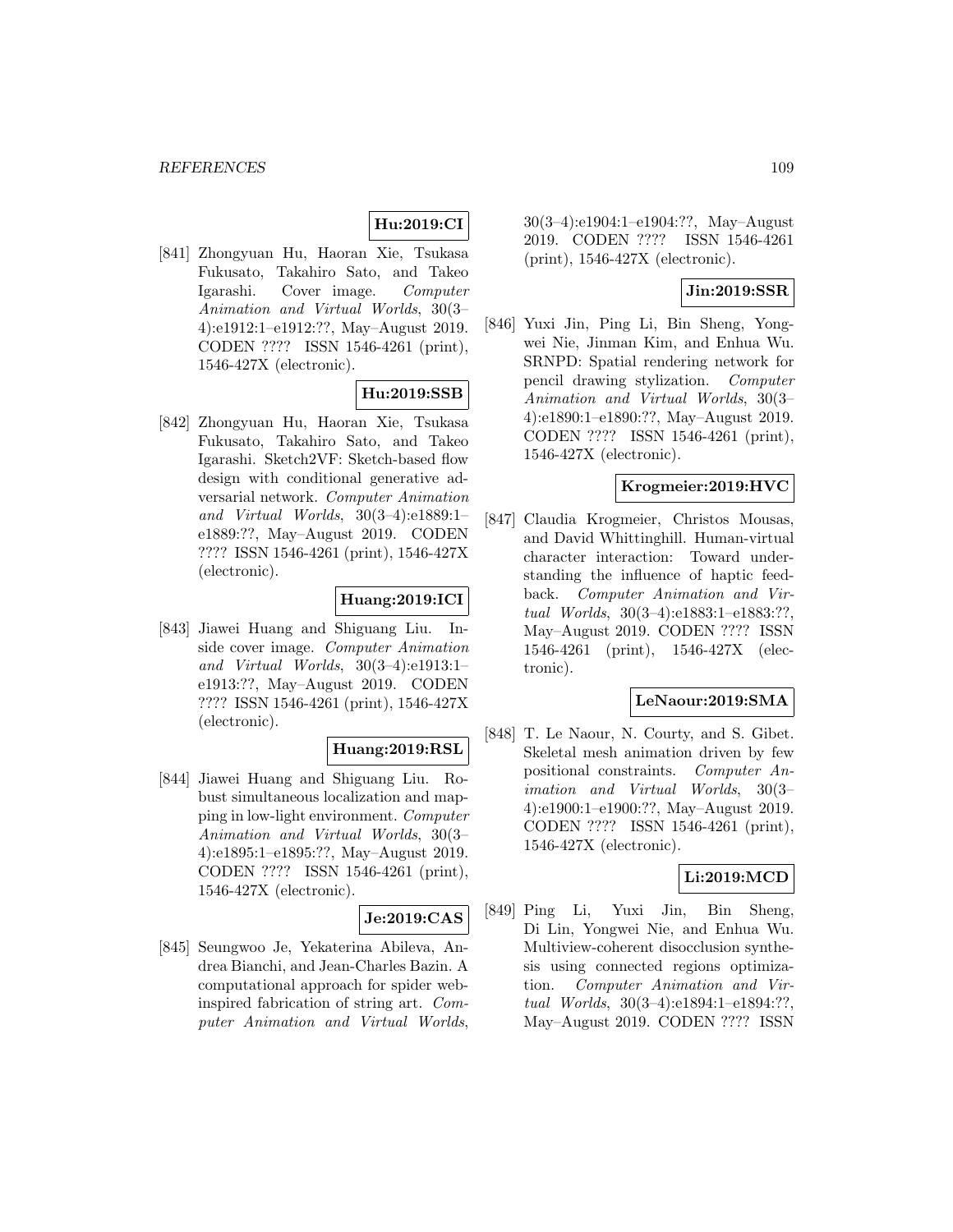1546-4261 (print), 1546-427X (electronic).

# **Liu:2019:IPR**

[850] Kuan-Yu Liu, Matias Volonte, Yu-Chun Hsu, Sabarish V. Babu, and Sai-Keung Wong. Interaction with proactive and reactive agents in box manipulation tasks in virtual environments. Computer Animation and Virtual Worlds, 30(3– 4):e1881:1–e1881:??, May–August 2019. CODEN ???? ISSN 1546-4261 (print), 1546-427X (electronic).

# **Nunnari:2019:YAL**

[851] Fabrizio Nunnari and Alexis Heloir. Yet another low-level agent handler. Computer Animation and Virtual Worlds, 30(3–4):e1891:1–e1891:??, May–August 2019. CODEN ???? ISSN 1546-4261 (print), 1546-427X (electronic).

# **Oshita:2019:ANU**

[852] Masaki Oshita. Agent navigation using deep learning with agent space heat map for crowd simulation. Computer Animation and Virtual Worlds, 30(3– 4):e1878:1–e1878:??, May–August 2019. CODEN ???? ISSN 1546-4261 (print), 1546-427X (electronic).

# **Peng:2019:DDR**

[853] Chen Peng, Zipeng Zhao, Chen Li, Changbo Wang, Hong Qin, and Hongyan Quan. Data-driven retrieval of spray details with random forestbased distance. Computer Animation and Virtual Worlds, 30(3–4):e1901:1– e1901:??, May–August 2019. CODEN ???? ISSN 1546-4261 (print), 1546-427X (electronic).

# **Sun:2019:SAC**

[854] Manhui Sun, Shaowu Yang, and Henzhu Liu. Scale-aware camera localization in 3D LiDAR maps with a monocular visual odometry. Computer Animation and Virtual Worlds, 30(3–4):e1879:1– e1879:??, May–August 2019. CODEN ???? ISSN 1546-4261 (print), 1546-427X (electronic).

# **Thalmann:2019:E**

[855] Nadia Magnenat Thalmann and Daniel Thalmann. Editorial. Computer Animation and Virtual Worlds, 30(3– 4):e1911:1–e1911:??, May–August 2019. CODEN ???? ISSN 1546-4261 (print), 1546-427X (electronic).

# **Wu:2019:VTL**

[856] Bo-Jyun Wu, Sai-Keung Wong, and Ta-Wei Li. Virtual titration laboratory experiment with differentiated instruction. Computer Animation and Virtual Worlds, 30(3–4):e1882:1–e1882:??, May–August 2019. CODEN ???? ISSN 1546-4261 (print), 1546-427X (electronic).

# **Xie:2019:MLM**

[857] Xueguang Xie, Xiao Zhai, Fei Hou, Aimin Hao, and Hong Qin. Multitask learning on monocular water images: Surface reconstruction and image synthesis. Computer Animation and Virtual Worlds, 30(3–4):e1896:1– e1896:??, May–August 2019. CODEN ???? ISSN 1546-4261 (print), 1546-427X (electronic).

## **Yang:2019:CND**

[858] Xin Yang, Haoran Wang, Shaozhe Chen, Xinglin Piao, Dongsheng Zhou,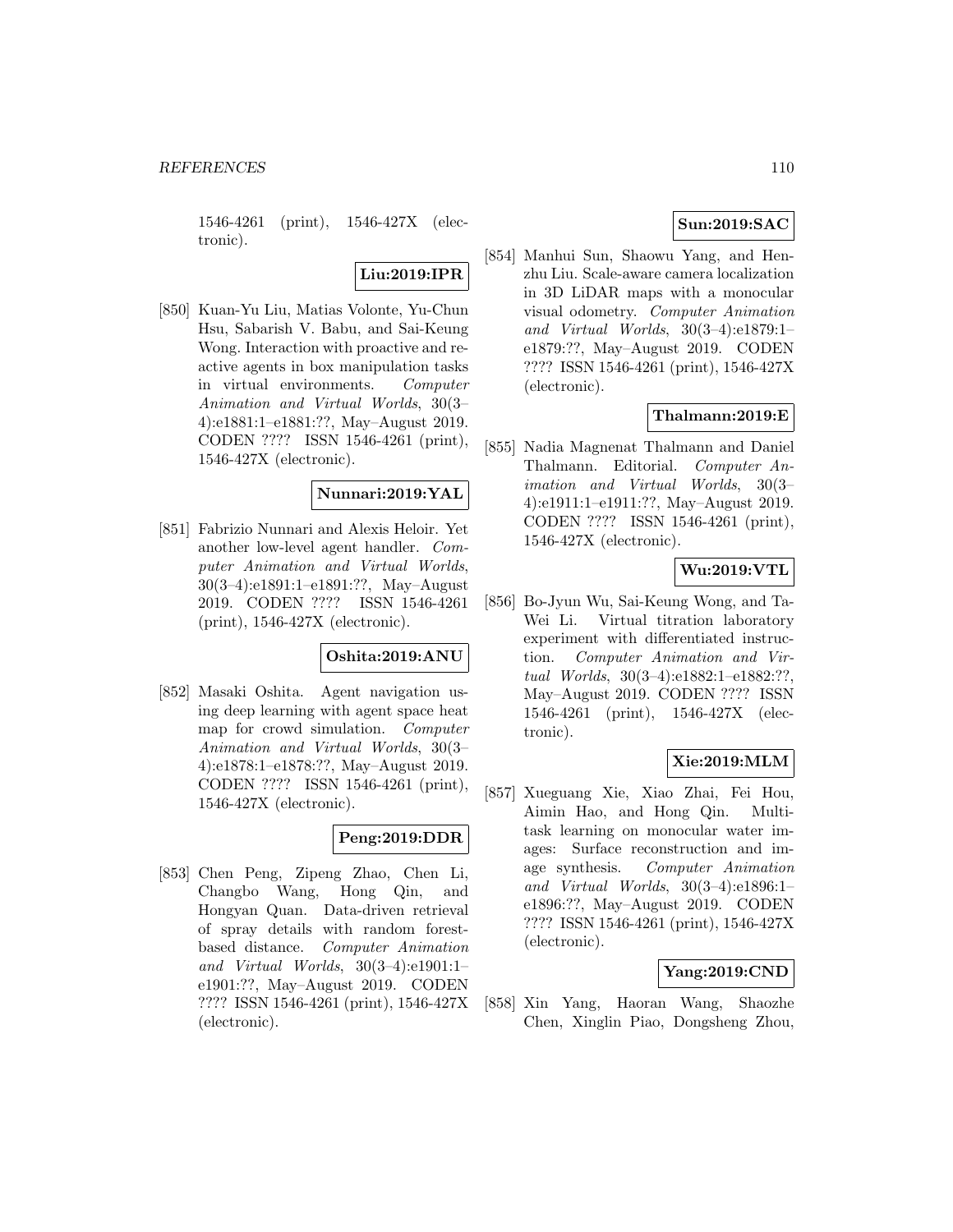Qiang Zhang, Baocai Yin, and Xiaopeng Wei. Cascaded network with deep intensity manipulation for scene understanding. Computer Animation and Virtual Worlds, 30(3–4):e1888:1– e1888:??, May–August 2019. CODEN ???? ISSN 1546-4261 (print), 1546-427X (electronic).

# **Yang:2019:OWW**

[859] Zhongyao Yang and Shiguang Liu. An optimization on water wave diffraction approximation based on wave packets. Computer Animation and Virtual Worlds, 30(3–4):e1886:1–e1886:??, May–August 2019. CODEN ???? ISSN 1546-4261 (print), 1546-427X (electronic).

**Yiannakides:2019:RTH**

[860] Anastasios Yiannakides, Andreas Aristidou, and Yiorgos Chrysanthou. Realtime 3D human pose and motion reconstruction from monocular RGB videos. Computer Animation and Virtual Worlds, 30(3–4):e1887:1–e1887:??, May–August 2019. CODEN ???? ISSN 1546-4261 (print), 1546-427X (electronic).

## **Zhang:2019:CAM**

[861] Xun Zhang, Davide Schaumann, Brandon Haworth, Petros Faloutsos, and Mubbasir Kapadia. Coupling agent motivations and spatial behaviors for authoring multiagent narratives. Computer Animation and Virtual Worlds, 30(3–4):e1898:1–e1898:??, May–August 2019. CODEN ???? ISSN 1546-4261 (print), 1546-427X (electronic).

# **Zhu:2019:SAO**

[862] Xiaoqiang Zhu, Lei Song, Nan Wang, Ruiheng Zhang, Shenshuai Chen, Xiangyang Wang, Mengyao Zhu, Lihua You, Zhigang Deng, and Xiaogang Jin. Screwing assembly oriented interactive model segmentation in HMD VR environment. Computer Animation and Virtual Worlds, 30(3–4):e1880:1– e1880:??, May–August 2019. CODEN ???? ISSN 1546-4261 (print), 1546-427X (electronic).

#### **Anonymous:2019:IIe**

[863] Anonymous. Issue information. Computer Animation and Virtual Worlds, 30(5):e1853:1–e1853:??, September– October 2019. CODEN ???? ISSN 1546- 4261 (print), 1546-427X (electronic).

## **Ozgen:2019:SMS**

[864] Oktar Ozgen, Marcelo Kallmann, and Eric Brown. An SPH model to simulate the dynamic behavior of shear thickening fluids. Computer Animation and Virtual Worlds, 30(5):e1870:1– e1870:??, September–October 2019. CO-DEN ???? ISSN 1546-4261 (print), 1546-427X (electronic).

# **Wu:2019:ACS**

[865] Huayue Wu. An adaptive character skinning algorithm based on the property of real skin. Computer Animation and Virtual Worlds, 30(5):e1868:1– e1868:??, September–October 2019. CO-DEN ???? ISSN 1546-4261 (print), 1546-427X (electronic).

## **Xiang:2019:BIA**

[866] Wei Xiang, Jiaping Ren, Kuan Wang, Zhigang Deng, and Xiaogang Jin. Bi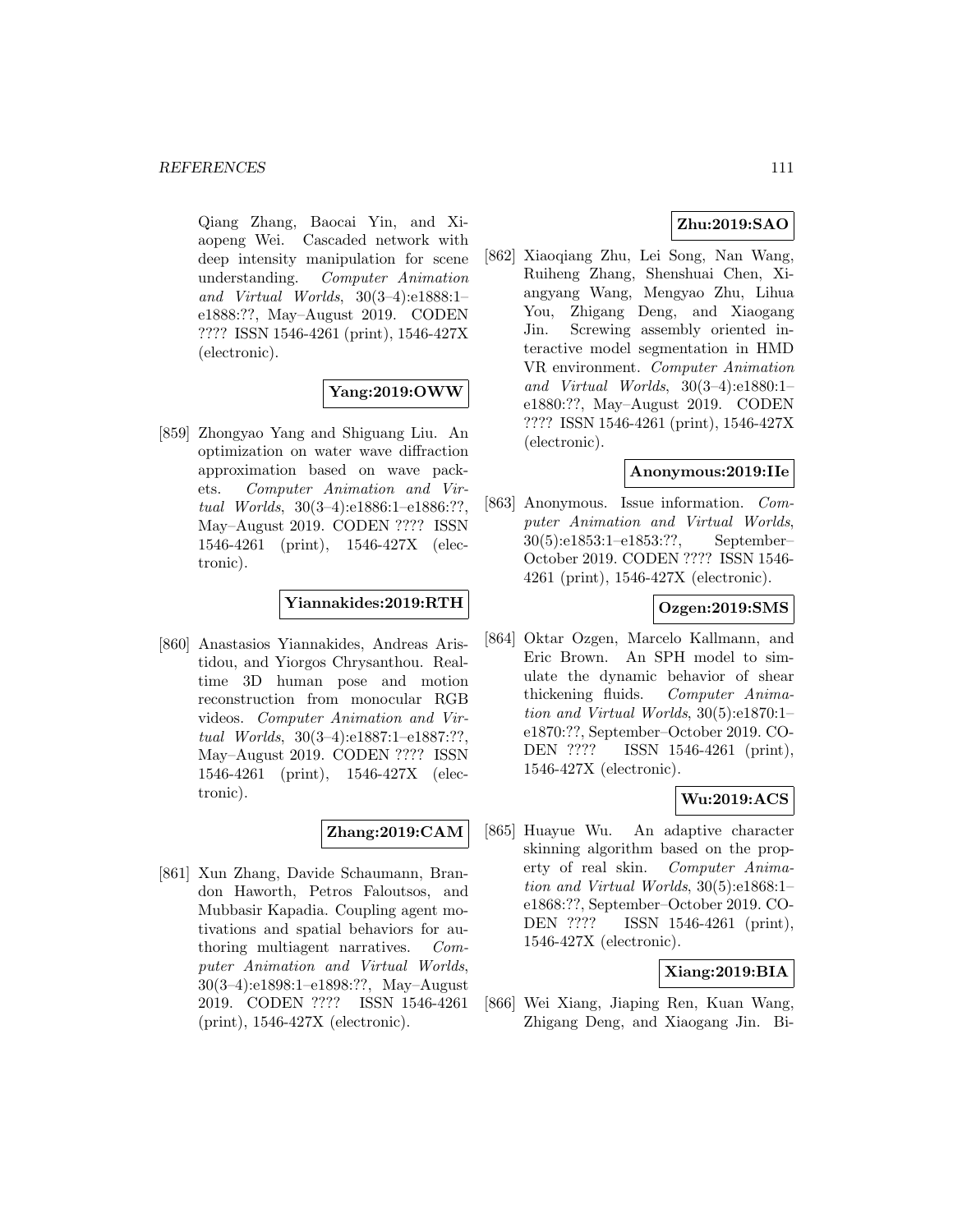ologically inspired ant colony simulation. Computer Animation and Virtual Worlds, 30(5):e1867:1–e1867:??, September–October 2019. CODEN ???? ISSN 1546-4261 (print), 1546-427X (electronic).

#### **Zhao:2019:BHS**

[867] Xi Zhao, Zhenqiang Su, and Xinyu Yang. Building hierarchical structures for 3D scenes based on normalized cut. Computer Animation and Virtual Worlds, 30(5):e1869:1–e1869:??, September–October 2019. CODEN ???? ISSN 1546-4261 (print), 1546-427X (electronic).

# **Anonymous:2019:IIf**

[868] Anonymous. Issue information. Computer Animation and Virtual Worlds, 30 (6):e1854:1–e1854:??, November–December 2019. CODEN ???? ISSN 1546-4261 (print), 1546-427X (electronic).

#### **Chan:2019:GFE**

[869] Jacky C. P. Chan, Hubert P. H. Shum, He Wang, Li Yi, Wei Wei, and Edmond S. L. Ho. A generic framework for editing and synthesizing multimodal data with relative emotion strength. Computer Animation and Virtual Worlds, 30(6):e1871:1–e1871:??, November–December 2019. CODEN ???? ISSN 1546-4261 (print), 1546-427X (electronic).

# **Huang:2019:PBF**

[870] Yuhang Huang, Yonghang Yu, and Takashi Kanai. Predicting brittle fracture surface shape from a versatile database. Computer Animation and Virtual Worlds, 30(6):e1865:1–e1865:??, November–December 2019. CODEN

???? ISSN 1546-4261 (print), 1546-427X (electronic).

## **Jiang:2019:LGW**

[871] Quan Jiang and Xiliang Chen. Landslidegenerated wave hazard prediction based on multiphase flow model of Dual-SPHysics. Computer Animation and Virtual Worlds, 30(6):e1874:1–e1874:??, November–December 2019. CODEN ???? ISSN 1546-4261 (print), 1546-427X (electronic).

# **Liu:2019:HPB**

[872] Na Liu, Xingce Wang, Shaolong Liu, Zhongke Wu, Jiale He, Peng Cheng, Chunyan Miao, and Nadia Magnenat Thalmann. Hierarchical planningbased crowd formation. Computer Animation and Virtual Worlds, 30(6): e1875:1–e1875:??, November–December 2019. CODEN ???? ISSN 1546-4261 (print), 1546-427X (electronic).

# **Ronchi:2019:MPH**

[873] Enrico Ronchi, David Mayorga, Ruggiero Lovreglio, Jonathan Wahlqvist, and Daniel Nilsson. Mobile-powered head-mounted displays versus cave automatic virtual environment experiments for evacuation research. Computer Animation and Virtual Worlds, 30(6): e1873:1–e1873:??, November–December 2019. CODEN ???? ISSN 1546-4261 (print), 1546-427X (electronic).

# **Thalmann:2019:EIc**

[874] Nadia Magnenat Thalmann and Daniel Thalmann. Editorial Issue 30.6. Computer Animation and Virtual Worlds, 30 (6):e1918:1–e1918:??, November–December 2019. CODEN ???? ISSN 1546-4261 (print), 1546-427X (electronic).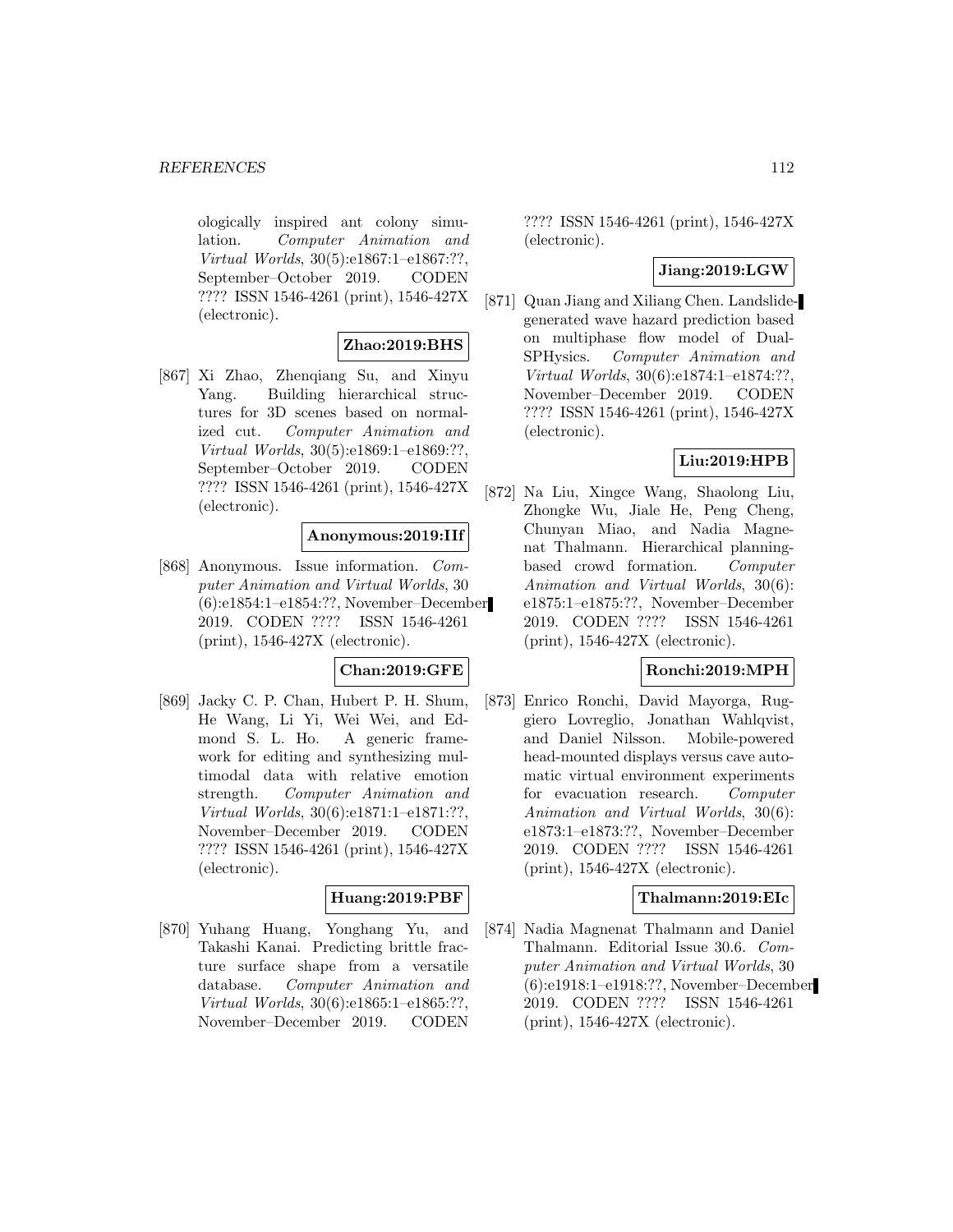# **Yang:2019:CDM**

[875] Bailin Yang, Zhaoyi Jiang, Jiantao Shangguan, Frederick W. B. Li, Chao Song, Yibo Guo, and Mingliang Xu. Compressed dynamic mesh sequence for progressive streaming. Computer Animation and Virtual Worlds, 30(6): e1847:1–e1847:??, November–December 2019. CODEN ???? ISSN 1546-4261 (print), 1546-427X (electronic).

# **Anonymous:2020:IIa**

[876] Anonymous. Issue information. Computer Animation and Virtual Worlds, 31 (1):e1905:1–e1905:??, January–February 2020. CODEN ???? ISSN 1546-4261 (print), 1546-427X (electronic).

#### **Thalmann:2020:EIa**

[877] Nadia Magnenat Thalmann and Daniel Thalmann. Editorial issue 31.1. Computer Animation and Virtual Worlds, 31 (1):e1921:1–e1921:??, January–February 2020. CODEN ???? ISSN 1546-4261 (print), 1546-427X (electronic).

## **Xiao:2020:LRD**

[878] Zhang Xiao and Yang Deling. Literature review: the distributed postproduction of cultural knowledge for artworks in online museums. Computer Animation and Virtual Worlds, 31(1):e1877:1– e1877:??, January–February 2020. CO-DEN ???? ISSN 1546-4261 (print), 1546-427X (electronic).

## **Bin:2020:MCD**

[879] Wang Bin, Liu Weibin, and Xing Weiwei. Motion capture data segmentation using Riemannian manifold learning. Computer Animation and Virtual Worlds, 31(1):e1885:1–e1885:??,

January–February 2020. CODEN ???? ISSN 1546-4261 (print), 1546-427X (electronic).

# **Demsar:2020:HMS**

[880] Jure Demsar, Will Blewitt, and Iztok Lebar Bajec. A hybrid model for simulating grazing herds in real time. Computer Animation and Virtual Worlds, 31(1):e1914:1–e1914:??, January–February 2020. CODEN ???? ISSN 1546-4261 (print), 1546-427X (electronic).

## **Cao:2020:ISD**

[881] Wei Cao, Zhixin Yang, Xiaohua Ren, Luan Lyu, Bob Zhang, Yanci Zhang, and Enhua Wu. An improved solution for deformation simulation of nonorthotropic geometric models. Computer Animation and Virtual Worlds, 31(1):e1915:1– e1915:??, January–February 2020. CO-DEN ???? ISSN 1546-4261 (print), 1546-427X (electronic).

## **Cui:2020:CI**

[882] Xiaoyu Cui, Ruifan Cai, Xiangjun Tang, Zhigang Deng, and Xiaogang Jin. Cover image. Computer Animation and Virtual Worlds, 31(2):e1926:1– e1926:??, March–April 2020. CODEN ???? ISSN 1546-4261 (print), 1546-427X (electronic).

#### **Anonymous:2020:IIb**

[883] Anonymous. Issue information. Computer Animation and Virtual Worlds, 31(2):e1906:1–e1906:??, March–April 2020. CODEN ???? ISSN 1546-4261 (print), 1546-427X (electronic).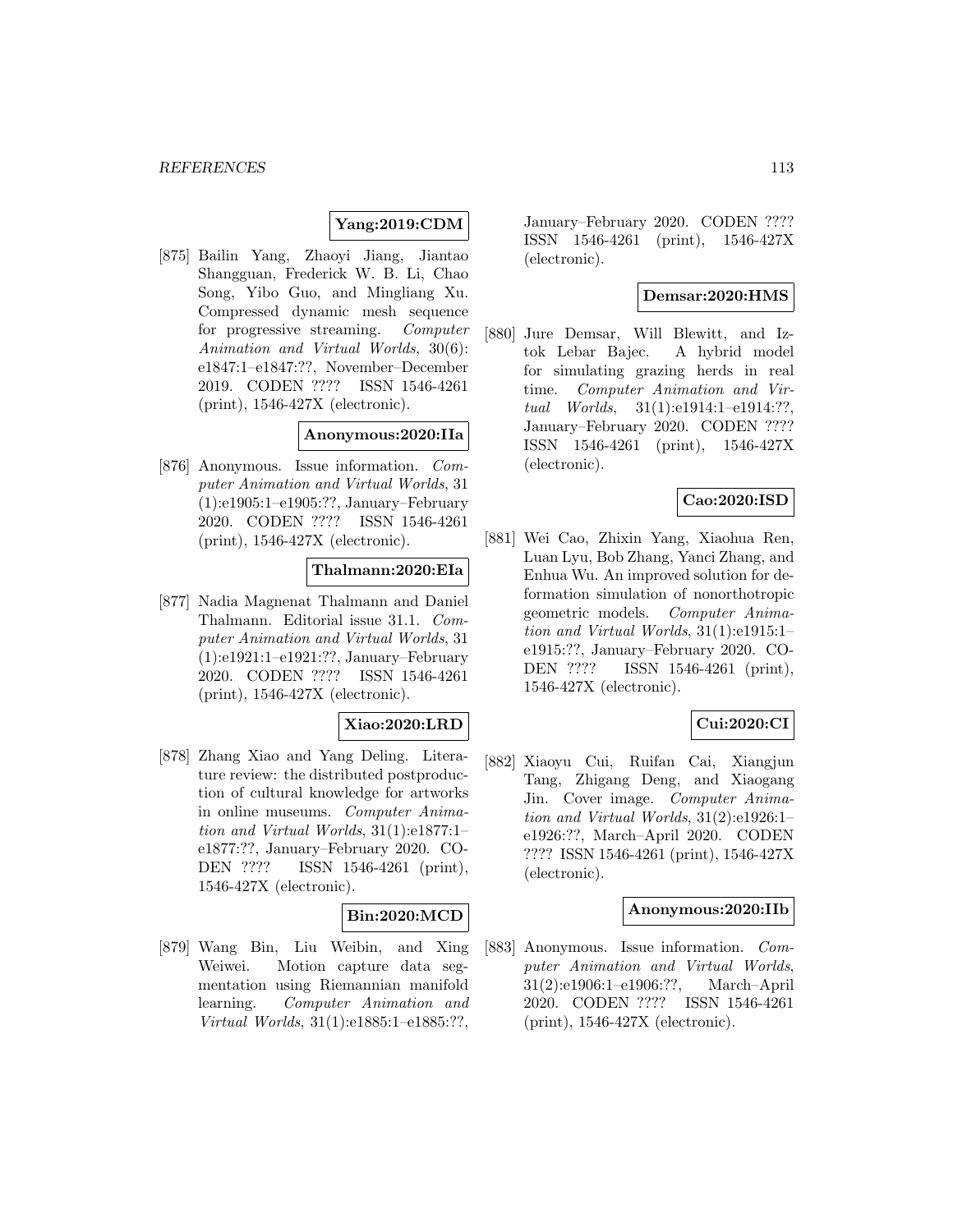### **Thalmann:2020:EIb**

[884] Daniel Thalmann and Nadia Magnenat Thalmann. Editorial issue 31.2. Computer Animation and Virtual Worlds, 31(2):e1925:1–e1925:??, March– April 2020. CODEN ???? ISSN 1546- 4261 (print), 1546-427X (electronic).

## **Hassaballah:2020:IFF**

[885] M. Hassaballah, Abdelraheem M. Aly, and A. Abdelnaim. Interactive fluid flow simulation in computer graphics using incompressible smoothed particle hydrodynamics. Computer Animation and Virtual Worlds, 31(2):e1916:1– e1916:??, March–April 2020. CODEN ???? ISSN 1546-4261 (print), 1546-427X (electronic).

#### **Lin:2020:EBI**

[886] Xianxuan Lin, Xun Wang, Frederick W. B. Li, Jinyu Li, Bailin Yang, Kaili Zhang, and Tianxiang Wei. Examplebased image recoloring in an indoor environment. Computer Animation and Virtual Worlds, 31(2):e1917:1–e1917:??, March–April 2020. CODEN ???? ISSN 1546-4261 (print), 1546-427X (electronic).

## **Cui:2020:SBS**

[887] Xiaoyu Cui, Ruifan Cai, Xiangjun Tang, Zhigang Deng, and Xiaogang Jin. Sketch-based shape-constrained fireworks simulation in head-mounted virtual reality. Computer Animation and Virtual Worlds, 31(2):e1920:1– e1920:??, March–April 2020. CODEN ???? ISSN 1546-4261 (print), 1546-427X (electronic).

# **Anonymous:2020:IIc**

[888] Anonymous. Issue information. Computer Animation and Virtual Worlds, 31 (3):e1907:1–e1907:??, May–June 2020. CODEN ???? ISSN 1546-4261 (print), 1546-427X (electronic).

#### **Thalmann:2020:EIc**

[889] Nadia Magnenat Thalmann and Daniel Thalmann. Editorial issue 31.3. Computer Animation and Virtual Worlds, 31 (3):e1930:1–e1930:??, May–June 2020. CODEN ???? ISSN 1546-4261 (print), 1546-427X (electronic).

### **Muni:2020:IGW**

[890] Manoj K. Muni, Dayal R. Parhi, and Priyadarshi Biplab Kumar. Implementation of grey wolf optimization controller for multiple humanoid navigation. Computer Animation and Virtual Worlds, 31 (3):e1919:1–e1919:??, May–June 2020. CODEN ???? ISSN 1546-4261 (print), 1546-427X (electronic).

# **Wu:2020:NAR**

[891] Lianyao Wu, Wanggen Wan, Xiaoqing Yu, Chunkai Ye, and A A M Muzahid. A novel augmented reality framework based on monocular semi-dense simultaneous localization and mapping. Computer Animation and Virtual Worlds, 31 (3):e1922:1–e1922:??, May–June 2020. CODEN ???? ISSN 1546-4261 (print), 1546-427X (electronic).

### **Kim:2020:ICP**

[892] Jongmin Kim, Yeongho Seol, Hoemin Kim, and Taesoo Kwon. Interactive character posing with efficient collision handling. Computer Animation and Virtual Worlds, 31(3):e1923:1– e1923:??, May–June 2020. CODEN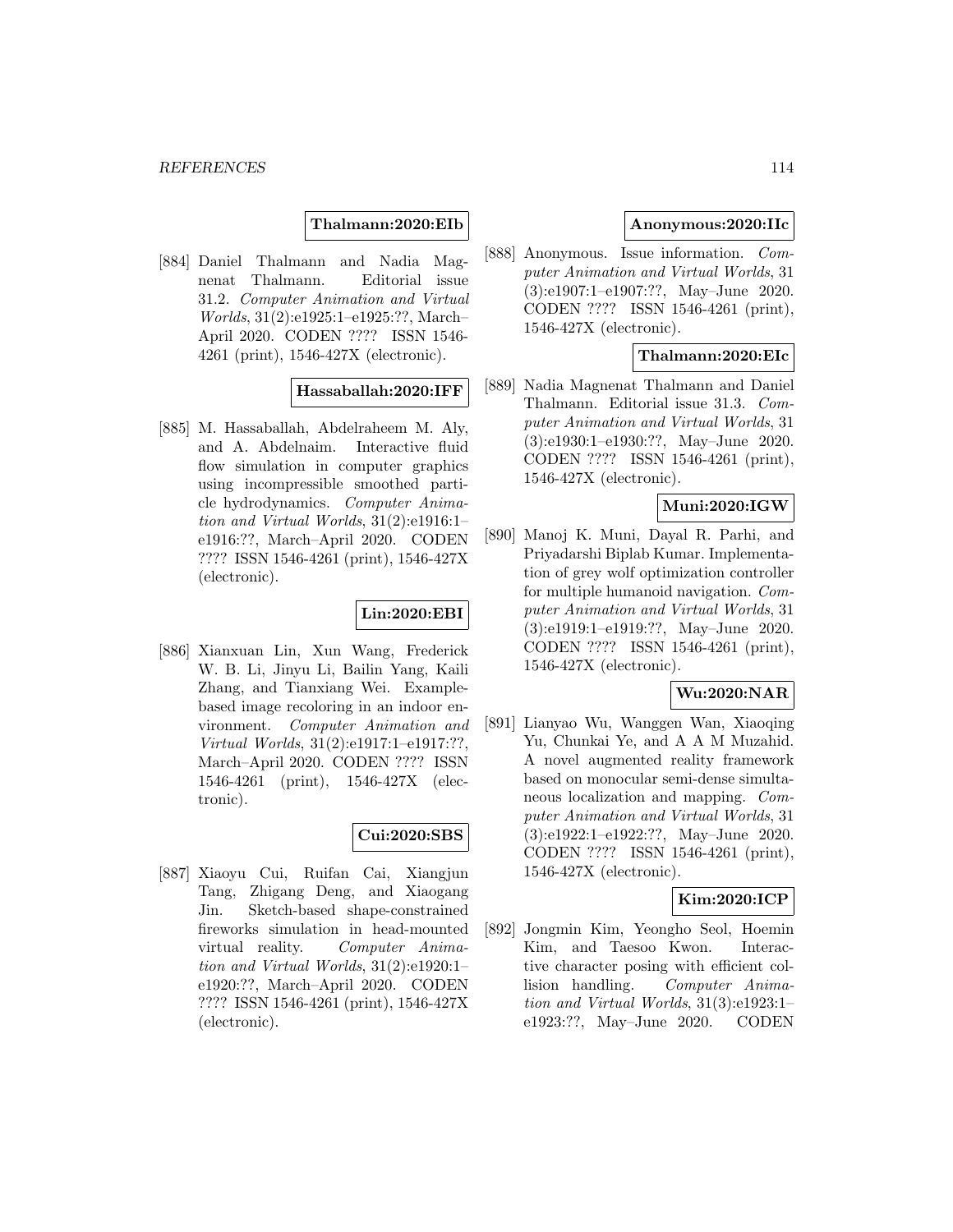???? ISSN 1546-4261 (print), 1546-427X (electronic).

# **Xiang:2020:CI**

[893] Wei Xiang, Xinran Yao, He Wang, and Xiaogang Jin. Cover image. Computer Animation and Virtual Worlds, 31(4-5), July 2020. CODEN ???? ISSN 1546- 4261 (print), 1546-427X (electronic).

## **Zhang:2020:CI**

[894] Yu Zhang, Zhongke Wu, and Xingce Wang. Cover image. Computer Animation and Virtual Worlds, 31(4-5), July 2020. CODEN ???? ISSN 1546-4261 (print), 1546-427X (electronic).

# **Zhang:2020:E**

[895] Jian Jun Zhang, Nadia Magnenat Thalmann, Daniel Thalmann, Xiaosong Yang, Weiwei Xu, Jian Chang, and Feng Tian. Editorial. Computer Animation and Virtual Worlds, 31(4-5): e1968:1–e1968:??, July 2020. CODEN ???? ISSN 1546-4261 (print), 1546-427X (electronic).

#### **Xiang:2020:FDD**

[896] Wei Xiang, Xinran Yao, He Wang, and Xiaogang Jin. FASTSWARM: a datadriven framework for real-time flying insect swarm simulation. Computer Animation and Virtual Worlds, 31(4-5): e1957:1–e1957:??, July 2020. CODEN ???? ISSN 1546-4261 (print), 1546-427X (electronic).

#### **Chen:2020:GSG**

[897] Chien-Yuan Chen, Sai-Keung Wong, and Wen-Yun Liu. Generation of small groups with rich behaviors from natural language interface. Computer Animation and Virtual Worlds, 31(4-5): e1960:1–e1960:??, July 2020. CODEN ???? ISSN 1546-4261 (print), 1546-427X (electronic).

# **Liu:2020:NLI**

[898] Wen-Yun Liu, Sai-Keung Wong, and Chien-Yuan Chen. A natural language interface with casual users for crowd animation. Computer Animation and Virtual Worlds, 31(4-5):e1965:1–e1965:??, July 2020. CODEN ???? ISSN 1546- 4261 (print), 1546-427X (electronic).

#### **Liao:2020:FPC**

[899] Jie Liao, Yanping Fu, Qingan Yan, and Chunxia Xiao. Folding patch correspondence for multiview stereo. Computer Animation and Virtual Worlds, 31(4-5): e1938:1–e1938:??, July 2020. CODEN ???? ISSN 1546-4261 (print), 1546-427X (electronic).

# **Zhao:2020:OSV**

[900] Jing Zhao, Wenjing Yang, Mingliang Yang, Wanrong Huang, Qiong Yang, and Hongguang Zhang. One-shot videobased person re-identification with variance subsampling algorithm. Computer Animation and Virtual Worlds, 31(4-5): e1964:1–e1964:??, July 2020. CODEN ???? ISSN 1546-4261 (print), 1546-427X (electronic).

#### **Liao:2020:TOS**

[901] Jie Liao, Yanping Fu, Qingan Yan, and Chunxia Xiao. Transparent object segmentation from casually captured videos. Computer Animation and Virtual Worlds, 31(4-5):e1950:1–e1950:??, July 2020. CODEN ???? ISSN 1546- 4261 (print), 1546-427X (electronic).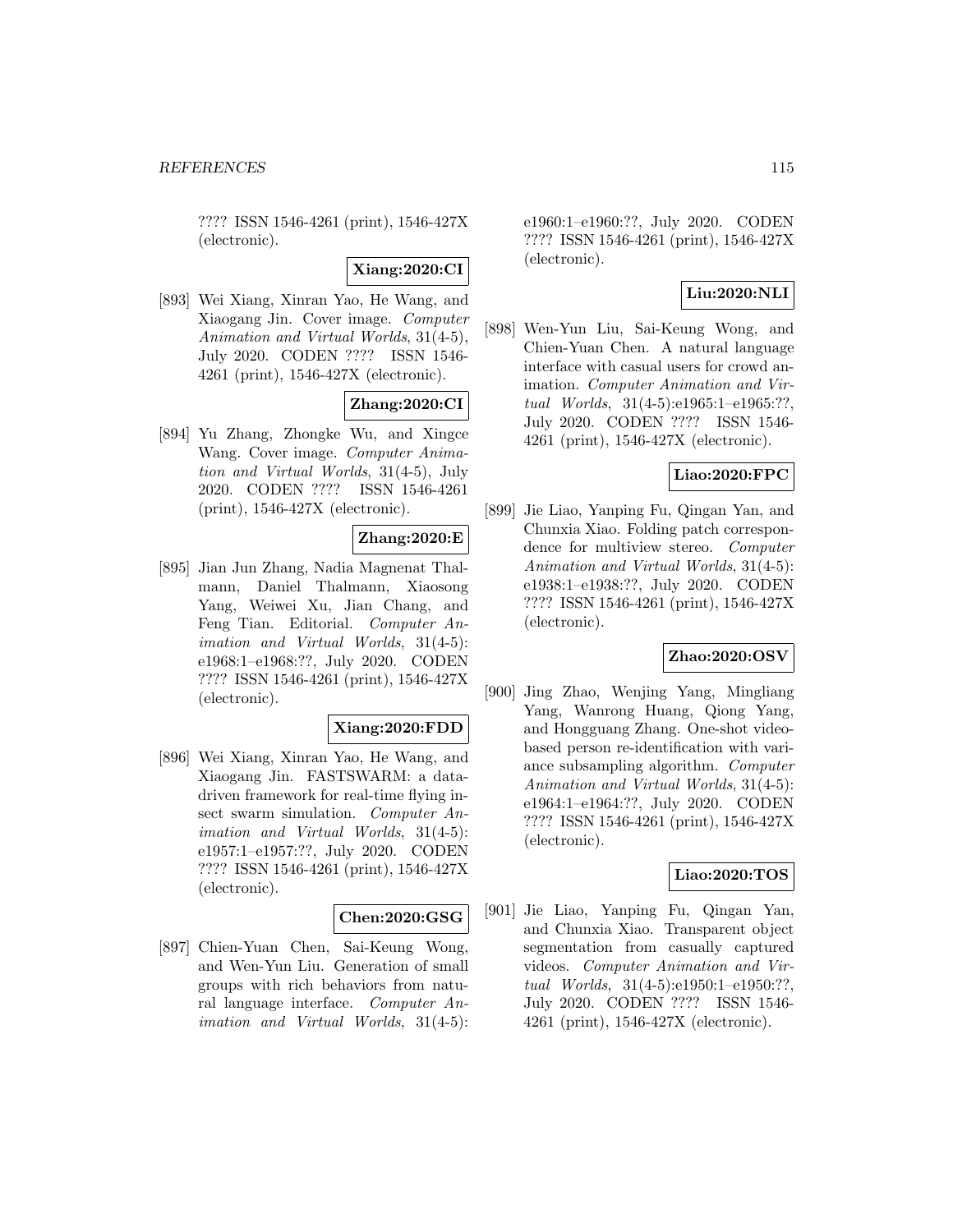#### **Chen:2020:HFS**

[902] Zhangmeng Chen, Junjun Pan, Xiaosong Yang, and Hong Qin. Hybrid features for skeleton-based action recognition based on network fusion. Computer Animation and Virtual Worlds, 31(4-5): e1952:1–e1952:??, July 2020. CODEN ???? ISSN 1546-4261 (print), 1546-427X (electronic).

# **Zhao:2020:RDS**

[903] Shimin Zhao, Miaomiao Chen, Pengjie Wang, Ying Cao, Pingping Zhang, and Xin Yang. RGB-D salient object detection via deep fusion of semantics and details. Computer Animation and Virtual Worlds, 31(4-5):e1954:1-e1954:??, July 2020. CODEN ???? ISSN 1546-4261 (print), 1546-427X (electronic).

# **Tian:2020:DSM**

[904] Yu Tian, Wenjing Yang, Qingsong Liu, and Qiong Yang. Deep supervised multimodal semantic autoencoder for cross-modal retrieval. Computer Animation and Virtual Worlds, 31(4-5): e1962:1–e1962:??, July 2020. CODEN ???? ISSN 1546-4261 (print), 1546-427X (electronic).

# **Koilias:2020:FMC**

[905] Alexandros Koilias, Christos Mousas, and Christos-Nikolaos Anagnostopoulos. I feel a moving crowd surrounds me: Exploring tactile feedback during immersive walking in a virtual crowd. Computer Animation and Virtual Worlds, 31(4-5):e1963:1–e1963:??, July 2020. CODEN ???? ISSN 1546- 4261 (print), 1546-427X (electronic).

## **Krogmeier:2020:EFE**

[906] Claudia Krogmeier and Christos Mousas. Eye fixations and electrodermal activity during low-budget virtual reality embodiment. Computer Animation and Virtual Worlds, 31(4-5):e1941:1– e1941:??, July 2020. CODEN ???? ISSN 1546-4261 (print), 1546-427X (electronic).

# **Ali:2020:ATG**

[907] Ghazanfar Ali, Myungho Lee, and Jae-In Hwang. Automatic text-togesture rule generation for embodied conversational agents. Computer Animation and Virtual Worlds, 31(4-5): e1944:1–e1944:??, July 2020. CODEN ???? ISSN 1546-4261 (print), 1546-427X (electronic).

## **Ertugrul:2020:EMO**

[908] Egemen Ertugrul, Han Zhang, Fang Zhu, Ping Lu, Ping Li, Bin Sheng, and Enhua Wu. Embedding 3D models in offline physical environments. Computer Animation and Virtual Worlds, 31(4-5): e1959:1–e1959:??, July 2020. CODEN ???? ISSN 1546-4261 (print), 1546-427X (electronic).

## **Yu:2020:RTS**

[909] Peng Yu, Junjun Pan, Hong Qin, Aimin Hao, and Haipeng Wang. Real-time suturing simulation for virtual reality medical training. Computer Animation and Virtual Worlds, 31(4-5): e1940:1–e1940:??, July 2020. CODEN ???? ISSN 1546-4261 (print), 1546-427X (electronic).

# **Feng:2020:RHO**

[910] Qi Feng, Hubert P. H. Shum, and Shigeo Morishima. Resolving hand-object oc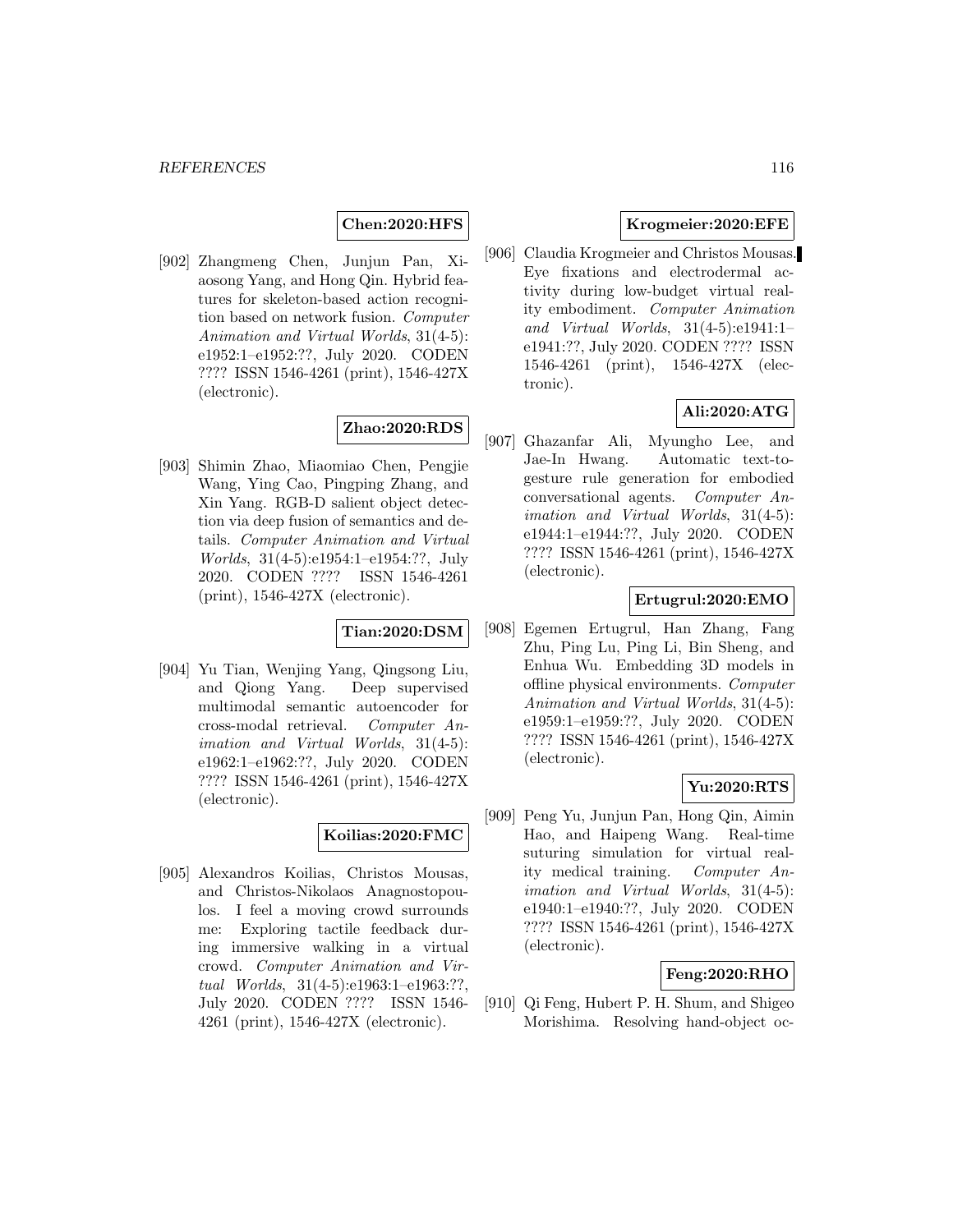clusion for mixed reality with joint deep learning and model optimization. Computer Animation and Virtual Worlds, 31 (4-5):e1956:1–e1956:??, July 2020. CO-DEN ???? ISSN 1546-4261 (print), 1546-427X (electronic).

# **Tauscher:2020:ENP**

[911] Jan-Philipp Tauscher, Alexandra Witt, Sebastian Bosse, Fabian W. Schottky, Steve Grogorick, Susana Castillo, and Marcus Magnor. Exploring neural and peripheral physiological correlates of simulator sickness. Computer Animation and Virtual Worlds, 31(4-5): e1953:1–e1953:??, July 2020. CODEN ???? ISSN 1546-4261 (print), 1546-427X (electronic).

# **Zhu:2020:ATF**

[912] Jian Zhu, Silong Li, Ruichu Cai, Zhifeng Hao, Guoheng Huang, Bin Sheng, and Enhua Wu. Animating turbulent fluid with a robust and efficient high-order advection method. Computer Animation and Virtual Worlds, 31(4-5): e1951:1–e1951:??, July 2020. CODEN ???? ISSN 1546-4261 (print), 1546-427X (electronic).

# **Yang:2020:BMC**

[913] Lijie Yang, Tianchen Xu, Jixiang Du, Hongbo Zhang, and Enhua Wu. Brushwork master: Chinese ink painting synthesis for animating brushwork process. Computer Animation and Virtual Worlds, 31(4-5):e1949:1–e1949:??, July 2020. CODEN ???? ISSN 1546-4261 (print), 1546-427X (electronic).

# **Kim:2020:VUN**

[914] Seong Uk Kim, Hanyoung Jang, and Jongmin Kim. A variational U-Net for motion retargeting. Computer Animation and Virtual Worlds, 31(4-5): e1947:1–e1947:??, July 2020. CODEN ???? ISSN 1546-4261 (print), 1546-427X (electronic).

# **Fan:2020:FEA**

[915] Yachun Fan, Feng Tian, Xiaohui Tan, and Housen Cheng. Facial expression animation through action units transfer in latent space. Computer Animation and Virtual Worlds, 31(4-5): e1946:1–e1946:??, July 2020. CODEN ???? ISSN 1546-4261 (print), 1546-427X (electronic).

# **Li:2020:DCG**

[916] Yanran Li, Lingteng Qiu, Li Wang, Fangde Liu, Zhao Wang, Sebastian Iulian Poiana, Xiaosong Yang, and Jianjun Zhang. Densely connected GCN model for motion prediction. Computer Animation and Virtual Worlds, 31(4-5): e1958:1–e1958:??, July 2020. CODEN ???? ISSN 1546-4261 (print), 1546-427X (electronic).

## **Zhang:2020:DDB**

[917] Yu Zhang, Zhongke Wu, and Xingce Wang. Dynamic disk B-spline curves. Computer Animation and Virtual Worlds, 31(4-5):e1955:1–e1955:??, July 2020. CODEN ???? ISSN 1546-4261 (print), 1546-427X (electronic).

#### **Liu:2020:EBS**

[918] Xinyue Liu, Xingce Wang, and Zhongke Wu. Extending B-spline by piecewise polynomial. Computer Animation and Virtual Worlds, 31(4-5):e1942:1– e1942:??, July 2020. CODEN ???? ISSN 1546-4261 (print), 1546-427X (electronic).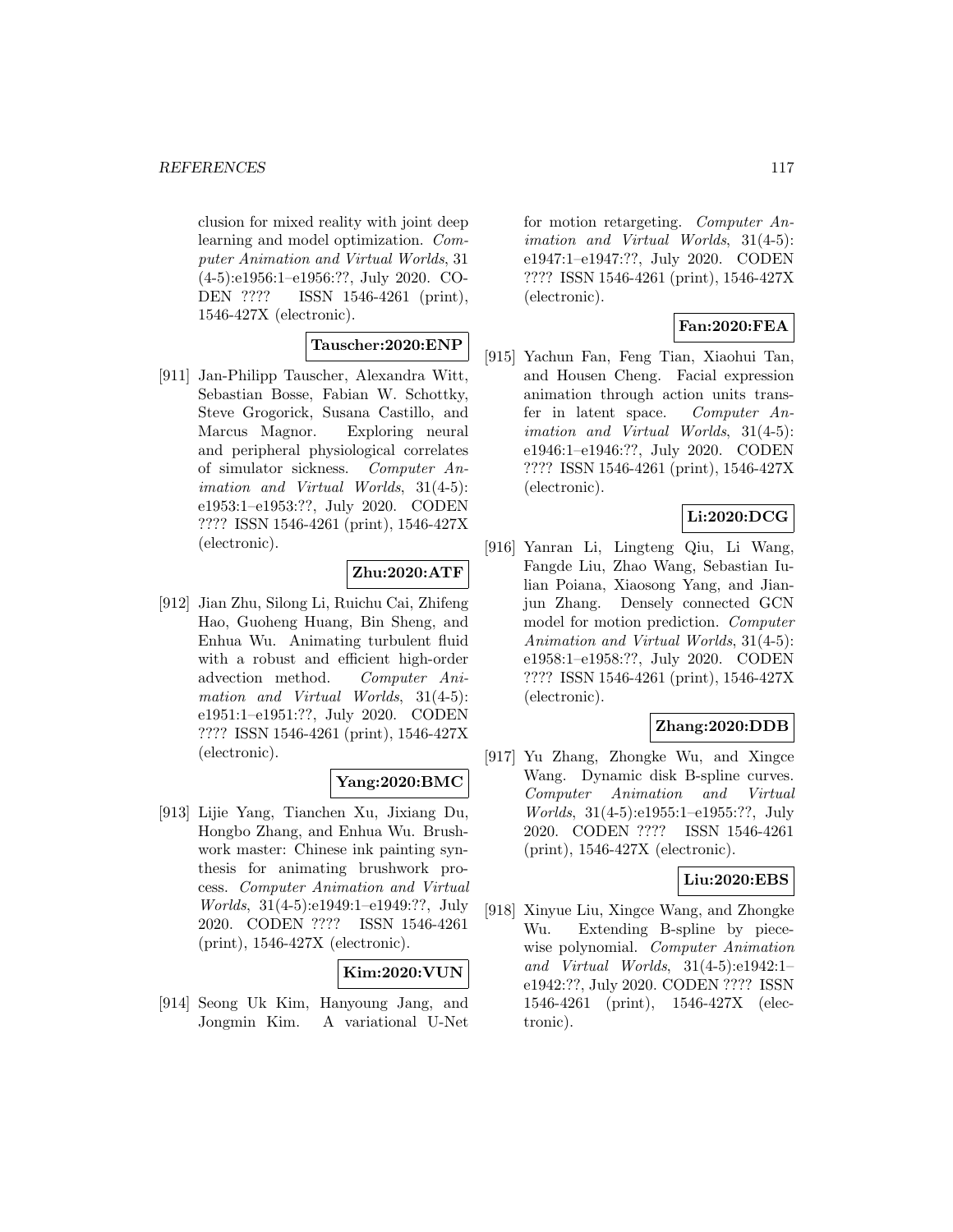# **Zhang:2020:PCS**

[919] Zhaoxuan Zhang, Kun Li, Xuefeng Yin, Xinglin Piao, Yuxin Wang, Xin Yang, and Baocai Yin. Point cloud semantic scene segmentation based on coordinate convolution. Computer Animation and Virtual Worlds, 31(4-5): e1948:1–e1948:??, July 2020. CODEN ???? ISSN 1546-4261 (print), 1546-427X (electronic).

# **Zhang:2020:BRF**

[920] Dan Zhang, Chenlei Lv, Na Liu, Zhongke Wu, and Xingce Wang. Book review: 3D face modeling from single image based on discrete shape space. Computer Animation and Virtual Worlds, 31 (4-5):e1943:1–e1943:??, July 2020. CO-DEN ???? ISSN 1546-4261 (print), 1546-427X (electronic).

#### **Tseng:2020:TVD**

[921] Yi-Chun Tseng and Sai-Keung Wong. Transferring video to dynamic relief structures with water interaction. Computer Animation and Virtual Worlds, 31 (4-5):e1961:1–e1961:??, July 2020. CO-DEN ???? ISSN 1546-4261 (print), 1546-427X (electronic).

# **Xiang:2020:SBM**

[922] Nan Xiang, Ruibin Wang, Tao Jiang, Li Wang, Yanran Li, Xiaosong Yang, and Jianjun Zhang. Sketch-based modeling with a differentiable renderer. Computer Animation and Virtual Worlds, 31 (4-5):e1939:1–e1939:??, July 2020. CO-DEN ???? ISSN 1546-4261 (print), 1546-427X (electronic).

## **Ye:2020:HCF**

[923] Zehao Ye, Guiqing Li, Biyuan Yao, and Chuhua Xian. HAO-CNN: Filamentaware hair reconstruction based on volumetric vector fields. Computer Animation and Virtual Worlds, 31(4-5): e1945:1–e1945:??, July 2020. CODEN ???? ISSN 1546-4261 (print), 1546-427X (electronic).

### **Thalmann:2020:EId**

[924] Nadia Magnenat Thalmann and Daniel Thalmann. Editorial Issue 31.6. Computer Animation and Virtual Worlds, 31 (6):e1982:1–e1982:??, November–December 2020. CODEN ???? ISSN 1546-4261 (print), 1546-427X (electronic).

#### **Netek:2020:CTV**

[925] Rostislav Netek, Tomas Burian, and Martin Macecek. From 360° camera toward to virtual map app: Designing low-cost pilot study. Computer Animation and Virtual Worlds, 31(6): e1924:1–e1924:??, November–December 2020. CODEN ???? ISSN 1546-4261 (print), 1546-427X (electronic).

## **Frerichs:2020:CGS**

[926] Dhana Frerichs, Andrew Vidler, and Christos Gatzidis. Computer graphics simulation of natural mummification by desiccation. Computer Animation and Virtual Worlds, 31(6):e1927:1–e1927:??, November–December 2020. CODEN ???? ISSN 1546-4261 (print), 1546-427X (electronic).

## **Koilias:2020:IWV**

[927] Alexandros Koilias, Michael G. Nelson, Christos-Nikolaos Anagnostopoulos, and Christos Mousas. Immersive walking in a virtual crowd: the effects of the density, speed, and direction of a virtual crowd on human movement behavior. Computer Animation and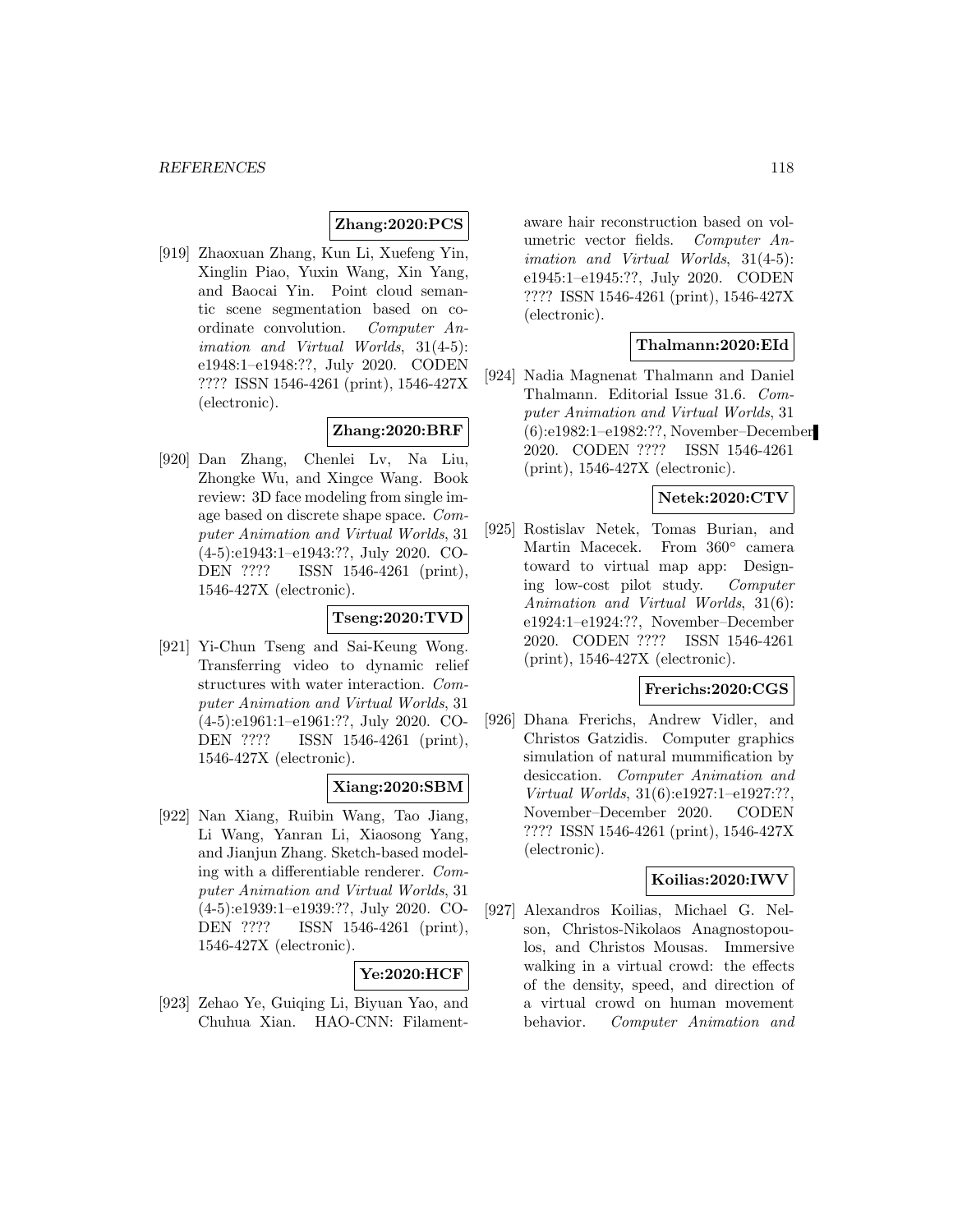Virtual Worlds, 31(6):e1928:1–e1928:??, November–December 2020. CODEN ???? ISSN 1546-4261 (print), 1546-427X (electronic).

# **Magnoux:2020:RTV**

[928] Vincent Magnoux and Benoît Ozell. Real-time visual and physical cutting of a meshless model deformed on a background grid. Computer Animation and Virtual Worlds, 31(6):e1929:1–e1929:??, November–December 2020. CODEN ???? ISSN 1546-4261 (print), 1546-427X (electronic).

## **Zhang:2020:TDC**

[929] Zili Zhang, Yunfei Li, Bailin Yang, Frederick W. B. Li, and Xiaohui Liang. Target-driven cloud evolution using position-based fluids. Computer Animation and Virtual Worlds, 31(6): e1937:1–e1937:??, November–December 2020. CODEN ???? ISSN 1546-4261 (print), 1546-427X (electronic).

## **Shi:2020:AHS**

[930] Jiajun Shi, Chen Li, Changbo Wang, Hong Qin, and Gaoqi He. An advanced hybrid smoothed particle hydrodynamics-fluid implicit particle method on adaptive grid for condensation simulation. Computer Animation and Virtual Worlds, 31(6):e1967:1– e1967:??, November–December 2020. CODEN ???? ISSN 1546-4261 (print), 1546-427X (electronic).

# **Anonymous:2021:IIa**

[931] Anonymous. Issue information. Computer Animation and Virtual Worlds, 32 (1):e1931:1–e1931:??, January–February 2021. CODEN ???? ISSN 1546-4261 (print), 1546-427X (electronic).

# **Thalmann:2021:EIa**

[932] Nadia Magnenat Thalmann and Daniel Thalmann. Editorial issue 32.1. Computer Animation and Virtual Worlds, 32 (1):e1991:1–e1991:??, January–February 2021. CODEN ???? ISSN 1546-4261 (print), 1546-427X (electronic).

# **Liu:2021:AEE**

[933] Shiguang Liu, Si Gao, and Siqi Xu. Animating explosion with exploding sound and rigid-body sound. Computer Animation and Virtual Worlds, 32 (1):e1970:1–e1970:??, January–February 2021. CODEN ???? ISSN 1546-4261 (print), 1546-427X (electronic).

# **Zhu:2021:CVL**

[934] Jian Zhu, Silong Li, Ruichu Cai, Zhifeng Hao, Guoheng Huang, Bin Sheng, and Enhua Wu. Compensating the vorticity loss during advection with an adaptive vorticity confinement force. Computer Animation and Virtual Worlds, 32 (1):e1973:1–e1973:??, January–February 2021. CODEN ???? ISSN 1546-4261 (print), 1546-427X (electronic).

# **Han:2021:SFM**

[935] Yi Han, Qianwen Chao, and Xiaogang Jin. A simplified force model for mixed traffic simulation. Computer Animation and Virtual Worlds, 32(1):e1974:1– e1974:??, January–February 2021. CO-DEN ???? ISSN 1546-4261 (print), 1546-427X (electronic).

## **Guo:2021:PVA**

[936] Hong Guo, Shanchen Zou, Chuying Lai, and Hongxin Zhang. PhyCoVIS: a visual analytic tool of physical coordination for cheer and dance training. Computer Animation and Virtual Worlds, 32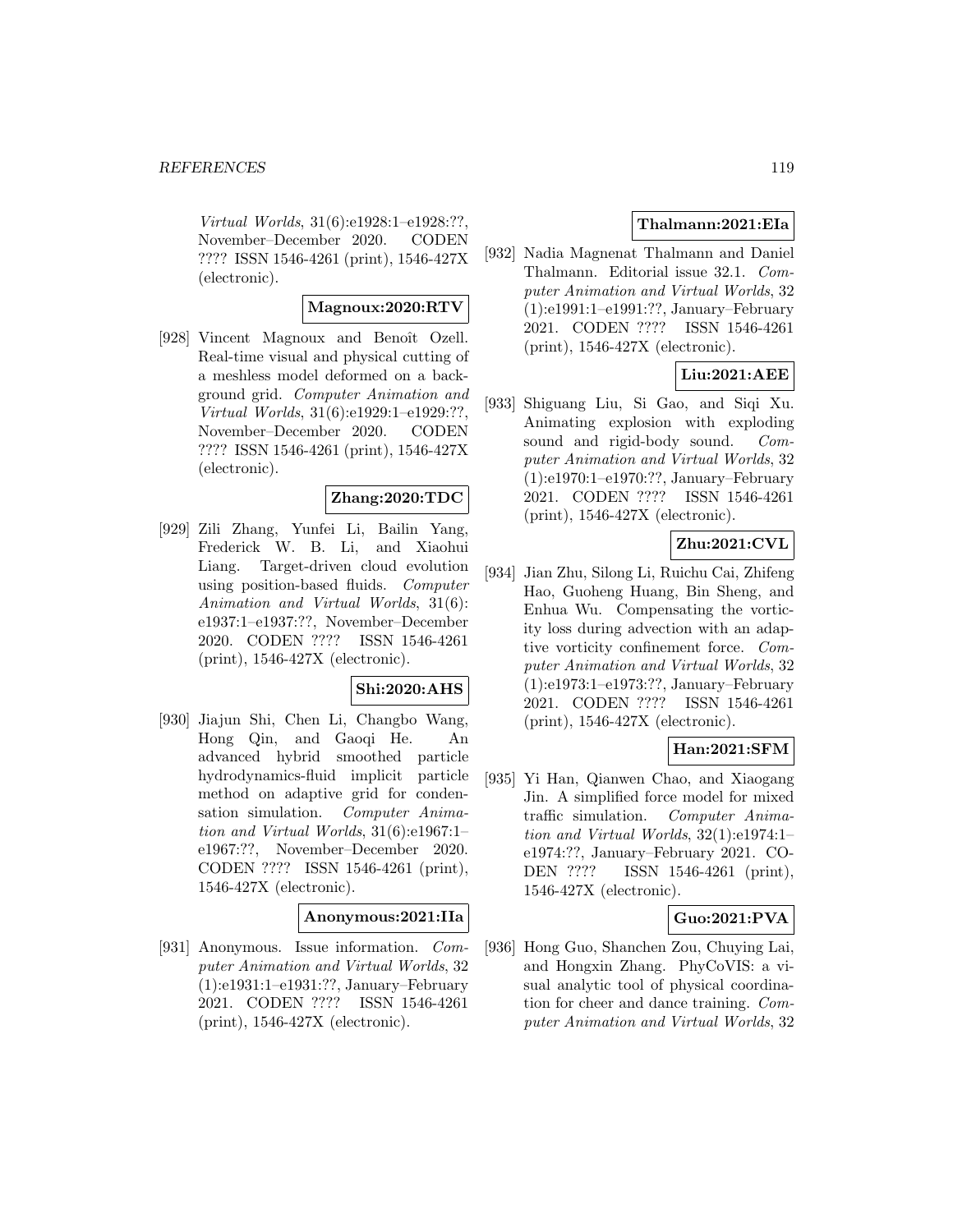(1):e1975:1–e1975:??, January–February 2021. CODEN ???? ISSN 1546-4261 (print), 1546-427X (electronic).

**Xu:2021:KEH**

[937] Chenxu Xu, Wenjie Yu, Yanran Li, Xuequan Lu, Meili Wang, and Xiaosong Yang. KeyFrame extraction for human motion capture data via multiple binomial fitting. Computer Animation and Virtual Worlds, 32(1):e1976:1– e1976:??, January–February 2021. CO-DEN ???? ISSN 1546-4261 (print), 1546-427X (electronic).

## **Chen:2021:LWP**

[938] Qiang Chen, Guoliang Luo, Yang Tong, Xiaogang Jin, and Zhigang Deng. A linear wave propagation-based simulation model for dense and polarized crowds. Computer Animation and Virtual Worlds, 32(1):e1977:1–e1977:??, January–February 2021. CODEN ???? ISSN 1546-4261 (print), 1546-427X (electronic).

# **Thalmann:2021:EIb**

[939] Nadia Magnenat Thalmann and Daniel Thalmann. Editorial issue 32.2. Computer Animation and Virtual Worlds, 32(2):e1994:1–e1994:??, March–April 2021. CODEN ???? ISSN 1546-4261 (print), 1546-427X (electronic).

# **Yang:2021:RBA**

[940] Dong Yang, Wenjing Yang, Minglong Li, and Qiong Yang. Role-based attention in deep reinforcement learning for games. Computer Animation and Virtual Worlds, 32(2):e1978:1– e1978:??, March–April 2021. CODEN ???? ISSN 1546-4261 (print), 1546-427X (electronic).

# **Liao:2021:DMS**

[941] Jie Liao, Mengqiang Wei, Yanping Fu, Qingan Yan, and Chunxia Xiao. Dense multiview stereo based on image texture enhancement. Computer Animation and Virtual Worlds, 32(2):e1979:1– e1979:??, March–April 2021. CODEN ???? ISSN 1546-4261 (print), 1546-427X (electronic).

# **Bruno:2021:THM**

[942] Alessandro Bruno, Morgan Moore, Jinglu Zhang, Stéphane Lancette, Ville P. Ward, and Jian Chang. Toward a head movement-based system for multilayer digital content exploration. Computer Animation and Virtual Worlds, 32(2):e1980:1–e1980:??, March–April 2021. CODEN ???? ISSN 1546-4261 (print), 1546-427X (electronic).

#### **Grabowski:2021:UVR**

[943] Andrzej Grabowski and Kamil Jach. The use of virtual reality in the training of professionals: with the example of firefighters. Computer Animation and Virtual Worlds, 32(2):e1981:1– e1981:??, March–April 2021. CODEN ???? ISSN 1546-4261 (print), 1546-427X (electronic).

# **Csi:2021:ERV**

[944] Benjamin S. Botha M. Sc Csi, Lizette de Wet Ph.D, and Yvonne Botma Ph.D. Experts' review of a virtual environment for virtual clinical simulation in South Africa. Computer Animation and Virtual Worlds, 32(2):e1983:1– e1983:??, March–April 2021. CODEN ???? ISSN 1546-4261 (print), 1546-427X (electronic).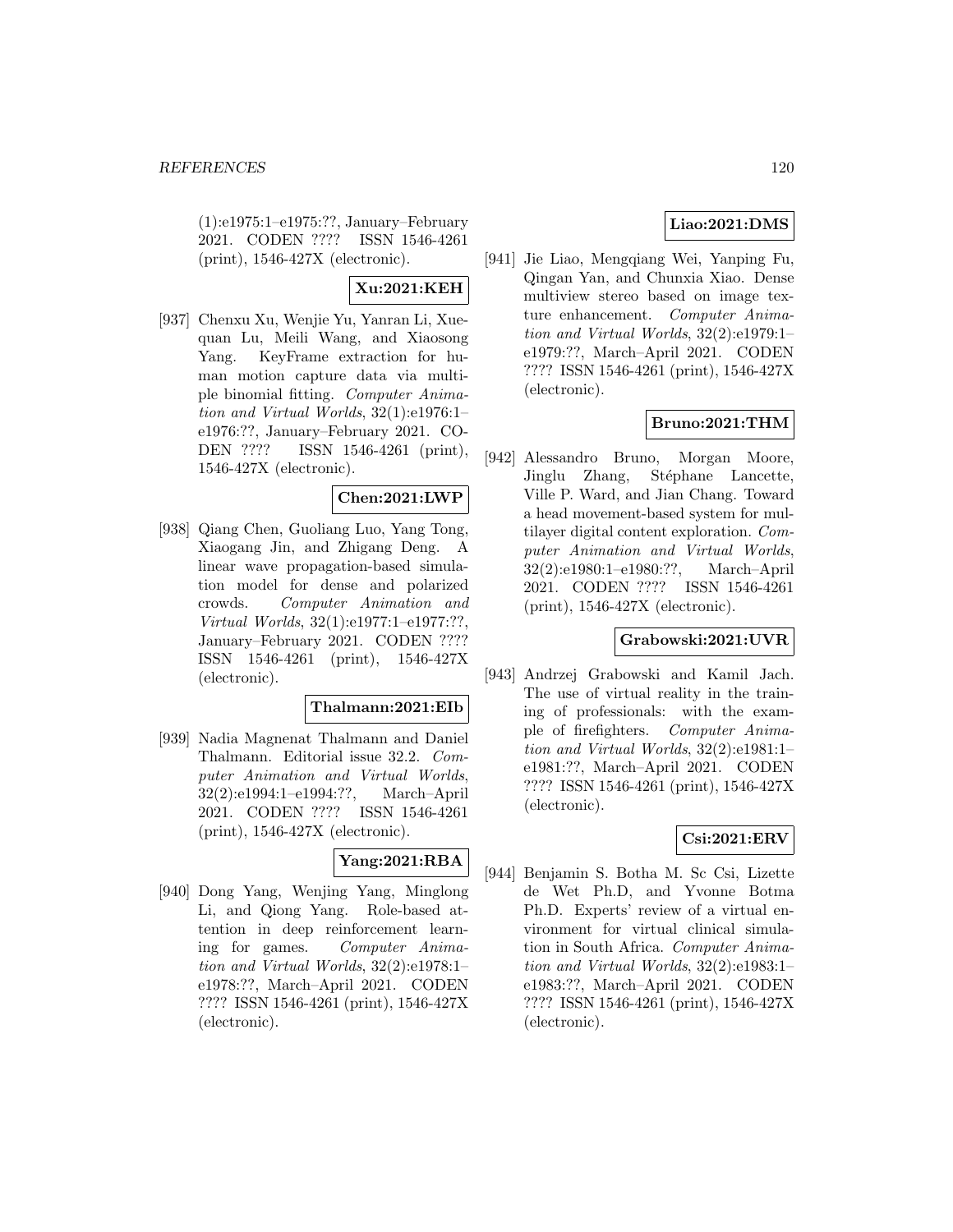# **Kim:2021:SLS**

[945] Jong-Hyun Kim and Jung Lee. Synthesizing large-scale fluid simulations with surface and wave foams via sharp wave pattern and cloudy foam. Computer Animation and Virtual Worlds, 32(2): e1984:1–e1984:??, March–April 2021. CODEN ???? ISSN 1546-4261 (print), 1546-427X (electronic).

# **Anonymous:2021:IIb**

[946] Anonymous. Issue information. Computer Animation and Virtual Worlds, 32 (3-4):e2027:1–e2027:??, June 2021. CO-DEN ???? ISSN 1546-4261 (print), 1546-427X (electronic).

# **Lee:2021:EI**

[947] Won Sook Lee, Chris Joslin, Daniel Thalmann, Eric Paquette, and Sung-Hee Lee. Editorial issue 32.3. Computer Animation and Virtual Worlds, 32(3-4): e2030:1–e2030:??, June 2021. CODEN ???? ISSN 1546-4261 (print), 1546-427X (electronic).

## **Chen:2021:GMA**

[948] Shao-Chieh Chen, Guan-Ting Liu, and Sai-Keung Wong. Generation of multiagent animation for object transportation using deep reinforcement learning and blend-trees. Computer Animation and Virtual Worlds, 32(3-4): e2017:1–e2017:??, June 2021. CODEN ???? ISSN 1546-4261 (print), 1546-427X (electronic).

#### **Cui:2021:TUE**

[949] Dixuan Cui, Dominic Kao, and Christos Mousas. Toward understanding embodied human-virtual character interaction through virtual and tactile hugging. Computer Animation and Virtual

Worlds, 32(3-4):e2009:1–e2009:??, June 2021. CODEN ???? ISSN 1546-4261 (print), 1546-427X (electronic).

# **Mazumdar:2021:SAV**

[950] Angshuman Mazumdar and Christos Mousas. Synthesizing affective virtual reality multicharacter experiences. Computer Animation and Virtual Worlds, 32(3-4):e2004:1–e2004:??, June 2021. CODEN ???? ISSN 1546-4261 (print), 1546-427X (electronic).

# **Cui:2021:IVI**

[951] Dixuan Cui, David Whittinghill, Atsushi Fukada, Christos Mousas, and Nicoletta Adamo. Interacting with virtual instructors: the effect of gender and years of study on the perception of in-game instructors. Computer Animation and Virtual Worlds, 32(3-4): e2026:1–e2026:??, June 2021. CODEN ???? ISSN 1546-4261 (print), 1546-427X (electronic).

## **Sun:2021:SVP**

[952] Chao Sun, Srinivasan Ramachandran, Eric Paquette, and Won-Sook Lee. Single-view procedural braided hair modeling through braid unit identification. Computer Animation and Virtual Worlds, 32(3-4):e2007:1–e2007:??, June 2021. CODEN ???? ISSN 1546-4261 (print), 1546-427X (electronic).

#### **Wu:2021:FFE**

[953] Fangyu Wu, Chaoyi Pang, and Bailing Zhang. FaceCaps for facial expression recognition. Computer Animation and Virtual Worlds, 32(3-4): e2021:1–e2021:??, June 2021. CODEN ???? ISSN 1546-4261 (print), 1546-427X (electronic).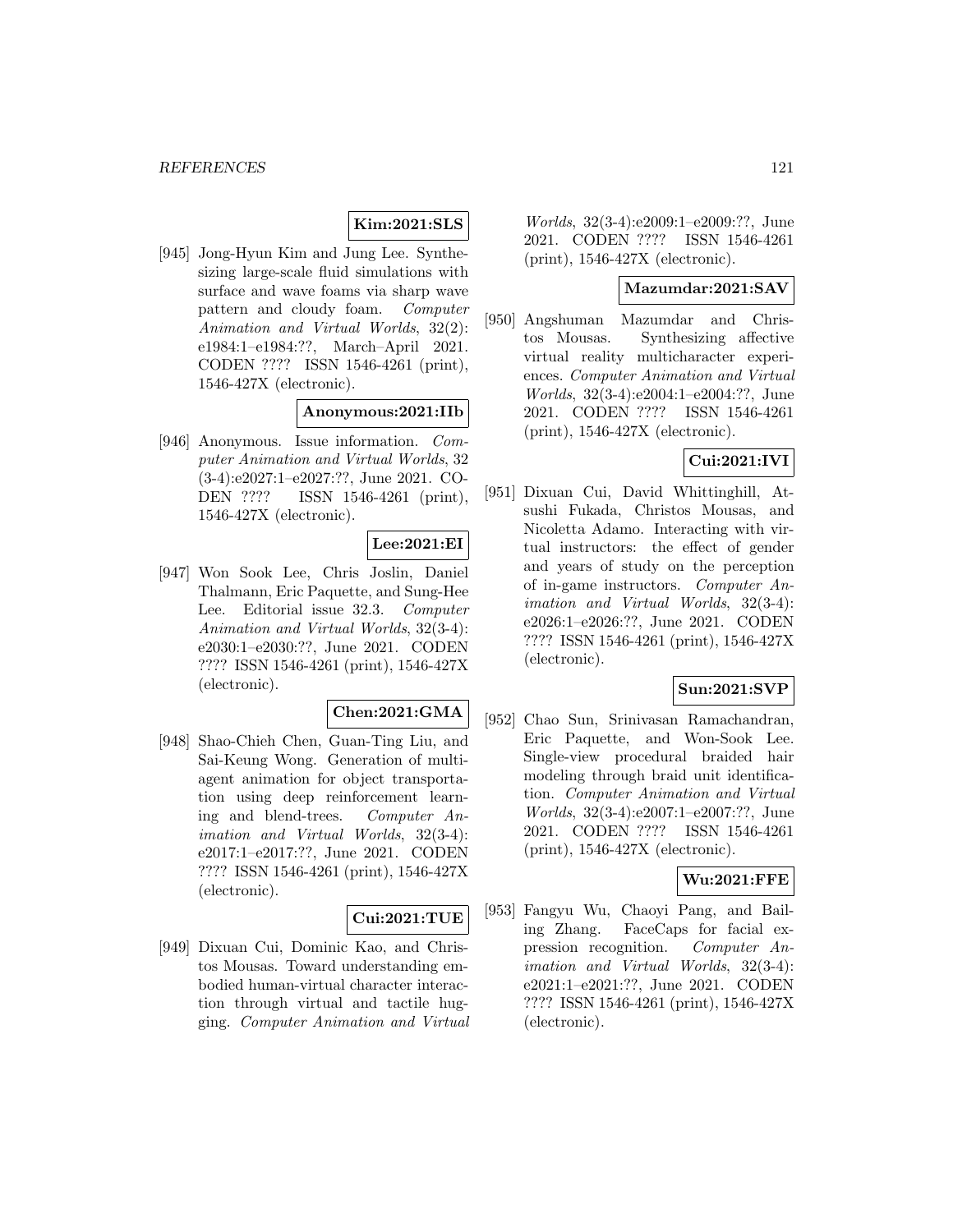## **Lei:2021:IRB**

[954] Songze Lei, Baihua Dong, Yonggang Li, Feng Xiao, and Feng Tian. Iris recognition based on few-shot learning. Computer Animation and Virtual Worlds, 32 (3-4):e2018:1–e2018:??, June 2021. CO-DEN ???? ISSN 1546-4261 (print), 1546-427X (electronic).

# **Mao:2021:BRL**

[955] Jiahui Mao, Tingting Li, Feiyu Zhang, Meili Wang, Jian Chang, and Xuequan Lu. Bas-relief layout arrangement via automatic method optimization. Computer Animation and Virtual Worlds, 32 (3-4):e2012:1–e2012:??, June 2021. CO-DEN ???? ISSN 1546-4261 (print), 1546-427X (electronic).

# **Hu:2021:UMC**

[956] Xiaoyan Hu, Xizhao Bao, Shunbo Xie, and Guoli Wei. Unsupervised motion capture data segmentation based on topic model. Computer Animation and Virtual Worlds, 32(3-4): e2005:1–e2005:??, June 2021. CODEN ???? ISSN 1546-4261 (print), 1546-427X (electronic).

## **Zhou:2021:LDM**

[957] Chi Zhou, Zhangjiong Lai, Suzhen Wang, Lincheng Li, Xiaohan Sun, and Yu Ding. Learning a deep motion interpolation network for human skeleton animations. Computer Animation and Virtual Worlds, 32(3-4):e2003:1–e2003:??, June 2021. CODEN ???? ISSN 1546- 4261 (print), 1546-427X (electronic).

# **Victor:2021:LBP**

[958] Léon Victor, Alexandre Meyer, and Saïda Bouakaz. Learning-based pose edition for efficient and interactive design. Computer Animation and Virtual Worlds, 32(3-4):e2013:1–e2013:??, June 2021. CODEN ???? ISSN 1546-4261 (print), 1546-427X (electronic).

# **Kim:2021:IMC**

[959] Jongmin Kim, Yeongho Seol, and Taesoo Kwon. Interactive multi-character motion retargeting. Computer Animation and Virtual Worlds, 32(3-4): e2015:1–e2015:??, June 2021. CODEN ???? ISSN 1546-4261 (print), 1546-427X (electronic).

## **Aman:2021:MLT**

[960] Aytek Aman, Serkan Demirci, Ugur Güdükbay, and Ingo Wald. Multi-level tetrahedralization-based accelerator for ray-tracing animated scenes. Computer Animation and Virtual Worlds, 32(3-4): e2024:1–e2024:??, June 2021. CODEN ???? ISSN 1546-4261 (print), 1546-427X (electronic).

#### **Deng:2021:RBF**

[961] Nianchen Deng, Zhenyi He, and Xubo Yang. Render-based factorization for additive light field display. Computer Animation and Virtual Worlds, 32(3-4): e2010:1–e2010:??, June 2021. CODEN ???? ISSN 1546-4261 (print), 1546-427X (electronic).

# **Wu:2021:IDF**

[962] Maolin Wu, Shiguang Liu, and Qing Xu. Improved divergence-free smoothed particle hydrodynamics via priority of divergence-free solver and SOR. Computer Animation and Virtual Worlds, 32 (3-4):e2006:1–e2006:??, June 2021. CO-DEN ???? ISSN 1546-4261 (print), 1546-427X (electronic).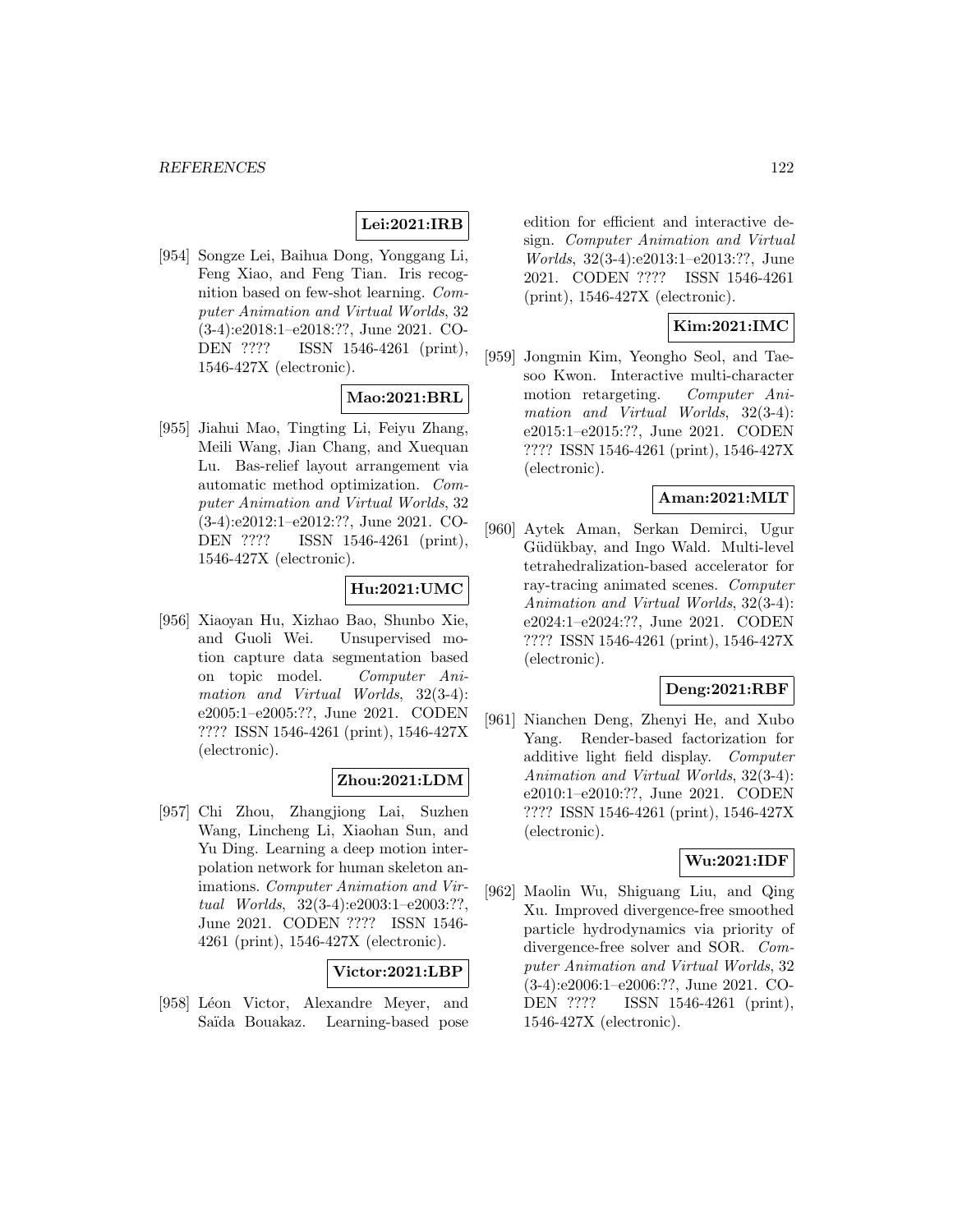# **Chen:2021:PRV**

[963] Qiaorui Chen, Shuai Zhang, and Yao Zheng. Parallel realistic visualization of particle-based fluid. Computer Animation and Virtual Worlds, 32(3-4): e2019:1–e2019:??, June 2021. CODEN ???? ISSN 1546-4261 (print), 1546-427X (electronic).

## **Wu:2021:DBA**

[964] Huisi Wu, Yifan Li, Le Chen, Xueting Liu, and Ping Li. Deep boundary-aware semantic image segmentation. Computer Animation and Virtual Worlds, 32(3-4): e2023:1–e2023:??, June 2021. CODEN ???? ISSN 1546-4261 (print), 1546-427X (electronic).

# **Zha:2021:AAM**

[965] Hengfeng Zha, Rui Liu, Xin Yang, Dongsheng Zhou, Qiang Zhang, and Xiaopeng Wei. ASFNet: Adaptive multiscale segmentation fusion network for real-time semantic segmentation. Computer Animation and Virtual Worlds, 32(3-4): e2022:1–e2022:??, June 2021. CODEN ???? ISSN 1546-4261 (print), 1546-427X (electronic).

## **Xu:2021:SSG**

[966] Zezi Xu and Shuangjiu Xiao. Spatial semantic graph enhanced monocular SLAM System. Computer Animation and Virtual Worlds, 32(3-4): e2025:1–e2025:??, June 2021. CODEN ???? ISSN 1546-4261 (print), 1546-427X (electronic).

#### **Zhou:2021:ADA**

[967] Yu Zhou, Zhihua Chen, Bin Sheng, Ping Li, Jinman Kim, and Enhua Wu. AFFdehazing: Attention-based feature fusion network for low-light image dehazing. Computer Animation and Virtual Worlds, 32(3-4):e2011:1–e2011:??, June 2021. CODEN ???? ISSN 1546-4261 (print), 1546-427X (electronic).

## **Bai:2021:EEE**

[968] Zechen Bai, Naiming Yao, Nidhi Mishra, Hui Chen, Hongan Wang, and Nadia Magnenat Thalmann. Enhancing emotional experience by building emotional virtual characters in VR volleyball games. Computer Animation and Virtual Worlds, 32(3-4):e2008:1–e2008:??, June 2021. CODEN ???? ISSN 1546- 4261 (print), 1546-427X (electronic).

# **Ferstl:2021:EEG**

[969] Ylva Ferstl, Michael Neff, and Rachel McDonnell. ExpressGesture: Expressive gesture generation from speech through database matching. Computer Animation and Virtual Worlds, 32(3-4): e2016:1–e2016:??, June 2021. CODEN ???? ISSN 1546-4261 (print), 1546-427X (electronic).

# **Noah:2021:EEA**

[970] Naheem Noah and Sanchari Das. Exploring evolution of augmented and virtual reality education space in 2020 through systematic literature review. Computer Animation and Virtual Worlds, 32(3-4):e2020:1–e2020:??, June 2021. CODEN ???? ISSN 1546-4261 (print), 1546-427X (electronic).

## **Liu:2021:BIM**

[971] Xiaojun Liu, Changyan He, Hantao Zhao, Jinyuan Jia, and Chang Liu. Building information modeling indoor path planning: a lightweight approach for complex BIM building. Computer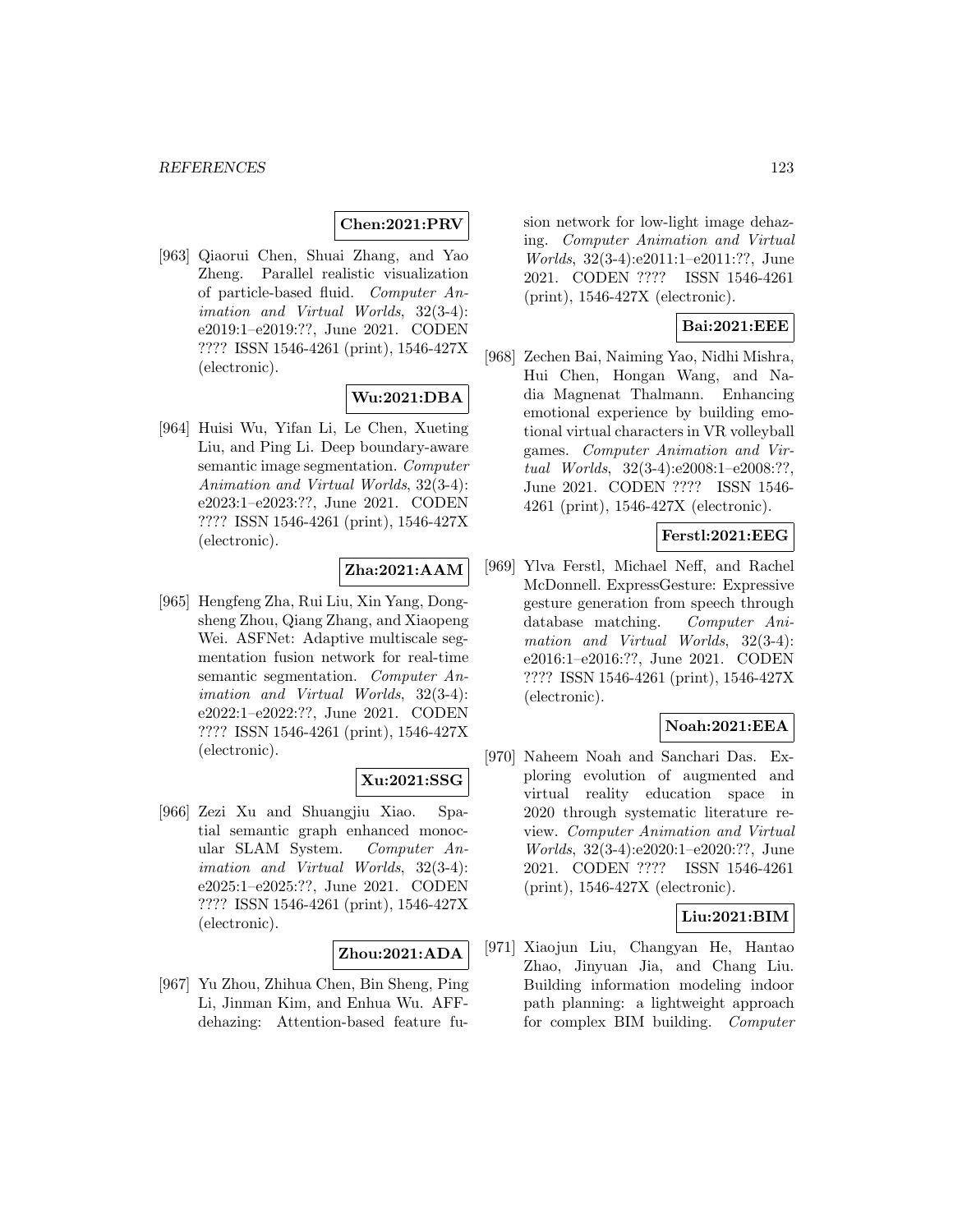Animation and Virtual Worlds, 32(3-4): e2014:1–e2014:??, June 2021. CODEN ???? ISSN 1546-4261 (print), 1546-427X (electronic).

# **Anonymous:2021:IIc**

[972] Anonymous. Issue information. Computer Animation and Virtual Worlds, 32(5):e1935:1–e1935:??, September– October 2021. CODEN ???? ISSN 1546- 4261 (print), 1546-427X (electronic).

## **Thalmann:2021:EIc**

[973] Nadia Magnenat Thalmann and Daniel Thalmann. Editorial issue 32.5. Computer Animation and Virtual Worlds, 32(5):e2034:1–e2034:??, September– October 2021. CODEN ???? ISSN 1546- 4261 (print), 1546-427X (electronic).

# **Wang:2021:RCD**

[974] Monan Wang and Jiaqi Cao. A review of collision detection for deformable objects. Computer Animation and Virtual Worlds, 32(5):e1987:1– e1987:??, September–October 2021. CO-DEN ???? ISSN 1546-4261 (print), 1546-427X (electronic).

# **Kumar:2021:HNF**

[975] Priyadarshi B. Kumar, Dayal R. Parhi, and Mukesh Sethy. Humanoid navigation: a firefly based approach. Computer Animation and Virtual Worlds, 32(5): e1969:1–e1969:??, September–October 2021. CODEN ???? ISSN 1546-4261 (print), 1546-427X (electronic).

## **Tastan:2021:HBR**

[976] Oguzhan Tastan and Yusuf Sahillioglu. Human body reconstruction from limited number of points. Computer Animation and Virtual Worlds, 32(5):

e1995:1–e1995:??, September–October 2021. CODEN ???? ISSN 1546-4261 (print), 1546-427X (electronic).

# **Yoon:2021:ILC**

[977] Jong-Chul Yoon and HyeongYeop Kang. Interactive learning in the classroom: a mobile augmented reality assistance application for learning. Computer Animation and Virtual Worlds, 32(5):e1989:1– e1989:??, September–October 2021. CO-DEN ???? ISSN 1546-4261 (print), 1546-427X (electronic).

# **Cho:2021:XPA**

[978] Yunsik Cho, Jiewon Kang, Jaekyung Jeon, Jongchan Park, Mingyu Kim, and Jinmo Kim. X-person asymmetric interaction in virtual and augmented realities. Computer Animation and Virtual Worlds, 32(5):e1985:1– e1985:??, September–October 2021. CO-DEN ???? ISSN 1546-4261 (print), 1546-427X (electronic).

# **Zhuo:2021:MCE**

[979] Lin Zhuo, Zhen Liu, Tingting Liu, Chih-Chieh Hung, and Yanjie Chai. Modeling crowd emotion from emergent event video. Computer Animation and Virtual Worlds, 32(5):e1988:1– e1988:??, September–October 2021. CO-DEN ???? ISSN 1546-4261 (print), 1546-427X (electronic).

# **Chen:2021:HPT**

[980] Zhiyong Chen, Xiaowei Chen, Yong Ma, Shihui Guo, Yipeng Qin, and Minghong Liao. Human posture tracking with flexible sensors for motion recognition. Computer Animation and Virtual Worlds, 32(5):e1993:1–e1993:??, September–October 2021. CODEN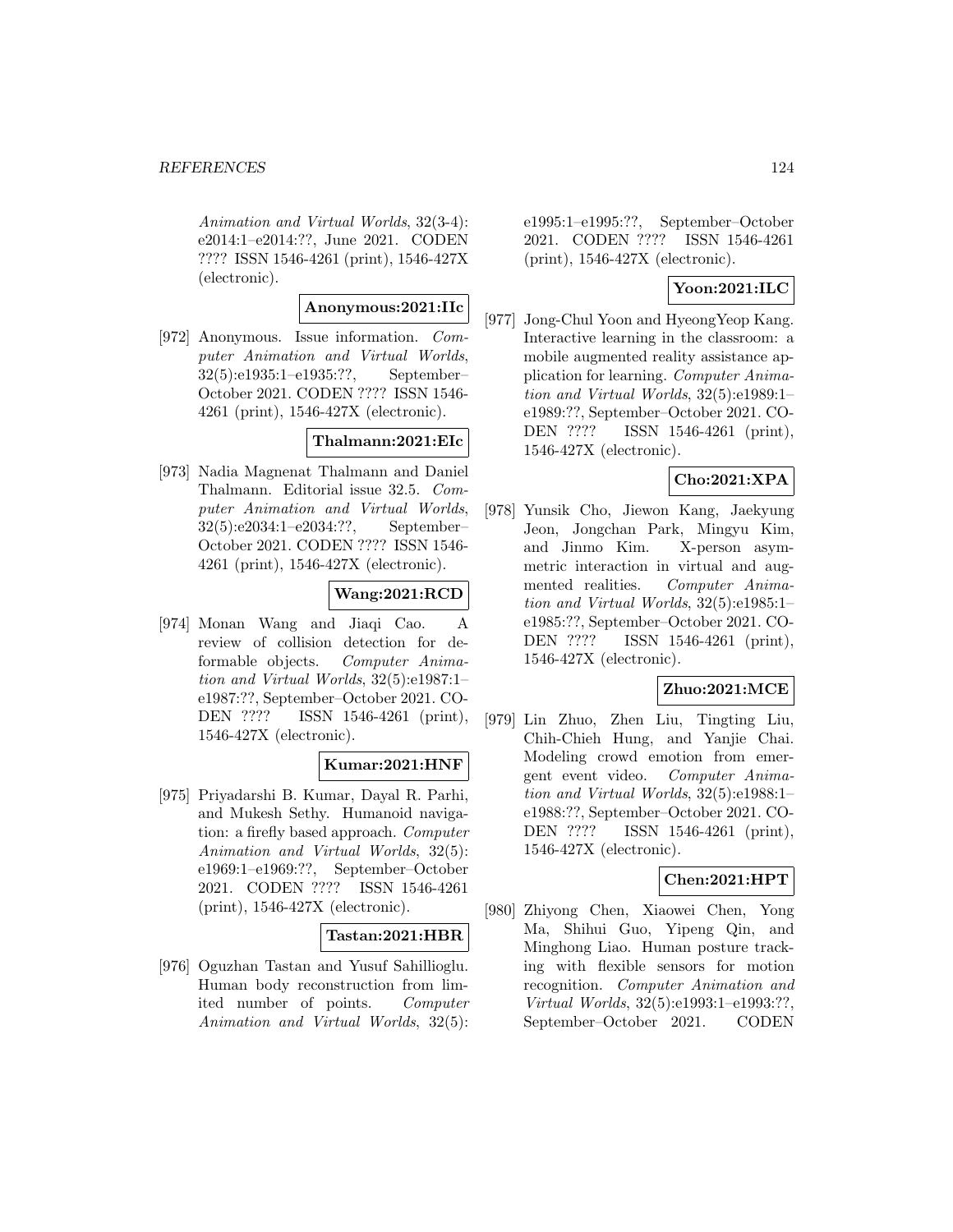???? ISSN 1546-4261 (print), 1546-427X (electronic).

#### **Anonymous:2021:IId**

[981] Anonymous. Issue information. Computer Animation and Virtual Worlds, 32 (6):e1936:1–e1936:??, November–December 2021. CODEN ???? ISSN 1546-4261 (print), 1546-427X (electronic).

# **Thalmann:2021:EId**

[982] Nadia Magnenat Thalmann and Daniel Thalmann. Editorial issue 32.6. Computer Animation and Virtual Worlds, 32 (6):e2037:1–e2037:??, November–December 2021. CODEN ???? ISSN 1546-4261 (print), 1546-427X (electronic).

# **Qian:2021:SRA**

[983] Kun Qian, Meili Wang, and Yaqing Cui. Simulation ready anatomy model generation pipeline for virtual surgery. Computer Animation and Virtual Worlds, 32(6):e1986:1–e1986:??, November–December 2021. CODEN ???? ISSN 1546-4261 (print), 1546-427X (electronic).

# **Usman:2021:SSA**

[984] Muhammad Usman, Brandon Haworth, Petros Faloutsos, and Mubbasir Kapadia. Simulation-as-a-service: Analyzing crowd movements in virtual environments. Computer Animation and Virtual Worlds, 32(6):e1990:1–e1990:??, November–December 2021. CODEN ???? ISSN 1546-4261 (print), 1546-427X (electronic).

# **Bai:2021:EHF**

[985] Junxuan Bai, Rong Dai, Ju Dai, and Junjun Pan. EmoDescriptor: a hybrid feature for emotional classification in dance movements. Computer Animation and Virtual Worlds, 32(6): e1996:1–e1996:??, November–December 2021. CODEN ???? ISSN 1546-4261 (print), 1546-427X (electronic).

#### **Ghafourzadeh:2021:LCE**

[986] Donya Ghafourzadeh, Sahel Fallahdoust, Cyrus Rahgoshay, Andre Beauchamp, Adeline Aubame, Tiberiu Popa, and Eric Paquette. Local control editing paradigms for part-based 3D face morphable models. Computer Animation and Virtual Worlds, 32(6): e2028:1–e2028:??, November–December 2021. CODEN ???? ISSN 1546-4261 (print), 1546-427X (electronic).

## **GomezJauregui:2021:DEP**

[987] David Antonio Gómez Jáuregui, Tom Giraud, Brice Isableu, and Jean-Claude Martin. Design and evaluation of postural interactions between users and a listening virtual agent during a simulated job interview. Computer Animation and Virtual Worlds, 32(6):e2029:1–e2029:??, November–December 2021. CODEN ???? ISSN 1546-4261 (print), 1546-427X (electronic).

## **Anonymous:2022:IIa**

[988] Anonymous. Issue information. Computer Animation and Virtual Worlds, 33 (1):e1997:1–e1997:??, January–February 2022. CODEN ???? ISSN 1546-4261 (print), 1546-427X (electronic).

## **Thalmann:2022:EIa**

[989] Nadia Magnenat Thalmann and Daniel Thalmann. Editorial issue 33.1. Computer Animation and Virtual Worlds, 33 (1):e2042:1–e2042:??, January–February